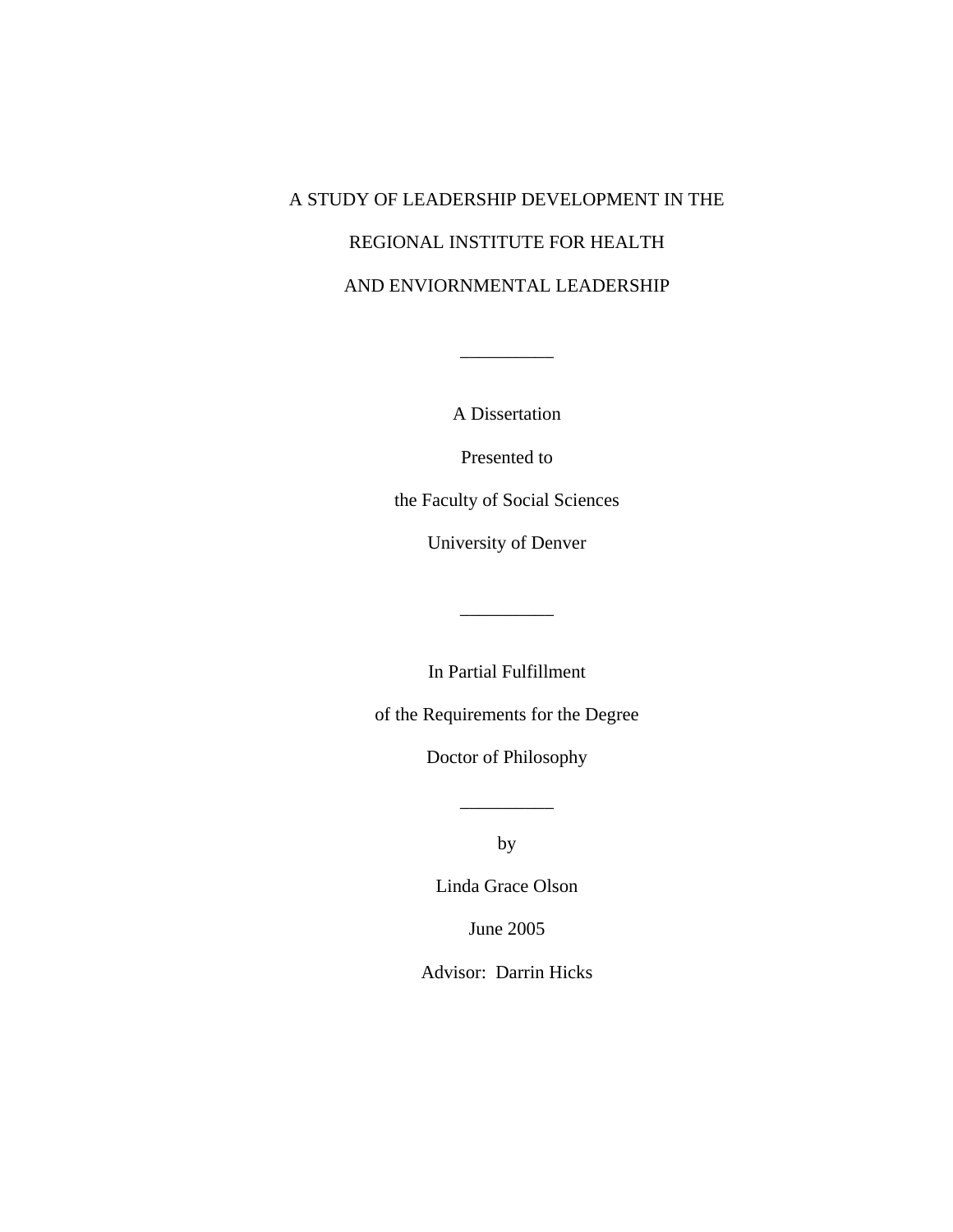© Copyright by Linda Grace Olson 2005

All Rights Reserved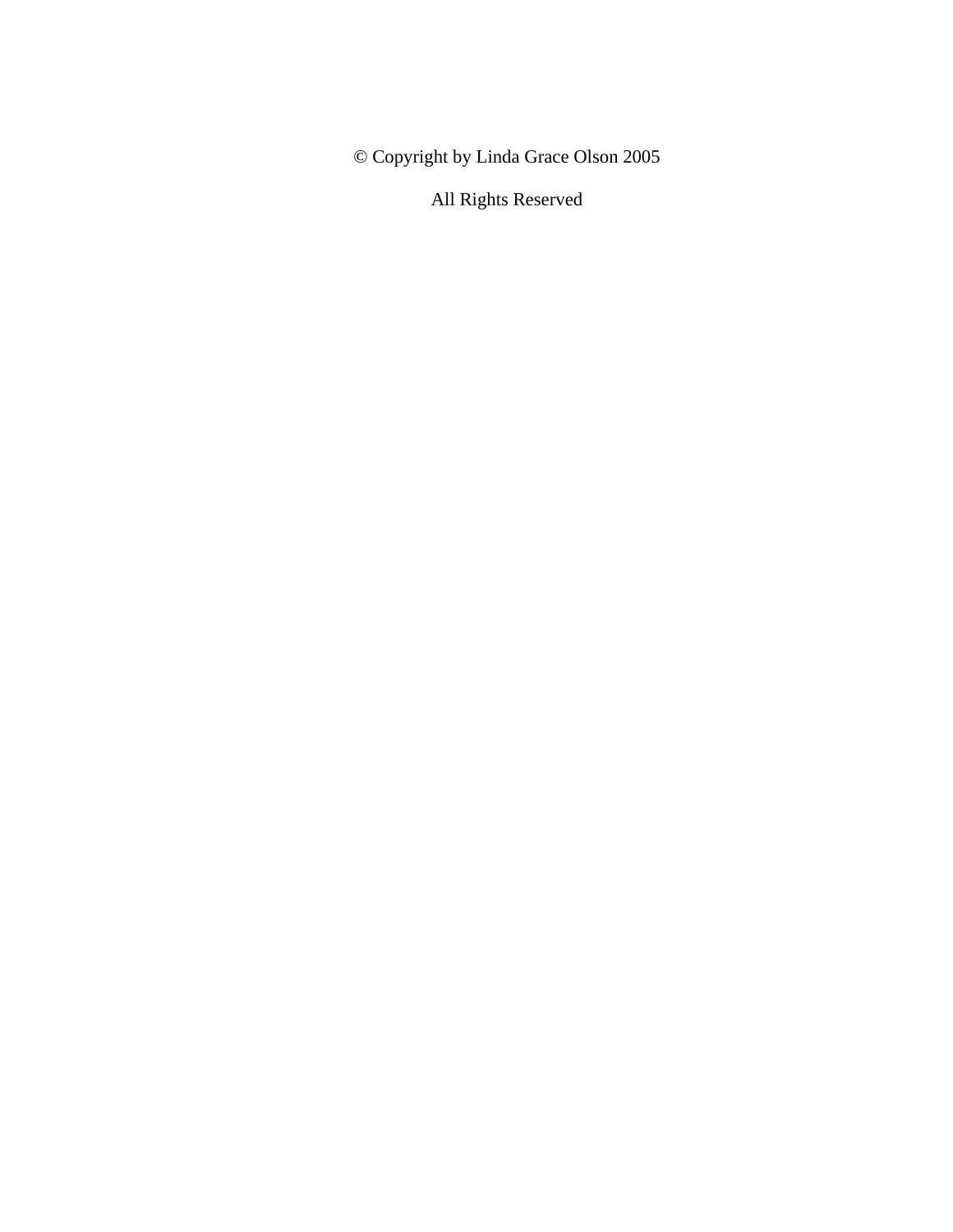# GRADUATE STUDIES

### AT

# THE UNIVERSITY OF DENVER

Upon the recommendation of the Chairperson of the Department of Human Communication Studies this dissertation is hereby accepted in partial fulfillment of the requirements for the degree of

Doctor of Philosophy

 $\overline{\phantom{a}}$  ,  $\overline{\phantom{a}}$  ,  $\overline{\phantom{a}}$  ,  $\overline{\phantom{a}}$  ,  $\overline{\phantom{a}}$  ,  $\overline{\phantom{a}}$  ,  $\overline{\phantom{a}}$  ,  $\overline{\phantom{a}}$  ,  $\overline{\phantom{a}}$  ,  $\overline{\phantom{a}}$  ,  $\overline{\phantom{a}}$  ,  $\overline{\phantom{a}}$  ,  $\overline{\phantom{a}}$  ,  $\overline{\phantom{a}}$  ,  $\overline{\phantom{a}}$  ,  $\overline{\phantom{a}}$ 

 $\overline{\phantom{a}}$  ,  $\overline{\phantom{a}}$  ,  $\overline{\phantom{a}}$  ,  $\overline{\phantom{a}}$  ,  $\overline{\phantom{a}}$  ,  $\overline{\phantom{a}}$  ,  $\overline{\phantom{a}}$  ,  $\overline{\phantom{a}}$  ,  $\overline{\phantom{a}}$  ,  $\overline{\phantom{a}}$  ,  $\overline{\phantom{a}}$  ,  $\overline{\phantom{a}}$  ,  $\overline{\phantom{a}}$  ,  $\overline{\phantom{a}}$  ,  $\overline{\phantom{a}}$  ,  $\overline{\phantom{a}}$ 

Professor in charge of dissertation

Vice Provost for Graduate Studies

Date

\_\_\_\_\_\_\_\_\_\_\_\_\_\_\_\_\_\_\_\_\_\_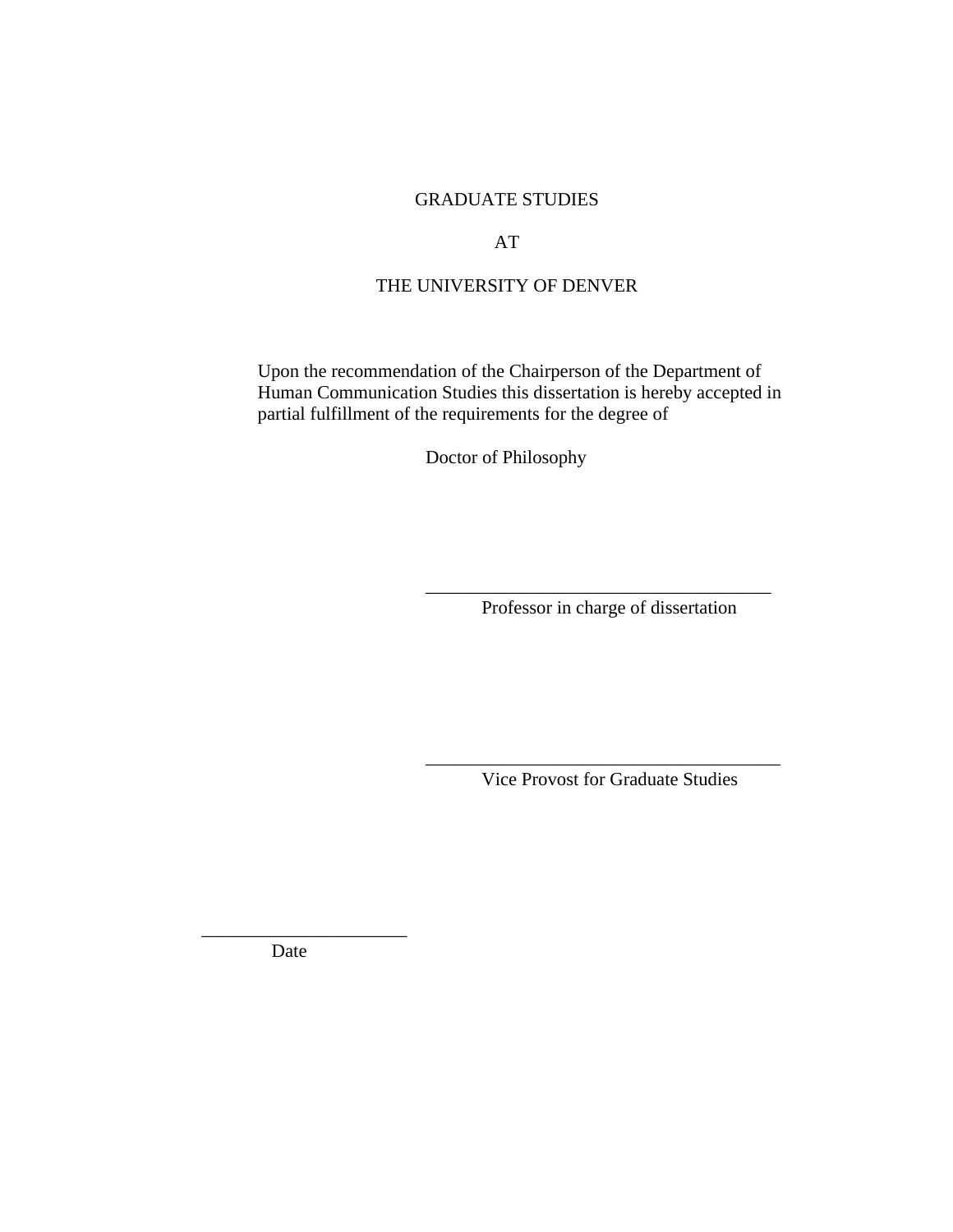# TABLE OF CONTENTS

# **CHAPTER**

| $\mathbf{I}$ . |                                                             |
|----------------|-------------------------------------------------------------|
|                |                                                             |
|                |                                                             |
|                |                                                             |
|                |                                                             |
|                |                                                             |
| Π.             |                                                             |
|                |                                                             |
|                |                                                             |
|                | Enlightenment or Modern Era Leadership19                    |
|                |                                                             |
|                |                                                             |
|                |                                                             |
|                |                                                             |
|                |                                                             |
|                |                                                             |
|                |                                                             |
|                |                                                             |
|                |                                                             |
|                |                                                             |
|                | Factors and Strategies Influencing Leadership Development45 |
|                | Assessment and Feedback Tools47                             |
|                |                                                             |
|                |                                                             |
|                | Government Approaches to Leadership Development59           |
|                | University-based Approaches to Leadership                   |
|                |                                                             |
|                | Private Enterprise Approaches to Leadership                 |
|                |                                                             |
|                | Cross-sector Approaches to Leadership Development70         |
|                |                                                             |
|                |                                                             |
| III.           |                                                             |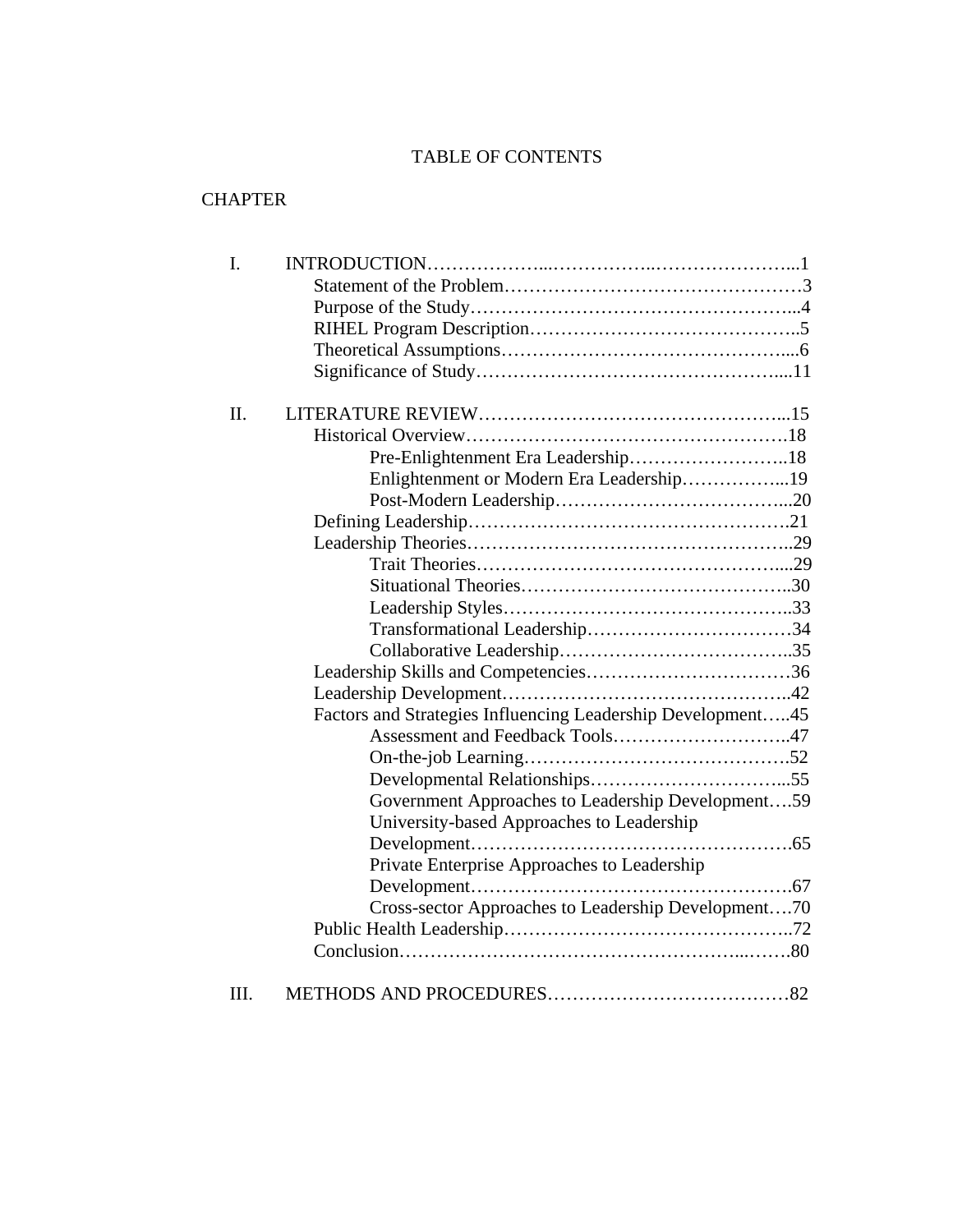| IV. |                                                         |
|-----|---------------------------------------------------------|
|     |                                                         |
|     |                                                         |
|     |                                                         |
|     |                                                         |
|     | Factors Influencing Changes in RIHEL Fellow Leadership  |
|     |                                                         |
|     | Quantitative Measures of Factors Influencing Leadership |
|     |                                                         |
|     |                                                         |
|     | Qualitative Measures of Factors Influencing             |
|     |                                                         |
|     | RIHEL Experience and Other Training126                  |
|     |                                                         |
|     |                                                         |
|     |                                                         |
|     |                                                         |
|     |                                                         |
|     |                                                         |
|     | Confidence                                              |
|     |                                                         |
|     |                                                         |
|     |                                                         |
|     | Leadership Behaviors and Skills152                      |
|     |                                                         |
|     | Figure 1: RIHEL Influence Model155                      |
|     |                                                         |
|     |                                                         |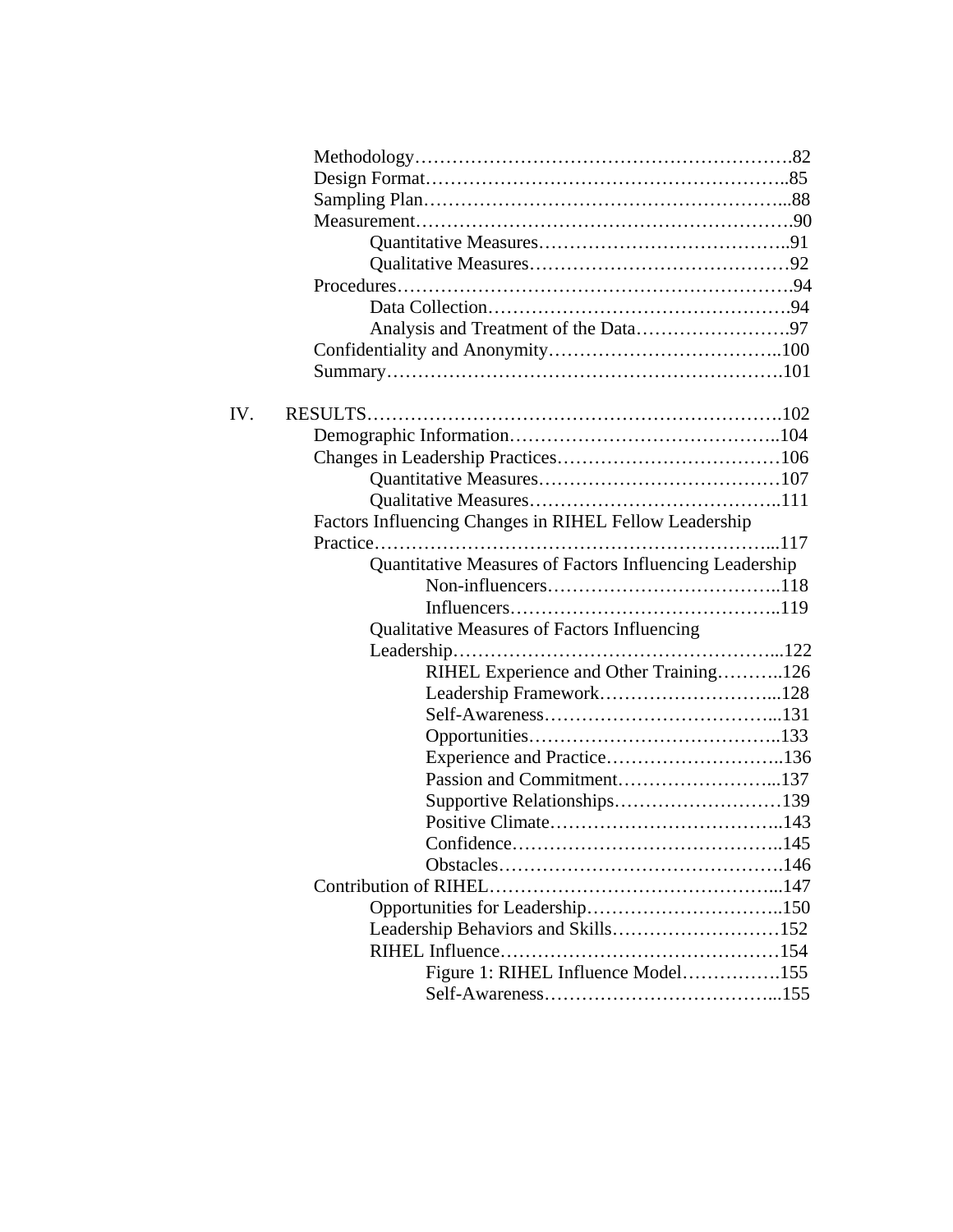| RIHEL Influence on 5 LPI Practices157                               |  |
|---------------------------------------------------------------------|--|
|                                                                     |  |
|                                                                     |  |
|                                                                     |  |
|                                                                     |  |
| V.                                                                  |  |
|                                                                     |  |
| Factors Influencing Change in Leadership Practices172               |  |
|                                                                     |  |
| Non-influencing Factors172                                          |  |
|                                                                     |  |
| Years in Public Health Service175                                   |  |
| Perceived Influence of RIHEL177                                     |  |
|                                                                     |  |
| RIHEL Experience and Other Training179                              |  |
|                                                                     |  |
|                                                                     |  |
|                                                                     |  |
| Experiences and Practice184                                         |  |
| Passion and Commitment186                                           |  |
|                                                                     |  |
|                                                                     |  |
|                                                                     |  |
|                                                                     |  |
|                                                                     |  |
|                                                                     |  |
|                                                                     |  |
|                                                                     |  |
|                                                                     |  |
|                                                                     |  |
|                                                                     |  |
|                                                                     |  |
|                                                                     |  |
|                                                                     |  |
| D: Participant/Alumni Copy of RIHEL Alumni Agreement to Participate |  |
|                                                                     |  |
| E: Researcher's Copy of RIHEL Alumni Agreement to Participate and   |  |
|                                                                     |  |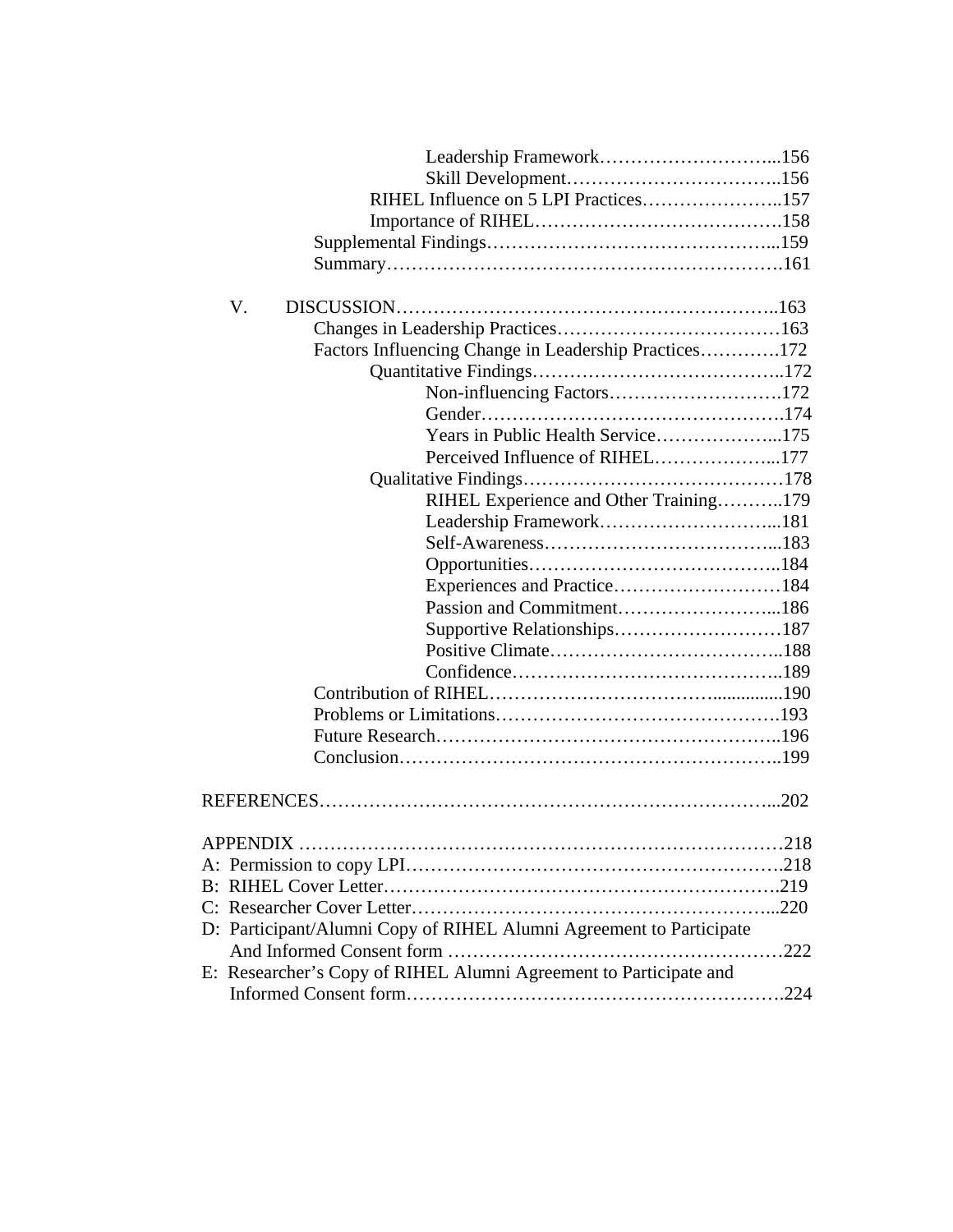# ABSTRACT TITLE PAGE

ABSTRACT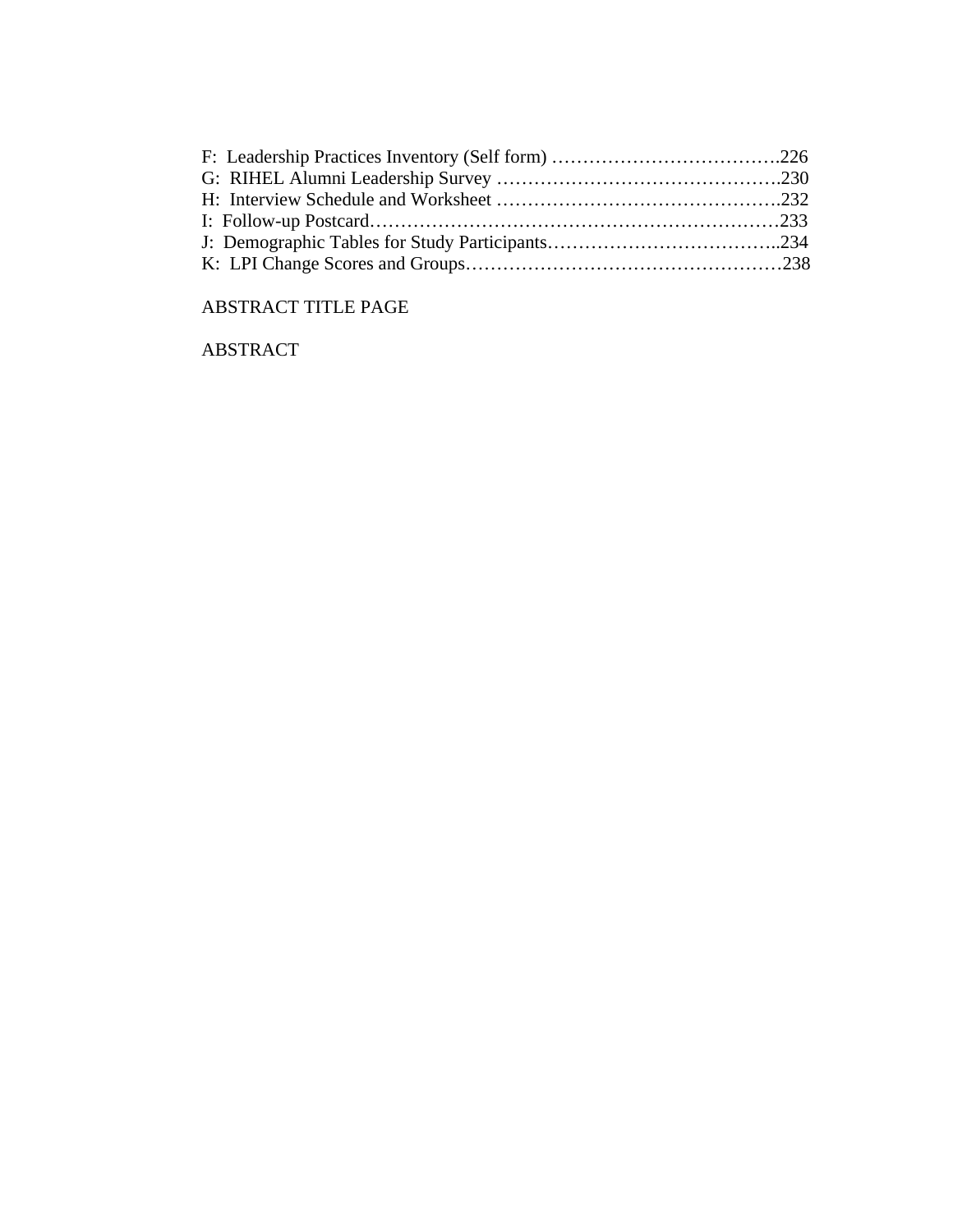#### CHAPTER I

# INTRODUCTION

The commencement of the  $21<sup>st</sup>$  century has brought with it social and political dilemmas that challenge the leadership capacities of many of our nation's systems. Public health leadership is no exception. When public health scholars Boedigheimer and Gebbie (2001) posed the question, "Are public health administrators prepared for the challenges they face?" (p. 30), few knew to what degree those challenges would be amplified only a few months later. The tragedy of September  $11^{th}$ , followed quickly by population-wide threats of bioterrorism, has created a sobering context in which this question has taken on new meaning and concern throughout federal, state and local public health agencies (Frist, 2002). This study is concerned with the problem of public health leadership development in a turbulent and uncertain time.

The struggle for effective leaders is widespread, and often thought to be a result of the increase in demands and changing role or characteristics of the leadership context today. The needed shift from authority focused leadership to collaborative and team oriented leadership has not been met with adequate leadership education and training. Ashby suggests that the leadership need for the future "is both quantitative and qualitative" (1999, p. 9). Not only do critical leadership positions need to be filled as vacancies and restructuring occur, but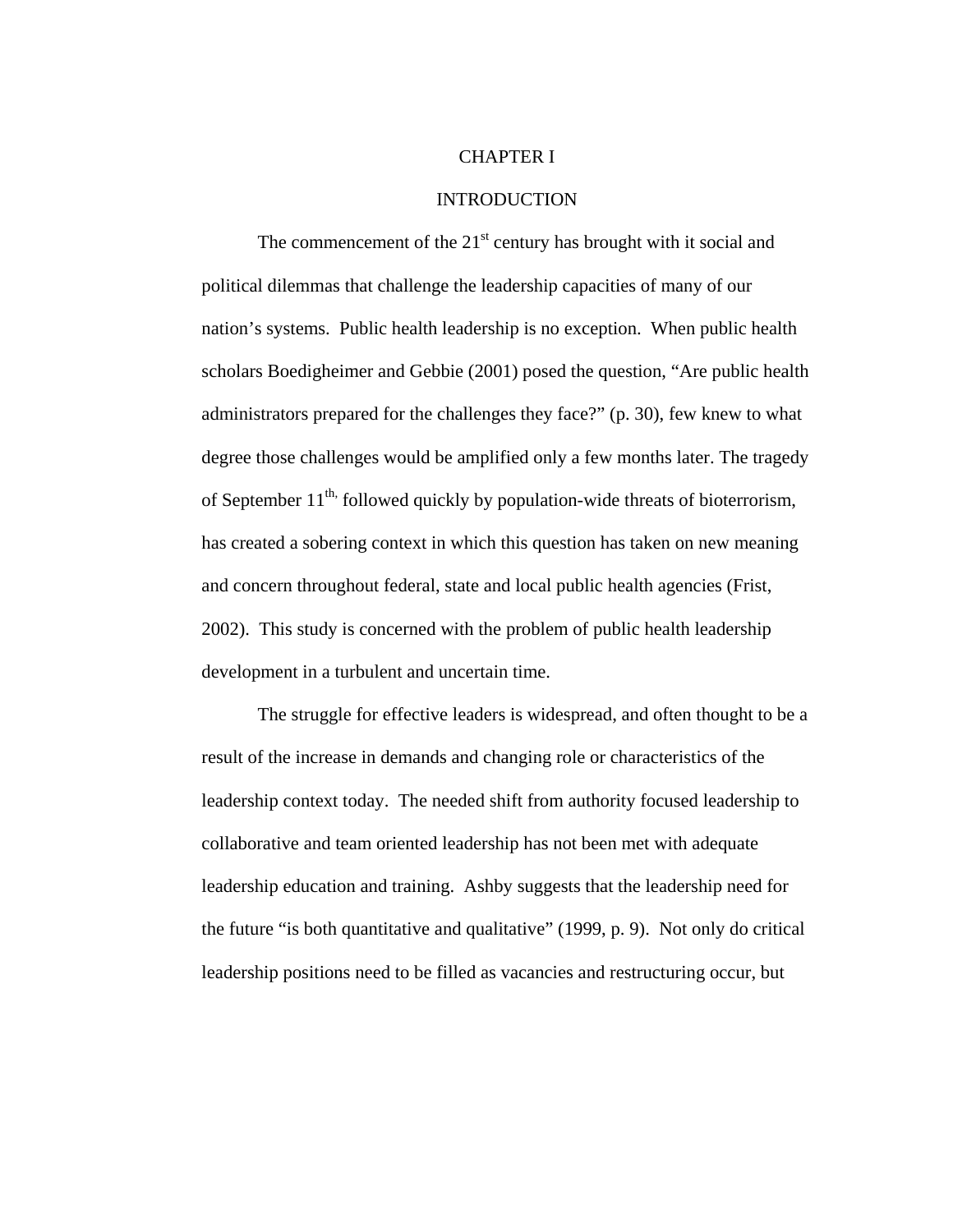also leaders with relevant knowledge and skills to meet the current challenges and innovations in the work place are essential. In the field of public health, the reported shortage of public health leaders (Roper, 1994) coupled with the increased complexities and threats to public health is problematic.

When the Institute of Medicine (1988) issued its report on the public health system, it credited the lack of leadership development as one of the factors contributing to the system's ineffectiveness. This particular report called for a focused development of leaders after observing a present lack of direction and strategic planning for comprehensive public health leadership development. In 1991, the Center for Disease Control and Prevention (CDC) created a national leadership program focusing on senior public health officials in hopes of providing more direction in the leadership development process (Scutchfield, Spain, Pointer and Hafey, 1995). This Public Health Leadership Institute then became a model for regional and state based programs focused on public health leadership development throughout the country. Leaders in close to 45 states now have access to training institutes that are collaborations between schools of public health and state or local departments of health. The training provided is intended to equip public health leaders with understanding and skills that "deal with the multidimensional public health problems of today and the future" (Roper, 1994). Yet the shortage of leaders with relevant knowledge and skills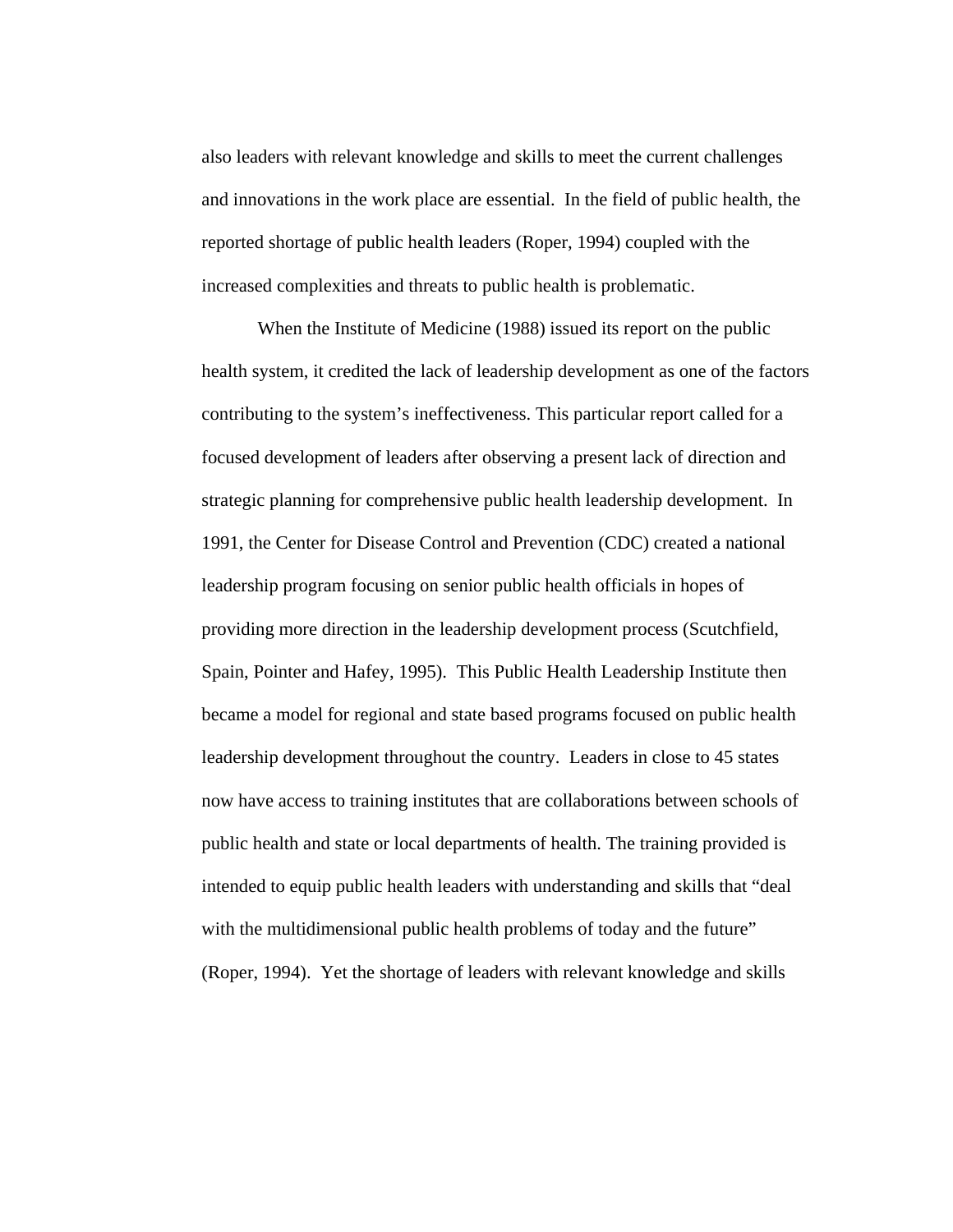still plagues the system (Wright, Rowitz, Merkle, Reid, Robingson, Herzog, Weber, Carmichael and Baker, 2000).

## Statement of the Problem

In 1994 the National Public Health Leadership Development Network (NLN) was established to promote cooperation amongst public health leadership institute directors and promote collaboration on mutual goals (Wright, et al., 2000). Shortly thereafter, it was pointed out that, "There is no literature on leadership development or leadership education specifically for public health" (Scutchfield, et al., 1995, p. 304), adding to the concern that leadership training needed consistency across the field to increase quality and competitiveness. Public health leadership competencies were then drafted and integrated into institute leadership programs, creating a more unified foundation to build training programs (Wright, et al., 2000; Allegrante, et al., 2001).

But while experts responsible for the education and training of public health officials have responded to the call for leadership development, little time has been devoted to assessing the longer-range impact of the many forces, including training, upon public health leadership development in the public and private sectors. Specifically, there is no systematic evidence or common impact information on the benefits of the various public health leadership training programs and institutes. While there have been exit evaluations and retrospective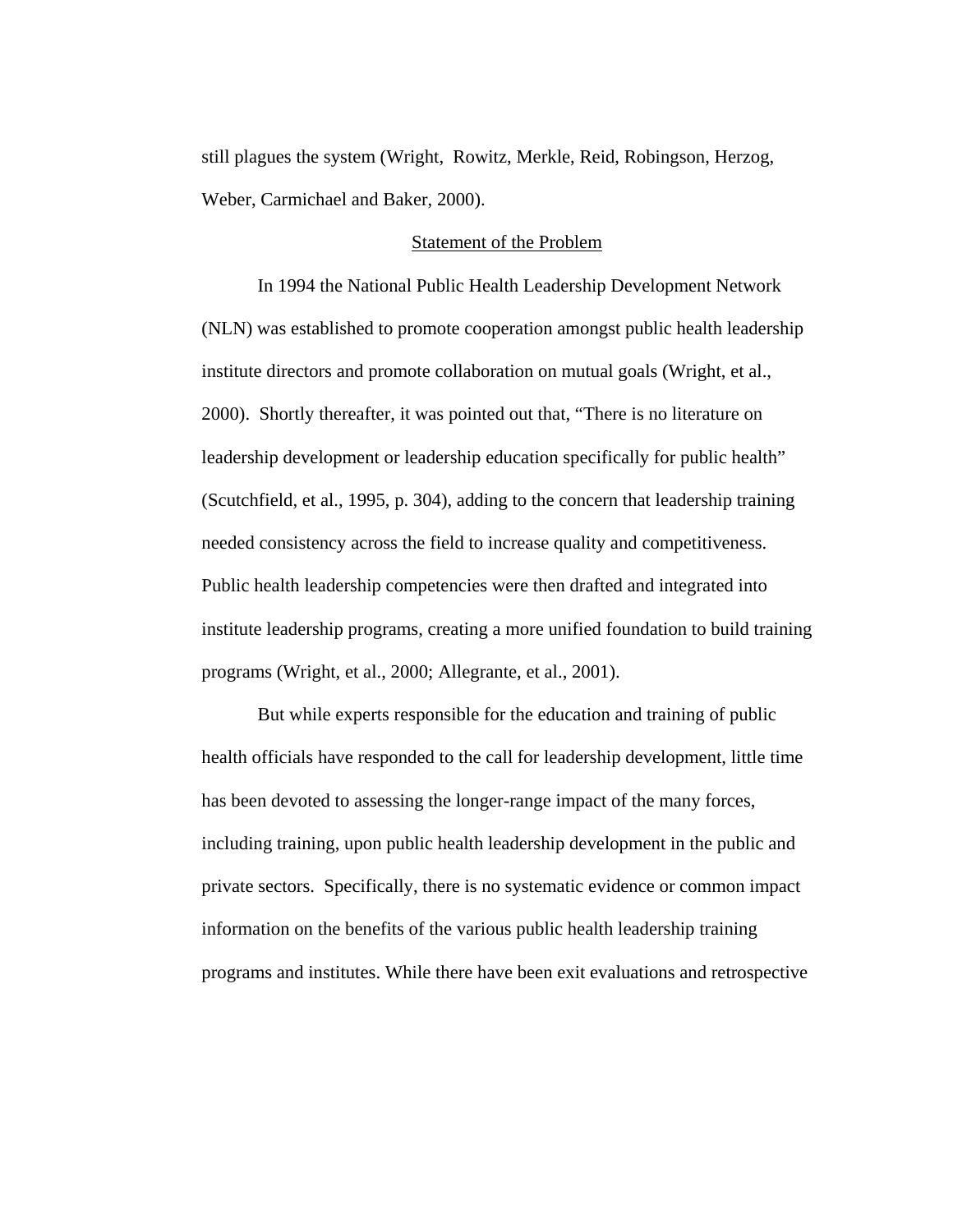analysis utilized for program assessment (Woltring, Constantine, & Schwarte, 2003), there has been little research on the leadership development journey of the public health worker after completion of leadership training. There is a need for sound theory and insightful literature to inform us on how leaders are developing and what accounts for that development. Substantial government and private funds are devoted annually to leadership training for public health; therefore it is in the public interest to understand the impact of this training for maximization. It is also in the best interest of the public's health to have competent and knowledgeable leaders ready for the challenges of this new century's unstable and multi-hued context.

#### Purpose of the Study

The purpose of this study was to describe how leadership practices have changed over time for public health and environment leaders and describe factors that might account for these changes. Specifically, this study was designed to compare the before and after leadership practices profiled by participants who have completed the one year Regional Institute for Health and Environmental Leadership (RIHEL) in the Rocky Mountain region during the four years of 1999-2002.

The research questions were three fold. (Q1) The first question sought to understand what leadership practices have changed for public health and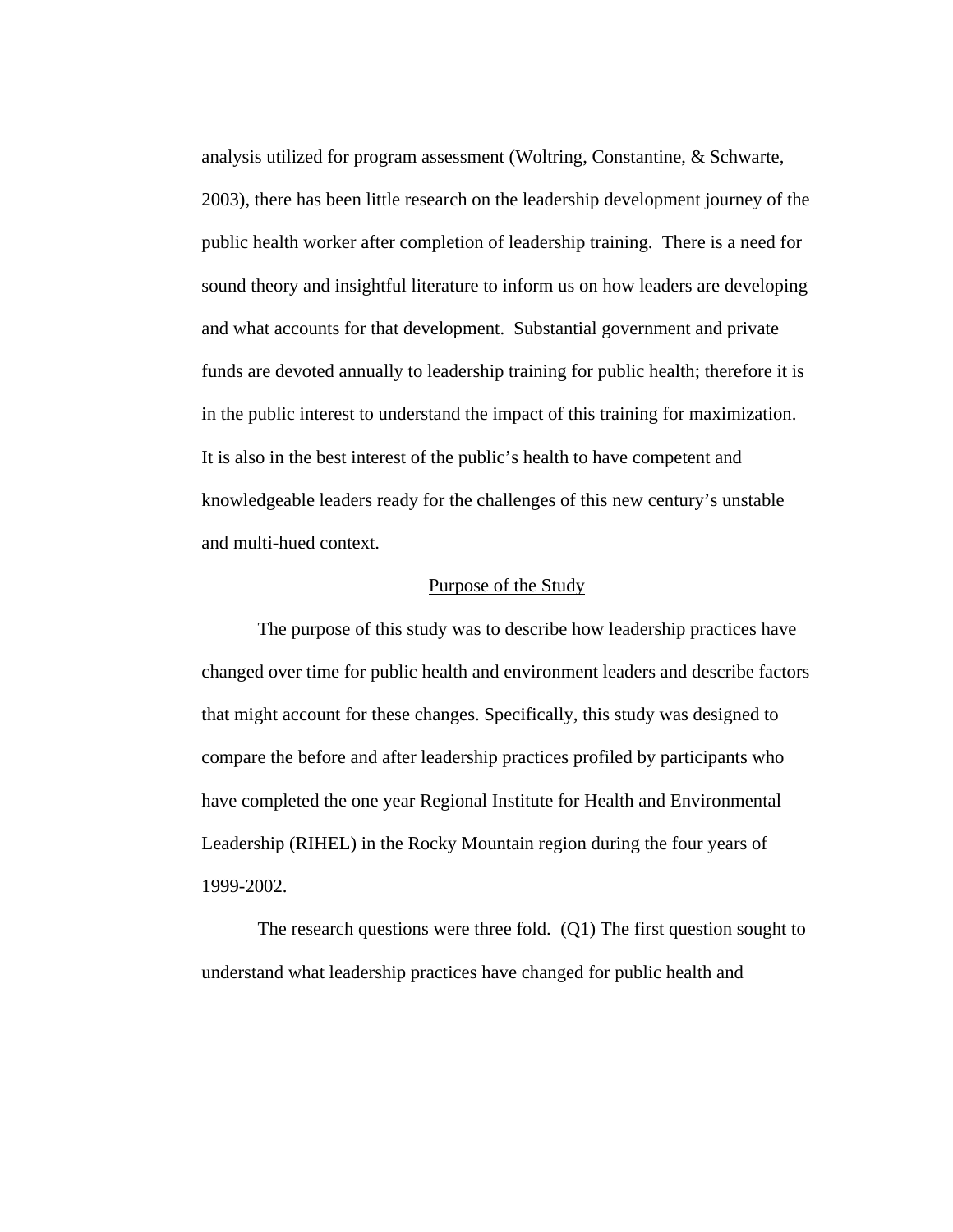environmental leaders since their completion of the Regional Institute for Health and Environmental Leadership (RIHEL). (Q2) The second question explores what factors account for any changes. In other words, what factors do leaders identify as encouraging their leadership development? (Q3) To what extent has RIHEL contributed to the leader's development?

London (2002) and others who study leadership development as a process (Kirkpatrick, 2001; Barr & Barr, 1994) identify multiple features of influences and strategies that need to be understood in the general development of leaders. Apply this to the specific field in which the leader is working and the complexities of leadership become uniquely situated. The objectives of this research were to explore those features in order to better understand leadership development in public health and environmental contexts in the Rocky Mountain west. The factors encouraging leadership development in this study may provide data for future investigations in other leadership programs.

#### RIHEL Program Description

This study focuses on alumni from 1999-2002 of a specific leadership development program, the Regional Institute for Health and Environmental Leadership. These four years of alumni make up the first four years of professionals participating in this cohort program designed to: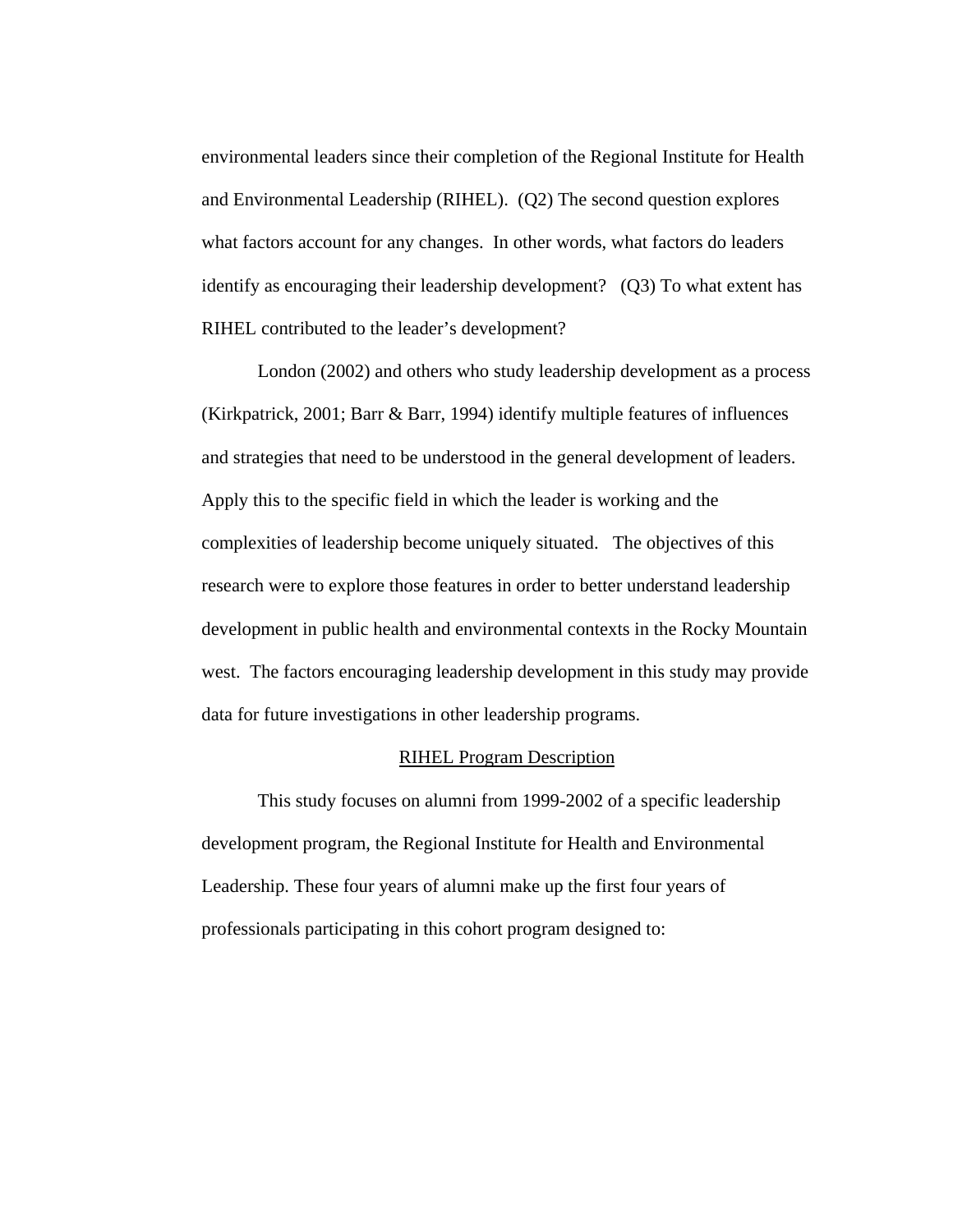…enhance the leadership skills of the individual participants, and to create an interdisciplinary network of leaders who are dedicated to the health and environment of our region ("Regional Institute", 2002).

The one year program utilized four three-day training events conducted in sites around the region throughout. Hands-on projects were created and executed by the fellows as a "learning laboratory for leadership principles" ("Regional Institute", 2002). Housed in the University College of the University of Denver, professors from the University of Colorado Health Sciences Center and the University of Denver jointly led and taught in the program. Several leadership models and skill sets were taught including collaboration, team-building, problem-solving and interpersonal and mass communication. The LPI, a 360 degree assessment (Kouzes and Posner, 1987), was used as an incoming feedback tool. Peer and faculty coaching enhanced the program throughout the year.

Since 1998, RIHEL has received financial support from various local, state and federal sources. Stakeholders therefore span such agencies as the U. S. Centers for Disease Control and Prevention, the U.S. Environmental Protection Agency, several state departments of public health and environment, and local community foundations. RIHEL is an affiliate of the National Public Health Leadership Development Network and during the span of years studied was one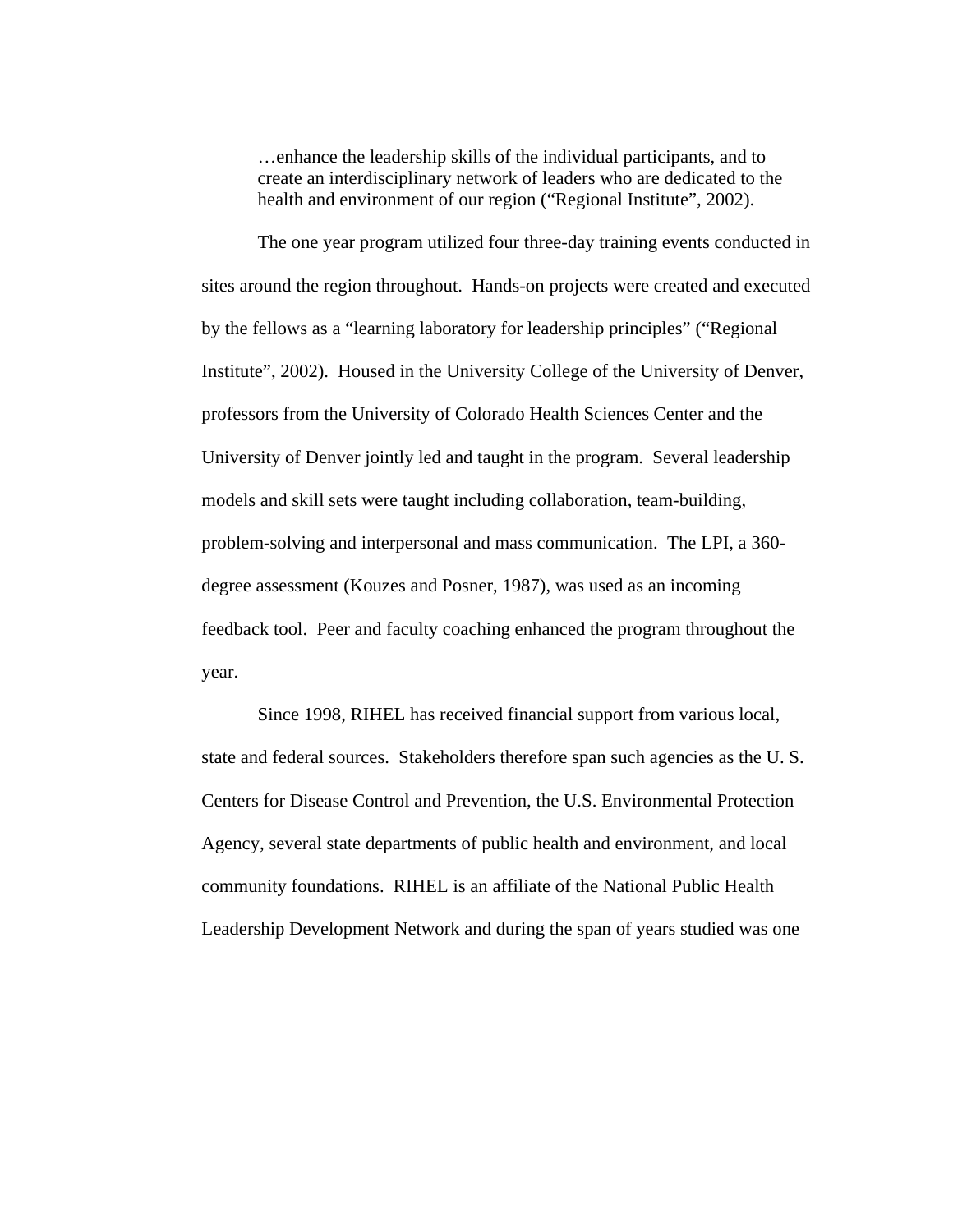of the few leadership training programs of the network to emphasize both environment and health as well as recruit from public and private sectors.

# Theoretical Assumptions

What is leadership? What makes a leader great? How do leaders develop? The answers to these questions are not unlike American poet Wendell Berry's *Window Poems*, (1985) which describe his farmland from thirty-one different windows throughout his house. Each poem describes his land, but from a slightly different vantage point. Leadership research is similar. Metaphorically the windows that give view to the leadership landscape may hold contrasting epistemological and conceptual assumptions. One window may give view to leadership from a positivist's perspective, suggesting an almost reification of leadership as a phenomenon that is observable, measurable and responsive to laws or regularities. As such, leadership has an objective nature. In contrast the window of the social constructionist suggests that leadership "emerges out of the complex social-political network of relationships in organizations" (Hunt, 1984, p. 1). Consequently, meaning is constructed and is contextual. Leadership then is regarded as an emerging phenomenon which is dependent on community. This study supports the assumption that both approaches are valid and helpful in explaining the situation of leadership development. The mixed quantitative and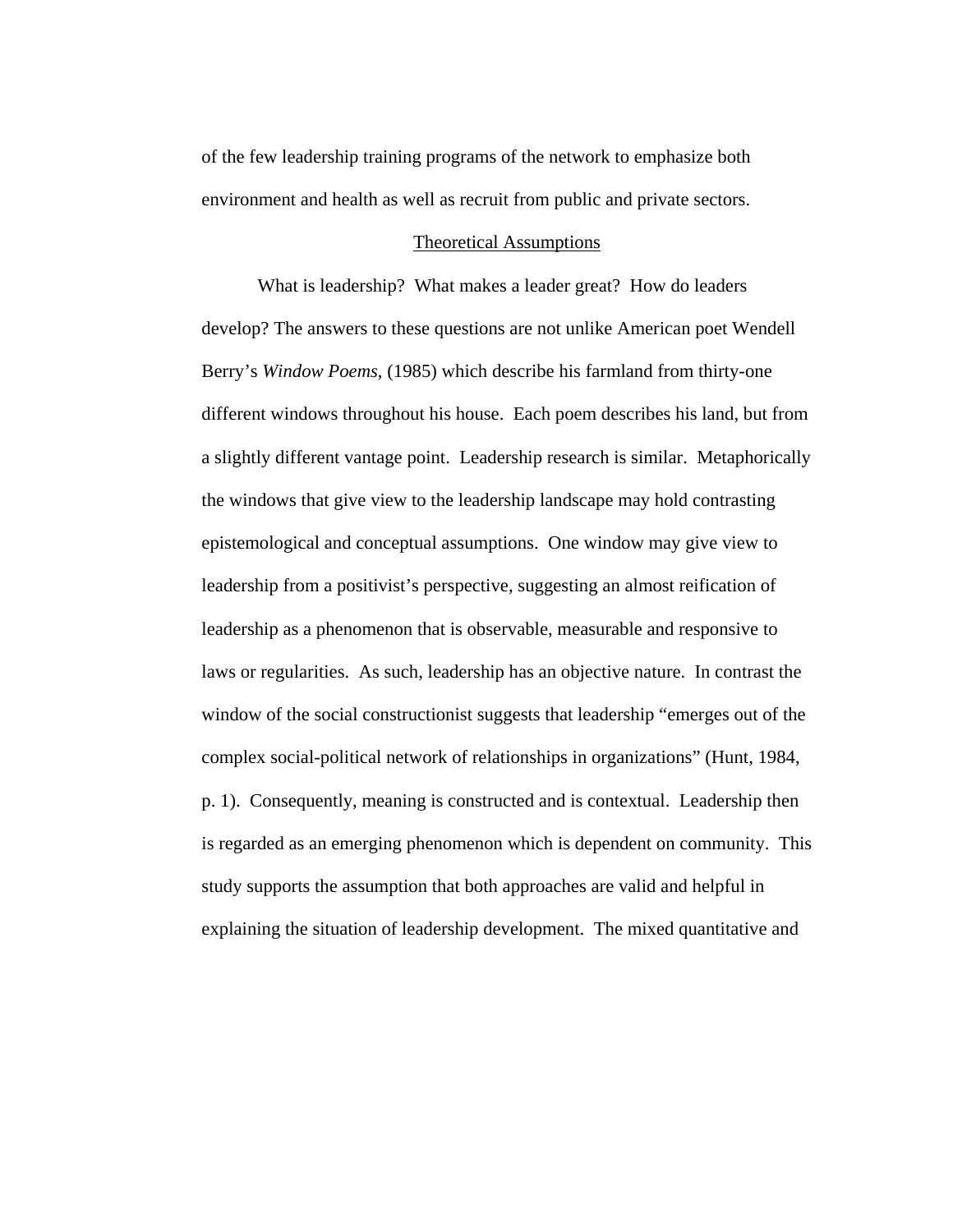qualitative design is intended to expand our view of public health leadership development with views from different windows, so-to-speak.

Two more questions regarding the assumptions of this study need to be satisfied. The first has to do with the assumption that public health leadership bears some distinction from other forms of leadership meriting specific study. Is it any different than any other leadership situation? Leadership is a multidimensional phenomenon. No one theory of leadership or application could apply to the public health field, just as it could not in other fields. Some argue that the social justice component of public health leadership makes it distinct (Rowitz, 2001). While it does distinguish it from more commonly thought of leadership contexts such as business, it is the specific contexts and wide spread responsibility of public leadership that compels attention (IOM, 1998). Much is at stake in terms of basic community well-being and the future of our nation's health and security. Leadership or the lack thereof in public health has far reaching societal impact.

The final assumption has to do with the field of communication. How does it contribute to the study of leadership? Leadership is largely a discursive process (Hunt, 1984). It is a function of the prevailing symbols and meaning ascribed those symbols within a group. Language is therefore central. Discourse within groups and societies produces a set of shared meaning that approximates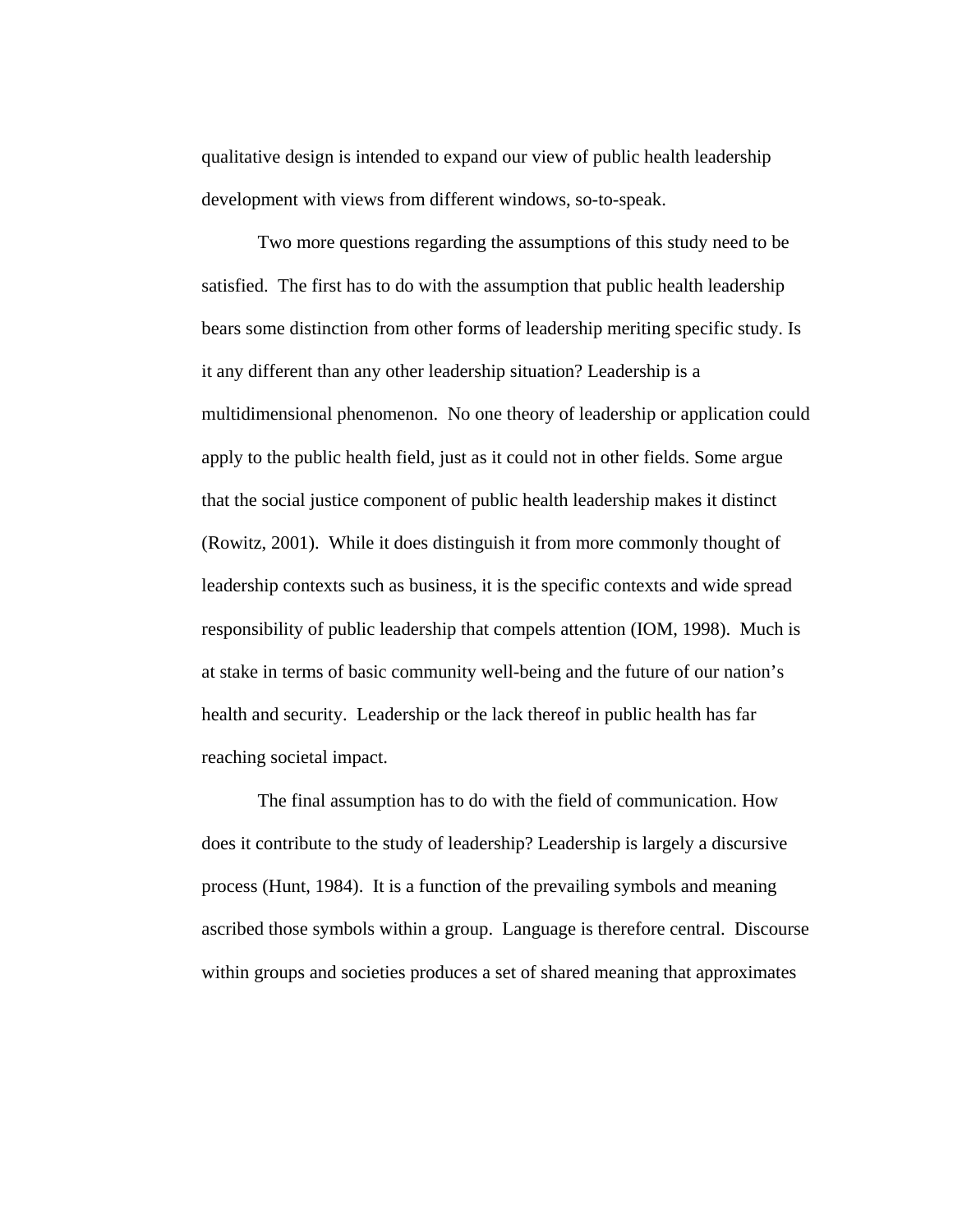that group's understanding of the nature of reality (Blumer, 1969). Out of that reality certain norms and roles of relationships are established and defined through interaction. Leadership then is a function of those shared meanings of normative behavior.

Haiman (1951) was among the first to characterize leadership as a communication process. He defined leadership as, "…an interaction process in which an individual, usually through the medium of speech, influences the behavior of others toward a particular end" (p. 24-25). Later, Barnlund and Haiman (1960) used this perspective as a way to distinguish leadership as process rather than merely status or task. Barnlund (1962) articulated five principles of human communication that Hackman and Johnson (2004) reiterate in their argument for a communicational view of leadership. They argue first that human communication is dynamic, not static, denoting a process that is ever changing. Second, communication is continuous and non-linear; a trans-actional phenomenon indicating circular movement. Thirdly, communication is complex, involving more than just messages, which leads to the fourth principle. Communication is not separate from the person communicating. It involves the whole person. Fifth, communication is irreversible; it cannot be "undone." A communication view of leadership that embraces these principles frames an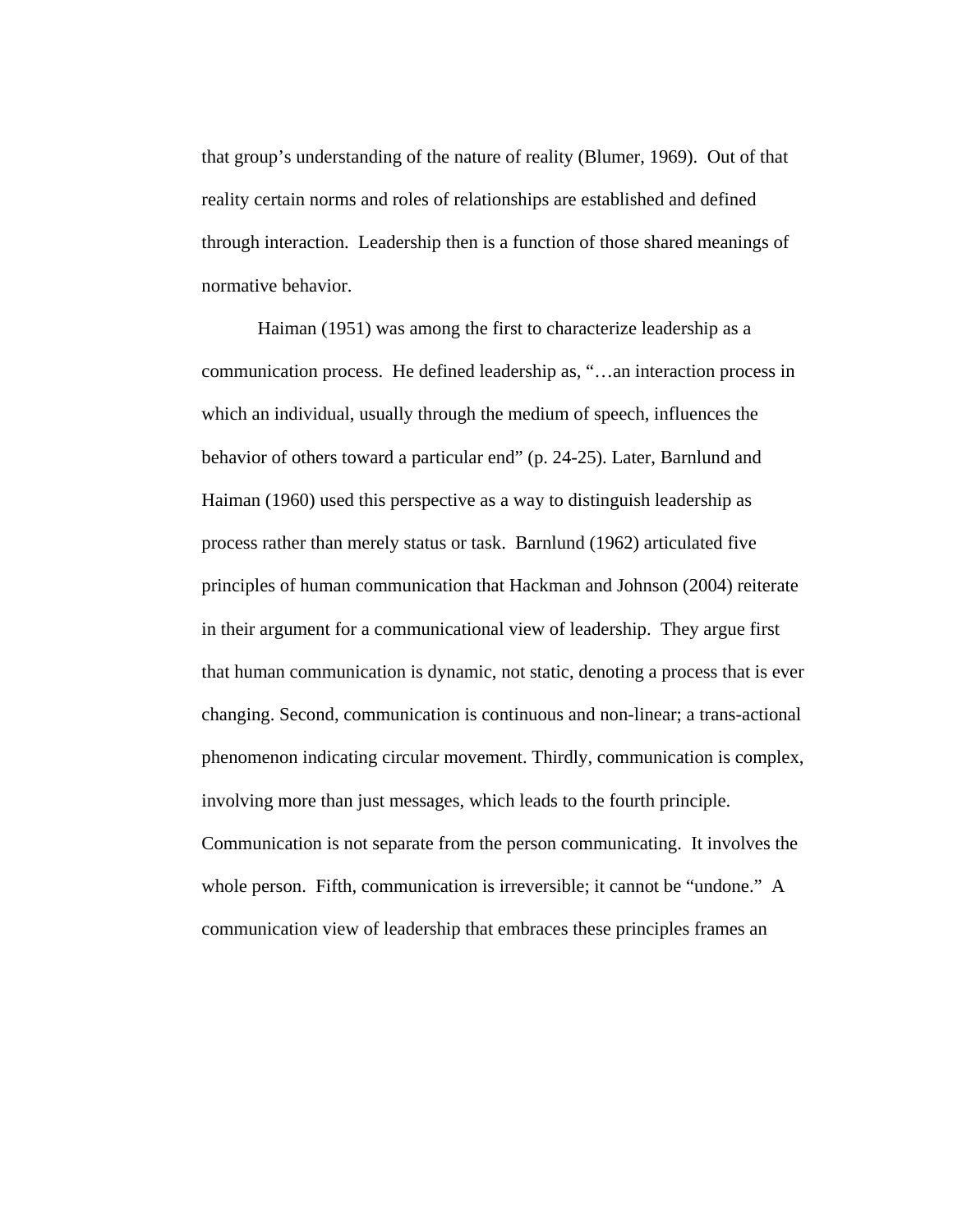understanding of leadership as a dynamic and complex interpersonal phenomenon, subject to the negotiated and shared meanings of a group.

Reflecting on the idea that leadership involves this interpersonal (communication) function as well as task functions (Barnlund and Haiman, 1960), Goldberg and Larson (1975) explained how this functional approach to defining leadership accounts for its complexities and provides critical understanding for training and evaluation. In other words, a trait theory approach to leadership does not account for the manipulation or change in the leadership/followership situation, but a functional, interaction focused approach does. Because leadership is "…a relationship between two or more persons" (Stech, 1983, p. 13) and relationships are constructed through symbolic interaction, a communicational approach is more explanatory and accounts for the intricacies of the leadership processes. This approach also thwarts the limiting and isolated view of leader as separate from followers. A communication approach to leadership inherently assumes relationship and views that relationship both in theory and praxis. In defining leadership communicationally, Stech (1983) reminds scholars that it "is the nature of relationships, rather than that of persons, in which we are interested. Knowing something about persons will help, since people constitute relationships, but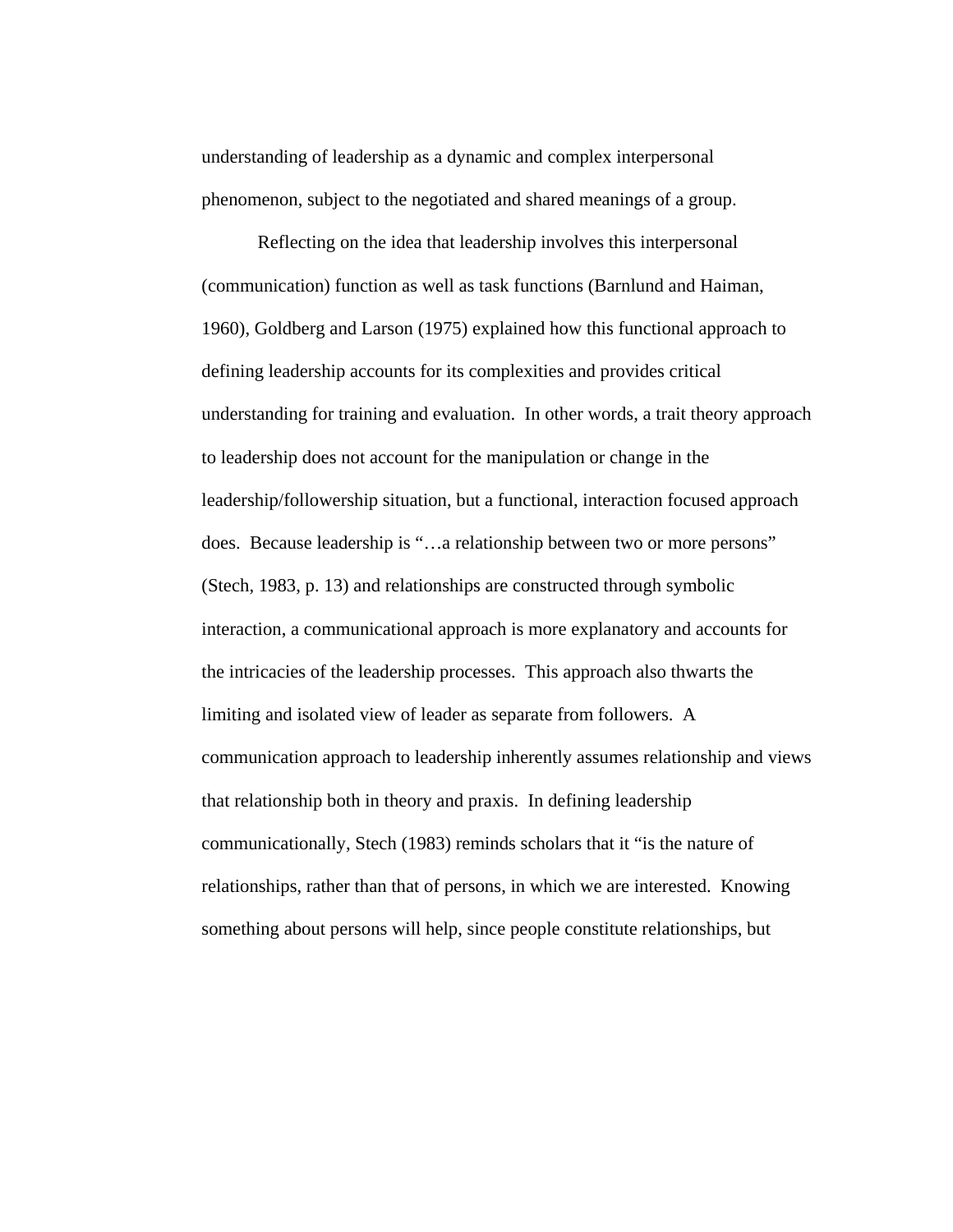there is more to a relationship than two separate personalities added together" (p. 2).

Communication scholars Dance and Larson (1976) theorized that there are three functions of human communication: first, that of linking or relating self to others and the environment; secondly, that of assisting in the development of higher human mental processes; and third, that of regulation of human behavior. Leadership draws upon all three of these functions, particularly that of regulating the behaviors of others or oneself. In a summary of this application of human communication functions to leadership, Hackman and Johnson (1996) describe the phenomenon this way:

Three clusters of communication skills are essential for leaders: 1) linking, 2) envisioning, and 3) regulating. Linking skills include monitoring the environment, creating a trusting climate and team building. Envisioning involves creating new agendas or visions out of previously existing elements. Regulating means influencing others by developing credibility and power, using effective verbal and nonverbal communication, creating positive expectations, managing change, gaining compliance, and negotiation (p. 27).

Northouse (2001) notes that the macro level approach to understanding leadership as commonly undertaken by approaches utilizing traditional leadership definitions tell us little about the real-world applications of leadership. A communication approach however does. "Communication is not simply a medium through which leadership happens to be exercised; it is part of its substance" (Cohen, 2004). Communication then is both a tool and a process as it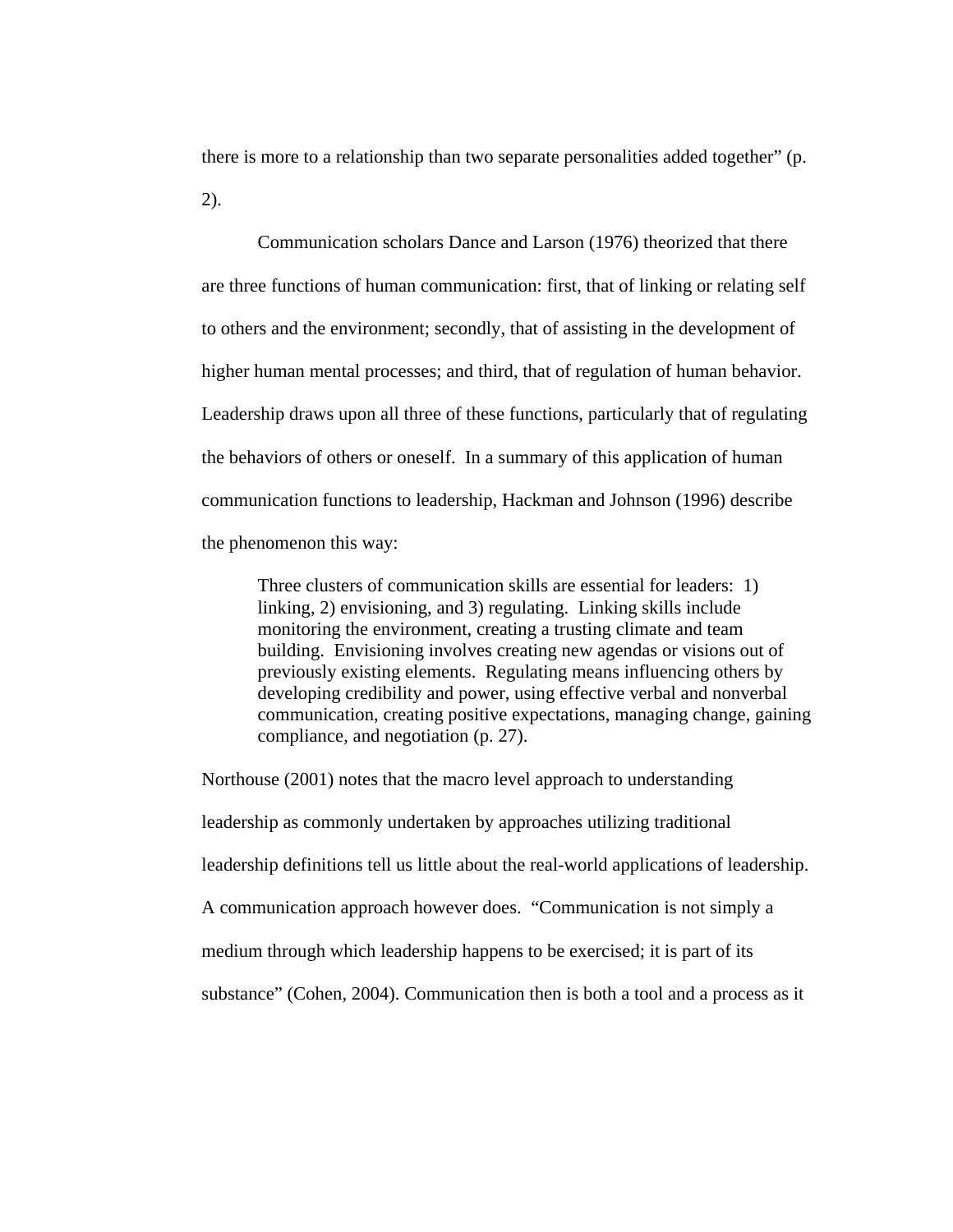relates to leadership. Leadership gains it's meaning through communication as symbolic interaction, yet it also requires communication as a skill to be effective.

It was the intent of this study to understand leadership development among public health and environment leaders from a human communication perspective, one that reflects the social interaction processes which contribute to leadership development.

## Significance of Study

 The significance of this study is that, insofar as there is a dearth of literature on how development of public health leadership occurs, it will expand the existing knowledge of public health leadership competencies to describe how those competencies are acquired. While this study sought to understand this process more broadly, it also provides useful information to the Regional Institute for Health and Environmental Leadership on its specific impact in that learning process. Program changes and improvements can be made to capitalize on naturally occurring processes and optimal pedagogical approaches.

 Despite the fact that many leadership scholars note that leadership is a largely communicational activity (Kellerman, 1984; Hunt, 1984; Rost, 1993) little by the way of communication scholarship makes its way into the most cited works of leadership. Both Ciulla (1998) and Rost (1993) note that a truly multidisciplinary approach to leadership studies is lacking. Much of the research and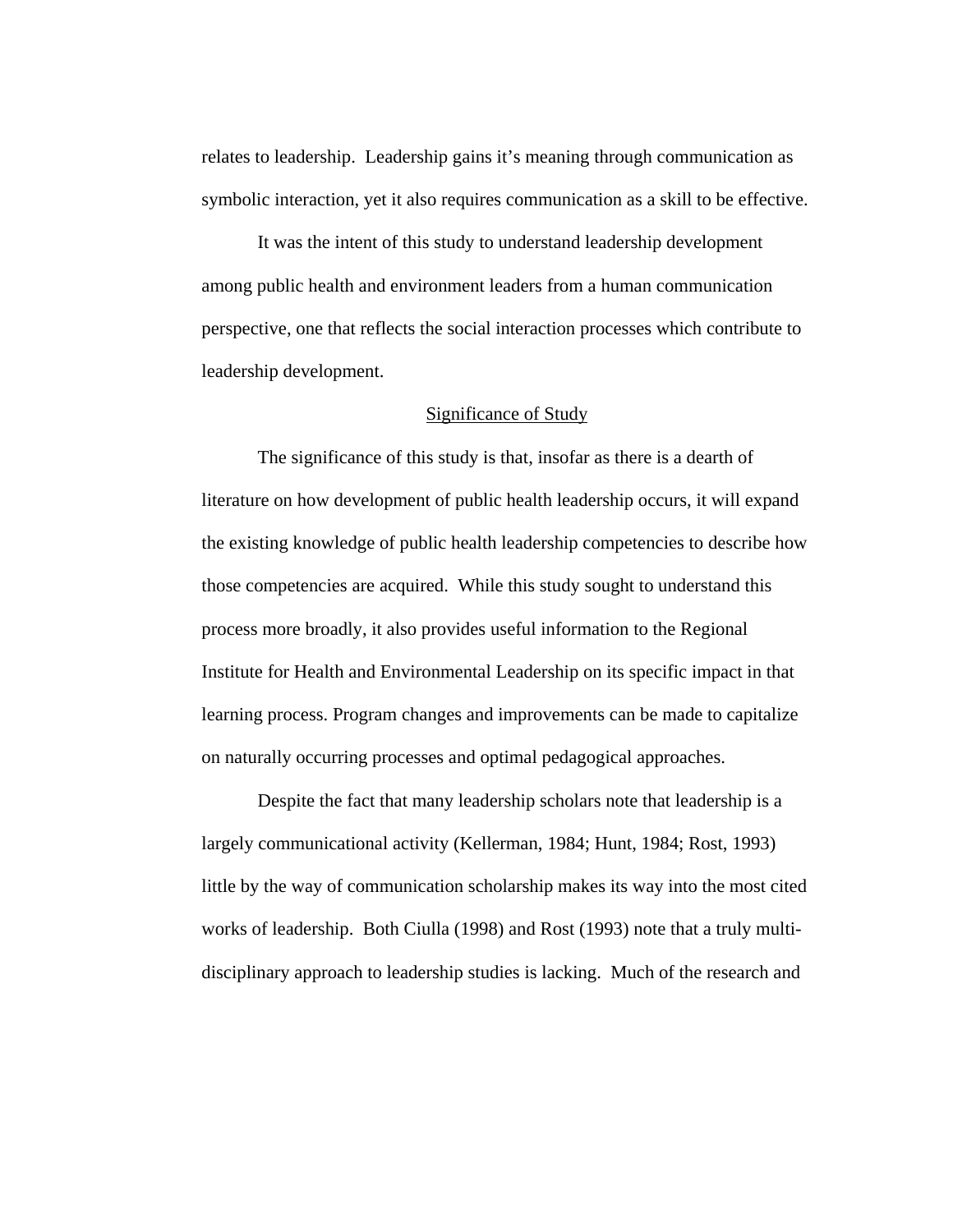consequent literature is written by management or business scholars. Rost claims, "By far, most leadership scholars are in schools of business and write for corporate executives and business students" (1993, p. 1). He goes on to suggest "The study of leadership has been mired in a single disciplinary view for most of the twentieth century;" (p. 2.). Leadership Quarterly was developed with the idea that the journal would glean from multi-disciplinary authors and research approaches (DeRuyver, 2001). But after ten years of publications it was noted that two thirds of the works published were from academics in management or business and another 16% from psychology. In addition, members of the journal's editorial board authored 42%. DeRuyver, who maintains the professional website for the Leadership Learning Community, comments:

Obviously, academic politics, the protection of academic turf, and the determination of which journals count for promotion to tenure, could derail even the most proactive attempts at broadening the scope of Leadership Quarterly, but the group that has the most academic clout in the study of leadership, business/management scholars and psychologists—if they truly desire the interdisciplinary study of leadership—must be willing to risk more…to work more to bring scholars from other disciplines on board. (p. 3)

Ciulla (1998), in her review of leadership research, concludes that the unidisciplinary approach reveals not only a myopic view, but also one steeped in positivism in search of a 'Rosetta stone' to decode leadership. Kellerman (1984) in her introduction to one of the first multi-disciplinary works on leadership remarks: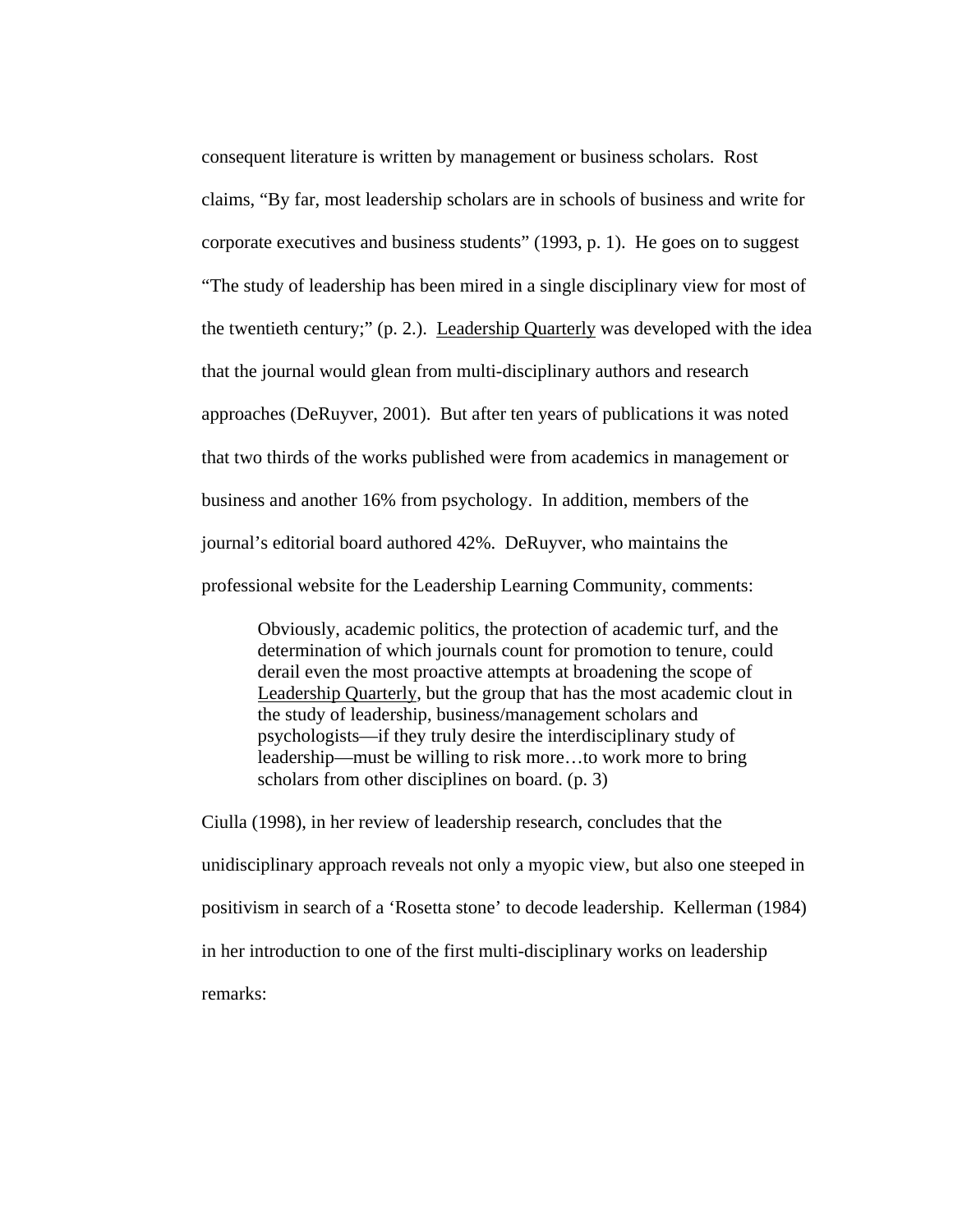As much as anything else that comes to mind, leadership is a subject that demands an interdisciplinary approach. It has been our inability to recognize the need for a multidisciplinary and even cross-cultural effort that has fostered our persistent ignorance in this truly critical area (p. xi).

The summons by those most popularly associated with leadership studies, has invited the larger academic world to enter the collaboration of leadership studies. While human communication scholars have studied and written about leadership over the years (Haiman, 1951; Goldberg & Larson, 1975; Chrislip & Larson, 1994; Northouse, 2001; Hackman & Johnson, 2004), it may take an intentional persistence to see the influence of the discipline upon leadership studies. Perhaps then a common language of terms and a bricolage of approaches will fill in the gaps and expose the blind spots that currently exist in leadership studies today.

Since leadership can be described as a process of human communication, this research intersects the field of communication and provides another avenue for the discipline to afford perspective and knowledge in an interdisciplinary manner. Human communication may help define processes of leadership, but understanding leadership development itself as a communication action is largely unstudied. Understanding the features that both encourage and discourage leadership to emerge in the public health setting is crucial for public health development today. Studying public health leadership development as both a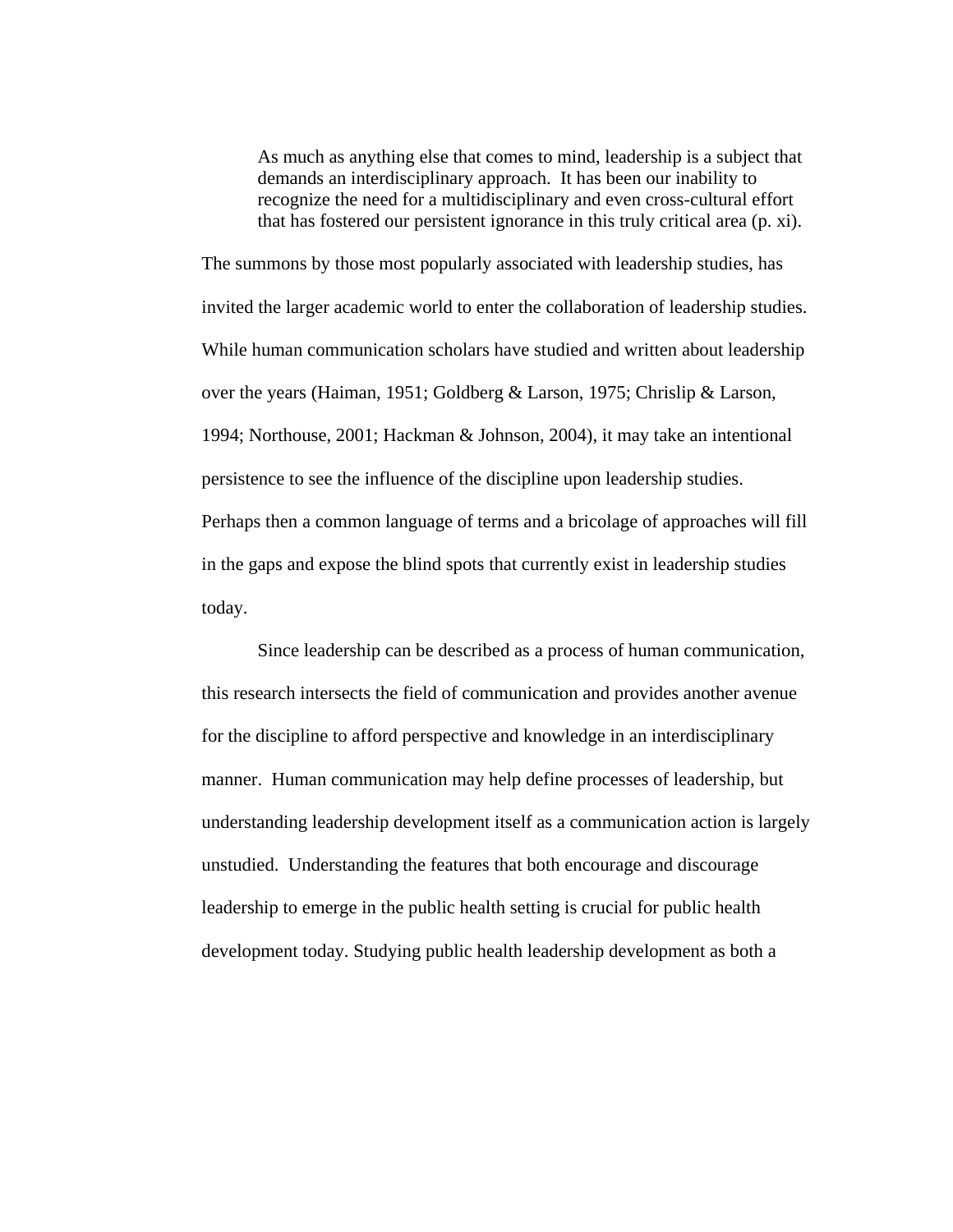context and process endeavor contributes specifically to the call for infrastructure reforms and development of effective leadership (IOM, 1988).

# CHAPTER II

## LITERATURE REVIEW

This literature review begins with a discussion of the leadership problematic. It continues with an historical overview of the conceptualization of leadership, current definitions and issues related to defining leadership, and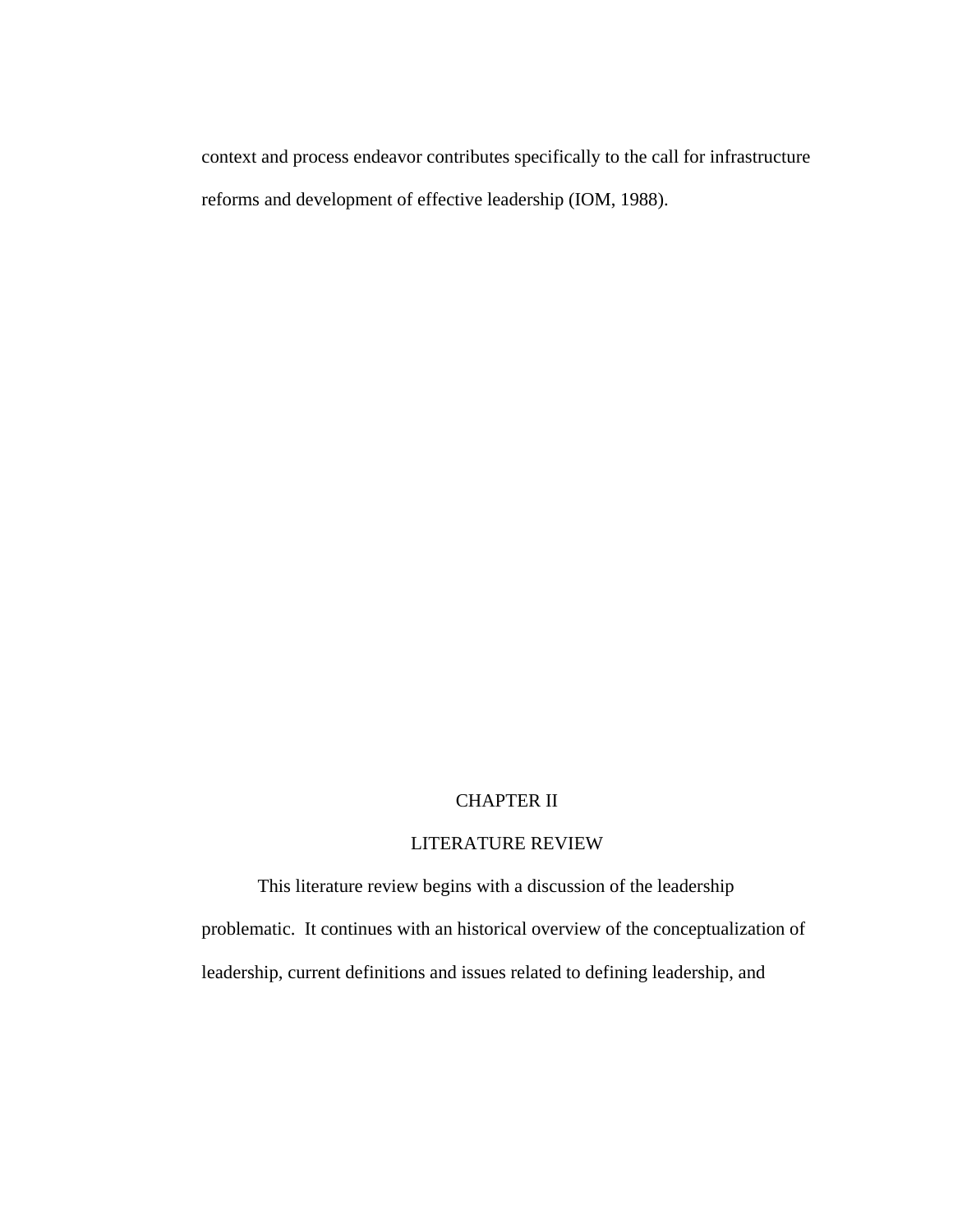major theories of leadership. It then moves on to discuss skills and competencies often measured in leadership and processes or factors related to leadership development. It ends with a consideration of the state of public health and leadership development.

# The Leadership Problematic

The struggle to find good leaders is widespread, and often thought to be a result of the increase in demands and changing role or characteristics needed from leaders today. Conger, Spreitzer and Lawler (1999) in their research on the challenges facing leadership in organizations today argue:

…that intense global competition, rapid technological change, and international capital markets are creating more demand for change leadership than at perhaps any other time in history. These forces, combined with the complexity of new and more global organizational forms that span nations and unite organizations through alliances, joint ventures, and mergers and acquisitions, make the job of leadership increasingly difficult (p. xlv).

In any age, leadership and leadership development is an important social process. But the changing nature of both business and government creates unusual pressures. Private and public agencies as well as community groups have decentralized, spreading the impact of decision making and leadership more broadly, changing the landscape of accountability. Such corporate restructuring and reengineering—and its public variant, "reinventing government"--puts a premium on leadership not just at the top, where it has always mattered, but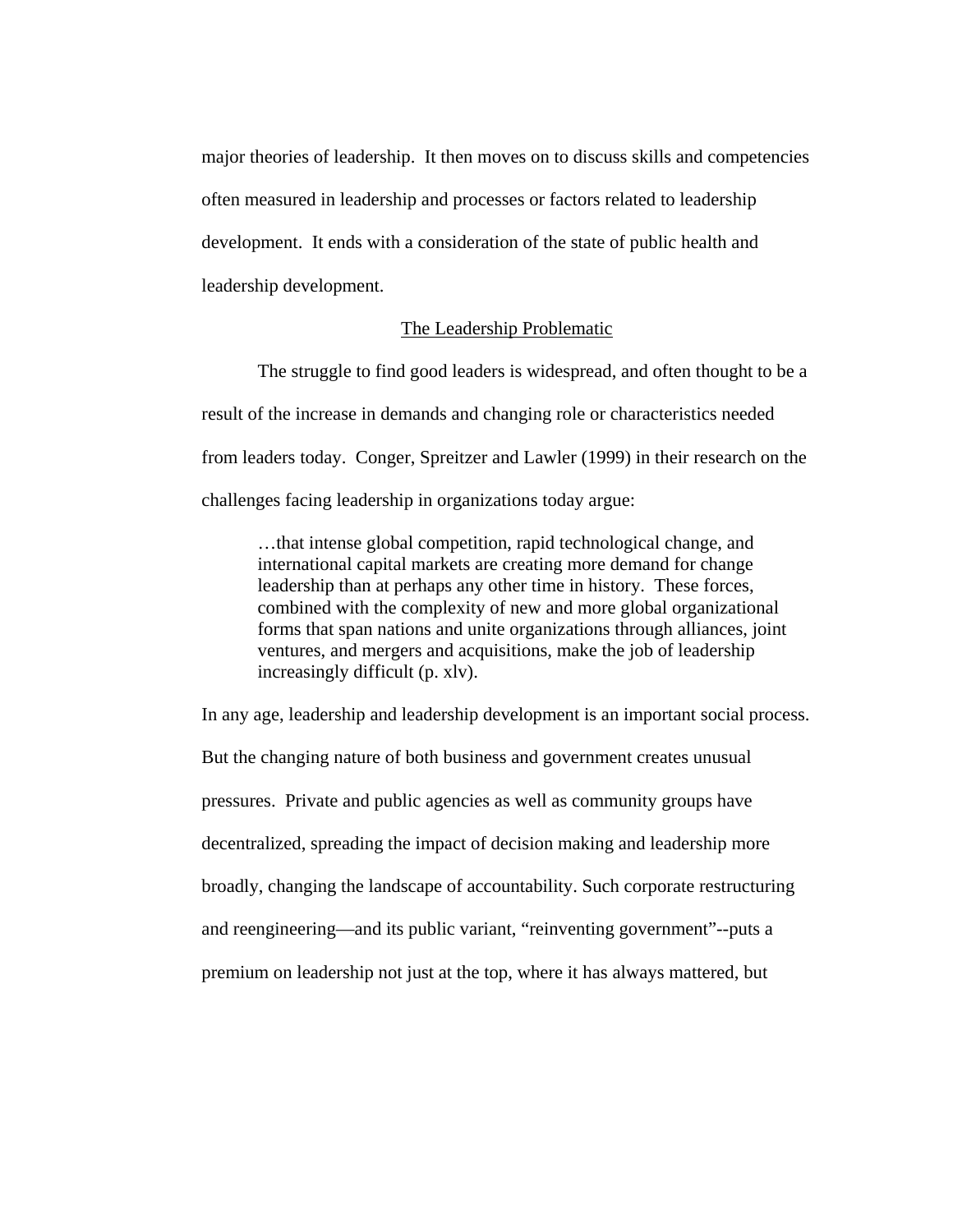throughout an organization" (Useem, 1998, p. 7). This shift in demand from authority focused leadership to collaborative and team oriented leadership has not been met with sufficient leadership education and training.

Gandossy and Effron (2004) forecast major changes in the leadership landscape by the year 2015. They predict a 15% drop in the available leadership pool due to the sociological boomer age reaching retirement. In addition female leaders have been departing the leadership ranks in the past decade by double the amount of their male counterparts as they seek creative forms of employment and motherhood (pp. 4-5). Other sources confirm the same. A recent survey of Fortune 500 companies discovered that "the average company expects 30 percent turnover at the executive ranks in the next five years, with one-third of human resources executives believing they'll have significant difficulty finding suitable replacements" (Ashby, 1999, p. 3). Ashby suggests that the leadership need for the future "is both quantitative and qualitative" (p. 9). Not only do critical leadership positions need to be filled as vacancies and restructuring occur, but also leaders with capacities and characteristics to meet the current challenges and innovations in the work place are essential.

Take for example the changing role of the public health leader. The need for collaborative leadership capacities to represent and engage many perspectives has been identified as essential in meeting public health goals (Wilson, 2002). In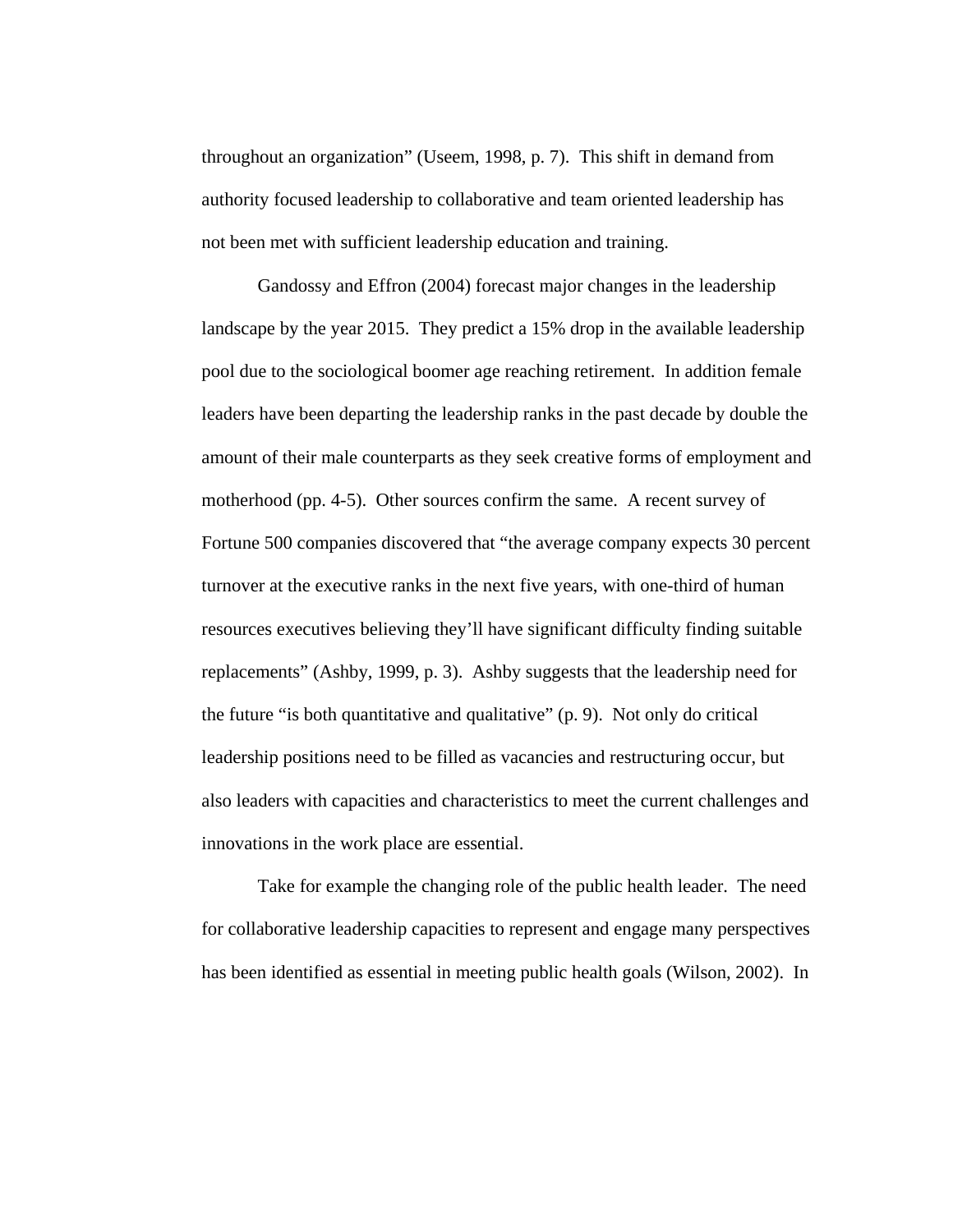a recent study of 63 public health departments, it was reported that more than 26% of the efforts to promote health involved outside agencies (Lovelace, 2000). While that number is expected to increase as new health initiatives are made, little has been done to develop capable leaders for such collaborations, let alone document the impact of these collaborations on health outcomes (Wilson, 2002). Furthermore, a survey of over 240 healthcare companies revealed that although 86 % have formal leadership development programs, only eight percent believe they are effective (Leadership Development Not Effective, 2002). The implications of such leadership development failure could have far reaching public health consequences.

In the business world alone, training for leadership rose from an estimated \$10 billion in the mid-1980's to \$45 billion in the mid-1990's, with some companies reporting at least a quarter of that training focused on executive leadership (Vicere & Fulmer, 1997). Not only has the cost of training increased, so has the complexity of leadership skills required. The kinds of questions facing business leaders in the shifting, challenging and globalizing economy are mindboggling:

What happens to leaders when the group they are leading is spread out over ever increasing physical distances? Does there come a point when the tried and true leadership approaches of the 1990s are stretched too far, to a point where these methods simply will not work any more?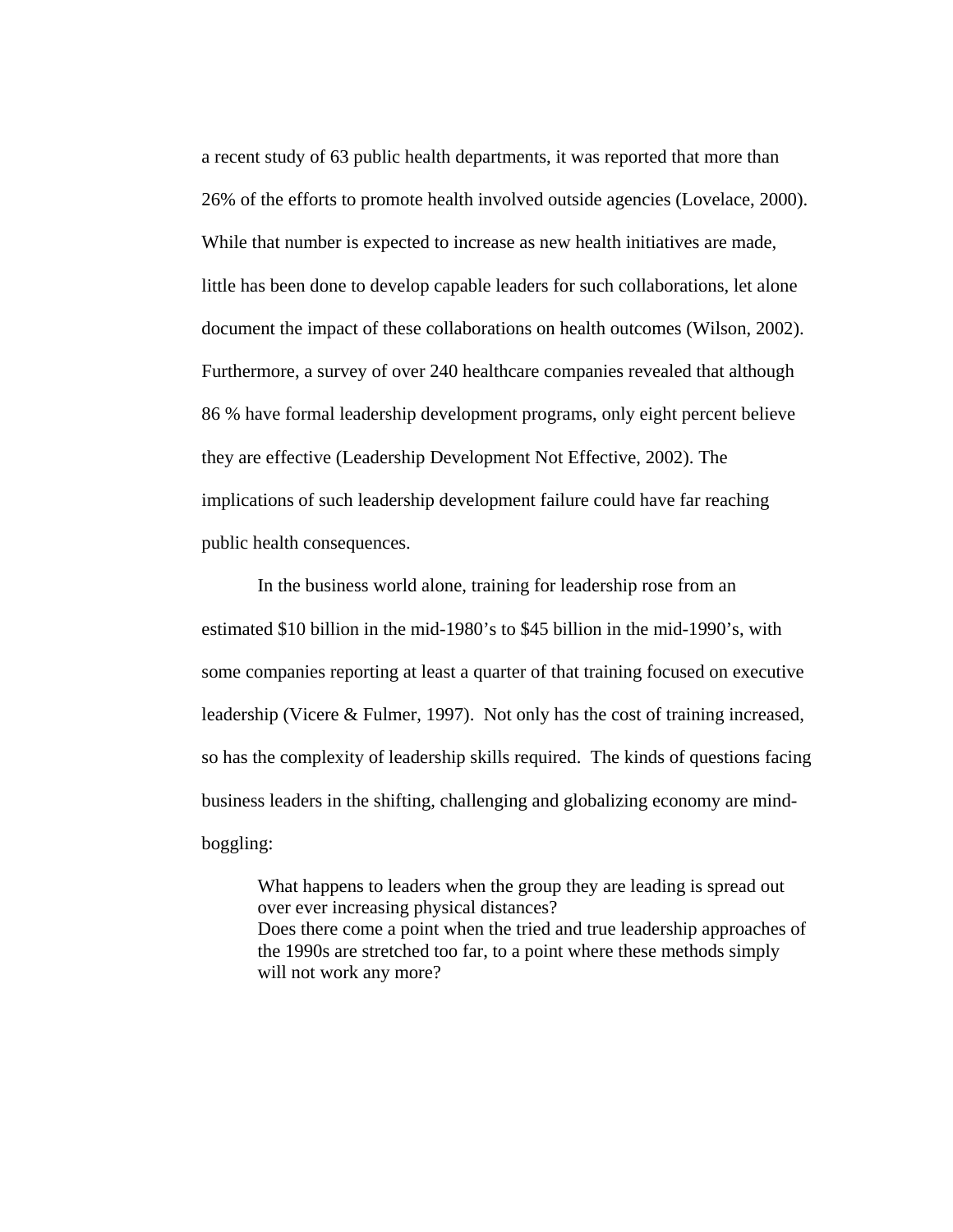Can you flatten your corporate hierarchies so far that traditional systems of controls will break down?

Can you spread your talent across such a wide swath of the globe where people can communicate and operate very efficiently, but where language and cultural barriers stifle ideas and creativity?

Can you parcel out your work to so many independent sources that you lose the cohesiveness, the vision, and the emotional commitment needed to make any team function well?

Can you as a leader create the culture and teamwork that act as the glue to hold together an organization that, even if very fluid, will still function as one? (Esrey, 2000, p. 18).

So while training efforts have increased both monetarily and programmatically,

leaders that are equipped to handle the changing landscape of the work world are

still scarce.

### Historical Overview

### Pre-Enlightenment Era Leadership

During this era of ecclesiastically determined reality and knowledge, leadership in the western world took on a transcendent and endowed nature through the process of ordination and/or coronation (Middleton & Walsh, 1995). Theistically influenced, those who were wholly committed to God and the corresponding laws and books of teaching were those entrusted to lead, particularly in the production of knowledge: priests, bishops, and monks. On the other hand, those born into their place of leadership, not by trait but by blood, ruled the state. Leadership in this era was one of control and hierarchy, primarily based in power.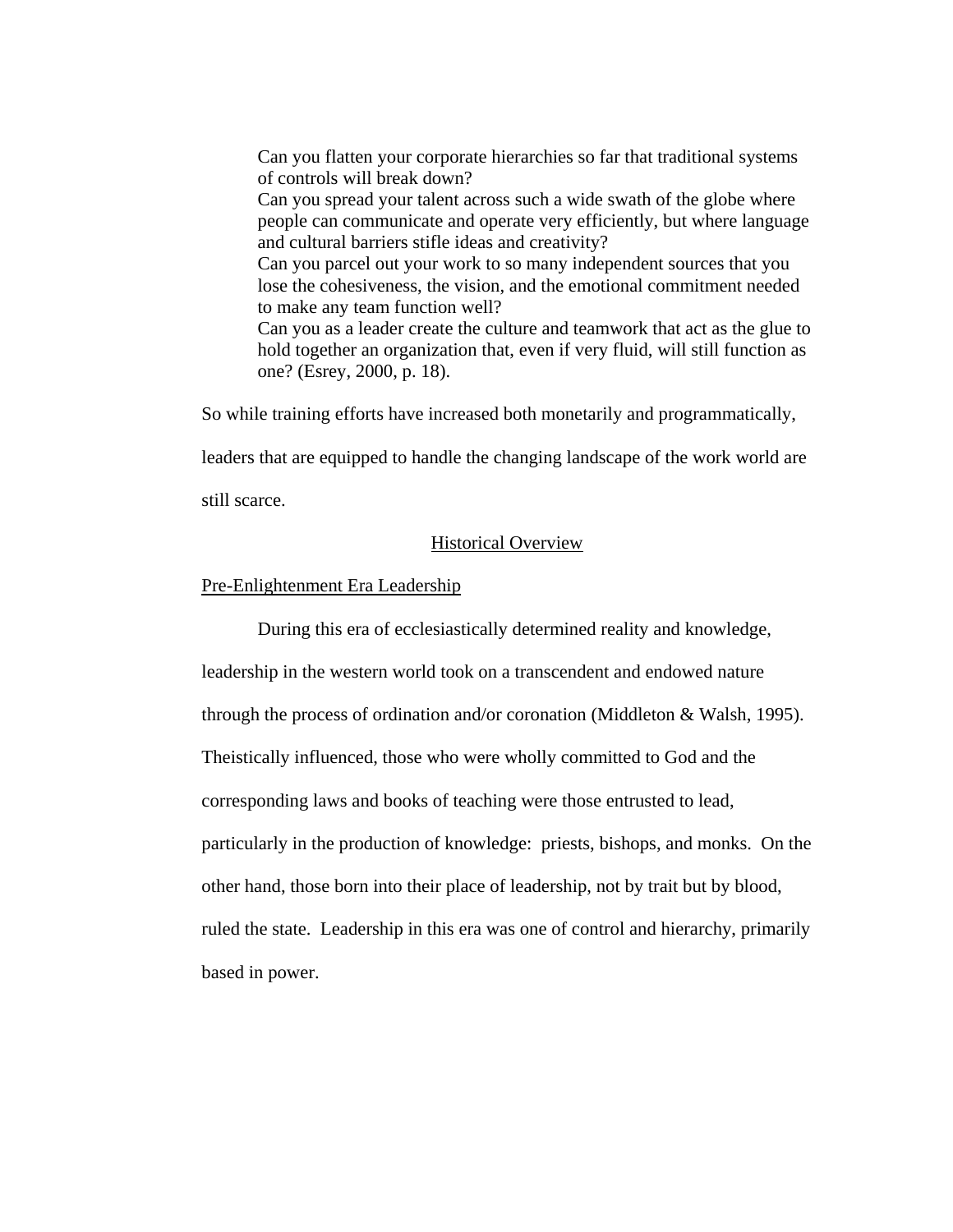Probably the most notable non-religious leader of this era was Niccolo Machiavelli. He has been attributed with the practices of leadership commonly known as "Machiavellian." Chrislip and Larson (1994) comment on his leadership:

For Machiavelli, the objective of the leader is to win at any cost. He wants leaders to recognize that power is finite: if you want power, you must take it from someone else. He observes that self-interest or fear motivates most people and that leaders can use these motivations to manipulate others to act on their behalf. (p. 55)

This approach to leadership was the model of the era in which power was something to be exercised over others and domination was seen as a given condition of the created order of things.

## Enlightenment or Modern Era Leadership

Attacks were brought against the theistic worldview and its narrow leadership paradigm through a variety of voices in the 1600 and 1700's. The modern worldview provided a shift in authority from the ecclesiastical to individual minds steeped in the scientific method of knowing (Middleton & Walsh, 1995). Leadership during this era expanded beyond the ecclesiastical and royal elite, as new methods of knowing were applied. Individual reason combined with Newton's scientific approach describing the world (Grenz & Olson,1992) ushered in a causal component to the explanation of leadership. Several theories of leadership were later articulated from this epistemological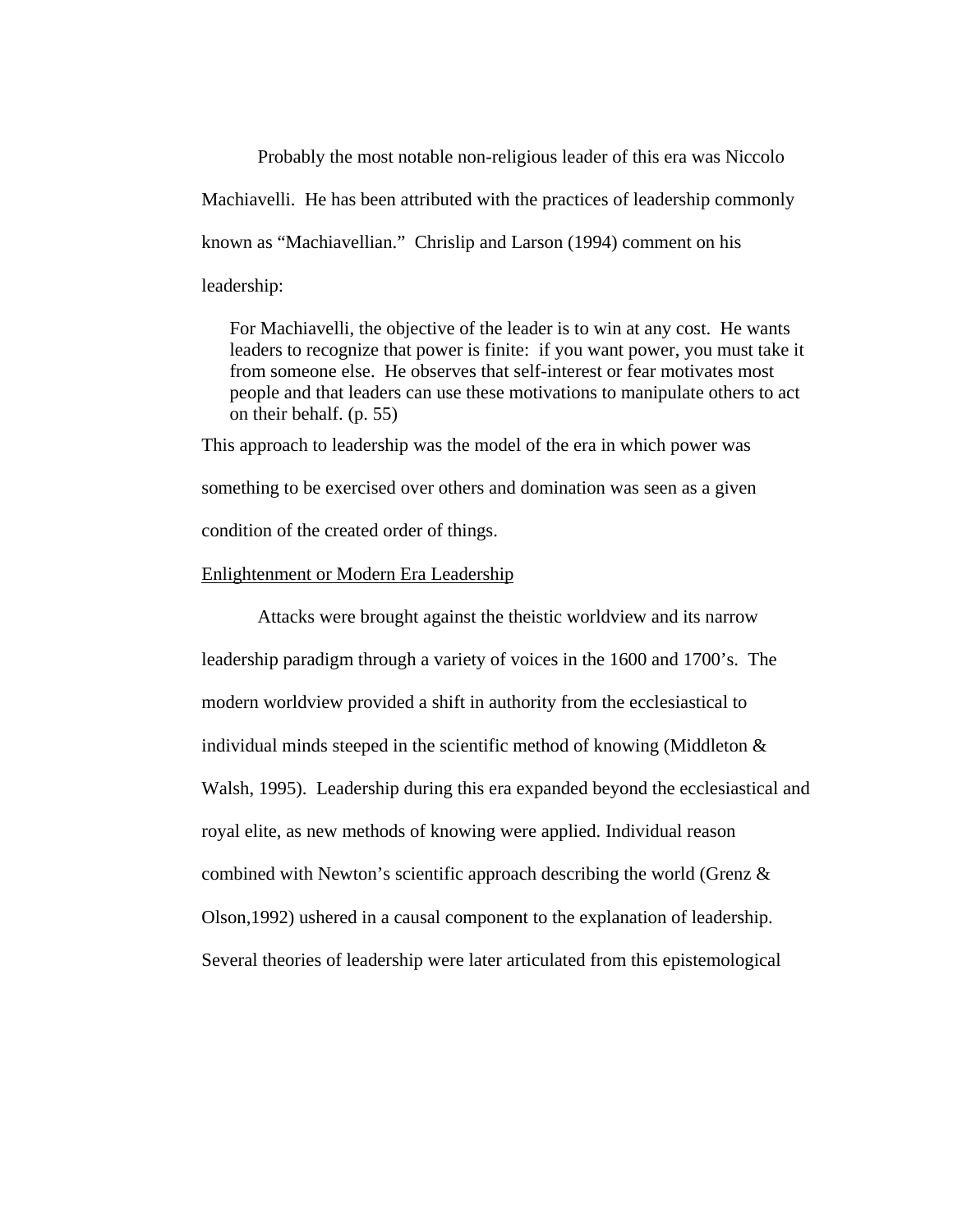shift in knowing. Hackman and Johnson (1996) suggested four categories to understand the theories that emerged largely as a result of this shift to better explain leadership: the traits approach, focusing on innate qualities of leaders; the situational approach, which suggests the contingent nature of environment and leadership; the functional approach, which explains group roles; and the transformational approach, which satisfies higher level needs of the follower (p. 56). Each of these approaches can be seen in various theoretical frameworks describing leadership today.

# Post-modern Leadership

 As the post-industrial era settles in among us, the role of the leader is evolving to meet the current needs. The homogenous situation of the past, with its intersecting understanding of leadership-followership as an activity of cause and effect, has been challenged. Today's world is marked by chaos more than not. Rapid technological advancements have not only increased communication, they have complicated communication. Complexity and chaos, advancements and disintegration mark the organizational climate in almost every sector and call for changes in leadership skills, competencies and capacities (Denis, Langley & Cazale, 1996). We have shifted from a view of the leader as sole actor to a team or community centered view of leadership (Rost, 1993, Heifetz & Linsky, 2002). The social and economic times of most organizations have produced a demand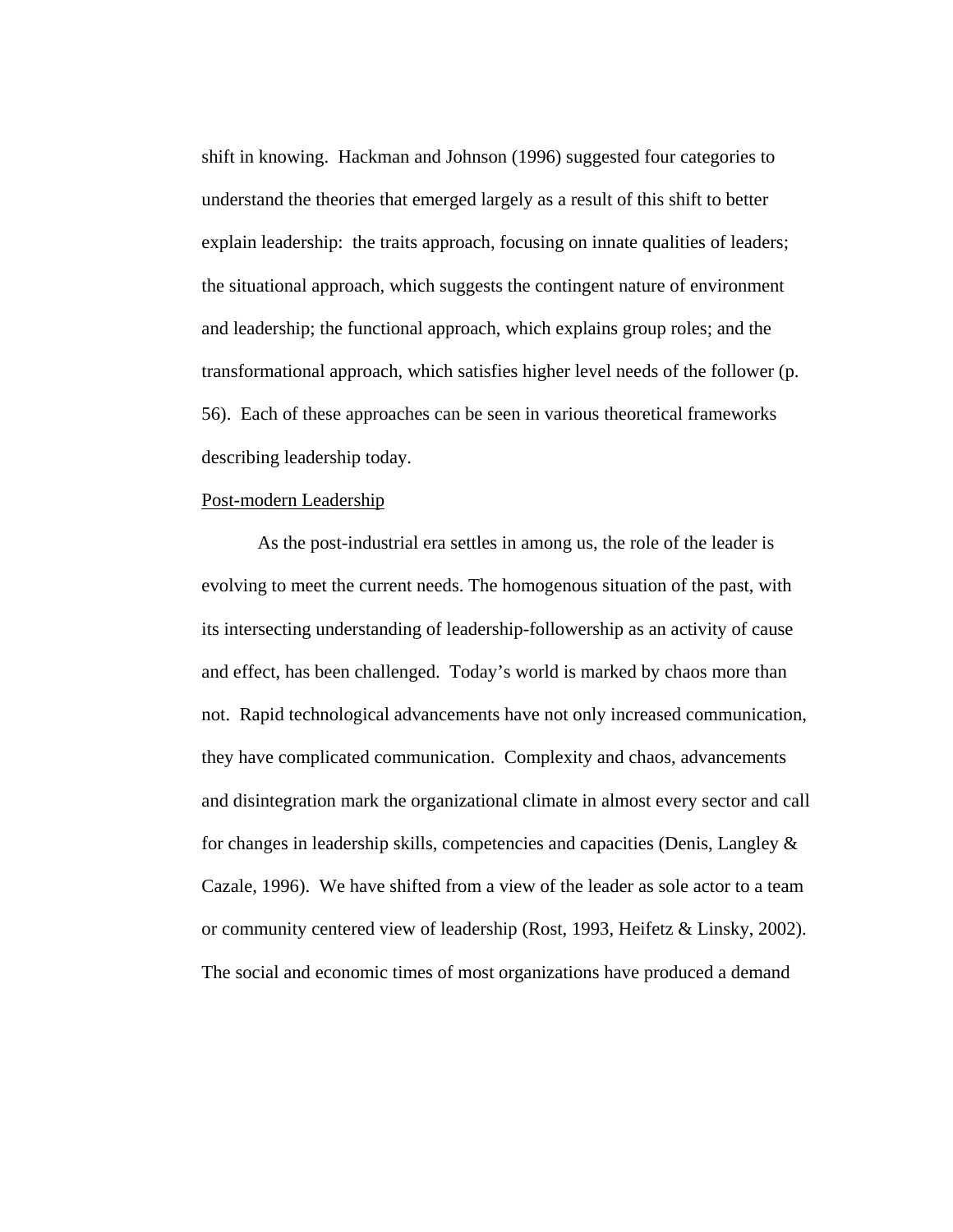for skills and abilities that are as complex as the situations in which they are found. The rapid change and adaptation of leaders has expanded theories beyond a hierarchical model to include trait, situational, transactional, transformational and now adaptive and collaborative models (Kanter, 1989; Chrislip & Larson, 1994; Heifetz, 1994.) Leadership is no longer viewed as one-dimensional and is even seen more as a process of developing, using a variety of skills and competencies rather than a position or role (Avolio, 1999).

#### Defining Leadership

The Oxford English Dictionary (2005) notes the appearance of the word "leader" in the English language in about 1300 A.D. Up until that time the notion of leader was embedded in such concepts as ruler, king, chief, or commander. In Bass's (1981) studies of the word, he reports that an interest in leadership as something other than headship was more commonly found in Anglo-Saxon related countries. Leadership itself as a concept did not appear until the first half of the nineteenth century and was related to political influence and power in the British Parliament. But the concept of leadership is now strongly embedded in the social structures of the Western world (Ciulla, 1998; Hackman & Johnson, 2004). Many leadership scholars have oft repeated the words of Bass to emphasize the volumes on the subject, "There are almost as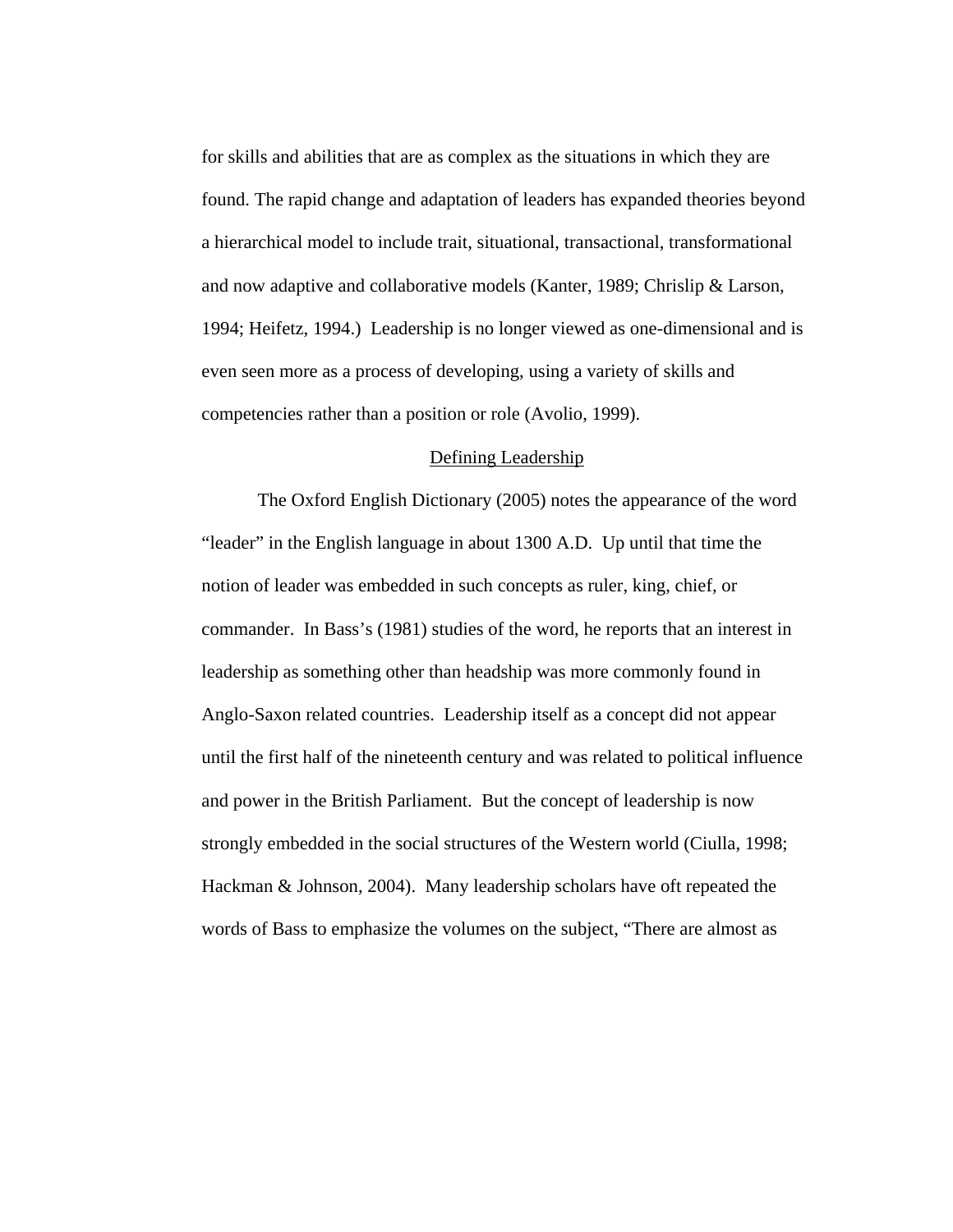many different definitions of leadership as there are persons who have attempted

to define the concept" (p. 7).

In his comprehensive literature review of definitions, Bass (1981)

identifies eleven topical approaches in defining leadership since the early 1900's:

Leadership as a Focus of Group Processes Leadership as Personality and Its Effects Leadership as the Art of Inducing Compliance Leadership as the Exercise of Influence Leadership as Act or Behavior Leadership as a Form of Persuasion Leadership as a Power Relation Leadership as an Instrument of Goal Achievement Leadership as an Emerging Effect of Interaction Leadership as a Differentiated Role Leadership as the Initiation of Structure (pp. 7-14).

These various approaches depict the evolving nature of leadership studies as scholars developed theories out of these definitions. Theories that emerged include: the Great-Man Theory (Woods, 1913), Trait Theory (Bernard, 1926), Situational Theory (Stogdill, 1948), Psychoanalytic Theory (Frank, 1939), and Humanistic Theory (McGregor, 1960) to name a few.

One of the more recent and critical works examining leadership definitions and theories was done by Rost (1993). Rost argues that many theories were never developed from clear definitions and articulated assumptions about leadership. Rather theories were developed and became the definitions themselves. He claims that leadership studies are inadequate because of two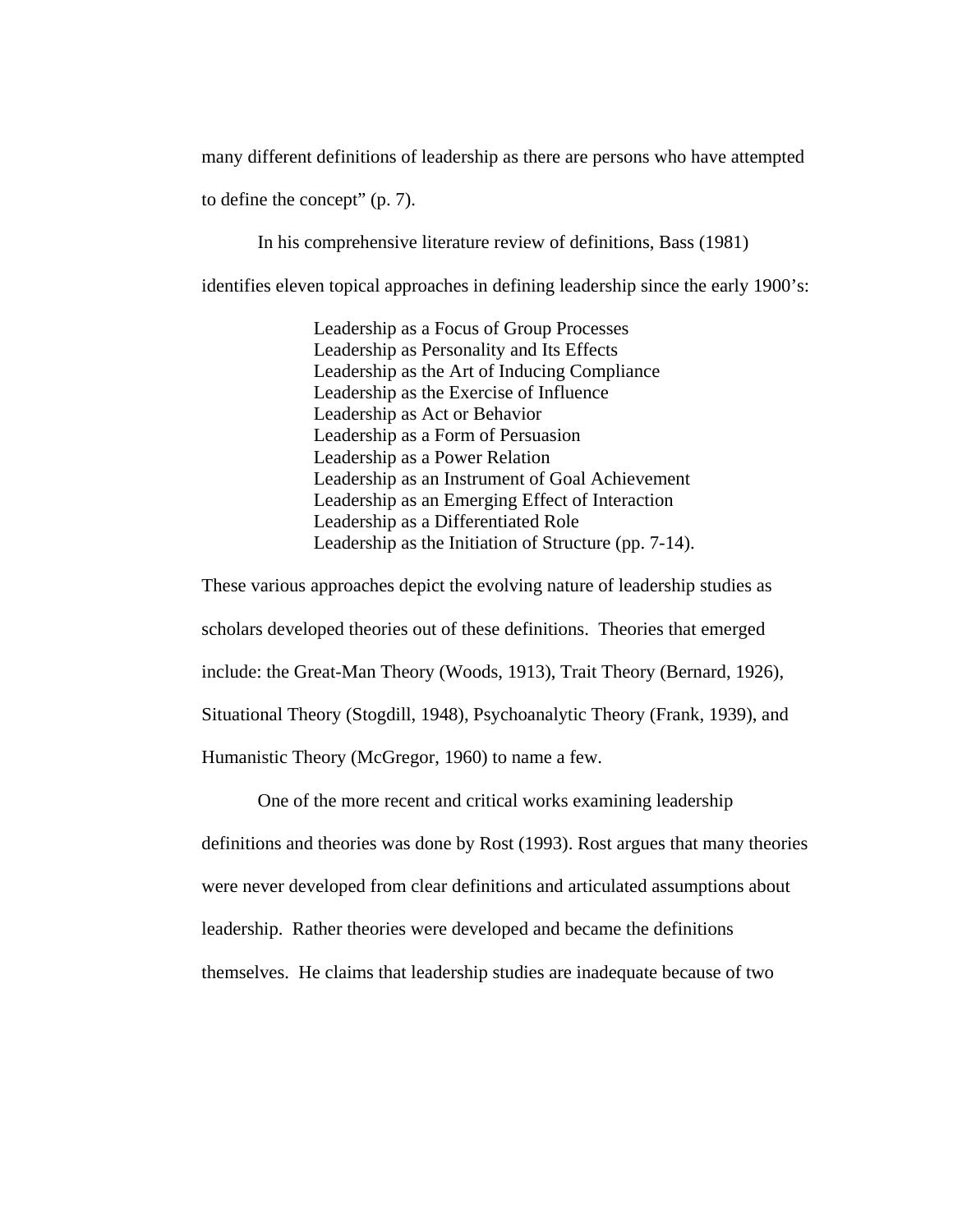poorly placed emphases: a focus on issues that are peripheral to the real nature of leadership and a focus on content that is specific to a particular leadership field of application. He believes these two aspects have detracted from studying and understanding leadership as a process, leadership as an interactive process. "The process of leadership, the understanding of leadership as a relationship, the connection among leaders and followers—all these are far down on the list of priorities that scholars and practitioners must have in order to understand how to put leadership to work" (Rost, 1993, p. 4). His critique is especially important to communication scholars, given his relational emphasis.

A second indictment that Rost makes of leadership research up to this point is the inability to deliver a definition of leadership that is agreeable. He reasons that because "most of what is written about leadership has to do with its peripheral elements and content,"(p. 4) we know little about the real process in a way that can be defined. In his survey of close to 600 works on leadership since early 1900, he found that less than half of them even attempted to define leadership (p. 46). He attempts to categorize those that do according to decades and themes of discussion. From 1900 through1940 he noted that the discussion was one of power in leadership definitions. He juxtaposes Moore's (1927) work, which focused on inducing followership through will with that of Schenk's (1928), which centered inspiration and persuasion in his definition of leadership.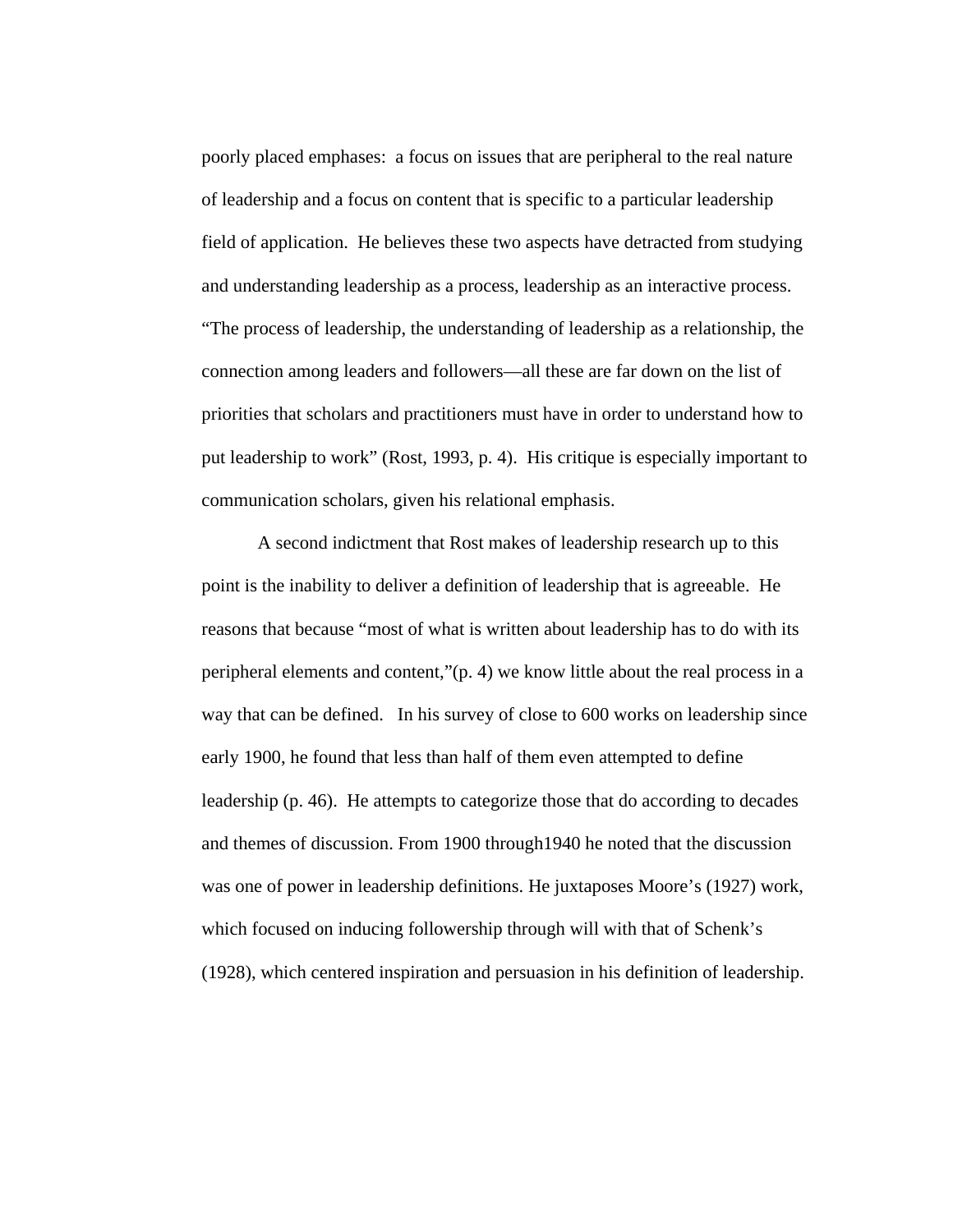Trait theory also dominated this age as leadership was defined also by personality (Bogardus, 1934). The group approach to leadership emerges in the 1940's with various perspectives on the way in which leaders are instantiated: leadership through persuasion of the group (Reuter, 1941); leadership through ascription by the group (Jennings, 1944) and leadership through organizational function of the group (Davis, 1942). Group theorists continued to influence definitions in the 1950's, as facilitation became the focus of leadership research in works such as Group Dynamics (Cartwright & Zander, 1953). Rost (1993) notes also that the ideas of effectiveness and democratic processes are introduced during this era through the work of Stogdill (1951) and others but that the emphasis is not so much on product as on process at this time (Gordon, 1955).

The 1960's-70's however would see a turn in emphasis toward goals, be they shared or not. Leadership as moving a group toward a goal, a specific direction, became more prominent through authors such as Bass (1960), Gibb (1969) and Merton (1969). Rost notes two hallmarks of the discussion of leadership in the 1970's. First was the critique that there was no unifying definition of leadership. Rost studied ninety-nine books that were published during this time, finding none of them offering any remedy to this dilemma, and yet many commenting on the lack of coherency in definitions and approaches. Secondly, there was a move to normalize leadership as any social interaction. This can be heard in the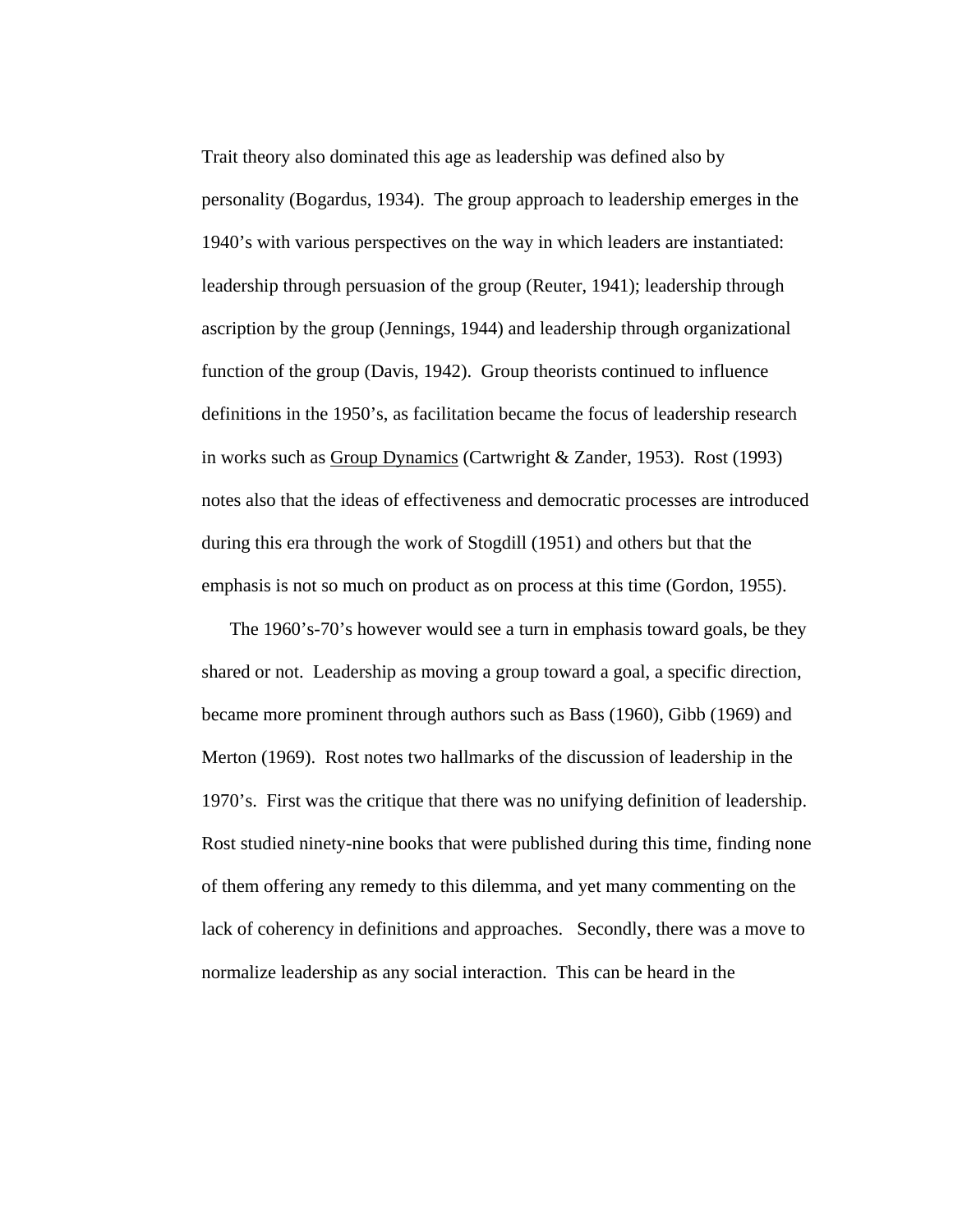following definitions: "For wherever and whenever two or more persons are involved in personal interaction, there is some form of leadership present" (Cassel, 1975, p. 87); and leadership is "the initiation and maintenance of structure in expectation and interaction" (Stogdill, 1974, p. 411). While none would argue that leadership is not social interaction, these definitions fail according to Rost to "distinguish leadership from other forms of social interaction" (1993, p. 58). As the 1980's provided an explosion of literature on leadership, with over 130 books and countless articles, leadership definitions were fewer and Rost grouped them into six conceptual frameworks:

- 1. Leadership as "Do the Leader's Wishes" (an extension of the great man/woman theory)
- 2. Leadership as Achieving Group or Organizational Goals (assumptions are that the goals are not shared)
- 3. Leadership as Management
- 4. Leadership as Influence (influence is the most commonly sited word in 1980's definitions)
- 5. Leadership as Traits
- 6. Leadership as Transformation (Rost, 1993, pp. 70-88).

The conclusion Rost finally reached in his research was that the emerging models from the '80's that he once thought were leading us through a paradigm shift in the '90's, a transformation if you will from old frameworks, was simply a remake of the old. Leadership was constantly being defined with a unifying theme of "leadership as good management" (p. 94). Rost goes on to say, "This understanding is what I have called the industrial leadership paradigm. It is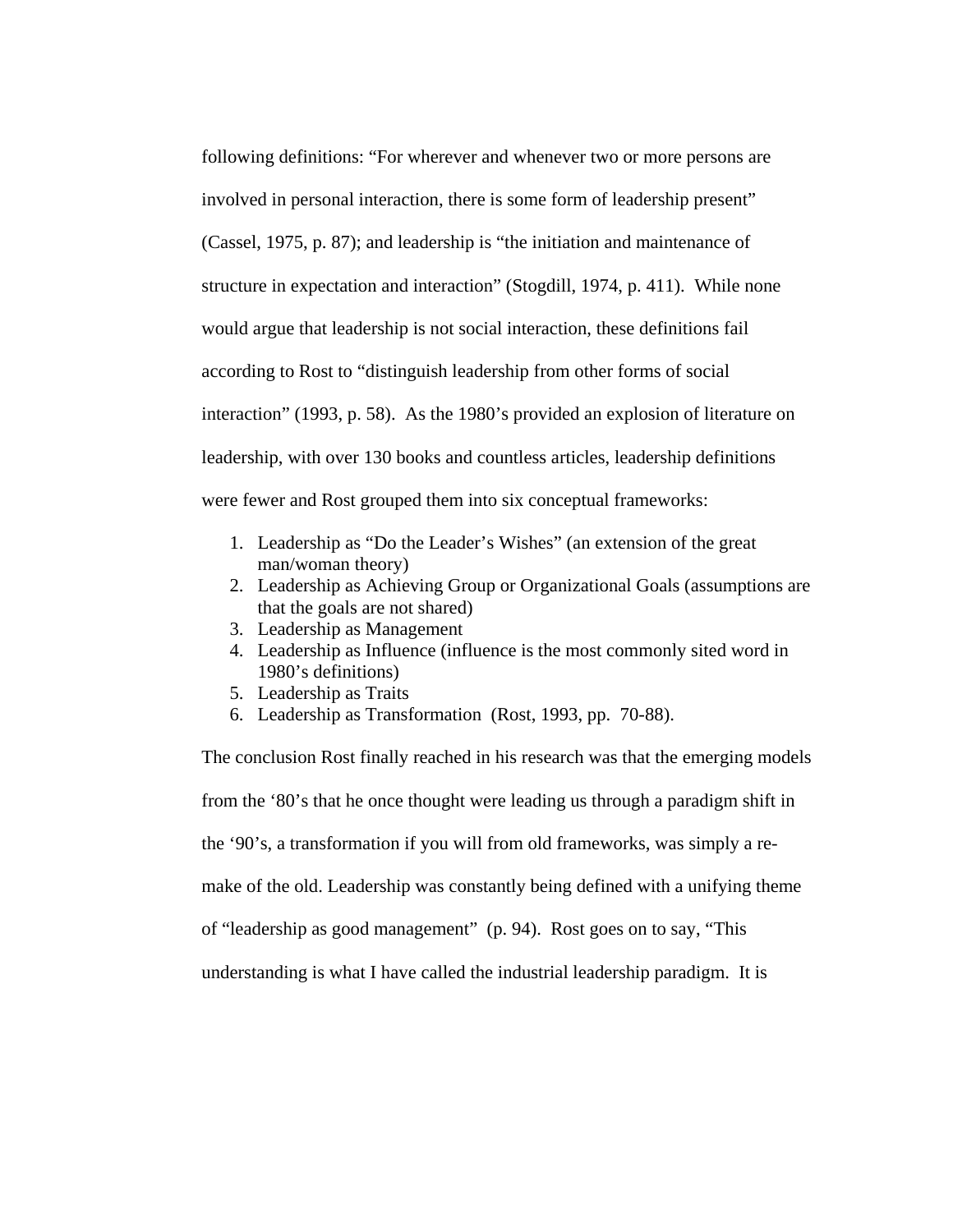industrial because it accepts almost all of the major characteristics of the industrial paradigm" (1993, p. 180). This industrial paradigm is characterized by a structural-functionalist view of organizations with management at the center; an elevated, self-interested and individualistic focus on the leader, a utilitarian and male outlook, with a "rational technocratic, linear, quantitative and scientific language and methodology" (p. 180). Rost's epiphany-like experience following his research of the some 300 books and articles in the last half of the century demanded of him a new definition to meet  $21<sup>st</sup>$  Century challenges: "Leadership is an influence relationship among leaders and followers who intend real changes that reflect their mutual purposes" (p. 102).

According to Rost this definition includes four essential elements that when taken together provide a clearer definition of leadership that will guide us into the future:

- 1. The relationship is based on influence that is multidirectional and noncoercive
- 2. Leaders and followers are the people in this relationship, characterized by a community of active followers with unequal influence relationships
- 3. Leaders and followers intend real changes that are substantive and transforming
- 4. Leaders and followers develop mutual purposes. (summarized from pp. 104-107).

This new definition he hopes "will help people change the dominant paradigm governing their society, thereby empowering them to transform their society and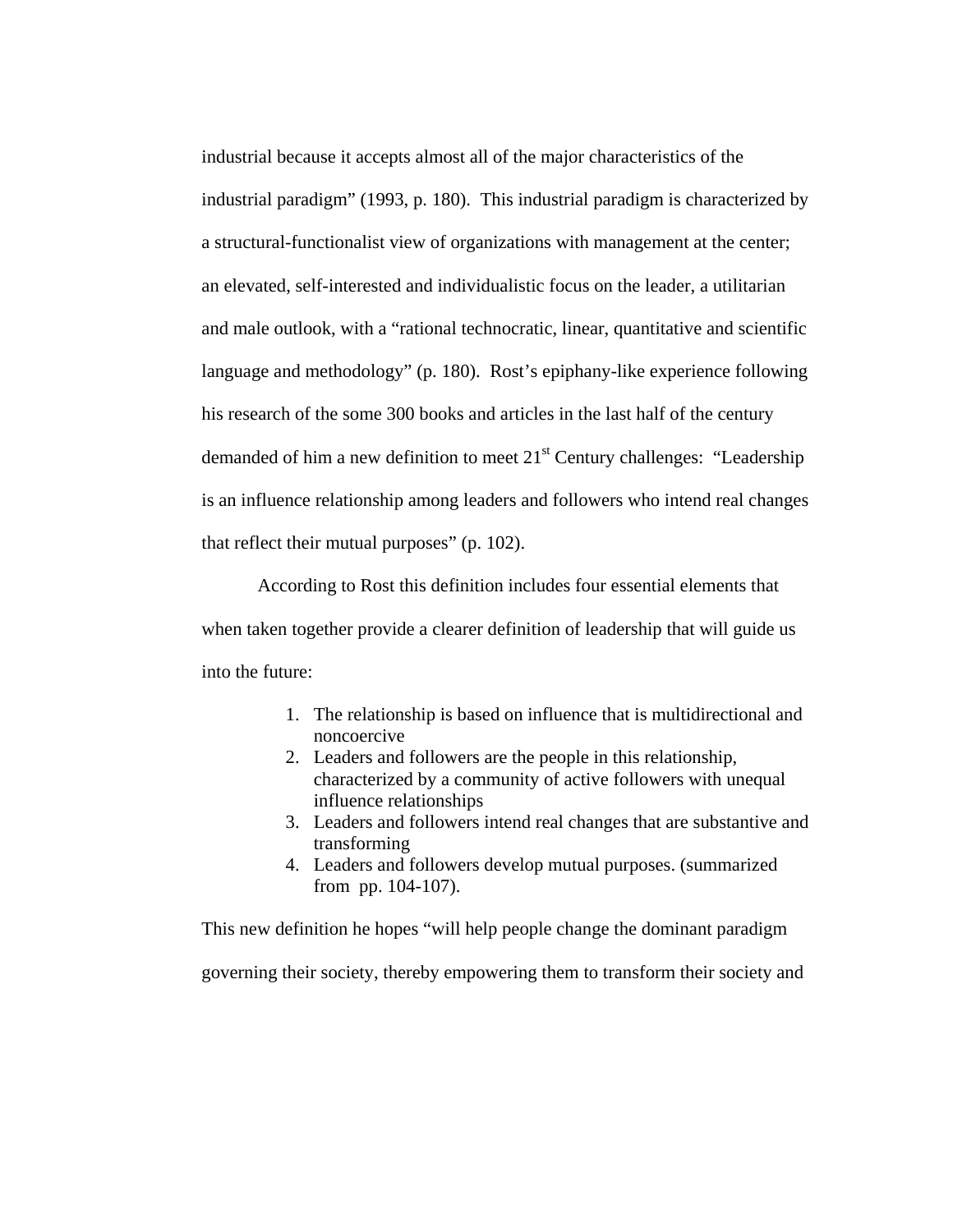one hopes, solve some of these outstanding problems" (p. 181). Remarkably this definition resembles that of communication scholars, Hackman and Johnson (2004), which states: "Leadership is human (symbolic) communication which modifies the attitudes and behaviors of others in order to meet shared group goals and needs" (p. 12). While the latter more clearly specifies how the influence relationship occurs, through communication, the basic themes of an influencing relationship and mutual goals are similar.

But few seem to be as disturbed as Rost by this lack of definitional consistency in either the history of defining leadership or current approaches to leadership research. Many authors make no attempt to give the history of leadership research that influences them and they omit definitions that frame their research or theories (Kouzes and Posner, 1995; Heifetz, 1994). Perhaps Ciulla's (1998) critical assessment of Rost's work explains why. She suggests that the crucial question isn't whether we can agree on an adequate leadership definition or history of leadership studies, but rather can we determine "What is good leadership?" (Ciulla, 1998, p. 13). More recent leadership theories such as transformational (Burns, 1978) and adaptive (Heifetz, 1993) seem more concerned with answering this question. She notes that the problem with leadership definitions from the 1970's-80's is that they were non-participatory and coercive. Leadership was defined as getting things done through other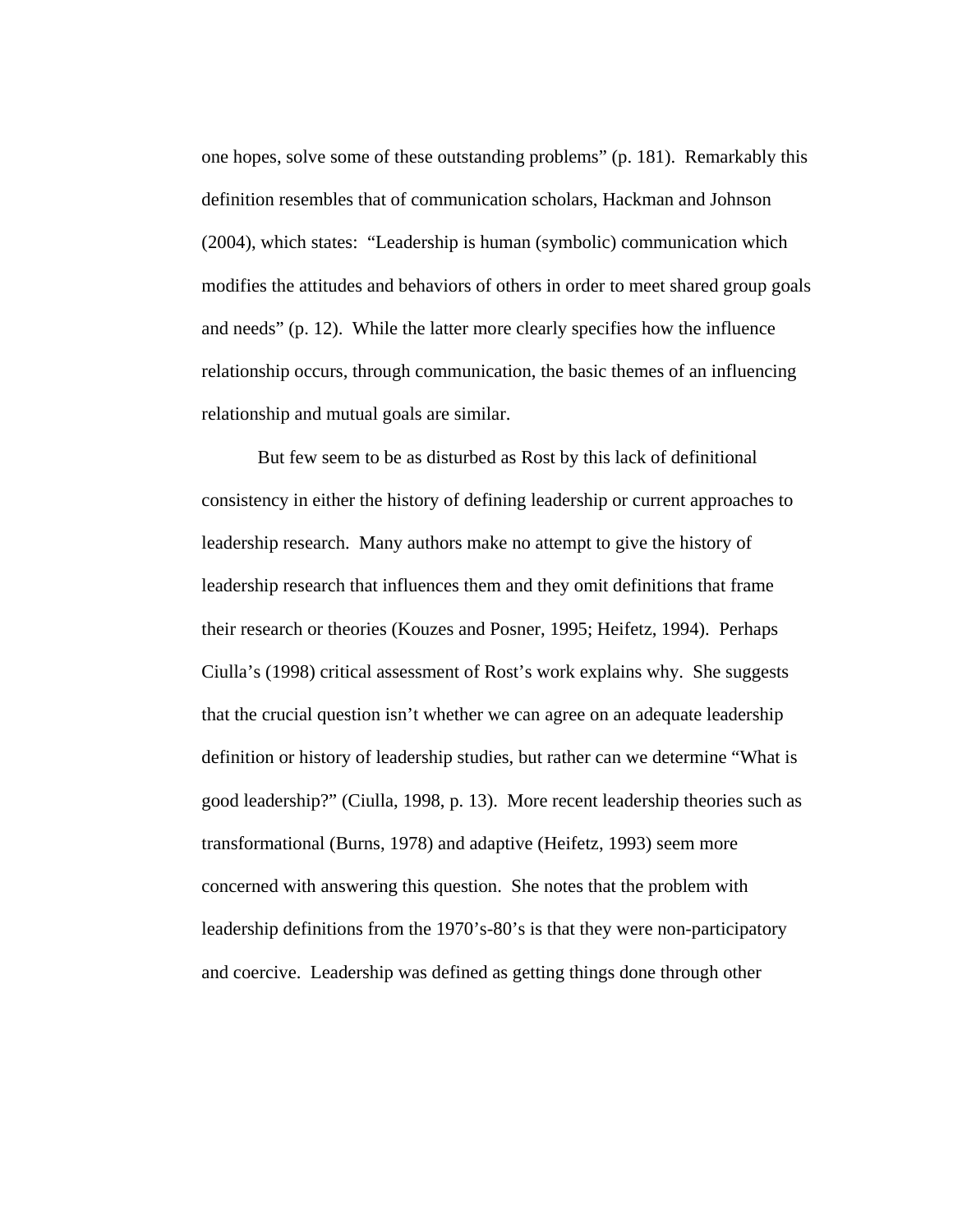people and theories emerged on the best ways to do that. Leadership in this sense is defined as a means to an end. In contrast she and Rost find definitions from the 1940's-60's to be more democratic in their description of the leader and follower relationship, possessing a moral question that gets to the heart of leadership today. Rost's (1993) definition, as well as Hackman and Johnson's (2004) follow in this vein as they define leadership as an influencing relationship in which there is voluntary participation and the needs of the followers are included. As such, these definitions introduce an ethical or moral implication that is missing from other approaches.

Burns (1978) has been one of the few to more clearly articulate the moral

nature of leadership in the following elucidation:

Transforming leadership…occurs when one or more persons engage with others in such a way that leaders and followers raise one another to higher levels of motivation and morality. Their purposes which might have started out separate but related, in the case of transactional leadership, become fused. Power bases are linked not as counterweights but as mutual support for common purpose. Various names are used for such leadership: elevating, mobilizing, inspiring, exalting, uplifting, exhorting, evangelizing. The relationship can be moralistic, of course. But transforming leadership ultimately becomes moral in that it raises the level of human conduct and ethical aspirations of both the leader and the led, and thus has a transforming effect on them both… (p. 20).

Ciulla observes that the "good" in the question of 'what is good leadership?' "has

two senses, morally good and technically good or effective"(p. 12). Many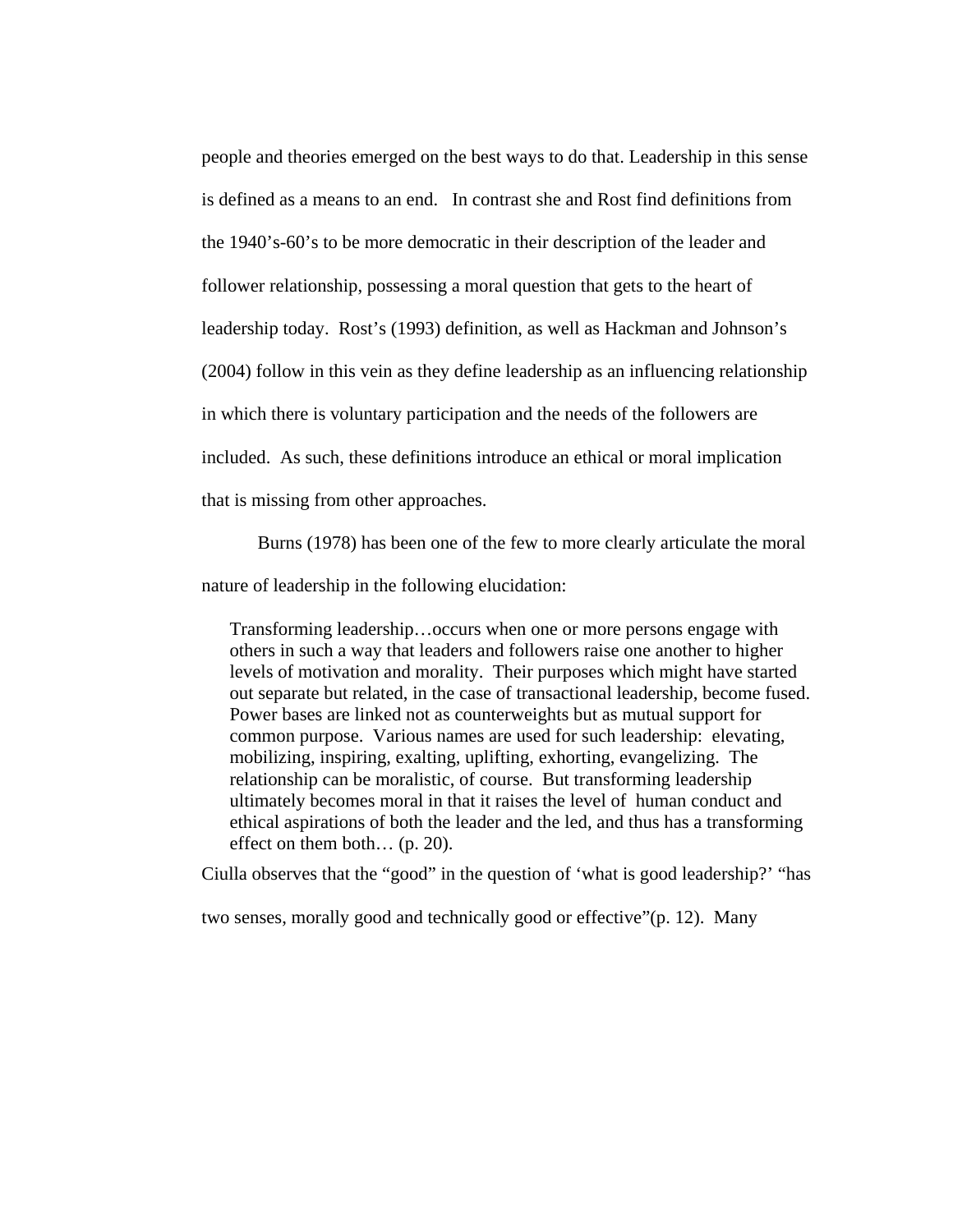approaches to defining leadership deal with the later and not the former. She goes on to say:

The question of what constitutes a good leader lies at the heart of the public debate on leadership. We want our leaders to be good in both ways. It's easy to judge if they are effective, but more difficult to judge if they are ethical, because there is some confusion over what factors are relevant to making this kind of assessment (Ciulla, 1998, p. 13).

Uncovering ethical values and normative assumptions about leadership and morality opens new windows that call into question former definitions and approaches to leadership. "By doing so, we have a better chance of understanding the relationship between what leadership is and what we think leadership ought to be" (Ciulla, 1998, p. 14). Perhaps the traditional social scientific approach itself constrains this type of questioning and defining of leadership as a social enterprise. Yet it appears that this sort of approach affords us a greater opportunity for not just explaining leadership but also understanding it. Illuminating the goals *and* morality issues of the leadership relationship, which is largely communicational in nature, exposes power differentials and consequent ethical inferences and responsibilities of the relationship. This approach has implications for the leadership development process itself.

### Leadership Theories

 Leadership development today does not happen in a vacuum. Those organizing and leading training operate with particular views or theories of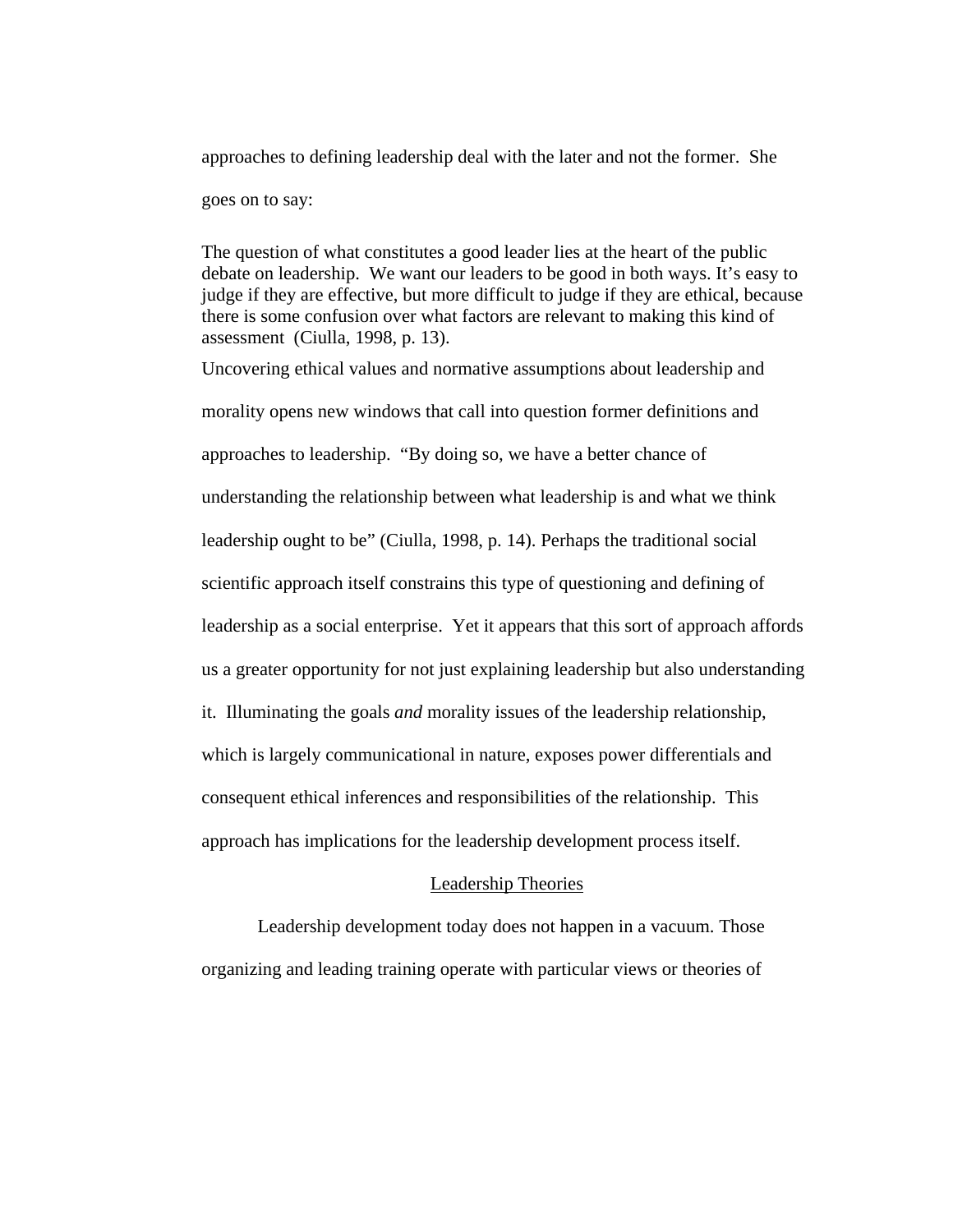leadership and the capacities they are trying to build into leaders. This section of the literature review will consider the prominent theoretical influences upon leadership understanding through recent history.

### Trait Theories

In the 1800's the original trait conception of leadership was common, holding an assumption that certain universal characteristics would be present in leaders (Hollander & Offerman, 1990). A unitary style was assumed with traits that were considered innate. The "Great Man Theory" put forth by Galton (1869) suggested that leadership characteristics were fixed, innate and generalizable across contexts. This theory stimulated studies of leadership with a goal to discover those traits and determine who had them in order to effectively utilize their leadership skills. Using the scientific principles of knowing put forth by Newton, it was believed that we could not only determine but also measure these traits (Stogdill, 1948 and 1974). The leader was viewed as "a single unitary actor who dispenses, gives direction or guidance, or compels compliance from the followers" (Dentico, 1999, p. 22). The leader was the sole focus of study in this theory, as followers were considered to be only passive, compliant parties in the leadership endeavor. Vestiges of this theory are still apparent in some discussions of leadership today as words such as "traits" and "native trait" (Kirkpatrick & Locke, 1990; Schwartz & Pogge, 2000) surface. They are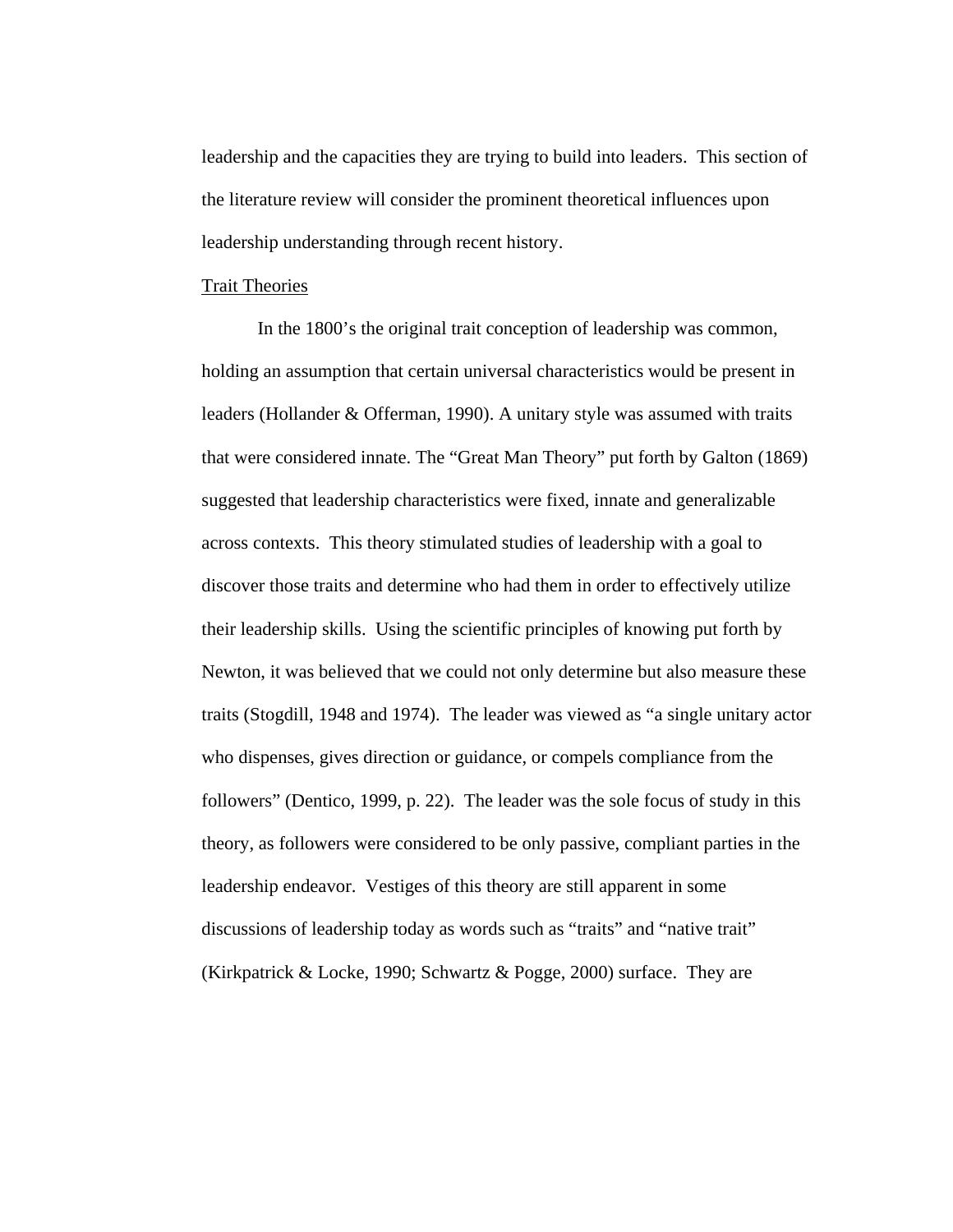reinforced by the referencing of the age old question, 'Are leaders made or born?' (Kouzes & Posner, 1995; Rifkin, 1996; Avolio, 1999.)

### Situational Theories

During the post-war industrial renaissance of the 1940's through the 1960's, the emphasis in leadership studies was on behavior. Both what the leader did as well as the leader's effect on others behavior became important (Bryman, 1992). The skill set emphasis was on efficiency, management and control to produce. Discussion of leadership reflected a more behaviorist approach, in which the leaders held sharply different roles and performances of behavior than their followers (Hollander & Offermann, 1990). Often those roles were anchored in power or hierarchy. "Leadership was management, and management was leadership" (Rost, 1991, p.93). The concern was for organizing people and accomplishing something. This organizational feature of leadership gave rise to the concept of bureaucracy, which was viewed as classless and unifying. Weber (1958), the great sociologist of the modern era, saw bureaucracy in this way:

This fully developed bureaucratic mechanism compares with other organizations exactly as does the machine with the non-mechanical modes of production. Precision, speed, unambiguity, knowledge of the files, continuity, discretion, unity, strict subordination, reduction of friction and of material and personal costs—these are raised to the optimum point in the strictly bureaucratic administration (p. 214).

In this view, people became interchangeable parts as in a machine of

efficiency. The industrial era produced leadership theories that provided a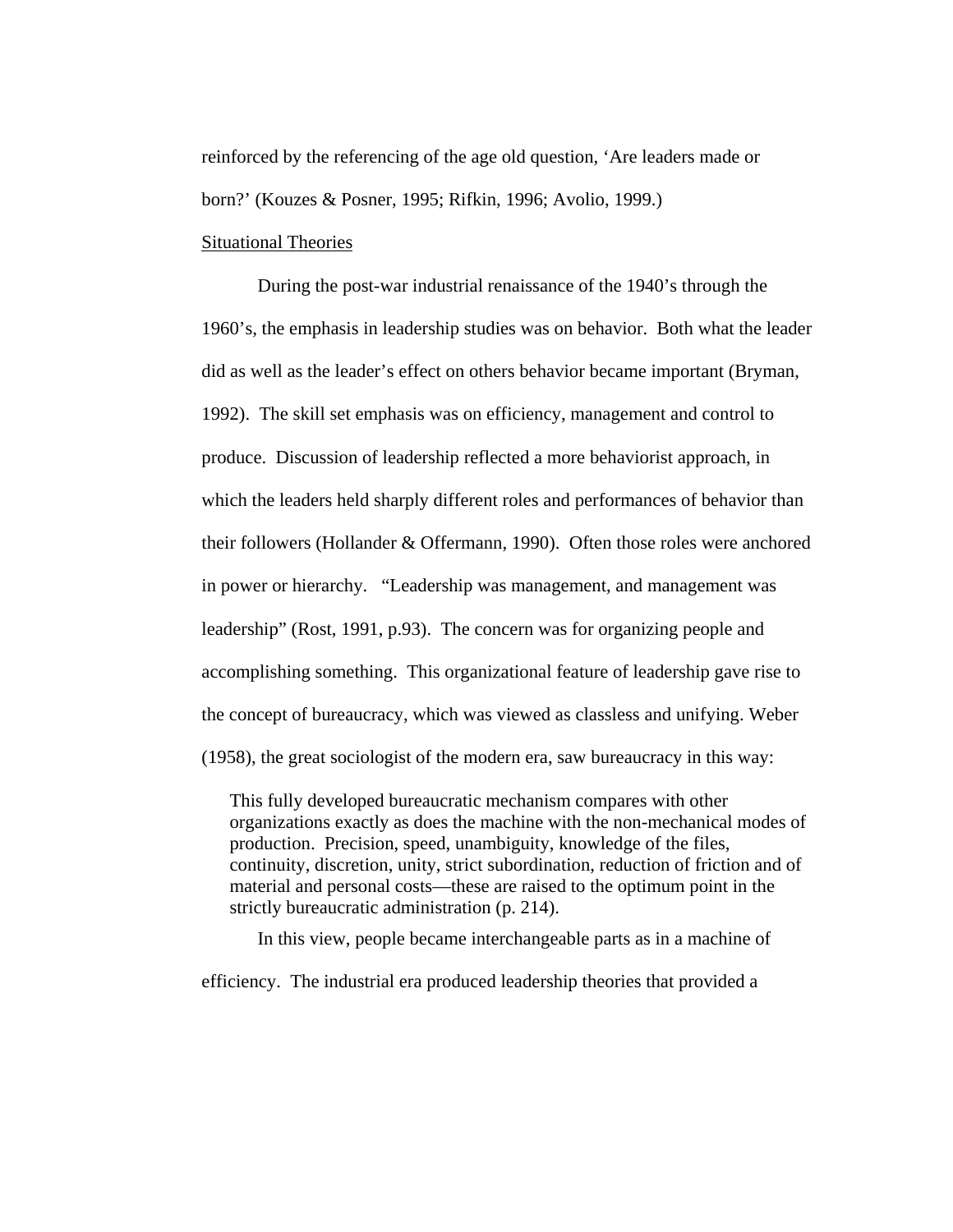rational and precise approach to work and organization of society. It depended upon obedience and rationality focused on outcomes. Several theoretical approaches that sought to explain leadership in light of varying situations developed.

 The contingency theory of leadership proposed by Fiedler (1967) focused on task, but in relationship to three contingent features: positional power of the leader, task structure and leader-members relations. These three conditions influence the effectiveness of the leader. This theory hoped to explain the leadership success of control over followers based on the favorability of the situation.

 Another situational theory that emerged was the path-goal theory. Based largely on the leaders ability to communicate goals and rewards for accomplishment, House and Mitchell's (1974) research suggested four leadership communication styles to fit various situations. Directive leadership, which is needed when followers lack experience or skill, includes planning, coordinating and specific guidance. Supportive leadership is useful when followers have the skills but find the task difficult or even dissatisfying. The leader provides encouragement to enhance motivation and commitment. Participative leadership was successful when the situation is ambiguous and soliciting participation in decision making from followers will help clarify and provide direction.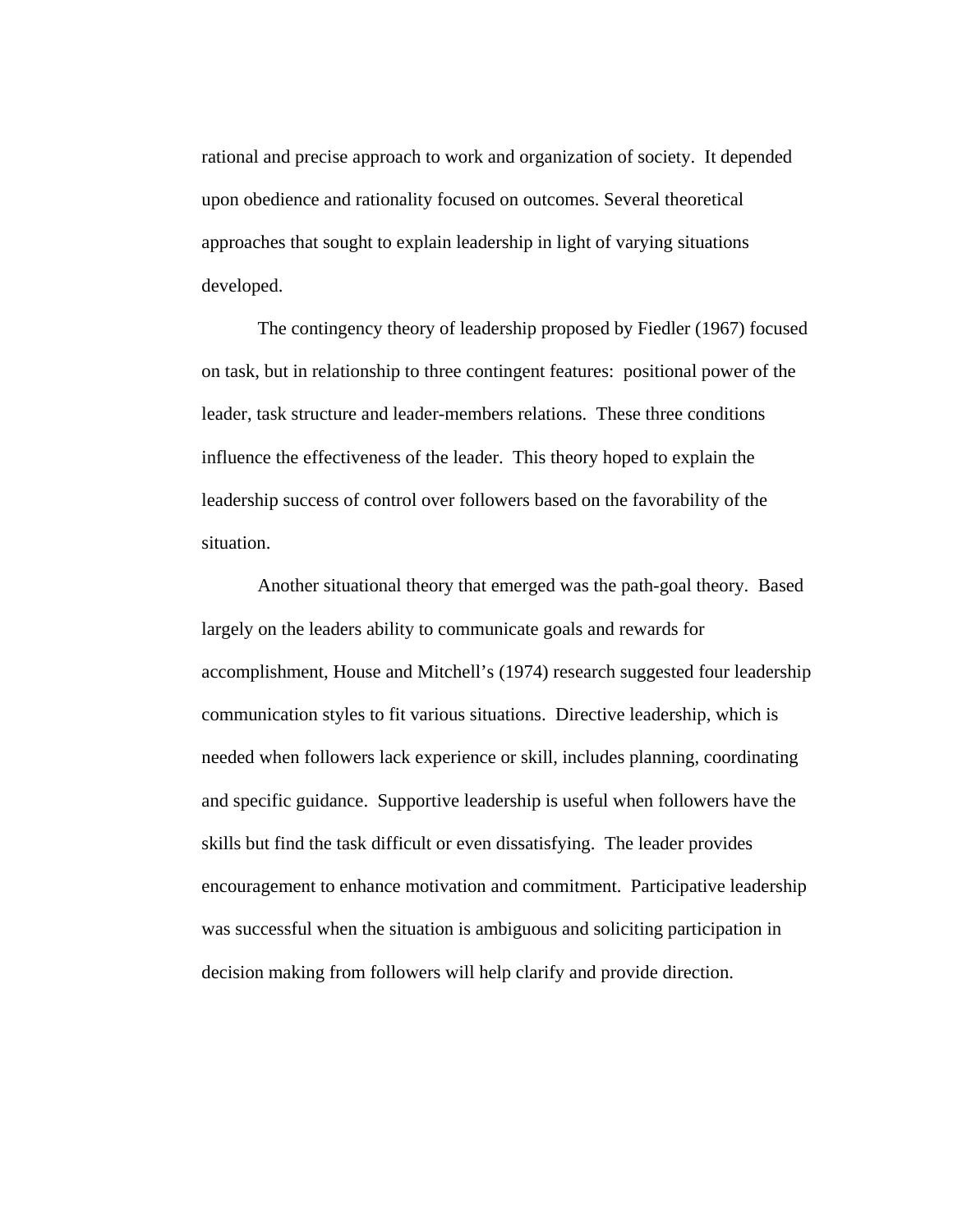Achievement-oriented leadership requires communication that expresses confidence in the follower's ability in the face of challenging goals and circumstances. This theory attempts to connect follower motivation and satisfaction with leadership communication approaches.

 Similarly, Hersey and Blanchard (1988) divided leader behavior into task and relationship in connection with follower readiness or maturity. In their Situational Leadership Theory, they purported that one of four styles, telling, selling, participating or delegating influenced followers favorably based on the nature of the task and the individual's maturity. As the follower's maturity or skill level increases, the leader's task orientation decreases and relational orientation increases.

 A final situational leadership approach is the leader-member exchange theory proposed by Graen and Cashman (1975). A more simplistic approach to leadership, this theory suggests that in-group and out-group relationships form between leaders and subordinates. Different expectations and communication patterns are extended to followers based on their interests. Higher quality exchanges characterized in-group relationships and performance, while lower quality exchanges characterized out-group relationships and performance.

Leadership Styles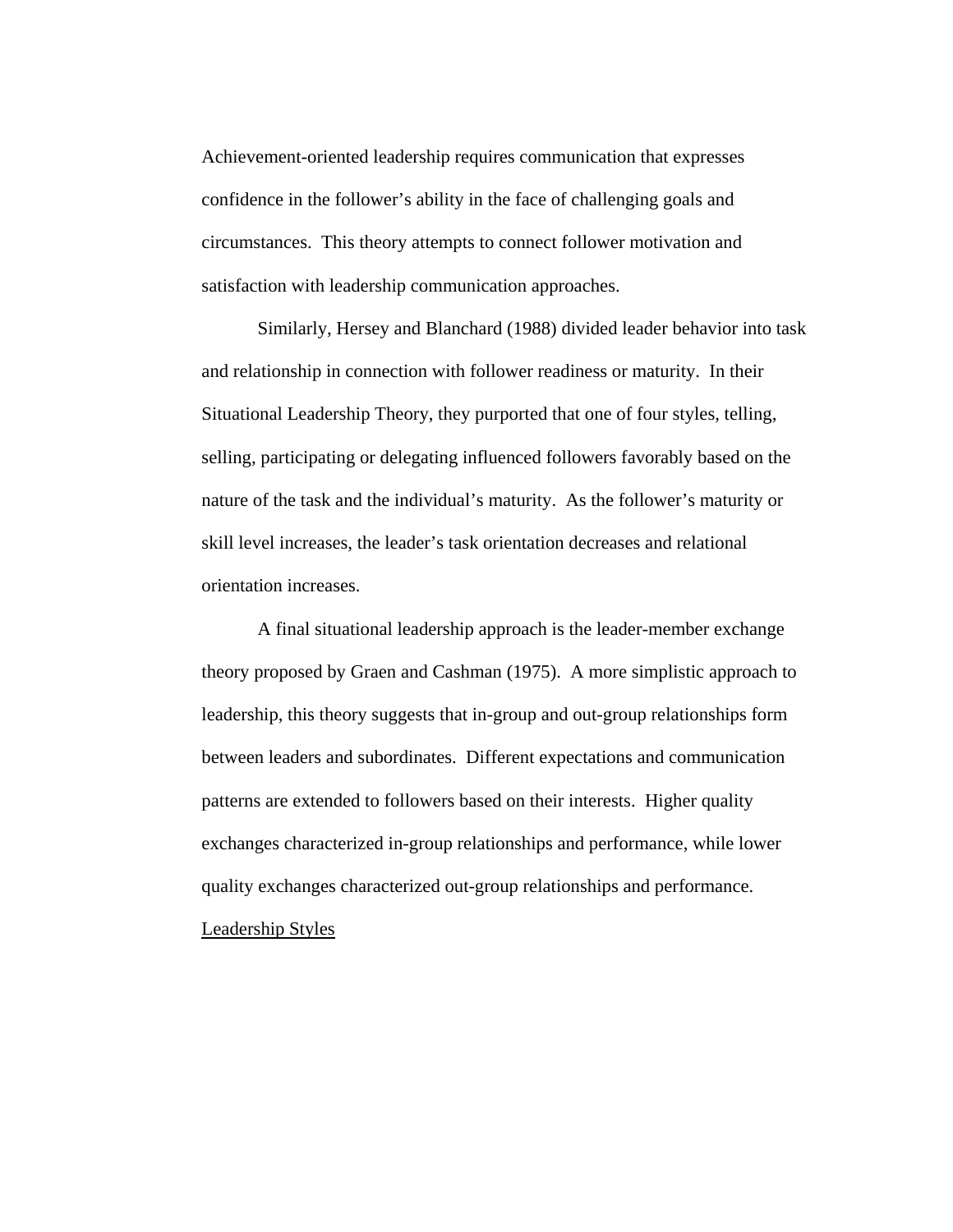Another approach to leadership structures itself around communication classification in the form of styles. Goldberg and Larson (1975) expanded upon Lewin, Lipitt and White's (1939) original research, suggesting four styles of leadership. Laissez faire leadership is characterized by leader withdrawal and little guidance or involvement. Low performance was correlated to this style. Authoritarian leadership determines goals, objectives and procedures, leading and directing followers while providing little feedback. While efficient, this style elicited the most hostility. Democratic leaders solicit feedback and input of participants for the establishment of goals, objectives and procedures, encouraging the followers to carry out their plans. Non-directive leadership differs from laissez faire in that the leader is still is involved with the followers through active communication and support, but does not direct the groups goal setting. Both the democratic and non-directive forms of leadership have been most associated with success in democratic processes.

Even as the understanding of leadership shifts from trait theory into situational or transactional theories, the focus was still on the process of eliciting followership through leadership performance (Lord & Mayer, 1989). Power was not addressed in this modern view, neither in its appropriateness nor its limitations (Hollander & Offerman, 1990). As the post-industrial paradigm began, this failure to address power would become problematic. Theories such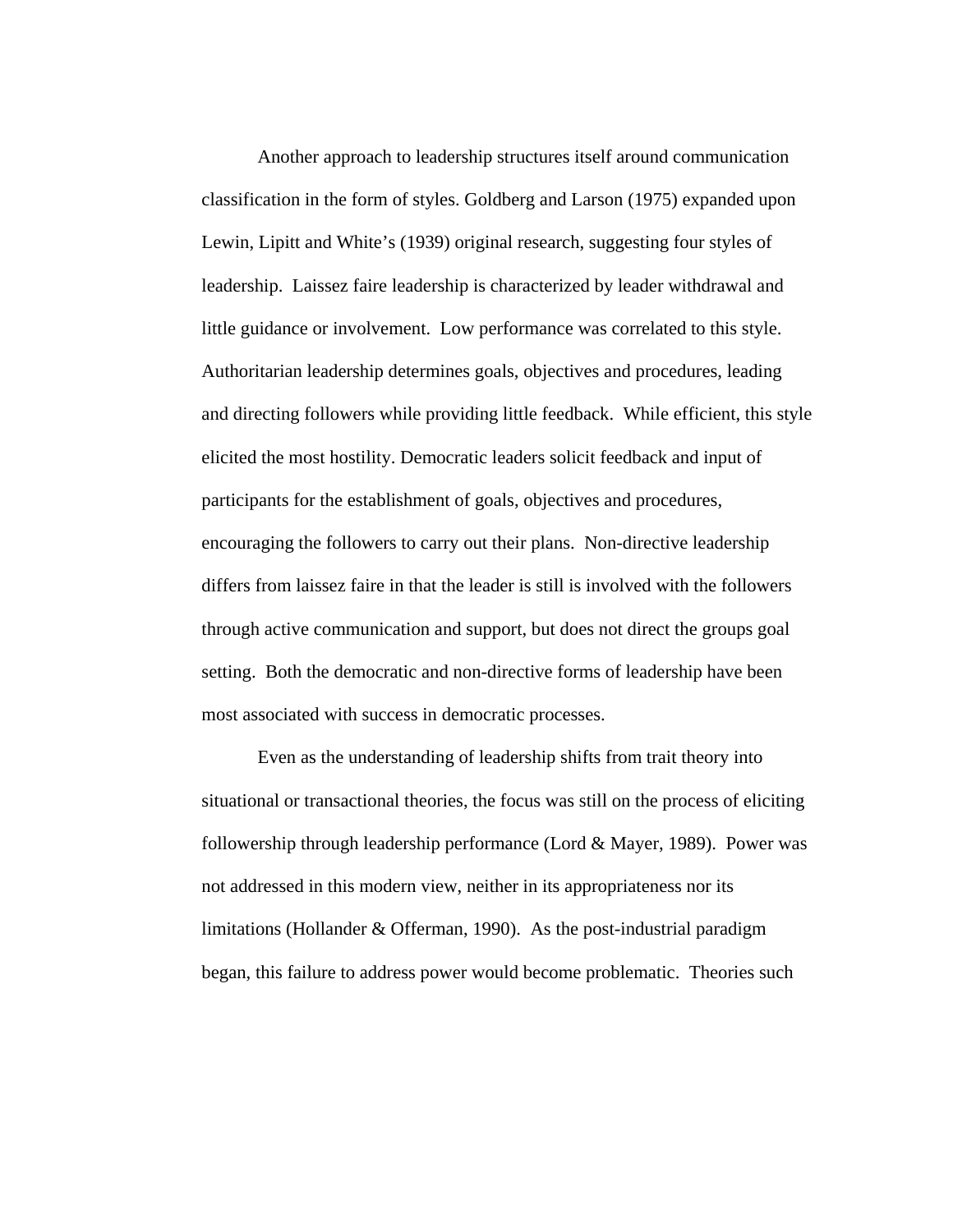as trait, behavioral, transactional, contingency, transformational and style all are individually centered which is the hallmark of leadership during this era as it spills into the next (Hollander & Offerman, 1990; Dentico, 1999).

### Transformational Leadership Theories

Burns (1978) introduced the notion that leadership reflects the processes of human development and satisfaction of needs. Transactional leadership (situational and contingent) is based on exchanges of rewards for desired outcomes and is viewed as more passive. Transformational leadership goes beyond an exchange to meet basic needs "by engaging the total person in an attempt to satisfy the higher level needs of esteem and self-actualization" (Hackman & Johnson, 1996, p. 78). Bass (1990) is often cited as having clarified transformational leadership around the features of inspiration, emotional support and intellectual stimulation.

 From this theoretical approach several other researchers have set out to describe the practices of the transformational leaders, producing helpful lists of competencies that are identifiable in leaders (Yammarino & Bass, 1990; Kouzes & Posner, 1995). These will be covered in a later section discussing leadership skills and competencies.

### Collaborative Leadership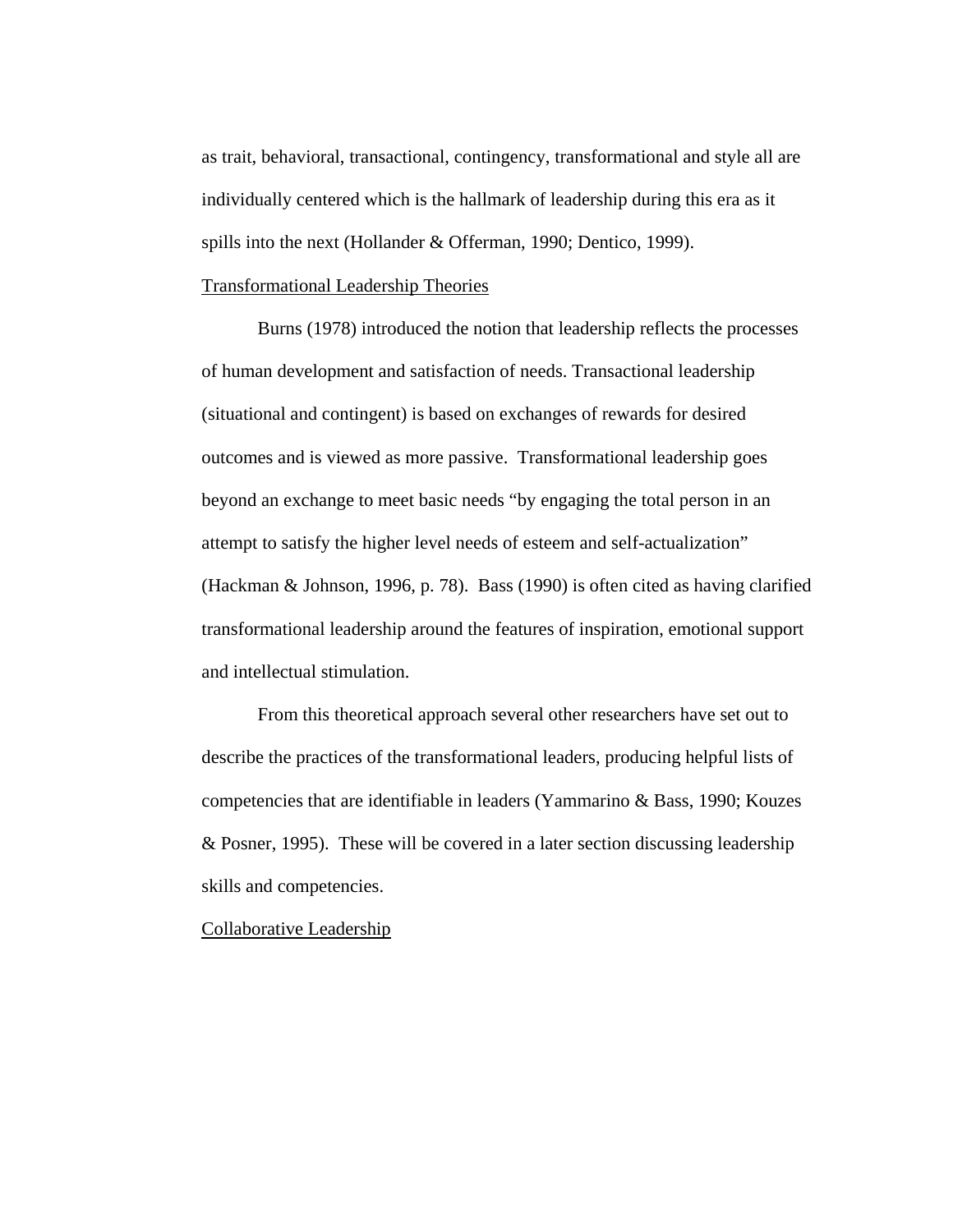Heifetz (1994) noticed that values seemed to be hidden in theories of leadership in the past. His approach acknowledges the conflicts experienced in many leadership situations and seeks to center those conflicts for resolutions. He qualifies leadership as adaptive work which enlists an assessment of reality and clarification of values to reach common ground in purpose. He states:

In this view, getting people to clarify what matters most, in what balance, with what trade-offs, becomes a central task. In the case of a local industry that pollutes the river, people want clean water, but they also want jobs…Leadership requires orchestrating these conflicts among and within the interested parties, and not just between the members and formal shareholders of the organization (Heifetz, 1994, p. 22).

Chrislip and Larson (1994) share Heifetz view of the changing context for

leadership demands. In their study of community processes to solve difficult

social problems, they discovered the impact of collaborative leadership. They

define collaboration as:

Collaboration is more than simply sharing knowledge and information (communication) and more than a relationship that helps each party achieve its own goals (cooperation and coordination). The purpose of collaboration is to create a shared vision and joint strategies to address concerns that go beyond the purview of any particular party (1994, p. 5).

The primary role of the leader in this situation is to "promote and safeguard the process" (p. 138.) The principles of leadership that they discovered characterize collaborative leadership are: 1) Inspire commitment and action; 2) Lead as peer problem solver; 3) Build broad-based involvement; and 4) Sustain hope and participation. These principles are similar to those found in transformative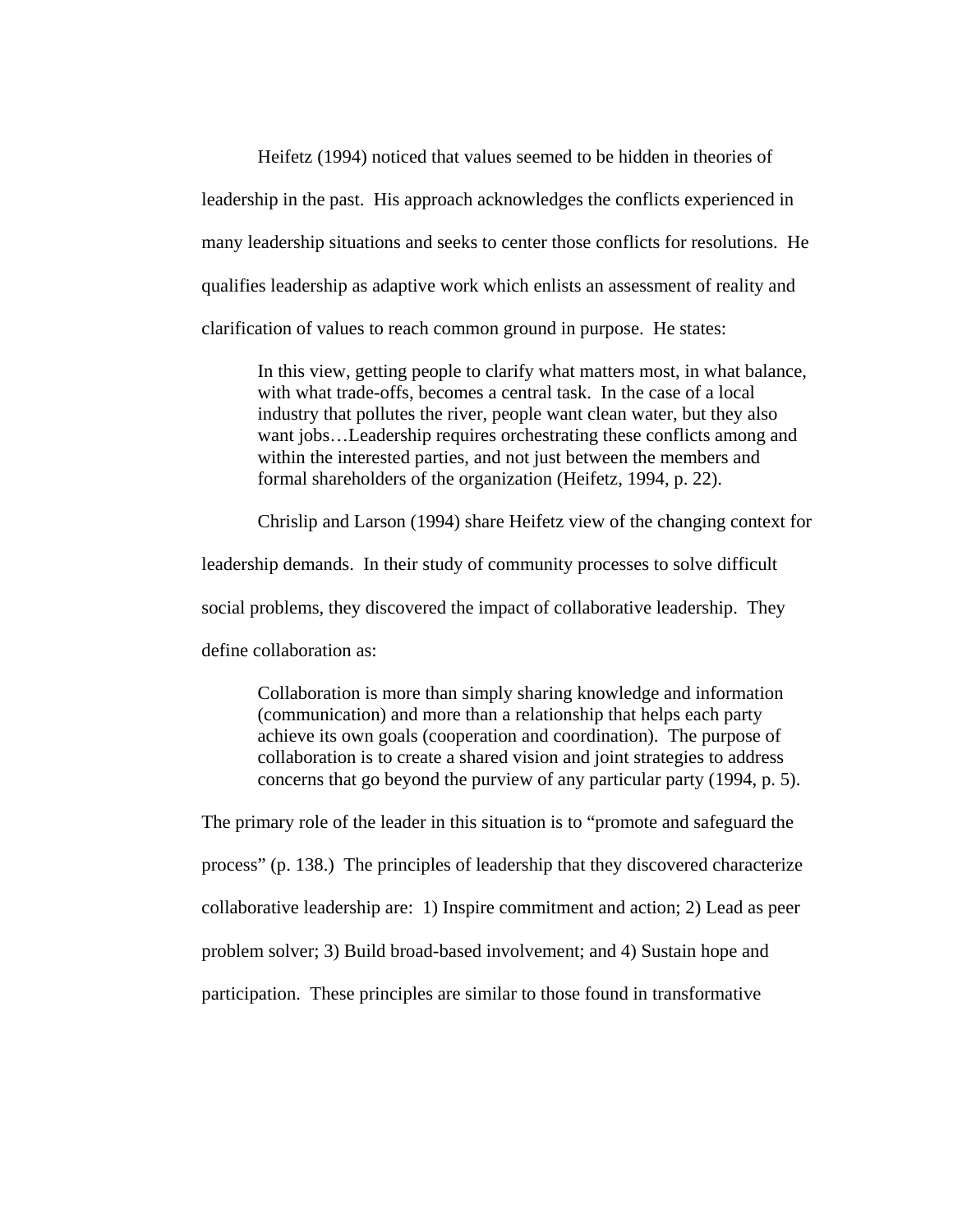leadership approaches and can be further understood in a review of the literature on leadership skills and competencies.

## Leadership Skills and Competencies

 Leadership that is adaptable or situational to the changing forces of today's world (Ross, 1992; Vaill, 1996) requires clarifying definitions and understanding of appropriate leadership skills, competencies or capacities. Cognitive theorists would suggest that both learning about something and learning to do something are imbedded in the notion of skills or competencies. Knowledge is joined with performance which develops skill or capacity. The literature on leadership tends to confound these two interdependent aspects of skills and competencies, developing lists of skills as knowledge at times and performance skills at other times. Knowledge and related skills need to be mutually supporting in formulating a full understanding of leadership. Both will be considered in investigating the general leadership and public health leadership literature.

 A distinction between management and leadership needs to be made. Some managerial and leadership literature use the terms manager and leader interchangeably when speaking of skills (Perce, 1998; Schwartz & Pogge, 2000). Managerial skills seen as a subset of leadership skills and capacities may help to clarify this confusion. It is important to distinguish management as "producing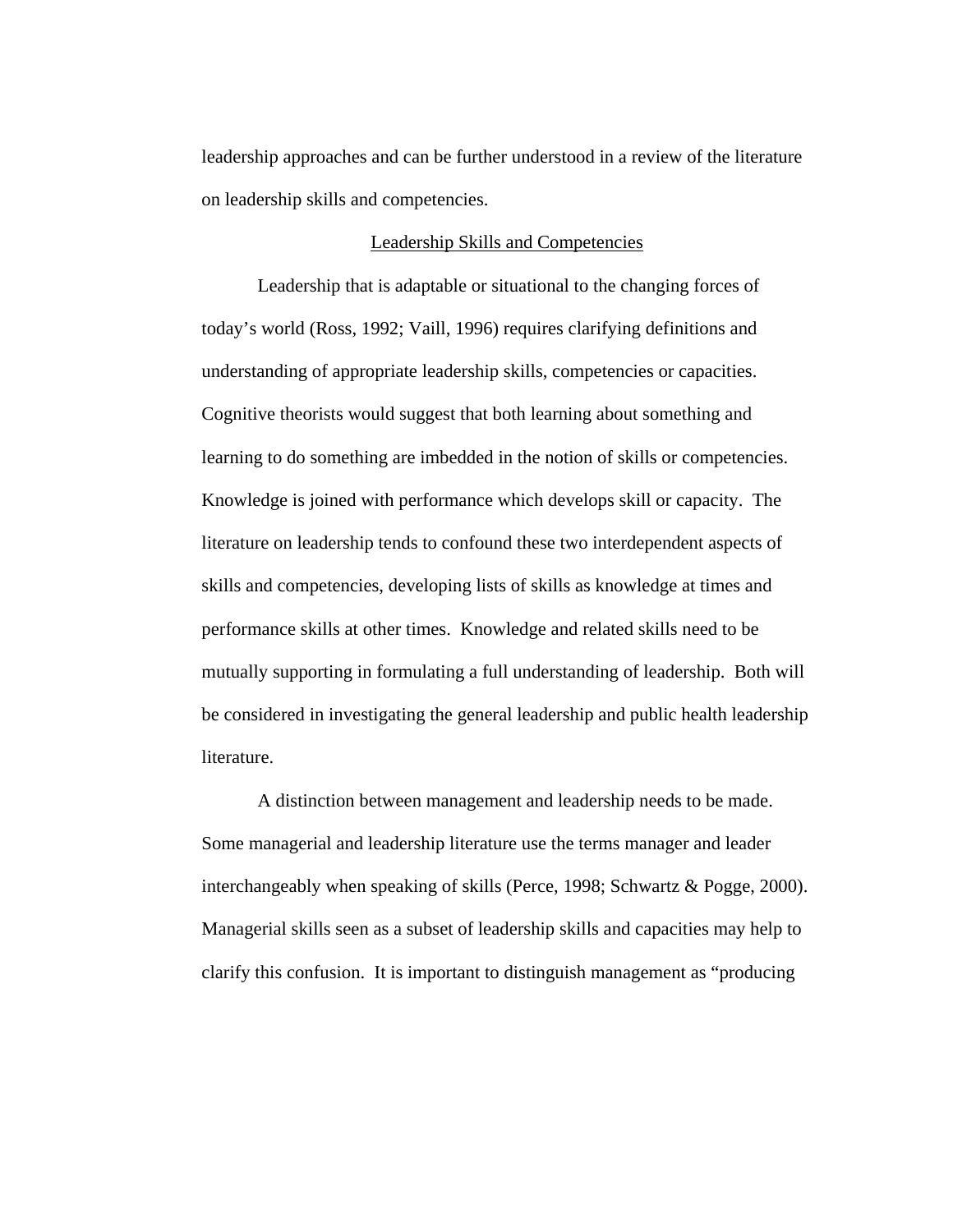predictability and order" through various skills from leadership as stimulating "change through the motivation and alignment of people with an established direction" (Schwartz & Pogge, 2000, p.466). This was supported in a study of manager competencies requiring leadership abilities. A survey of 166 various manager positions and subordinates within technical field of work projects found that team process or leadership skills were the most lacking (Donnelly & Kezsbom, 1994). The researchers concluded that most managers, when trained through "traditional management and professional training" (p.6) are not prepared to meet the leadership skill demands of today's sophisticated marketplace. Because of this inter-reliance in skills, both notions of leadership and management will be considered in the literature following.

 In examination of leadership research and literature, Wilson, O'Hare and Shipper (1990) suggest that leadership and its dependent skills and abilities work within a larger context of organizational roles. These roles are often ignored when leadership characteristics or competencies are identified. This useful approach to leadership acknowledges three processes that influence roles: leaders exert influence; others accept that influence; and change or performance is produced.

Through a questionnaire of 90 managers who were also leaders, Yukl, Wall and Lepsinger's (1990) identified a list of skills or behaviors effective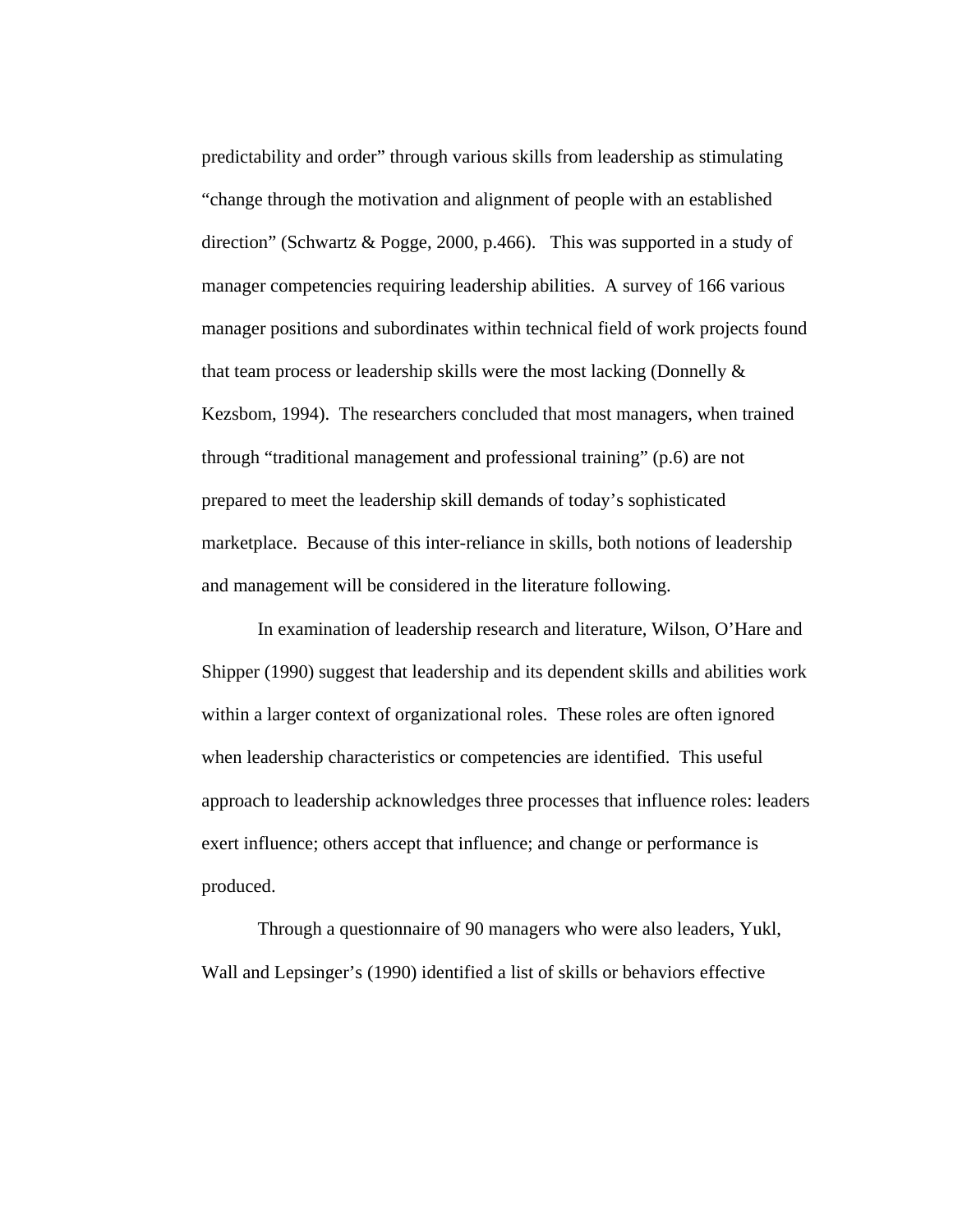leader managers utilized. According to their research leaders are involved in the

following, largely communicational, activities:

Informing Consulting and Delegating Planning and Organizing Problem Solving Clarifying Roles and Objectives Monitoring Operations and Environment Motivating Recognizing and Rewarding Supporting and Mentoring Managing Conflict and Team Building Networking (Yukl, Wall, & Lepsinger, 1990, p. 227)

Another leadership measurement study conducted on 186 naval officers

by Yammarino and Bass (1990), discovered common transformational leadership

and transactional leadership items in effective leadership:

*Transformational Leadership Items and Examples*  Charisma: "I am ready to trust him/her to overcome any obstacle." Individualized Consideration: "Gives personal attention to me when necessary." Intellectual Stimulation: "Shows me how to think about problems in new ways." Inspirational Leadership: "Provides vision of what lies ahead." *Transactional Leadership Items and Examples*  Contingent Promises: "Talks about special commendations and promotions for good work." Contingent Rewards: "Personally pays me a compliment when I do good work." Active Management-by-Exception: "Would reprimand me if my work were below standard." Passive Management-by-exception: "Shows he/she is a firm believer in 'if it ain't broke, don't fix it'." (Yammarino & Bass, 1990, p. 159)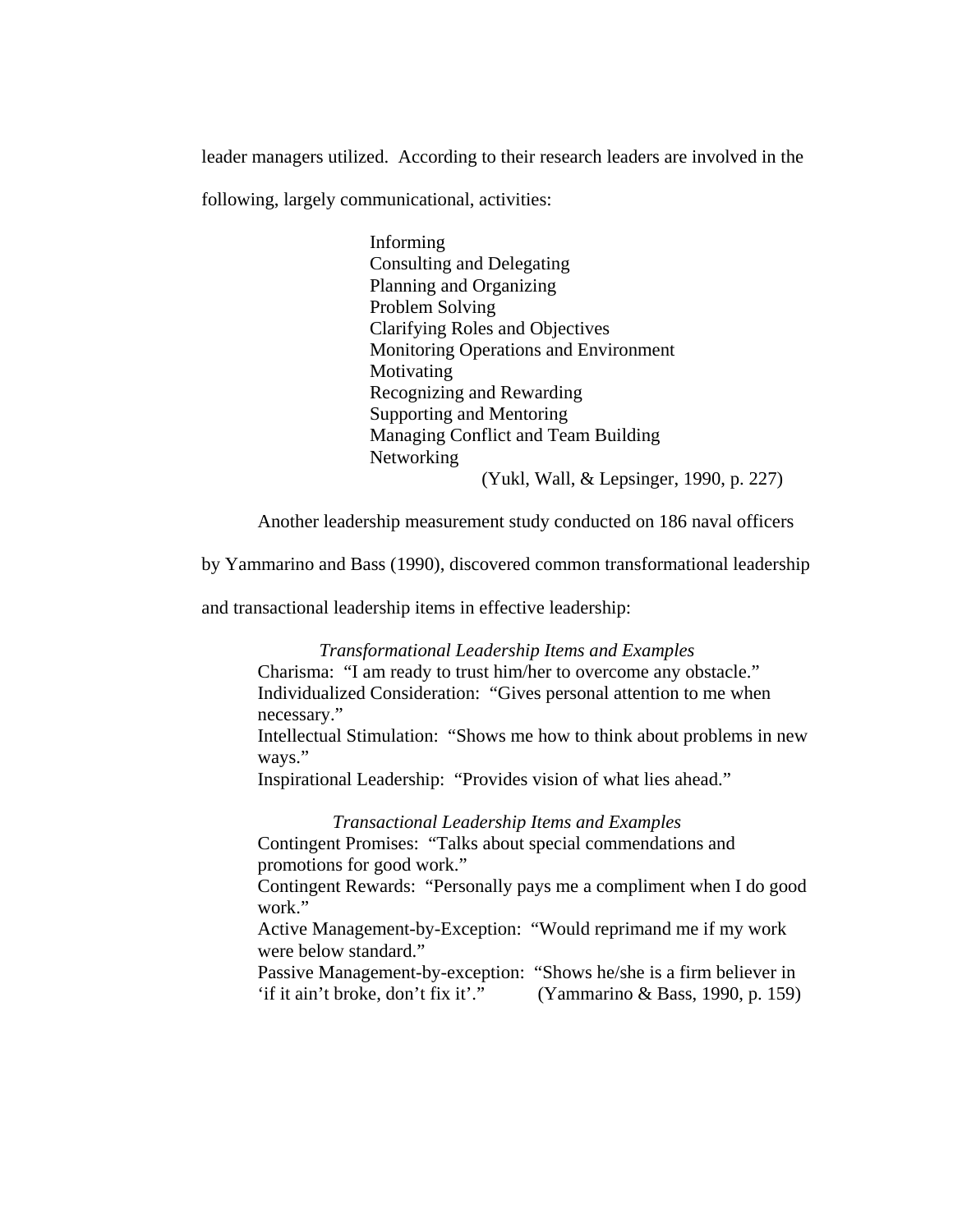These characteristics have been utilized as selection criteria for leaders as they were positively correlated with ratings of officers as effective leaders.

A survey was conducted with 283 leaders in engineering-focused project work to discern common effective leadership characteristics or abilities needed in organizations experiencing fierce competition, fluctuating markets and burgeoning technologies (Donelly & Kezsbom, 1994). They defined competency as "an augmentable quality of leadership that appears to be a personality construct but is capable of modification via skills awareness and development (p.36)," and surfaced eight competencies. Viewed as crucial in cross-functional team work, these competencies included: analytical, collaborative, communication, entrepreneurial, initiative, integrative, interpersonal, and managerial skills.

One approach that reflects the task and relational aspects of leadership theory distills leadership capacities into two dimensions. The "Leadership Grid" provides an axiomatic profile that intersects a leader's concern for people as compared to concern for production (Blake & McCanse, 1991). This broader conceptualization that borrows from group theory on leadership (Goldberg & Larson, 1975) takes into account that all leadership activity is influenced by either a concern for people or concern for the 'bottom line.' In fact, the need for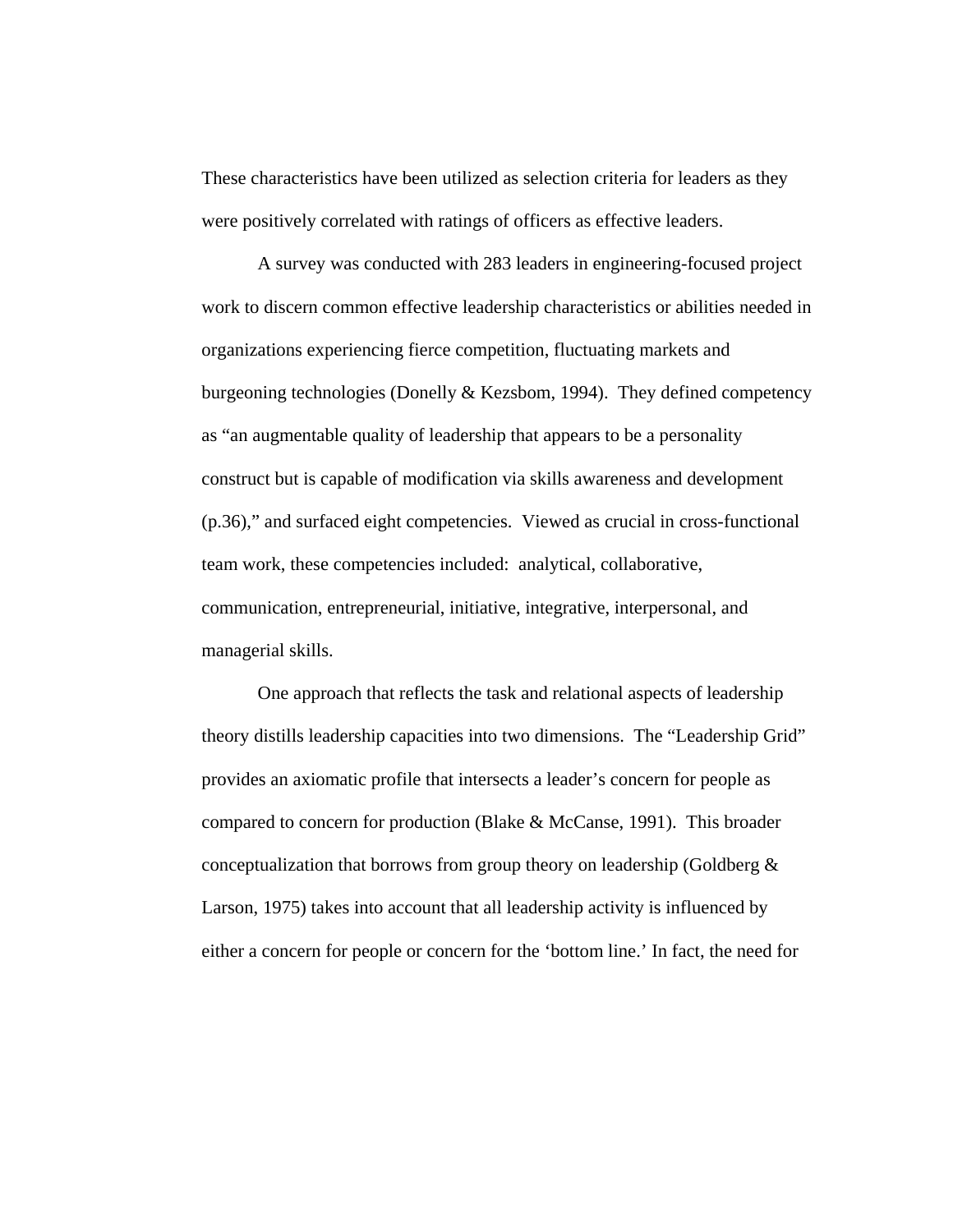task skills and relationship skills may be constant forces at work in any leadership situation at any given time.

The work of Kouzes and Posner (1995) has been very influential in defining and measuring leadership. It is important for this study since this leadership assessment tool was used in the theoretical sampling plan. These scholars conducted a comprehensive survey involving over 20,000 people on four continents in order to distill the qualities people "most look for and admire in a leader, someone whose direction they would willingly follow" (p. 20). Twenty characteristics emerged which they then further studied through the use of case studies of identified and admired leaders as well as countless interviews. Through their grounded theoretical approach to the data, they identified four characteristics most cited as essential for leadership effectiveness. People surveyed want leaders to be honest, forward-looking, inspiring and competent. These four characteristics make up what many communication scholars and the authors of the study would refer to as 'source credibility.' Kouzes & Posner (1995) reflect:

Above all else, we must be able to believe our leaders. We must believe that their word can be trusted, that they'll do what they say, that they're personally excited and enthusiastic about the direction in which we're headed, and that they have the knowledge and skill to lead. We have come to refer to this as the First Law of Leadership: If we don't believe in the messenger, we won't believe the message. This is a principle that every leader must acknowledge (p. 26).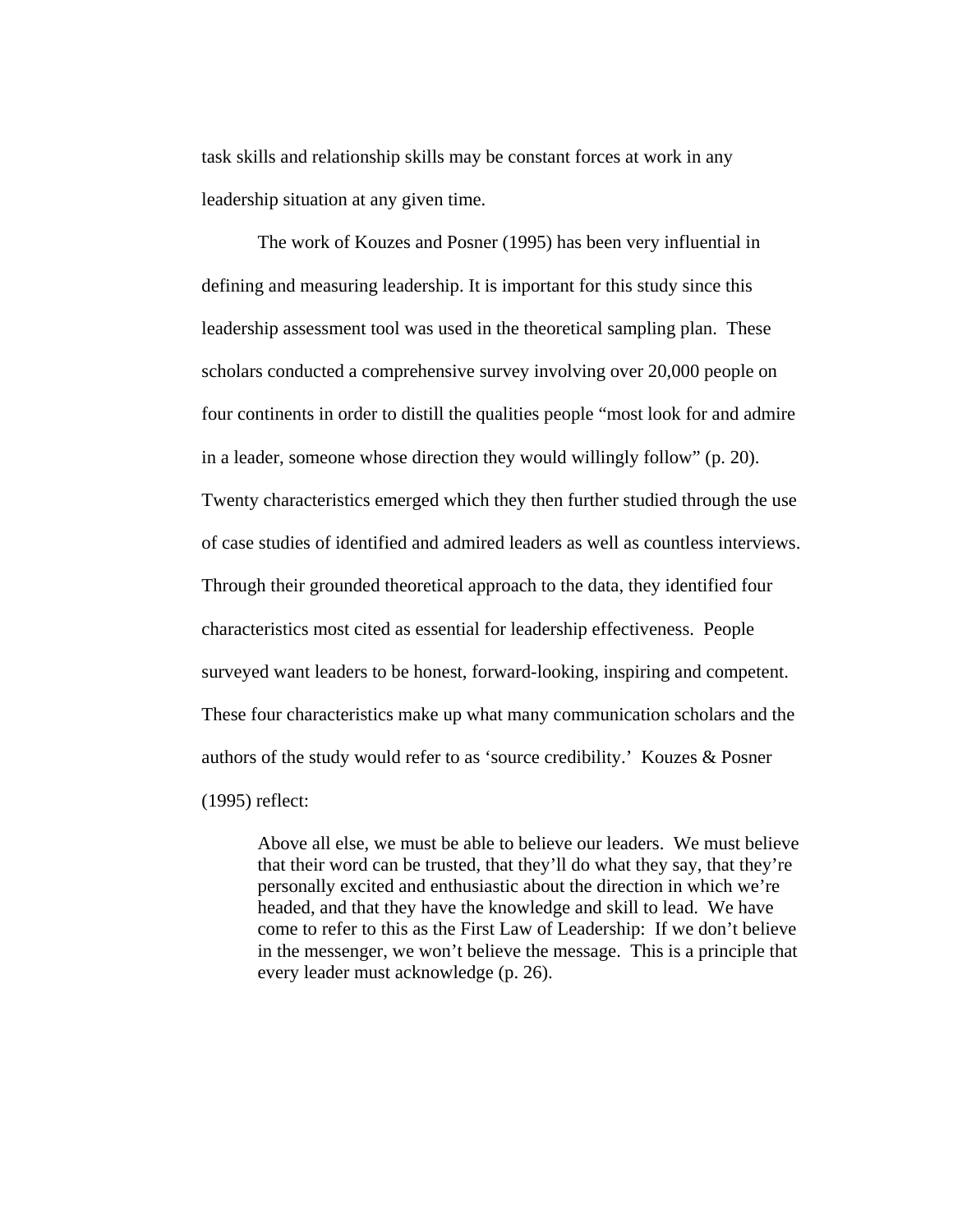These findings were then coupled with their earlier research on leaders' personal bests discovered through surveys and interviews (Kouses & Posner, 1987), to develop a definition of leadership: "…we define leadership as the art of mobilizing others to want to struggle for shared aspirations" (1995, p. 30). This definition is reflected in the five practices and ten interrelated commitments that describe the leadership challenge:

|                            | Kouses and Posner's Five Practices and Ten Commitments of Leadership   |
|----------------------------|------------------------------------------------------------------------|
|                            | 1. Challenging the Process: 1. Search out challenging opportunities to |
|                            | change, grow, innovate, and improve.                                   |
|                            | 2. Experiment, take risks, and learn from                              |
|                            | the accompanying mistakes.                                             |
|                            | 2. Inspiring a Shared Vision: 3. Envision an uplifting and enabling    |
|                            | future. 4. Enlist others in a common                                   |
|                            | vision by appealing to their values,                                   |
|                            | interests, hopes, and dreams.                                          |
| 3. Enabling Others to Act: | 5. Foster collaboration by promoting                                   |
|                            | cooperative goals and building trust.                                  |
|                            | 6. Strengthen people by giving power                                   |
|                            | away, providing choice, developing                                     |
|                            | competence, assigning critical tasks,                                  |
|                            | and offering visible support.                                          |
| 4. Modeling the Way:       | 7. Set the example by behaving in ways                                 |
|                            | that are consistent with shared values.                                |
|                            | 8. Achieve small wins that promote                                     |
|                            | consistent progress and build                                          |
|                            | commitment                                                             |
| 5. Encouraging the Heart:  | 9. Recognize individual contributions to                               |
|                            | the success of every project                                           |
|                            | 10. Celebrate team accomplishment                                      |
|                            | regularly.                                                             |
|                            | (Kouzes & Posner, 1995, p. 18)                                         |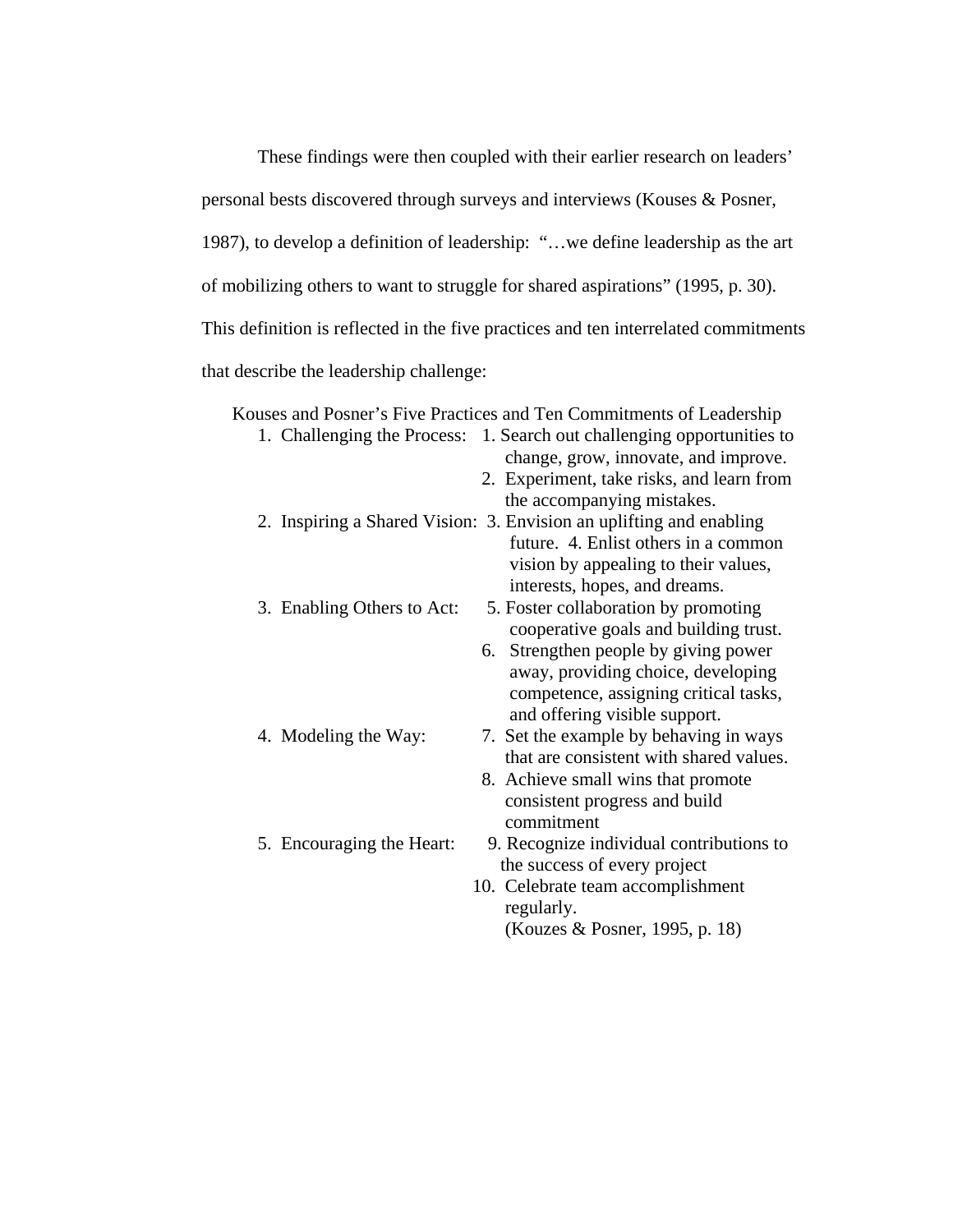The work of Kouzes and Posner has expanded leadership development thinking beyond lists of prerequisite skills for leadership and has worked to define transformational leadership through exemplary practices.

## Leadership Development

A 1999 survey of 2,104 various U. S. organizational training directors revealed that training budgets in all sectors were on the rise, with leadership training accounting for the second most trained for subject next to new employee orientation ("Industry Report 1999", 1999). In a survey administered to over 5,000 human resource professionals, 58% of the companies disclosed some form of leadership development program (Drew & Wah, 1999). Yet only thirty-five percent of them were satisfied with the investments thus far. All reported a search for greater impact. While one might logically expect to see higher training budgets for leadership development in larger corporations, in 2001 Training magazine along with the American Management Association discovered that whether large or small, the annual per-participant expenditure for leadership development was between \$6,000-7,500 (Delahoussaye, 2001, p. 61). Funding for leadership is steady and on the rise in all kinds of organizations.

With the ever increasing focus and funding toward leadership training and development an important question is being asked, "What impact do these programs have?" The W. K. Kellogg Foundation (2002) discovered in its scan of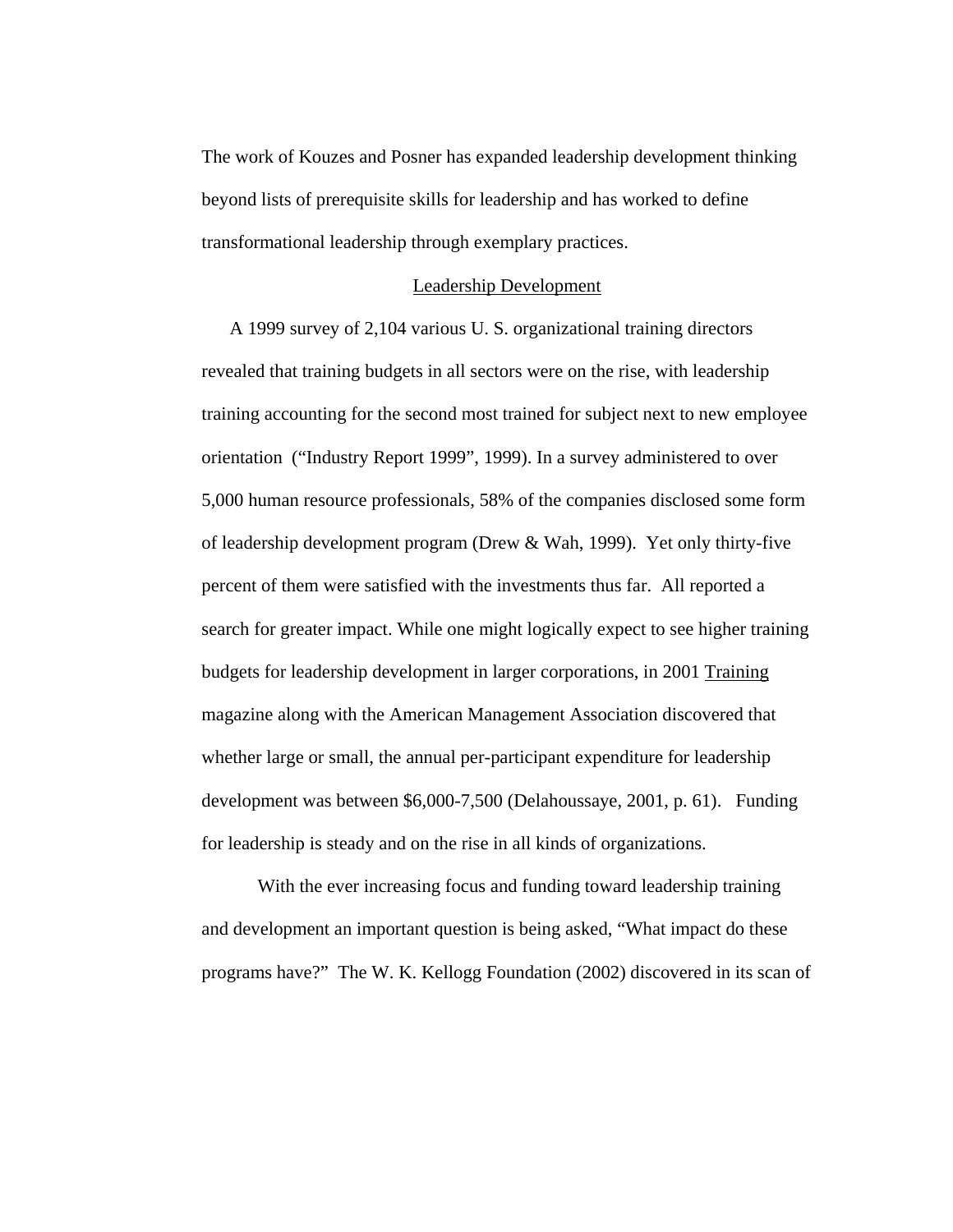leadership programs that while nonprofit sector programs more commonly needed impact assessment, usually to justify the impact to funders, for-profit organizations have begun to need this to support organizational change. In both developing and evaluating any leadership program, two questions must be answered initially: "What is the goal of the training or development?" and "How should the training occur?" The first question is outcomes and skills oriented. Researchers at the W. K. Kellogg Foundation conducted a scan of 55 leadership development training programs to ascertain their impacts. They discovered that most development programs have focused more on skills and outcomes than on the process of becoming a leader itself. Because leadership is often understood and defined by goals or outcomes intended, much has been written about what the leader does or should do. Less is known "about the mastery of leadership over time and the process of developing as a leader" (p. 2).

The Center for Creative Leadership defines leadership development as "the expansion of a person's capacity to be effective in leadership roles and processes. Leadership roles and processes are those that enable groups of people to work together in productive and meaningful ways" (McCauley, Moxley, & Velsor, 1998, p. 4). This definition is not limited to specific skills and competencies but rather a larger concept of capacity building. This trend toward capacity building is visible both in the public and private sectors as a response to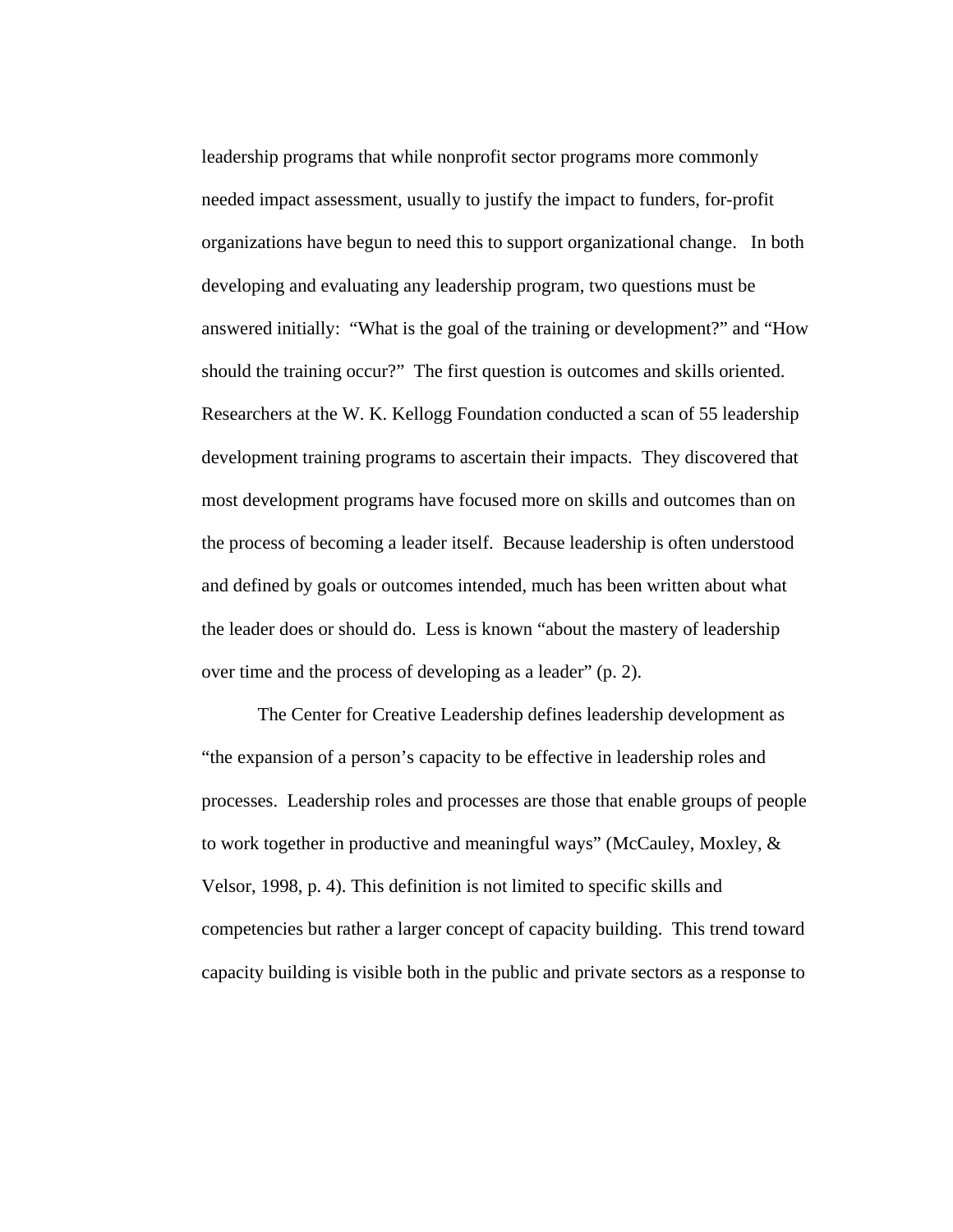the adaptive needs in today's changing environments (Heifetz & Linsky, 2002). Leadership programs today need to impact the enlargement of a leaders capacity to adapt to swiftly changing environments.

The second question of 'how' to train/develop leaders is important to answer before a review of possible strategies and techniques is relevant. Since the individual rather than the organization is the focus of most leadership training programs (Kellogg, 2002), understanding adult learning theory has become more important. Adults as learners pose unique challenges to any development process or program. Renowned education theorist Malcolm Knowles, who is considered by many to be the father of adult education, provides several key principles for training or developing a learning process for adults. Five foundational principles of his theory are considered essential for a vital leadership learning experience (Knowles, 1990; Adams, 2000; Robinson, 1995). They can be summarized as:

- 1) Adult learning should be an active, not passive endeavor. While lecture is important for information dissemination, adults tend to remember only 10 percent of what they hear. Add visual and the learning jumps to 50 percent. Add discussion and retention increases to 70 percent. Combine demonstration and visual with auditory and learning often increases to 90 percent. Therefore, methods that provide for active participation will increase learning in adults.
- 2) The adult learner must relate to the training and the training to the learner. Adults bring a breadth of life experience to their learning that provides a richer frame of reference. Training and development of adults will be more effective when this is taken into consideration.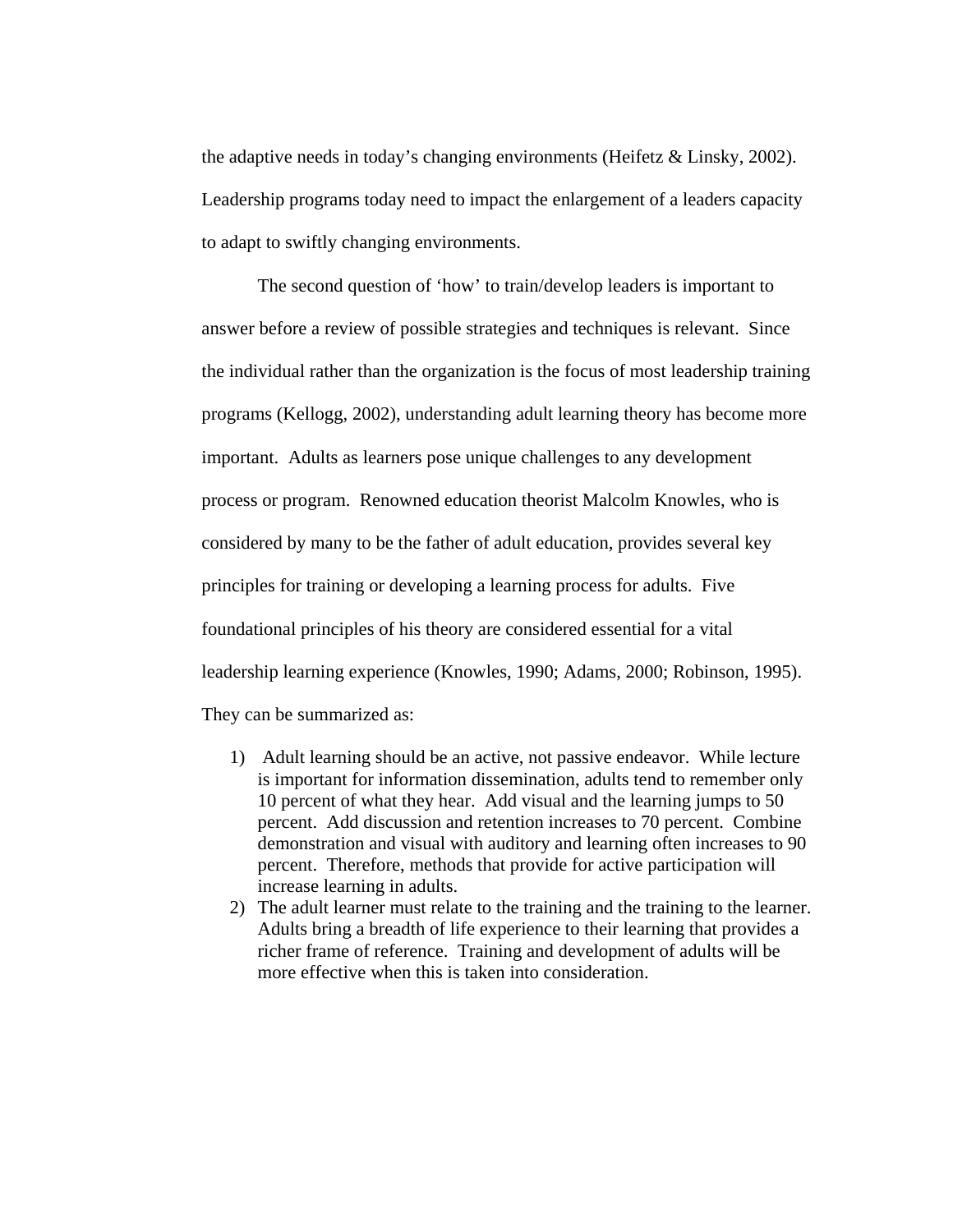- 3) Learning is enhanced when it is purposeful and meets a need. Adults will seek to apply what is learned immediately. The value of learning needs to be directly linked to the learner's need or dilemma. Assessment to determine clear purpose and needs is foundational to this.
- 4) Learning is facilitated when adults share in their own goal setting. Selfdirected learning helps to personalize and stimulate interest in any training or development program.
- 5) Learning is enhanced when it draws on the expertise of the learner and is applied immediately. Optimal learning occurs when the learner in turn teaches what he or she has learned.

Effective training initiatives are incorporating these principles in their strategies, techniques, and methods for leadership development. Many of the methods in both private and public programs reflect this shift in understanding adults as learners. Let us consider various approaches to leadership development through current models.

## Factors and Strategies Influencing Leadership Development

Several leadership experts, including James Kouzes (Fulmer and Wagner, 1999), joined with The American Society for Training & Development in a study to identify key factors in strong innovative leadership development programs. They surveyed 35 organizations with the goal of better understanding the issues and challenges organizations face in starting or reengineering leadership development. The study was further narrowed to six organizations with the most innovative or strong leadership development processes: The World Bank, Hewlett Packard, Johnson & Johnson, Arthur Andersen, Shell International and General Electric. Utilizing planning sessions, data analysis of surveys and on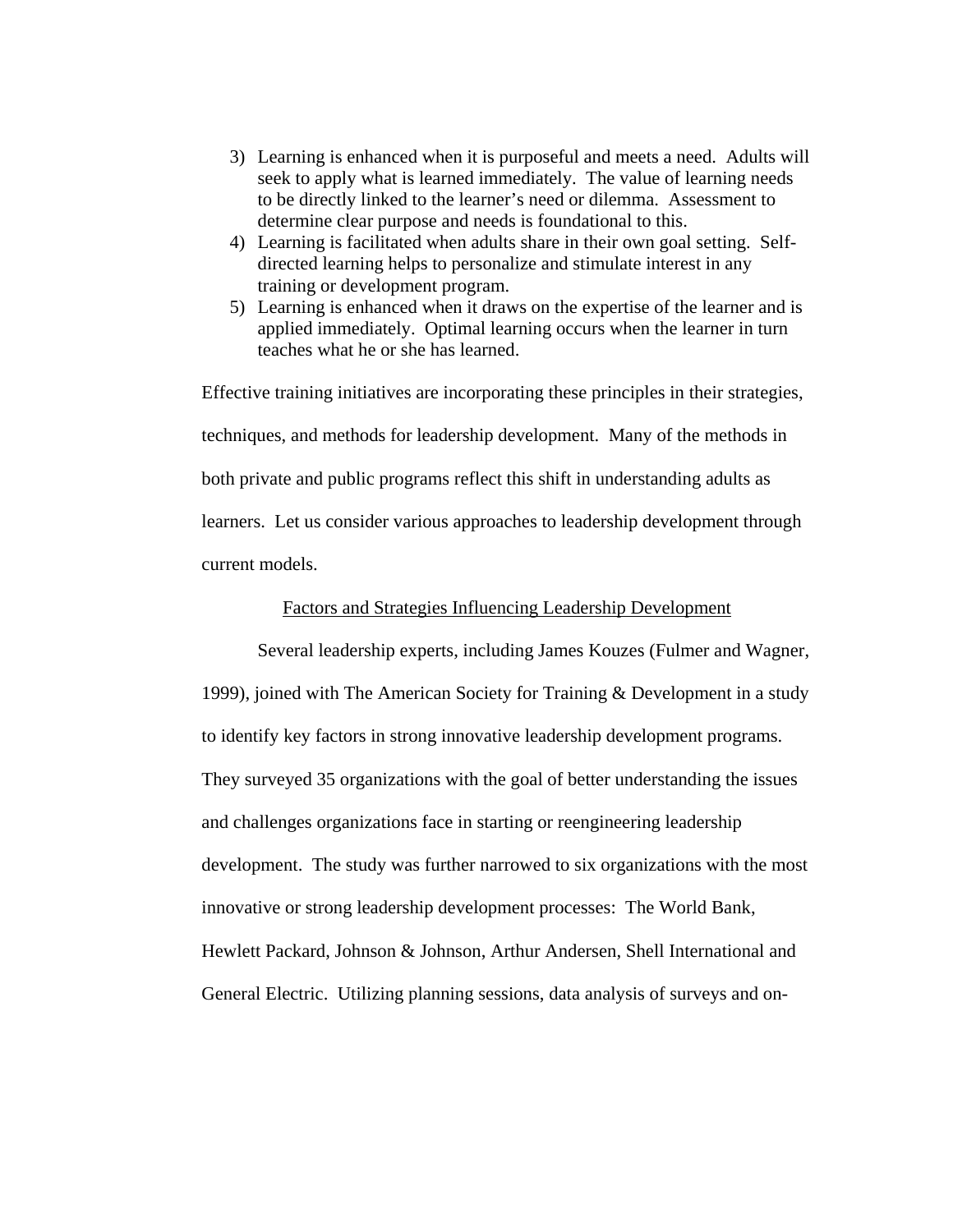site interviews. This study produced several findings on best practices in

planning leadership development, eight of which are summarized below:

- 1. The link is crucial: The link between leadership development and the overall strategy of the organization is crucial.
- 2. HR and business go hand in hand: Senior-level executives with extensive line experience must be involved in the design of the leadership development program.
- 3. Competencies matter: A model of leadership competencies is developed which is consistent throughout the organization and reflects the values of the organization.
- 4. It's best to grow your own: Best-practice organizations develop their own leaders rather than recruit them from other companies.
- 5. Needs action learning: Action, not knowledge, is the goal of best-practice leadership development.
- 6. Must link to succession planning: The leadership development process is linked to the organization's succession planning.
- 7. It's symbiotic: Top-level support was key to developing leaders and the success of leaders.
- 8. Assess, assess, assess: Although the study showed companies used a variety of assessment methods, all assessed results on a regular basis, reflected on the results, made adaptations, and kept listening and learning (Fulmer and Wagner, 1999, pp. 29-34).

The Center for Creative Leadership (McCauley, Moxley, & Velsor, 1998)

presents a similar yet simpler leadership development model suggesting three

primary strategies:

- 1. Create a variety of rich developmental experiences that each provide assessment, challenge and support.
- 2. Enhance people's ability to learn from experience
- 3. Use an approach that integrates the various developmental experiences and embeds them in the organizational context. (p. 21)

During a discussion of the Turning Point Leadership Development Plan, a non-

profit organization focused on public health leadership, experts in collaborative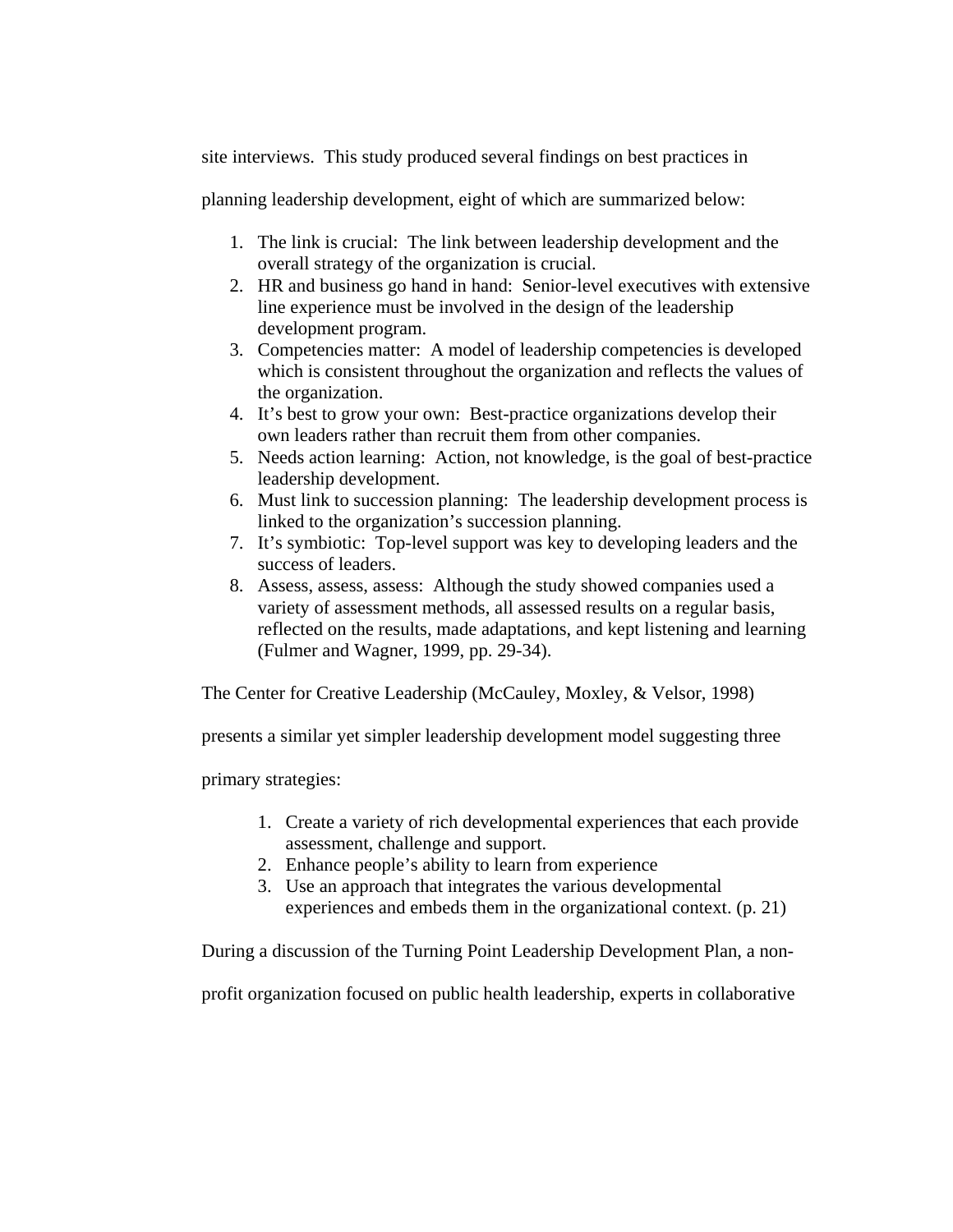leadership suggested three levels to consider in developing and nurturing sustainable leadership (Larson, 2001). Level one is focused on the individual and the leadership capacity developed from within. The second level is focused on individuals working within an organizational context. "Organizations typically are the distribution mode for how we create change…large scale change…in communities" (p. 86). The third level broadens to the community. Collaboration becomes critical at this point as community members begin working across boundaries to stimulate change and solve problems. These best practices gleaned from private, mixed and non-profit sectors suggest a trend toward comprehensive and interdependent linking between individuals, learning experiences and organizational goals. Models of leadership development are becoming more comprehensive, linking individuals, learning experiences and organizational goals.

### Assessment and Feedback Tools

Self-awareness is often the beginning point of change in a leader's development. The Center for Creative Leadership (McCauley, Moxley & Velsor, 1998) has identified several capacities that must develop over time if leadership development is to occur: Self-awareness, self-confidence, the ability to take a broad and systemic view, the ability to work effectively in social systems, the ability to think creatively and learn from experience. Most of these capacities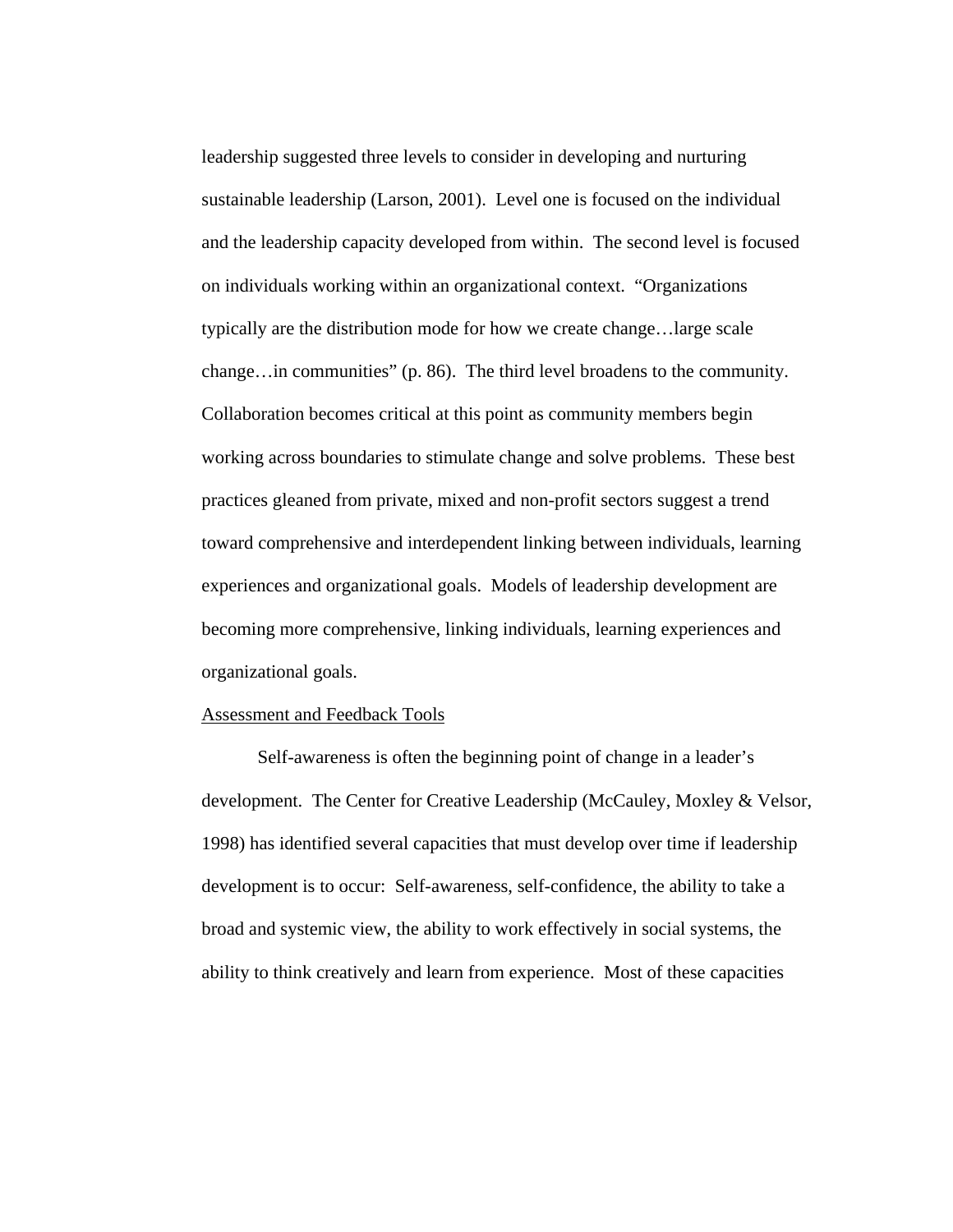involve some form of feedback and personal reflection. Yet few opportunities exist outside of formal means to gain needed perspective. One of the most revered methods of collecting others feedback as a form of personal assessment is 360-degree feedback. This tool has proven useful in leadership identification, assessment and development. Known more as an instrument for annual performance reviews, this tool "provides individuals with insight into how they are perceived by people at all levels of an organization" (Frankel, 1997, p. 27). This full circle feedback process from all of the constituencies relating to a leader or potential leader gives depth and stronger validity in perceptions of skills and abilities. It can be used to create a development program to capitalize on already perceived strengths and correct areas of growth still required. The success of this tool, according to Church and Bracken (1997,) is it's "simple assumption, derived in part from measurement theory, that observations obtained from multiple sources will yield more valid and reliable (and therefore more meaningful and useful) results for the individual" (p. 150). Frankel (1997) also suggests three keys to follow for success in using this tool as being: 1) wide distribution of the instrument to those related to the employees work, 2) anonymity so that honesty is garnered, and 3) composite scoring and feedback by a neutral third party so that the focus is not on individual responses but trends that will prove useful for the employee's development.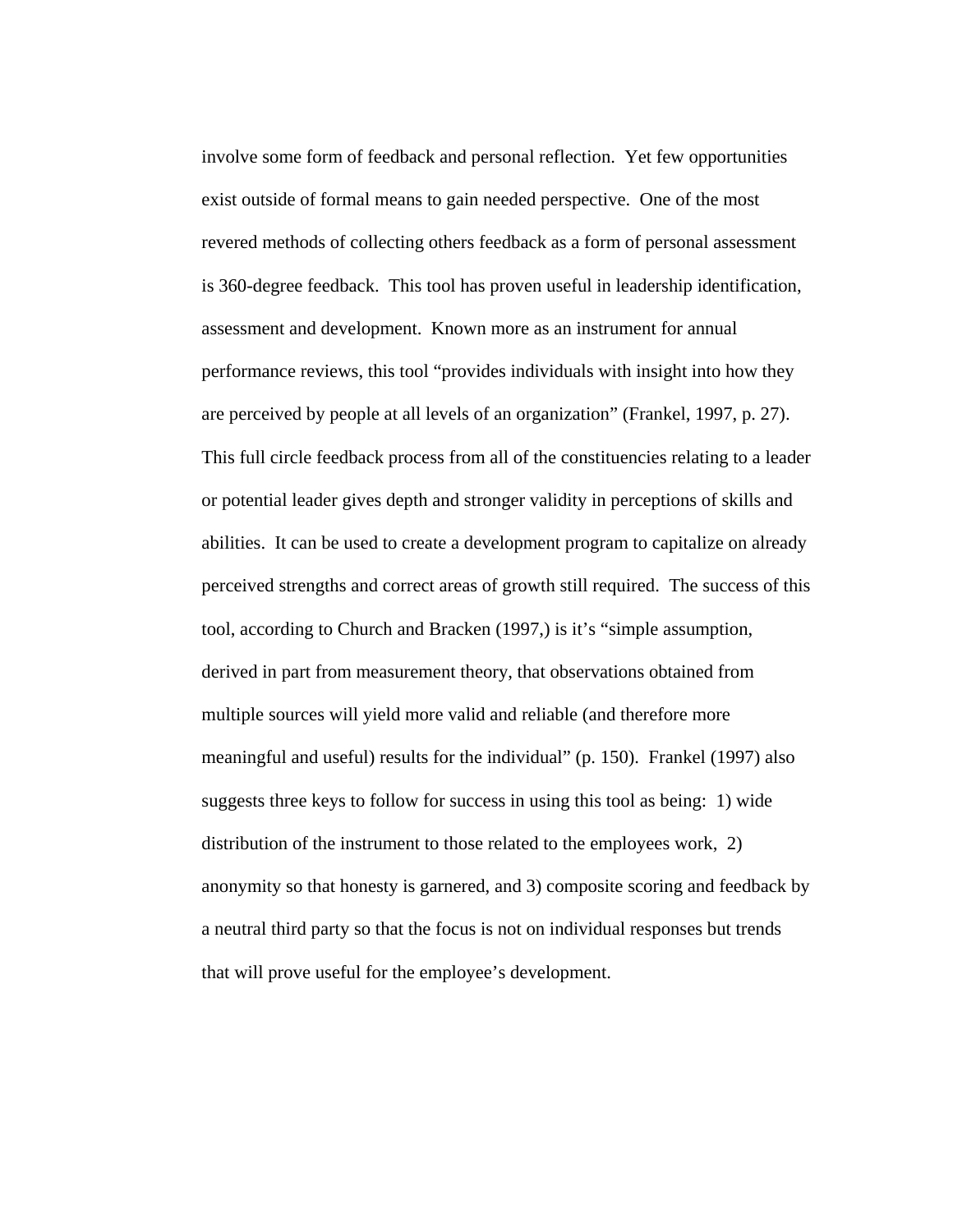An important benefit of the 360-degree feedback instrument is that it can be customized to the competencies, skills and goals of a given agency or leadership position. In a team of hospital administrators in Scandinavia a form was developed to increase the team's honesty in communication and feedback with one another (Frankel, 1997). The instrument was developed around those issues and coupled with a two-day program of training followed by coaching for honest communication. In this way, they were in keeping with Cashman and Reisberg's claim that, "For 360-degree feedback to be valuable, it needs to be seen in a larger context. What are the developmental implications of these perceptions?" (1994, p. 9).

In a division of Mobil Oil the 360-degree feedback process is used as a starting point in their Individual Leadership Development Process (ILDP). Facing a threatening shortage of leadership in the early 1990's, Mobil developed a leadership model that began with a clear definition of what was meant by leadership and a delineation of the competencies and behaviors required to lead within their organization (Stryker, 1999). These definitions and competencies were then used to develop an appropriate 360-degree instrument that helped form an employees ILDP. This tool in conjunction with a leadership plan and action learning is one reason why Stryker believes the company moved in ranking from  $12<sup>th</sup>$  among 13 major oil companies in 1993 to 1<sup>st</sup> in 1997.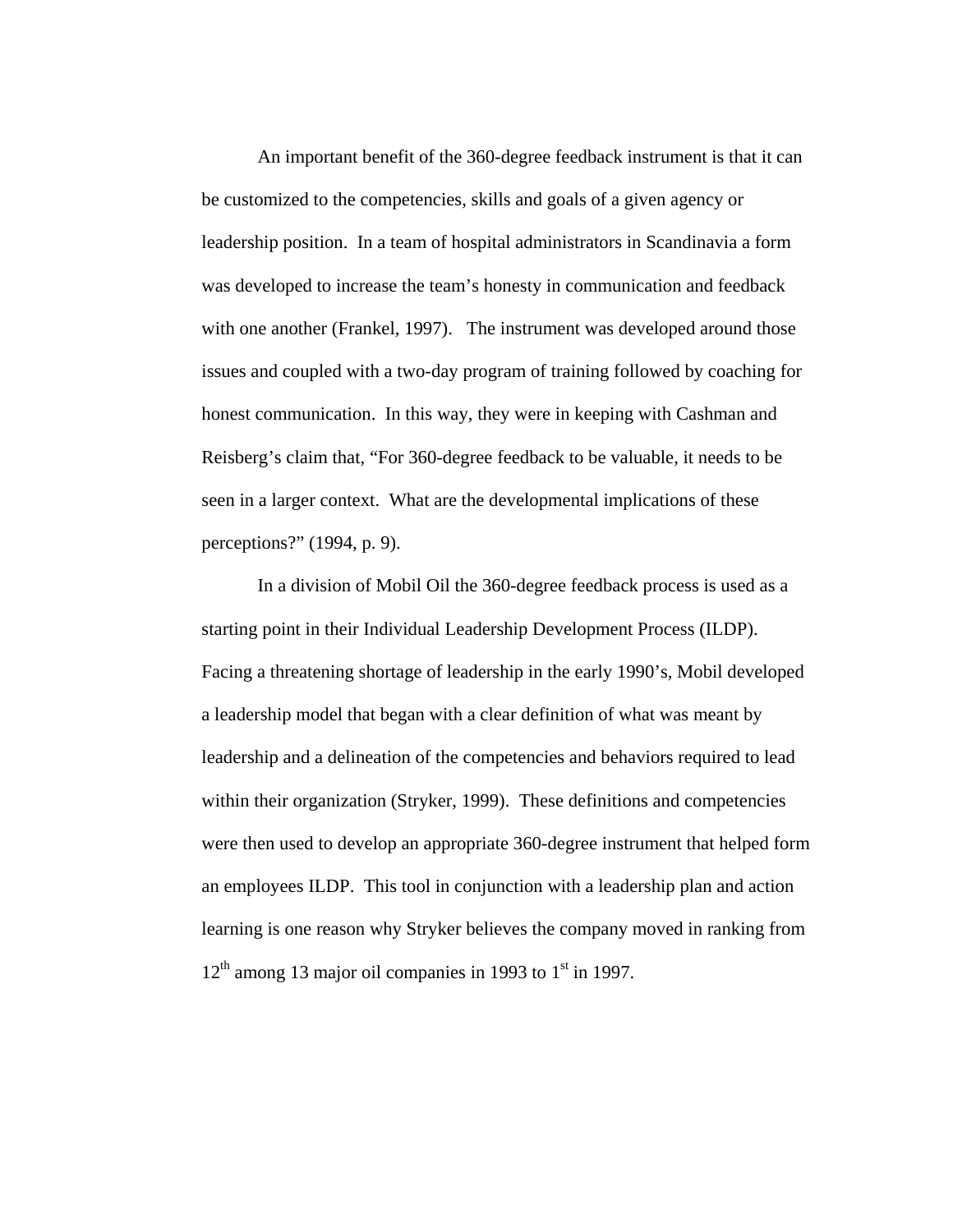The Center for Creative Leadership (Guthrie & Kelly-Radford, 1998) has developed another feedback approach that is more intensive and longer in duration called the "feedback-intensive programs" or FIP. Usually taking place in a classroom-based setting away from work, it includes constant assessment, feedback and reflection on the data about self and interactions with others. Utilizing a relationship-based approach, Guthrie and Kelly-Radford claim it to be their most powerful tool that combines the three key elements of assessment, challenge and support.

Psychometric tools have also been useful for personal awareness. The Leadership Practices Inventory developed by Kouzes and Posner (1995) has psychometric properties reporting internal reliability and validity for assessment across gender, ethnicity, and culture. As mentioned earlier in this chapter, it focuses on a conceptual framework that Kouzes and Posner developed through extensive interviews and case studies. Five key leadership practices are measured: 1. Challenging the process 2. Inspiring a shared vision 3. Enabling others to act 4. Modeling the way and 5. Encouraging the heart. Used as a feedback tool and in conjunction with a leadership development plan, the LPI not only enriches one's personal understanding and awareness, but also provides an opportunity to enhance leadership capabilities.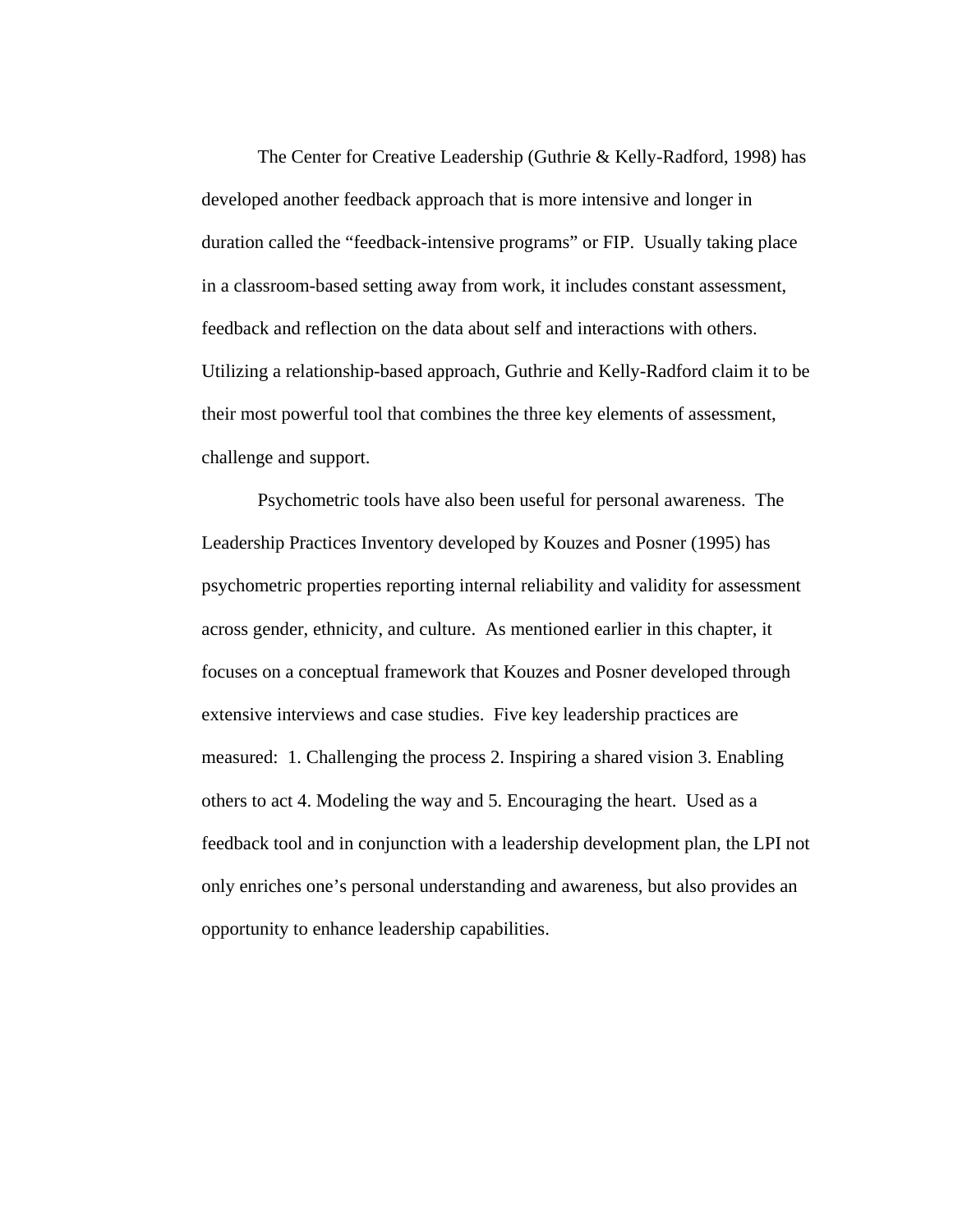The Myers-Briggs Type Indicator (MBTI) was used in an organizational development initiative in the Internal Revenue Service (IRS) (Mani, 1996). Used as self-information in a voluntary management development program, the IRS encouraged personal use of the data. Guided by an ethic of voluntary participation in this self-assessment tool, the IRS program affirmed the following use of the assessment:

Rather than suggest that people of a given type cannot possibly be successful managers, the participants learn that people of all types occupy managerial and non-managerial positions. They learn that the data suggest that some behaviors might be more difficult for them than others, and that they could use that information to set goals for their careers and their personal growth. (Mani, 1996, p. 6).

Used as self-awareness then, the MBTI could assist leaders in their selfawareness and leadership development goals. In addition to the MBTI, the IRS also used the Adjective Check List (Mani, 1996) that quantifies observations about a persons traits and needs. Used with the MBTI, the ACL can provide greater awareness of creativity, responsiveness to change and leadership capacities.

 The Blanchard's Leader Behavior Analysis (Stromei, 2000) was utilized by The Sandia National Laboratories in a mentoring training program for middle managers. This tool provides assessment of leadership styles in order to understand their suitability to certain functions required. Used as both a pre-test, before training or mentoring, and then as a post-test, this instrument has the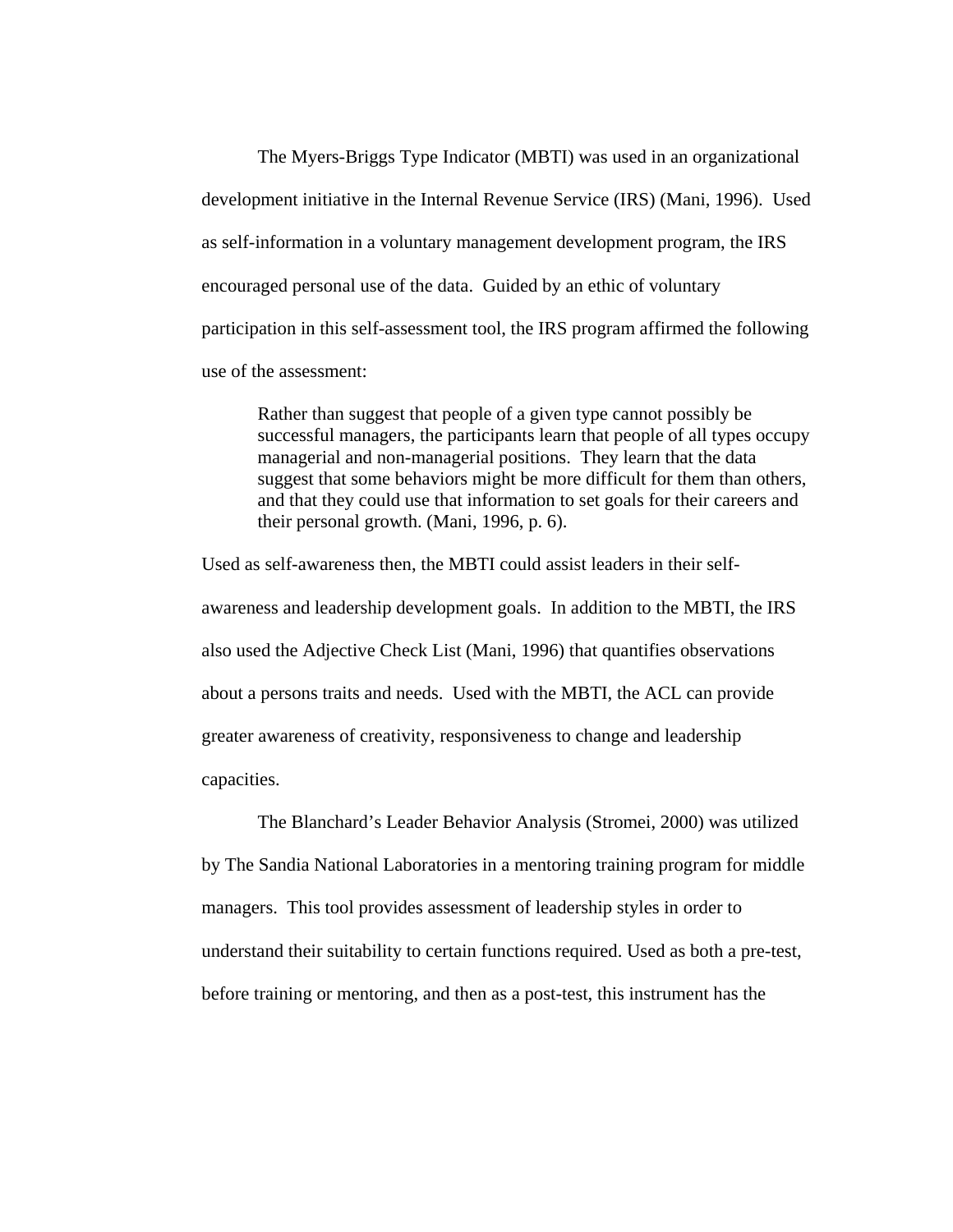capability of measuring any changes in leadership skills. Such information is then used in any ongoing development plan.

 The demands on managers who are shifting from traditional leadership styles to transformational styles are great (Manz, Muto and Sims, 1990). It is not easy to shift from manager to leader, but Manz, Muto and Sims suggest that it begins with gaining awareness through an assessment exercise such as "What is Your Leadership Style?" (1990, p. 13) or through the use of a case study that stimulates some primary insight regarding leadership situations. Used in group discussions, these methods allow for shared learning that can enlarge individuals thinking about leadership.

Whatever the method, self-awareness and informed goal setting seem foundational to many leadership development plans. Organizations are utilizing a combination of approaches in order to provide the greatest reliability and breadth of information from which to develop a personal leadership growth plan. On-the-job Learning

In spite of the increasing annual investment in leadership training through workshops or classroom based methods, some estimate that 99.9 percent of development occurs outside of the formal training room (McCall, Lombardo & Morrison, 1988). Job assignments provide a rich opportunity for leader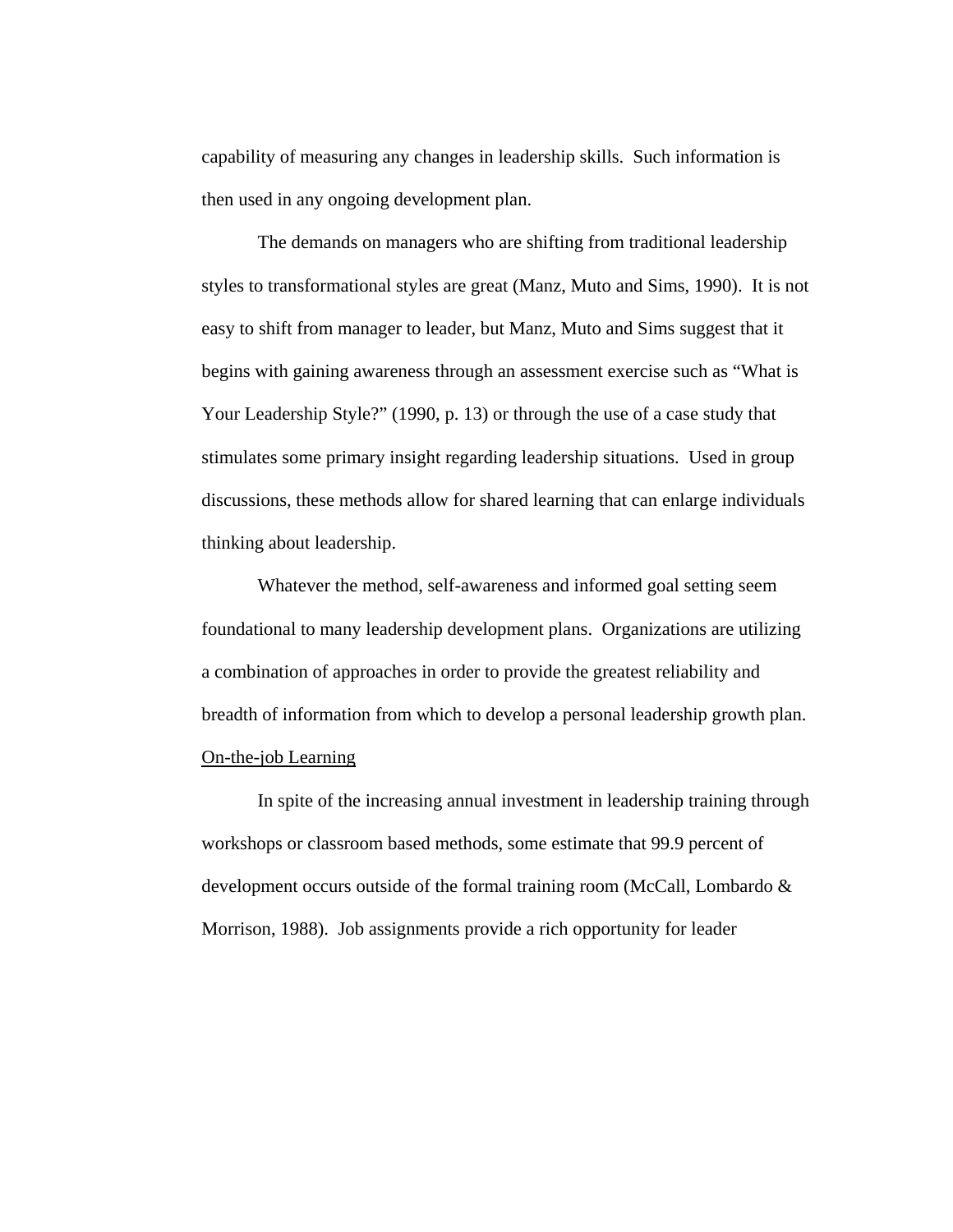development that can be self-directed and self-monitored or formally articulated and systematically developed by the organization.

The U. S. army boasts of one of the most comprehensive professional development systems in the world (Horvath, et al., 1999). Three simple processes are utilized in development: institutional training, self-development, and operational assignments or learning-on-the-job. Experiential learning provides opportunities for officers to learn tacit knowledge or applications of codified doctrine. There is a constant rotating through experience and formal training and back to operational assignments throughout the career of a developing officer. In their research on the development of tacit knowledge, Horvath et al. discovered a set of knowledge items that military leadership garnered only through operationalizing some kind of doctrinal guidelines. Teaching the items did not produce the same kind of knowledge acquired through doing leadership in the natural setting.

In a study of 191 leaders in six major business corporations three areas of experience provided the most lessons for development: the job assignment itself, the bosses or people who had rightful impact upon their work and difficult or tough times (McCall, Lombardo & Morrison, 1988, p.7). These experiences produced lessons that developed them in handling relationships, implementing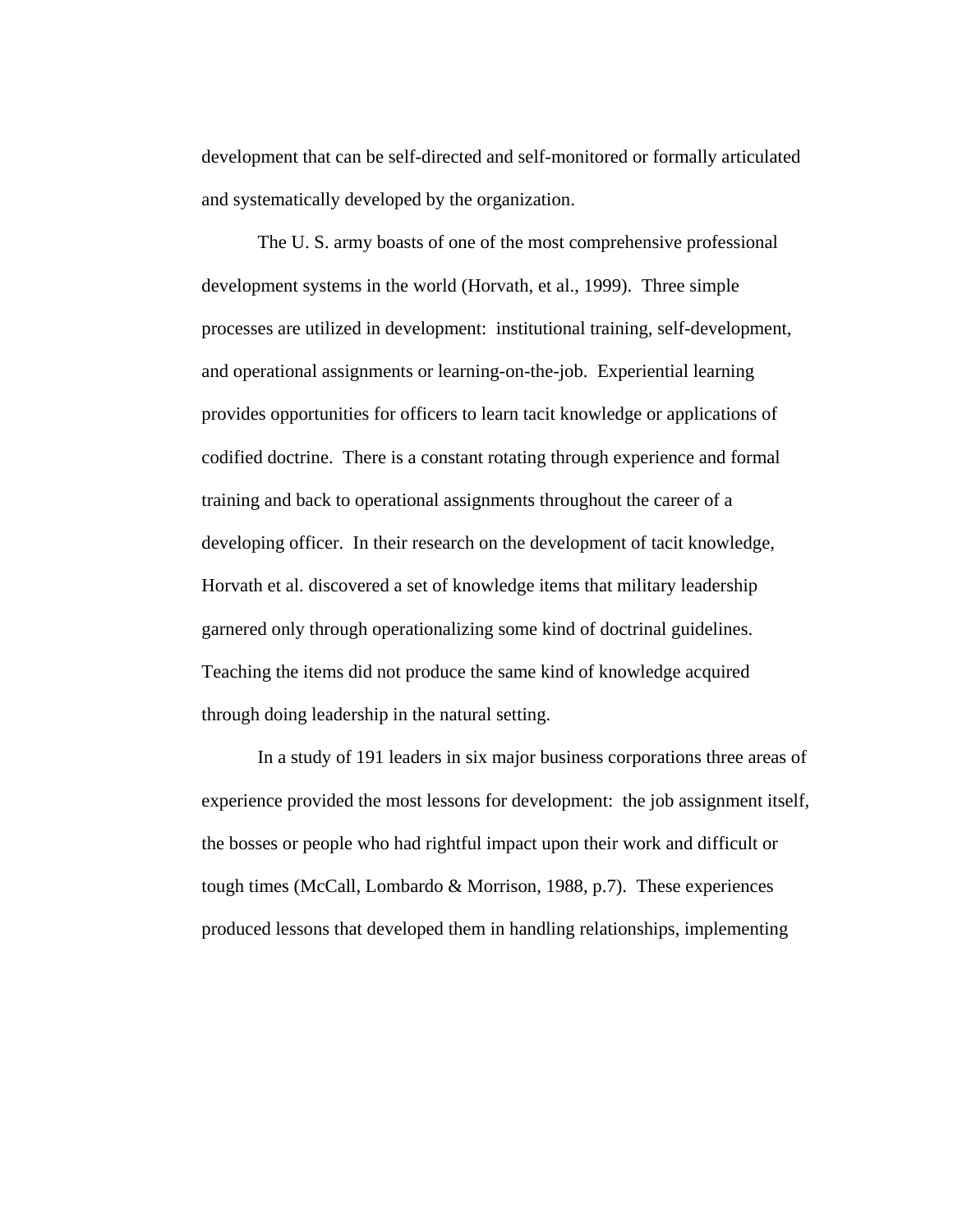agendas, establishing values, utilizing temperament and becoming personally aware.

On-the-job experiential learning is one of the most natural venues for personal growth. Although riskier than simulated settings, application is real and motivation for improvement is high. In the changing environments of professional nursing, teams provide a place "to work together and grow together" (Jones, 1994, p. 34). The Franciscan Health Systems of Aston, PA sought to develop and prepare leaders at every level of their organization. They formed their model around Peter Senge's (1990) five learning organization disciplines of personal mastery, shared vision, systemic thinking, mental models and team learning. A collaborative effort involving joint meetings, brainstorming, problem solving and action planning was established with peers and cross-functional units to focus on the reduction of admissions time in emergency care. Through shared governance and ownership of the problem and solutions, they were able to implement change together that greatly reduced elopement rates. Leadership was shared and learning occurred simultaneously in the field of service.

Another case example of leadership development on the job takes place at Frankling Hospital in Baltimore (Wood, 1995). The nursing leadership desired to create a more coordinated approach to care by integrating physician and nurse activities, involving the patient more actively, maintaining professionalism of all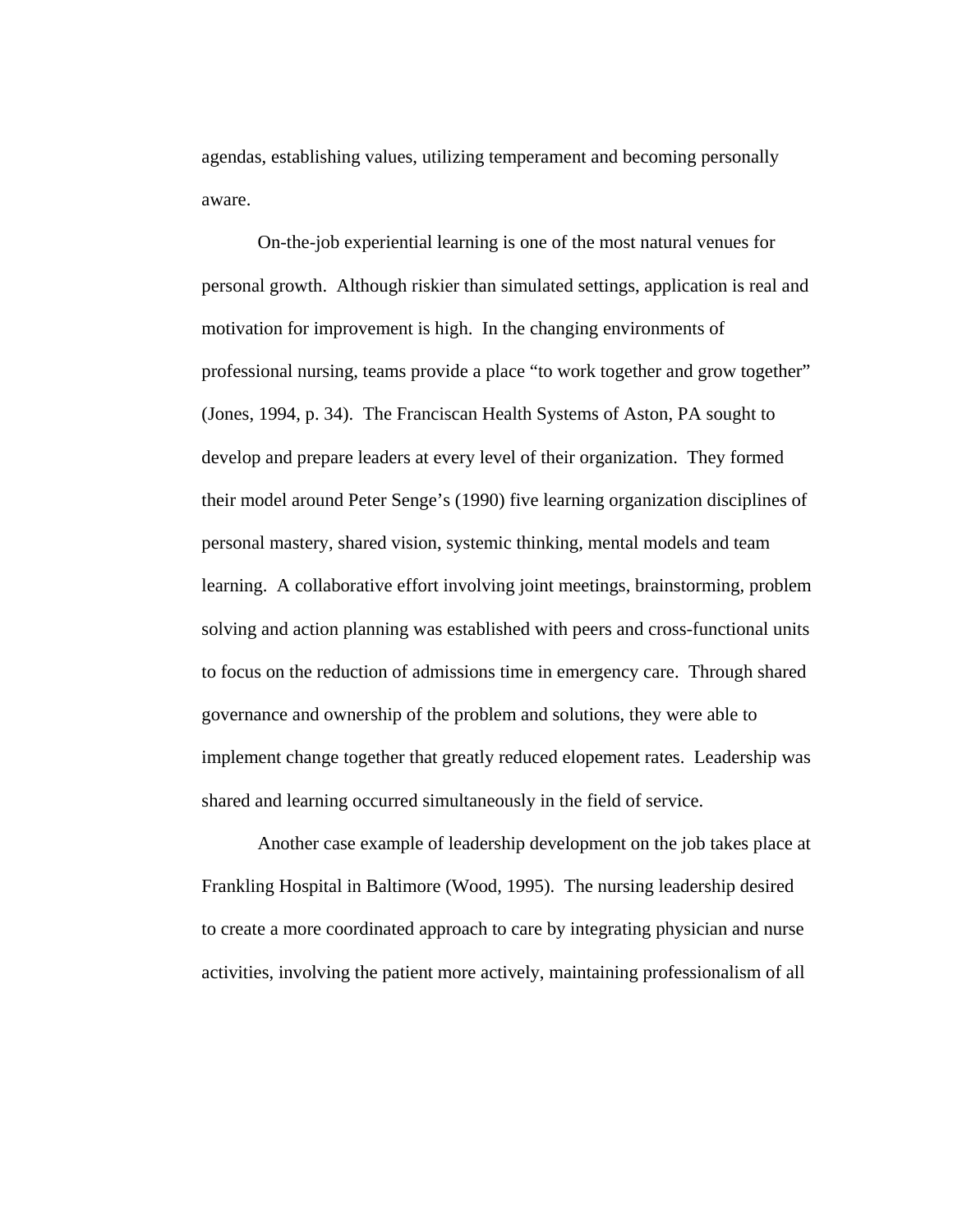roles and keeping workloads stable but quality strong. Physicians and nurses created a case management pilot project through dialogue. Meetings were held bi-weekly to establish "critical pathways, teaching records for each practice and an effective communication system" (p. 57). Once the collaboration was established, continuous training including two-day seminars were held. Local nursing schools, case managers, and interested community professionals interested in the program were included. Both patient and care team professionals reported increased satisfaction from the collaborative practice model developed and learned collaborative leadership skills together.

Although job assignments themselves are often overlooked as critical spaces for leadership development, those agencies that integrate job rotations or build in challenging job assignments as a form of leadership development maintain a ready and able force of leaders to meet ongoing challenges.

# Developmental Relationships

The Center for Creative Leadership calls them "developmental relationships" (McCauley & Douglas, 1998, p. 160) because they influence the personal development process both formally and informally. Learning groups, mentors, supportive relationships and social networks all contribute to the development process. Coaching and mentoring provide the more intentional form of these relationships.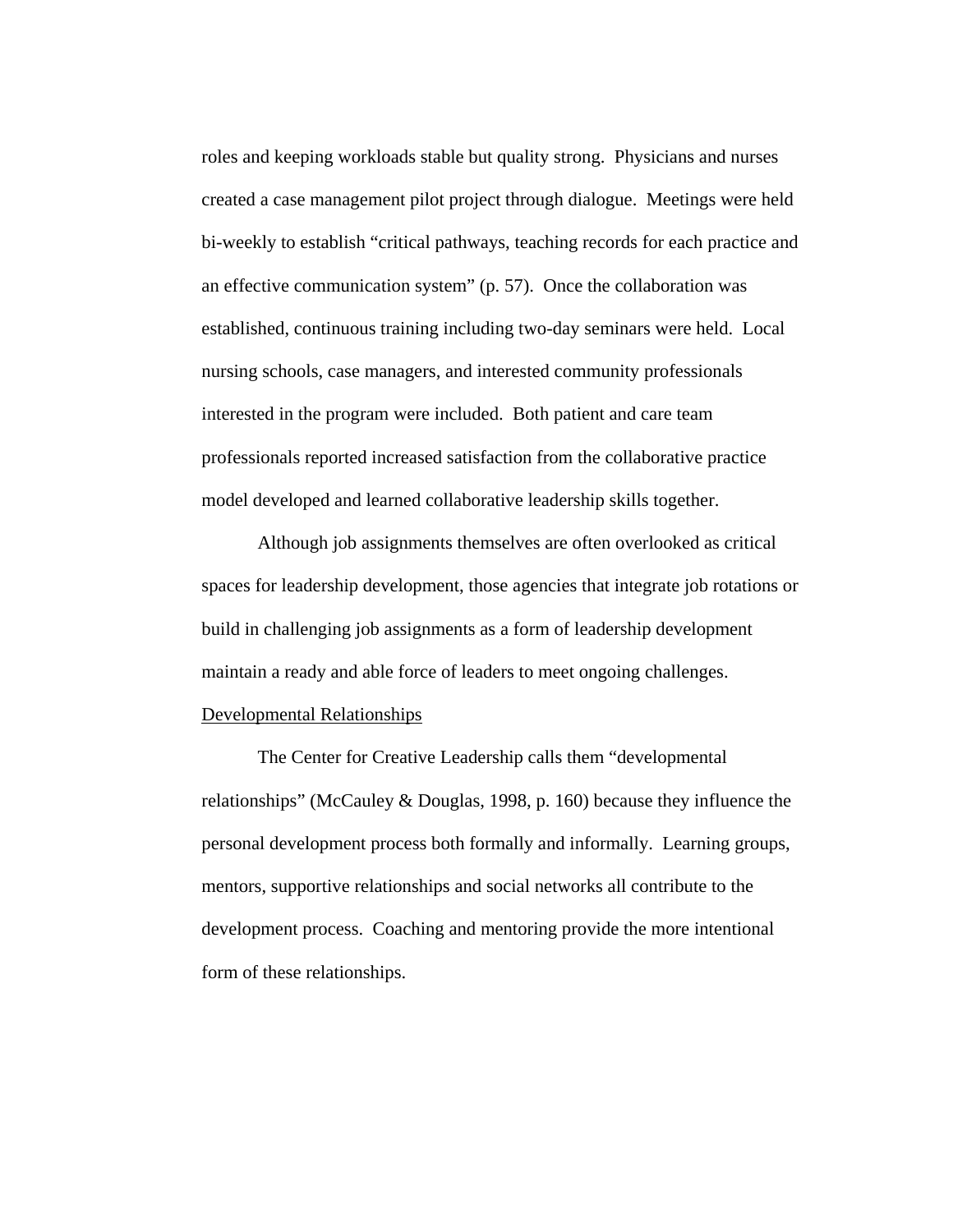Verlander (1999) defines coaching simply as "the facilitation of learning" (p. 65). It is touted as a cost-effective method of leadership development because of its focused results. With the fast pace changes of today's current work setting, more and more leaders, particularly executives, are enlisting the help of coaches to focus their effectiveness in a demanding work environment. Coaching may take several forms in leadership development plans. Verlander suggests three types of personal coaching situations. The first he calls "Shadow Coaching" (p. 65). This intense form of coaching requires the working alongside of the leader, observing and assessing the leaders skills and leadership needs. It allows for reality based feedback and action planning. This one-to-one time with an expert coach has been used to develop managers into leaders within Dr Pepper/Seven Up, Inc. (Krayer, 1999). In this case the coach helped a manager identify problems contributing to an overall lack of quality in customer service. They then devised an intervention plan that required an emphasis of leadership rather than management skills in a department that had lost vision. After 6 weeks of implementing a new system derived from a comprehensive assessment with input from reports and observations, error rates in customer service was reduced from 20% to 2%. In other cases, coaching occurred with an expert but in a group setting of peers (Donaghue, 1992; Schmidt, 1999).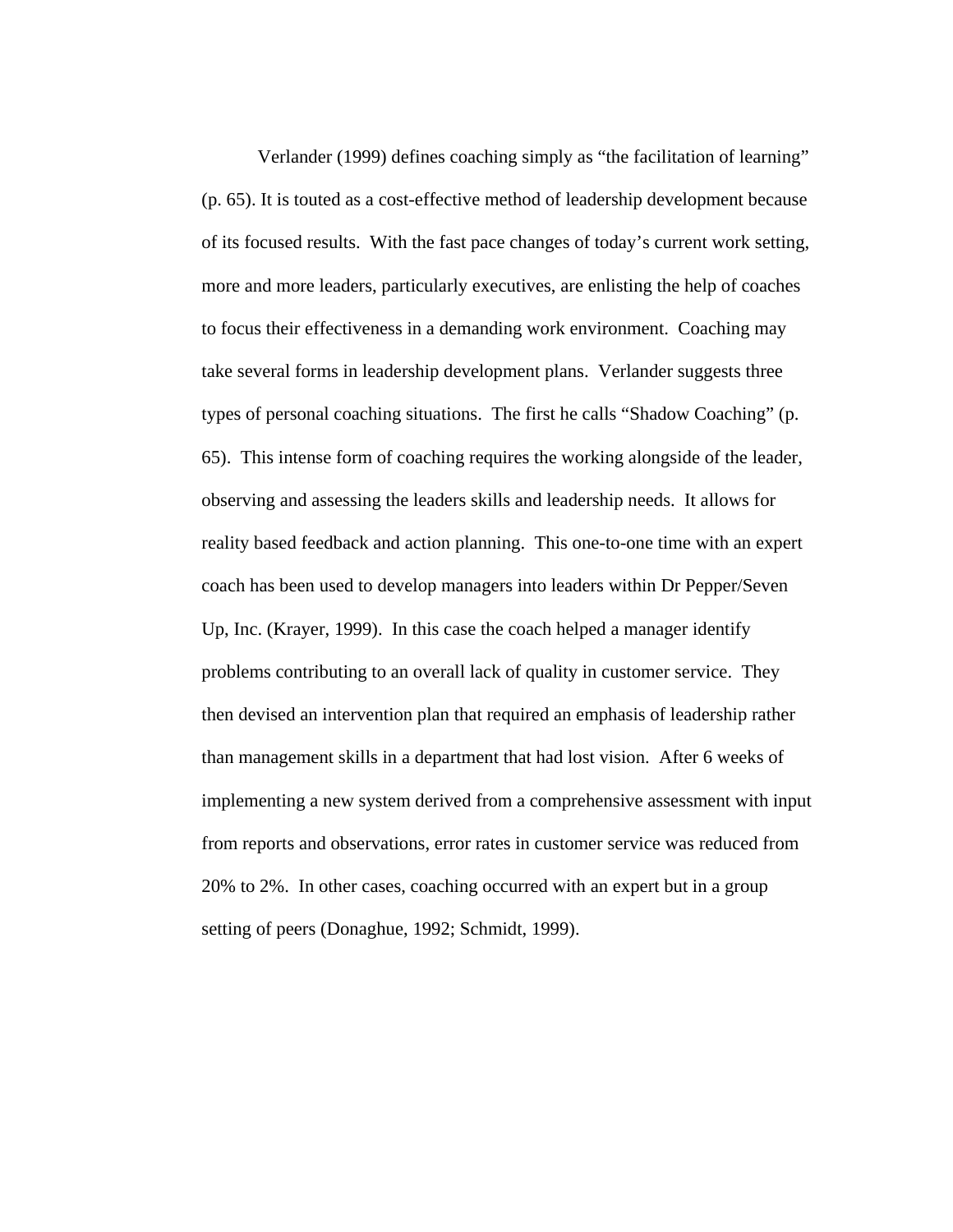A second type of coaching is the "Feedback-Based Coaching" (Verlander, 1999, p. 68). The idea is to maximize the use of personal assessments such as the 360-degree feedback instrument and others mentioned through coaches. Coaches can become neutral 'mirrors' in the assessment and feedback phase of any leadership assessment and consequent growth plan (Frankel, 1997). The Allstate Corporation, which is one of the largest U.S. insurance companies, began a leadership program to develop 200 officers in 1996 (Stephens, 1999). The 360-degree instrument was utilized and participants identified coaches who helped them develop intervention and development plans. Results of this effort in 1997 suggested that, "The correlation between leadership behavior and superior business results is significant and has led to an increased emphasis and urgency for leadership development" (p. 24-25).

A third type of coaching that Verlander identifies is "Just-In-Time Personal Coaching" (1999, p. 74). Harrison (1999) provides an example of personal coaching that is focused on an executive who having been through all of the 'right' assessments, including 360-degree feedback, and training, was not performing well in relationships with his colleagues. Improvement in this area was deemed necessary for any further advancement. In this case the expert coach focused on critical events that had eroded healthy work relationships. These incidents were re-enacted, critiqued and role-played for new behavior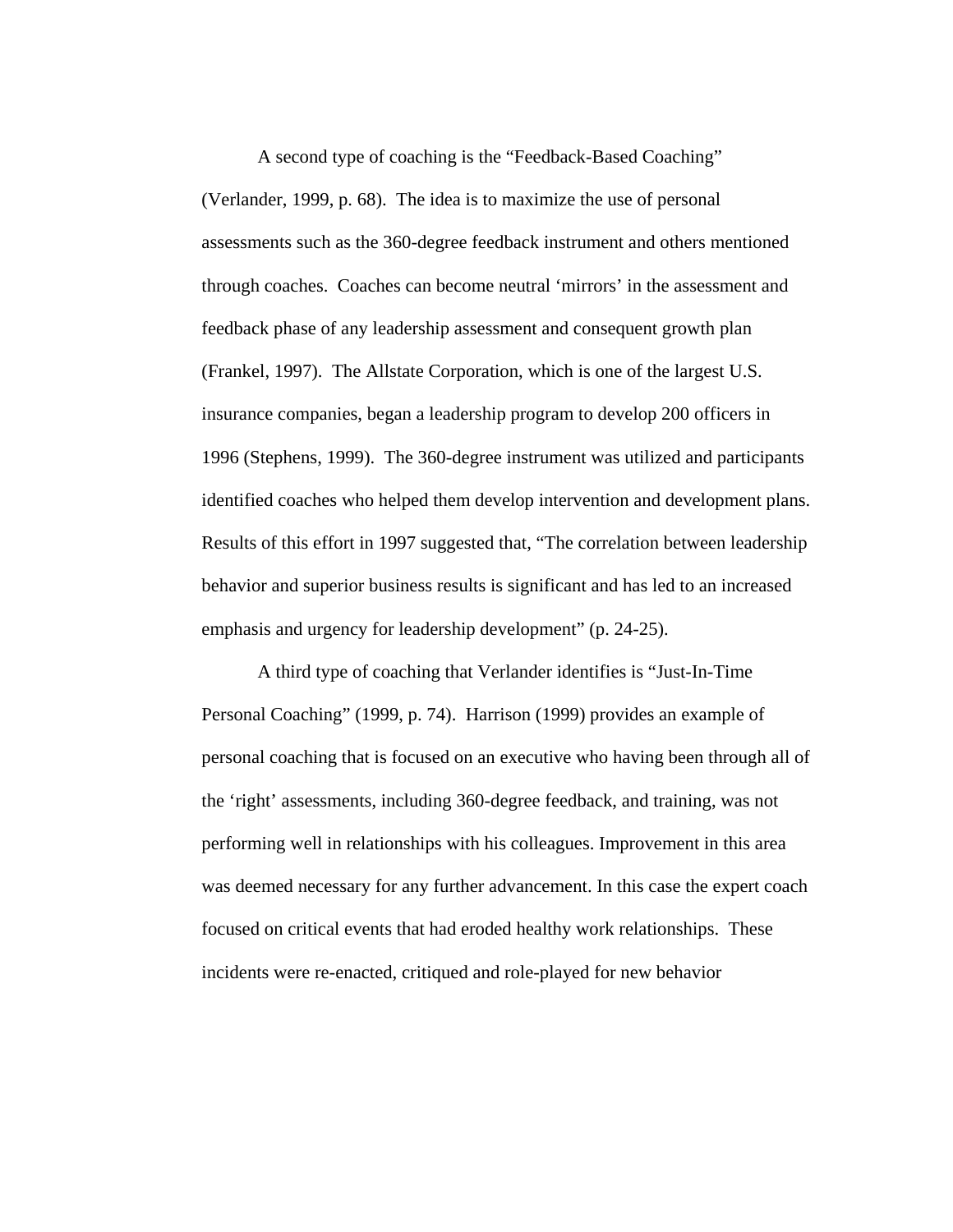development. In a very compacted amount of time using specific feedback and practice, transformational change was reported amongst the executive's colleagues as well as reports. Harrison argues that, "Whatever methodology is used, selection of the specific behavior needed for change is essential" (1999, p. 140). That way the intervention can be focused and, through hard work, stimulate real leadership change.

Peer coaching is also becoming popular. In a case study of the nurse manager role, internal peers in cross-functional leadership roles partnered with the nurse leader to provide specific coaching in higher function operational demands (Schmidt, 1999). In the earlier sited case of communication skill development in a Scandinavian hospital, peer coaching was a primary method for learning (Frankel, 1997). Team participants were paired with coaching buddies who provided critical feedback and insight to one another in communication skills development. The case conclusion noted that the strength of this method in this program was the already high functioning nature of this team. Had the team not known each other so well already, the ability to honestly coach a peer might not have been so high.

Finally, mentoring has served useful in several settings where individuals at various levels of expertise can be paired to benefit the person with lesser skills and experience. A case study of Sandia's mentoring program affirmed a high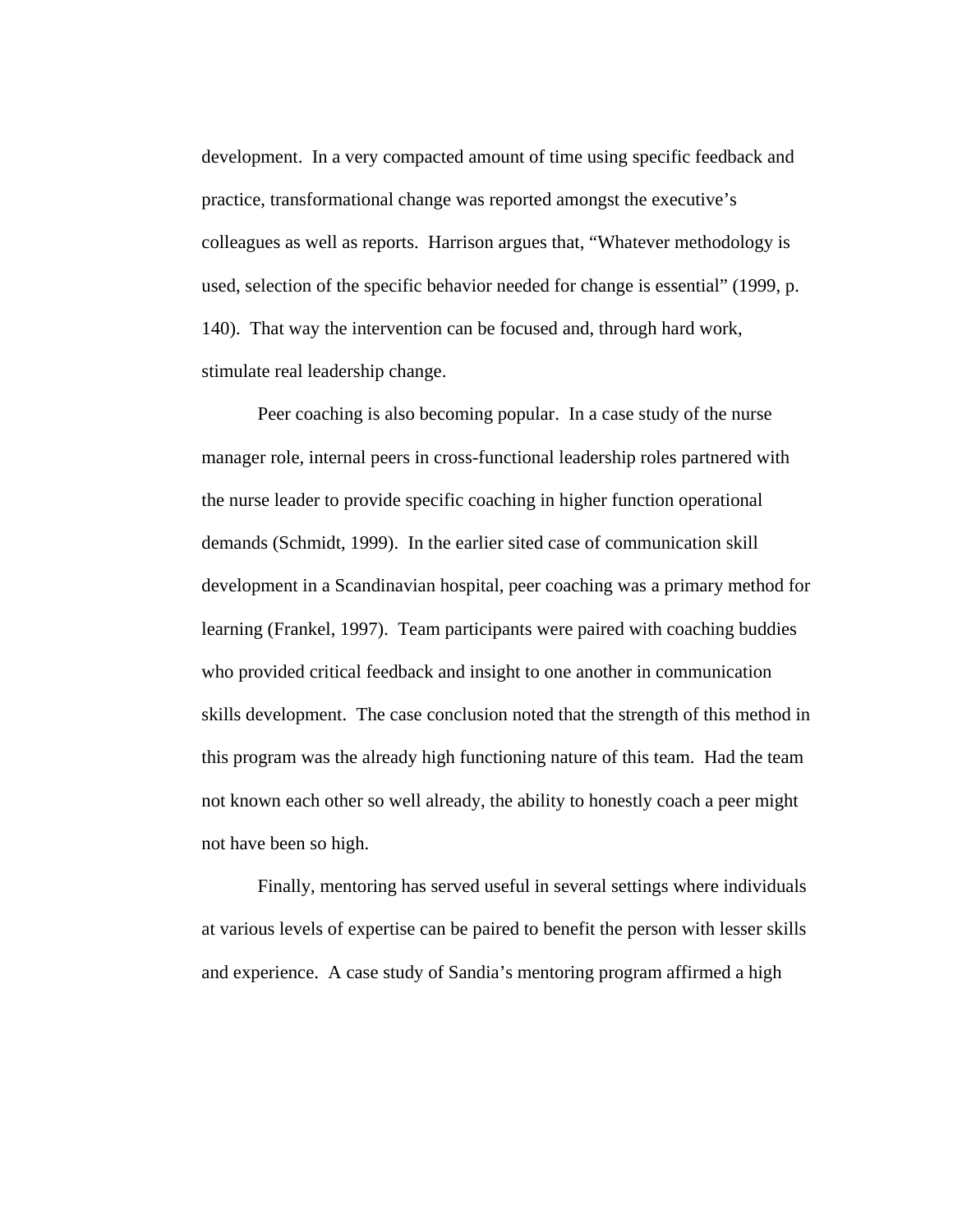rate of leadership transfer skills for those involved (Stromei, 1999). Not only did pre-test and post-test scores show a 13 percent increase in leadership effectiveness for those involved, but leadership style flexibility also increased 22 percent. While the program began with very little structure, Stromei soon noticed key factors that contributed to the success of the mentoring and created a model. The model she proposed creates a more formal mentoring program for an organization. It includes four activities or centers of focus that mentors and protégés move in and out of together. They include:

- 1. Individual Diagnosis, Evaluation, and Assessment (IDEA)
- 2. Training Instruction Practical Tips (TIPS)
- 3. Center for Organizational Problem Enlightenment (COPE)
- 4. Friendship, Understanding and Nurturing (FUN) (Stromei, 1999, p. 120)

The program has successfully promoted the concept of continuous quality improvement and has been modeled in other divisions to teach additional skills.

 Mentoring has also been successfully used to address broader community issues such as women and long-term care or nursing home care. Nationally, women comprise the largest population of those in long-term care as well as those who are the caregivers of residents in long-term care (Flippen, 1998). Yet issues of consumer choice, health insurance, and wages of caregivers have been poorly addressed. The Coalition for Women in Long Term Care (COWL) implemented a grassroots mentoring program that included the local, state and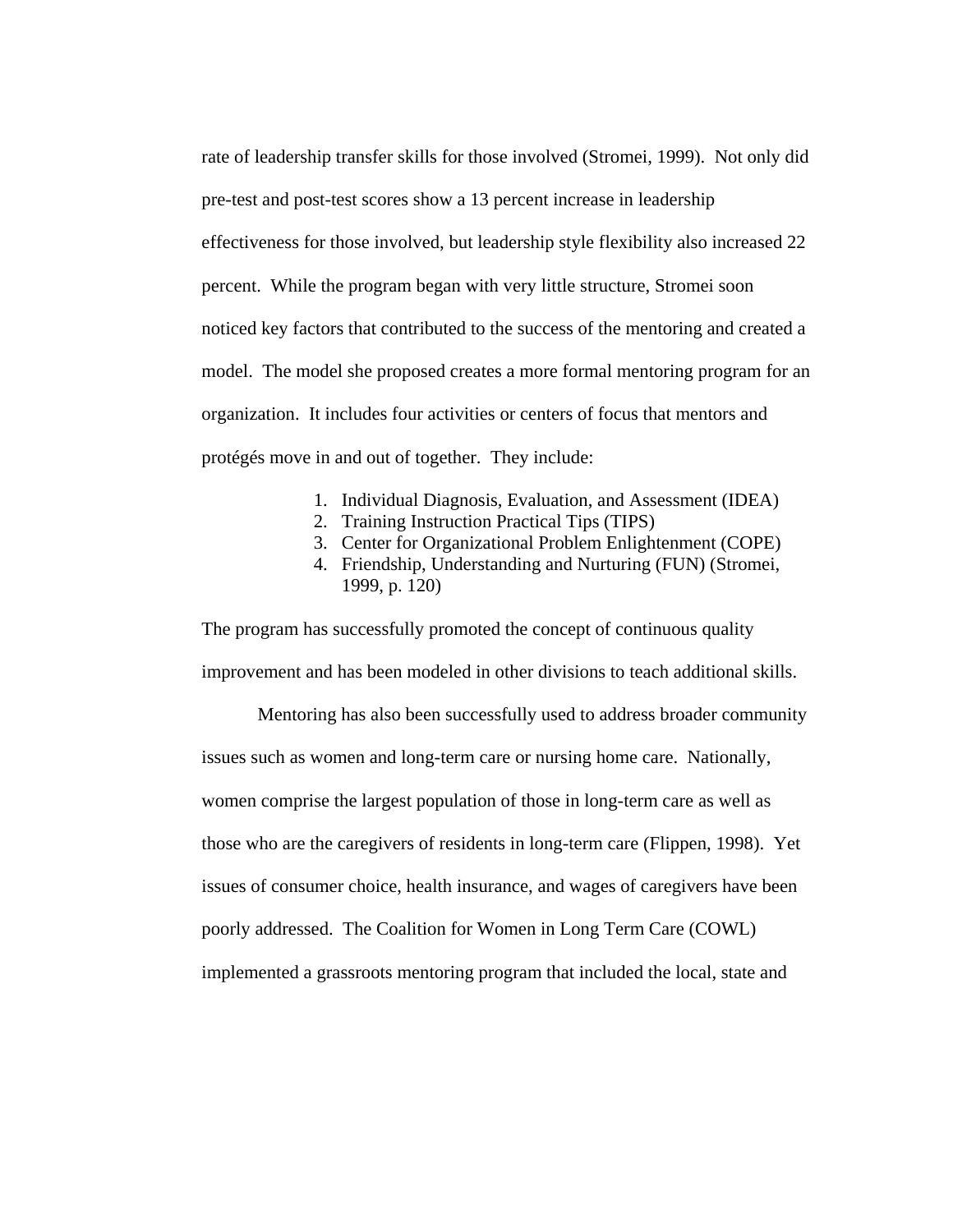national boards of leadership dealing with these issues. Their hope is to stimulate healthcare reform by increasing the conversations between informed, mentored women and legislators. Mentoring in this arena can go far beyond the confines of one organization's boundaries, developing leaders across boundaries through interchange and innovative problem solving in the field.

## Government Approaches to Leadership Development

When doing a query with keywords "government" and "training" and "leadership" in several library search engines, very few scholarly articles and books are found. There are journal articles and books on government and leadership, and government and training, but add in the leadership development factor and little is found. Public administration scholars (Terry, 1995) have noticed this and offer several reasons. One is that there is serious public hostility toward bureaucracy and institutional leadership, so scholars tend more often to focus their research on public policy and special interest groups focused on change. Secondly, the equation of efficiency in management to bureaucratic reform brought on by the progressive era limits the reform of real leadership and leadership attitudes. Finally, and historically, the search for an efficient and businesslike government has relied heavily on scientific methods, experts and the "strong executive who exerted control over the enterprise by centralizing the decision-making process" (p. 9). Leadership has been mistakenly understood as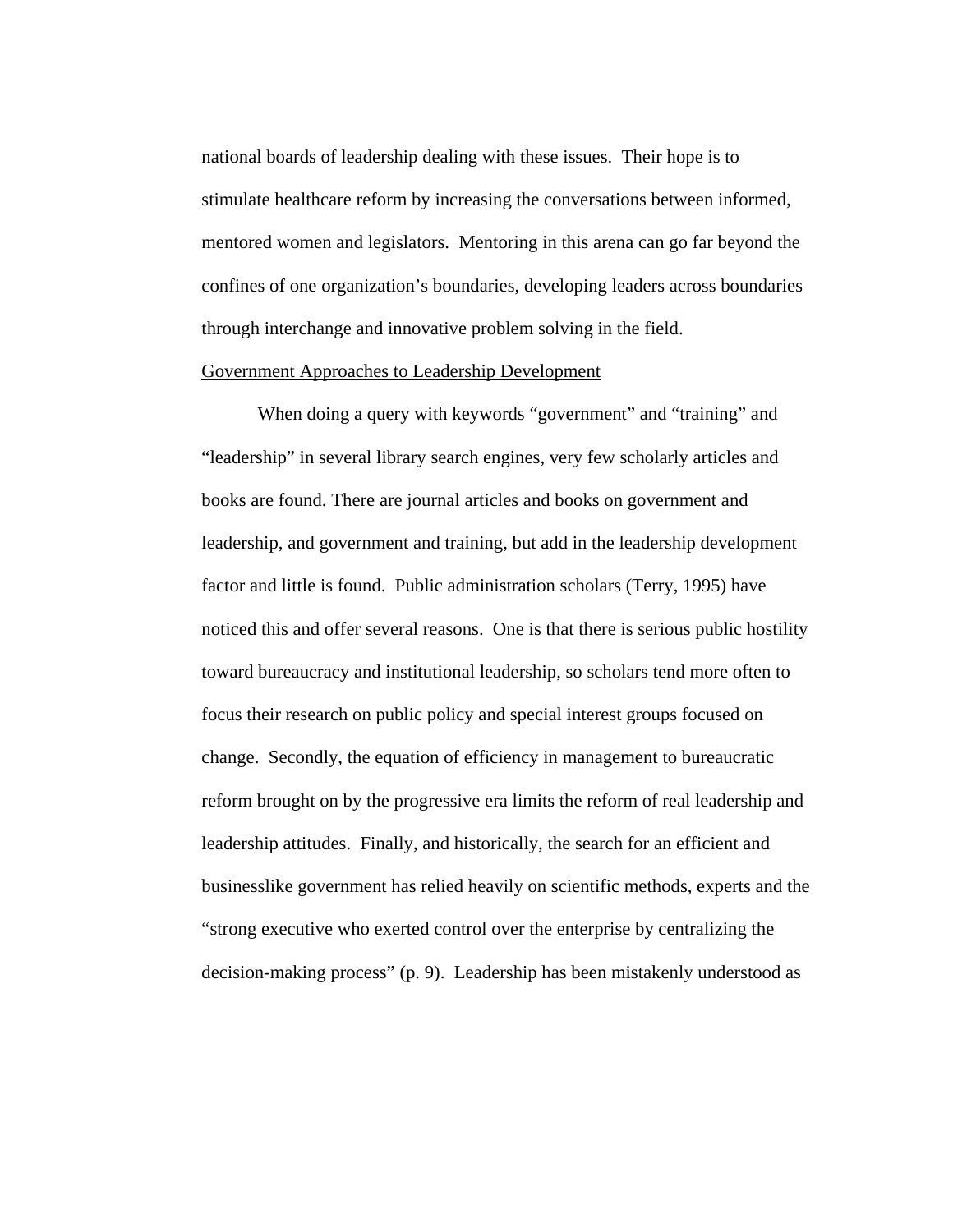management, limiting the possibilities for reform. Yet reform is what many are calling for to meet the current public demands.

The federal government in particular has not kept pace in training for work environments, let alone leadership training. In the 1980's-90's only 1 percent of U.S. government worker payroll was devoted to investment in human capital as compared to Australia, who devoted 5 percent to education and training of public employees (Popovich, 1998). To make matters worse, some experts in the U.S. expect a retirement of nearly 50 percent of the government workforce in the next few years, leaving gaps in knowledge and leadership, a human resource management nightmare for most organizations (Yee, 2001). In his chapter on high performance human resource systems, public administration scholar Popovich cites five strategies for moving toward high-performance human resource management in U. S. government. His remedies are to: simplify job classifications, streamline and improve recruitment and selection, decentralize and delegate HRM authority, hold managers accountable and reinforce organizational goals and values (p. 146-153). Not one mention is made of training or leadership development as an integral strategy to more effective human resource management. He demonstrates in these strategies the synonymous nature of management and leadership in government, and the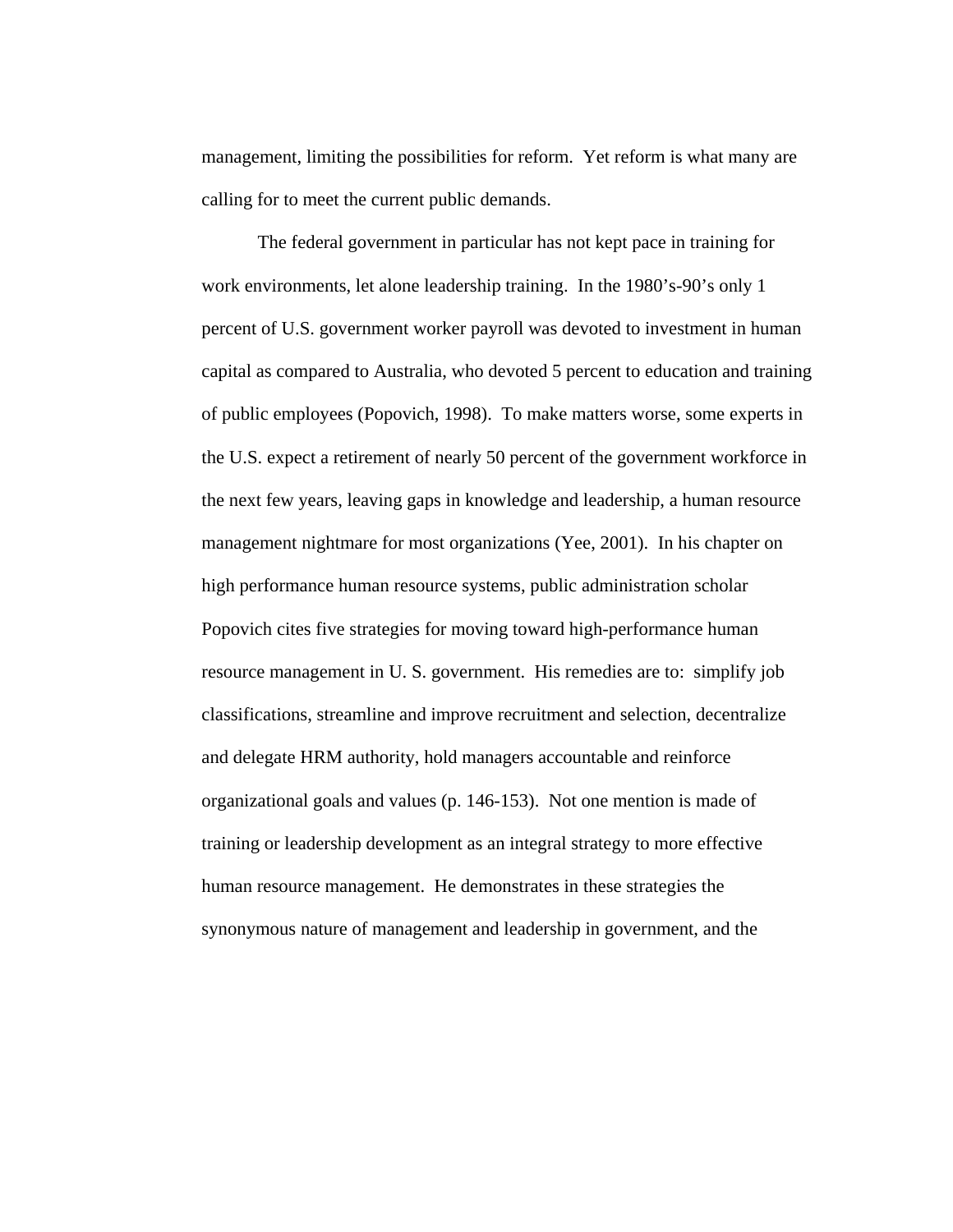obstacles such thinking presents to building the larger capacities required for meaningful leadership into today's civil workers.

However a report by The Organization for Economic Co-operation and Development (OECD, 2001) offers some hope for change. The OECD has 30 nation-state members, of which the U.S. is one, and promotes three policies: achieving high economic growth while contributing to the overall development of the world economy; contributing sound economic expansion; and expanding world trade in a nondiscriminatory fashion that meets all international obligations (OECD, 2001, p. 2). In analyzing their current success and future responsibilities, member countries identified leadership development as critical to their goals. Encouraging the improvement of comprehensive leadership development strategies within member governments, setting up new institutions for that development and linking existing management training to leadership development are three trends found to span the strategies of the assorted OECD Member countries (p. 8).

Examples of these trends at work are as diverse as the members themselves. New Zealand has adopted a "market-type" (OECD, 2001, p. 20) approach to securing and developing leaders. All government positions are open to anyone who meets the qualifications and a very light coordination of the hiring is done through the central government. There is no rating of civil servants that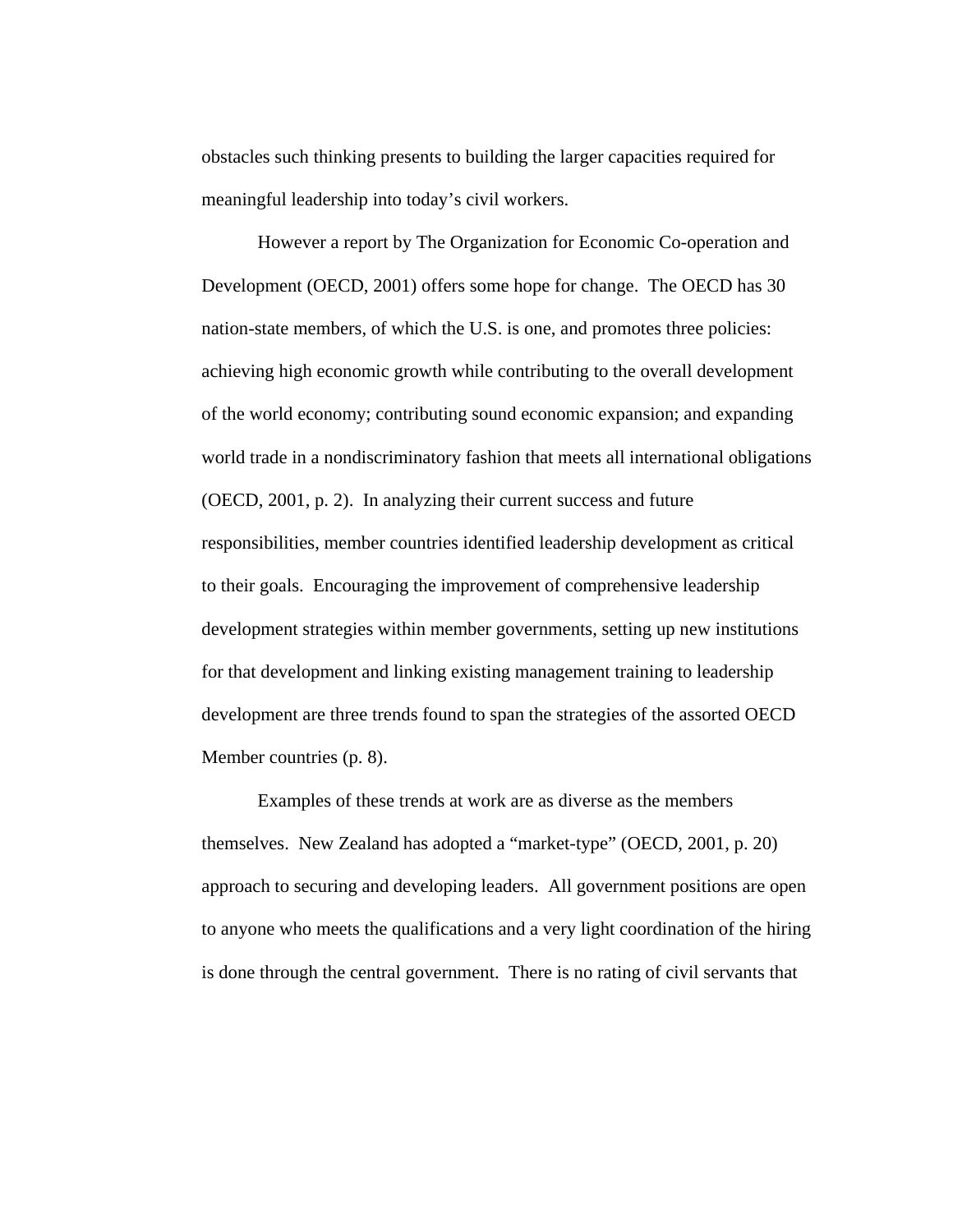would qualify one citizen over another. In contrast France takes less of a market-driven approach to leadership as leaders are identified very early on and nurtured through an elite school that provides the top 20 percent of graduates automatic posts in the five corps of French civil service.

In Sweden all newly appointed managers of government agencies are provided both general and "adapted induction" (OECD, p. 71) seminars. The general seminars allow for a broader understanding of ministry management while the adapted induction provides a more tailored orientation, specific to the exact position. Ongoing development is maintained through performance dialogues that include specific plans for future development, thematic collegial small groups that allow an interchange of learning between other managers, and the rotation of ministry heads after 6 years of service to develop a breadth of understanding and skills throughout government leadership. In 1999, the National Council for Quality and Development was set up in Sweden to increase overall quality of government administration. Several programs to develop leaders in strategic management, leaders who are female managers, and active leader mentorships that are mutually beneficially are implemented through seminars interspersed throughout a year of focused training.

The UK and U.S. are similar in their approaches as competency profiles for future leaders have been identified and developed into training programs. In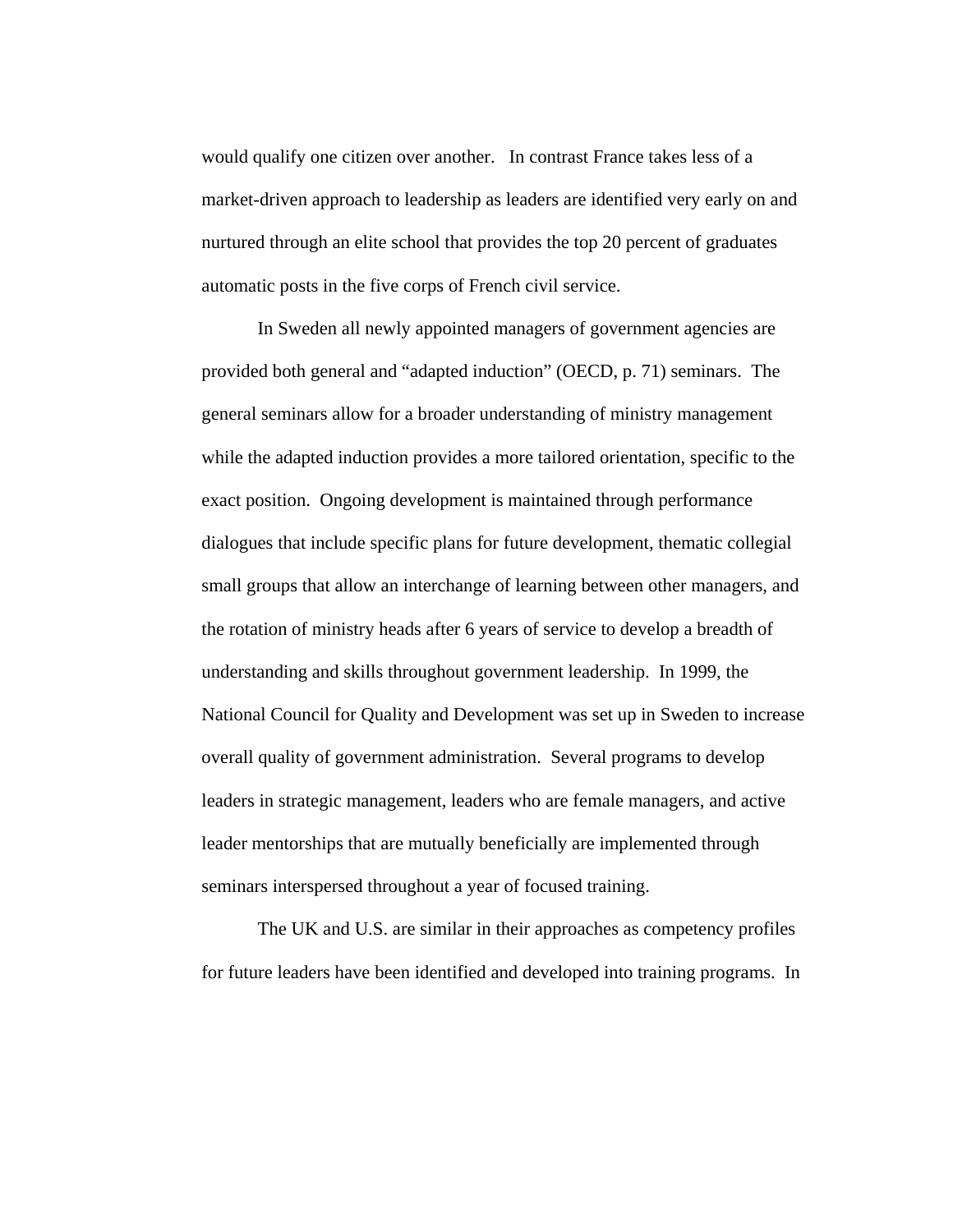the US particularly, The Office of Personnel Management (OPM) has provided the bulk of their civil management and leadership education based on this competency profile. Identifying and selecting potential leaders is built around the framework, while mentoring and continuous training are meant to keep leadership development sustainable through changes in administrations and economic shifts. Central to the framework in the U.S. plan is the notion of adaptive leadership. "The successful government agency of the  $21<sup>st</sup>$  century must be highly adaptive and its leaders prepared for rapid, continuous change. New problems call for renewed vision" (Management Development Centers, 2002, p. 15). Three issues have created the need for the ability to shift from hierarchical leadership to collaborative: increasing complexity in public policy issues, the need to involve many stakeholders in the creation and implementation of any solutions and the competition for commitment to lead to the end of any reforms (OECD, 2001). The US OPM, which annually trains about 5,000 management level civil workers in one of two sites, has developed five executive core qualifications or ECQ's to meet these demands. They are:

- **Leading Change**, which encourages creative thinking while it integrates national and programme goals and priorities to improve customer service and programme performance.
- **Leading People**, which focuses on maximizing employee potential and fostering high ethical standards.
- **Results Driven**, stressing results through accountability and continuous improvement.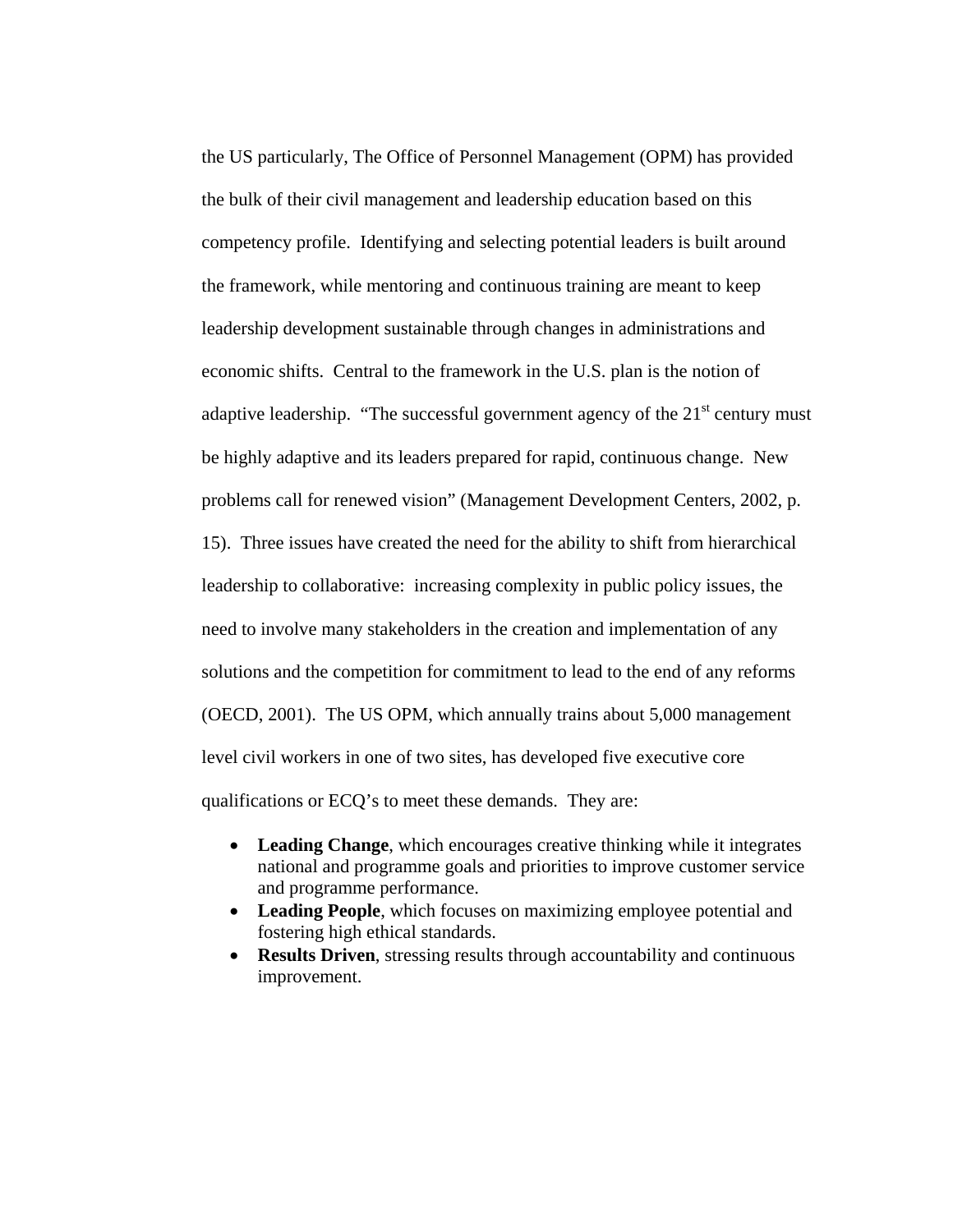- **Business Acumen**, which focuses on the use of new technology and information resources to improve decision making.
- **Building Coalitions and Communications**, emphasizing the ability to explain, advocate and express ideas in a convincing way, the ability to negotiate with individuals and groups, and the ability to develop an expansive, professional network (OECD, 2001, p. 45).

These ECO's shape the curriculum for training through the OPM. A Leadership Journey is articulated for those identified for formal OPM development programs that involve assessment, instrumented feedback, training seminars and continuous learning opportunities through job site applications.

There are also emerging partnerships between industry, non-profit and the public sector to train leaders in specific government departments. Patterning its certification program after that of the Department of Defense, the Department of Energy (DOE) has recently launched a new career development program focused on workers with GS-14 and 15 ratings (Yee, 2001). Selected individuals receive training from the Center for Creative Leadership and are then rotated through industry, usually a Fortune 500 company, and further DOE assignments for development. The goal is to provide hands-on business training framed in an understanding of current leadership approaches and self-awareness. A hoped for side benefit is the improvement of the government's "tarnished reputation through direct contact with the private sector" (Yee, 2001, p. 30).

Elected officials however present another challenge to leadership development in the government. The U.S. Congress shifts not only with new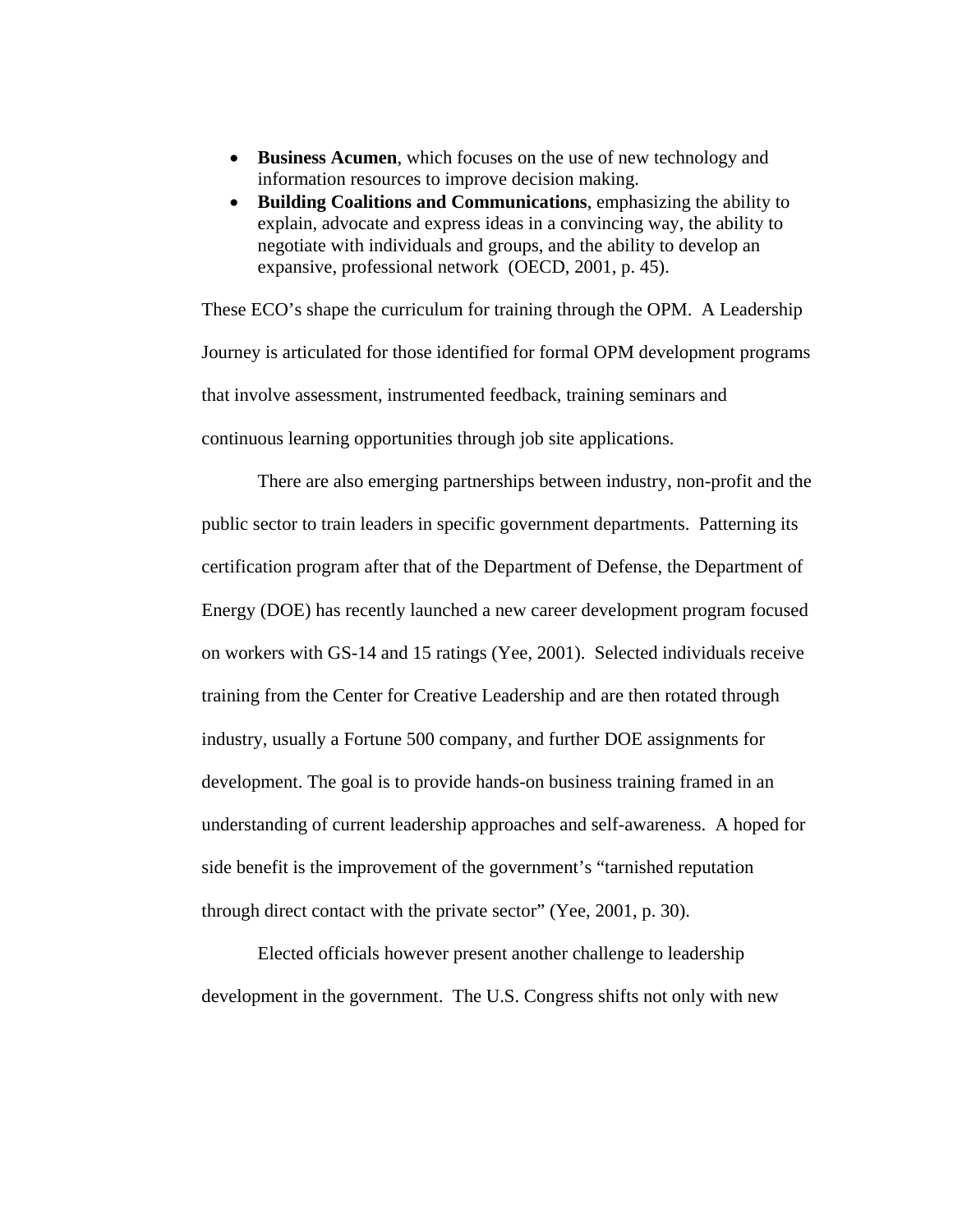presidents but also redistricting and the rise and fall of certain candidates. In 1981 a program to orient new members of congress was established to provide procedural training, leadership training and issues orientation (McCarthy, 1992). Limited in some ways by the partisan nature of politics, this program provides an example of academia, government and the private sector having input into leadership development of our country. The Institute of Politics at the Kennedy School of Government of Harvard, along with political parties and government experts, provide the training. Political issues, parliamentary procedures, committee process and ethics are some of the topics included in this evolving training lasting about two weeks before the new political terms begin. University-based Approaches to Leadership Development

University based programs tend to offer leadership development for two separate kinds of groups. One focuses on the development of the traditional college student through programming and course offerings. The second offers executive education to the private and public sectors that enhances their work skills and marketability in the larger community. We will look first at programs to develop college student leadership capacities.

In 1998 it was reported that over 800 leadership development programs existed in US higher education for college students (Schwartz, Axtman, & Freeman). But few studies have been conducted to describe what is being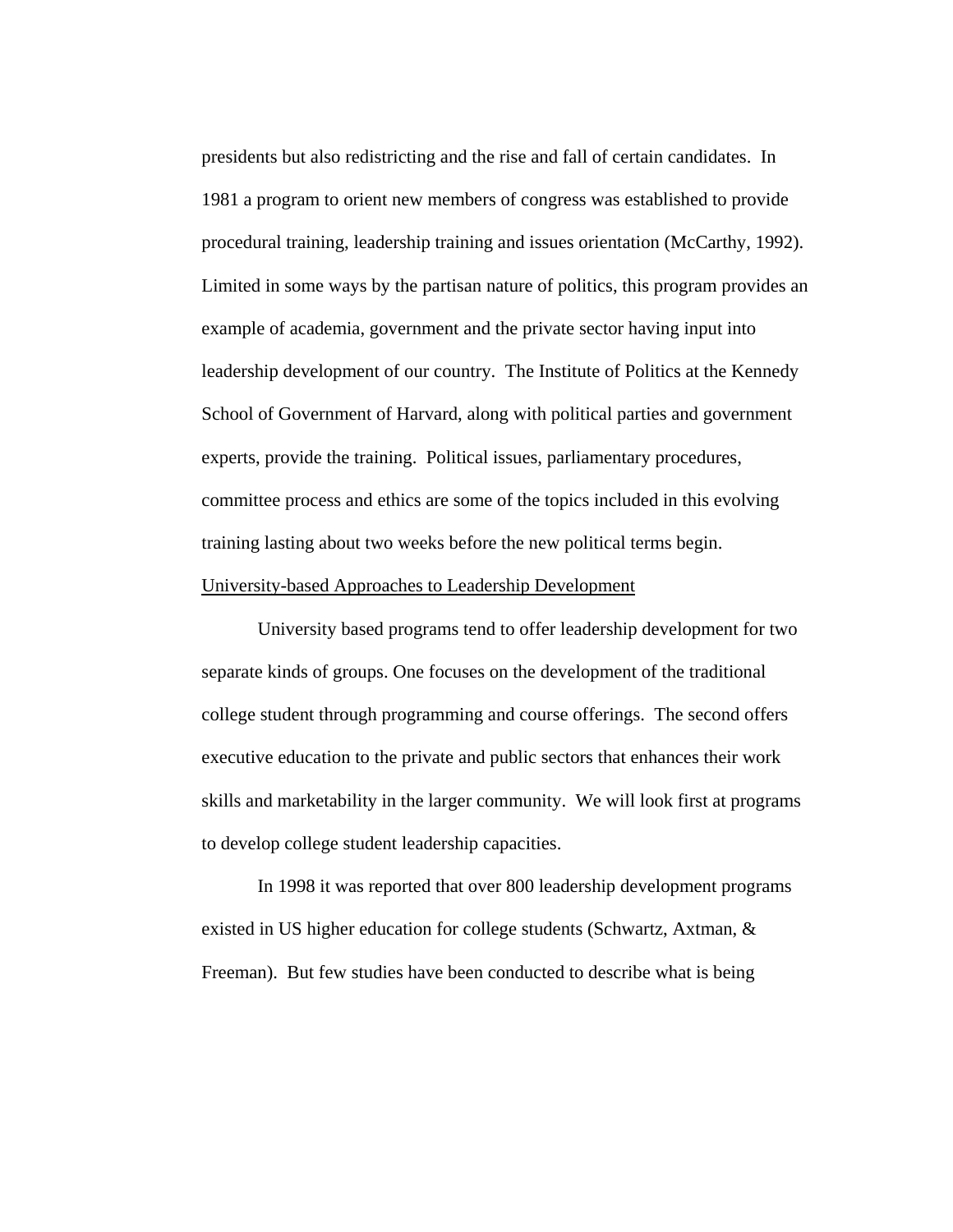offered or the impact such programs have on student development (Binard & Brungardt, 1997). The W.K. Kellogg Foundation funded a study on 31 university-based leadership development programs involving over 58,000 students, offered at both public and private higher educational institutions between 1990 and 1998 (Zimmerman-Oster, K., & Burkhardt, J., 1999). Utilizing an external retrospective evaluation, the researchers discovered that formal leadership development was successful across several categories. Increased social, civic and political awareness as well as increased commitment to service and volunteerism was high amongst participants. Personal characteristics such as communication skills, ability to set a vision, self-esteem, desire for change and conflict resolution skills all increased significantly. Benefits to the institution and communities providing leadership opportunities also were enhanced. The conclusion of the study claimed that students can be taught leadership skills through multiple combined program methods such as seminars, workshops, mentoring, guest speakers and community service opportunities.

The second form of leadership development attributed to higher educational settings is that of professional and executive leadership education. Both corporate and community-based leadership development is offered at various institutions, largely through business schools throughout the country.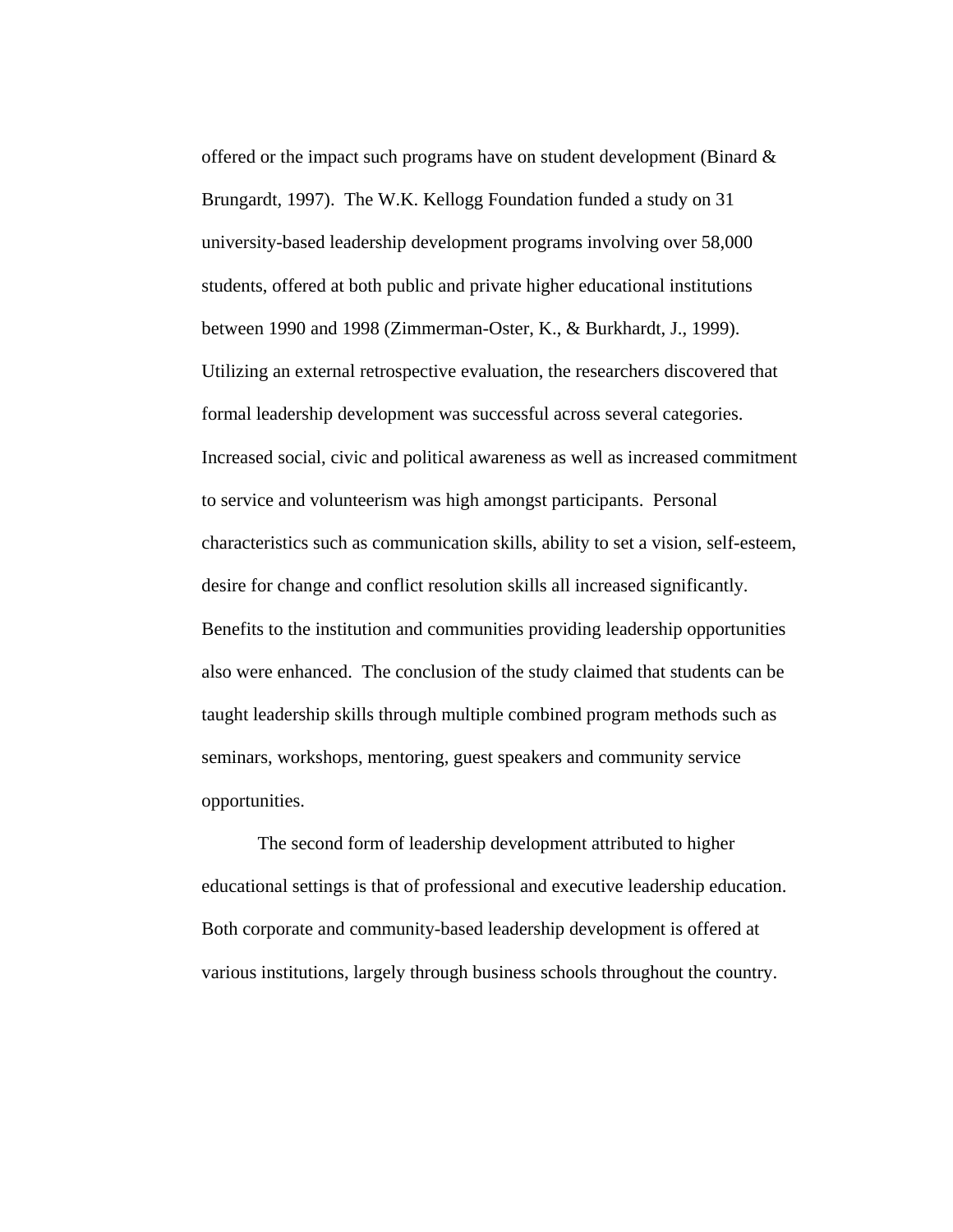"Developing leaders for communities and community-based organizations through education and training has been one of the traditional roles of colleges and universities" (Williams, 2001, p. 52). Programs with more of a community leadership focus tend to emphasize collaborative leadership abilities. One critique of the delivery of such current training is that it lacks a demonstration of collaboration through institutional cooperation. Williams challenges the competitive nature of many university-based programs today as wasting resources, duplicating services and not utilizing the best of practices that they teach. Interinstitutional programs not only offer examples of collaboration but also are able to take risks more readily to find innovative and timely leadership development programs (Fuller, 1998).

### Private Enterprise Approaches to Leadership Development

One of the challenges to traditional educational institutions' offering of executive leadership development programs is the shift from individually based needs to organizationally based needs in the marketplace (Fulmer & Goldsmith, 2001). Institutions of higher education specialize in individual development and cannot as easily align that development to an organization's goals and values. Businesses and community groups need leaders to be trained in such a way as to increase their effectiveness in leading the organization toward particular goals. While educational institutes have reaped the benefit of organizations' past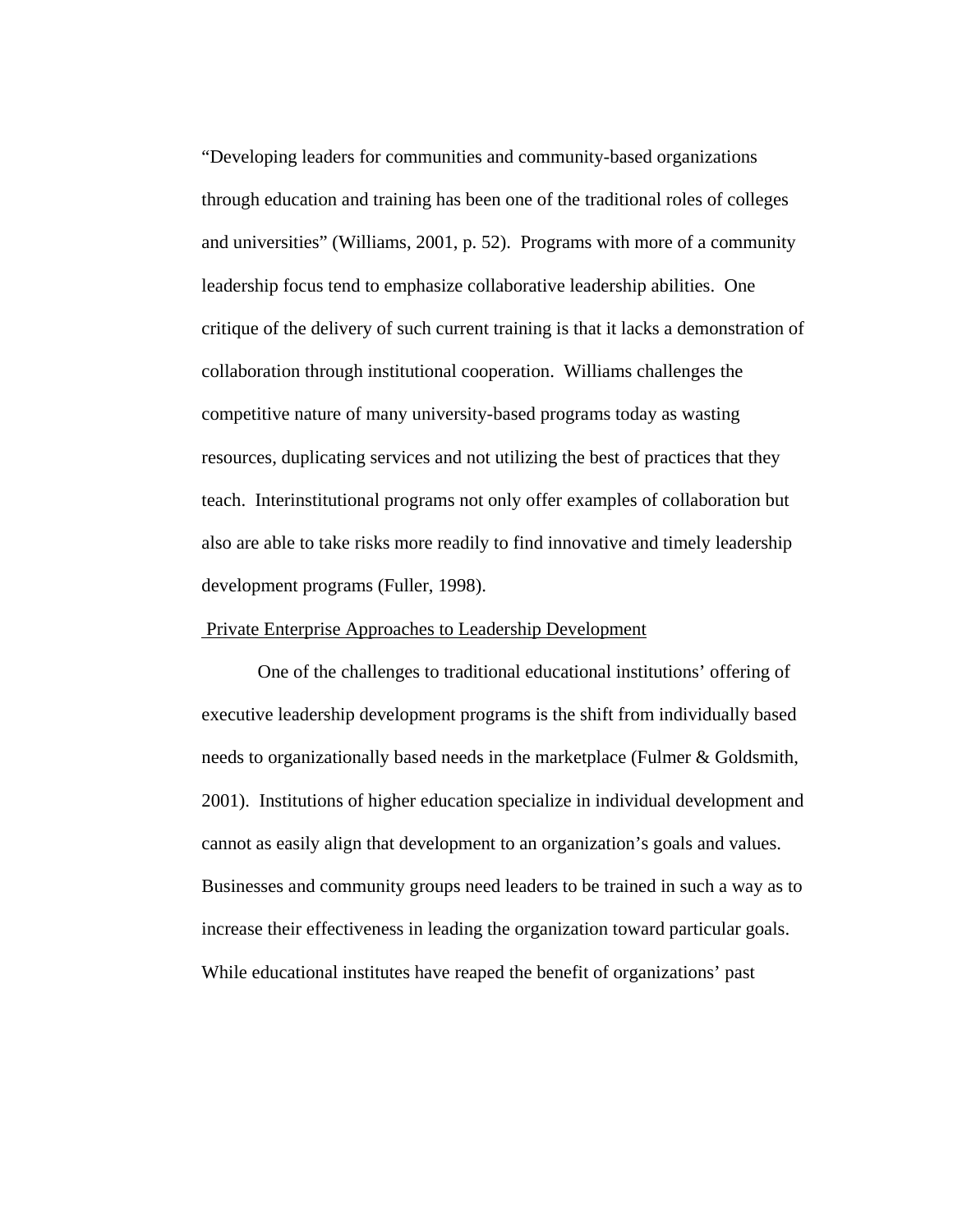inability to deliver comprehensive leadership training programs, seeing a constant stream of incoming students in the management fields, universities are finding themselves out of step more recently as organizations question the effectiveness of training that is not aligned to their own goals and values. Business Week conducted a study in 1999 (Reingold, Schneider & Capell) that reported companies questioning the effectiveness of business school leadership development programs. Fifty-three percent identified training consultants as the most effective provider of executive education as compared to thirty-eight percent for business schools. Watkins (2002) notes four trends. First, programmatic approaches are being replaced by integrated processes. The content is delivered in group settings, interspersed with critical developmental training, coaching support and active, hands-on learning assignments. Second, just-in-time (JIT) training for key passages in leadership experience are replacing larger transformationl experiences. "The challenge for business schools is to tailor programs so that they acknowledge these transition points and provide exactly the knowledge base these managers need, when they need it most" (Watkins, 2002, p. 34). Thirdly, hybrid forms of on-line education and face-toface delivery are more adaptable for the work setting, challenging the more traditional forms of higher education programs. Finally, active learning is embraced more strongly than conceptual teaching. Watkins, who himself is an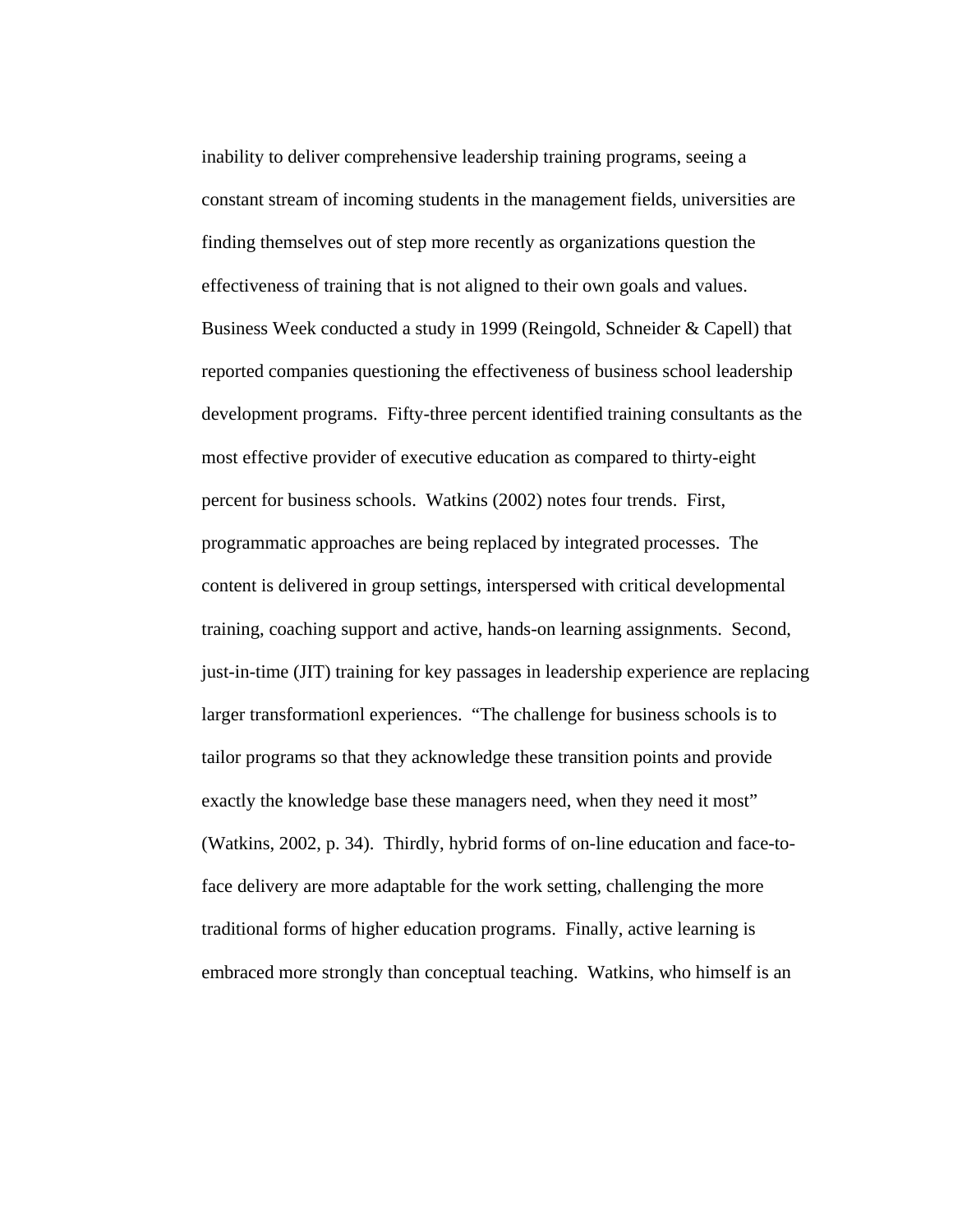associate professor of business administration at Harvard Business School, suggests that, "To keep business school executive education alive and well, a significant shift in approach must occur—a shift from generalized to customized, from programmatic to integrated, and from study to action" (p. 35).

The unintentional conflicts between the educational supplier and customer in executive education are leading to a consortium approach to leadership development also. A consortium program involves an educational provider such as a college or university and a "small group of noncompeting companies to share in the cost and experience of developing its potential leaders" (Lawler, 2000, p. 53). Companies together develop the curriculum to meet their needs. This allows the company to expand the training beyond the understanding of their own boundaries. Indiana University reports, "We start with the audience and then define the curriculum, instead of starting with the curriculum and trying to find the audience" (p. 54). This allows for organizational involvement and application. One benefit of having non-competing companies work together is it safeguards against losing developed talent. In traditional educational programs, companies feared losing their best talent through the networking to which their leaders were exposed with like companies in the program. Furthermore, the varied viewpoints of other members enrich the participants' learning.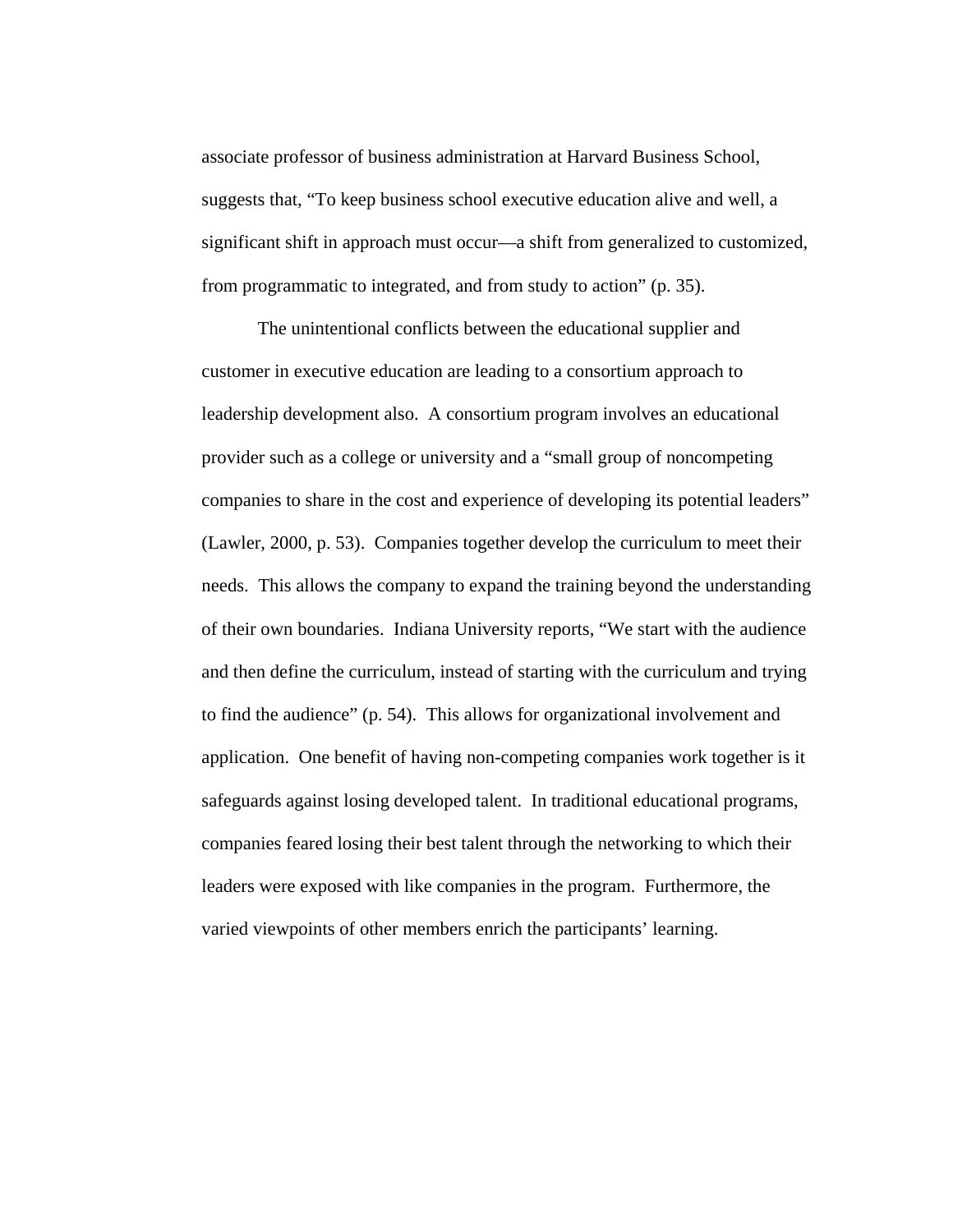A narrower version of a consortium is a partnership. Parke-Davis Pharmaceutical Research and Development (Jones, Simonetti, & Vielhaber-Hermon, 2000) provides a helpful example. Like many companies their internal training tended to be narrowly focused on skill and technique, changing often with internal staff departures or with changes in consultants utilized. Their external training was found to be useful for the individual but lacked a direct link to the company. As a result Parke-Davis forged a partnership with the University of Michigan Executive Education Center to develop and provide a consistent training program featuring three major approaches: the fundamentals of leadership, leadership in action, and leading the organization (Jones, et al., p. 45- 46). A broader vision to develop "an abundance of leaders at all levels of the organization who are continually learning and applying that learning" was more easily achieved with this new approach through partnership (p. 48).

# Cross-sector Approaches to Leadership Development

While the content expertise for public and private leadership may differ sharply from area to area, experts believe that the needs and trends for development programs are similar (W.K. Kellogg, 2002). Their own assessment of their contexts for developing leaders are remarkably comparable. The public service sector argues that leadership must be equipped to negotiate a world that is "(1) highly turbulent, subject to sudden and dramatic shifts; (2) highly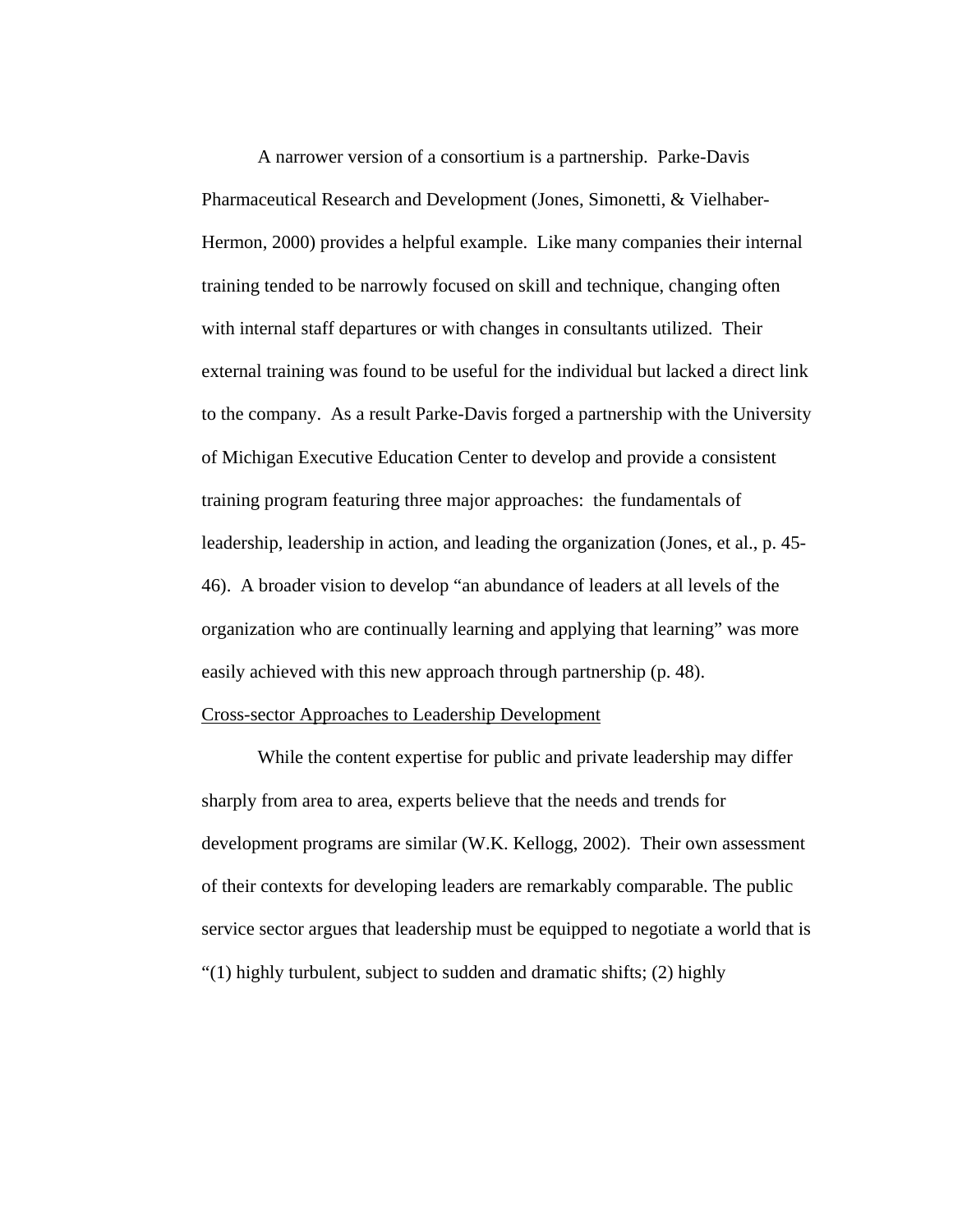interdependent, requiring cooperation across many sectors; and (3) greatly in need of creative and imaginative solutions to the problems facing us" (Denhardt & Denhardt, 2003, p. 140). Business enterprises identify change, diversity and complexity as defining the world in which leaders are to be responsive (London, 2002). Educational settings have also acknowledged the "added uncertainties brought on by rapid changes in technological, political, cultural, social and economic shifts" (Ready, Vicere & White, 1993, p. 2) that impact the delivery of leadership development programs. In all contexts the issues facing leaders of the new economy require "more inclusive and participatory models" (Lamattina, 2000, p. 51).

The Center for Creative Leadership has a rich 30 year history of research and education of public and private, for-profit and non-profit agencies. Their expertise in training leaders in both worlds has resulted in an understanding of three convergent forces in the development of leaders across contexts: Assessment: To unfreeze leaders' understanding of themselves; Challenge: To force people out of their comfort zones; Support: To encourage and reinforce learning (McCauley, Moxley &Velsor, 1998, pp. 9-17).

In conclusion, it is clear there are many innovative approaches and strategies to leadership development that are emerging in response to today's diverse leadership needs. Whether the emphasis is on personal growth,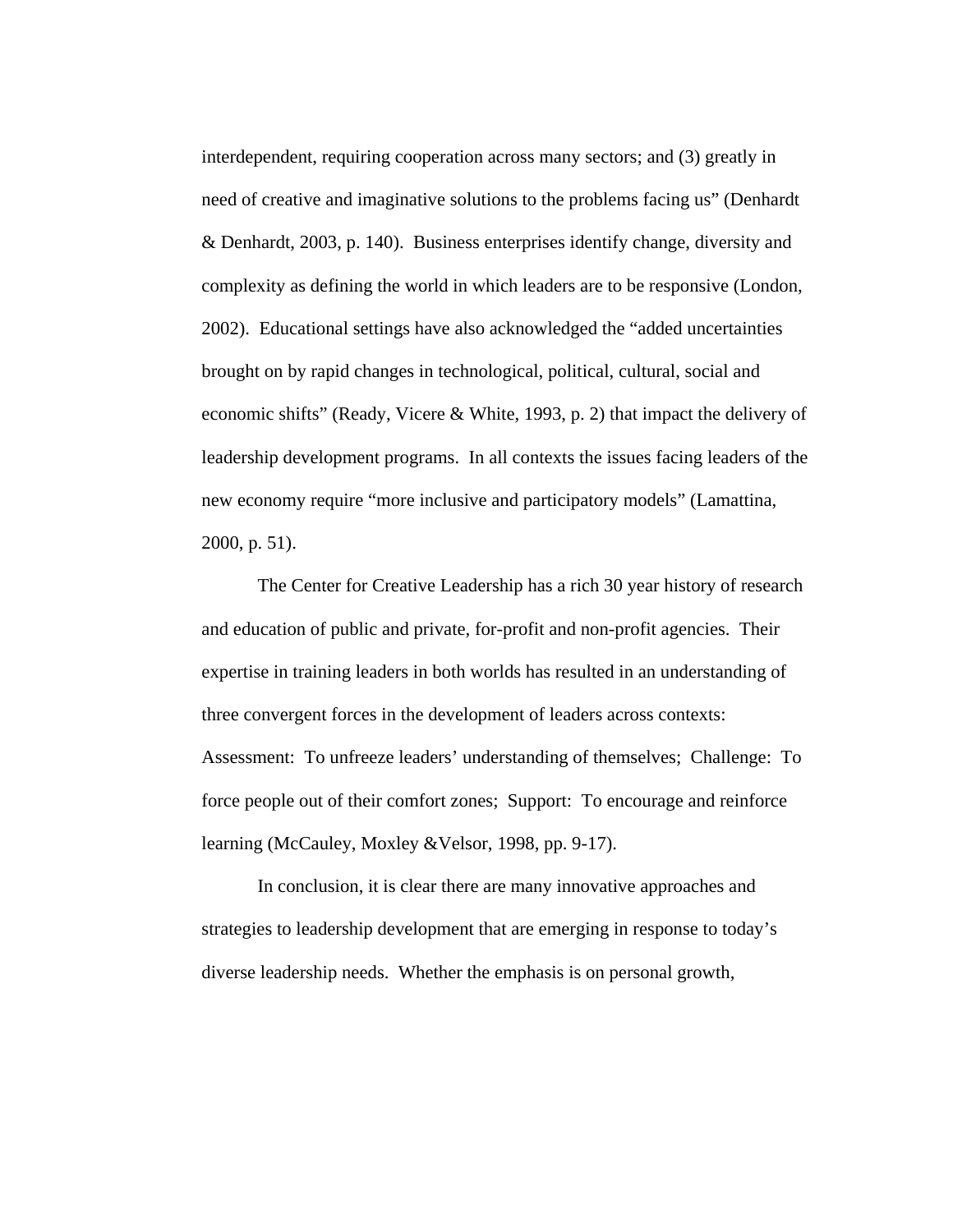conceptual understanding, feedback or skill building (Conger, 1992) developing leaders and leadership capacities is not a static activity. The changing environments and concurrent demands for leadership in the public and private realm call for multiple strategies and methods in preparing people to lead. No one curriculum or approach seems to serve all. Rather a blending of several approaches and customizing to the local situation seems most common.

#### Public Health Leadership

Public health is about the inseparable tie between the individual's health and that of the larger community's, even the nation's. Its overall mission is to fulfill "society's interest in assuring the conditions in which people can be healthy" (Institute of Medicine, 1988). In this era of reorganization and realignment at all levels of health services, those in public health leadership are finding that they must lead as catalysts, organizers, innovators and collaborators to accomplish the goals of public health (O'Boyle, 1999).

The need for collaborative leadership capacities to represent and engage many perspectives has been identified as essential in meeting public health goals (Wilson, 2002). In a recent study of 63 public health departments, it was reported that more than 26% of the efforts to promote health involved outside agencies (Lovelace, 2000). While that number is expected to increase as new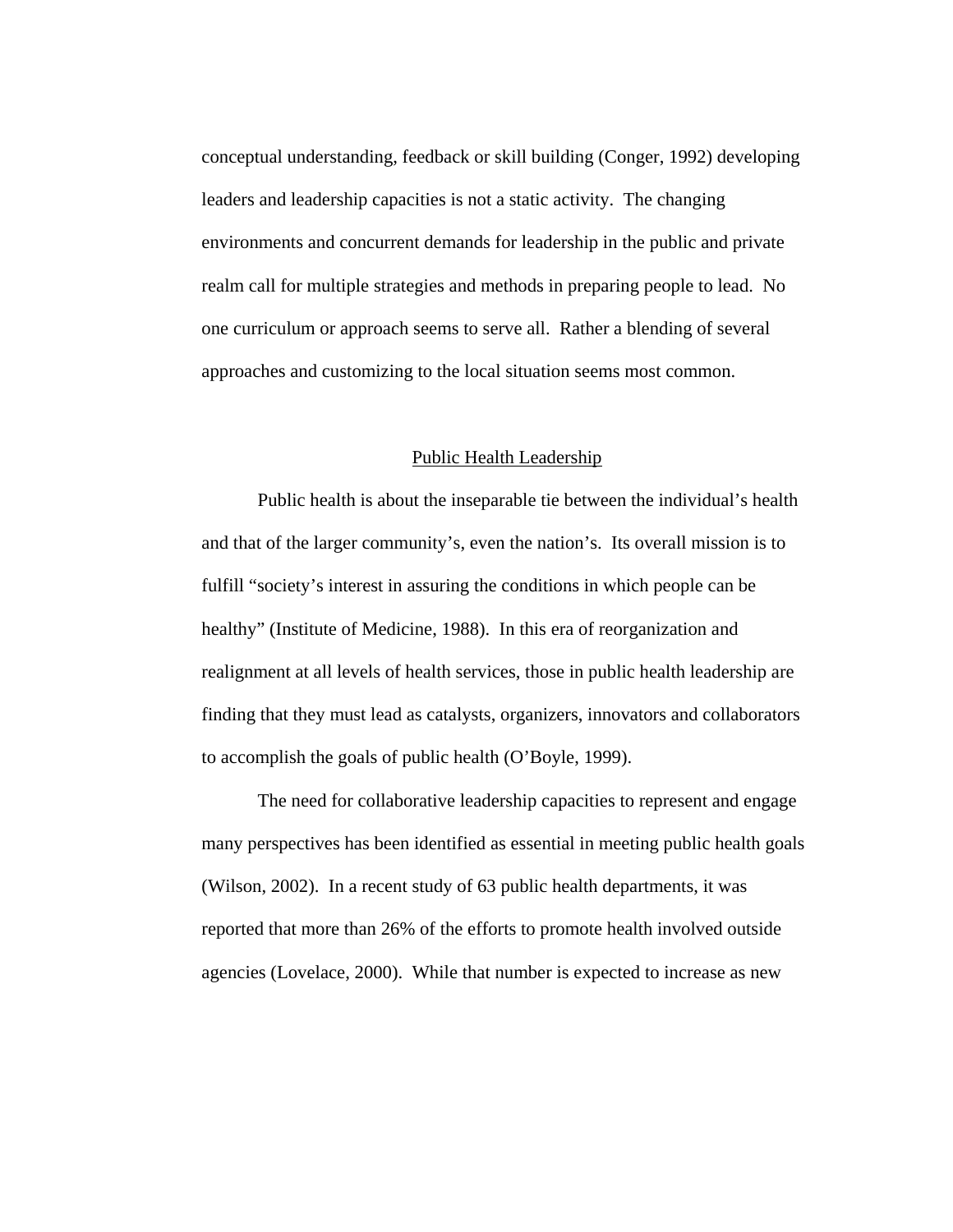health initiatives are made, little has been done to develop capable leaders for such collaborations, let alone document the impact of these collaborations on health outcomes (Wilson, 2002). Furthermore, a survey of over 240 healthcare companies revealed that although 86 % have formal leadership development programs, only eight percent believe they are effective (Leadership Development Not Effective, 2002). The implications of such leadership development failure could have far reaching public health consequences.

In a focus group survey of public health administrators, Boedigheimer and Gebbie (2001) discovered that public health leaders find it challenging just to define themselves. Spanning several layers of federal, state and local government health agencies as well as non-governmental agencies, their influence is broad. Furthermore there is no consistency in how they came to their positions. Some came through the ranks, first being hired because of a specific skill they possessed. Others came through allied health fields or specialized training in public health. But those interviewed identified three major forces that influence their required competencies: society, government itself and the discipline of public health. Because the group studied was small (22) the generalizability of the competency list these researchers identified to meet the needs of these forces may be insignificant. Yet it introduces the nature of public health leadership development today, that of the identification of competencies.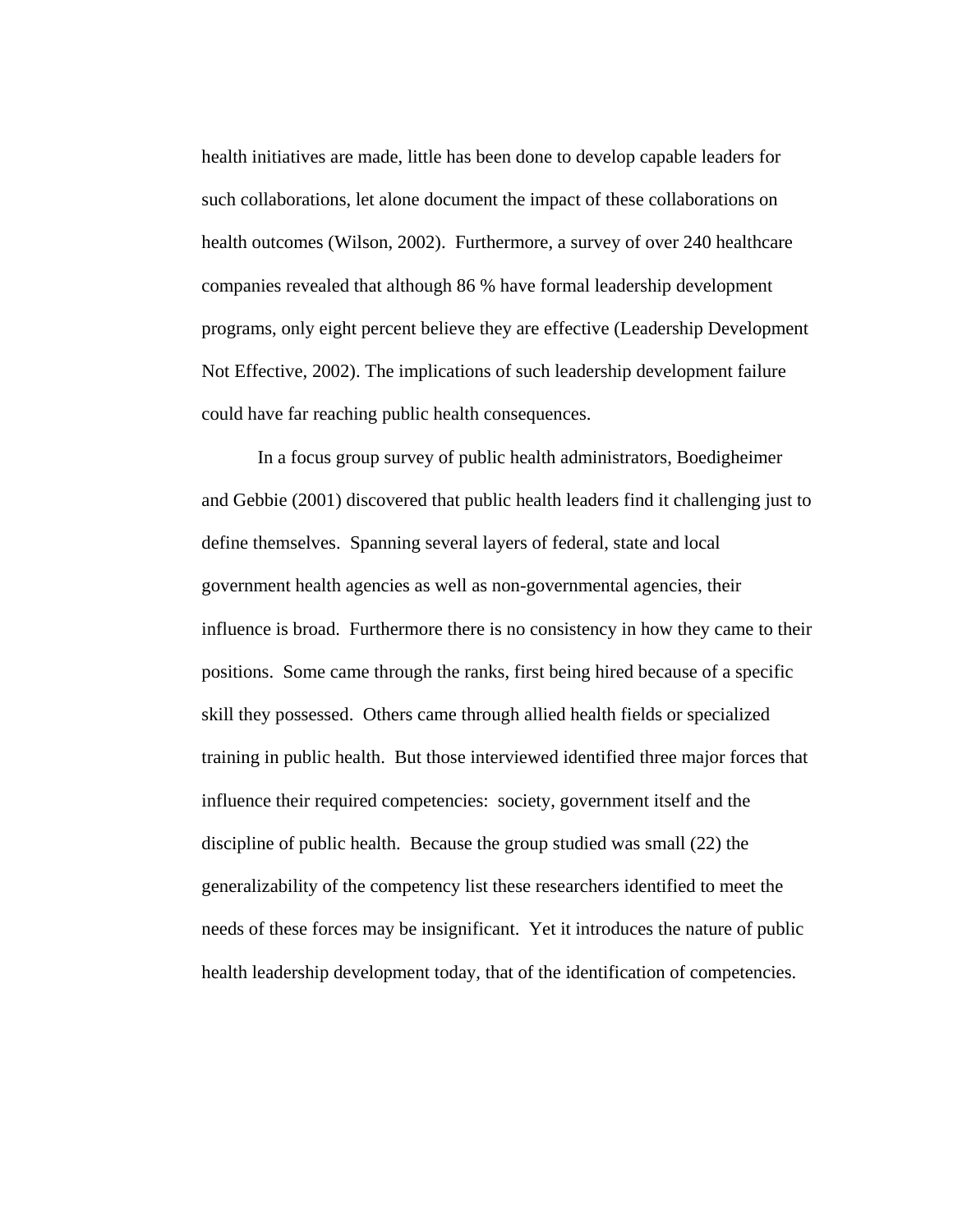In many of the studies queried, definitions of public health leaders were given in the form of competency lists. While some of the competencies may suggest certain theoretical approaches, no one leadership theory was put forth. If leadership theories can be divided conceptually into trait approaches, interaction or systems approaches and transformational approaches, the dominant public health leadership model seems to be trait focused. In the '90's particularly, these competency frameworks dominate the literature on health and environment leadership.

In the early '90's the Health Resources and Services Administration hosted a forum to focus on the knowledge base and competencies needed for public health administrators (Bureau of Health Professions, 1991.) Ten areas of competency emerged: policy analysis-strategic planning, communication skills, team leadership, financial management, human resource management, program planning and administration, organizational management-position, cultural competency, basic health sciences and political analysis. These ten competencies appear often in the literature following it, affirming the validity of their work.

In 1992, the Healthcare Forum conducted a national study with nearly 400 participants. Their goal was to identify competencies to bridge leadership gaps for  $21<sup>st</sup>$  century healthcare organizations. There was no noticeable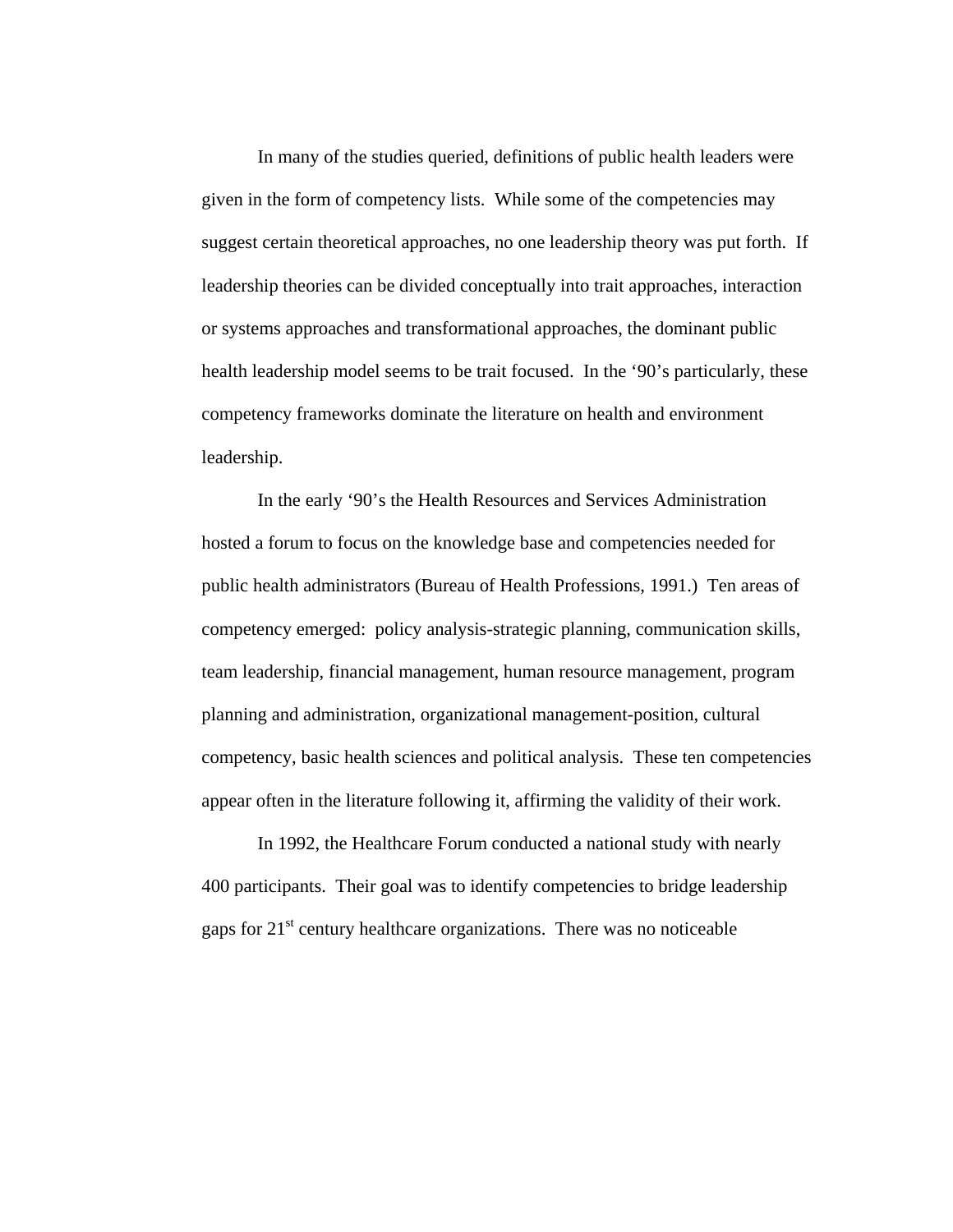difference by respondent type or region, yet the respondents confirmed six

transformational leadership competencies and values as:

1. Mastering Change: (the capacity) to help organizations view change as an

opportunity for new alternatives and calculated risk-taking

- 2. Systems Thinking: (the capacity) to understand inter-relationships and patterns in solving complex problems
- 3. Shared Vision: (the capacity) to craft a collective organizational vision of the future
- 4. Continuous Quality Improvement: (the capacity) to engender a neversatisfied attitude, which supports an on-going process to improve clinical and service outcomes
- 5. Redefining Healthcare: (the capacity) to focus on healing, changing lifestyles and the holistic interplay of mind, body, spirit
- 6. Serving Public/Community: (the capacity) to weld social mission to organizational goals, objectives and actions. (p. 54-56)

Several serious gaps were also noted as obstacles for meeting future needs with current practices. Understanding systems thinking, continuous quality improvement and mastering the capacity to manage change were missing links.

Liang, Renard, Robinson and Richards (1993) conducted another survey of thirty-eight health leadership officers. They utilized 78 known and identified knowledge, skills, and abilities required by new public workers in their survey to investigate a priority of competencies required. Five areas emerged as most important: 1) public image or skills related to working with the community; 2) policy development and program planning; 3) interpersonal skills; 4) agency management; and 5) legal issues. Two-pronged adjustments to current training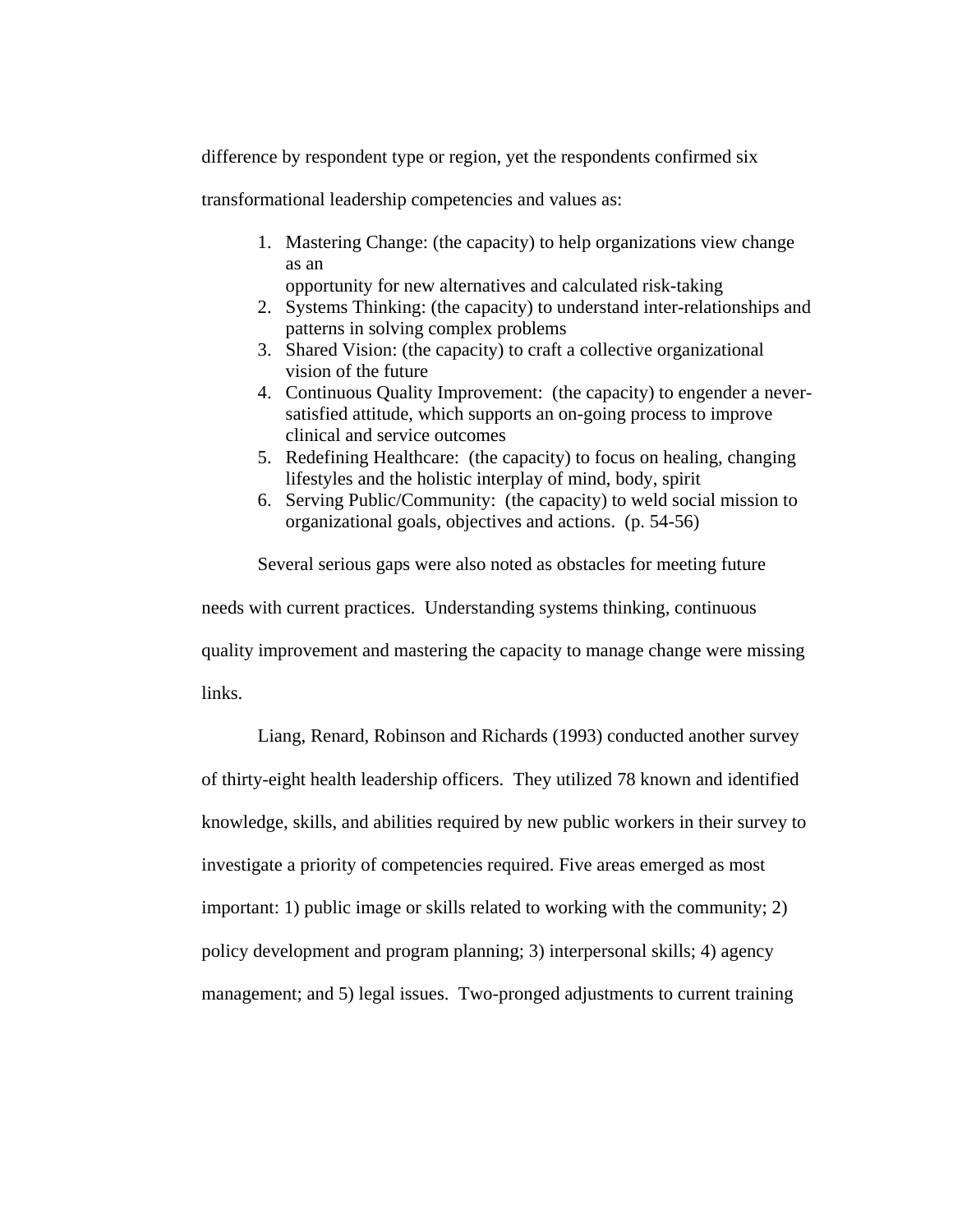of public health officials were suggested. Both schools of medicine and current public health staff development programs were seen as critical for developing these competencies in future leaders.

524 public health nursing leaders were asked in yet a another national survey, to classify broad competencies in their field (Misener, Alexander, Blaha, Clarke, Cover, Felton, Fuller, Herman and Rodes, 1997). In a challenging environment of public health service these competencies stood out: 1) political competencies which included politics, policy making and implementation and communication; 2) business acumen which included business, marketing and fiscal marketing; 3) program leadership which included evaluation and application of epidemiologic and research principles to health promotion programs, planning and implementation; and 4) management capacities which include problem solving, staffing issues and interdisciplinary team functioning (pp. 52-58.)

Sorenson, Bialek and Steele (2000) also developed a public health competencies framework. Universal competencies in public health were identified in six areas: Analytical Skills; Communication Skills, Policy Development/Program Planning Skills, Cultural Skills, Basic Public Health Sciences Skills, and Financial Planning and Management Skills. The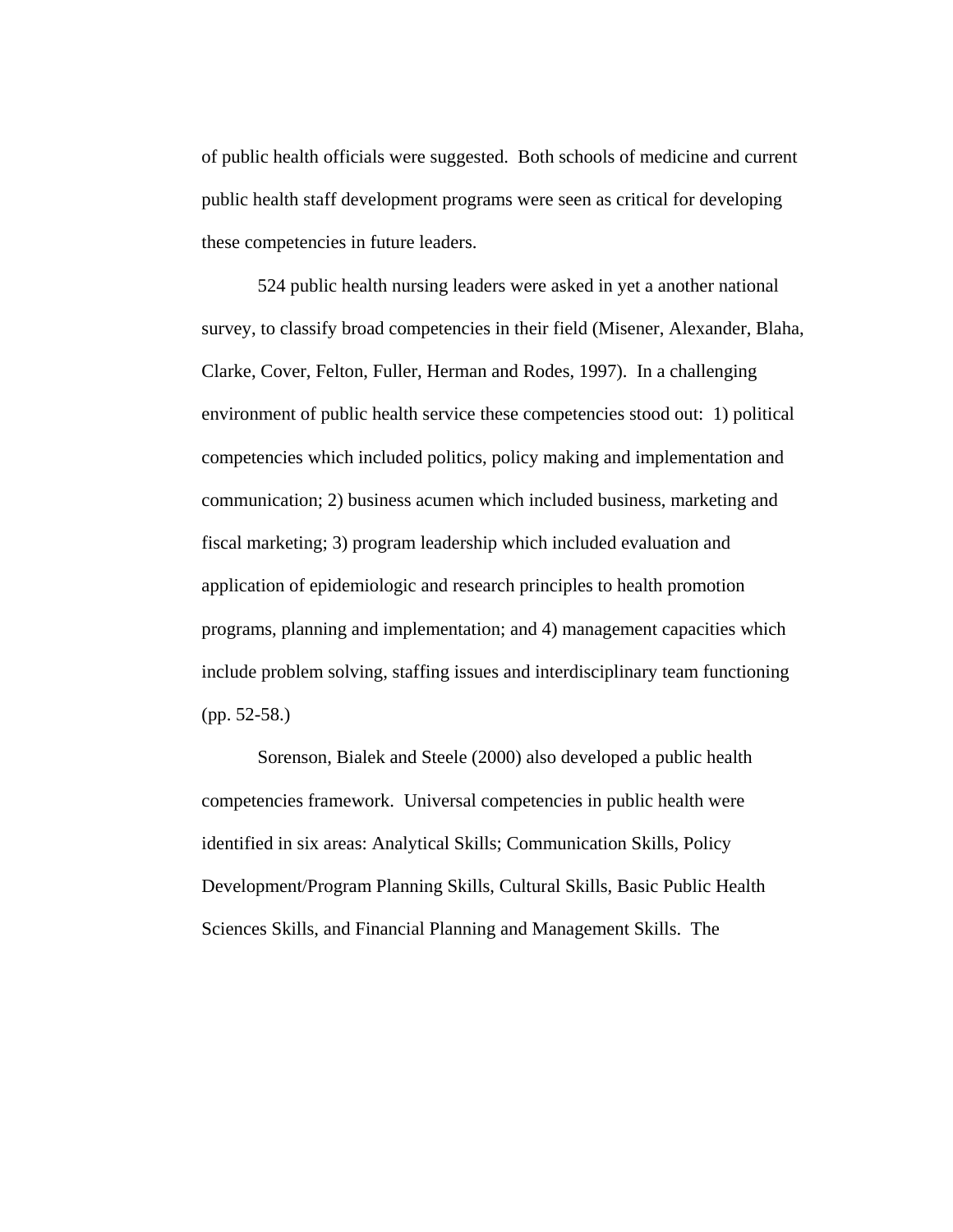particularities of each sphere of competence were also articulated, denoting the depth of expectations of the leader.

Finally in an attempt to distill the many frameworks into some manageable and teachable form, the Leadership Competency Framework was developed (Wright, Rowitz, Merkle, Reid, Robingson, Herzog, Weber, Carmichael, and Baker, 2000). This framework was systematically formulated by collaborative entities within the National Public Health Leadership Development Network (NLN). Through reviews of current literature and several existing health leadership competency frameworks, the consortium sought to develop an inclusive framework that would provide direction for public health leadership curriculum design and subsequent evaluative processes. Ultimately this framework was intended to provide standards for professional development and measurement of performance of leadership and consequent services for public health. They articulated four leadership practice categories including corresponding competencies as:

- Transformation—Public health needs and priorities require leaders to engage in systems thinking, including analytical and critical thinking processes, visioning of potential futures, strategic and tactical assessment, and communication and change dynamics.
- Legislation and politics—The field of public health requires leaders to have the competence to facilitate, negotiate, and collaborate in an increasingly competitive and contentious political environment.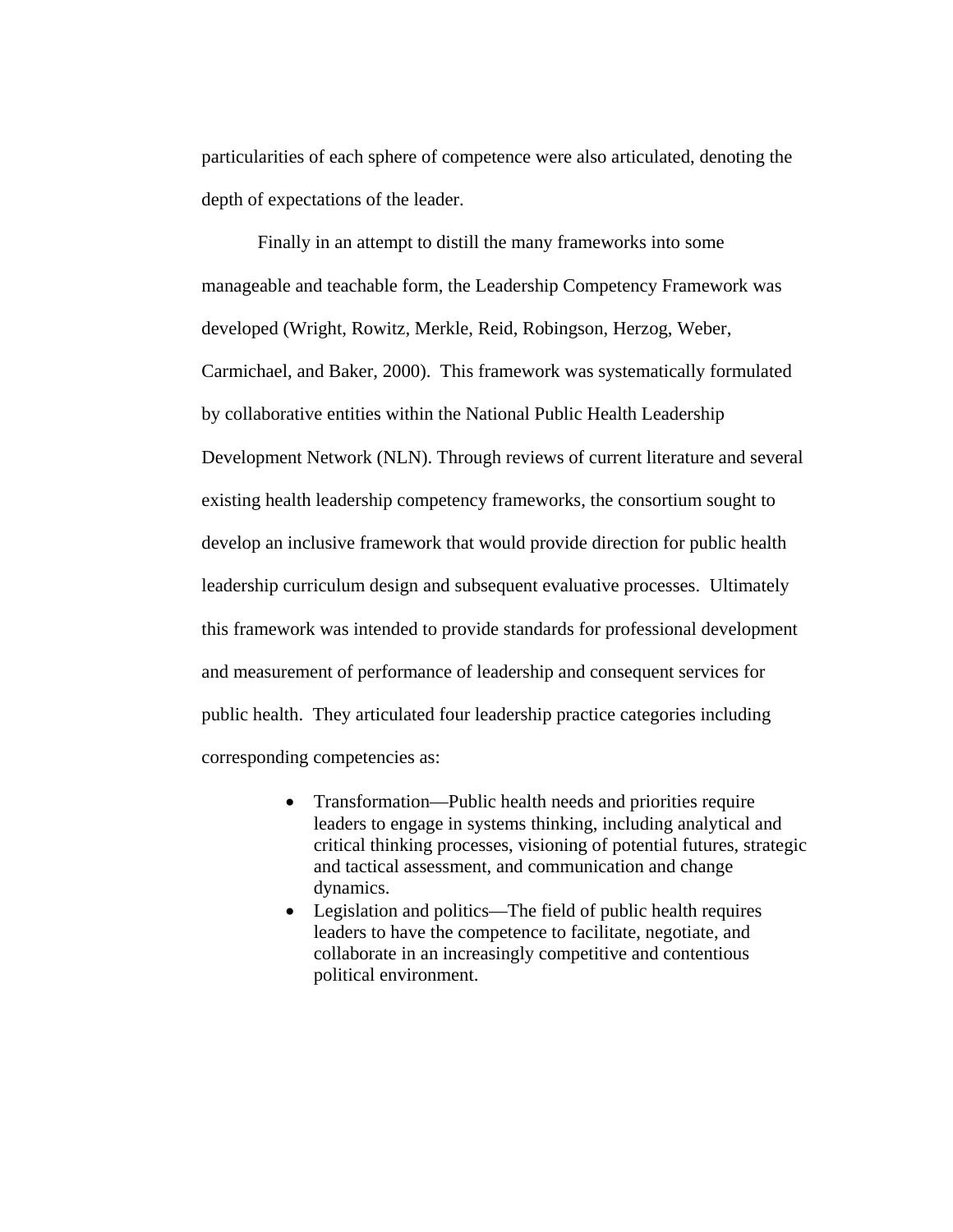- Transorganization—The complexity of major public health problems extends beyond the scope of any single stakeholder group, community unit, profession or discipline, organization, or government unit, thus requiring leaders with the skills to be effective beyond their organizational boundaries.
- Team and group dynamics—Effective communication and practice are accomplished by leaders through building team work group capacity and capability. (Wright, et al., 2000, p. 1204)

Within each of the four categories listed, there are wide-ranging lists of particular skills and capacities that describe each competency explicitly.

 In an attempt to broadly and specifically describe the work of diverse public health leadership today, competency frameworks have emerged. Both management and nursing frameworks have also been determined and added through focus group evaluations (Porter, Johnson, Upshaw, Orton, Deal, and Umble, 2002; Gebbie & Hwang, 2000). Larson, Sweeney, Christian and Olson (2002) summarized these multiple and overlapping frameworks of skills into seven areas: building vision, managing change, collaboration competencies, communication competencies, team/group leadership skills, management competencies and political/legal competencies. The question of whether public health education and training programs are developing leaders with these requisite skills needs research and evaluation. To date such leadership development research in public health is skeletal at best.

 Ironically the Pew Health Professions Commission (1995) reported that there is a decreased emphasis on practice and management skill development in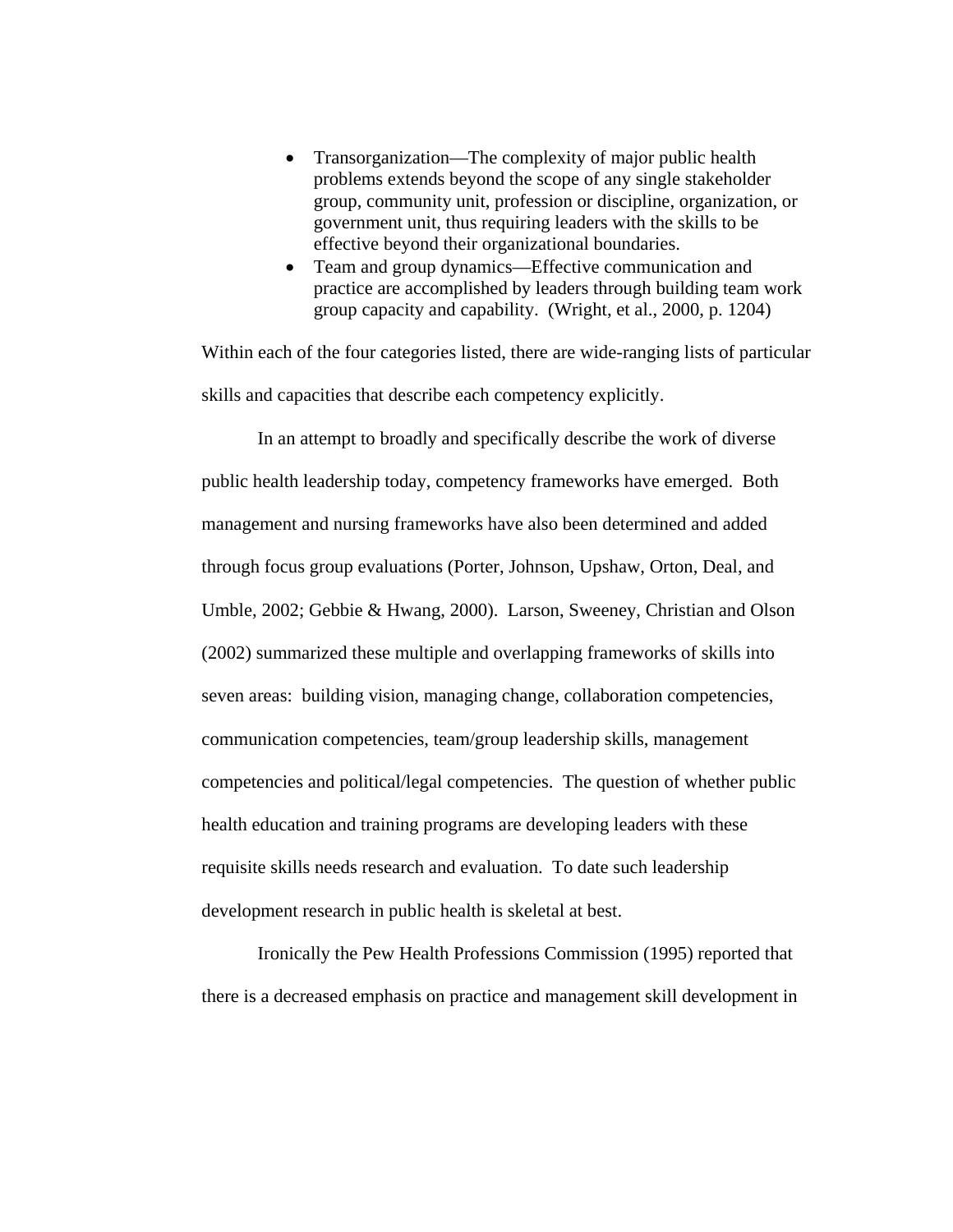current graduate education programs for health specialization. In addition, there is a shortage of skill based training programs available to meet the increasing demand. In response to this shift away from practice, the Management Academy for Public Health was established as a pilot program in specialized management training (Porter et al., 2002). With 281 applicants for the first year of this teambased program, demand was high. Ninety percent of the 98 first year participants graduated from this one year program and initial evaluations suggested that their goals were being met. Alumni reported increases in several key practices and were able to articulate the ways they have changed in their work settings. Developed as a team based program with three to six managers from the same department and participating together, this program offers a unique experience for learning. Further impact studies are planned.

In an unpublished evaluation of the Northeast Public Health Leadership Institute (NEPHLI, 2002), participants reported an increase of skill level in all 15 competency areas surveyed. Furthermore, a relationship between the improvements in skill to frequency of use was positively correlated. The problems with this study are the use of self-evaluation and timing. Alumni evaluated their own leadership competency changes at the end of the program. No pre-assessment was conducted at the outset to compare pair-wise to postassessment, and triangulation of observers or subordinates was not utilized.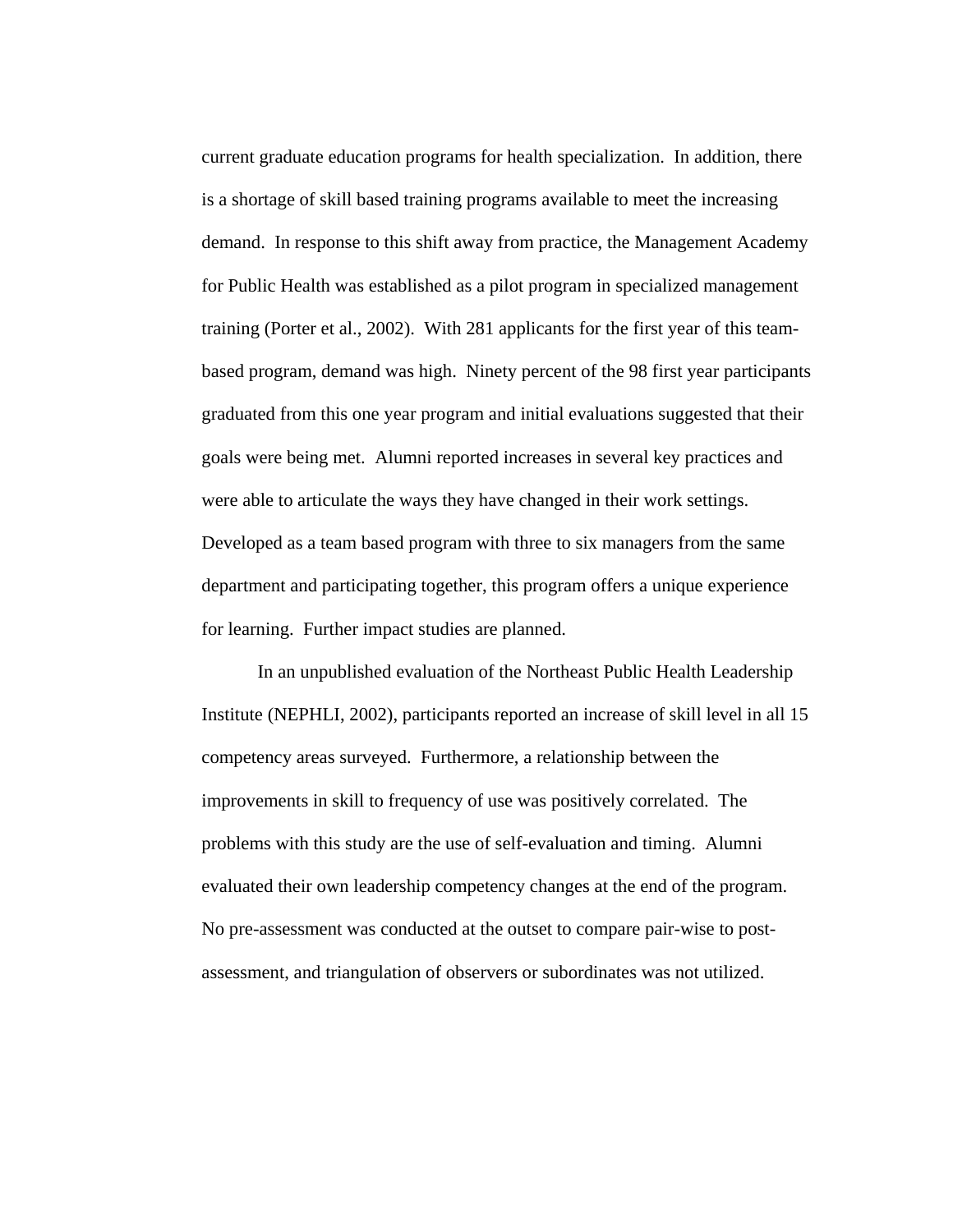A more recent and similar study was conducted as a retrospective evaluation of the eight years of training offered by the Centers for Disease Control and Prevention with the University of California Public Health Leadership Institute (Woltring, Constantine & Schwarte, 2003). They found a positive influence of the program on "participants' leadership effectiveness at the personal, organizational and community levels as well as on the field of public health" (p. 103). Recall bias and reliance on self-report measures may have limited the reliability of the study, but the fact that public health leaders see the training as increasing their effectiveness is positive. More rigorous evaluation and research is needed on the impact of public health leadership training.

# Conclusion

The purpose of this chapter was to consider the relevant leadership and leadership development literature that frames this study. An historical overview of leadership was presented showing the shifts of leadership understanding from power based and unidimensional views of leadership to multidimensional views. With these shifts come more complex demands in meeting the needs for leadership development today. The definitions and current debate around defining leadership pointed out the ethical importance embedded in leadership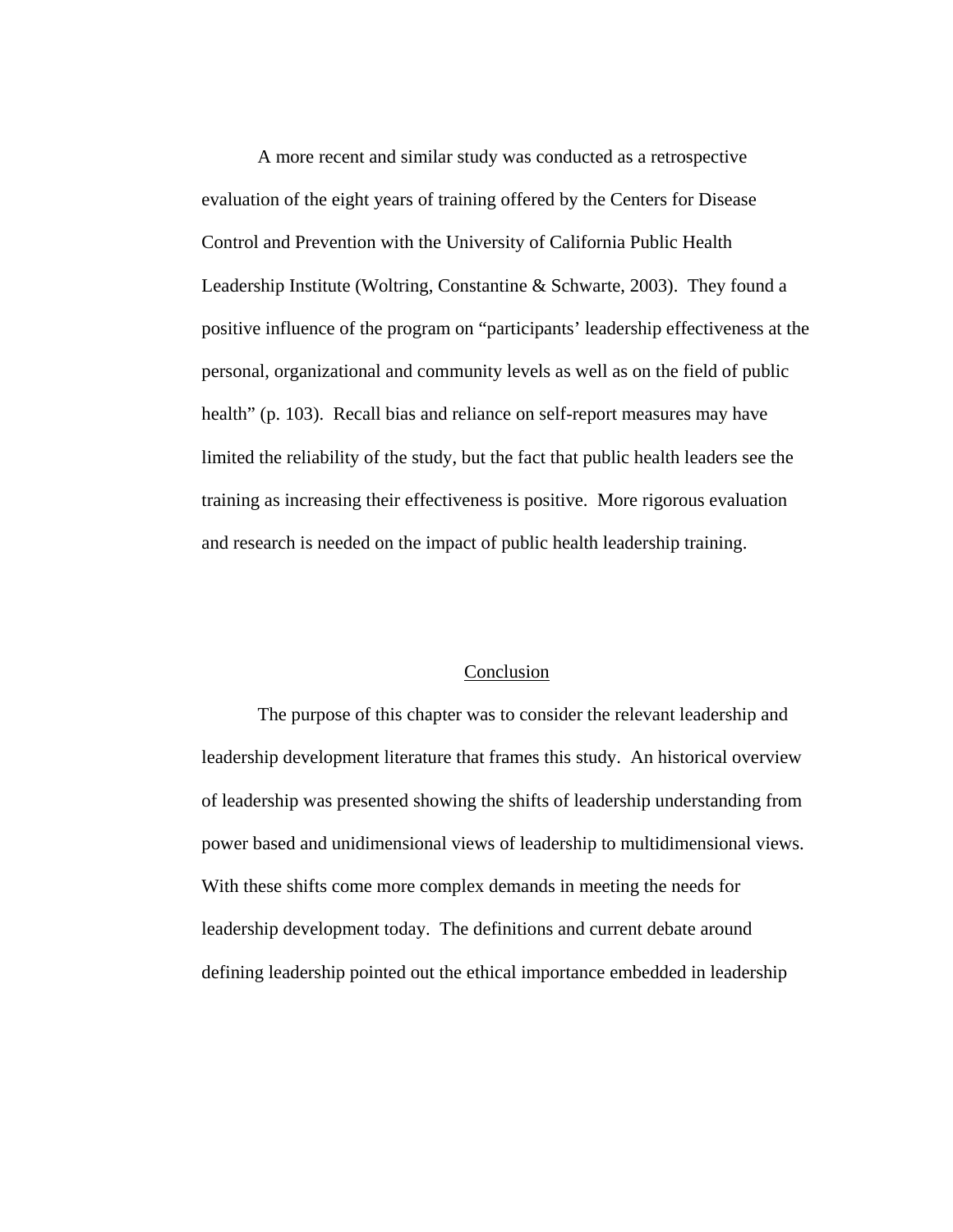studies during these turbulent times. Major leadership theories presented suggest a need for clarity in exposing theoretical frameworks upon which leadership development is built. A summary of the many leadership skills and competencies suggests the endless expectations that are sometimes foisted upon leaders today and may point to some of the inadequacies inherent in training processes that are reduced to skill building alone. Major leadership development models and factors influencing leadership development were presented. What is unclear still is to what extent these factors and models describe the actual development of a leader and their effectiveness. Finally, an overview of public health leadership development competencies and current training was presented. It is clear that few studies have been undertaken to describe the impact of these leadership development endeavors in public health. It was the purpose of this study to gain additional information and perspective on what factors contribute to their development. The next chapter will address methods and procedures of studying the factors that influence leadership practice changes among public health and environment workers.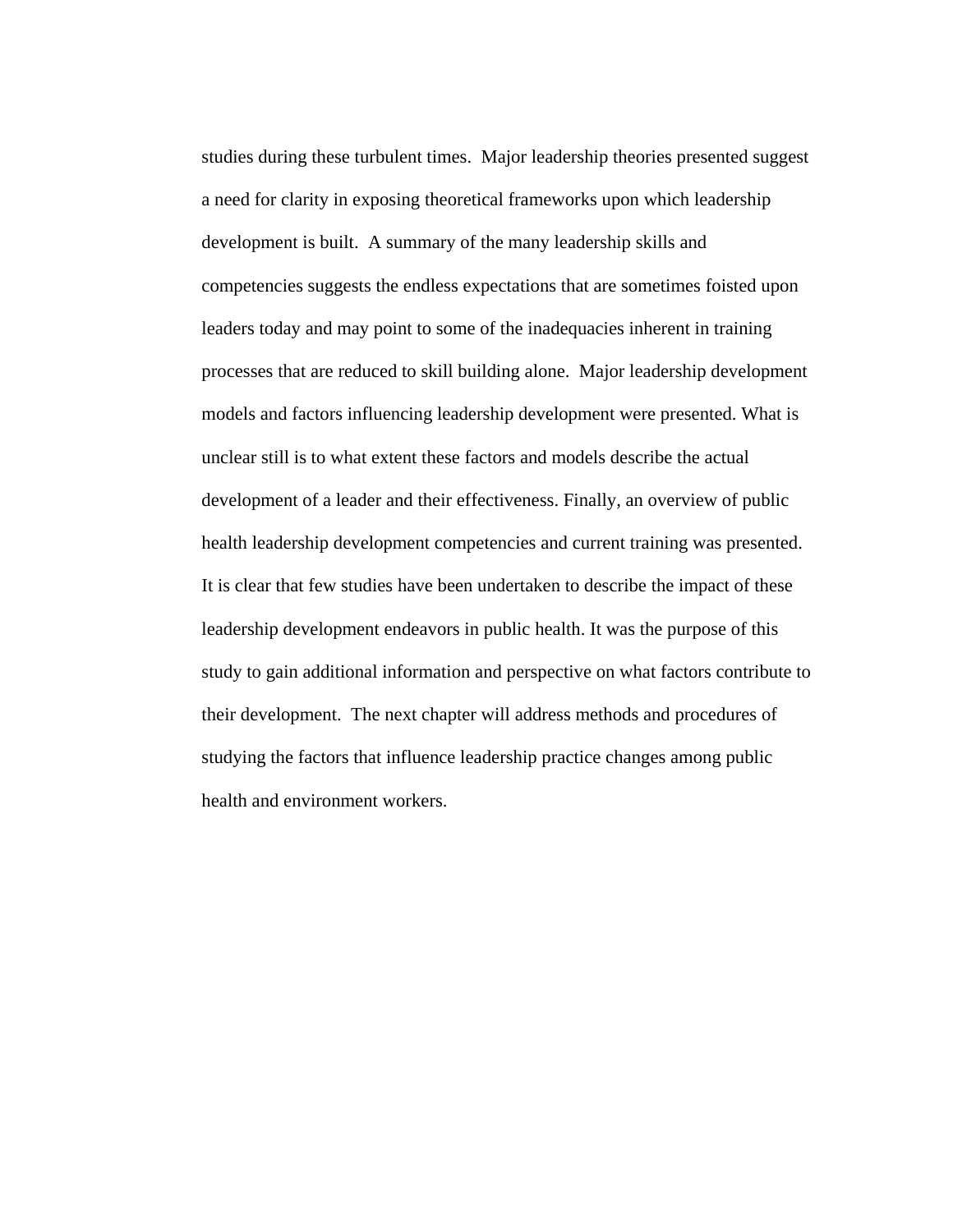# CHAPTER III

# METHODOLOGY

The need for collaborative leadership capacities to represent and engage many perspectives has been identified as essential in meeting public health goals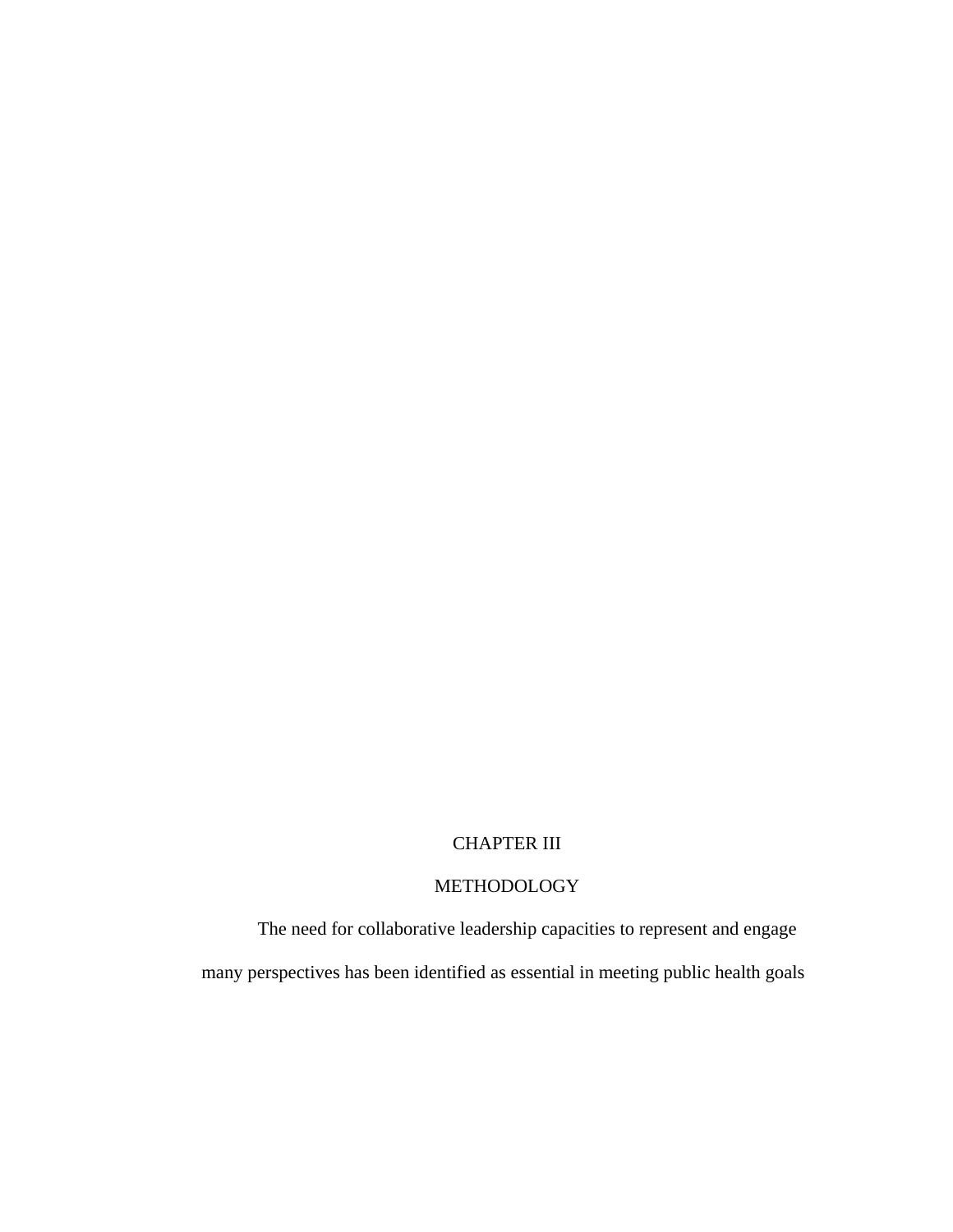(Wilson, 2002). In a recent study of 63 public health departments, it was reported that more than 26% of the efforts to promote health involved outside agencies (Lovelace, 2000). While that number is expected to increase as new health initiatives are made, little has been done to develop capable leaders for such collaborations, let alone document the impact of these collaborations on health outcomes (Wilson, 2002). This study takes a step toward documenting the impact of a leadership training program upon the development of public health and environment leaders.

#### Methodology

The purpose of this study was to describe how leadership practices have changed over time for public health and environment leaders and describe factors that might account for those changes, including the training program itself, RIHEL. This descriptive investigation utilized both quantitative and qualitative research methodologies, what some research scholars call a mixed methodology (Creswell, 1994; Greene, Caracelli, & Graham, 1989). The quantitative method of the study utilized the Leadership Practices Inventory-Self ® (LPI-Self) form (see Appendix F) as a pre-test to post-test type inventory measuring five leadership practices: Challenge the Process, Inspire a Shared Vision, Enable Others to Act, Model the Way and Encourage the Heart (Kouzes & Posner, 1995). This data provided a theoretical sample for the follow-up qualitative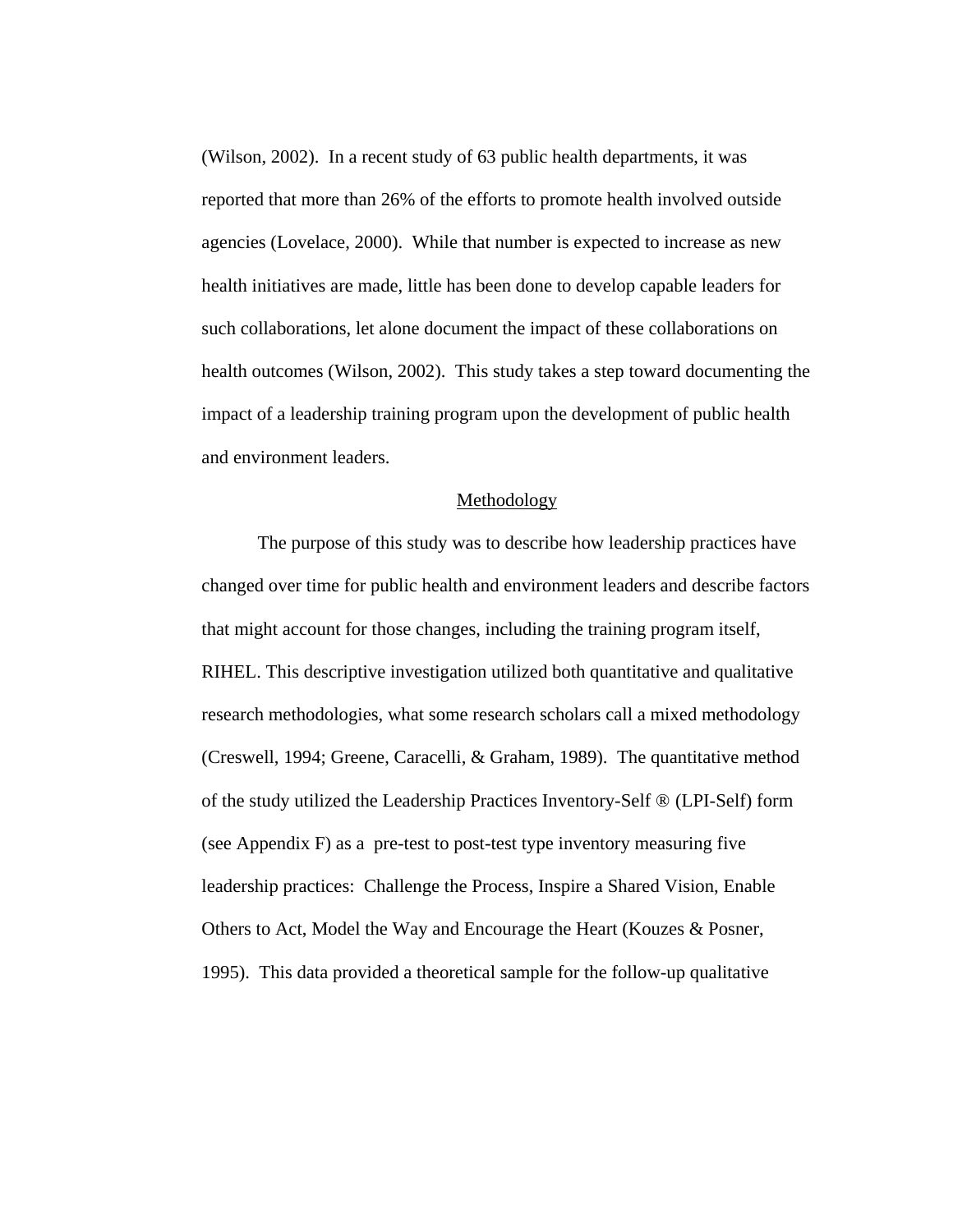study. In addition, a survey that identified demographic information and evaluative ratings of the leadership training's impact on leadership practices by the participants was administered. The qualitative segment of the study was concerned with identifying self-reported incidence of leadership practices and perceived factors that contributed to changes in their leadership by the participants.

Quantitative research focuses primarily on testing a theory in an ordered and measurable process using statistical procedures and analysis in a prearranged and fixed design. The results are painted in numbers (Creswell, 1994; Denzin and Lincoln, 2000). However, qualitative research focuses primarily on understanding particular human dilemmas or phenomena through naturalistic inquiry, building concepts and interrelationships into theory. The results are painted in words (Strauss and Corbin, 1998). Creswell (1998) offers this helpful definition:

Qualitative research is an inquiry process of understanding based on distinct methodological traditions of inquiry that explore a social or human problem. The researcher builds a complex holistic picture, analyzes words, reports detailed views of informants, and conducts the study in a natural setting (p. 15).

Yet qualitative research is not simply set in opposition to quantitative research, rather it represents another understanding of reality and an exploration of that reality through diverse methods. Qualitative methods were developed in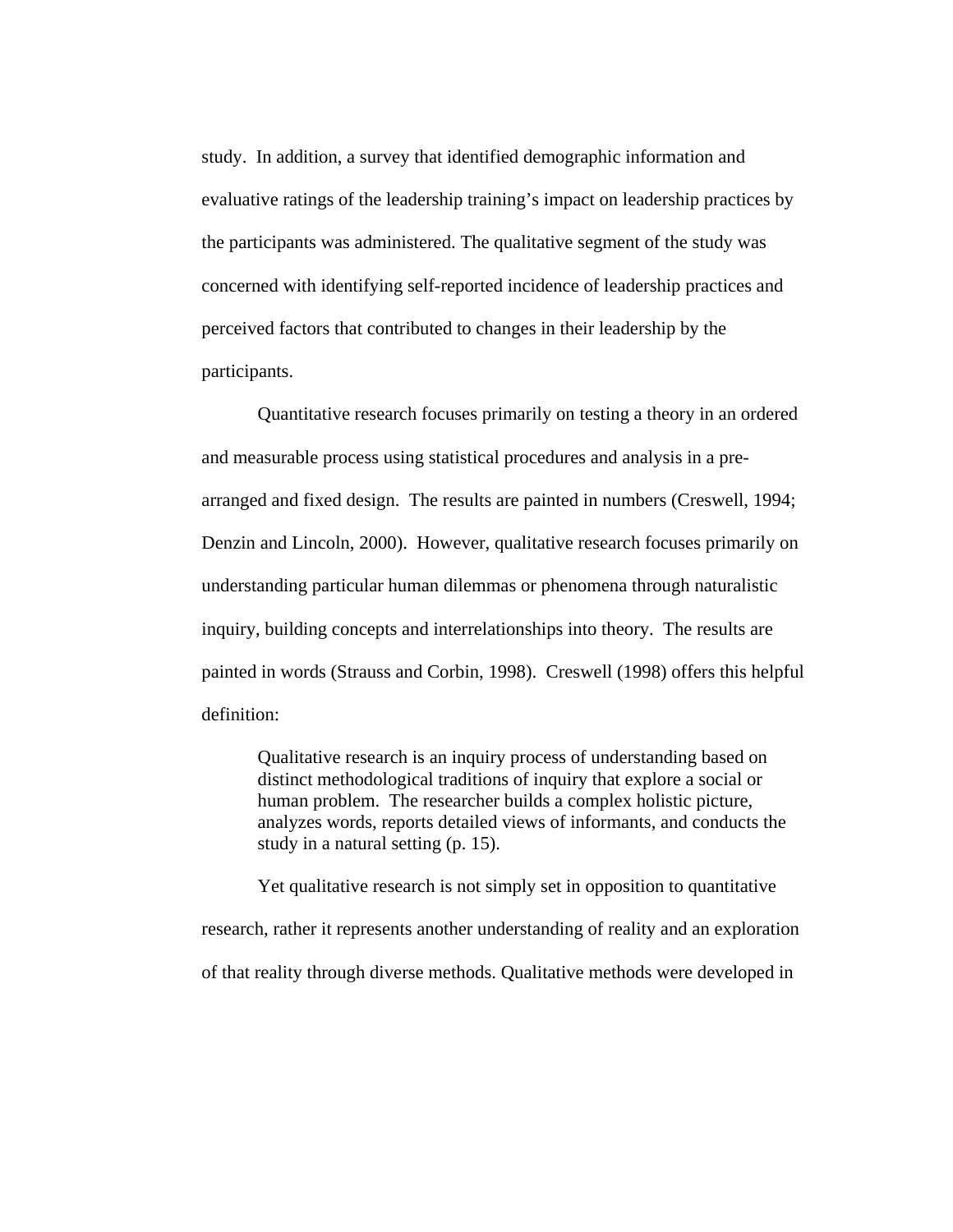response to research questions unanswerable by quantifying data alone. The ontological assumptions represent a dissimilar view of the discovery of truth. Reality in the qualitative approach is considered to be multiple and subjective, in the 'eyes of the beholder' as participant in the study. For the positivist, reality is objectifiable and distant from the researcher, singular in nature (Creswell, 1994).

The two-step approach of this study fits the developmental or two-phase qualities noted by Greene, Caracelli, and Graham (1989) and Creswell (1994) in discussing mixed methodologies of social science research. The first phase consisted of administering the LPI to set the stage for sampling. The second and more dominant phase involved a qualitative method utilizing a grounded theory approach in analyzing data generated from the surveys and interviews. This mixed method allows for diverse data collection and analysis, providing a rich set of data from which to generate conceptual categories and properties that form a theory about leadership development of RIHEL alumni. A detailed description of the study procedures follows.

#### Design Format

This study followed a descriptive design that intended to measure changes in leadership practices, and explore factors that contributed to those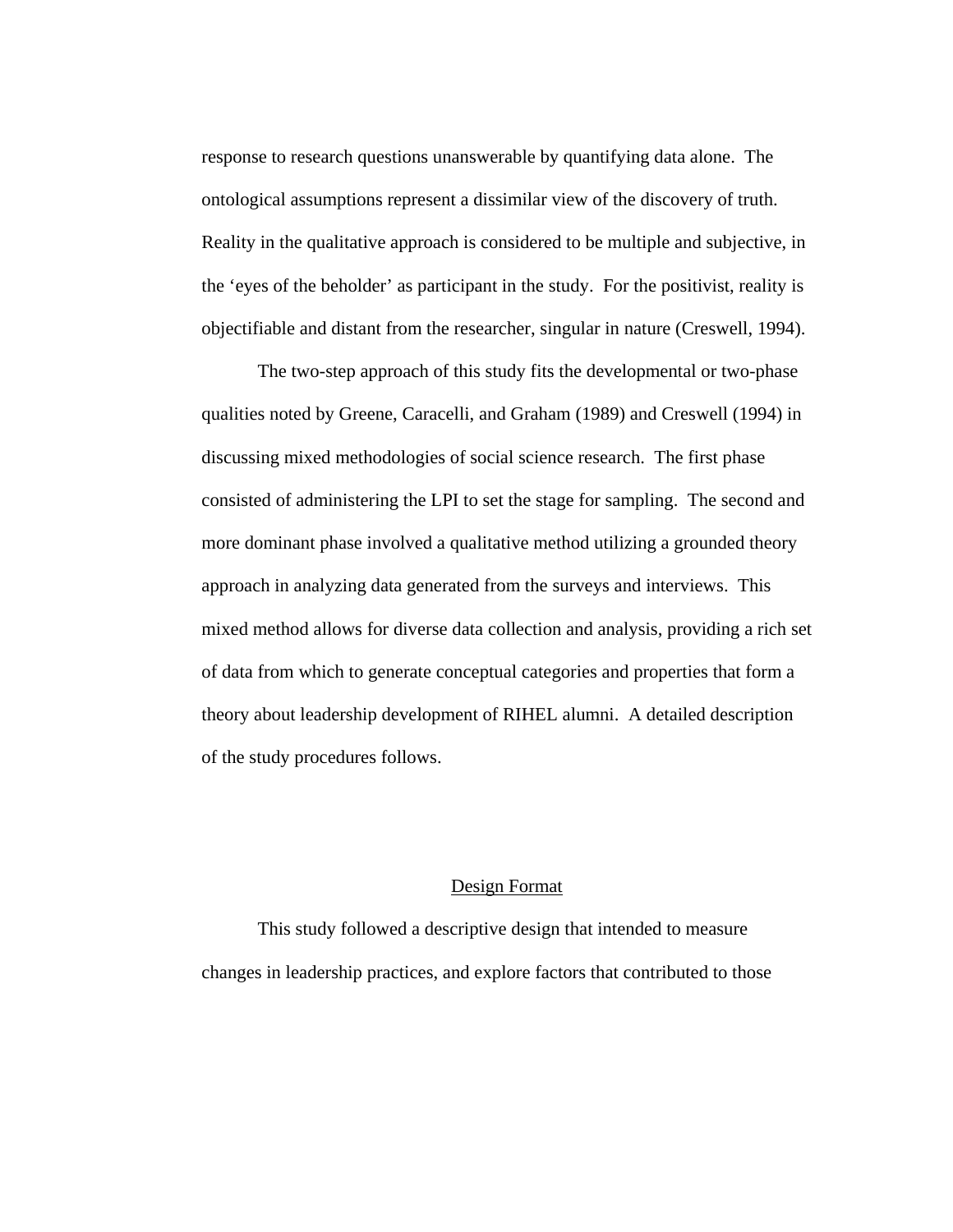changes through quantitative and qualitative methods. Since this study focused on alumni of a particular training intervention for leadership development utilizing the LPI-Self instrument at the onset of training, the LPI-Self was again administered as a follow-up post-test measurement for this study. In addition to the LPI-Self instrument, the LPI-Observer instrument was used at the beginning of the RIHEL leadership program. It must be noted here that the original intent of this study design was to also utilize the LPI-Observer instrument as a pre- to post-test. However the Institutional Review Board of the University of Denver denied use of this because confidentiality could not be insured if fewer than five LPI-Observer forms were returned for each alumni. In order to not limit the study to only those who were able to gather five or more observers of their leadership, the study was limited to LPI-Self scores for the sampling. As a result, this study focuses on self reporting measures only.

Demographic and qualitative data focused on factors contributing to the participants' leadership development was collected along with the LPI-Self forms through a survey. This was designed to thicken the descriptive information of the participants and provide rich data for the formulation of the interview schedule. The survey also provided comparison data for the emerging factors contributing to changes in their leadership practices. Follow-up interviews were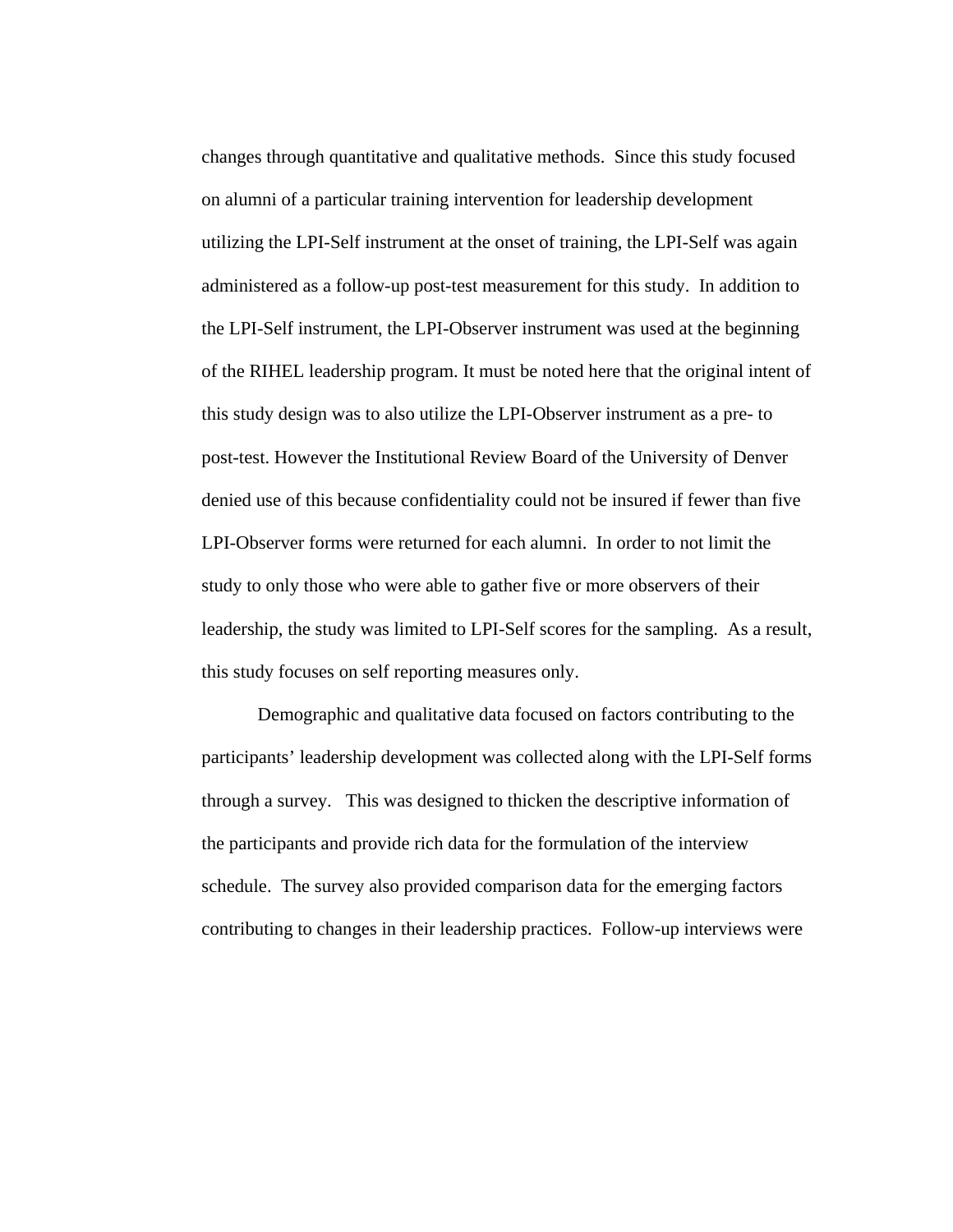conducted to reach adequacy and saturation (Creswell, 1998) of the qualitative survey data.

In the interest of developing a theoretical set of attributes or features of leadership development amongst fellows completing the RIHEL advanced training program, this study followed a descriptive and formulative approach using semi-structured and open-ended survey and interview questions. The interpretive approach utilizes questions that focus on the social reality found in the situation as described by the participants (Gubrium  $\&$  Holstein, 2000). This undergirds my objective to build understanding through describing 'how' participants account for the changes they have experienced in leadership as noted in their LPI-Self pre-to-post test scores and in their own reported experiences. Rubin and Rubin (1995) suggest that open-ended questions and interviews provide the guidance for theoretical sampling, allowing for adjustments or modifications based on the data gathered. An initial interview was conducted to test out the information generated from the interview schedule. It appeared that no adjustments needed to be made, but four more interviews were conducted to validate the consistency in understanding the questions. All twenty interviews followed the same open-ended format. Taped phone interviews were conducted in all cases due to the geographic dispersement of the interviewees through out the region and nation and to accommodate the fellows busy schedules. All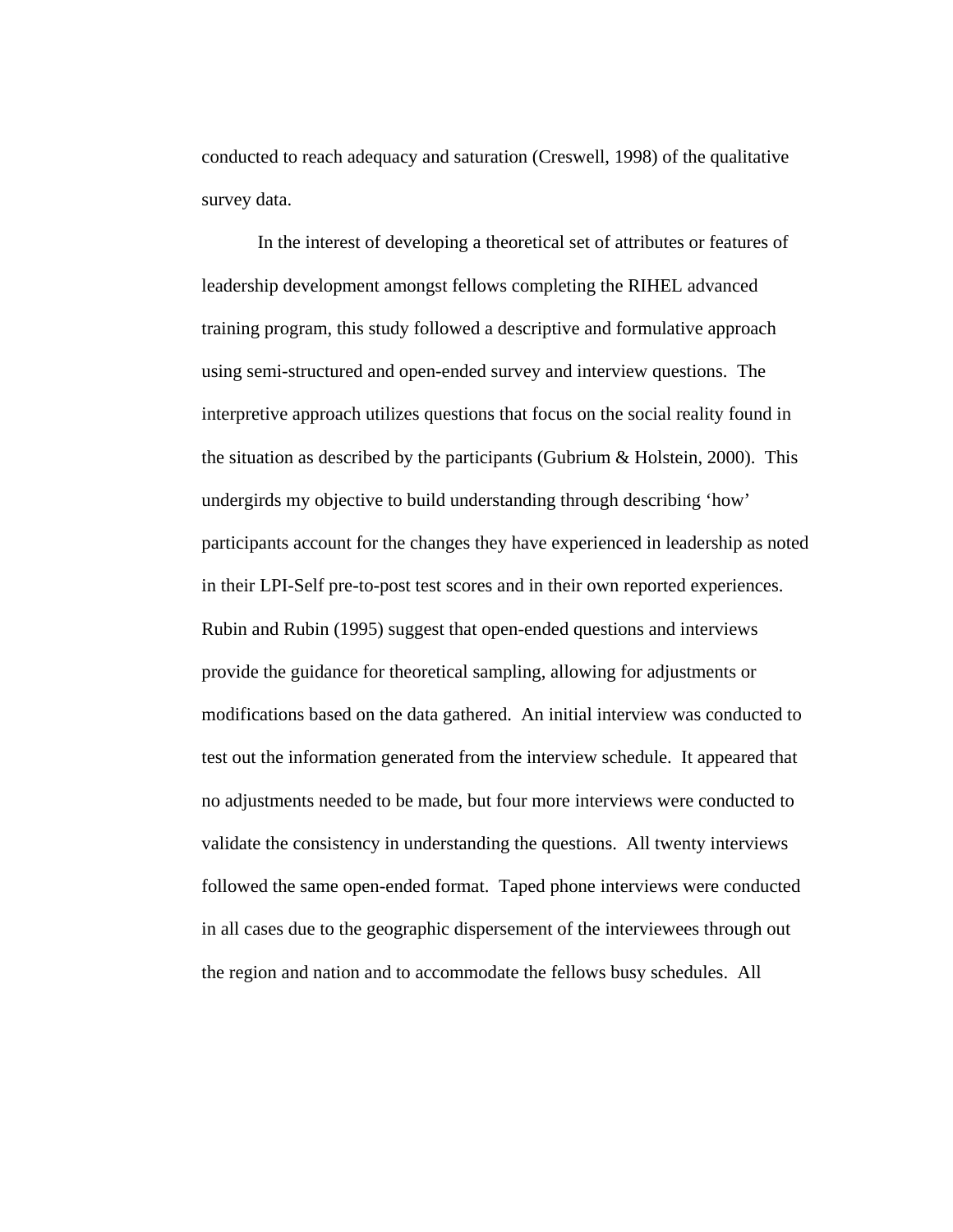interviews were audio-taped, transcribed and formulated into MS Word documents and transported into HyperResearch2.6 software for more consistency in qualitative analysis.

The strength in this design lies in the premise that studying a known group of emerging public health leaders will more likely produce consistent attributes of leadership development in public health than randomly studying other leaders. Another approach might have been to take the common threads of leadership development and formulate an inventory based on common constructs. Such an approach however does not allow for the categories to emerge from the field (Miles and Huberman, 1994) and does not allow for unusual features that leadership or public health authors may not have considered. Also, the interviewees may be predisposed or limited in seeing the presented and assumed attributes as germane simply in the asking. This grounded theory approach allows the participants to describe the attributes in a less constraining or pre-determined manner. The interview questions were focused on the features the participants identify as most contributing to their leadership development. Triangulation, a peer examiner and the committee chairman all contributed to internal validity. The triangulation was provided by the varied methods of data collection, LPI's, survey and interviews. A peer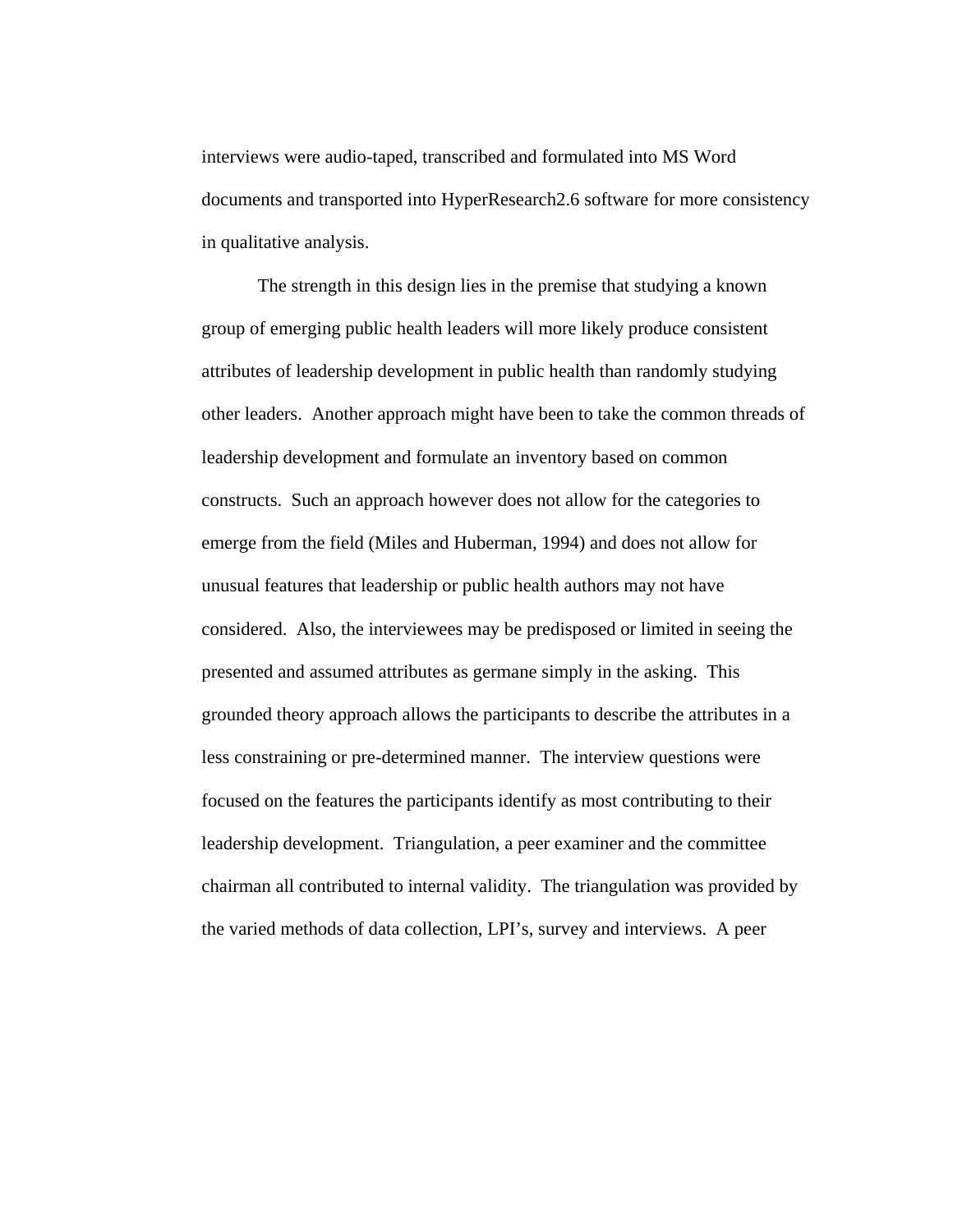examiner reviewed the codes for verisimilitude along with the committee chair. Codes, attributes or properties of categories and models were confirmed.

### Sampling Plan

Although in qualitative research the design evolves more as the study occurs, to Glaser (1992) the logic and design of a grounded theory study is shaped by two formal questions: "What is the chief concern or problem of the people in the substantive area, and what accounts for most of the variation in processing the problem. And, secondly, what category or what property of what category does this incident indicate" (p. 4). No pre-conceived statement to identify the problem is proposed in this approach. Rather the problem itself is to emerge along with the questions during the research process. Dissimilar and substantive groups then must be used in order to generate data that will build emergent theory.

One distinction of grounded theory is that of theoretical or purposive sampling. Theoretical sampling "is the process of data collection for generating theory whereby the analyst jointly collects, codes, and analyzes his data and decides what data to collect next and where to find them in order to develop his theory as it emerges" (Glaser and Strauss, 1967, p. 45). Its purpose is to expand the opportunities for comparison, thereby densifying categories and exposing the range of variability they contain (Strauss and Corbin, 1998). The goal also is to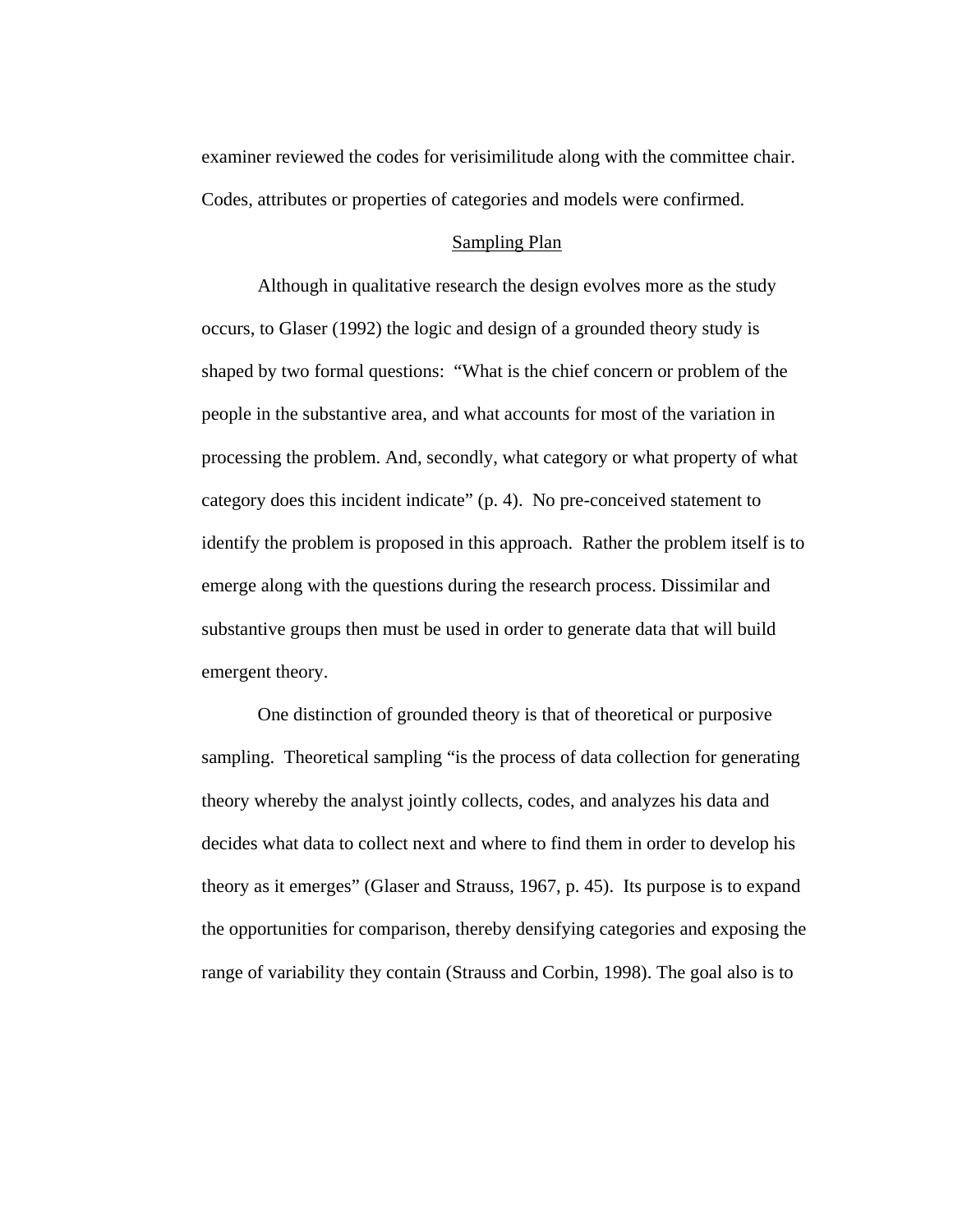determine and access the best sources for information. It is a cumulative process that is ongoing and building.

Purposive sampling is a common feature of naturalistic inquiry (Lincoln & Guba, 1985). It increases the chances that multiple realities as well as the uniqueness of particular practices are captured in the study. In order to explore the features of leadership development among a certain population, you must go to that population. In order to study leadership development in public health and environment leaders the purposive sample of RIHEL alumni were chosen. In this study population there have been approximately 125 graduates of the year-long RIHEL program spanning over four years of study from 1999 to 2002. One of the reasons why these four years of alumni were chosen for this study is that the LPI instrument changed between years 2002 and 2003 making it invalid for comparisons. However the same edition was used from years 1999-2002 and could be re-administered with special copyright permission of the authors Kouzes and Posner (see Appendix A) and compared on pre- and post-test analysis. These alumni, who are referred to as fellows and/or alumni of the program, are working in a variety of health and environmental contexts with varying levels of leadership opportunity. Conceptually they are similar as alumni and health or environment professions but substantively they are dissimilar in work contexts, focus, age and other demographic variables. This meets the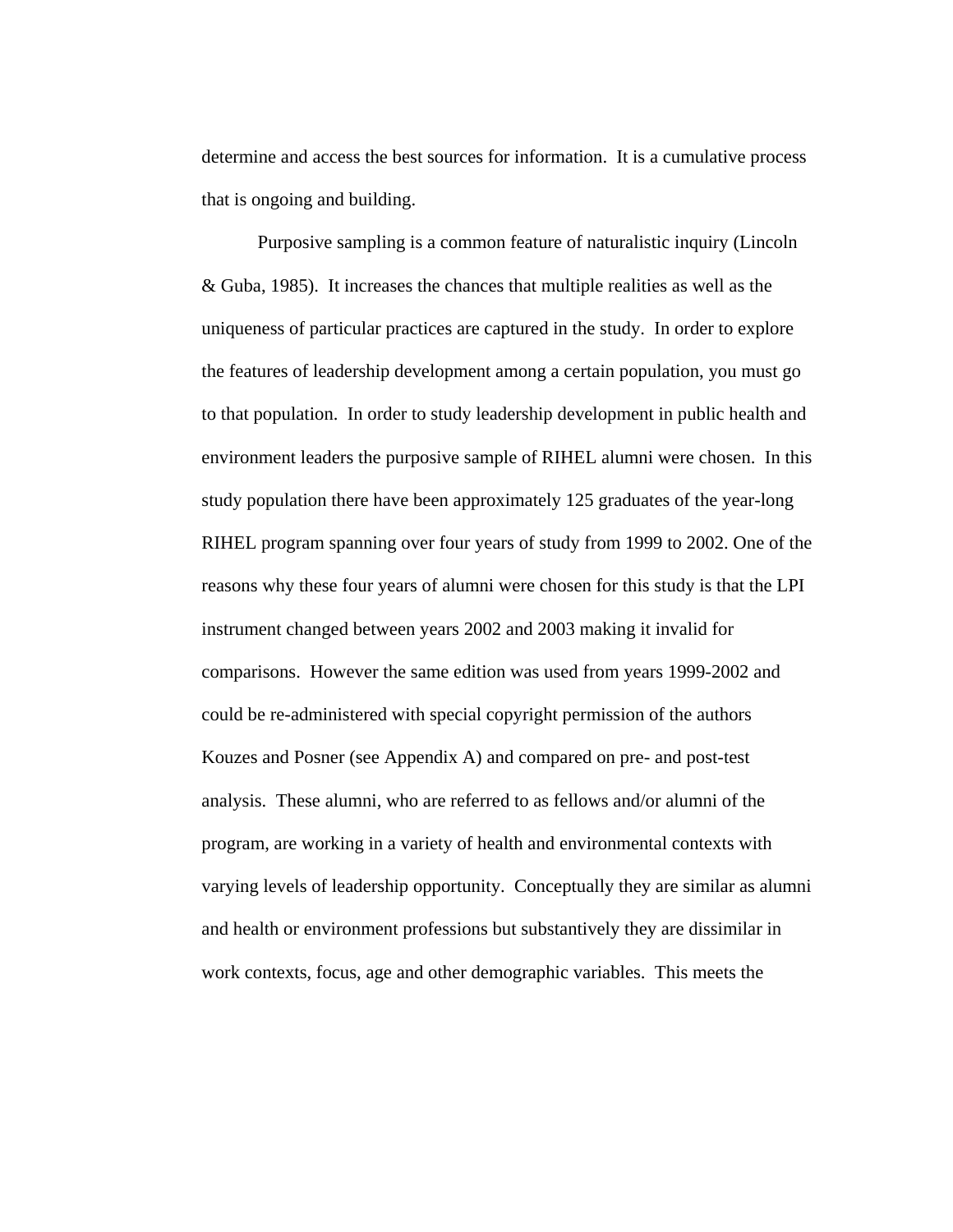requirements of Glaser and Straus (1967) who suggest that dissimilar substantive groups must be sampled for the generation of formal theory.

This purposive sampling was extended through to the results garnered from the pre- to post-test scores of the LPI-Self. The goal was to survey all of the fellows who have finished the program from 1999-2002 in order to provide rich data to the field of leadership development and public health. Limited interviews were conducted with a goal of confirming and deepening the information garnered through the open-ended survey questions. Twenty interviews were conducted out of the 67 participants who returned all of the materials, particularly the LPI-Self forms and the RIHEL Alumni Leadership Survey. The LPI-Self pre- and post- scores along with the qualitative survey and follow-up interviews provided a rich set of complementary data.

#### Measurement

Participants were asked to complete two instruments: the LPI-Self instrument (see Appendix F) and the RIHEL Alumni Leadership Survey (see Appendix G). The participant's LPIs were scored and compared to initial LPI assessments to determine changes in leadership practices. It was the purpose of this study to determine whether leadership practices had changed or not for RIHEL leaders. The LPI pre- and post- test comparisons helped to meet this goal of documenting a group of emerging leaders for further study of factors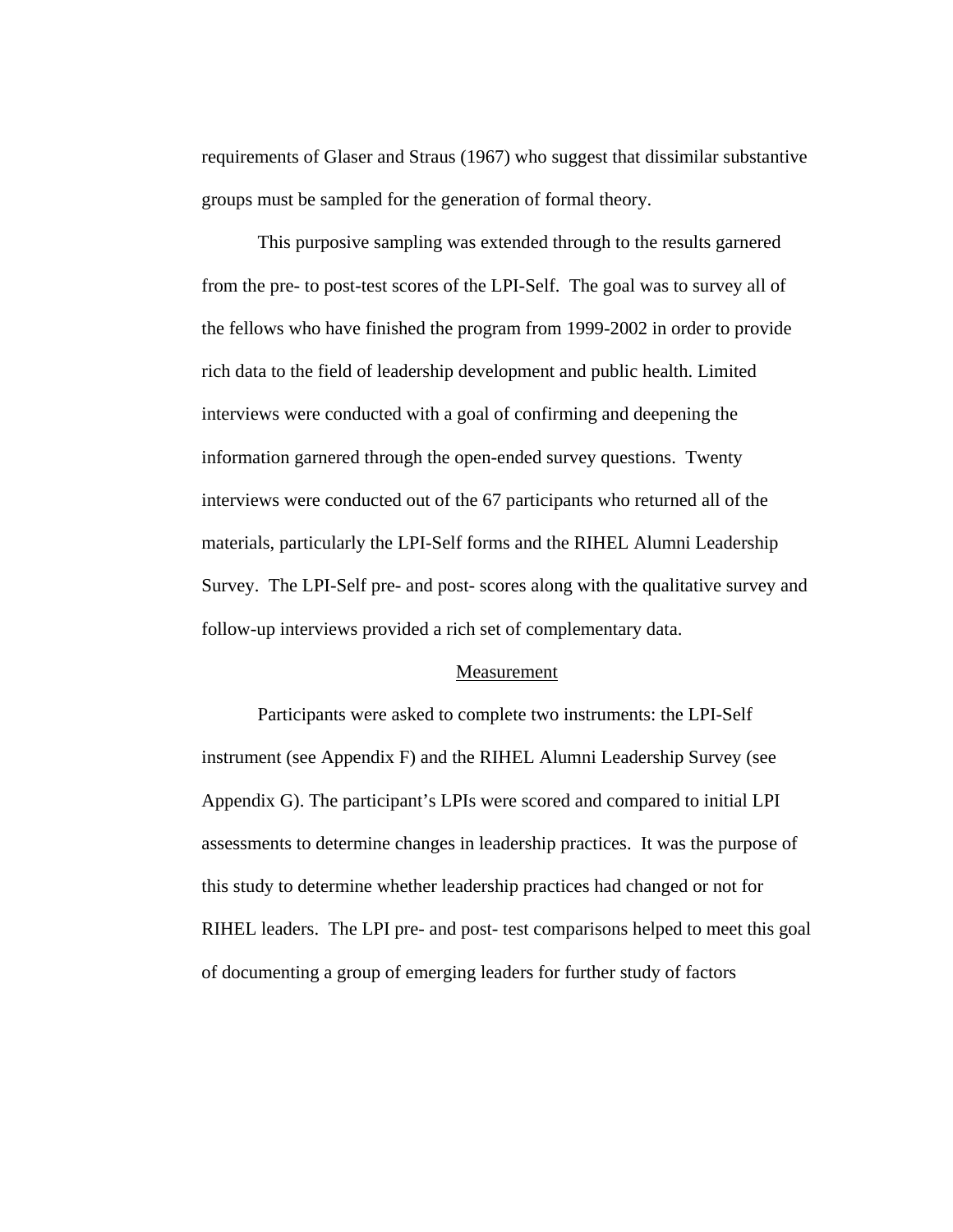influencing those changes. The surveys provided a triangulation of data source (Miles and Huberman, 1998) to confirm and illumine the changes. Surveys and interviews were also used to probe the journey of the participant more deeply. The objective of the interviews was to accumulate qualifying data that described the features of leadership development for participants. Particular attention was paid to the concepts taught and demonstrated through RIHEL.

#### Quantitative Measures

The quantitative measures of this study consisted of the Leadership Practices Inventory-Self form and the RIHEL Alumni Leadership Survey. The LPI-Self form consists of thirty behaviorally based statements that measure five leadership practices constructed from ten behaviors noted in the research construct (Posner & Kouzes, 1993. In the original research and construction of the LPI these practices were identified through both qualitative and quantitative analysis from more than 1, 100 manager case studies (Kouzes and Posner, 1988). Strong reliability and validity were reported in the initial review of the psychotmetric properties of the LPI. The LPI has been tested further for reliability and validity with successive samples of 1,567, 2,100, and 2,876 managers, executives and their subordinates (Posner & Kouzes, 1993). The LPI was reported to have internal reliabilities on the self form that ranged from .69 to .85. Test and retest reliability with another sample of MBA students yielded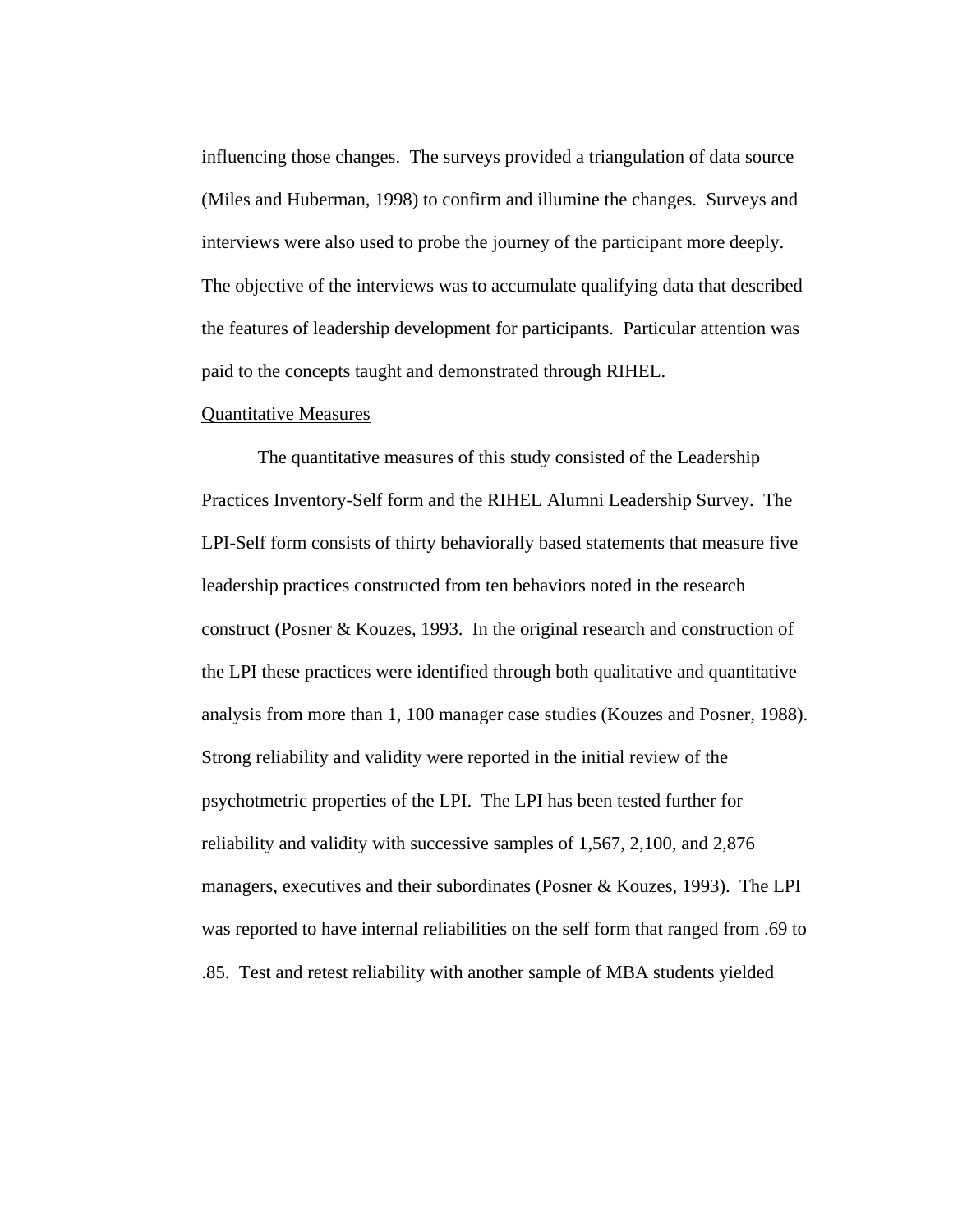averages of .93. Tests for bias in social desirability were not statistically significant. The tests for validity on the LPI-Other using regression analysis yielded a highly significant equation  $(F=318.88, p<.001)$  suggesting that over 55% of the variance around subordinate's assessment of leaders effectiveness could be explained through the leadership practices (Kouzes & Posner, 1993).

In the current RIHEL study, the LPI-Self (Kouzes & Posner, 1993) was used to measure changes in leadership practices since completing RIHEL. Participants graded their own practice of those behaviors with responses cast on a ten-point Likert scale ranging from 1=Almost Never to 10=Almost Always. Although the LPI-Other was not used in the post-test assessment of the RIHEL participants, it was used as a 360-degree feedback tool at the outset of the RIHEL program and formed the reality upon which many of the leaders set goals for their development, as will be noted in later data analysis.

 Demographic and evaluative data were collected from the alumni participants through the RIHEL Alumni Leadership Survey. This survey contained fifteen fields or questions of quantitative data such as age, ethnicity, degrees of study, and years in public health service. While the majority of this data was demographic in nature, six questions of the Likert-type focused on the participant's perception of the influence of RIHEL on leadership practices. This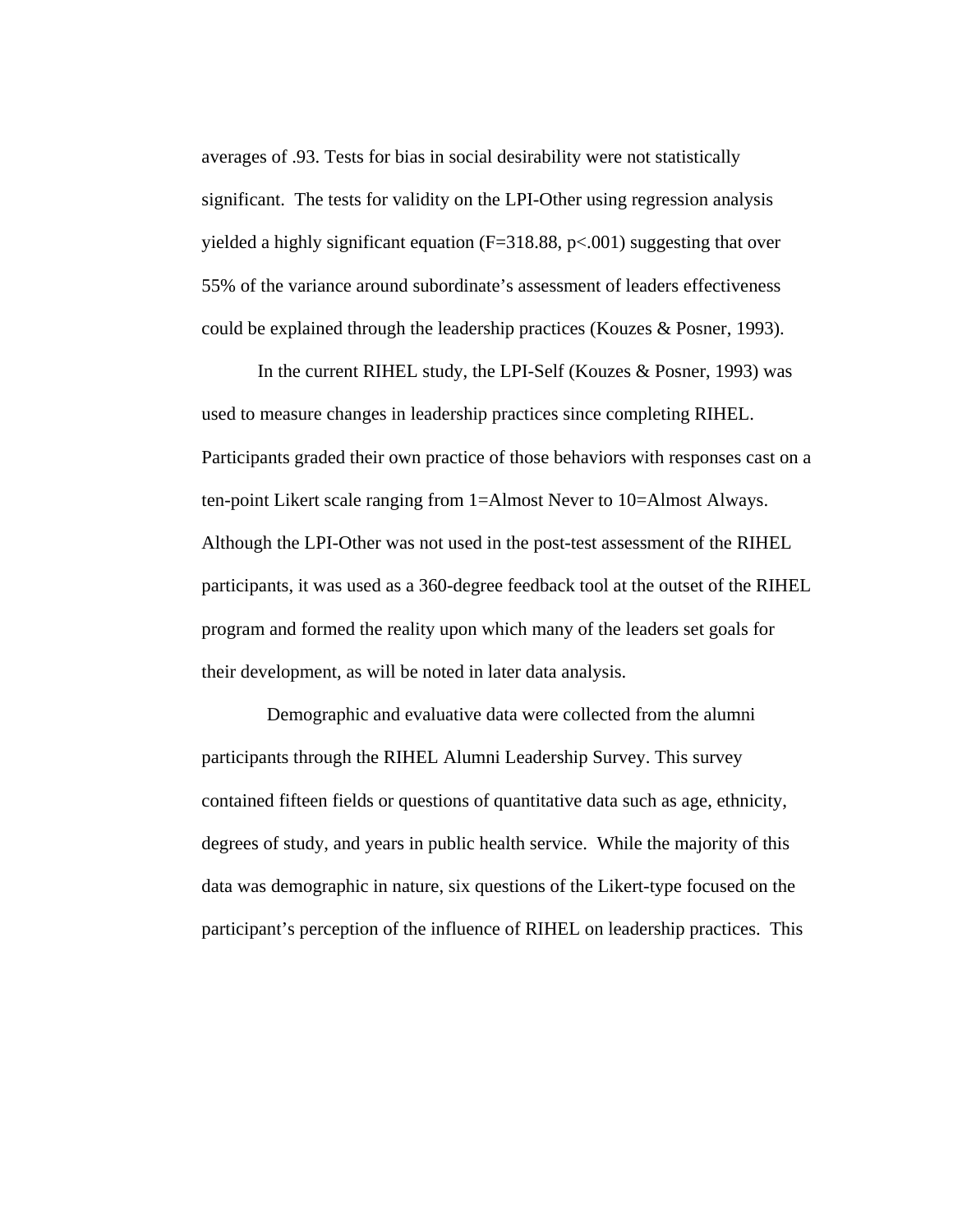allowed the participant to interpret their own world and evaluate the personal relevancy of RIHEL training to it (Gubrium & Holstein, 2000).

# Qualitative Measures

The RIHEL Alumni Leadership Survey included eleven opportunities for qualitative open-ended answers and further comments to clarify and deepen the quantitative information. According to Marshall and Rossman (1999), "… qualitative research is pragmatic, interpretive, and grounded in the lived experiences of people" (p. 2). The questions in this survey focused on the participants' lived experience. Two questions prompted the participant to tell a story about opportunities they have had to engage in leadership since completing RIHEL and to describe what they did. Another question asks the participants how their experience in RIHEL influenced their action in the noted leadership incident. Five questions were asked about the extent to which RIHEL positively influenced their abilities along the LPI five practices. Finally, three questions were asked to identify key factors the participants perceived in contributing to their leadership development. This approach is consistent with grounded theory inquiry and the notion of symbolic interaction as it prompts the participants As such, qualitative research focuses on the density of human relations and communication as observed in the everyday world, allowing the participants to define meanings.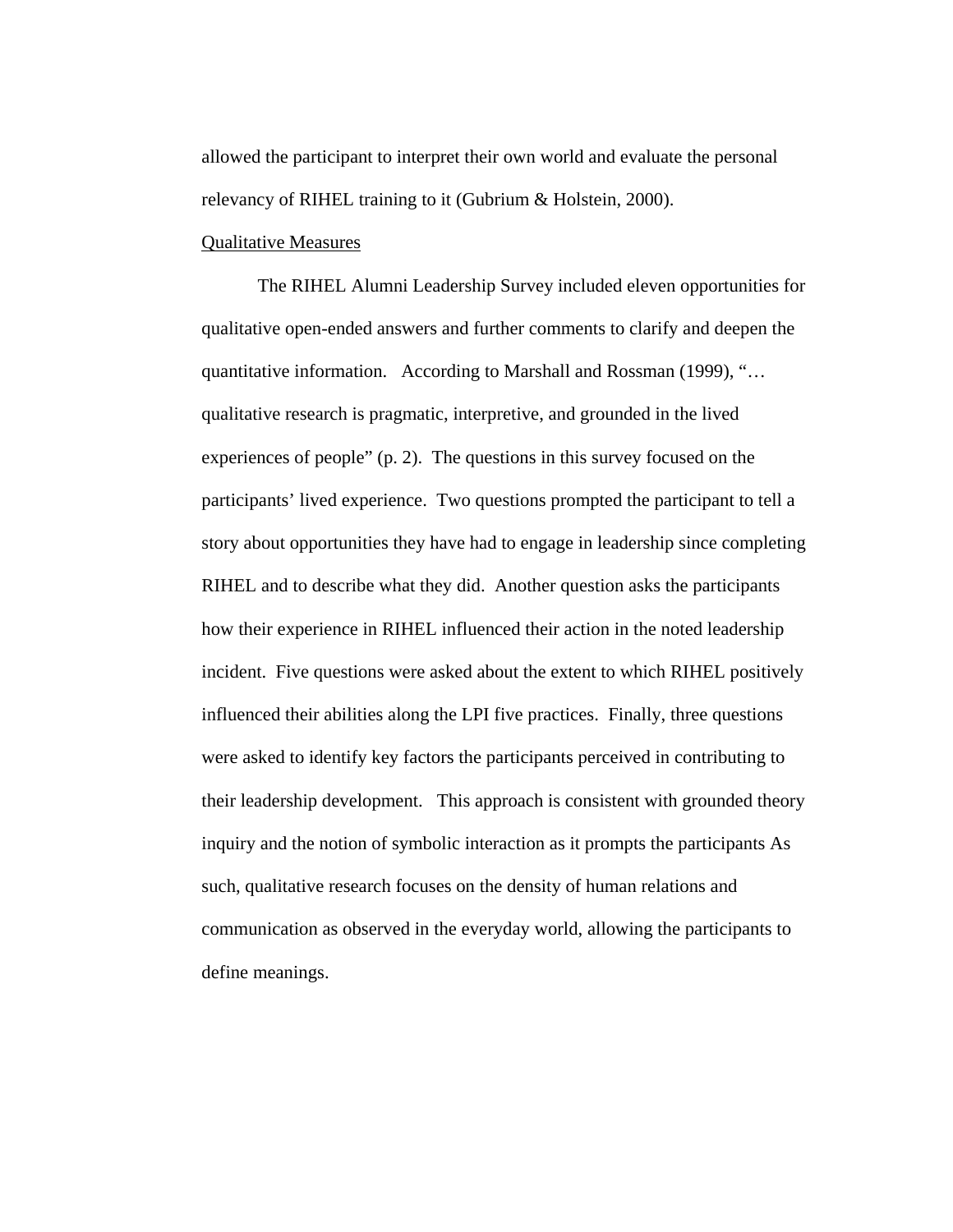Open-ended interview questions were developed with qualitative data features in mind. Creswell (1998) notes the semi-structured interview format allows for the detailed picture or story to emerge from the interviewee's perspective. The LPI-Self change scores were reported to the participant so they could respond with their first-hand understanding of what factors influenced their scores. The interview questions focused on the perspective or self-reporting of the participant's on their own leadership development. Finally, the data was analyzed as artifacts for consideration in answering the questions of the study.

Two aspects of the above measurement design need validation. The first is the set of questions used in the survey and interviews, which is content validity. The questions at face value must appear to be ascertaining the characteristics or attributes that contribute to a person's leadership development. Three professional leadership trainers reviewed the questions for content validity. The second question pertains to the validity of the categories or codes as accurate descriptors of the comments made about leadership development. This internal validity was addressed by triangulation of the data sources and a peer examiner. Artifact contents of all three data sources (LPI, survey and interviews) were cross-checked with each other HyperResearch2.6 was used to organize, compare and contrast, and display the evolving data in a consistent, reliable manner. The triangulation of the quantitative data and the qualitative data also strengthens the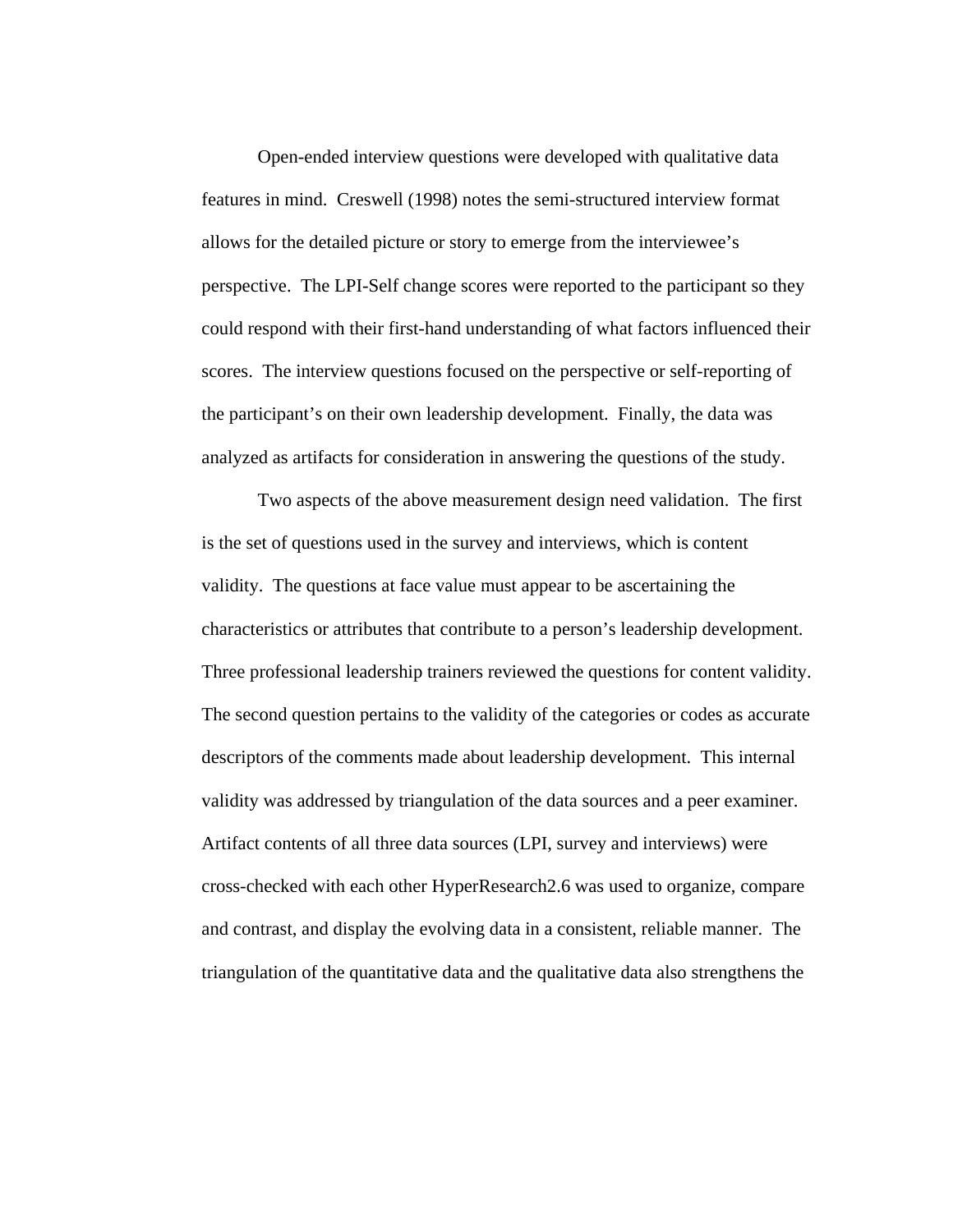internal validity of this study as noted by Creswell (1994). Codes were reviewed by a peer examiner and the chair of this dissertation. The convergence of information from surveys, interviews and the LPI instrument provides a richer opportunity for internal validity than one source alone. The procedures listed in the following sections are intended to lay open the possibilities for replication and for scrutiny of inherent bias affecting the study.

## Procedures

## Data Collection

 To gain access to the alumni fellows of RIHEL several meetings were held with the director and staff of RIHEL. Due to the changes in the LPI-Self instrument over the past several years, only four years were identified as offering an alumni sampling group for consistent LPI re-test possibilities. Names, addresses and e-mail were solicited from the RIHEL office for the years 1999- 2002. One hundred and twenty-five alumni were identified in the files for those four years. A packet (See Appendix B-G) including a cover letter from the director, one from the researcher, a RIHEL Alumni Agreement to Participate and Informed Consent form, a copy of the LPI-Self form, and a RIHEL Alumni Leadership Survey was mailed to each of the alumni along with a return-toresearcher-addressed stamped envelop inviting the alumni fellows to participate. A follow-up e-mail was sent to encourage participation.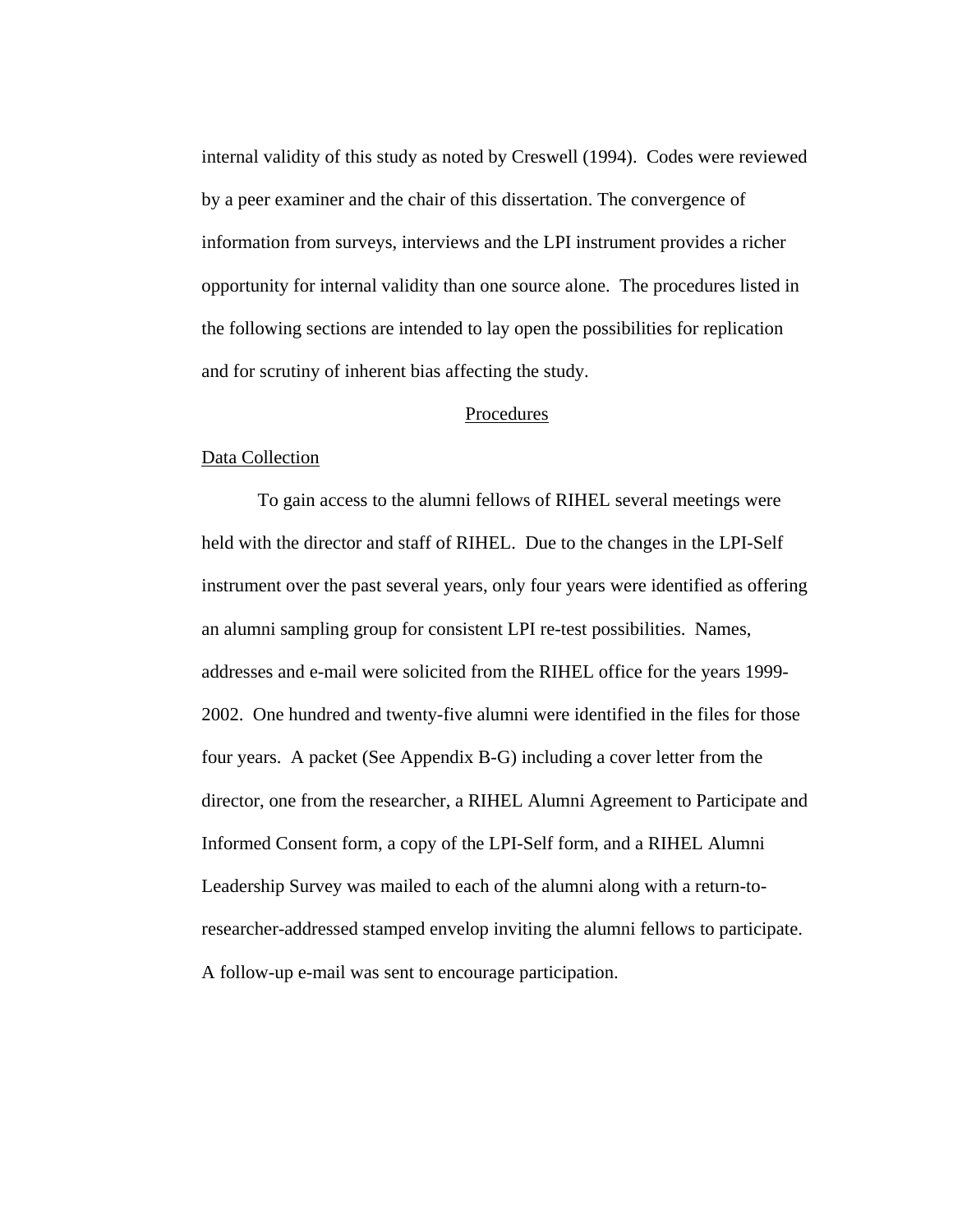Initially 35 alumni responded and two envelopes were returned undeliverable. Several phone calls were made to locate the two alumni whose addresses changed. Both appeared to have changed jobs and addresses several times and were no longer reachable. A postcard (see Appendix I) was then mailed to the remaining non-responding alumni to encourage the alumni to participate and return the completed LPI-Self form, RIHEL Alumni Leadership Survey, and signed Agreement to Participate and Informed Consent form. Five more participants joined the research and five e-mailed that they had either lost or not received their packet. A second packet was then mailed to all of those who did not respond giving them another opportunity to participate. This second round of packets stimulated more returns and 71 participants agreed to be a part of the study. Unfortunately four of these participants had incomplete files. Two were found to have no record of pre-LPI scores in the RIHEL files making preto post-LPI testing impossible. Two others returned their LPI's but not the survey. After repeated failed attempts to solicit the surveys from the other two participants, all four respondents were removed from the study for lacking complete information for statistical analysis.

 All quantitative data from the surveys was coded and entered into SPSS for data analysis. Several variables of compressed data were created in order to compare data for smaller groups more easily. This included the creation of a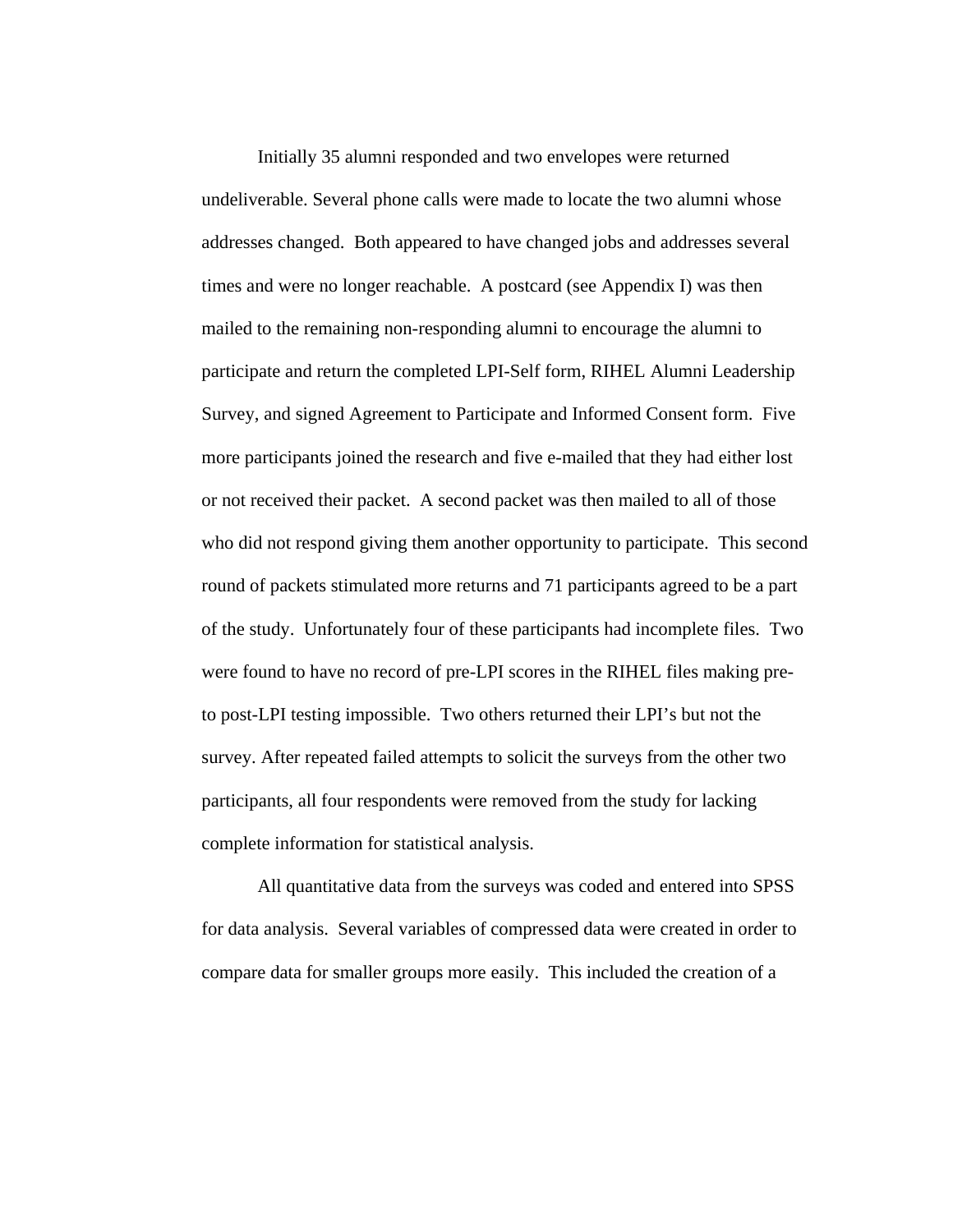total LPI change score and 5 Practices Change scores for each respondent and collapsed Highest Degrees Completed and Field of Study variables. Once LPIself scores were computed and compared to pre-scores, sampling groups for interviews were constructed. This stage proved to be more problematic in soliciting involvement. Although participants agreed in their signed consent forms to be interviewed, few seemed to have the time in their busy lives. A convenience sample of twenty was reached after fifty-five participants had been contacted via the phone or e-mail and few responded. Those who were willing were interviewed regardless of their LPI comparative scores. All participants were sent the interview questions ahead of time via e-mail so that they had time to give thoughtful responses. Twenty interviews were conducted ranging from thirty to fifty minutes in length. A saturation of categories was reached by the fifteenth interview, but the remaining five were conducted to ensure the saturation. Each interviewee was reminded of the purpose of the study and asked whether they still agreed to be audio taped for the interview. All interviews were conducted by the researcher alone and notes were taken on a worksheet with the posed questions (see Appendix H), including memos of my impressions or sense of the conversation. Transcriptions were then made of each of the interviews. Researcher reflection and data analysis of the transcriptions and the worksheets began soon after each interview was finished.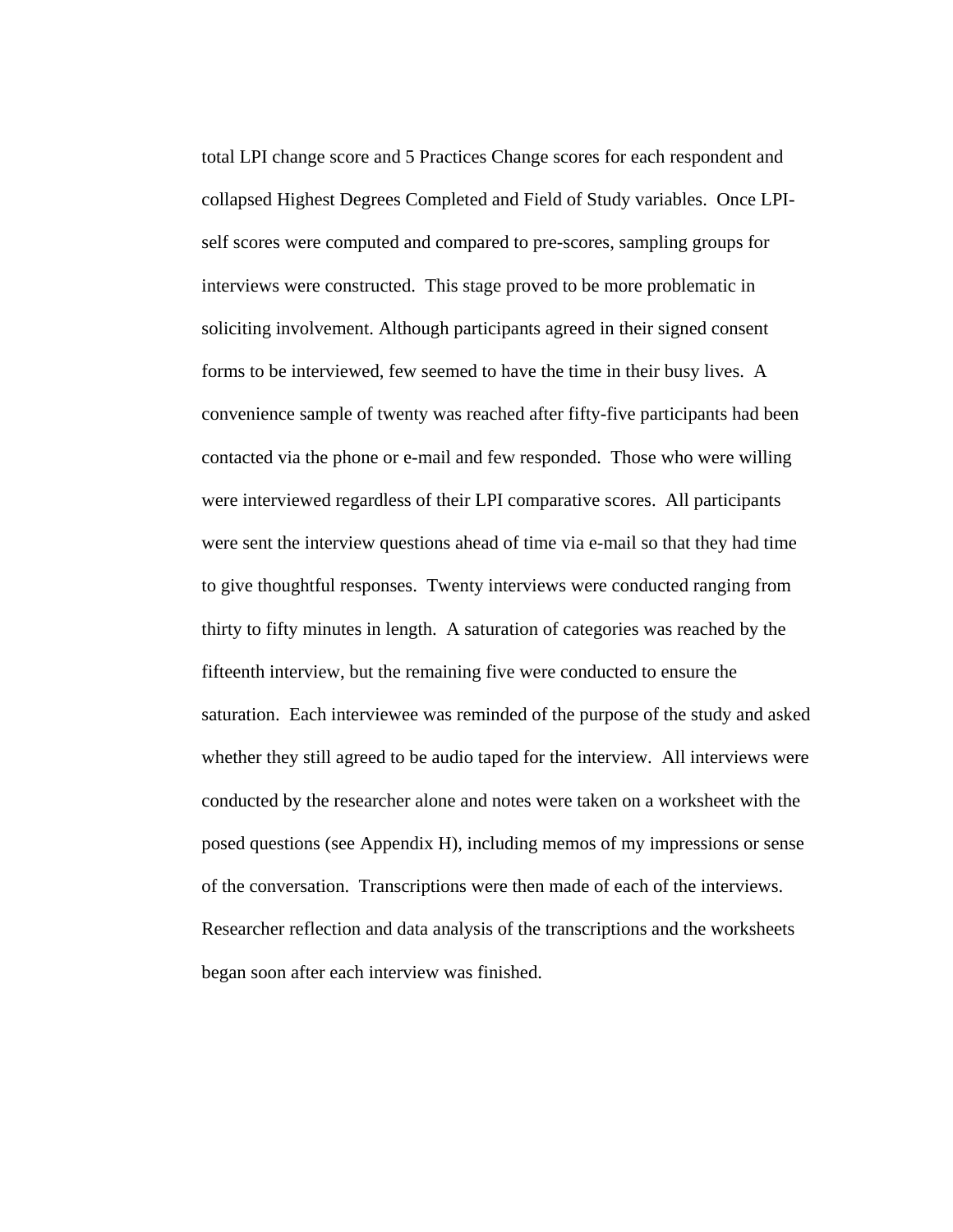### Analysis and Treatment of the Data

 In the first phase of this research, I created a purposive sample through quantitative analysis. T-tests were performed with pre- and post-LPIs in order to note any changes in practices and formulate change groups for future interviewing. Change scores were computed for each individual participant and recorded. Change scores were totaled in order to compare with other alumni and construct groups for comparison interviewing. Four groups were identified by quartiles as No to Negative Change, Low Change, Medium Change and High Change based on the LPI Total Change Scores. In addition descriptive statistics and inferential statistics were performed on the quantitative data to examine any factors that might relate to changes in the LPI scores. Correlation and inferential studies were run on data collected from the surveys in order to determine factors contributing to leadership development that might not surface in the LPI comparisons or qualitative questions. Magnitude, variance and directional significance was noted among the associations of variables. This was done to provide a combination of thick quantitative and qualitative descriptions from which to examine changes in leadership practices and factors influencing those changes.

The second phase involved analyzing the survey and interview data. Data collection and analysis occur simultaneously in grounded theory research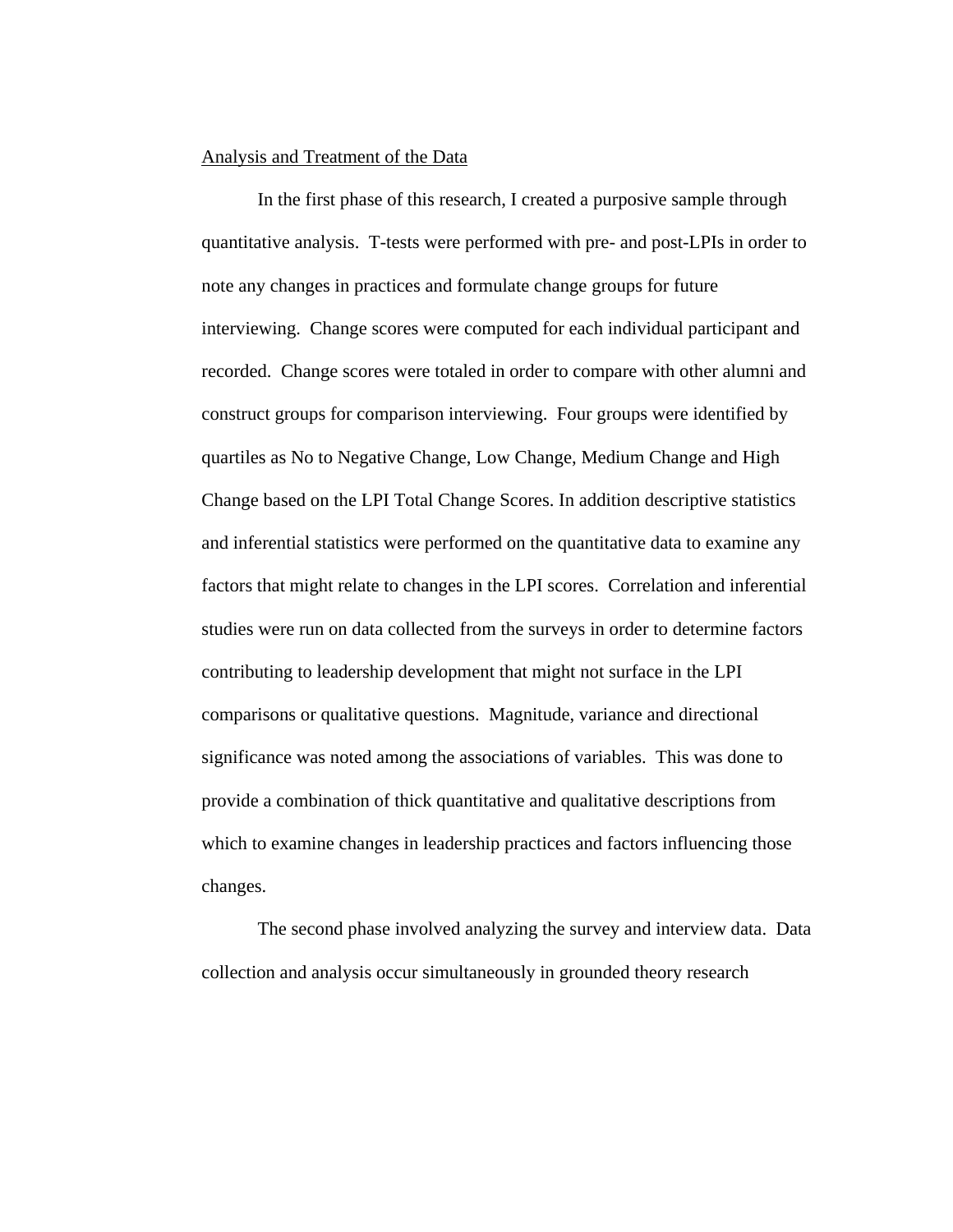(Creswell, 1994). The first step in analysis is to transcribe the tapes into written data. To enhance this process, HyperResearch2.6 was used after each interview was transcribed into Microsoft Word 2000. These transcripts were then transferred through Rich Text Format into the HyperResearch2.6 software program. The next step was to perform constant comparative analysis on the single utterances or complete thought units gathered in the data (Glaser and Strauss, 1967). This involved describing and identifying emerging themes through constant comparison. The analysis continued by developing categories, sorting data by categories, formulating a visual presentation of the data, and "actually writing the qualitative text" as noted by Creswell (1994). The first of these, collecting data, has already been discussed as the process of interviewing, taping and transcribing those tapes into an electronic management system.

The second aspect of developing categories involved coding, or the process of "reducing information to themes or categories" (Creswell, 1994, p. 154). Tesch (1990) suggests eight steps to consider in this often flexible but engaging process that this study will follow:

- 1. Get a sense of the whole. Read through all of the transcriptions carefully. Perhaps jot down some ideas as they come to mind.
- 2. Pick one document (one interview)—the most interesting, the shortest, the one on the top of the pile. Go through it, asking yourself, What is this about? Do not think about the substance of the information, but rather its underlying meaning. Write thoughts in the margin.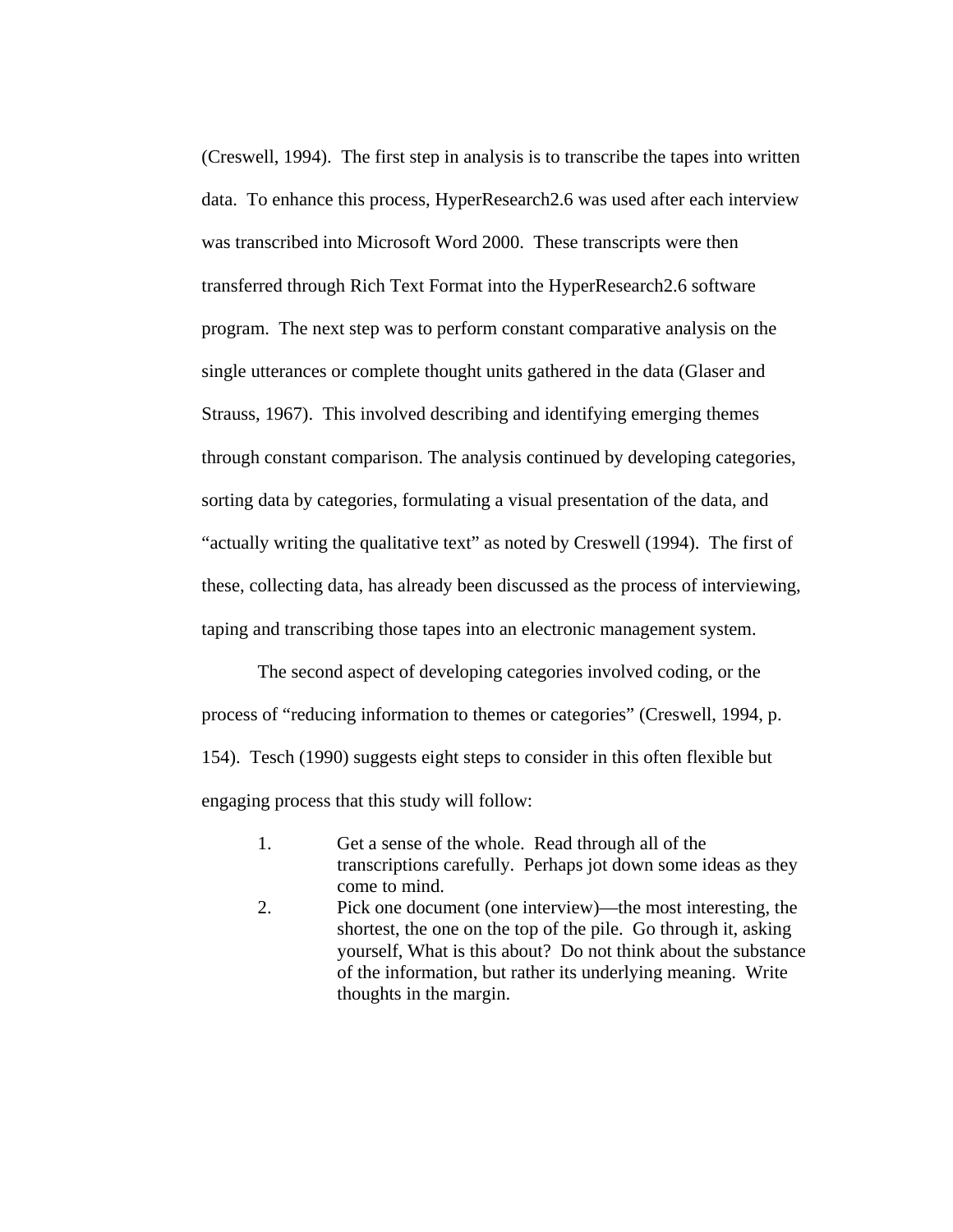- 3. When you have completed this task for several informants, make a list of all topics. Cluster together similar topics. Form these topics into columns that might be arrayed as major topics, unique topics, and leftovers.
- 4. Now take this list and go back to your data. Abbreviate the topics as codes and write the codes next to the appropriate segments of the text. Try out this preliminary organizing scheme to see whether new categories and codes emerge.
- 5. Find the most descriptive working for your topics and turn them into categories. Look for reducing your total list of categories by grouping topics that relate to each other. Perhaps draw lines between your categories to show interrelationships.
- 6. Make a final decision about the abbreviation for each category and alphabetize these codes.
- 7. Assemble the data material belonging to each category in one place and perform a preliminary analysis.
- 8. If necessary, recode your existing data. (pp. 142-145)

While abbreviations were not necessary, I did use a case-wise analysis of the data that sought to group common answers to the same questions from different people to gain breadth as Glaser and Strauss (1967) originally encouraged. As themes emerged from cross-case participant answers they were compared and contrasted to create distinct codes. This open coding process was conducted in a line-by-line process through the survey and interview transcripts.

Next the data was explored for influencing conditions, or causes, or

actions, or contexts and conditions, or outcomes that related to factors encouraging leadership development (Creswell, 1998, p. 57). These axial codes provided the network that built what became selective codes that tell the leadership development story line of RIHEL alumni. In addition to the different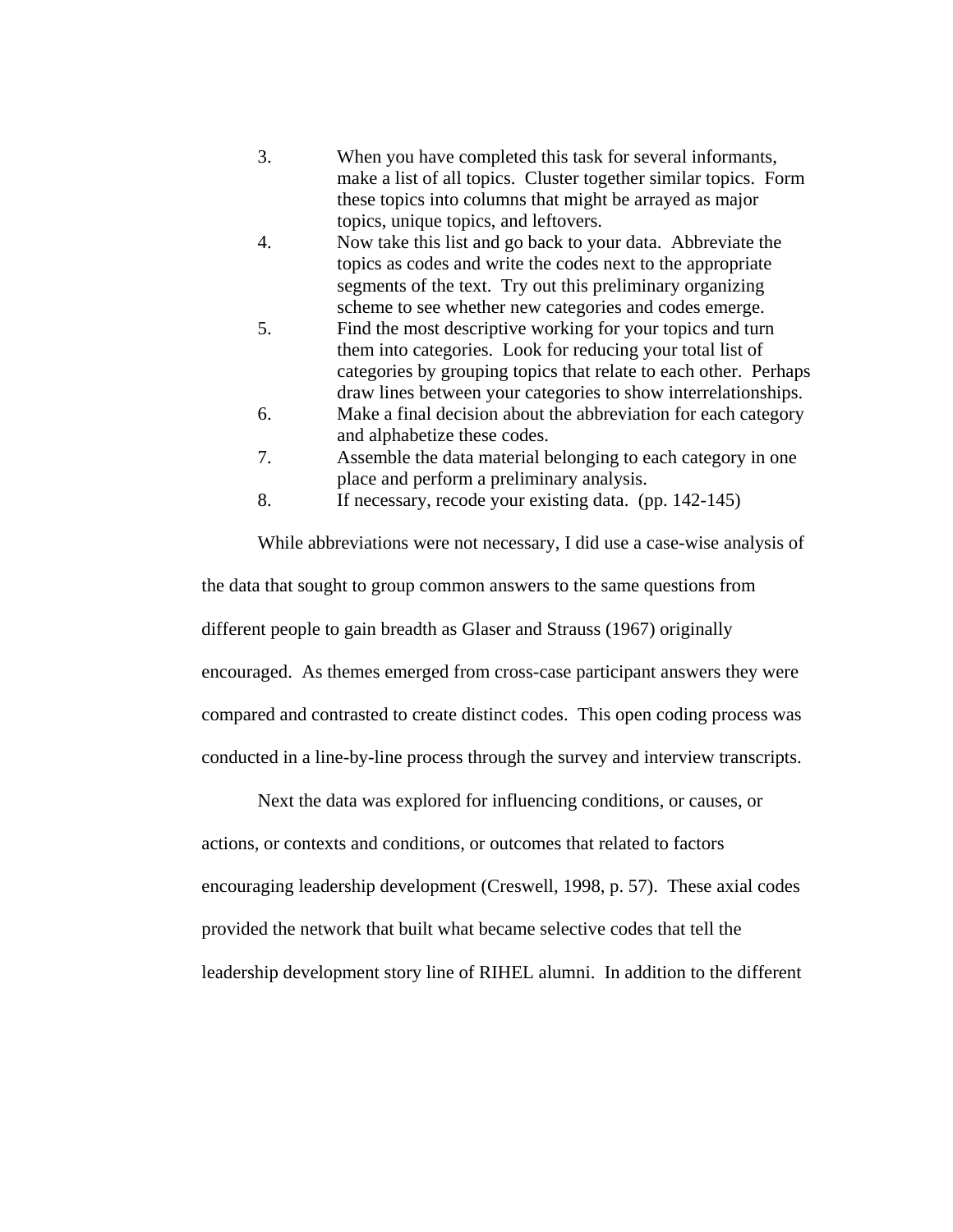categories or dimensions of leadership development that were formed out of the "reduction and interpretation" (Marshall & Rossman, 1989, p.114) of the textual data, separate lists that provided useful examples of the emergent themes or contrary items or helpful quotes were tagged in order to represent the data in a narrative format.

## Confidentiality and Anonymity

 The participants in this study were assured anonymity and confidentiality. Because the comparison of pre-LPI to post-LPI scores could reflect negatively on a participant, each participant was given an ID number and all names were purged from the data once the interviews were completed. Any information that might remotely identify a participant were omitted and given general titles or categories of ideas in order to protect confidentiality. Brackets [ ] are used in the reporting of these incidents where changes were made by the researcher in order to obscure specific identifying factors but make the comments understandable.

#### Summary

This study sought to understand the features and characteristics that are common in leader development for fellows who participated in RIHEL. This section outlined the design and strategies used to collect both quantitative measures and qualitative assessment of leaders. A mixed-design with two phases was used in the study. Through paired t-tests and inferential quantitative data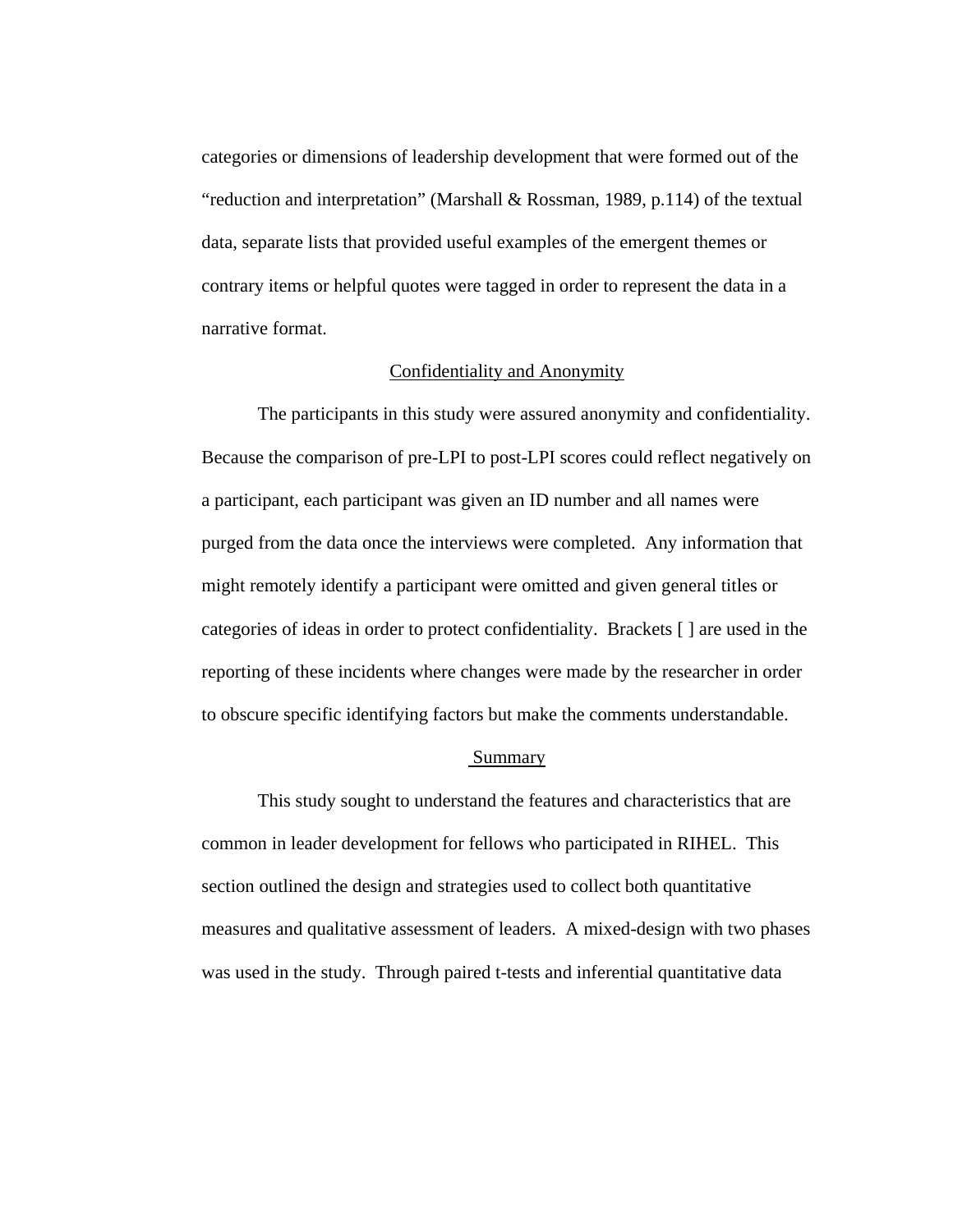analysis, changes in leadership practices were examined. Qualitative analysis using grounded theory methodology was applied to data collected from 67 openended surveys and twenty interviews. A triangulation of these sources of data helped to formulate a theory about factors influencing leadership development amongst public health and environmental leaders. The next chapter will report those findings.

### CHAPTER IV

# RESULTS

The purpose of this study was to describe how leadership practices have changed over time for public health and environment leaders and describe factors that might account for these changes. Specifically, this study was designed to compare the before and after leadership practices profiled by participants who have completed the one year Regional Institute for Health and Environmental Leadership (RIHEL) in the Rocky Mountain region during the four years of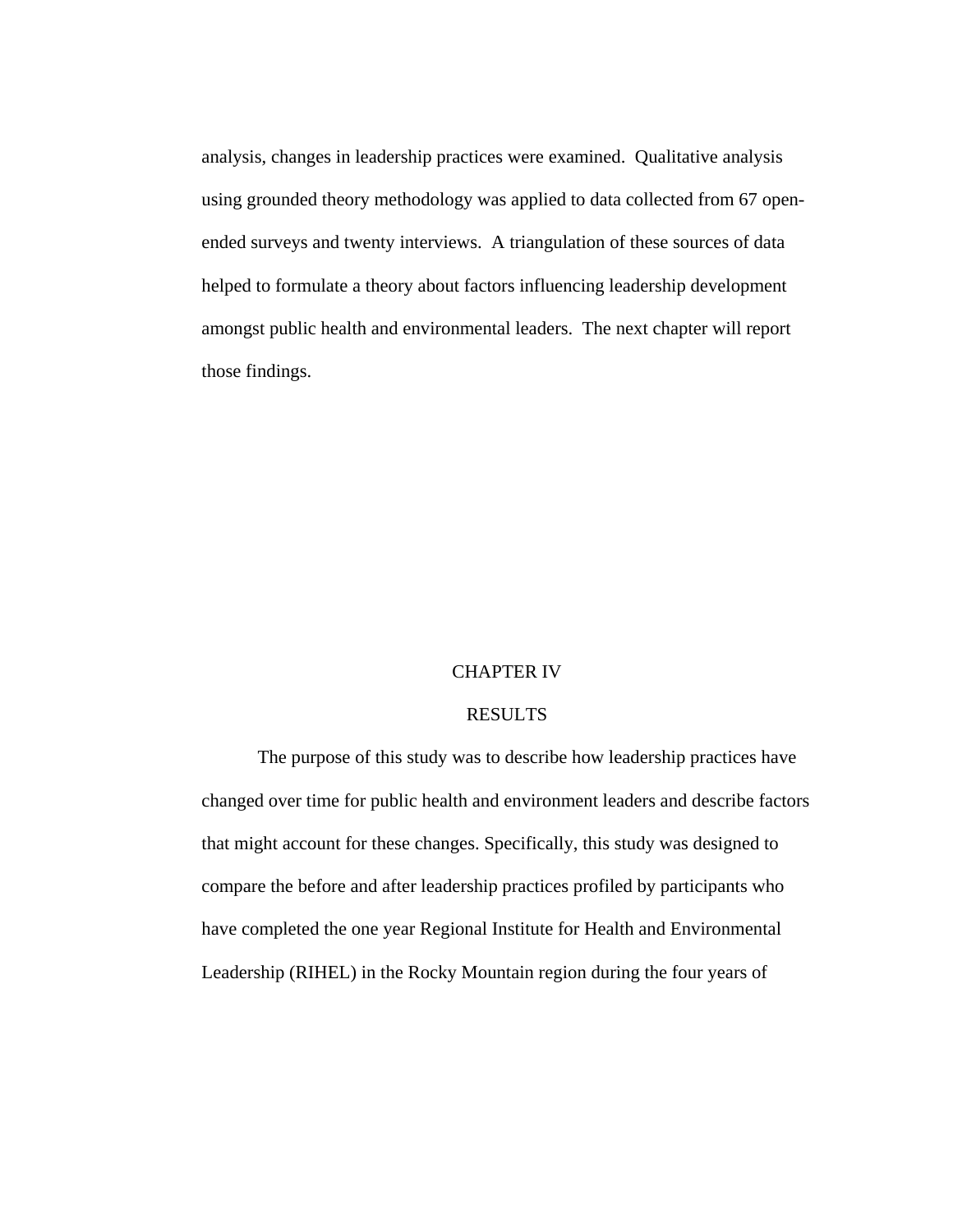1999-2002. The research questions were three fold: (Q1) What leadership practices have changed for public health and environmental leaders since their completion of the Regional Institute for Health and Environmental Leadership (RIHEL). (Q2) What factors account for any changes? In other words, what factors do leaders identify as encouraging their leadership development? (Q3) To what extent has RIHEL contributed to the leader's development?

To answer these questions, a mixed-method study was initiated with alumni fellows of RIHEL. Study participants were asked to complete the LPI-Self form along with a 23 item questionnaire of mixed open-ended, partially open-ended and closed-ended questions (Gliner and Morgan, 2000) measuring characteristics, attitudes and behaviors (Babbie, 1990). Twenty follow-up interviews were also conducted to reach saturation and adequacy (Creswell, 1998) in understanding factors that contribute to leadership development. The quantitative items were designed to gather demographic information and evaluative information that might provide factors which correlate with leadership practices. The qualitative measures, both in the questionnaire and interviews, allowed participants to give open-ended answers to explain, expand upon and surface issues that might not otherwise be measured in a quantitative tool.

 The results of this study are presented in this chapter in five sections, three of which correspond to the research questions. The first section includes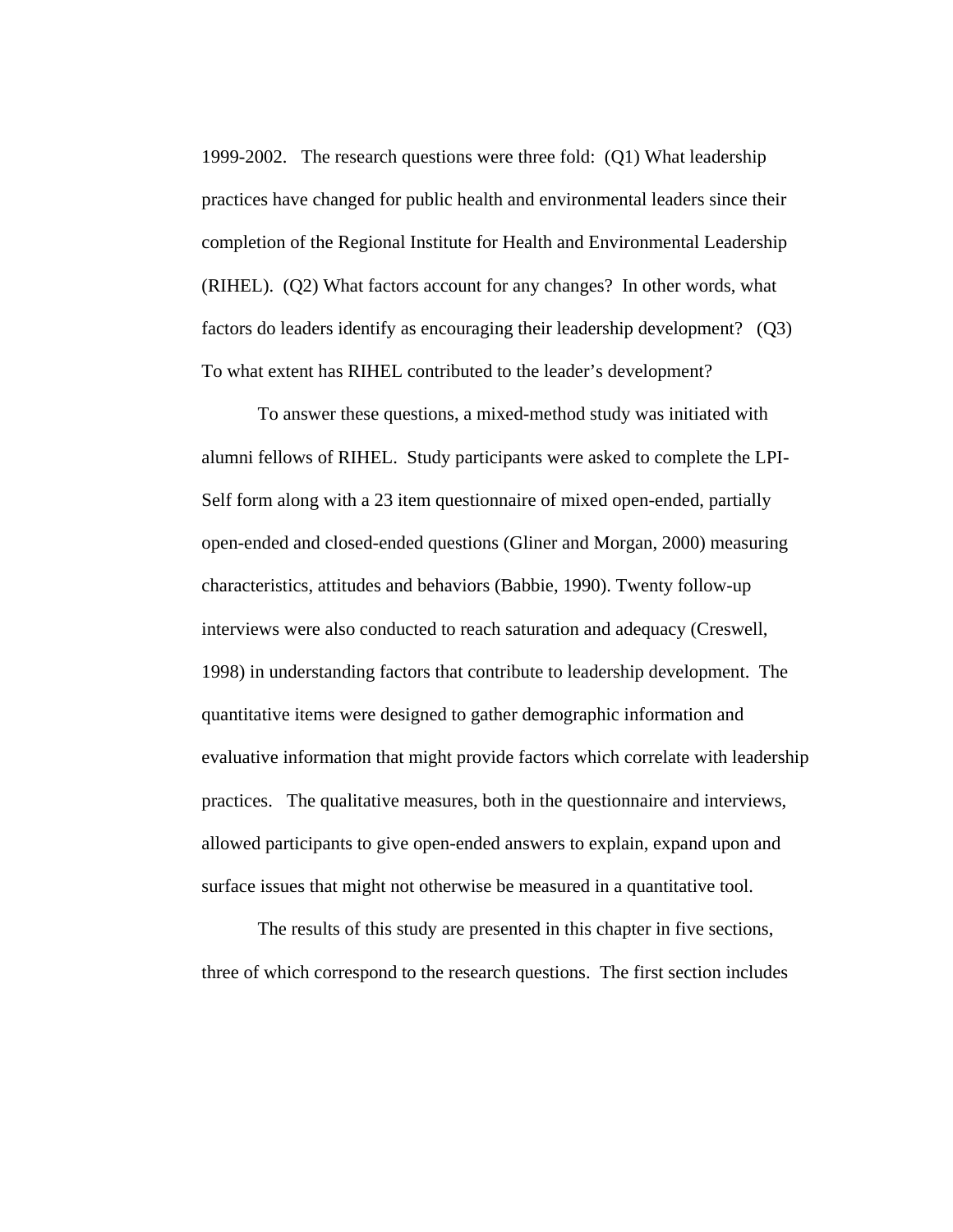the demographics that describe personal characteristics of the study participants and sample. The second section reports the quantitative and qualitative changes noted in fellows leadership practices since completing RIHEL. One might term this the "program impact" since RIHEL. The third section reports any inferential statistics and qualitative reporting that shed light on the factors that influence RIHEL alumni leadership practices and development. The fourth section reports an assessment of the impact RIHEL seemed to have on the fellows' overall leadership development. Finally, a theoretical framework for the factors that encouraged leadership development in RIHEL alumni will be proposed.

#### Demographic Information

 The population for this study was alumni fellows of the RIHEL one year training program from years 1999-2002. There were 125 participants over those four years. All 125 alumni were invited to participate in the study. Two alumni had changed addresses and jobs multiple times so that they could no longer be located. Out of the remaining 123 alumni contacted, 71 consented to participate (57.7%) by returning a completed LPI-Self form, and a signed Agreement to Participate and Informed Consent form. However, four of the 71 had to be dismissed. Two had not returned the RIHEL Alumni Leadership Survey and two had no record of pre-LPI scores to conduct the pre- to post-LPI t-tests. Of the 67 participants, seventeen out of thirty (56.6% return) were from the class of 1999,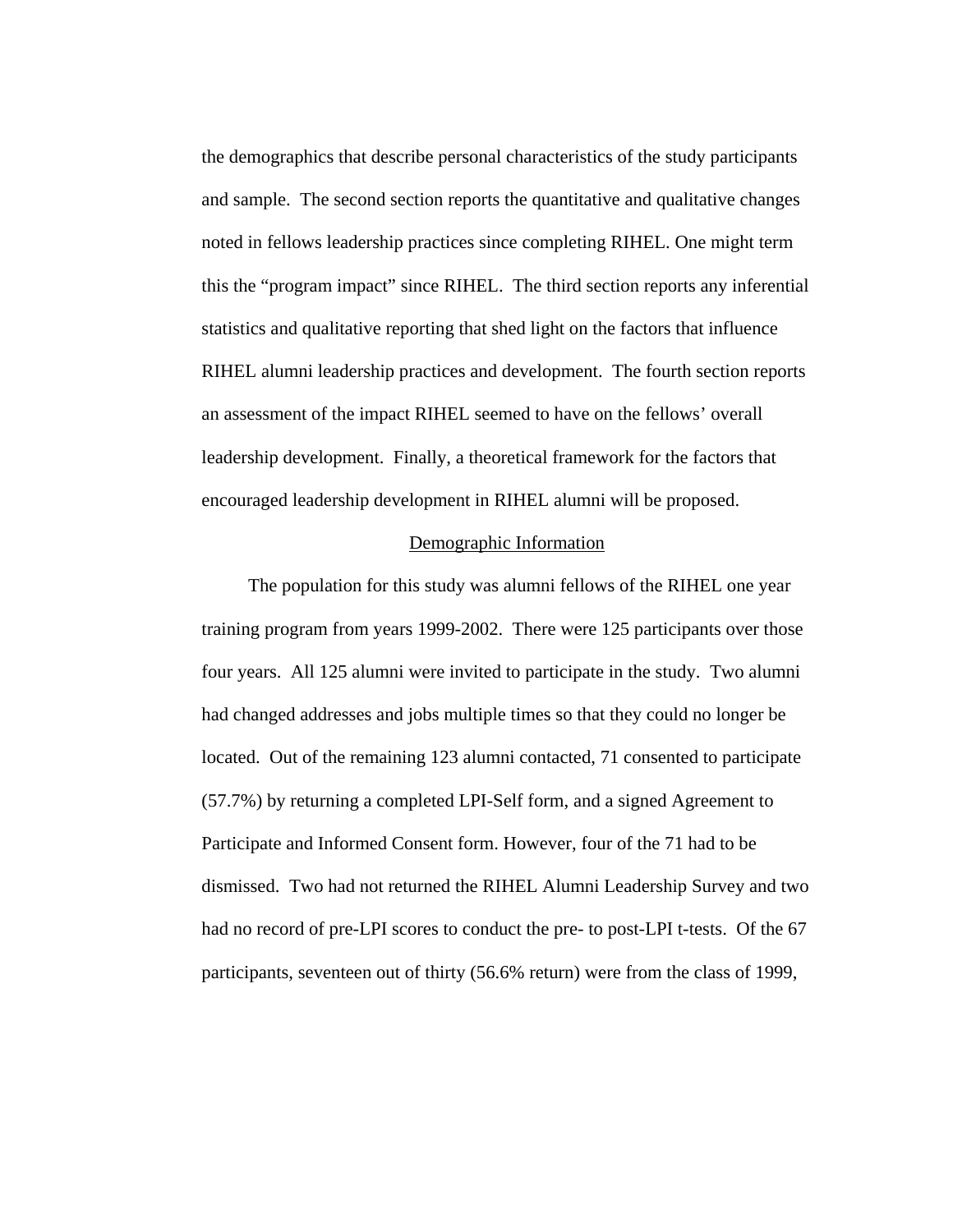forming the initial 25.4% of the participants (See Appendix I). Thirteen out of thirty (43.3%) of the class of 2000 responded, adding 19.4% more to the study participants. Sixteen out of twenty-eight from the class of 2001 (57.1%) agreed to participate, adding another 23.9%. Finally, twenty-one out of thirty-six from the class of 2002 (58.3%) responded, comprising the final 31% of the participants in this study.

 The survey contained several personal and work-related questions to gather demographic profiles on the subjects. This data is important in describing the diversity in the participants as well as providing possible factors to explore for statistical interrelatedness with leadership practices (see Appendix J). Out of the 67 participants 41 (61.2%) were female and 26 (38.8%) were male. There were three (4.5 %) who identified themselves as Asian, 2 as Black (3.0%), 3 as Hispanic (4.5%) and 59 as White (88.1%). Participants ranged in age from 27 to 65 years with a mean age of 46.07 years. One participant did not give their age.

 The highest degrees completed by the group ranged through twelve categories from high school with one participant to post-doctoral work by another (See Appendix I). These degrees were compressed into three categories to create large enough groups for statistical analysis: 1=high school, BA, BS (N=18, 26.9%); 2=MA, MS, MPH, MSN, MSW (N=36, 53.8 %); 3= MD, PhD,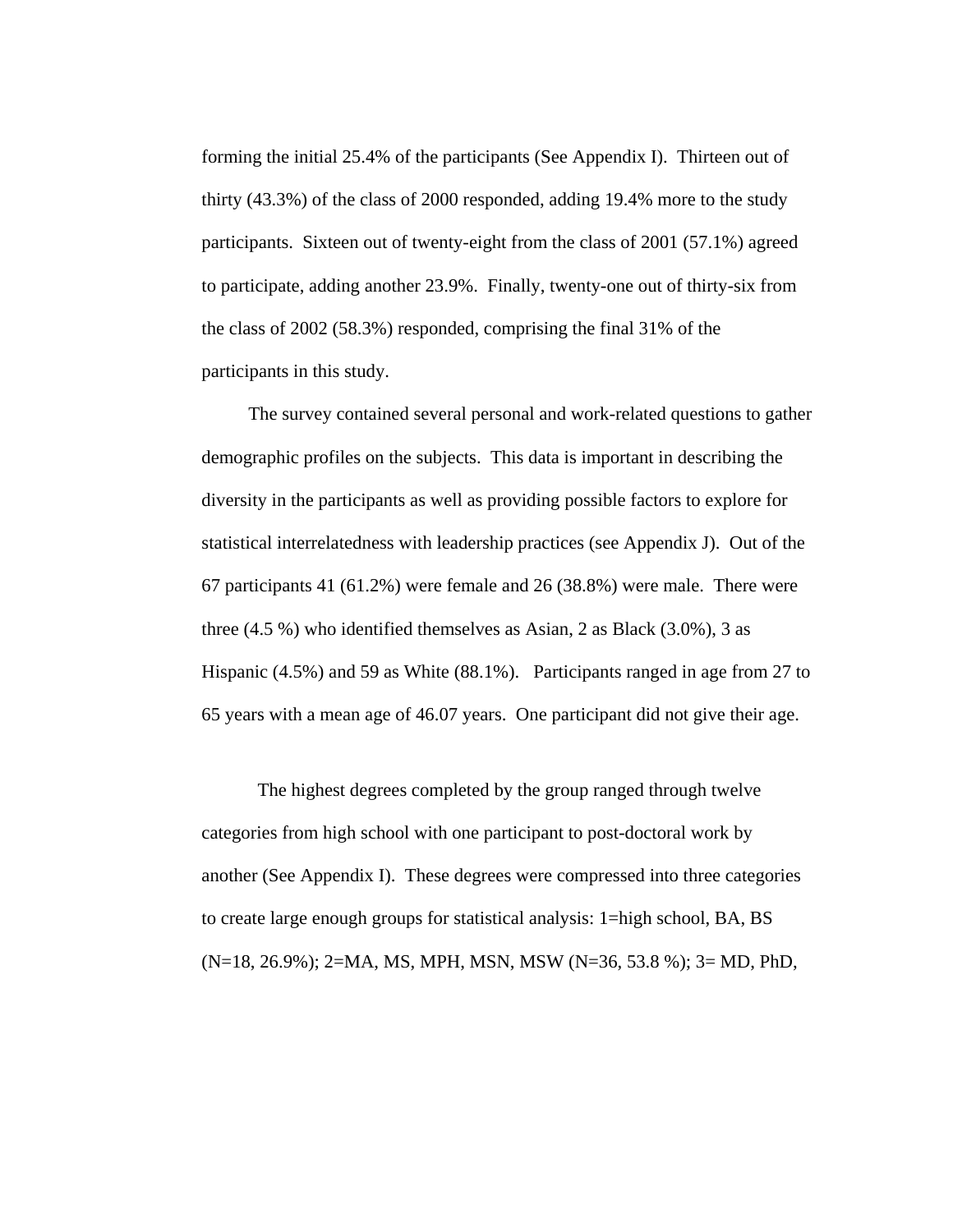JD, post-doc (N=13, 13.4%). Field of studies or majors for those degrees ranged through ten subject areas (See Appendix I. Again these were compressed for future statistical analysis into two groups of health specific and non-health specific degrees: 1=Medicine, Nursing, Health related (N=31, 46.3%); 2=Nat. Sciences, Soc. Sciences, Bus/Admin/Mgmt, Law, Engineering, Education (N=36, 53.7%).

 The survey asked participants what their current title or position was and whether it had changed since completing RIHEL, how long they had been in the current position and to describe their work duties briefly. From this information each participant was assigned a position category, job type and agency code. Close to seventy-five percent of the participants were in a director or manager position. The participants' job positions fell into five major roles: Director  $(N=34, 50.7\%)$ , Non-Director Management  $(N=17, 25.4\%)$ , Team Member  $(N=2, 3\%)$ , Professional (N=10, 14.9%), and Professor/Educator (N=4, 6.0%). There were four categories that encompassed the participant's job focus or area: Health (N=38, 56.7%), Environment (N=20, 29.9%), Both (N=6, 9%), and Other (N=3, 4.5%). Finally, an agency category in which the participant works was created, resulting in the grouping of participants into these five areas: Government, N=43, 64.2%; Corporate/Business, N=14, 20.9%; Non-profit, N=6, 9.0%; Educ. Institution, N=3, 4.5%; and Other, N=1, 1.5%.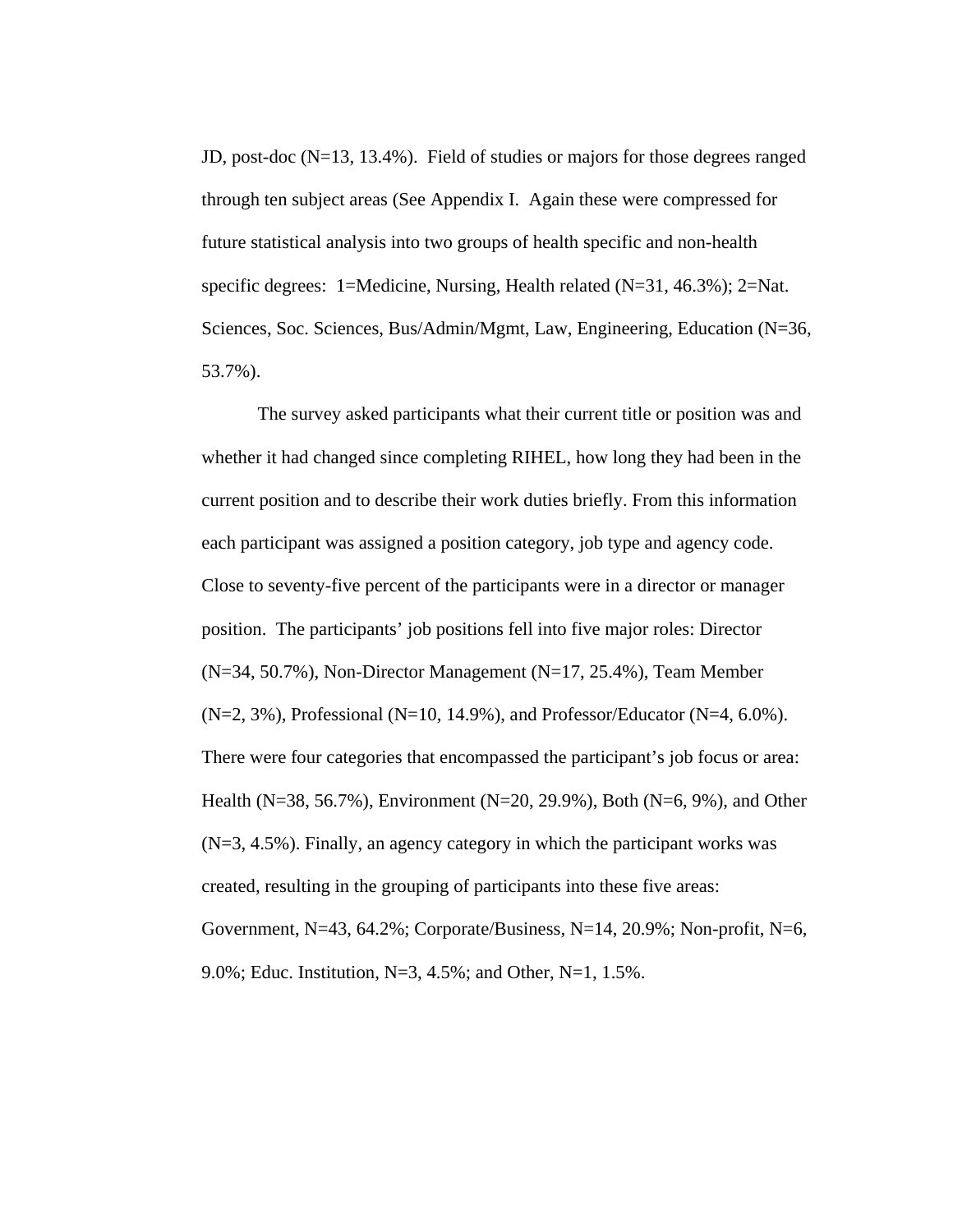Work or job related data explored the participant's length of service in their position and field. Nearly half of the participants  $(N=33, 49.3 \%)$  were in the same job they were in during their RIHEL training. The mean time in the position was 5.89 with a range of .20 to 26 years. The questionnaire also asked how long each participant had been working in the area of public health or environment. The mean years in service were 17.26 with a range of 0 to 40 years. One participant, who reported zero as their years, works in a medical practice and did not see themselves in the traditional public health or environment role of other RIHEL alumni.

### Changes in Leadership Practices

This study gathered both quantitative and qualitative data to help answer the research question: (Q1) What leadership practices have changed for public health and environmental leaders since their completion of the Regional Institute for Health and Environmental Leadership (RIHEL). Both types of data will be reported below.

#### Quantitative Measures

Results from the quantitative data analysis reveal that there is a significant change in all five practices of leadership by RIHEL participants from the pre- and post-LPI scores (see Table 1). In addition, there is a strong correlation between the participants' self-report of the extent to which RIHEL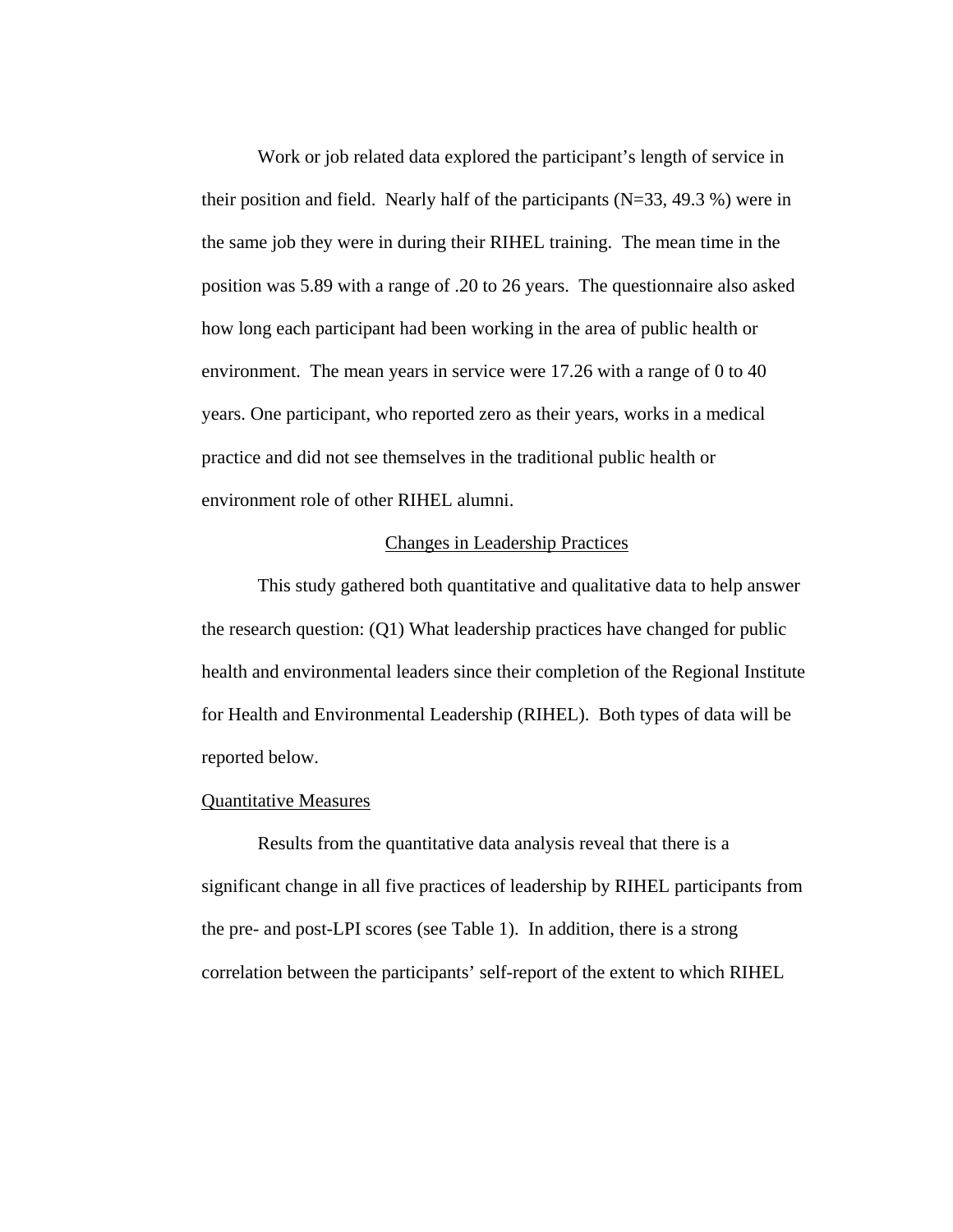influenced each practice and their score on that practice. Kouzes and Posner (2002) discovered that challenging the process, inspiring a shared vision, enabling others to act, modeling the way and encouraging the heart make up the five core practices of exemplary leadership. The RIHEL program supported this notion in both the administration of the LPI instrument and in the teaching around this instrument. The impact of this emphasis can be seen in the results below. The results of each of the five practices will be separately discussed below.

It must first be noted that the LPI measures five practices of exemplary leadership through Likert-type ratings of 30 leadership statements. The higher the score, the stronger that practice is visible. The highest anyone could score in any practice is 60, meaning the person would have to give themselves a 10, meaning "almost always," on all 6 questions measuring that practice.

| Table 1. Talled t-wsis for TTC-KITTEE and TOST-KITTEE ET I Beores |              |               |       |    |      |
|-------------------------------------------------------------------|--------------|---------------|-------|----|------|
| <b>LPI</b> Practice                                               | Pre-LPI Mean | Post-LPI Mean |       | df | Sig. |
| $\overline{CP}$                                                   | 43.40        | 47.76         | 5.526 | 66 | .000 |
| <b>ISV</b>                                                        | 39.91        | 46.16         | 6.158 | 66 | .001 |
| <b>EOA</b>                                                        | 47.85        | 51.76         | 5.451 | 66 | .000 |
| <b>MW</b>                                                         | 45.49        | 49.89         | 5.169 | 66 | .010 |
| <b>EH</b>                                                         | 41.37        | 47.34         | 6.001 | 66 | .000 |

Table 1: Paired t-tests for Pre-RIHEL and Post-RIHEL LPI Scores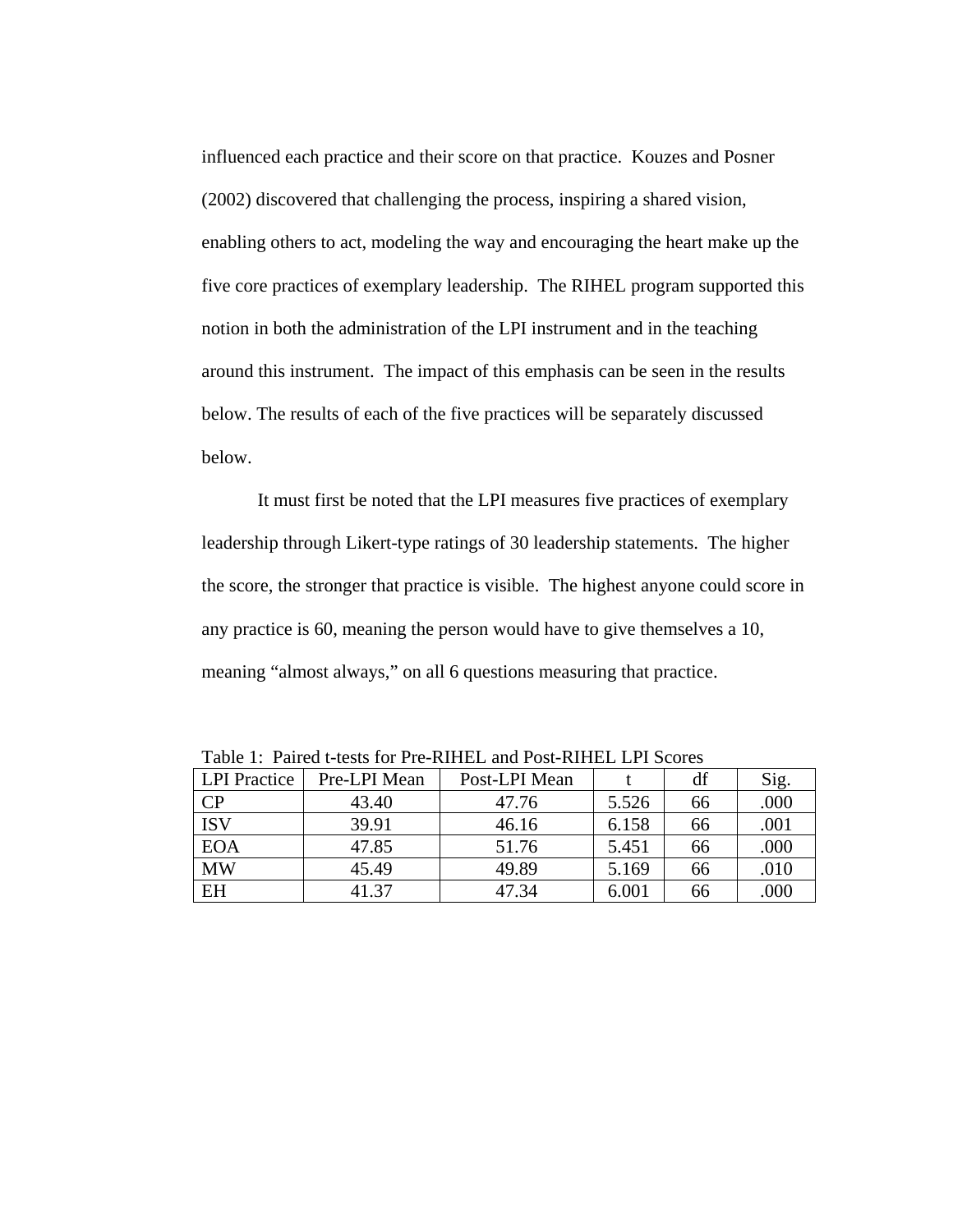Challenge the Process. The practice of "Challenge the Process" is one of change (Kouzes and Posner, 2002). Leaders who practice this question the status quo, seek opportunities for change, and tend to be innovative. There is an inherent taking of risk with this practice. The paired samples t-test results for this practice established a pre- to post-test positive change of significance  $(t=5.526, p=.000)$ . The Pre-LPI mean was M $=43.40$  and the Post-LPI mean was M=47.76. The mean change score for this practice was 4.37. In summary, RIHEL fellows improved in the practice of challenging the process since completing their training.

Inspire A Shared Vision. The practice of "Inspire A Shared Vision" is future oriented (Kouzes and Posner, 2002). In a fast-paced and changing environment, this practice is thought of as paving the way into the future with a vision and commitment to possibilities. It is two-pronged in that it involves others. This practice measures the enlistment processes of the leader with followers toward shared hopes and goals. The paired samples t-test results for this practice established a pre- to post test positive change of significance  $(t=6.158, p=.001)$ . The Pre-LPI mean was M=39.91 and the Post-LPI mean was M=46.16 The mean change score for this practice was one of the highest of all practices at 6.25. RIHEL fellows did show considerable improvement in inspiring a shared vision since completion of the program.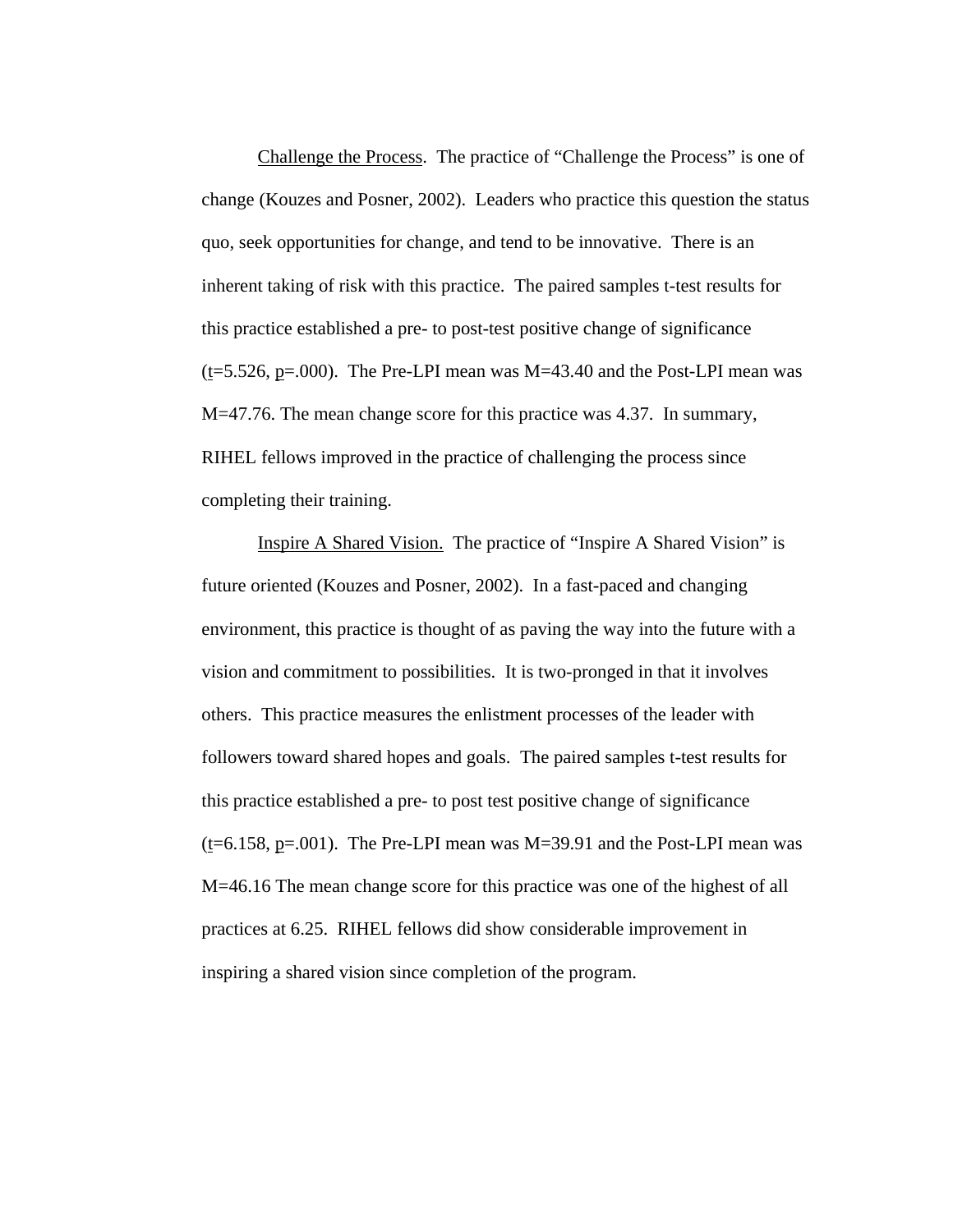Enable Others to Act. Collaboration is fostered by the practice of "Enable Others to Act" (Kouzes and Posner, 2002). Similar to inspiring a shared vision, enabling others to act promotes shared goals and power to reach the goals. RIHEL fellows also showed change in this practice. Paired samples t-test established a pre- to post- test positive change of significance (t=5.451, p=.000). The Pre-LPI mean was 47.85 and the Post-LPI mean was M=51.76. The mean change score for this practice was 3.91. Fellows increased in their self scores of enabling others to act since completing RIHEL.

Model the Way. Often seen as a value alignment with behavior, "Model the Way" seeks to set an example in word and deed (Kouzes and Posner, 2002). Modeling the way requires a self awareness and intention to match behaviors with values. Like the other three practices, it also affirms shared values and adherence to them. The paired samples t-test results for this practice established a pre- to post- test positive change of significance ( $t=5.169$ ,  $p=.010$ ). The Pre-LPI mean was M=45.49 and the Post-LPI mean was M=49.89. The mean change score for this practice was 4.40. Again, RIHEL fellows showed marked improvement in this practice since completing the program.

Encourage the Heart. Recognizing the contribution of others is central to the "Encourage the Heart" practice (Kouzes and Posner, 2002). It requires that goals be clear enough to know when they have been met and celebrating them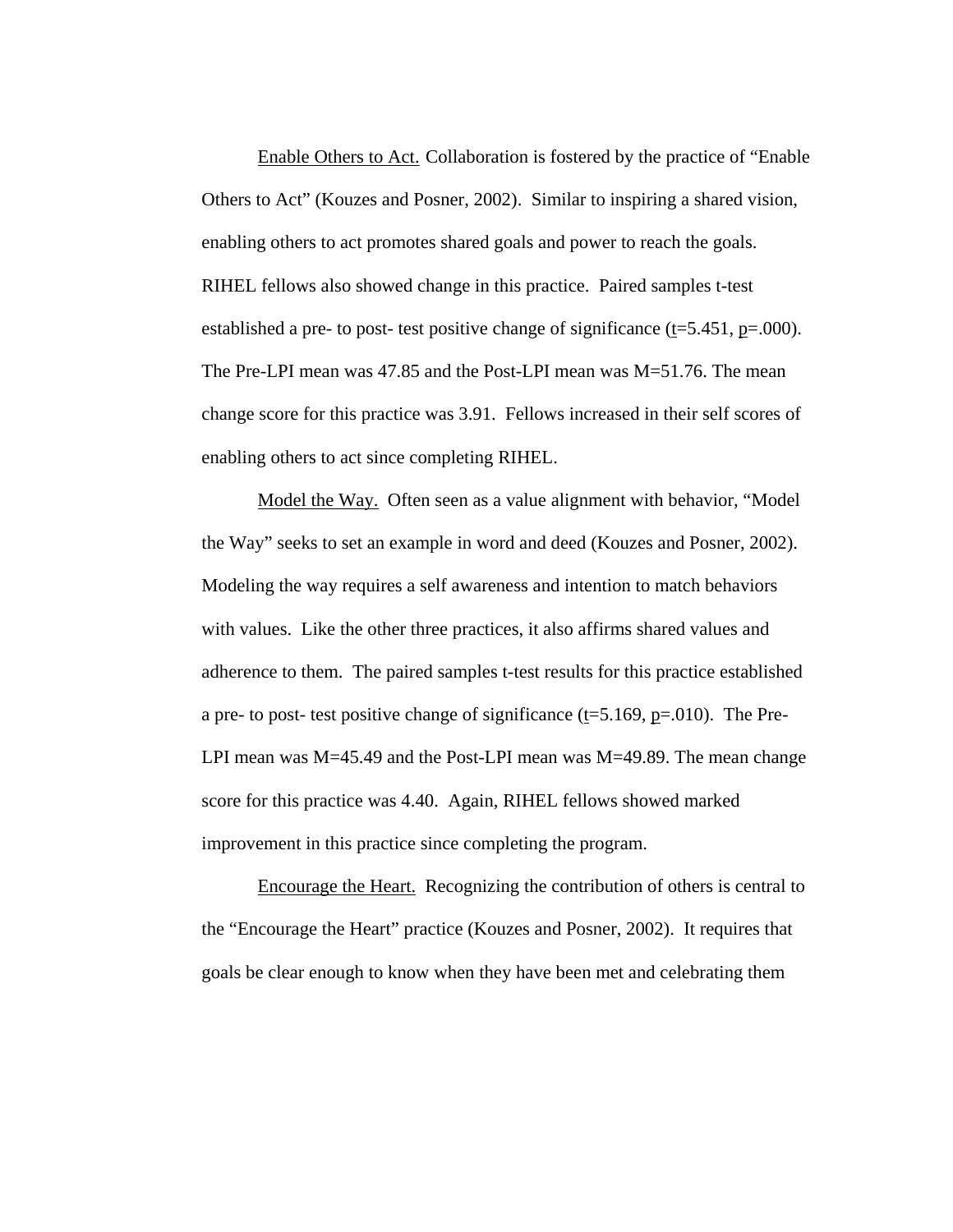when they have. It fosters a sense of community that in turn encourages excellence by its individuals. RIHEL fellows experienced change in this practice as well. Paired samples t-test results for this practice established a pre- to post test positive change of significance ( $t=6.001$ ,  $p=.000$ ). The Pre-LPI mean was  $M=41.37$  and the Post-LPI mean was  $M=47.34$ . The mean change score for this practice was 5.97. RIHEL participants increased consistently in their use of encouraging the heart as a leadership practice.

In addition to recording pre- and post-LPI scores for each individual on each practice, a Total Change Score was computed by adding an individual's 5 LPI pre- to post- practice change scores together (see Appendix K). The mean Total Change Score was 24.77 with a minimum change of -38 and maximum change of 106. Quartiles were chosen from these scores to group participants into High Change (+39 to +106), Medium Change (+20 to +38), Low Change  $(+7 \text{ to } +19)$  and No Change to Negative Change  $(-38 \text{ to } +6)$  groups. These groups showed uniform variability in their means. In fact the distribution was relatively flat. While ten participants may have scored a negative Total Change Score it was found that four of them had positive change or no change on at least one practice and two more fellows had at least one practice stay the same from pre- to post-LPIs. Overall 80% (N=54) of the fellows had at least one or more practices increase by the mean change score.  $62\%$  (N=44) of the fellows saw at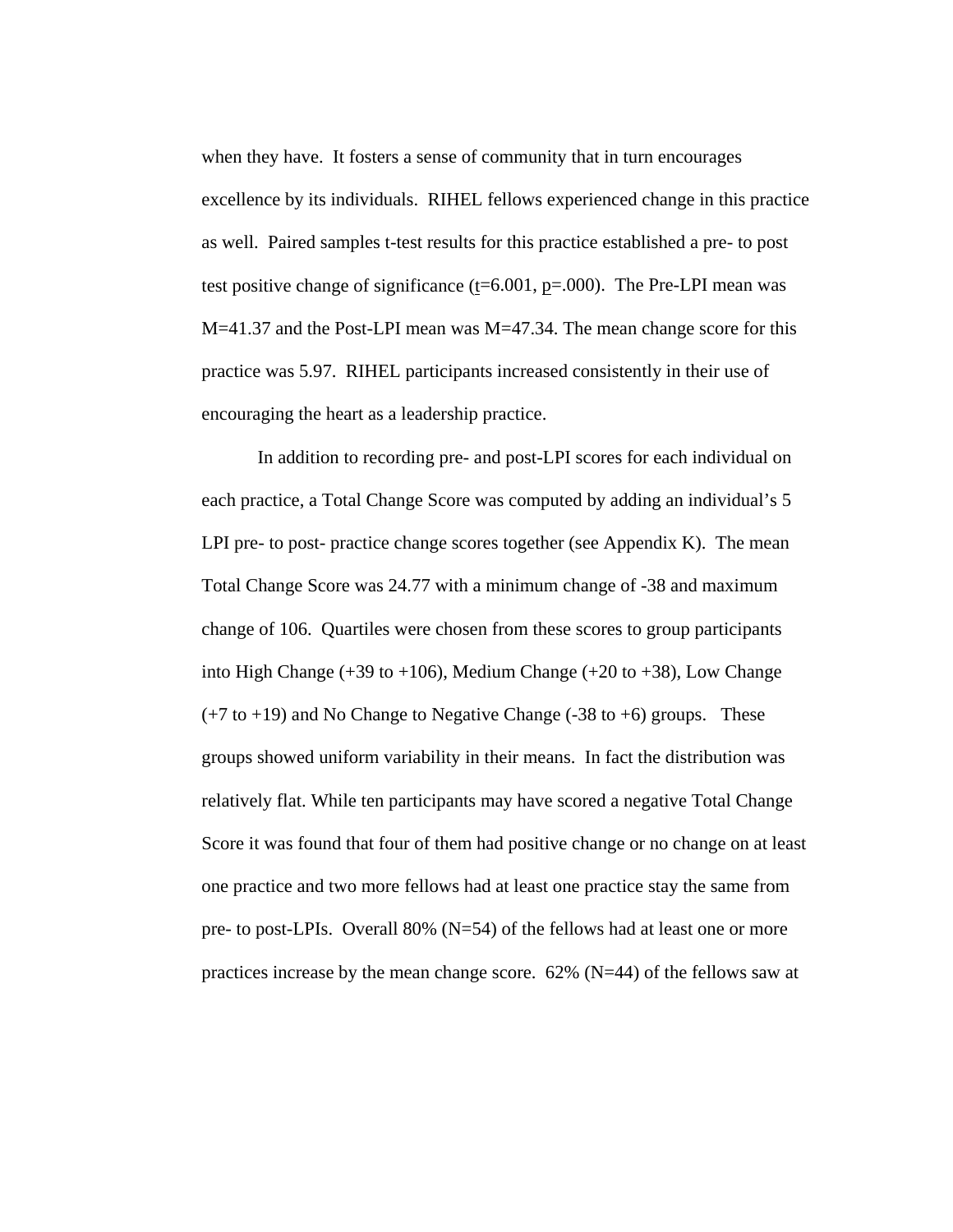least two LPI practices increase by the mean amount or more for that practice. When looking for at least three practices changing by the mean change score nearly half, or 46% (N=31), were discovered. Since RIHEL encouraged fellows to focus on improving one or two of the practices, this change is consistent with the training goals of RIHEL.

It is clear that RIHEL fellows report themselves as practicing higher levels of exemplary leadership along the lines of the LPI. Their self-report of practices increased with consistency and significance across the participants, demonstrating significant improvement over time.

#### Qualitative Measures

 In addition to the LPI measurements of change in practices, interviews utilizing an open-ended question about changes in their leadership were conducted with 20 fellows who varied in their change score. These interviews confirmed qualitatively that their leadership practices had increased in the major areas of the LPI as well as other areas. Each of the fellows interviewed was able to identify a time since RIHEL where they were practicing leadership differently and were aware of it. Through the process of constant comparison analysis leading to open coding, and selective coding resulting in categories, four themes emerged from their reports of changes in leadership behaviors: 1) First of all, RIHEL fellows reported specific utilization of the 5 exemplary practices of the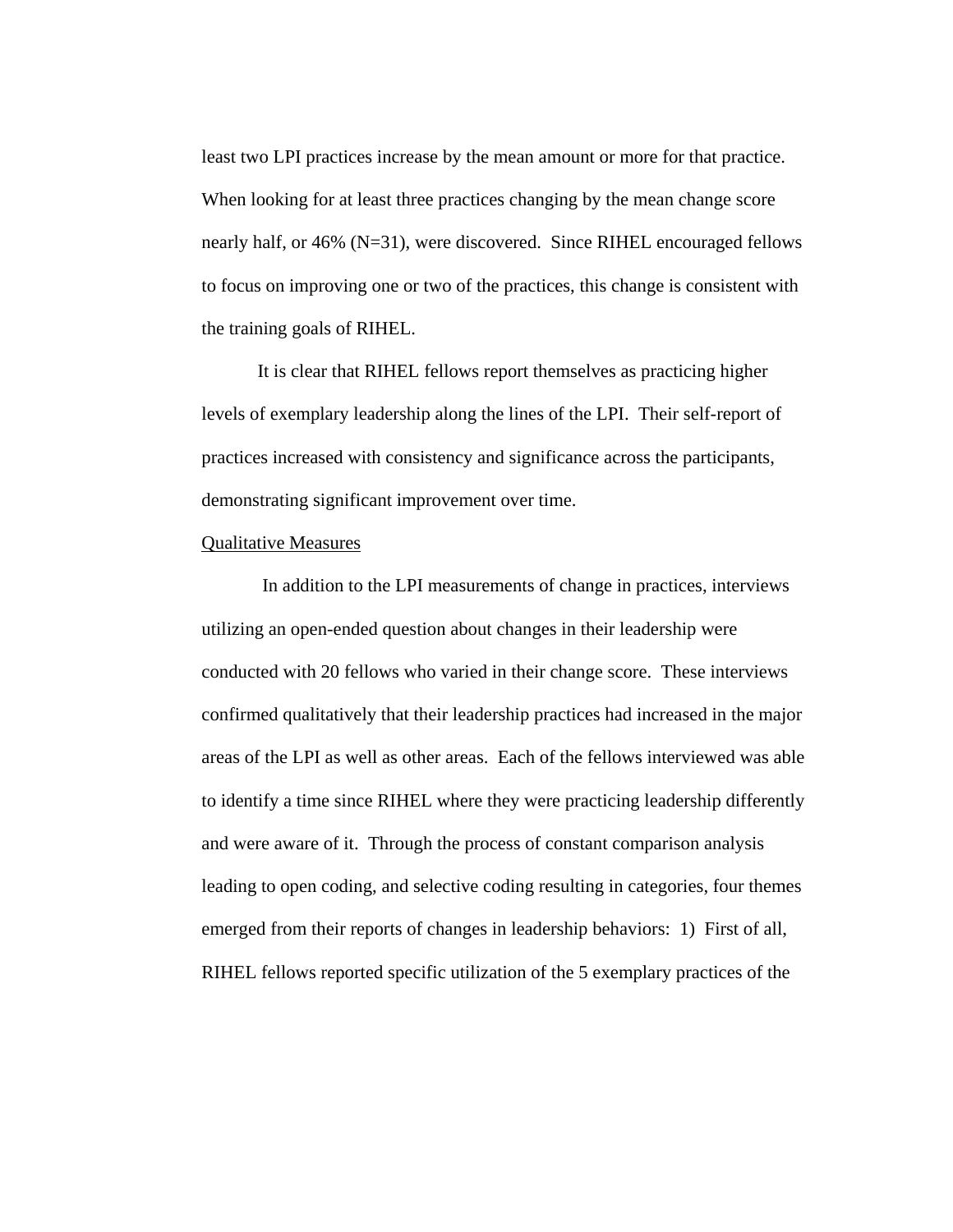LPI as well as collaborative processes taught during RIHEL. 2) Leaders reported being more self-aware and reflective in their approach to leading. 3) Leaders described being more intentional and conscious about the practices they utilized and why. 4) Leaders reported more confidence in their practices, largely as a result of their learning from RIHEL or utilizing the skills.

It must be noted that even those participants who had lower or negative total LPI change scores could articulate specific practices that had changed for them. In fact there were no noticeable differences in the ways that those having high Total LPI Change Scores and those with lower scores reported their changes. They were remarkably similar, reported with the same degree of excitement and discovery. In the quotes that follow, the LPI category is reported first, followed by the parens of Total LPI Change Score and the ID number of the participant. Brackets [ ] are also used to denote changes in the text made by the researcher in order to preserve the confidentiality of the respondent or provide greater readability.

Increased Collaborative and LPI-based Practices. Many of the fellows in reporting a time when they realized they were practicing leadership differently gave examples consistent with the language and core practices of the LPI. Here are just a few examples of instances and growth noted by the fellows for each of the five exemplary practices: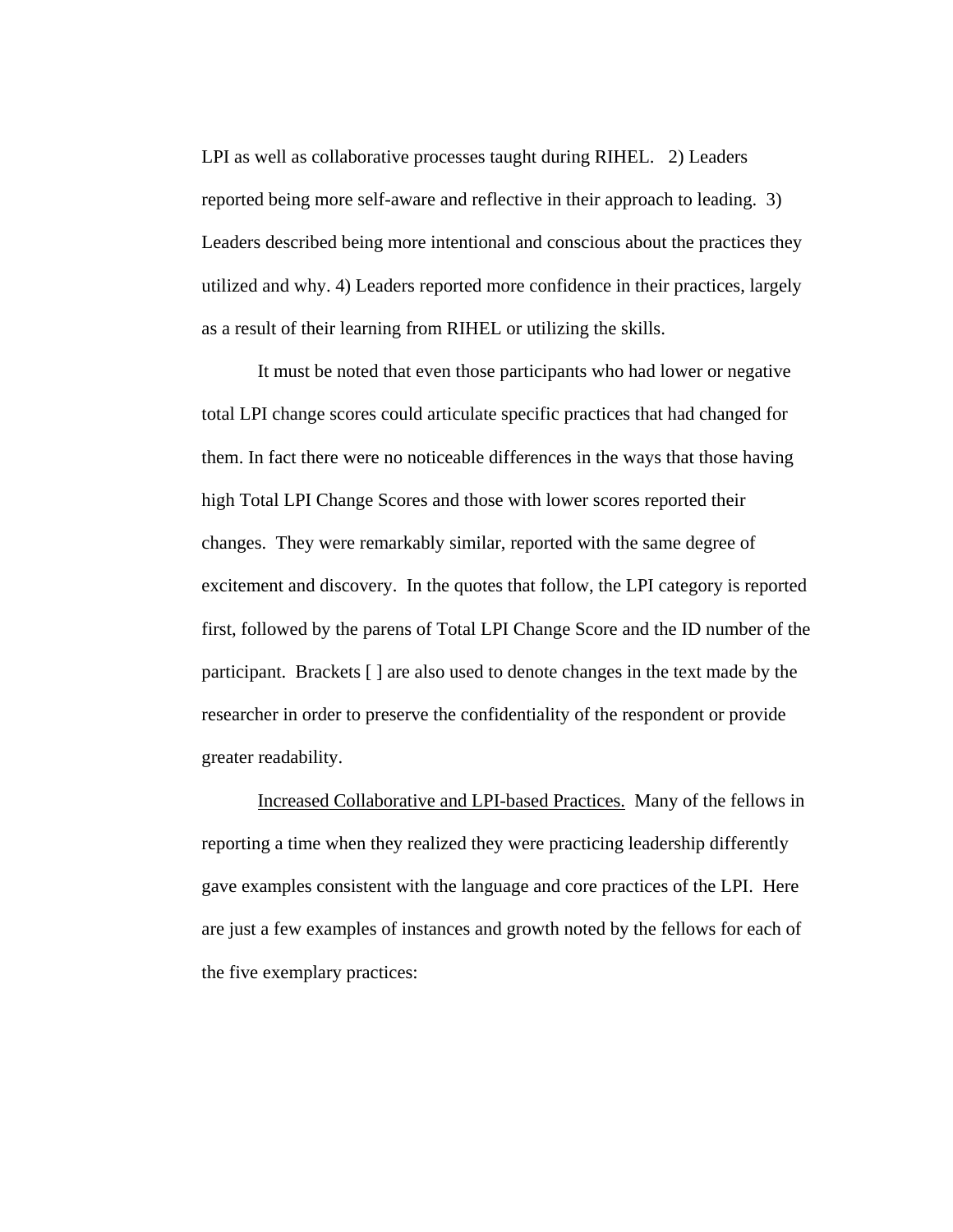$CP$ —(+34, #34): I am learning to confront difficult situations more, challenging the process.

 $CP$ —(+57, #2): I have been confronting a difficult situation with a staff person and it is often in a public situation. I am challenging him to see things differently, to grow. That's new.

 $ISV= (+26, #45)$ : I think it is the whole inspiring piece. Getting people to have some ownership in what they do, to make it their own vision, their own activities. That is new for me.

MW—(+106, #51): I am allowing staff input now. Instead of just telling them what to do and how, now I set goals with staff and model for them; I let them be a part of the process. It's improved buy-in.

EOA—(+50, #61): I use to be hierarchical. Now I use teams more and empower people to act.

EOA—(-14, #3): I listen more and allow others' expertise to be present and useful.

 $EH$  (+32, #9): I think that [you need to] share the credit with the employees. My employees really appreciate that. They are proud of what they have done. Share the glories.

Collaboration—(+34, #28): I've been approaching the project with a collaborative mindset, to really work together and through issues. I demonstrate my passion and commitment for the shared goal and encourage the process more.

Collaboration—(-2, #23): I have stepped out of line management and am now seeing ways to influence as a stakeholder without utilizing positional power. I'm able to point out other's perspectives more so that all sides are considered before a decision is made.

Increased Reflective Behaviors. A number of leaders mentioned that they

have increased their listening and perspective taking abilities since RIHEL. This

more open perspective has enabled them to hear other points of view, increase

overall understanding and in many cases 'stay at the table' through contentious

times. This in turn allowed them to develop plans that include multiple

viewpoints and stronger commitments to common goals as required for

successful collaborations (Chrislip & Larson, 1994).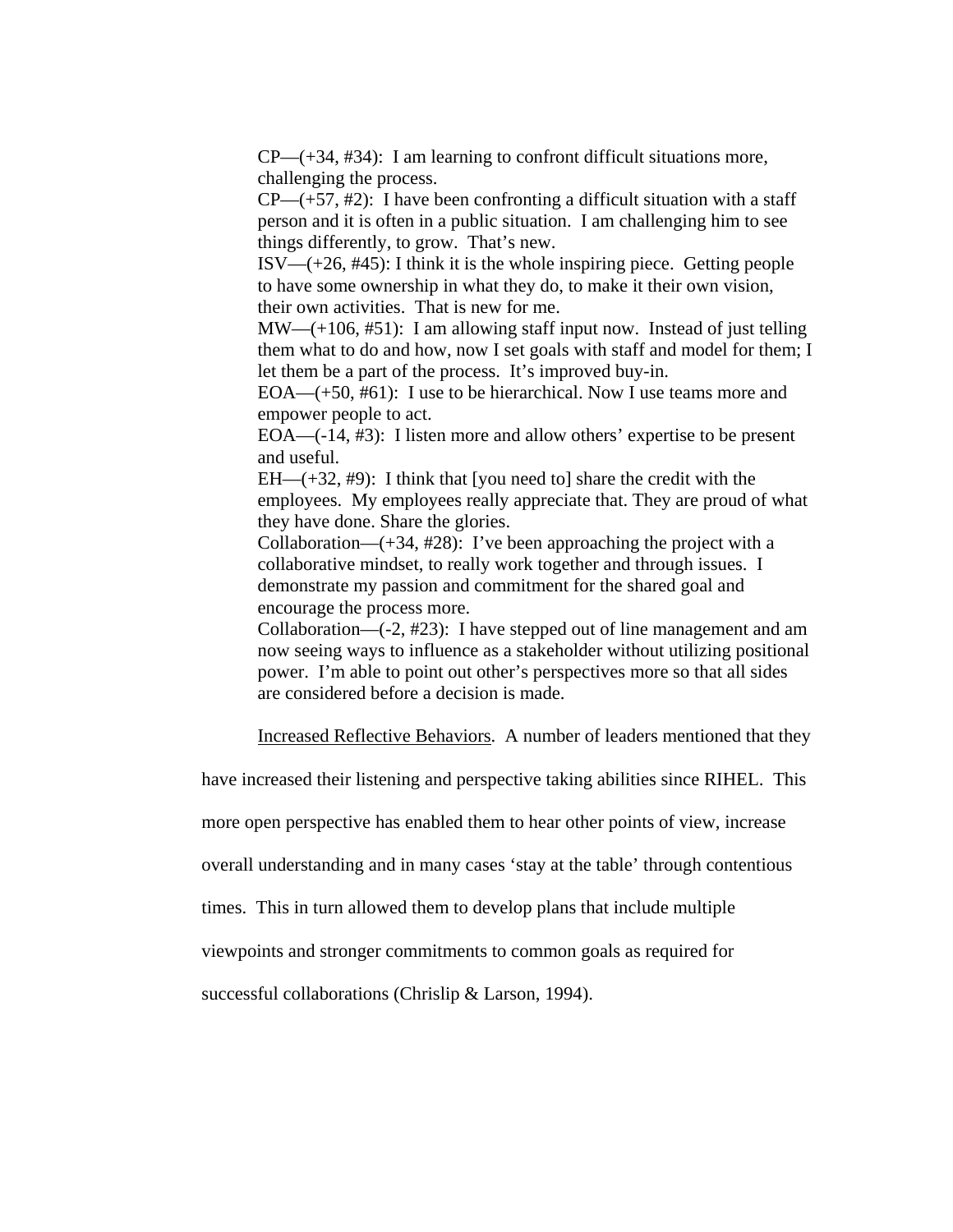(+11, #18): But I think being able to step back and recognize, lay it out and hear the pros and cons and hear the implications for taking this course versus another course. That has changed.

 (+34, #34): I think for me, being able to confront the situation was very difficult, bringing up the opposing points of view openly really threw me off and so now I feel like I can sit down and listen to diverse opinions and not be frightened by, or scared by that.

+50, #61: I listen more. I use to talk and tell, now I listen to hear. (-8, #20): I think probably one of the things that has really helped me was again this idea of listening and by going through the RIHEL process, which teaches you to be more introspective.

(+32, #41): We were finally at a staff meeting, when I went, 'you know, it is really working.' People were contributing. People don't all agree, but everyone feels safe to say what they are thinking or feeling, express their opinion, to contribute. Be heard. And, I was just really beginning to see it's worked.

Increased Intentional Behaviors. Fellows also report more intentional

behaviors since RIHEL. In an effort to solicit many stakeholders in

collaborations they reported intentionality:

 $+34, \frac{\#28}{ }$ : That is an example by which in the past, the program would have likely just done the minimum, in terms of issuing notices in newspapers, where people would never find in the legal section, and essentially get no comment on that. Versus much more aggressively going out and seeking people's input.

They also focused their workplace behaviors to both increase practices they knew

they were weak on and yet would help a group accomplish a worthwhile cause

that requires a shared vision:

(-8, #20): Yeah, well one of the challenges was creating this vision and keeping that vision in front of the group of people, and checking to see that we were all on the same page. That was one of the areas that I got feedback on my LPI that that was an area I can really improve. So I have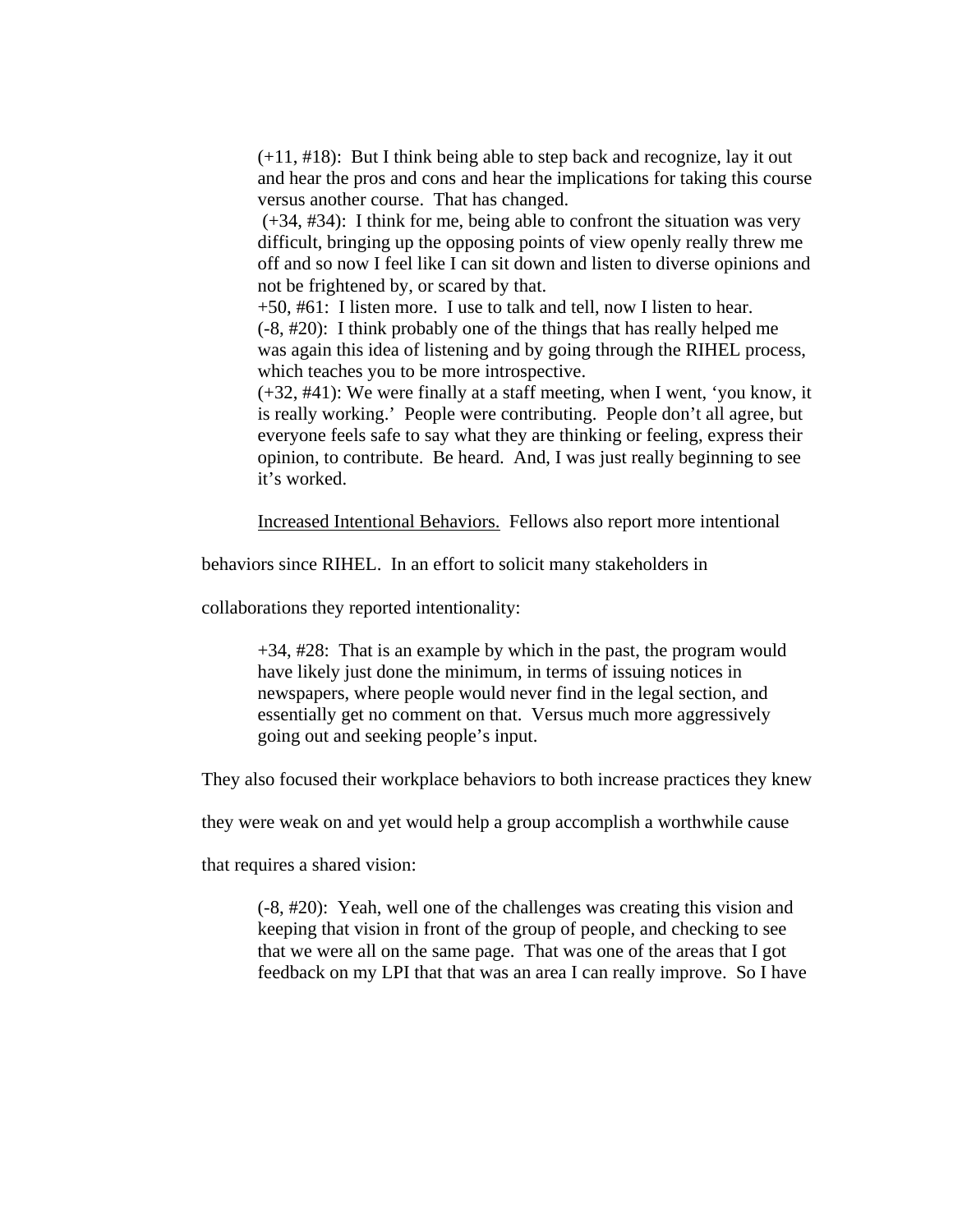focused on that vision piece, use a lot of the practice, the five exemplary practices from Kouzes and Posner.

They were more intentional about seeking feedback and working through

differences. They were more committed to the long-term relationships in the

face of those differences as ways to ultimately solve problems together:

+62, #48: Oh just ask people; to help them understand what it is that they don't understand; and continue to talk to them; and to articulate in public meetings in a very facilitated way, why I think they stopped it and that the process was moving too fast. I'm not blaming them, I'm making it continue to be possible for them to engage in the process. Researcher: What would you have done in the past then? #48: Stopped talking to them and put the blame square on their shoulders. It doesn't help (laugh). I'm very intentional now.

Fellows reported intentionally creating positive work climates themselves, where

others can be heard and help craft solutions to problems that directly affect their

jobs and work. They report intentionally thinking in collaborative ways:

(+44, #44): So I guess I've been leading the change with more sensitivity to the feelings. I've always been pretty sensitive to the complexity of the issues, but not as sensitive to the complexity of the feelings. I'm more intentional about that now….kind of the increasing the heart part of it. (-2, #23): Oh, the – sometimes it is as simple as not having an "us and them" psychology. And, so, I have been more of the advocate for the collaborative mode. More an advocate also of some of the tenets of Kouzes and Posner. Encouraging the heart.

Increased Confidence. Fellows reported an increased sense of self

confidence and a belief that they could improve and overcome obstacles that in

the past discouraged them. This increase also showed up in the key factors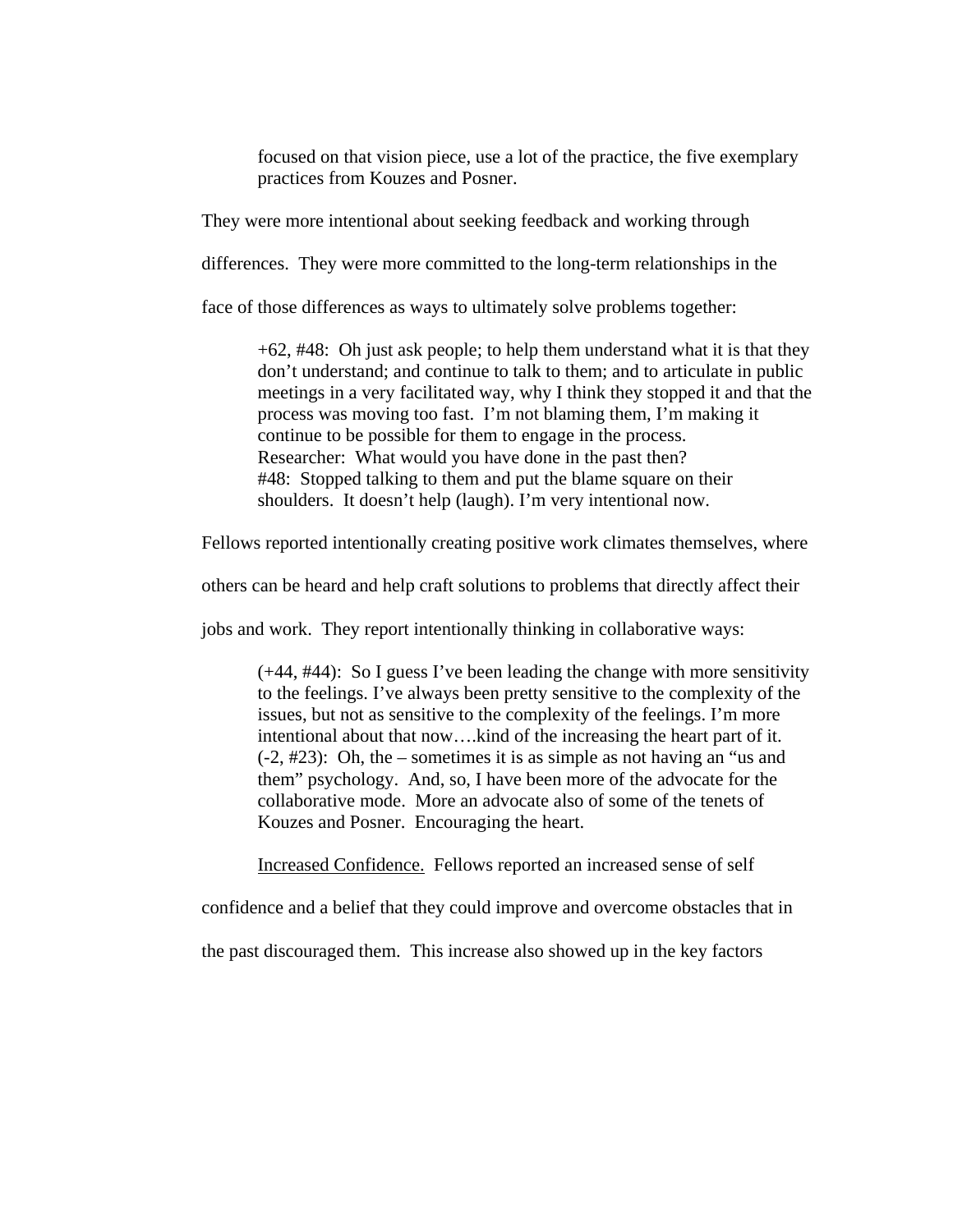attributable for leadership development which will be considered later. They

sought new opportunities:

+91, #14: I never would have thought to even consider the possibility for applying to get the grant before RIHEL. I saw the opportunity and I decided to try. It gave me confidence.

They believed in themselves in ways they had not before:

(+34, #34): I think it's, I felt my self-confidence has improved. I believe in myself more. And that's really helped a lot to be able to proceed on with confidence.

They noticed that they were able to self-correct when needed based on awareness

and analysis of situations that they normally had not always understood:

(-8, #20): …I'm more able to take a look at these things and analyze them and really use the information in different ways, you know, that I can do it better the next time. I think the whole thing has created an awareness of what's happening and stopping to really examine it and then implement some better techniques. That I can do it better next time.

They felt empowered to act and take initiative to challenge the process, or

establish a new program that tied into their passions:

(+60, #12): You know those little small questions, things that I could basically find out for myself but had been depending on (person) for. I started feeling comfortable doing those things myself. So basically taking an initiative to bring in the outside resources to our (organization) without having someone look over you or what have you, to always need their approval. I guess basically having confidence in taking more initiative.

The qualitative responses confirm the quantitative data that RIHEL

fellows increased in a number of practices related to both the LPI and effective

collaborative leadership processes. RIHEL fellows reported a change in their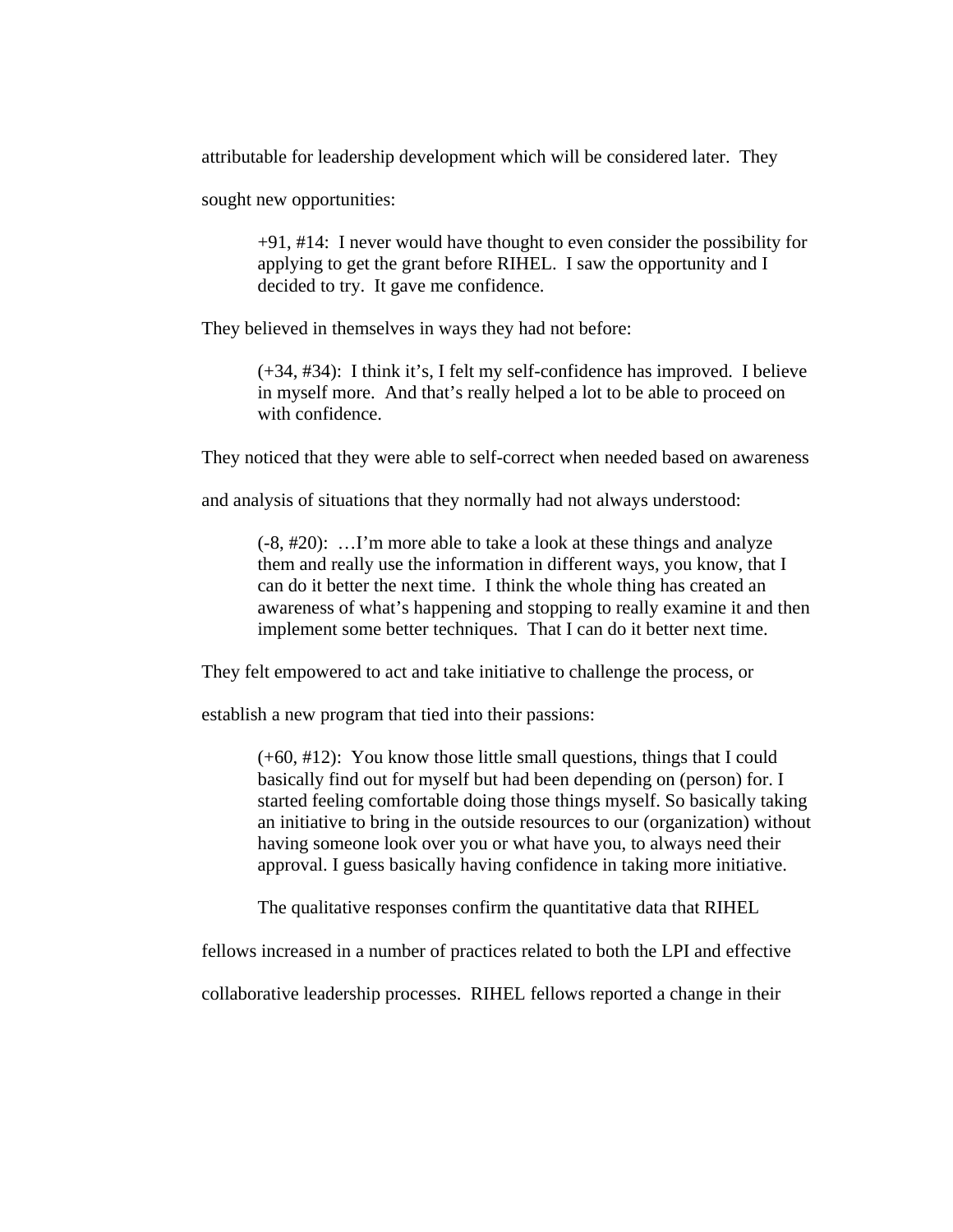view of the leadership situation, their understanding of what to do and practices that were more appropriate than in their past responses. Largely expressed in language reflecting the 5 practices of the LPI, these practices, along with collaborative practices, describe leaders who are more reflective, intentional and confident in their leadership approaches. The next section will explore the factors that account for or influenced these changes.

#### Factors Influencing Changes in RIHEL Fellow Leadership Practices

As noted in the section above, leadership practices did change positively and significantly for RIHEL leaders. Not only were their increases in practices evidenced in their final LPI scores for each practice, but their personal stories reflected these changes as well. It is the purpose of this section to explore the factors that might explain or account for these changes. This study gathered both quantitative and qualitative data to help answer the research question: (Q2) What factors account for any changes in leadership practices? In other words, what factors do leaders identify as encouraging their leadership development? Both types of data will be reported below.

### Quantitative Measures of Factors Influencing Leadership

The quantitative analysis was designed to discover any relationships between descriptive or evaluative factors reported in the questionnaire and LPI test scores, including Total Change Scores. Results from the Pearson correlation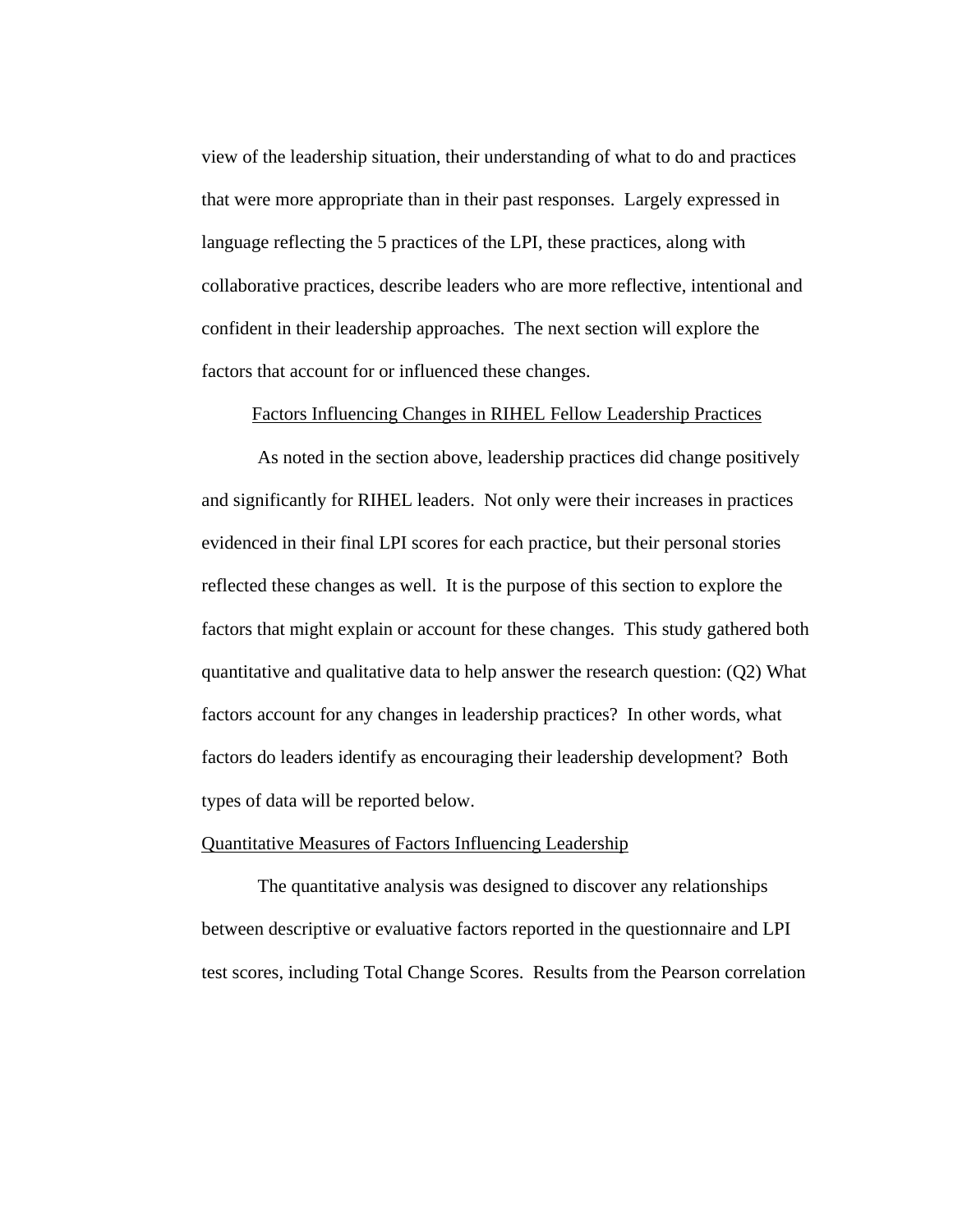analysis discovered that year of RIHEL, age, educational background and job functions were not significantly related to the LPI scores. There were however a few positive relationships between the personal descriptors of fellows and LPI scores. Gender had a relationship to the final Encourage the Heart scores of women and Years in Public Health had a negative relationship to Total Change Scores. There was also a strong relationship between the extent fellows perceived RIHEL influencing their current leadership practices and their final Post-LPI scores for those practices. The descriptive information on each of the factors tested is reported below in two sections: non-influencers and influencers.

Non-influencers. Pearson's correlations were computed on all descriptive factors such as age, years in current job, years in public health and the perceived RIHEL influences on each of the practices measured. Further studies were undertaken on each to determine the strength and direction of the relationship if any. When comparing age to Total Change Scores and each of the 5 Post-LPI scores, no significant relationship was found. Age did not seem to play as a factor in change scores or final LPI scores. Post Hoc tests were used to determine if any differences existed between years of RIHEL graduation and Total Change Scores or Post-LPI scores. None were present. All four years of alumni scored similarly on both their final LPI scores and their Total Change Scores. Because educational training is thought to indicate stronger abilities,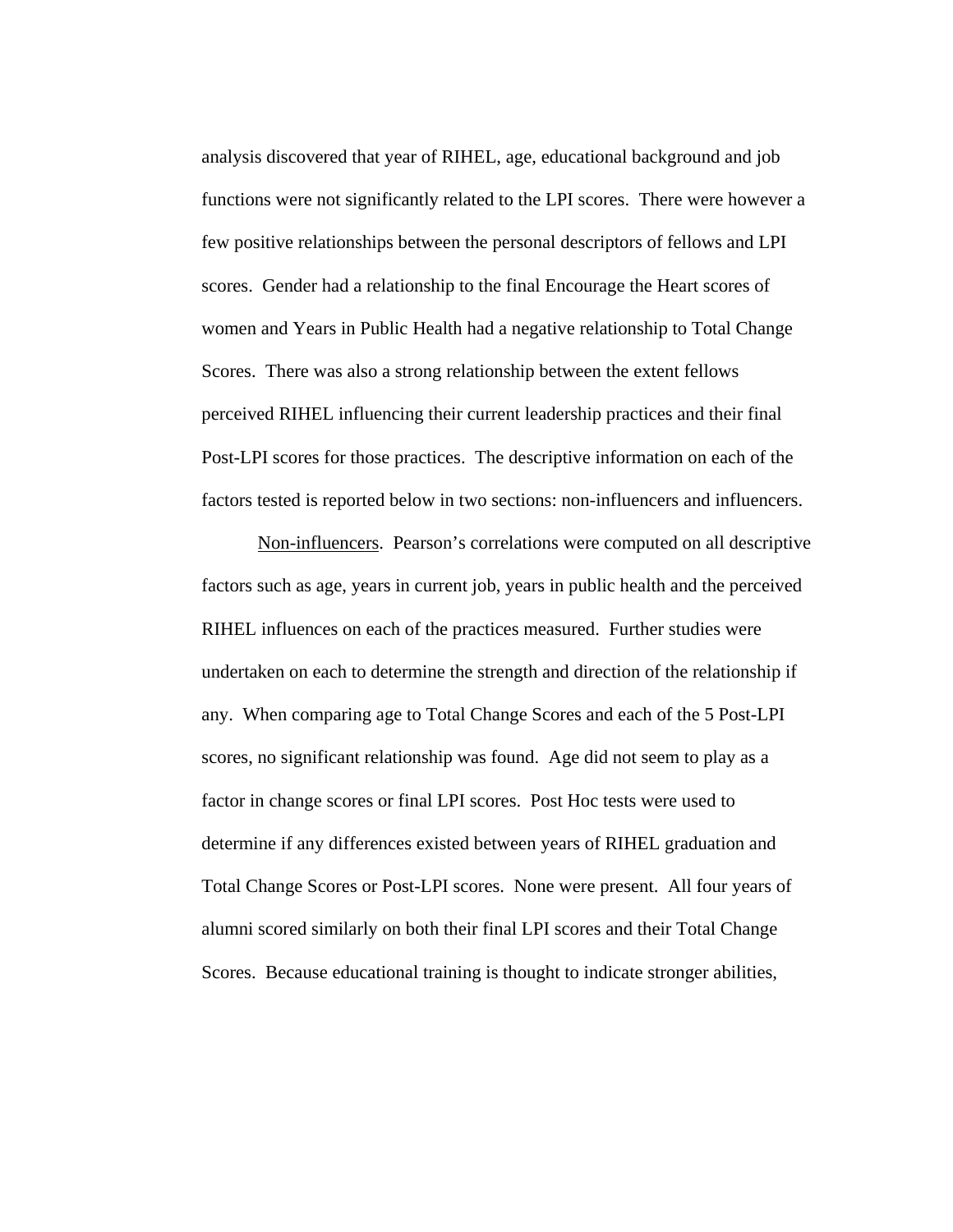Pearson chi-squares were used to detect any relationship of Total Change Scores and individual Post-LPI scores based on degrees. Because there were thirteen degree types noted by fellows making the sample sizes too small for analysis, degrees were collapsed into two types: health related and non-health related degrees. The same was done with the level of education. Three levels were created: 1) high school/ bachelors, 2) masters, and 3) doctoral. No relationships were detected. ANOVAs and Pearson chi-squares were used to analyze the presence and strength of possible relationships of the categorical variables of ethnicity, current position or titles, job categories and agency categories to Total Change Scores and Post-LPI scores. No comparable differences were detected. Ethnicity, current positions (such as director, team member or educator), job categories (such as health, environment or both), and agency categories (government, business, non-profit, education) do not predict changes in LPI scores. Finally, t-tests were used for pair wise LPI comparison of Job Change. Change in job since RIHEL is not associated with Total Change Scores nor any specific Post-LPI scores.

Influencers. There were three measures that did relate to LPI scores. The first is gender. Independent sample t-tests were used to measure relationships between gender and Total Change Scores and gender and the 5 Post-LPI scores. The only significant relationship surfaced for women in the Encourage the Heart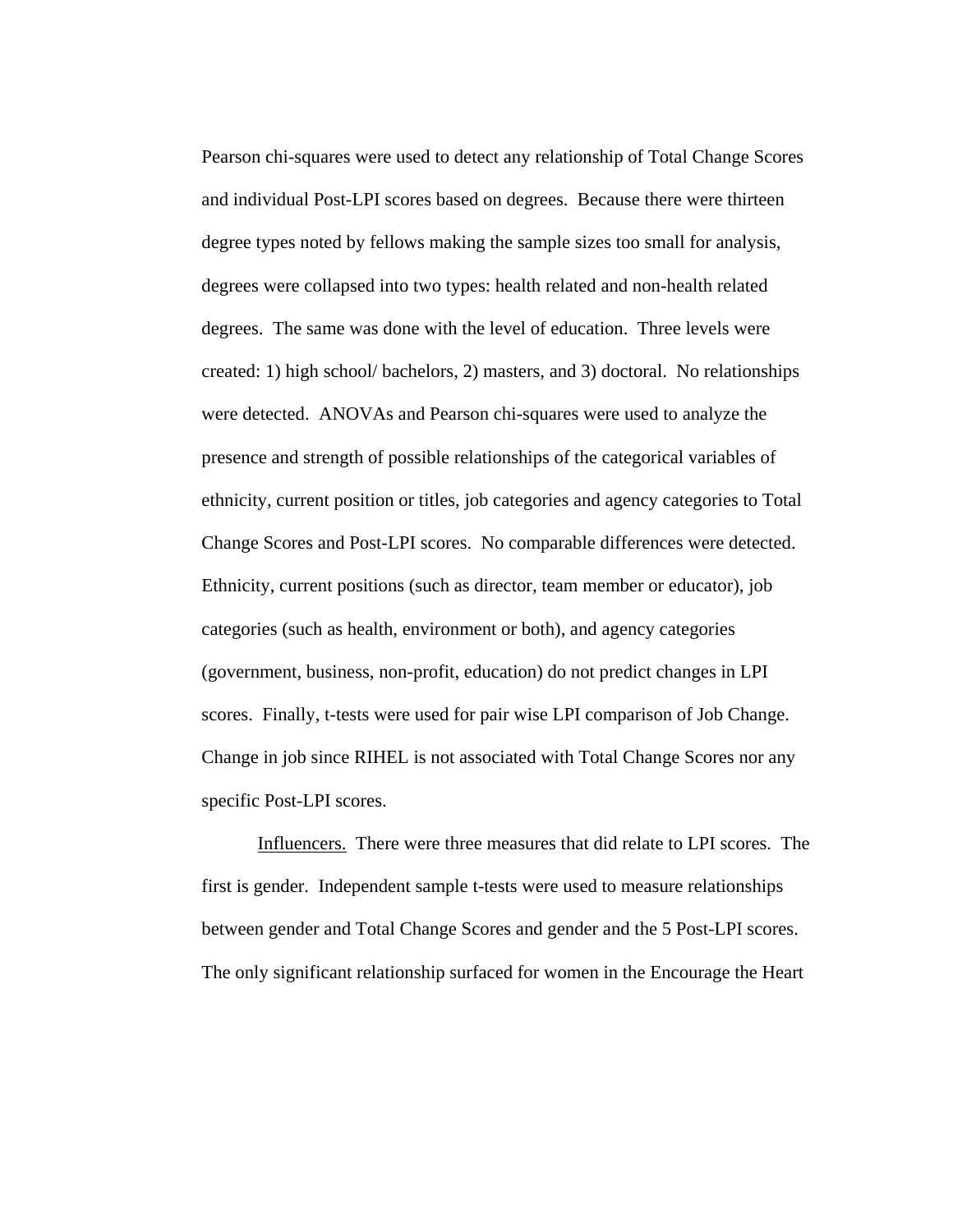Post-LPI score. Women scored higher final Post-LPI on Encourage the Heart scores than men. (Female M = 49.34, Male M = 44.19, t = 7.057, df = 66, p = 0.01).

Secondly, Years in Public Health negatively correlated to Total Change Scores and two of the five specific practice change scores. Analysis detected a negative correlation of  $r = -0.268$  (p=.028) for years in public health. While age did not correlate as a related factor in any of the LPI scores, it did correlate strongly with Years of Public Health service  $(r = .723, p = .000)$ . Since Age and Years in Public Health so strongly correlated a partial Pearson's product-moment was used to control for any interaction age may still have had. The correlation of Years in Public Health and Total Change Scores increased negatively to r=-.320 (p=.009). The three LPI change scores that most contributed to this correlation were change scores for Inspire a Shared Vision ( $r = -.267$ ,  $p = .032$ ), Model the Way ( $r = -0.314$ ,  $p = 0.011$ ), and Enable Others to Act ( $r = -0.324$ ,  $p = 0.008$ ). This may indicate that the fewer years reported in public health service, the more likely a fellow was to increase in Total Change Scores. The converse can also be said, that the more years one has in public health service the smaller the change scores in Inspiring a Shared Vision, Modeling the Way, and Enabling Others to Act. There were however no correlations between Post-LPI scores and Years in Public Health service. It appears that the level of the final LPI score was not limited in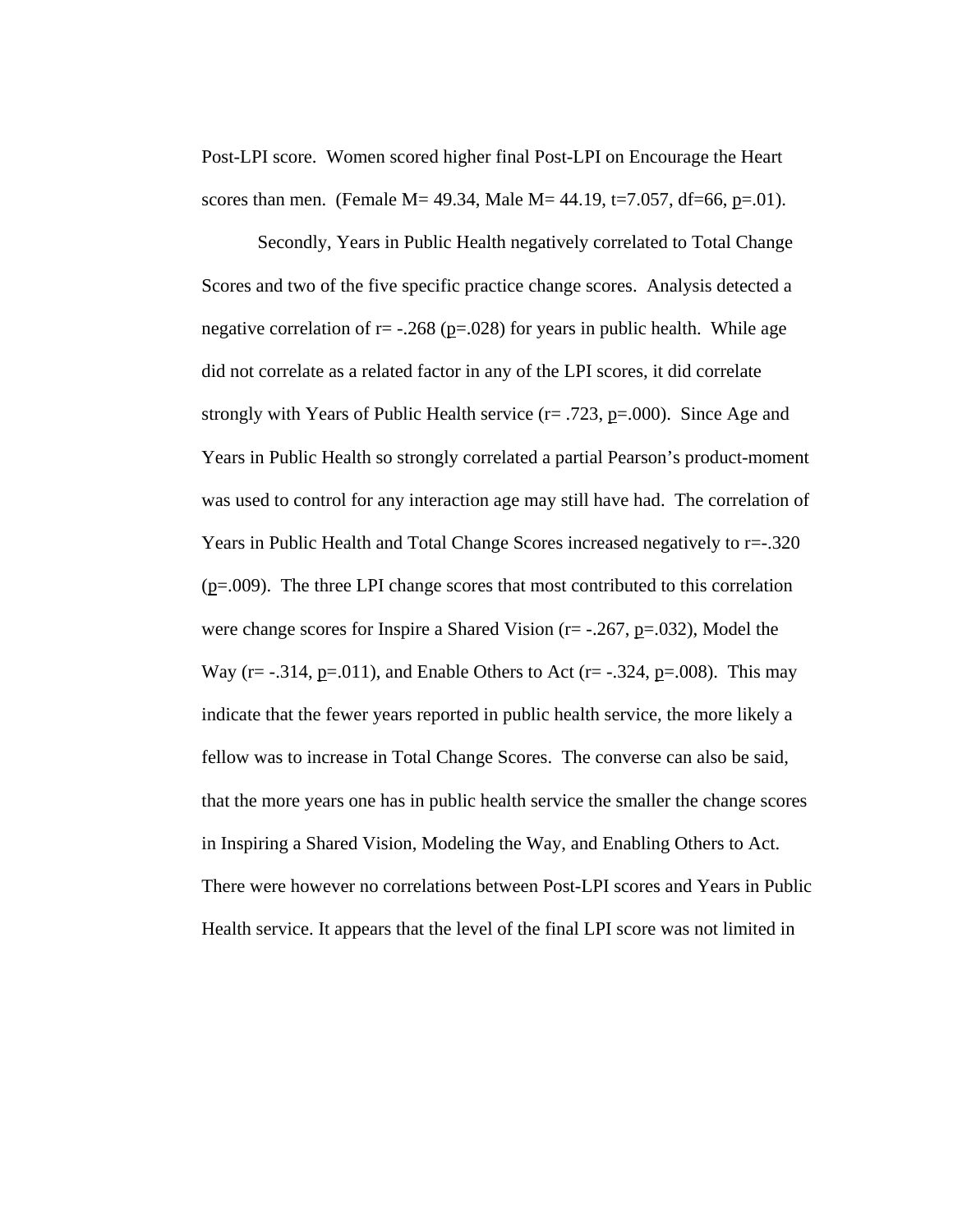any way by the number of years; instead it was the amount of change experienced that seems to vary with Years in Public Health service.

Thirdly, Pearson's correlations were computed comparing the fellow's answers to the five questions regarding their perceived influence of RIHEL on each of the practices and the LPI change scores. No significant correlation was found between the Total Change Scores and each of the answers to the influence RIHEL had on each practice. However, there was a correlation with Post-LPI scores and the extent to which fellows reported RIHEL positively influencing their current ability to effectively lead using each specific practice. For Challenge the Process and RIHEL's influence it positively correlated (r=.240, p=.05). The positive correlation for Inspire a Shared Vision and RIHEL's influence was  $r = .317$ ,  $p = .009$ . In Enable Others to Act compared with RIHEL's influence, the positive correlation was the strongest ( $r = .459$ ,  $p = .00$ ). Post-LPI Model the Way scores and RIHEL influence on Model the Way correlate positively (r=.339, p=.005). Finally, Encourage the Heart Post-LPI scores and RIHEL's Influence correlate positively  $(r=.399, p=.001)$ . These relationships suggest that the higher the rating of the positive influence of RIHEL on the fellow's current ability to effectively lead using that particular practice, the higher the fellow scores on the Post-LPI for that practice.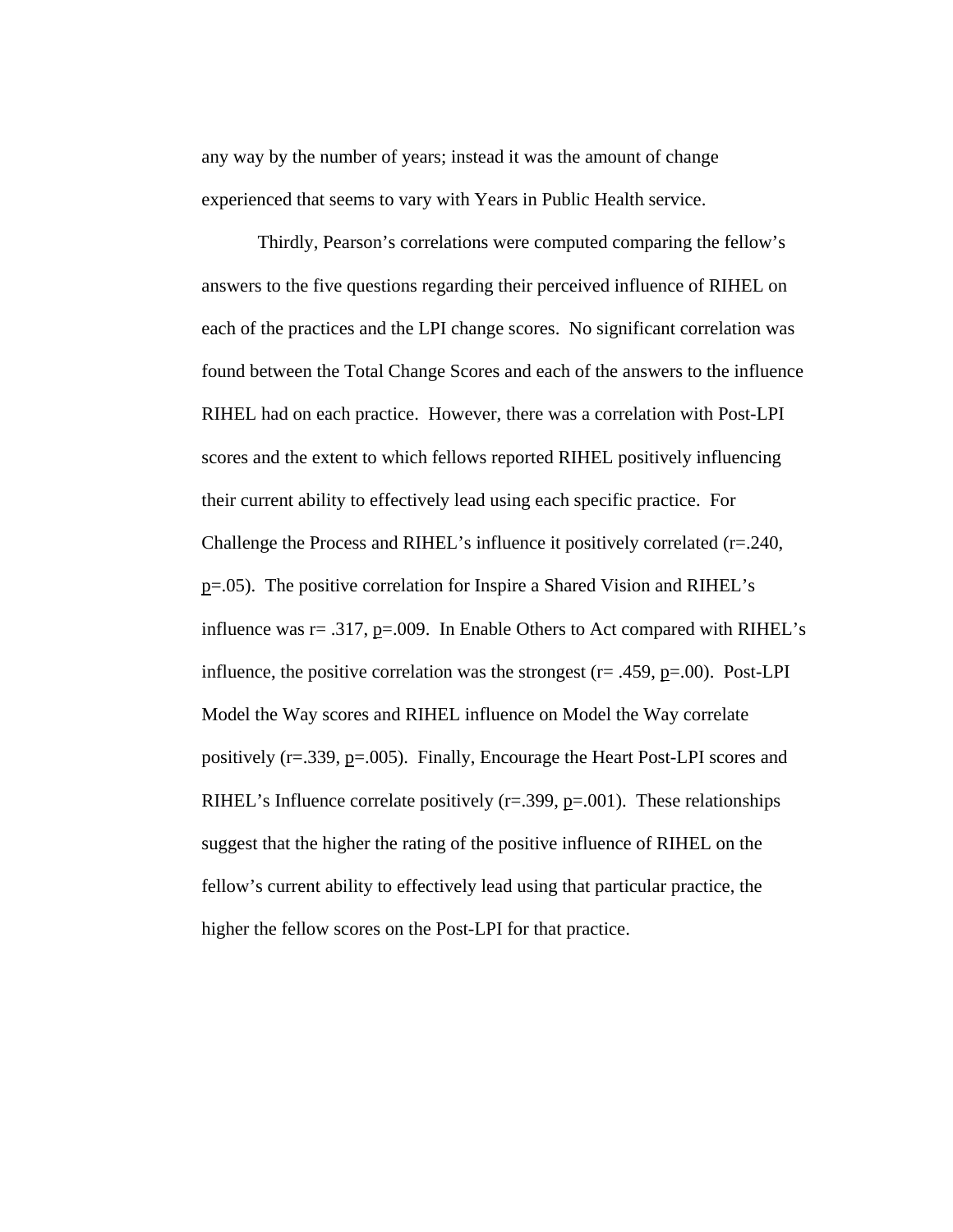These tests suggest that age, ethnicity, job functions and educational factors do not have a significant impact on Total Change Scores, specific leadership practice Change Scores and Post-LPI scores. However these tests do suggest that three factors account in some way for the changes in leadership practices: 1) gender, 2) Years in Public Health service and 3) RIHEL influence. Females score higher than males on Post-LPI Encourage the Heart scores. Years in Public health had an inverse relationship to Total Change Scores but no significant relationship or influence when compared to Post-LPI scores. Years in Public Health seem only to be a factor in the Total Change Scores but not the individual sub-scores for pre- and post-LPI's. Finally, the perceived impact of the RIHEL experience on the fellow's current ability to use that practice in leadership and their resulting Post-LPI scores also suggest predictive factors. Qualitative Measures of Factors Influencing Leadership

 Several open-ended questions used in the questionnaire and interview were designed to prompt the fellows' reflection on key factors that influence their leadership practices and changes in those practices. Three of the questions provided the most pointed answers and will be considered first.

- Survey Question #2: Please briefly discuss the key factors that have most contributed to your leadership development in the past 5 years?
- Interview Question #4: From your perspective what key factors do you think have most influenced your leadership development today?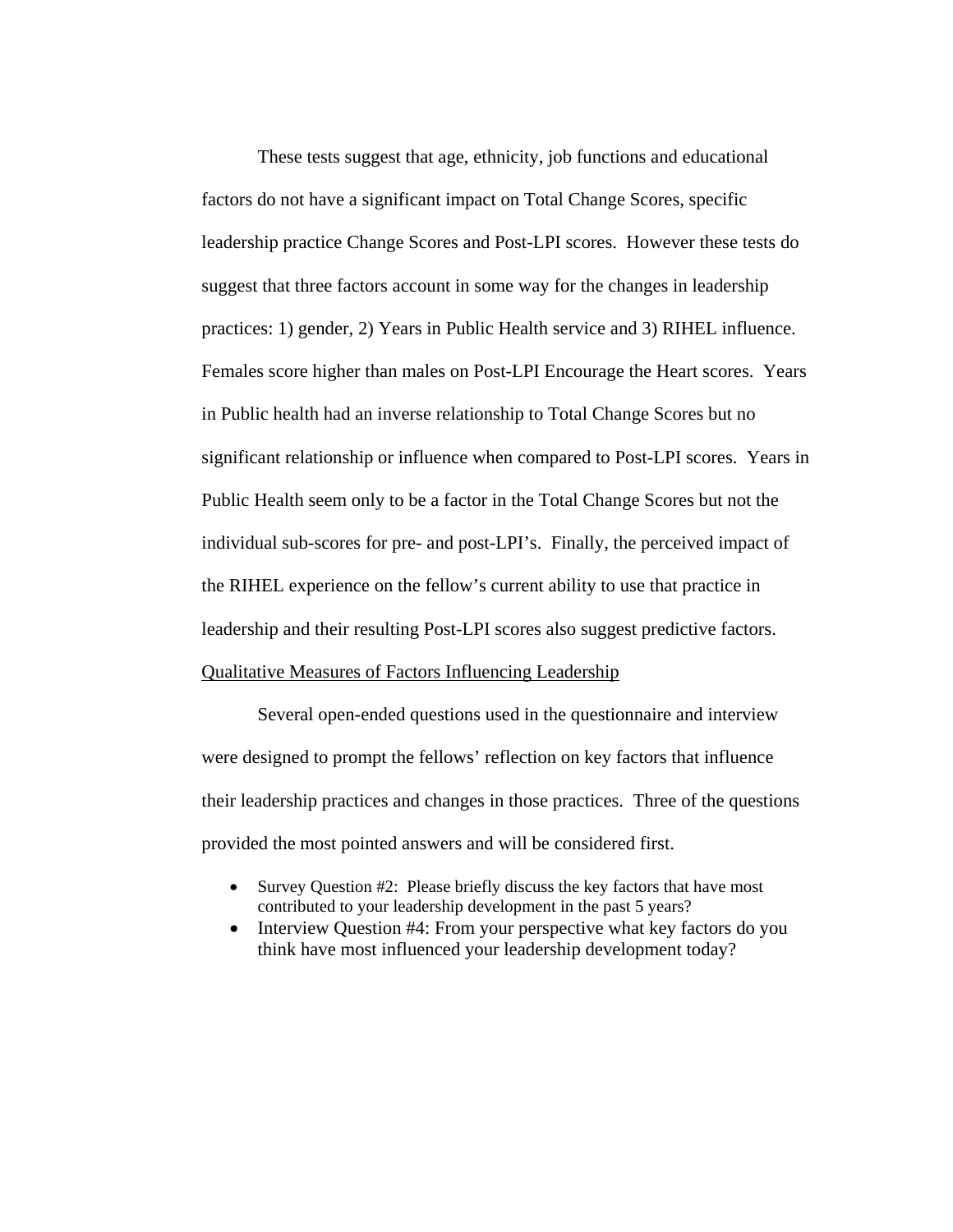• Interview Question #5: Your LPI shows that you have increased/decreased/experienced no change in your capacity to\_\_\_\_\_\_\_\_. What accounts for that increase/decrease/no change? In an effort to discern what factors might attribute to higher Post-LPI

scores and Total Change Scores, comments from the survey were divided by groups with varying change scores. Through constant comparative analysis of the High Change, Medium Change, Low Change and No Change to Negative Change groups, only slight differences were detectable in the key factors identified as contributing to leadership practice changes. To provide a stronger possible contrast leading to more salient factors attributable to change, the High Change group was compared to the No to Negative Change group. It became clear that those fellows in the High Change group more readily cited RIHEL as being a key factor for their change in leadership practices either directly or indirectly. Seventy-eight percent or 14 out of 18 respondents mentioned RIHEL in some way. Those who noted RIHEL as an influence directly used the acronym "RIHEL." Those who indirectly referred to RIHEL talked about the specific practices taught with such statements as:

(+75, #7): Learning how to encourage the heart was key. (+74, #24): Learning about modeling the way, enabling others, and creating a sense of team was key.

More direct comments sounded like this:

(+54, #29): Exposure to leadership skills and focus based on RIHEL training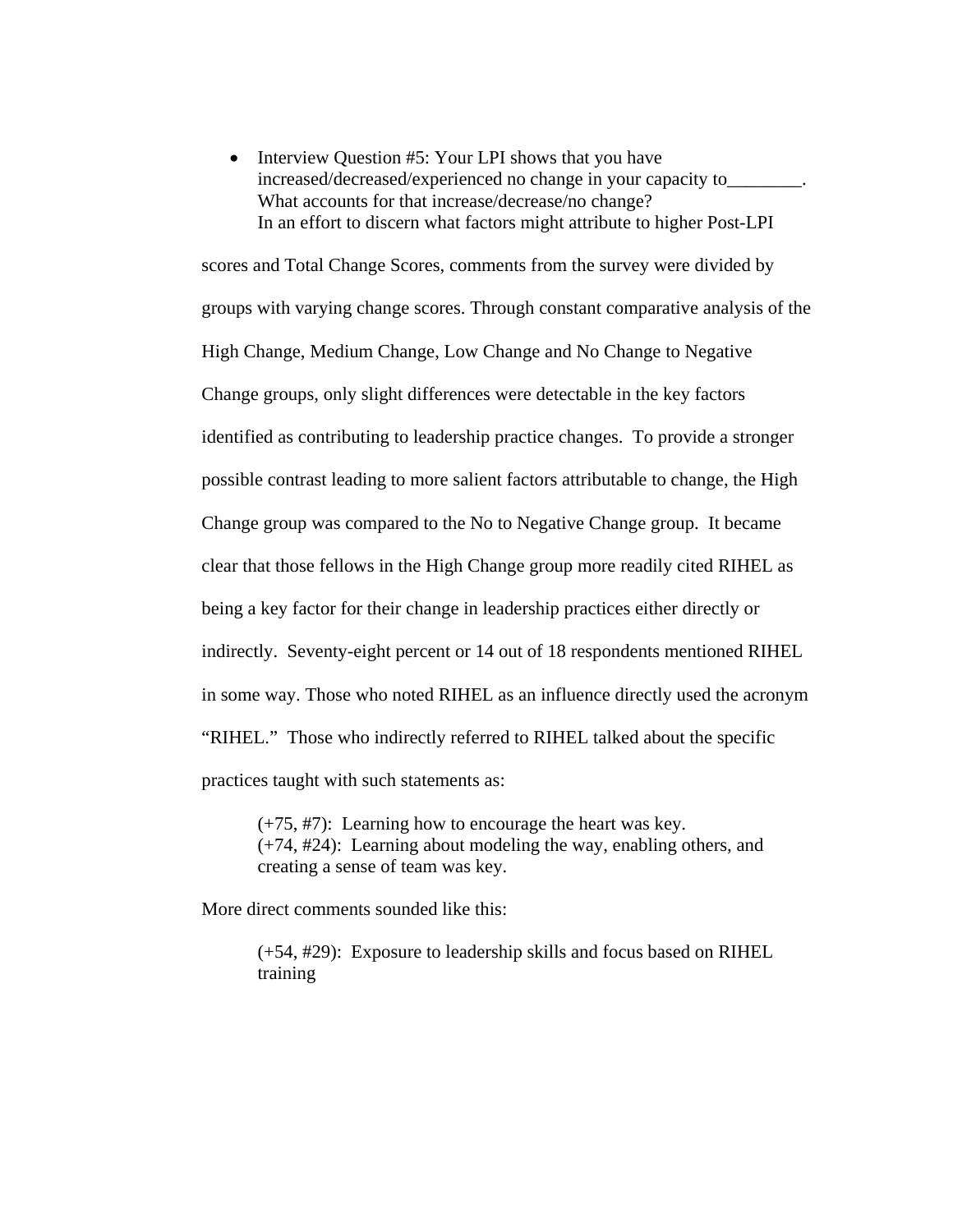(+50, #38): Lessons learned from RIHEL; the Leadership Challenge and collaboration concepts; peer mentors

Those in the No to Negative Change group were 30% less likely to mention RIHEL as a key factor (6 out of 15). Although respondents did note some of the same factors, such as the leadership practices and opportunities to lead that were also found in the High Change group, there was something qualitatively different albeit subtle in their answers. When they mentioned RIHEL it tended to be less connected to the practices taught:

 (-14, #3): Opportunities to lead; RIHEL network (-21, #17): Comparing work experiences to theoretical ideas, such as from RIHEL

This lack of connection to actual behaviors or leadership specific concepts was also present in the non-RIHEL factors noted:

 (-13, #43): Negative opportunities that force response (-31, #37): More opportunities to serve on committees

On further analysis of these same factors in the Low Change and Medium Change group, the differences were mixed. There was however a decreasing number of direct and indirect citing of RIHEL as a key factor for their leadership as the groups decreased in change scores. The Medium Change group reported RIHEL as a key factor 72% of the time (13 out of 18 responses). The Low Change group reported RIHEL 47% of the time as being a key factor. Again,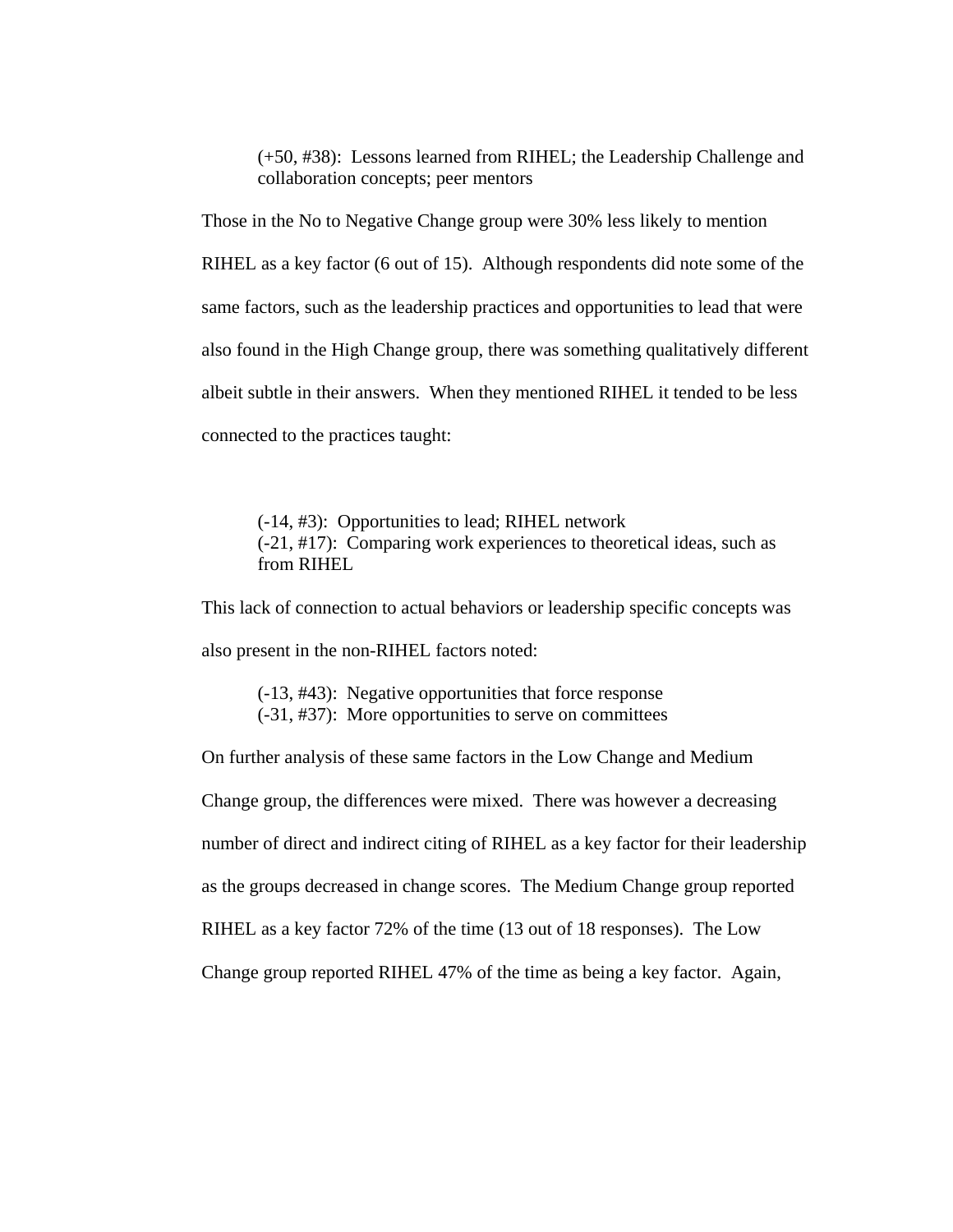some of the subtle differences were noticeable in the less focused statements of the lower change score participants:

 (+7, #27): Continuing education (RIHEL) (+17, 49): On-going learning (i.e. RIHEL); refresher courses and meeting new people.

It must be noted however that some of the same factors outside of RIHEL were mentioned in all four change groups. Mentors, supportive supervisors, a positive work climate and specific leadership practices were common in all four groups. It was the intensity and depth that seemed to differ from one group to another, with the No to Negative Change group being less behavior or leadership practice focused than the High Change group. Common factors noted throughout the groups will now be considered in an effort to describe the key elements of leadership development for all RIHEL alumni.

 When the interviews were conducted four of the interviewees out of the twenty were from the Negative to Low Change group. When asked specifically what accounted for their lack of change or negative change on practices, there was no consistent thread between all four. Three of them were not sure why some of their practices would have gone down, especially since they were able very readily to give examples of using those practices recently. Two of them mentioned leadership problems above them that had created difficult and negative climates at work which they thought may have made them feel less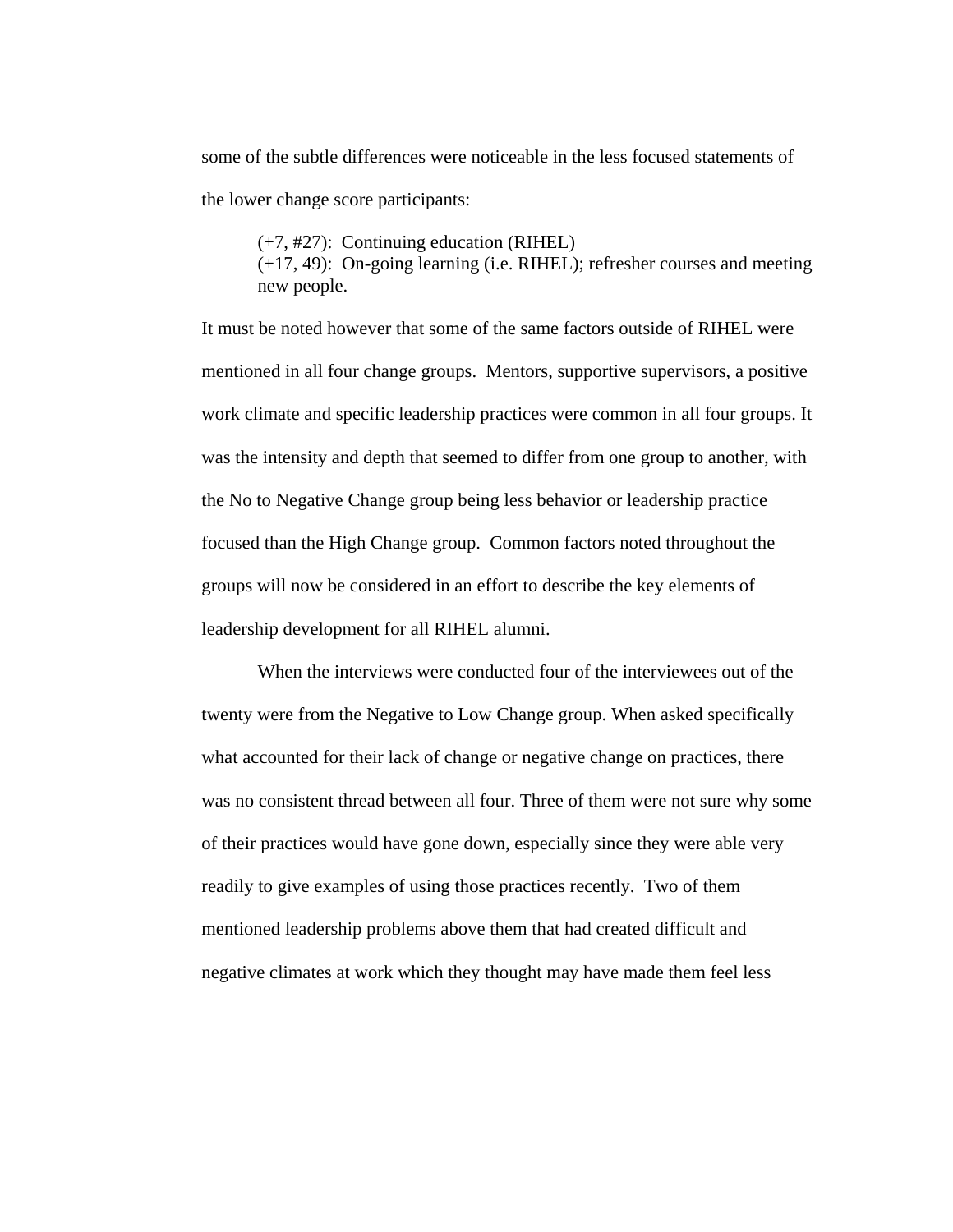positive about life. One of those has since left that position because of the negative climate. Another spoke of a change in responsibilities where they no longer were in any formal supervisory role in order to set him free to use his content expertise more pointedly. He wondered if that made him feel less connected to some of the practices such as inspiring a shared vision. The fourth believed she was just more honest about herself in this second LPI and felt confident that she was utilizing each practice in her daily leadership. Each of the four interviewees had very clear factors they could identify as encouraging their leadership development and each had a clear sense that they were working on their own growth in a focused way.

When fellows were asked specifically in the questionnaire and interviews about key factors that both account for their changes in leadership practices and have encouraged their leadership development their comments provided over 250 distinct statements or ideas. These were open coded into "conceptual labels" (Strauss & Corbin, 1990, p. 61) and entered into HyperResearch2.62.6 to facilitate more systematic analysis. These open codes were then compared for themes. In vivo themes emerged naturally from the data such as "the Larson effect" a term of endearment expressed by a fellow toward one of the RIHEL faculty who helped her define collaboration and understand the principles for effective collaboration. These open codes were then examined for causal and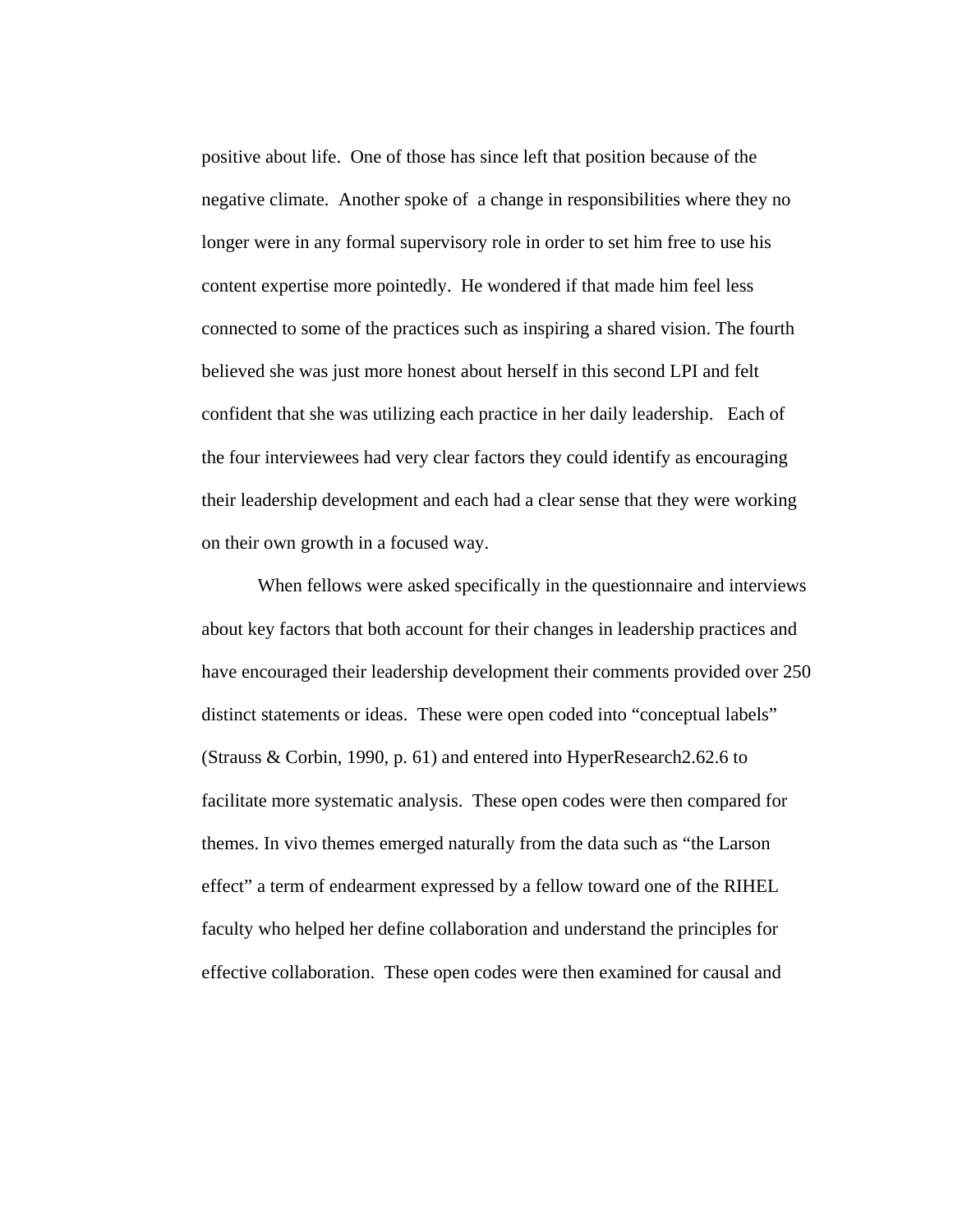contextual conditions or common phenomenon that would tie the codes together into what Strauss and Corbin called "axial codes" (1990, p. 96). These axial codes formed a framework of nine key factors most identified by fellows as significantly contributing to their leadership development and increase in exemplary leadership practices. Those factors are 1) RIHEL Experience and Other Training, 2) Leadership Framework, 3) Self-Awareness, 4) Opportunities, 5) Experience and Practice, 6) Passion and Commitment, 7) Supportive Relationships, 8) Positive Climate and 9) Confidence. Each will be described below.

RIHEL Experience and Other Training. As expressed earlier, the RIHEL training itself was most commonly reported as a key factor for growth by the fellows. The training had several aspects that spilled over into the other nine factors in content. But it is important to note that the RIHEL experience itself is seen as a key factor. Many fellows attributed it as the most important training they have received:

(+39, #31) My RIHEL experience definitely tops the list. (+80, #11) RIHEL as a whole had a tremendous influence; the hands-on experiences, what absolutely needs to be done to get the job done well—I hearken back to this on a weekly basis. (+26, #45) Certainly RIHEL; it was the best professional experience of training I have had.

Fellows did note other training that also was seen as factors encouraging growth in their leadership practices. Many mentioned reading further in the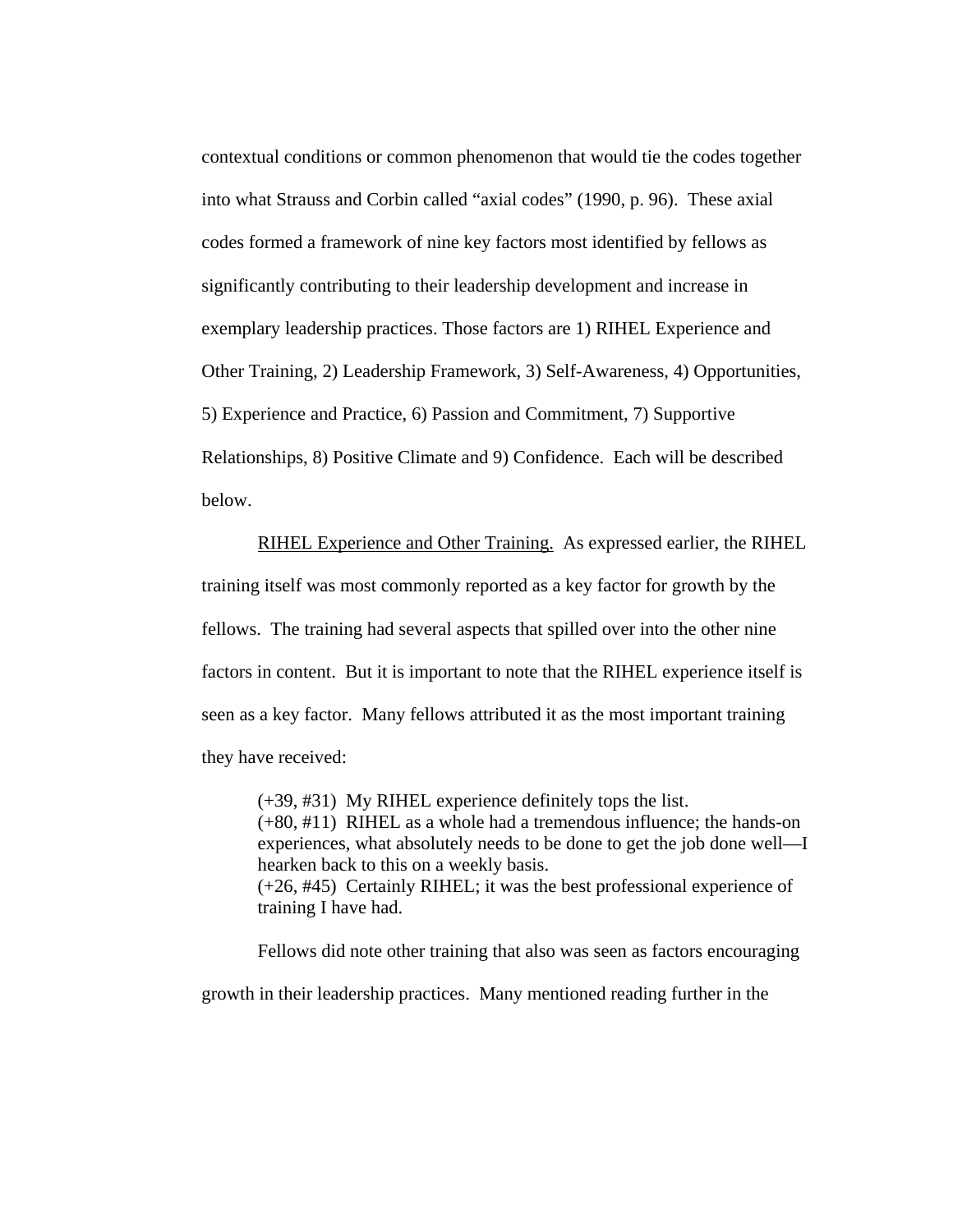leadership field and requested that RIHEL publish an updated list of important leadership books to keep their learning fueled. Several had gone on to graduate programs where they reported RIHEL's training was built upon and solidified further in their minds and ways of acting. Some had gone to a few workshops either offered by RIHEL to alumni or through their own work settings that kept the ideas in the front of their minds. But overwhelmingly the fellows reported RIHEL as being the key factor in their increased leadership practices and effectiveness.

More attention will be given to this RIHEL Experience factor later when the third research question is addressed. But as noted in the last comment, there was something about RIHEL that brought it all together for the fellows. This unifying or focusing nature of the training seemed to provide a framework for leadership:

(+44, #44) RIHEL was the thing that brought it all together for me; you're becoming a leader, but you don't know how to put it all together. RIHEL did that for me.

Leadership Framework. Fellows talked about RIHEL giving them a "roadmap" or "plan" or "platform" for approaching leadership. In one of the interviews, a fellow told a story about listening to another leader answer a question posed by someone about his definition of leadership. His articulate answer stunned her and she realized if asked the same question she would not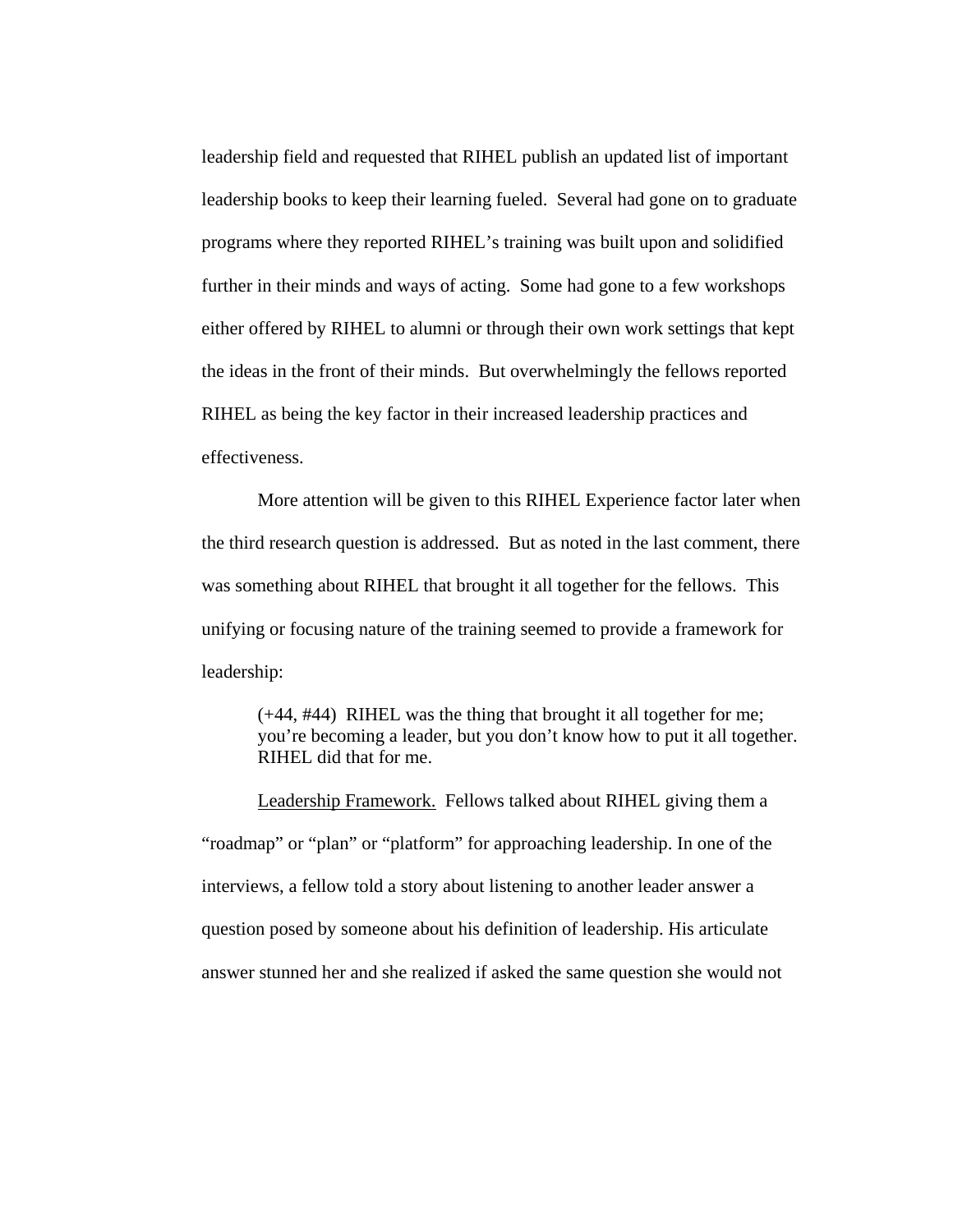have been able to answer as well. Since RIHEL she reported being asked the same question posed by student interns and she now feels confident and proud of her answer. She saw this as key to her overall sense of direction and practice of leadership. She also noted that it led to a greater confidence in the way she worked. In talking about the definitions or frameworks fellows have developed for leadership, there was both a theoretical aspect and a practical application:

(+7, #27) The RIHEL principles were important. +50, #61) RIHEL helped me understand the concepts of leadership….But , it was not just the reading; it was the application…So, one of the biggest factors was taking the information learned and applying it. (+20, #16) RIHEL gave me an expansive base for leadership (+34, #28) RIHEL gave me an understanding of leadership theory and practice

Ironically the framework also encouraged or enabled the fellows to think

differently and many times in new ways. It did not limit their behaviors and

thinking by some stiff framework, but rather focused, expanded and empowered

it. The fellows talked about the principles shedding light on ways to behave that

they hadn't considered before:

(+44, #44) For me RIHEL was the combination of understanding what you're trying to do, why you're trying to do it, and how best to accomplish it and putting it all together. So that then you have all these tools and understanding that you can take forward, forever.

 ( +17, #49) It gave me the ability to think broadly and outside of the norm, outside of the box I was in.

(+34, #34) Probably defining my own philosophy of leadership. The keys of leadership we discussed during our training (pause) it's like it sets out a roadmap for me to follow, and before I kind of was floundering, wondering, "okay, now what do I do? How do I handle this situation?"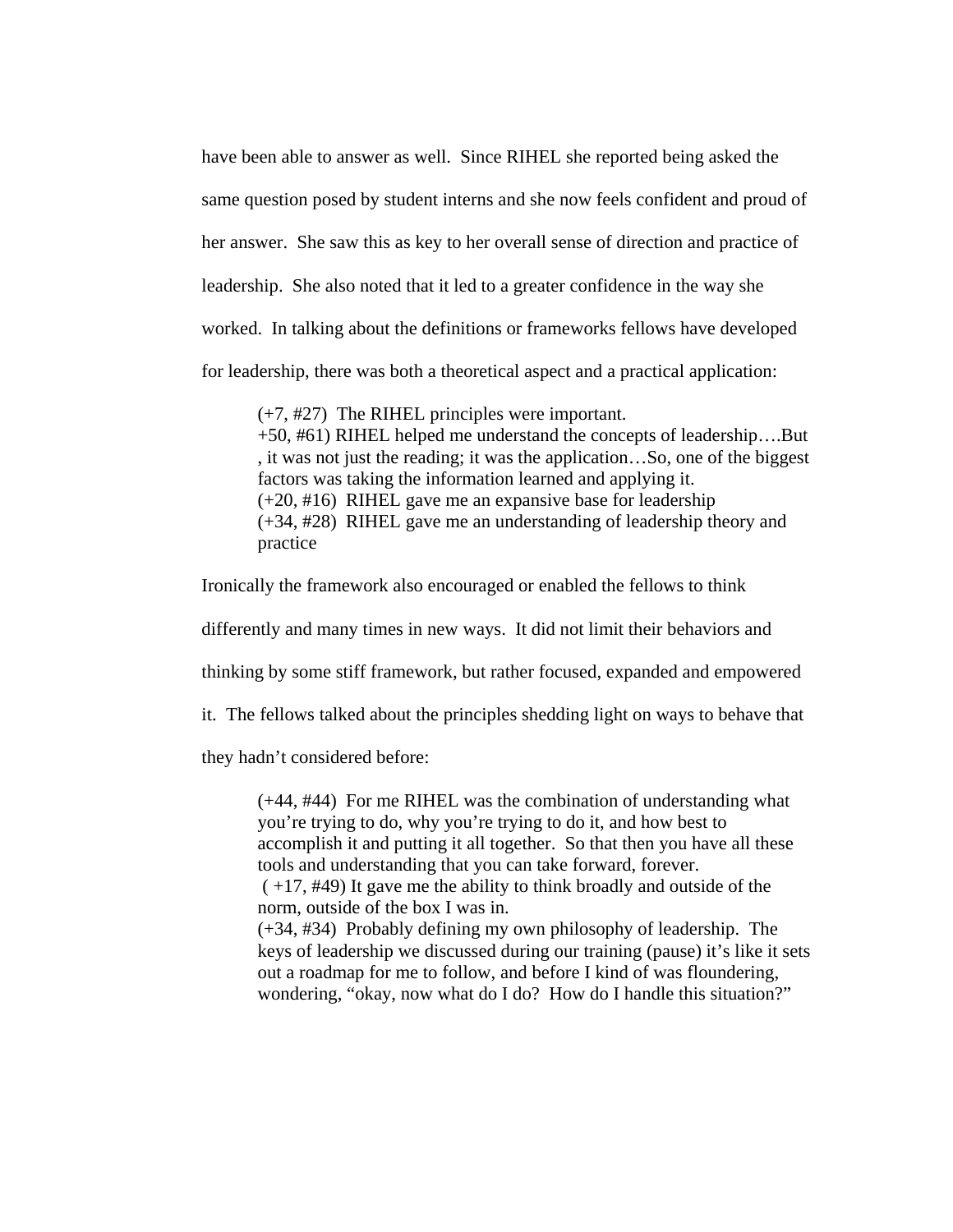And now I feel like it's given me a set of plans to proceed with it, principles to approach it. (+74, #24) Modeling the way has helped me be an example to others; Enabling others to act. Letting go of what I thought I had to be, my responsibilities, to (pause) creating a sense of team.

Fellows often referred to the five practices of the LPI and the

collaboration principles taught in RIHEL as central to this framework. Many of the fellows gave specific examples of how important learning a particular practice was to their own development as well as to work goals and the organization. In addition, there were epiphany experiences with the principles as they suggested new areas to consider important for effective leadership, such as encouraging the heart. Several fellows remarked that they had never thought of encouraging the heart as a leadership behavior. It was seen more as a relational dynamic that nice people did. Seeing it as a way of leading helped some fellows make the shift from a traditional management style of working to a leadership style. For many, the principles encouraged a shift which is recognizable from pre-RIHEL to post-RIHEL:

(+44, 1) Hearing the metaphor of the pie helped me understand the difference between negotiation and collaboration. Realizing that negotiation was slicing up the same pie and some win and some lose. But the idea that collaboration was really trying to figure out how we could come up with more pies for everyone has drastically changed the way I think.

(-38, #8) I learned about enabling others to act. I didn't delegate or trust people to do a good job prior to RIHEL.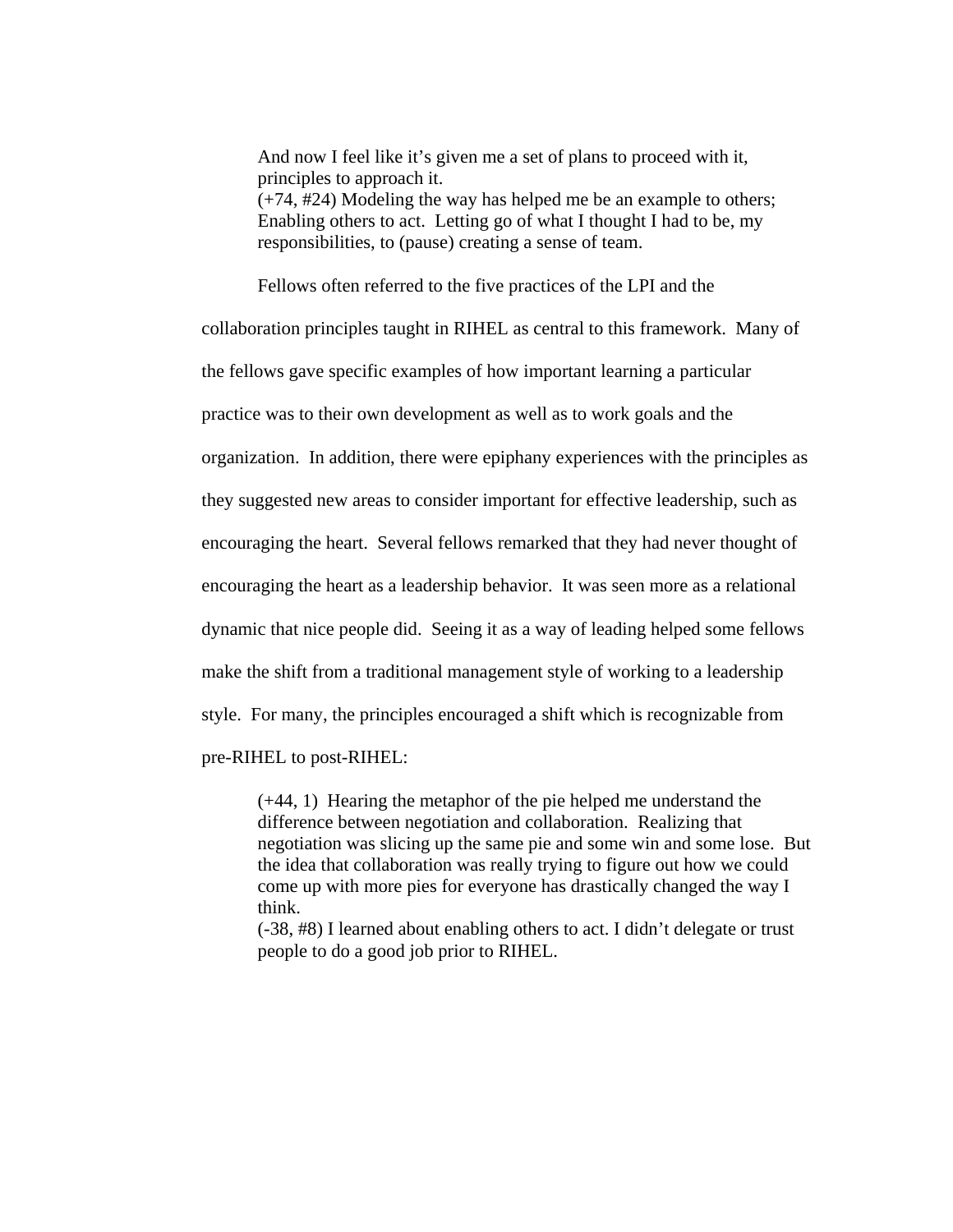(+54, #29) Exposure to leadership skills encouraged me to continue to focus on leadership and try to use the skill/techniques, to think more about leadership since I participated in RIHEL. (+44, #44) In regards to inspiring the shared vision, if I had to look at that one, I would say that because of RIHEL this probably would not have changed had I not gone to it. I am way more conscious in health meetings of inspiring a shared vision as a result of RIHEL. (+50, #61) Prior to RIHEL I didn't realize how much difference it makes in the work place (encouraging the heart)… finding something, something each day if you can…let them know how much I appreciate what they have done and how their contribution adds to the value of this organization.

These statements and many others like it describe a critical factor of the presence of a leadership framework in both defining and guiding the fellow's approach to leadership. The framework or principles that fellows refer to are based in the RIHEL training itself, with principles from the Leadership Challenge (Kouzes and Posner, 1998) and Collaborative Leadership (Chrislip and Larson, 1994) at the center. This framework seems to encourage a confidence in the fellows to take on existing and new challenges whether they are in opportunities already present in the work setting or new roles that provide fresh occasions for growth.

Self-Awareness. Many RIHEL alumni identified self-awareness as key to their growth. They noted that without some understanding of weaknesses and strengths, there could be little improvement. Self-awareness came in many forms for the fellows. The most commonly discussed was through the 360 degree feedback tool, the LPI. RIHEL's use of the LPI produced profound awareness that led to fellow's reframing their leadership thinking and practice. The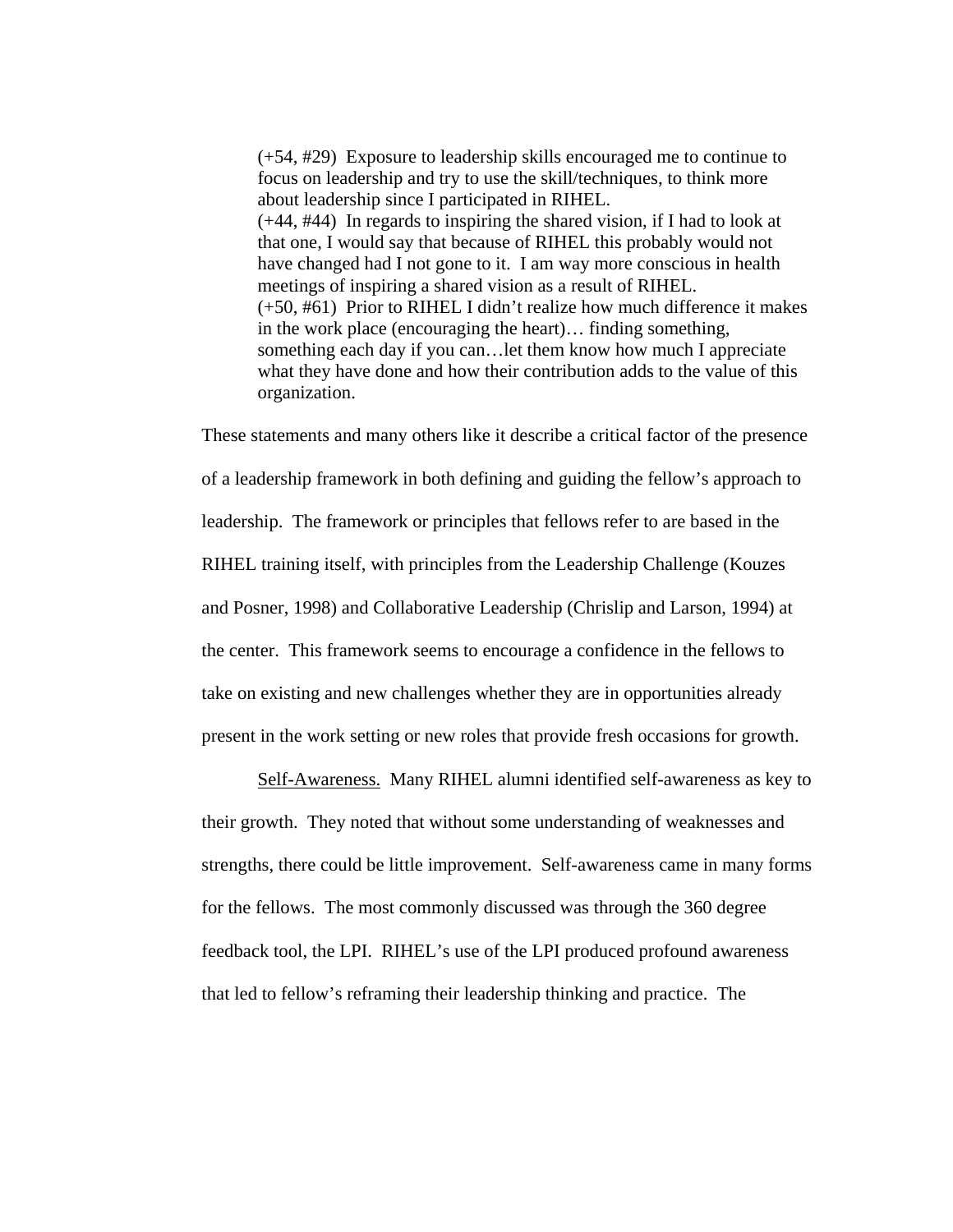framework of the five practices provided bench marks. The leader's self evaluation when compared and contrasted to their observers' gave the fellows reliable feedback that several likened to a mirror. Some had never experienced this kind of comprehensive feedback leading to personal awareness and assessment before.

(+91, #14) I was surprised when I started the Institute at how low I ranked myself compared to the national averages. I ranked myself very low on all 5 scales. And I think that is how I thought of myself. I really didn't think I was very good at those things and I didn't like that I thought of myself that way.

(+18, #4) It allowed me to really look at myself, learn about myself and then develop my leadership skills.

Fellows reported that the feedback led to changes. It gave them insight that they

then applied to their practices. This cycle of feedback, awareness, practice,

feedback, awareness and practice led to two things: confidence and risk-taking.

The more the fellows felt confident the more they took risks to practice their new

found skills. The more they practiced the behaviors the more confident they

became in their leadership. They were mutually confirming.

(+62, #48) I am seeing my place more now. I'm aware. As a result, I have gotten more brave...the risk-taking has helped me understand the depth of perspective that is represented.

(+5, #53) [The LPI gave me] both perspective and confidence (+91, #14) I just needed to start recognizing some of the things I do well and also start doing them. I think it was both practicing the 5 things and also looking at myself more positively as others did. It gave me confidence. I really had to take a good look at myself and that was very helpful.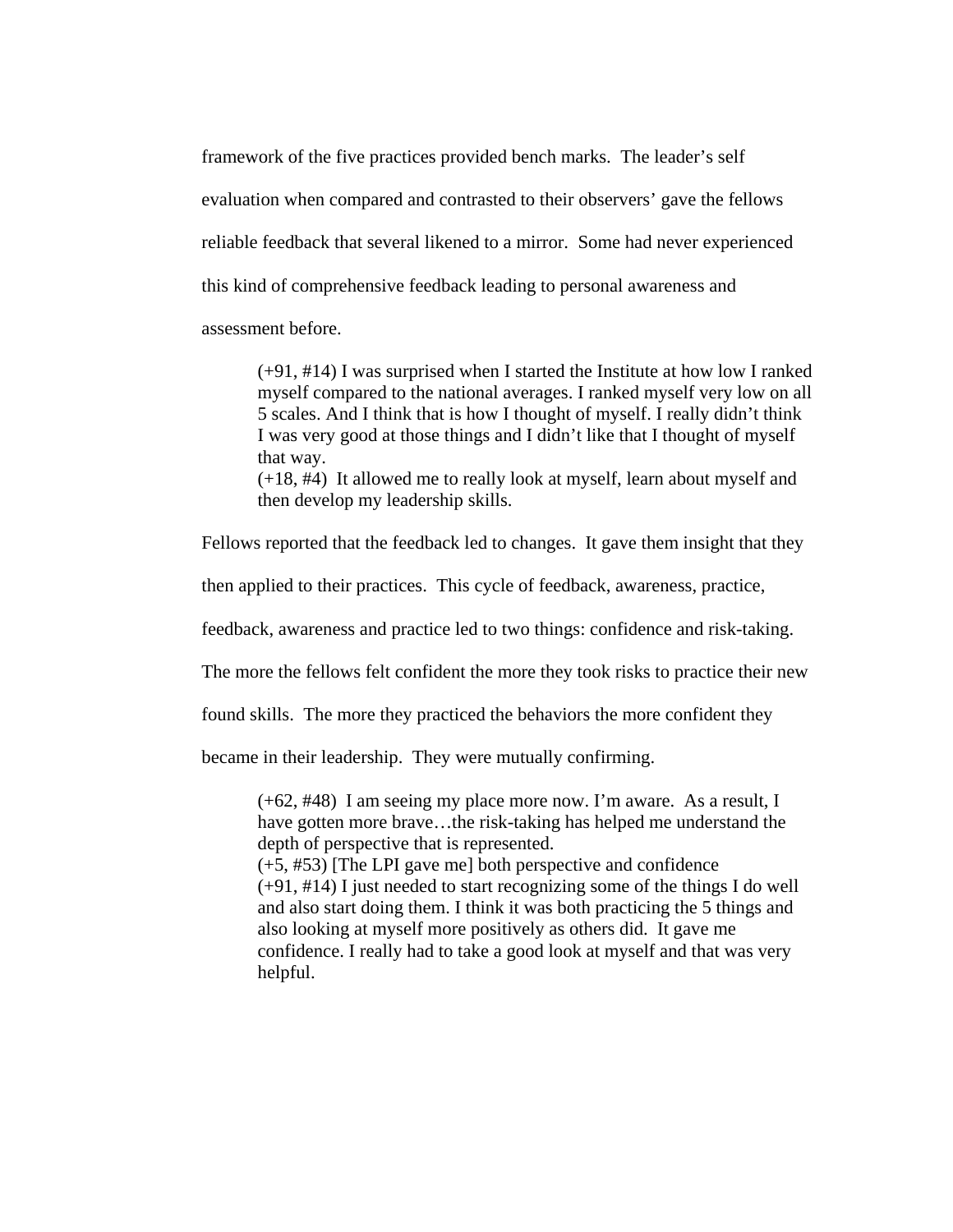Some continue to solicit feedback from people around them:

(-8, #20) Well I think again, this notion of becoming a reflective leader, teaching people to actually stop and examine their practices and get feedback, you know really solicit feedback on how people view you. I think that this is one of the things that has been really important to me. (+34, #28) I think that the feedback I have received from folks... But, basically, giving people an opportunity and a safe way to provide feedback is important. I do that on my job.

Self-awareness was also talked about in terms of personal reflection time.

Leaders noted that when they take time to reflect upon their situation and practices, that they improve. They gain perspective. They think more clearly and with focus on the practice of exemplary leadership. They are able to improve. When they don't have this awareness, focus is lost and practices can go down:

(-31, #37) I realized how important all of these methods [LPI feedback] are during RIHEL and that I probably wasn't concentrating on those particular two enough.

Some talked about personal reflection becoming a ritual of their daily lives of leadership and others talked about specific instances throughout their career when they have been consciously reflective. There were a few who mentioned that thoughtful yearly appraisals by their supervisors also contributed to healthy self-awareness and usually encouragement toward greater practices. (One noted that a pay raise also helped.) In relation to this issue of taking time for assessment, lack of time was noted by some as an obstacle for leadership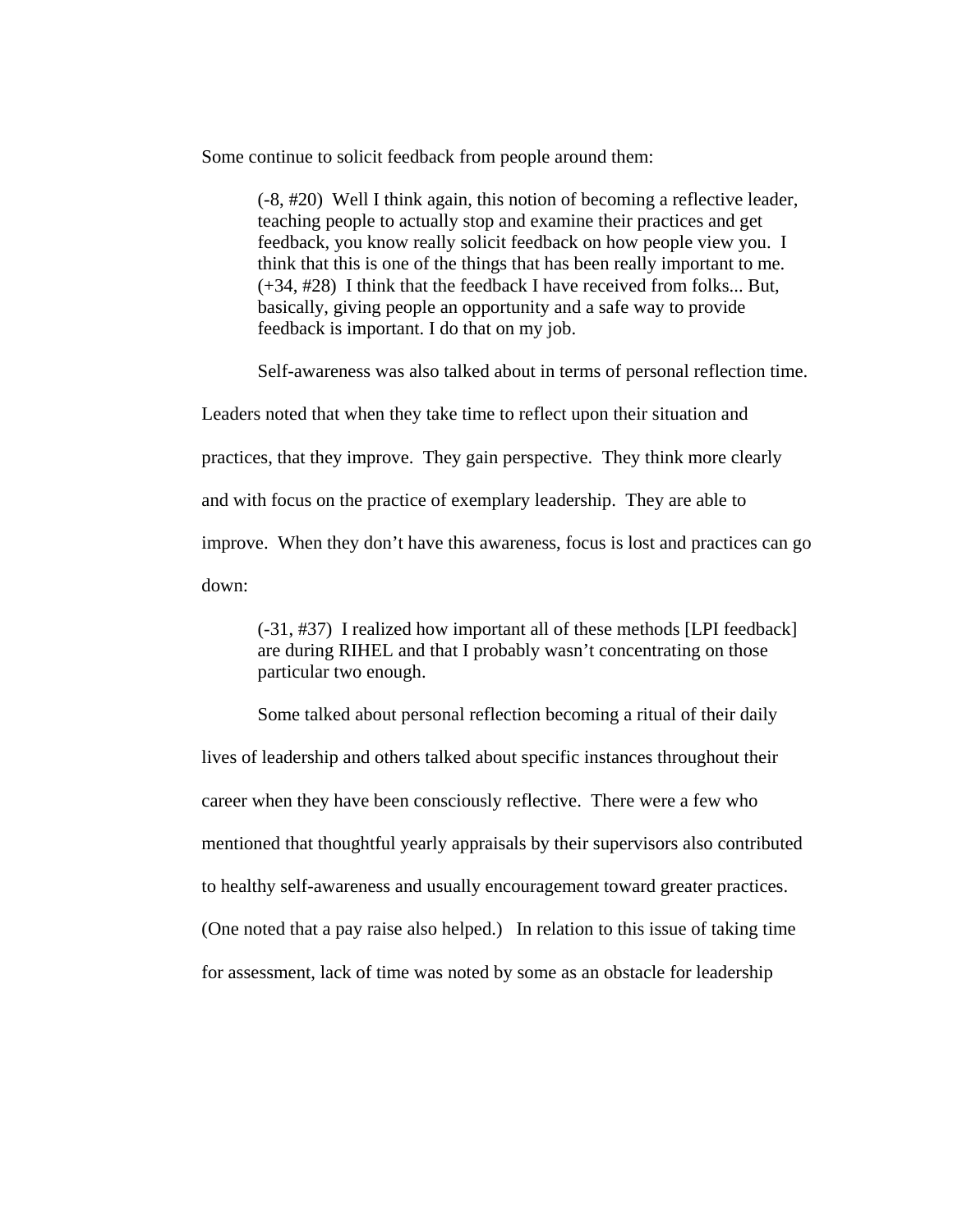development. Not that they didn't have enough time to get work done, but that they didn't have enough time to adequately reflect and get perspective. That is why some called RIHEL a "luxury" opportunity and often expressed thankfulness for being able to participate. Clearly, fellows reported selfreflection and awareness as crucial to the development of effective leadership.

Opportunities. One of the most noticeable and perhaps corroborated (Miles and Huberman, 1994) factors mentioned as important in the fellows life of leadership development was opportunity. This factor was entwined with other factors such as the RIHEL experience itself. The training was seen as an opportunity to learn and grow. Relationships were discussed as opportunities to learn and grow. Positions were seen as opportunities to grow. Opportunity was also discussed in more oblique ways, such as the opportunity to see something differently or from a different vantage point. But as might be expected, fellows talked often about opportunities as key factors for development that came through positions, new leadership roles as they assumed board or committee roles, and promotions:

(+30, 33) Being promoted to a leadership position and being unexpectedly promoted to run a statewide program. By far these are the greatest things that have developed my leadership. (+16, #65) Opportunities to grow into new positions (I've been promoted twice since RIHEL). ( +8, #20) Chance to lead at a national level—lead a 2 state effort.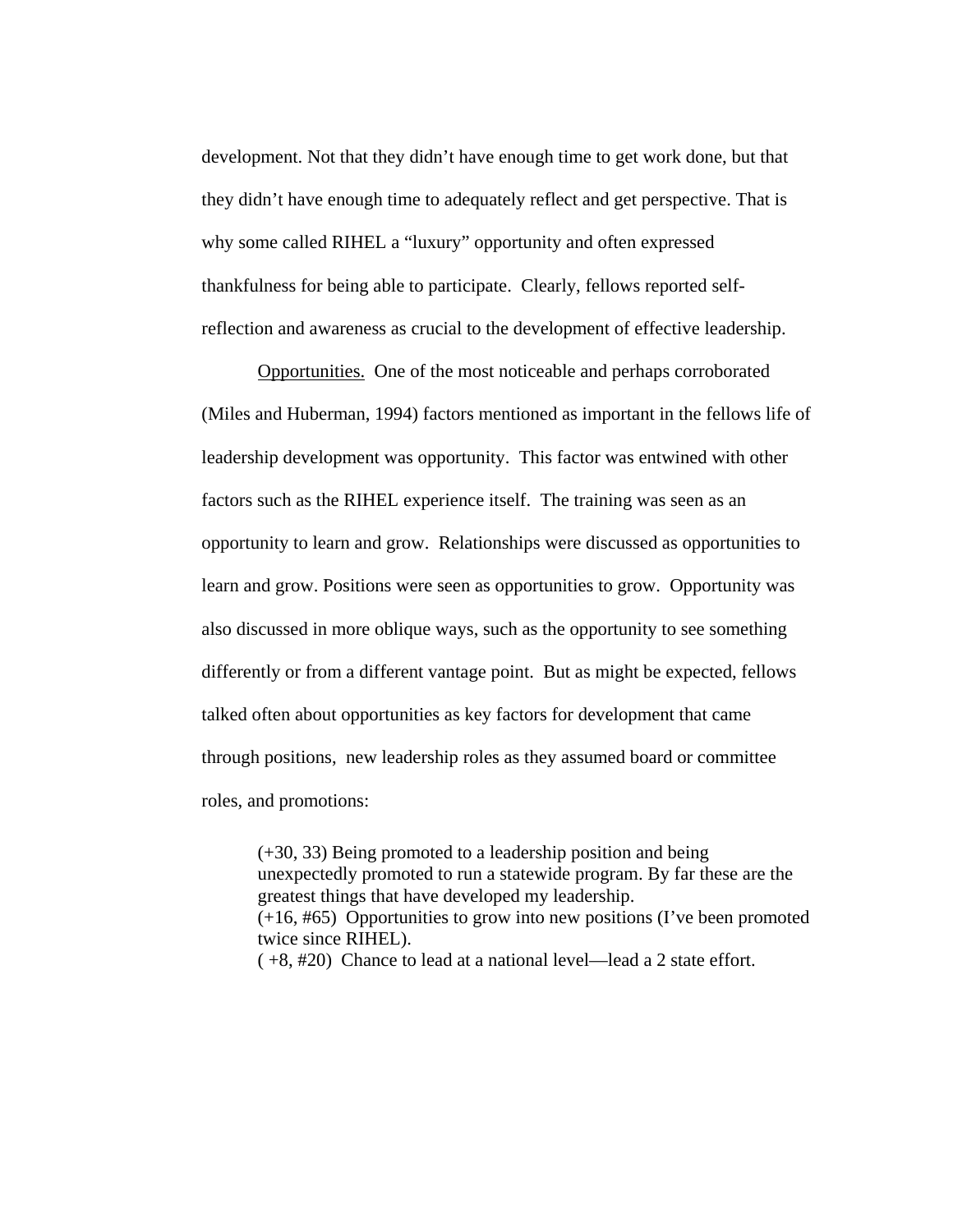The opportunities were often seen as having some kind of learning quality about them. There was a sense from the fellows that opportunities as key factors for growth were not just positional but developmental as learning opportunities. They saw these new opportunities as occasions to keep thinking about leadership and continue the learning process:

(+55, 32) Seeking out learning opportunities and acting on opportunities to practice my skills. (+37, #59) Serving in the role as president of (a national organization) forces you to pay attention to leadership and learn.

Sometimes the fellows would use the word opportunity in a very specific

instance of practicing a particular skill and the opportunity to hone that skill.

They saw opportunities not just as an occasion to *be* a leader but to *practice* the

exemplary skills of leadership and improve upon those practices. Opportunities

brought with them an occasion to call out the practices:

(+15, 22) Situations which required development of leadership skills and the necessity to challenge difficult processes and institutional environments

 (+50, #61)Work opportunities at (agency) have allowed me the practice of what I learned.

Still at other times opportunities as key factors for leadership

improvement carried an emotional element either as in a challenge to overcome

something difficult, facing challenges or as in a new door to walk through:

(-2, #23) It is interesting, we are most tested when there are challenges that force us to move from what may have become a fairly comfortable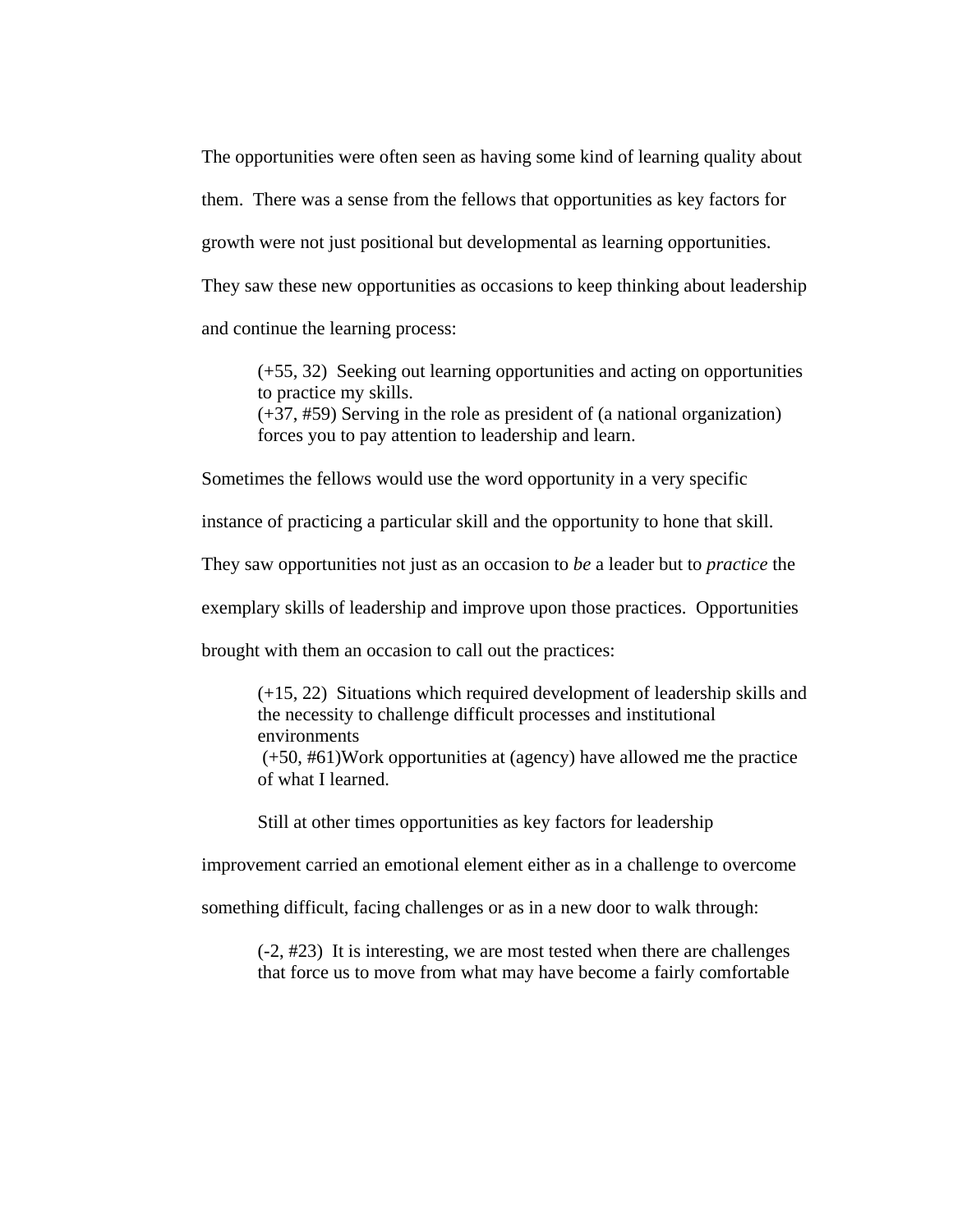situation into a new one…Challenges that are related to change in organization and the necessity for change.

(+34, #28) I have been able to look at challenges not as something to be nervous about, but as an opportunity to say, 'You know, if I really want to move ahead, and move beyond where I am at some point, which I do, and my management knows that, then I really have to seek out those opportunities, and to take them head on and to not be intimidated by them.

(+11, #18): I think that having a lot of different opportunities. Just being very fortunate to have a lot of wonderful doors opened to me that I wasn't sure I was necessarily ready for.

There was a bit of a dialectical tension in how the opportunities presented

themselves to the fellows. At times they were thrust upon the fellows

unexpectedly and at other times they were chosen or sought out by the fellows.

There was an active versus passive nature about the opportunities. Both

situations were seen as occasions or factors to spur their growth:

(-14, #3) Having opportunities and accepting them to lead (+91, #14) I never would have thought to even consider the possibility for applying to get the grant before RIHEL. I saw the opportunity and I decided to try. (+46, #47) Demands placed upon me to meet the needs of my current

position.

Opportunities play a prominent role in the fellow's articulation of key

factors influencing their leadership practice development. They came in the form

of leadership positions and roles, through daily encounters and insights for

application, and as demanding or sought after by the fellows. They were seen as

key factors in gaining both experience and practice that further developed their

framework and requisite skills for leadership.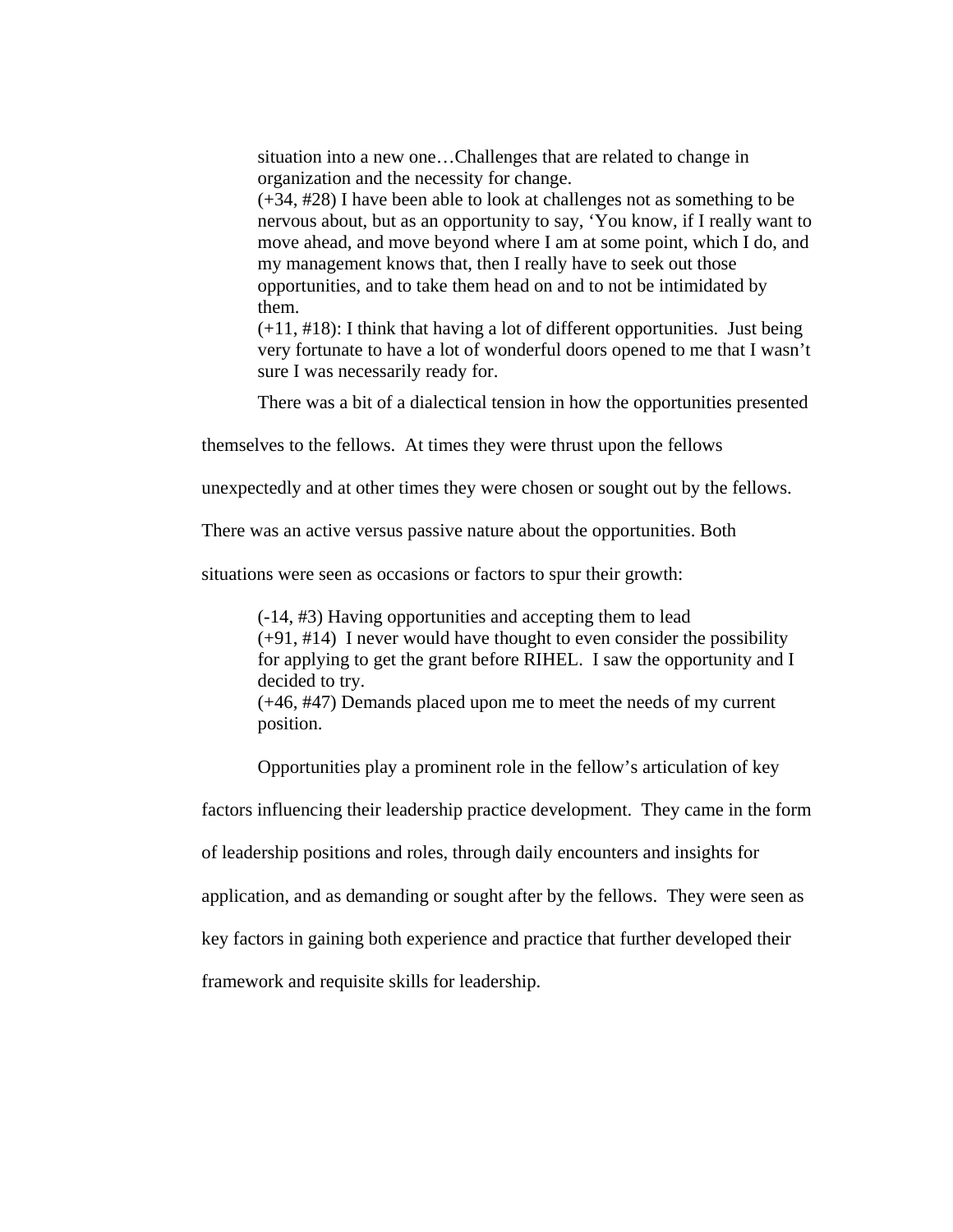Experience and Practice. Tandem to leadership opportunities is experience and practice of exemplary leadership behaviors. Without opportunities, experience cannot be gained and skills cannot be practiced or developed. But experience and practice differs from opportunity in that it is cumulative and occurs within the opportunity, not without it. During the interviews, many of the fellows explained their increase of particular LPI scores by way of stories that showed they practiced that particular skill. Stories were told that demonstrated how they went about inspiring a shared vision and keeping people on the same page. Stories were told about collaborations they entered into that gave them new experiences and practice of skills in the collaborative process. Specific techniques were related in regards to certain practices such as encouraging the hearts of co-workers, direct reports and supervisors. Fellows were actively aware of their own growing experiences of applying the framework of leadership they had adopted.

 $(+106, #51)$  I think that one, learning those factors and two, practicing them. I think that it is one thing to learn, memorize, those five (practices), but, they, you really have to sit down and practice and see how it is effective. If you would have done that test (LPI) two years ago, I probably wouldn't have scored as much. So, you probably would need two or three years to practice those skills and get adequate feedback. (-8, #20) In starting to share a vision, I think the reason I think that went up is because that was one of the areas set as a challenge for my self. I really focused on it, over the last couple of years. I have more experience through practicing it.

(+44, #1) Maturity, age and experience. It is the accumulated experience with disparate groups that really develop us.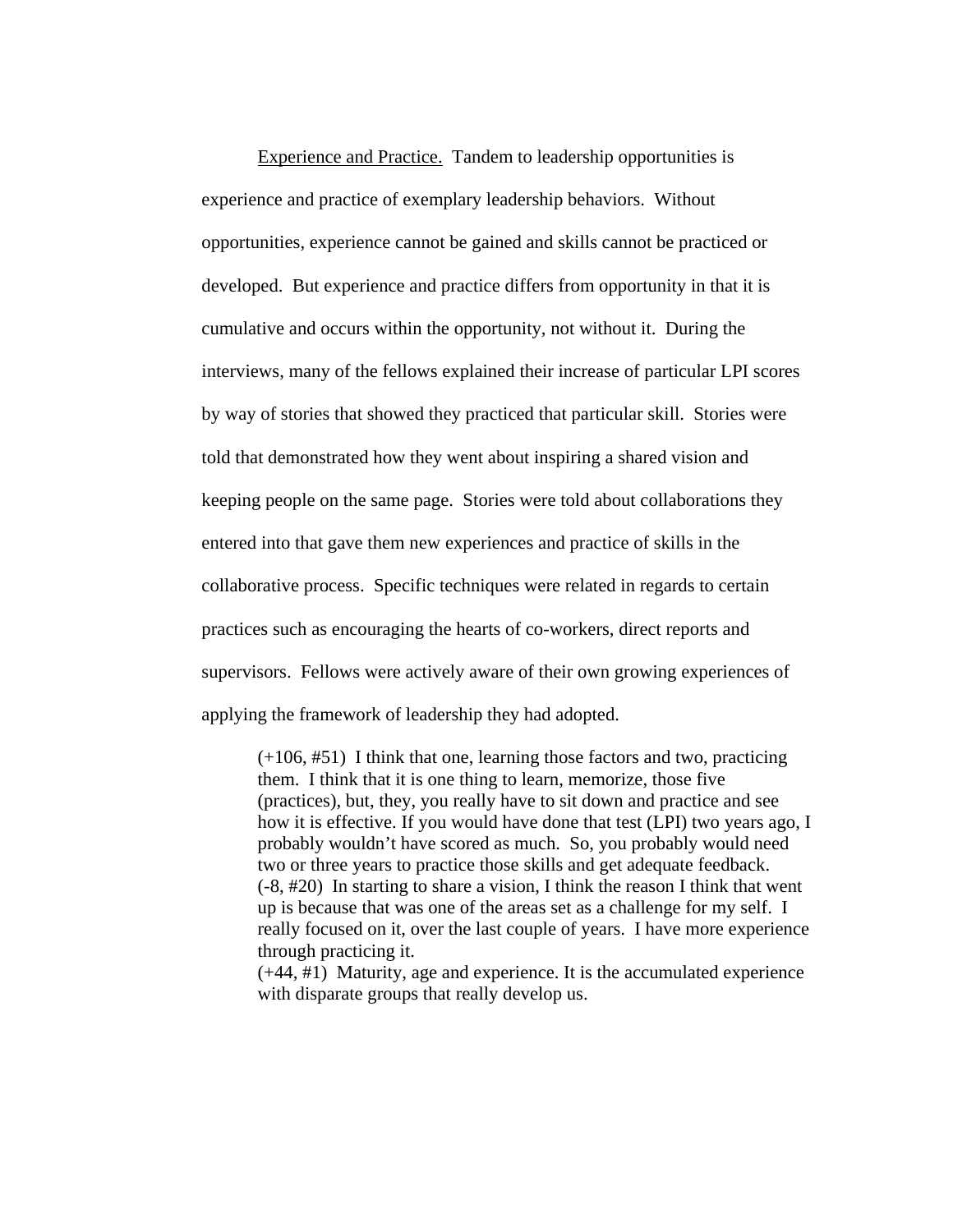(+17, 50) Getting experience—gaining wisdom through experience. RIHEL fellows made connection after connection between their training, opportunities to lead and the experience of putting their training into practice. It led to increased practices and experiences that from their perspective lead to further personal growth. They attributed their changes in LPI scores and their general success in leadership development in part to these factors.

Passion and Commitment. One of the personal dimensions discussed in the interviews and questionnaire that accounted for changes in the leadership practices and was noted as a key factor in allowing for their development was passion. Fellows talked about caring for people and issues in such a way that it drove them to try new practices or try harder in practicing them to accomplish issue related goals. Their passions were not to become great leaders, but to practice great leadership in order to solve problems and facilitate the public's health. Whether the passion was for healthier families, safer children or safer drinking water, having an emotional commitment to a goal spurred their leadership practices on. When asked how she accounted for her large increases in LPI scores one interviewer proclaimed, "I got a vision!" (+62, #48). The vision seemed to make the methodical application of new skills she had learned meaningful and worthwhile to practice. She was willing to try anything new to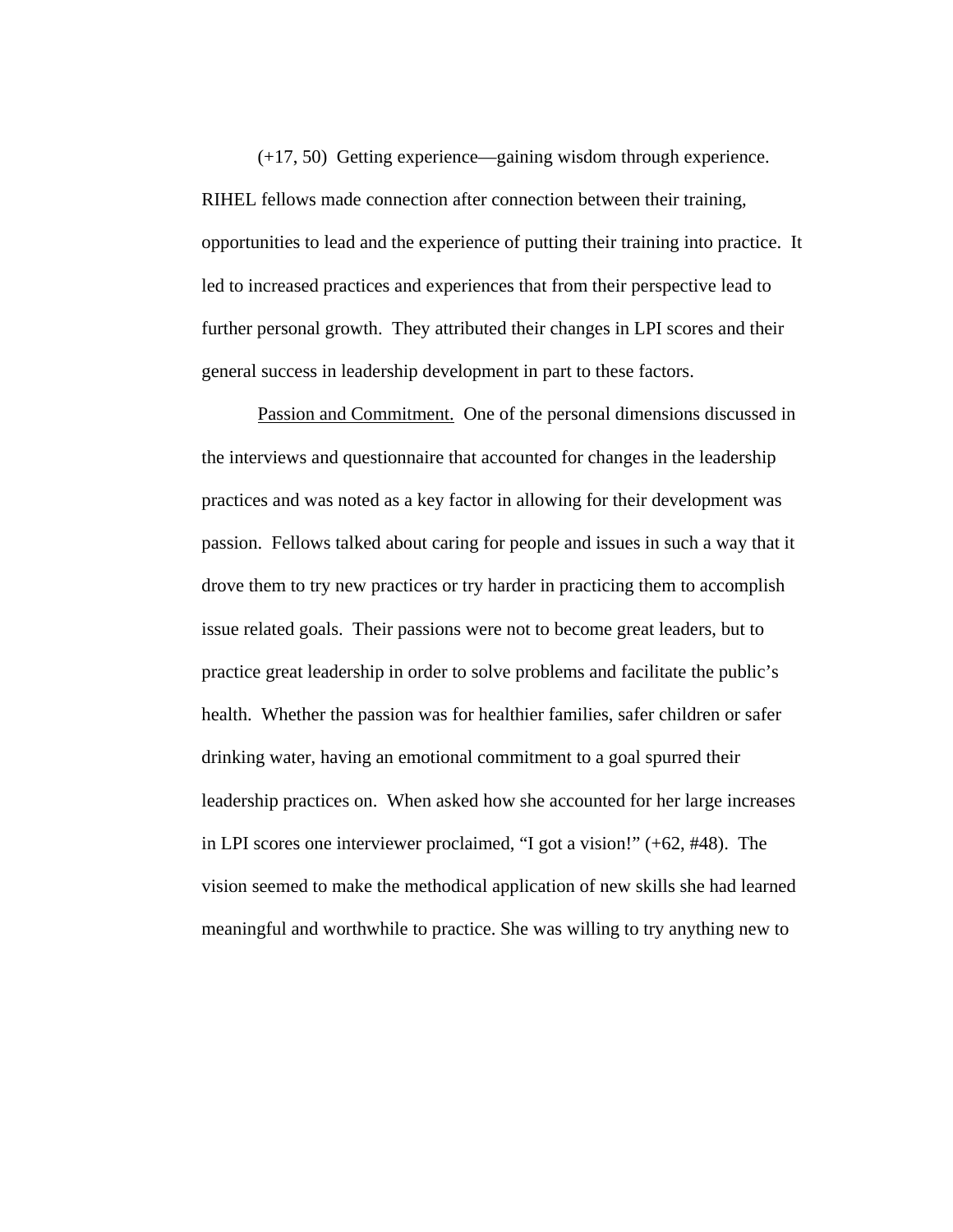overcome the obstacles she had previously encountered. She had hope. Others experienced the same:

(+34, #28) Another one is just again being passionate, really passionate about the goal of the agency and why you are here, in terms of the work that you do. So, I think that one of the things that has really influenced my leadership is striving to meet the environmental mandate of our programs here…

The passion was coupled with commitments. It was goal driven and sometimes attached to very specific mandates. The passion for issues and commitments allowed them to take risks and utilize some of the practices such as challenging the process. The passion sustained their energy to step in and provide leadership:

 (+44, #44) I think the other things that influenced my leadership is just sort of the commitments to the causes that we're involved in and the realization that, there's sort of a leadership gap. You know if you don't step forward, nobody will and it won't get done well.

Their passion and commitment extended to other public health workers as well. Several fellows talked about taking the initiative to teach and lead discussions with peers in their work place on effective leadership practices. Leadership effectiveness was not something to contain as a personal commodity for a competitive edge over other co-workers. Rather their passions for the issues and people prompted them to view their learning as tools that when used widely could enable them all to achieve greater public health initiatives. They took the frameworks they had personally adopted and those of the authors they had read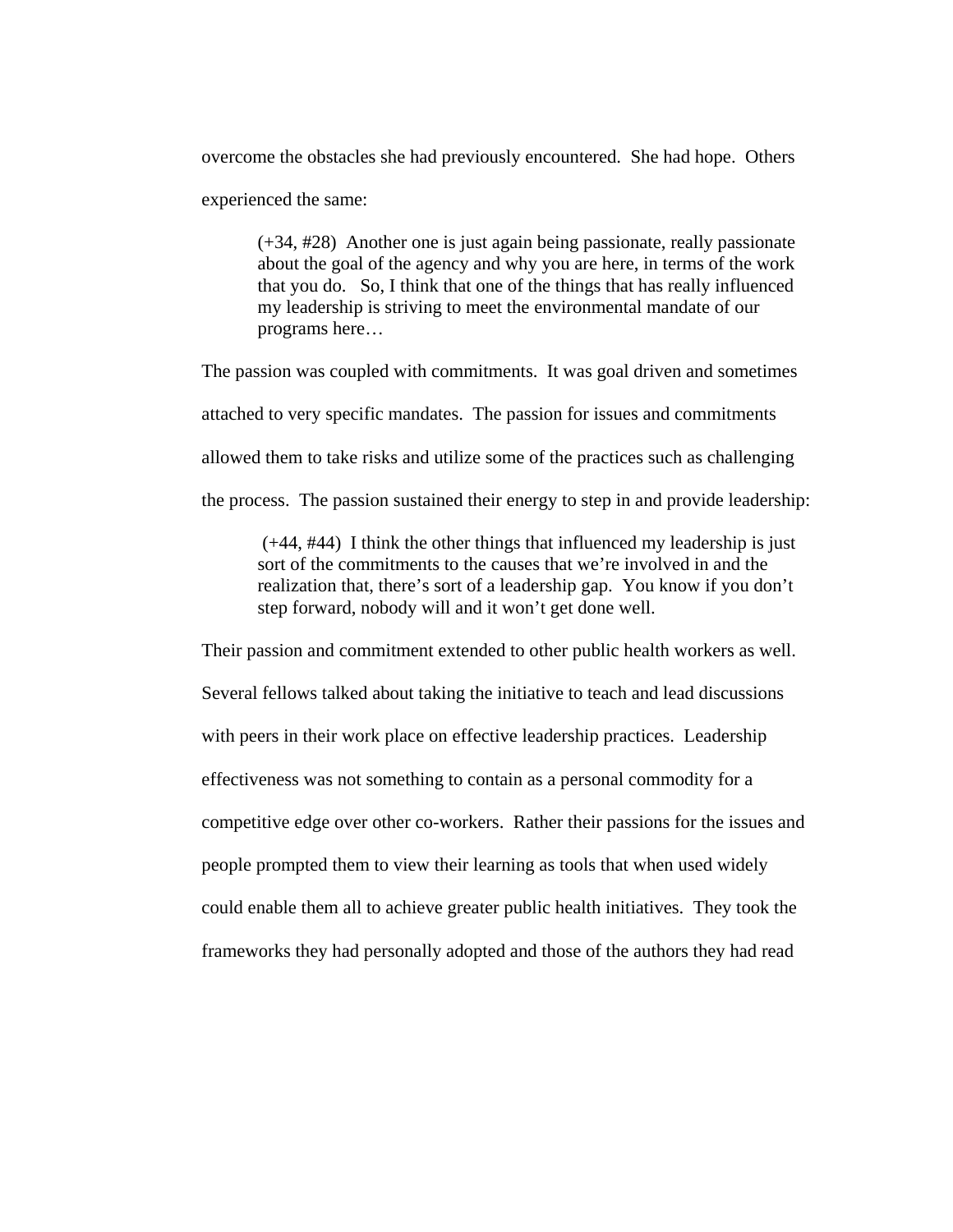and brought them into workplace trainings and dialogues with their peers as continuous learning opportunities.

(-8, #20) I think what really encourages me is that, the areas that I am involved in I have a passion for, the work that I am doing in public health...I just want to do everything that I can to help give them the background and the training that will really help them become effective.

Some talked about commitments and passion needing to be in a balance.

Because of the emotional attachments that some issues stimulated, they saw a need to find ways to be in balance. Keeping passion and commitment balanced they believed led to greater practices of leadership, a greater ability to inspire a shared vision rather than impose one; an ability to encourage the hearts rather than become discouraged by legislative decisions. This balance also was important to them as they thought of modeling the way. They were aware that integrity and modeling are really one and the same. As one fellow commented,

(+32, #9) "It's a balance of my passions and integrity with those passions. It's being open to new ideas too. Internal motivations are so important and honesty and integrity."

Passion for public health and environment issues and the people whose lives were impacted by those issues is a key factor in encouraging leadership development. It made fellows open to new ideas and new ways of leading. Fellows reported a desire to learn so that problems could be more creatively solved and the public could live healthier lives.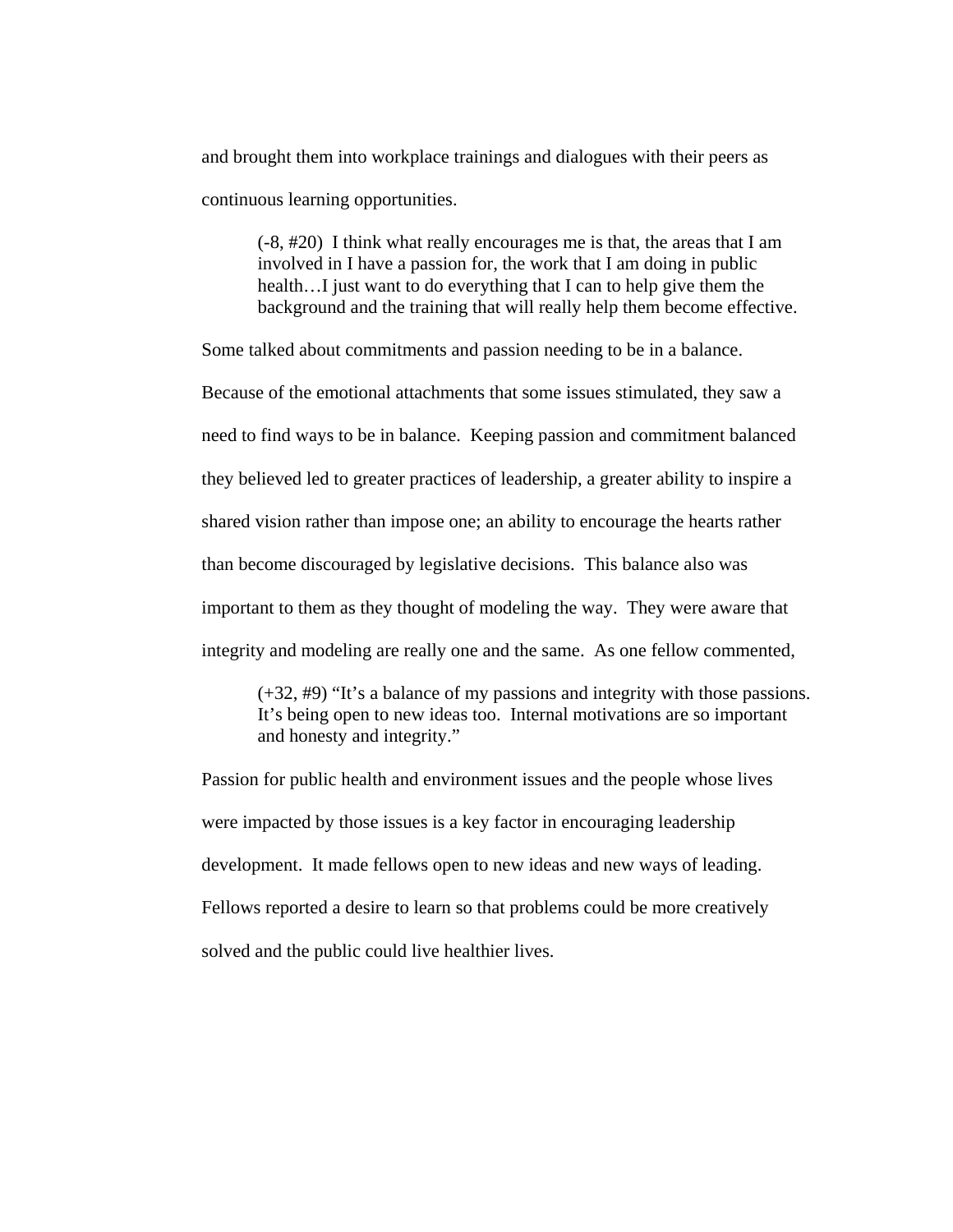Supportive Relationships. A contextual factor that was present throughout answers to many of the questions was the role of supportive relationships in the life of the fellow. This key factor was talked about in some way by over 75% of the fellows, either in the questionnaire or the interview, in questions about key factors leading to increased practices and in other non-factor specific questions. Supportive relationships were recognized as present by most of the fellows. There were various roles represented in these supportive relationships. Sometimes they were formal positions and other times not:

(+32, #9) One encouragement to become a strong leader, I think is support from my boss. Support to become a strong leader. (+32, #42) Rubbing elbows with dynamic leaders in many different sectors of the health and environment and being able to chat with them formally and informally has been invaluable. (-14, #3) Rarely has it been a supervisor. Usually it is a group of peers in community health. They have been very important in my past successes.

Mostly the supportive relationships were examples or role models to the fellows. Fellows report a non-formalized watching or observing of other leaders. They are using their frameworks or understanding of leadership and testing it out by simply observing other leaders in action. The examples did not always have to be good ones either. The fellows seemed to have a grid by which they could judge which examples they wanted to emulate and which they wanted to stay clear of:

 $(+34, #28)$  I think that one of the key things, in terms of how my personal chemistry works, is having specific people in the organization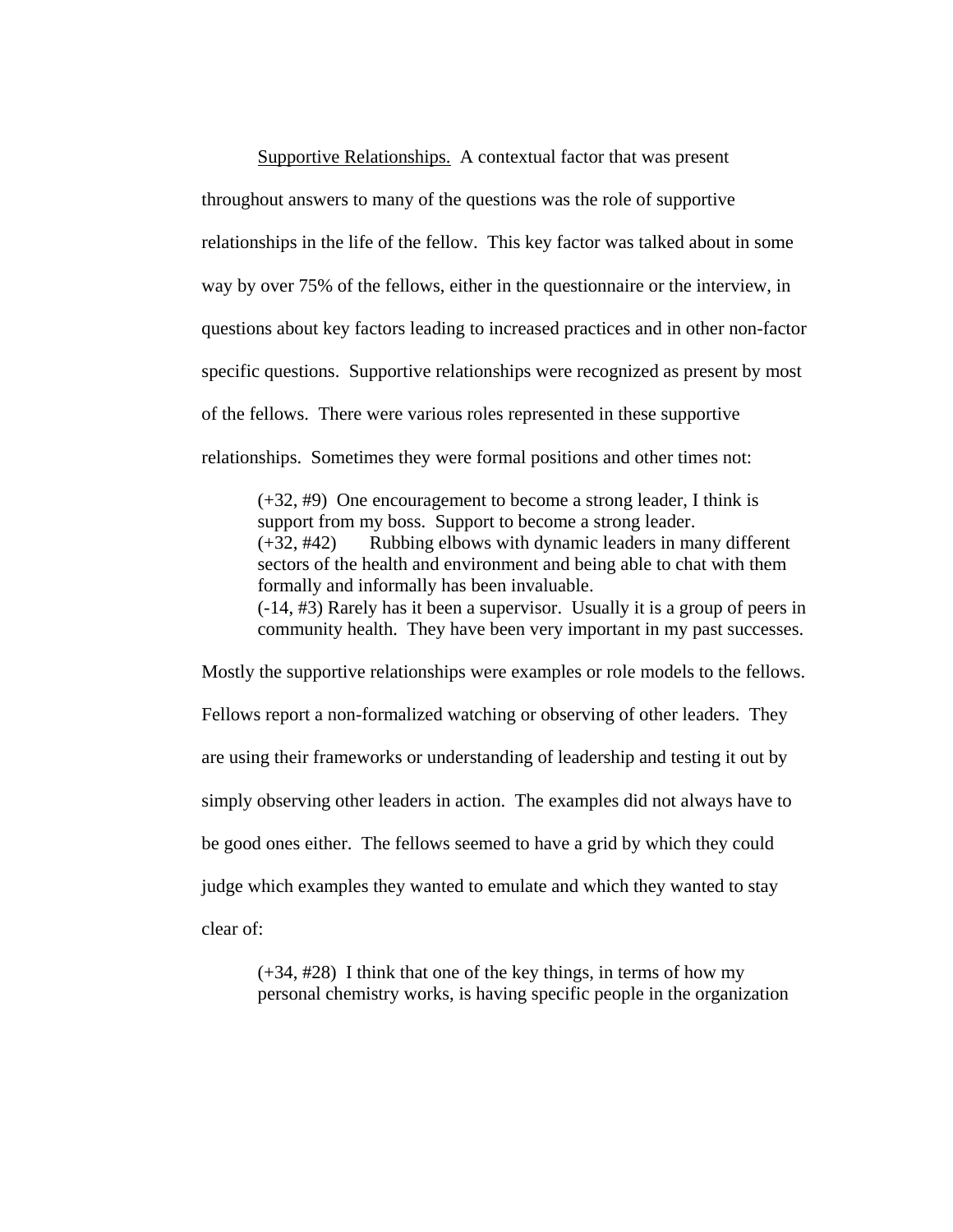that can serve as role models for emulating what it is that I consider to be good leadership, in terms of the attributes laid out and some of the things we learned in our year-long training.

(+44, #44) I would say the other things that most influenced me about leadership, the very second thing on my list is, my observation of other leaders. That works for the good and the bad and sometimes you observe ways you don't want to be. Sometimes you observe what you absolutely want to be like.

Some reported formalized mentors in their lives who were very intentional with

them in helping them develop in their blind spots:

(+44, #44) I actually had the fortune to have a mentor, who has really helped me understand things from a wide variety of views and try to understand, how you can work with almost every kind of personality, which has been very useful.

Other times the supportive relationships were less formalized but consistent over

time:

(+34, #34) I have coffee on a regular basis with the other director of the [office], and have shared a lot through the [experience]. And I think having that weekly support with her, we just kind of (laugh), there's a lot of, I don't know, it sometimes gets lonesome at the top and you need someone else just to pound your fist with, to help give you perspective and ideas.

For those for whom mentors have been an important part of their leadership

development in the past, they accounted for their current decrease in leadership

practices as partly related to the lack of a mentor. This fellow had just gone

through a very difficult job change and through the interview was beginning to

notice that the feature missing in the past year was a mentor or role model: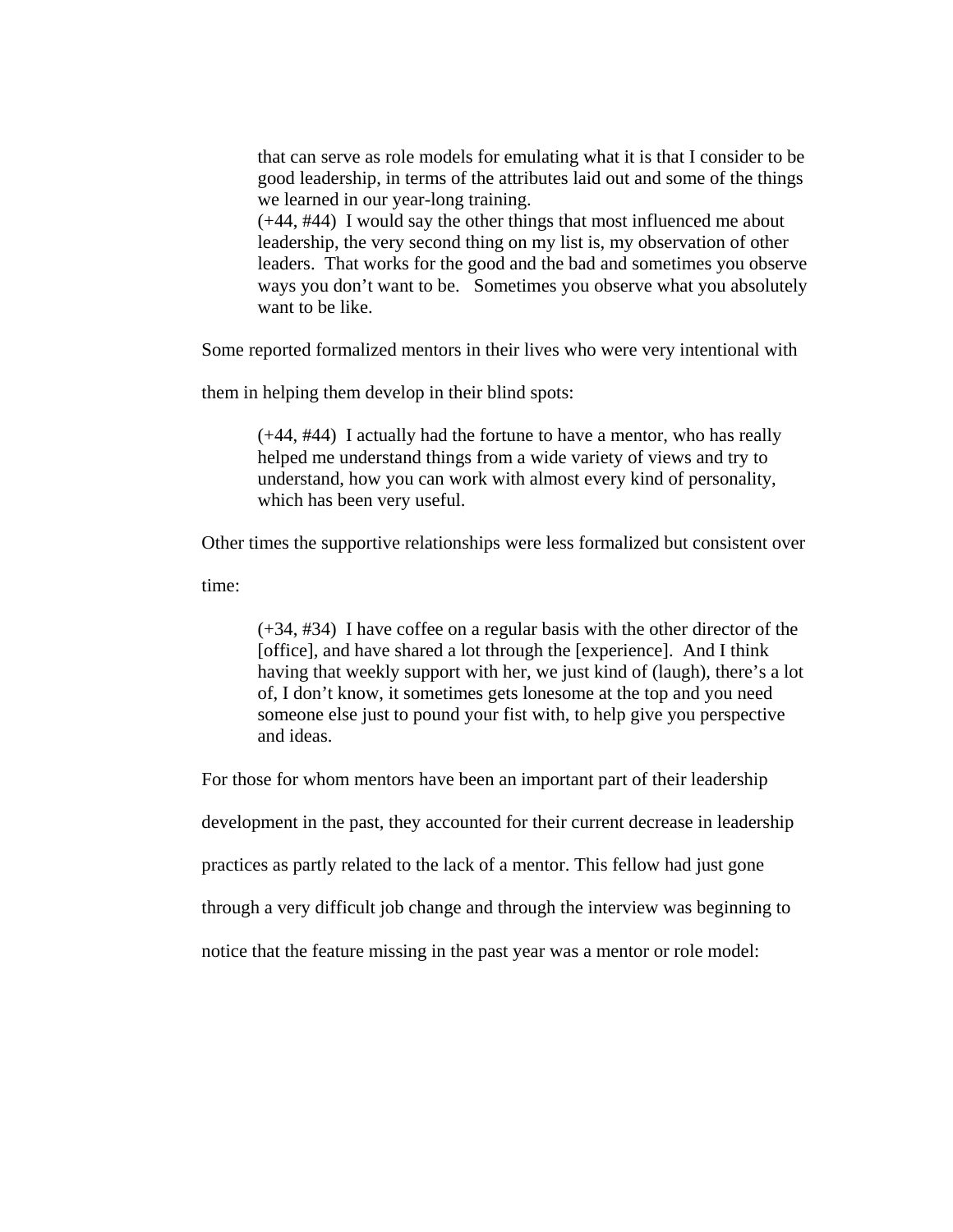(-14, #3) I guess what influences my development the most is, I guess having a leader to model after. Someone who can model for me. I guess I need a mentor. When I don't have one, my development tends to slow down, and when I do have one I usually want to learn more and I take on more and I initiate more projects and so forth.

There was also an element of RIHEL itself that became the context for role models and mentors. Some reported that the learning together provided supportive relationships that encouraged their leadership development: (-2, #23) "Shared learnings – incredibly important."

Words such as "the luxury of others' insights" or "the year-long dialogue and learning together" suggest that the context for RIHEL was significant in and of itself for the limited time of support it provided. Also several made mention of specific activities where feedback was given by their cohorts or faculty that affirmed them as leaders and gave them confidence for further exemplary behaviors. Several suggested that they were watching the way the faculty taught the principles and interacted with the fellows or each other. They were impressed with their own modeling of the principles. Those occasions became supportive to their growth. One mentioned that the faculty's consistency with the framework itself "did not go unnoticed by us." They had become role models and examples to the fellows.

In addition, ongoing contact with their cohort year or other RIHEL fellows in their organization has provided ongoing support:  $(+57, #2)$  "I think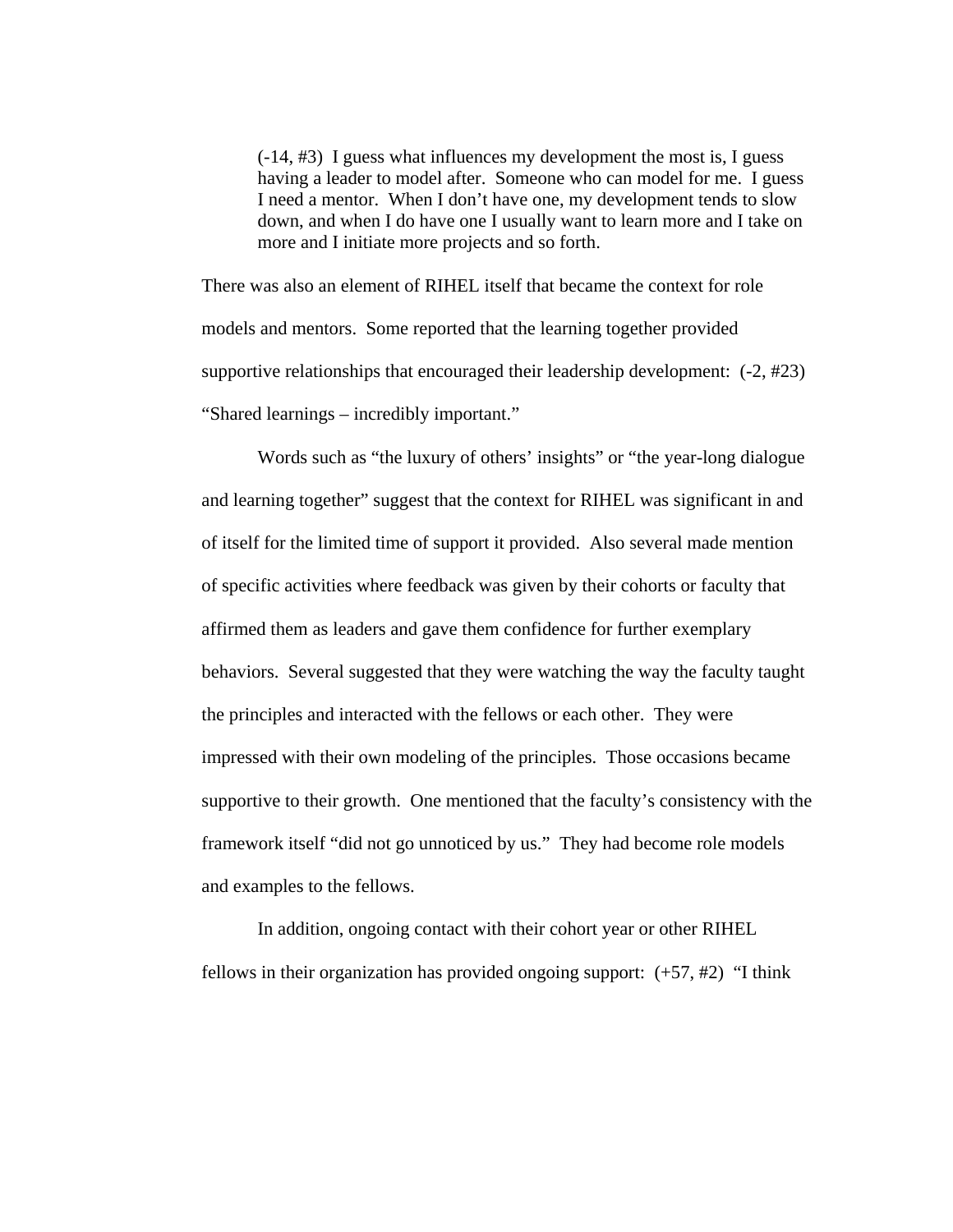the mentorship I have had, I think keeping in touch with some of the other RIHEL people here at this job."

Those who have taken the opportunity for alumni events have found them useful to continue the supportive network to encourage their practices.

 It was clear from the data that supportive relationships that were both formal and informal became role models or mentors and are vital in the development of fellows' leadership capacities.

Positive Climate. Closely related to supportive relationships is a positive climate. Supportive relationships did seem to contribute to a positive climate when those relationships were in the work setting. But a slightly different aspect was noted as a factor that encouraged greater leadership practices that related to the atmosphere or environment in which the fellow performed. The positive climate was not so much related to examples or mentoring, but an overall enjoyment and respect for one another in the project or work setting. It included a recognition of co-workers own gifting and personal development:

(+19, #40) My immediate co-workers—we've been together almost 16 years and have a great appreciation for each other. (+106, #51) Emphasizing an enjoyable work environment—not just "profit" (+5, #36) Key factor: An outstanding staff.

The positive climate allowed for challenges to be met in a safe environment. It allowed challenging of the process to occur and produce new ways of thinking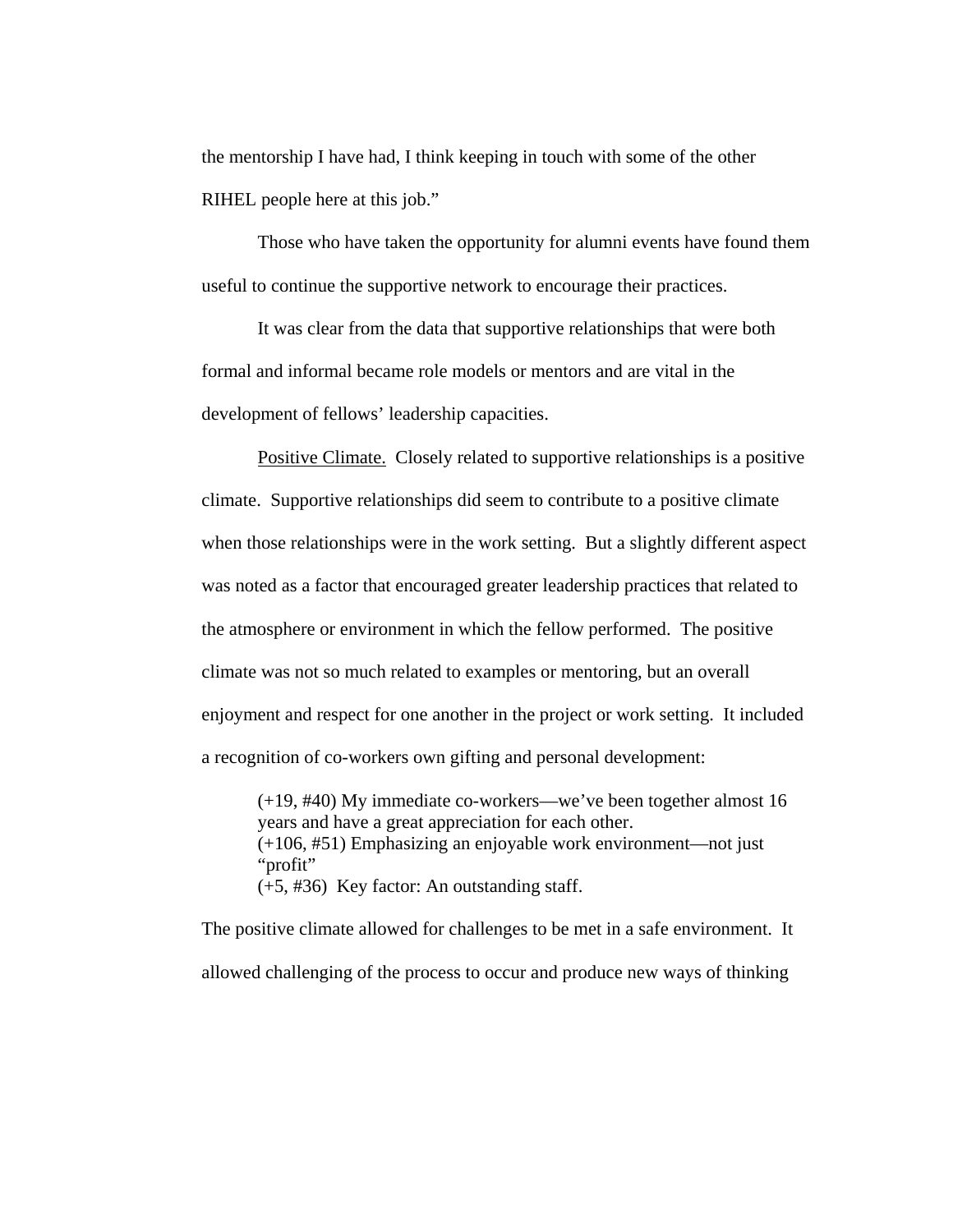and acting. Oftentimes the leaders themselves encouraged others in their workplace to challenge the process with them and set the stage for it, as in the following:

(+34, #28) So, I think that I am lucky to have a team of people here that do step up and say, "I may not know a lot about how things work around here, but it seems to me that there is a more efficient way that we can be working with (agency)…" So, I think that in terms of influence, beyond role models, I think that the team that I particularly work with week after week has had some influence on me as well.

A positive climate did not necessarily mean that there were not problems present. In fact one fellow told a story of a very trying time when budgets had been cut, re-instated and then cut again. The respectful and positive climate was identified as the reason the leader could continue to practice their leadership at higher levels of effectiveness. The positive climate allowed leaders to work through difficult relationships. This was expressed in a certain kind of grace that was extended one to another and resulted in improved relationships: (+80, #48) "Probably just an inherent internal wish to be successful. If you can forgive, I can forgive, thinking like that."

This positive climate condition only appeared six times in the 67 direct answers that fellows gave to the question about key factors contributing to their increased leadership practices. It was more obvious in questions and discussions about obstacles. In other words it was more often noticed when it was not present in a fellow's work setting and was often attributed by the fellow for their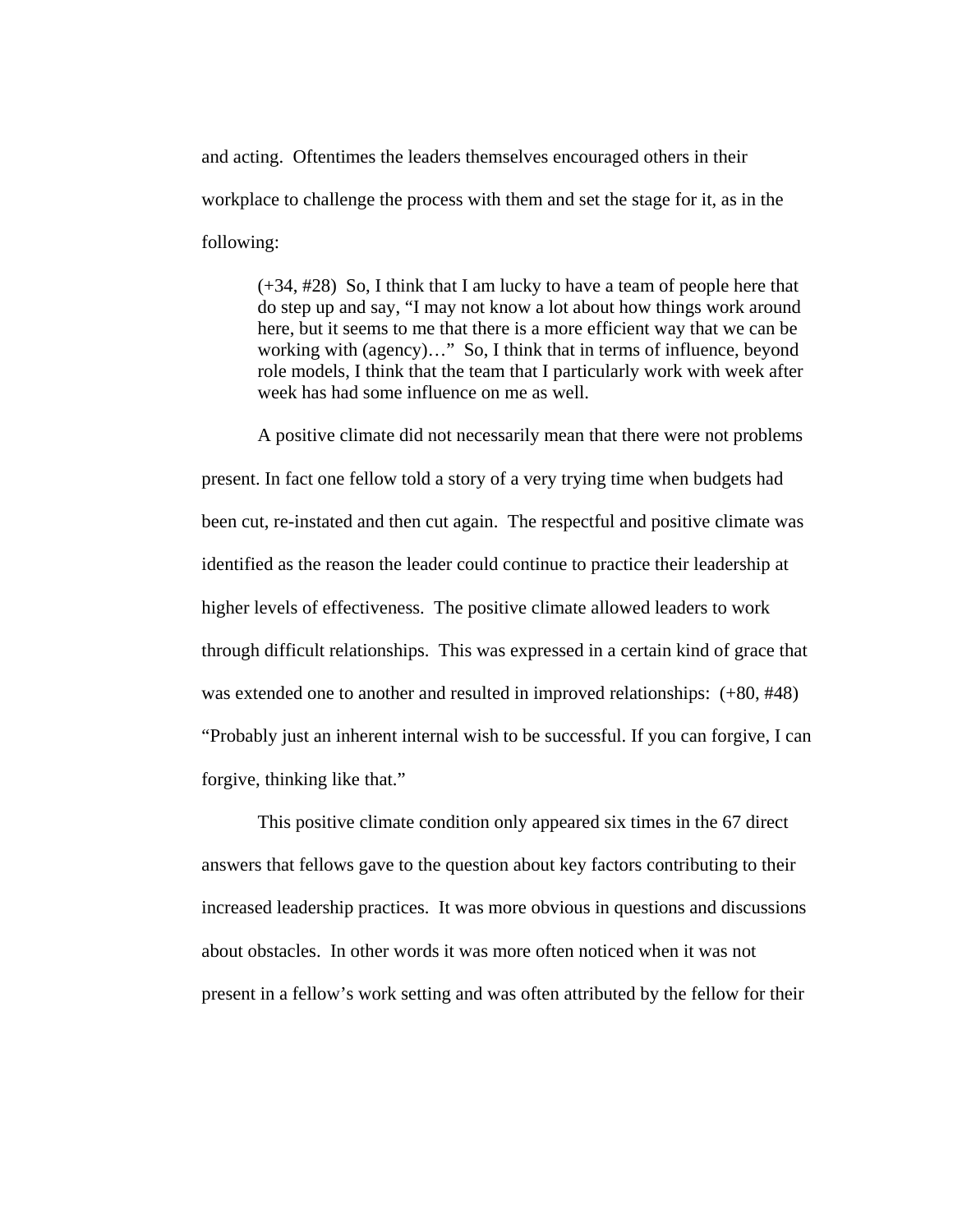lower LPI scores or discouraging their practices when asked directly in

interviews:

(-14, #3) And then, when I took the second, I was working for the city of (name), and a lot of my professional and personal development went down. The opportunities weren't there as much, the work environment was more negative and less encouraging, less stimulation. (-2, #23) The politics of personality in any group can become obstacles. Figuring out what people's needs are and… also figuring out what needs to be done and matching those up. Figuring out the differing issues of the team members and then their influence on the goal; tuning into people and finding ways to utilize their gifts. This all can be quite challenging.

There were others who cited times when they felt that the climate was so

negative, that they felt stifled or disregarded, squelching their attempts at

exemplary leadership:

 $(+57, #2)$  I think that the biggest obstacle was probably in this current job. There was a lot of politicalness in people before I got here, and that was directed to (current boss.) It can be very negative; they can't say anything good about anything. It's greatly improved now. (+44, #44) When people become so tied to protocol and you cannot ask anyone for anything...it's just stifling. I felt like I'd get shot if I opened my mouth.

One of the benefits mentioned by some fellows of sending multiple staff to

RIHEL was a growing positive climate for all to develop in their leadership

practices. Shared learning and concepts seemed to foster a positive climate for

growth.

Confidence. As has been mentioned in many of the excerpts cited by

fellows above, many of the contributing factors that encouraged leadership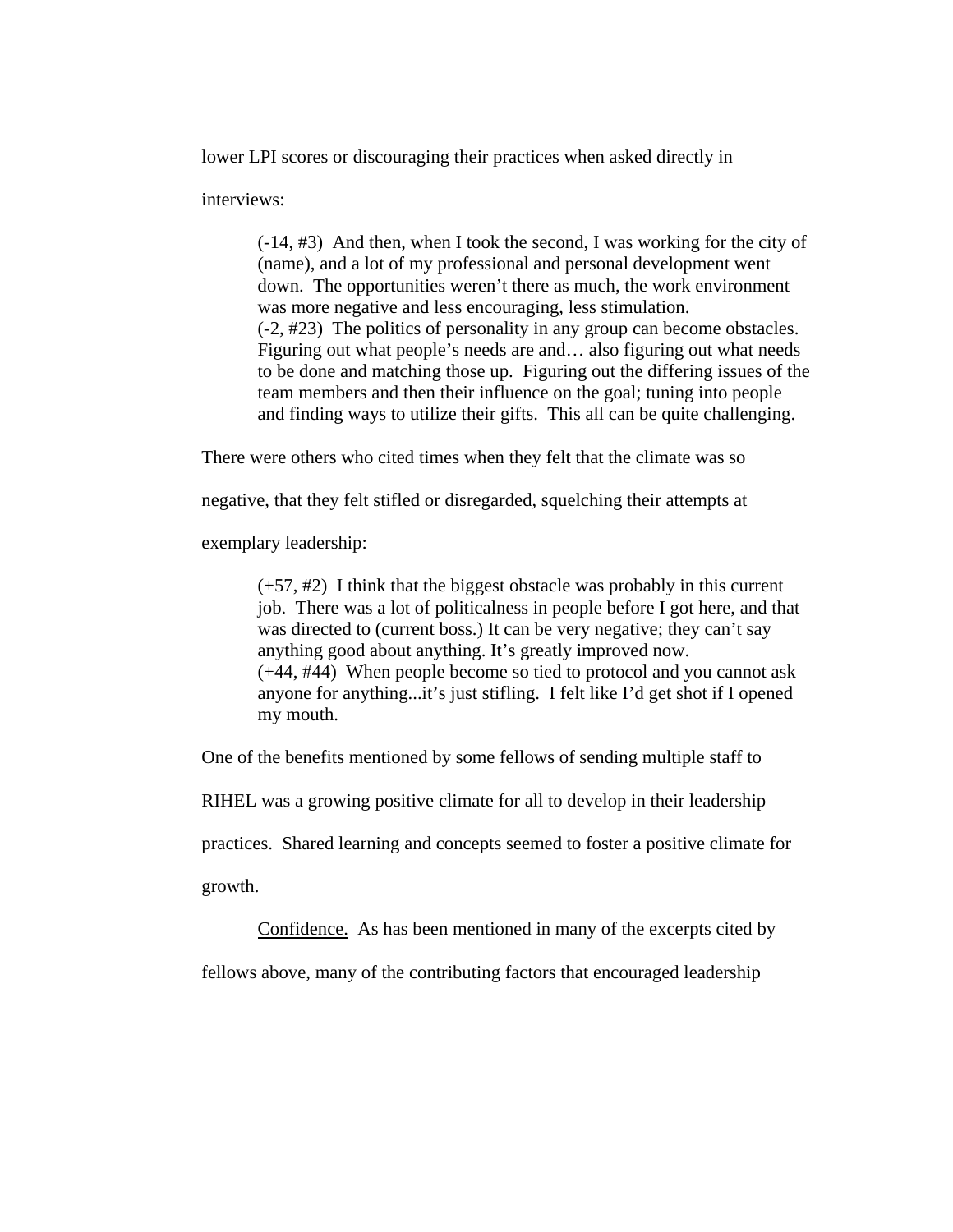development also involved confidence or resulted in an increase of confidence.

Confidence was most often talked about in relation to one of the other key factors

mentioned. For example the leadership framework which fellows constructed

from their learning gave them confidence to articulate their philosophy of

leadership and act out of that philosophy:

(+34, #34) …the thing that I've noticed in myself is that it's increased my confidence level and my, uh, I was afraid to step out before and now I feel I can step out with more confidence. Again it's given me a roadmap to set up a leadership philosophy.

Receiving feedback and taking time to self-assess resulted in a stronger

awareness of both strengths and weaknesses. This in turn gave confidence to

accept challenges:

(+34, #28) I have a stronger sense of belief in my abilities to lead, in all of these five areas. I think that just the degree of confidence and ability to step up to a challenge is higher than it was when I first took that questionnaire.

The confidence factor seemed to both reside in the actual factor as well as

contribute to the factor's importance:

 $(+11, #18)$  And while I find it difficult to sit down and list out one, two, three, four, five of all of the different ways that it changed me, I can find that it just built my confidence and helped me to really look at the world through slightly different eyes.

Because it was so pervasive it is included here as an encapsulating factor. It will

be dealt with further in the section answering the third research question.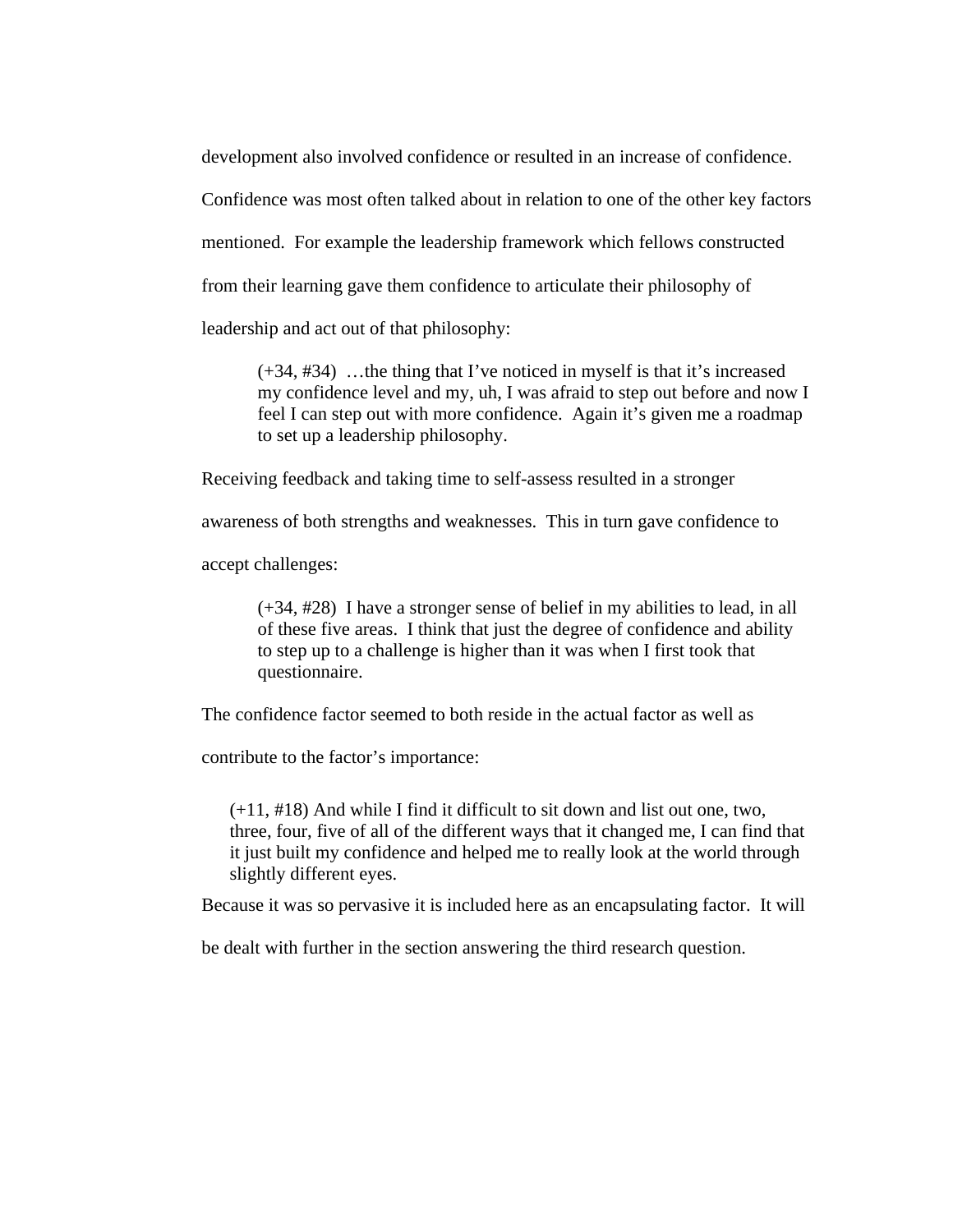Obstacles. Although the purpose of this study was to find factors that encourage and enhance leadership practices, a question was posed during the interviews that identified obstacles or the opposite of encouragement of the fellows. The obstacles provided a triangulation for several of the encouraging factors.

Politics was a commonly noted problem. The word politics was used to identify the formal legislative process of our government as well as sticky relationships in departments, offices or between agencies. At times it involved structures and people. Sometimes politics was noted as something that worked against their particular passion or commitment to an issue:

(+32, #41) And I think that we, it is difficult when we have a leader who makes decisions on what's politically suppose to be decided, and not on what's best for public health. That is probably the biggest challenge.

It also slowed down the effectiveness of groups and could detract from a positive climate:

(-2, #23) Politics of personality in any group can become obstacles. Figuring out what people's needs are and…then also figuring out what needs to be done and matching those up. Figuring out the differing issues of the team members and then their influence on the goal; tuning into people and finding ways to utilize their gifts. It takes time, people can get discouraged.

Work loads and getting bogged down in the minutia rather than keeping a clear

sense of direction and vision was an impeding factor: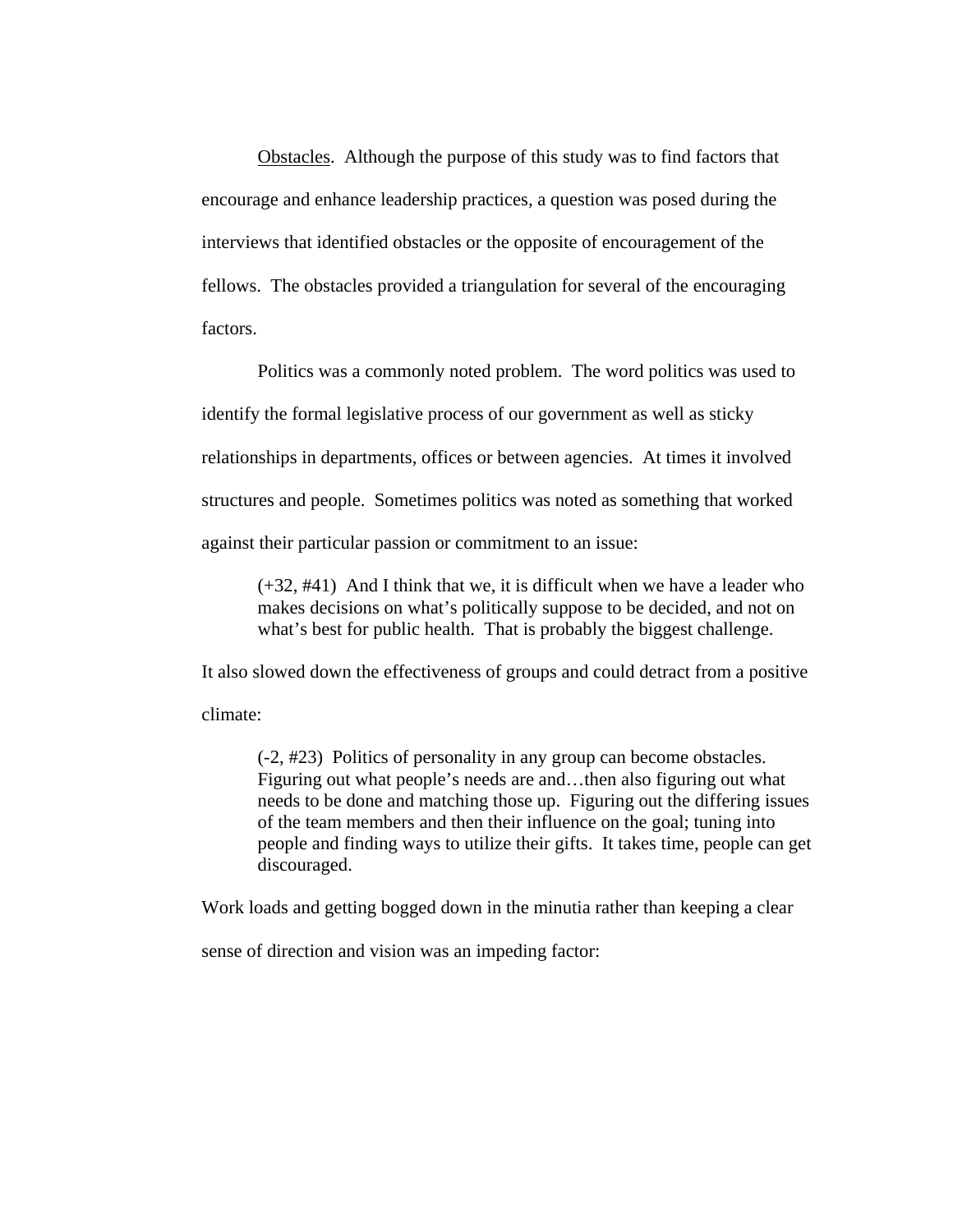(+34, #34) I think getting the big picture still instead of getting bogged down. The day to day type things, I need to keep looking at the big picture instead of getting bogged down on the daily minutia. (+80, #11) I'd have to say work load. Sometimes it is a very big obstacle as it takes a bit of energy and if there is a nit-picking lawyer it can drag you down.

This obstacle also relates to the earlier issue discussed regarding time and

personal reflection or self-awareness. When there is a lack of it, personal

reflection is stilted and fellows report "getting stuck." There were several

obstacles related to self-esteem and needing the encouragement of others to

maintain the passion and vision. This confirmed the need for supportive

relationships and positive climates.

Probably the most poignant comments came from a fellow who had just

recently left a job she viewed as discouraging her leadership development on

several fronts:

(-14, #3) You know, it really helps to work for an organization that values quality and leadership. It really does. I have worked for an organization that does and one that does not, in the past few years, and it makes a big difference in me. My biggest obstacle so far has been not having a strong leader in my life, in general. To align with and to learn from. In my last job [LPI was taken during this job tenure] the leadership was pretty scary, and people in power tended to use their position to do power for instance. Not in a good way, but to demonstrate power. These qualities are really hard to work for. They kind of have their own culture, and it is not about leadership and vision, I can tell you that. I had the hardest time with my development there because of the lack of leadership and the lack of you know, someone to model, someone to learn from. I didn't find it there.

These anecdotal obstacles support the key factors noted earlier for encouraging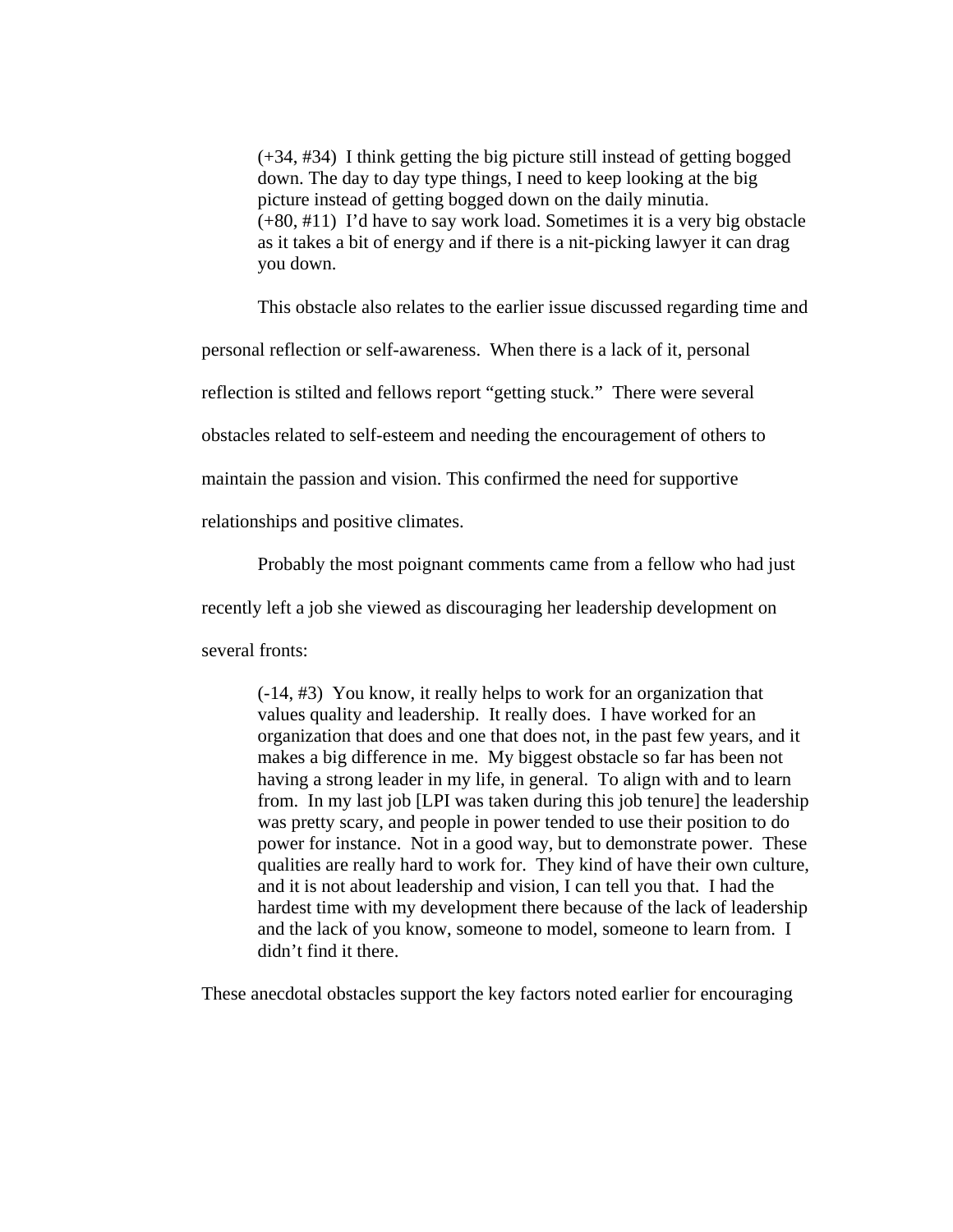leadership practices and development.

In summary, there were nine key factors that RIHEL alumni commonly thought most contributed to their increased leadership practices. Those factors are 1) the RIHEL Experience and Other Training, 2) a Leadership Framework, 3) Self-Awareness, 4) Opportunities, 5) Experience and Practice, 6) Passion and Commitment, 7) Supportive Relationships, 8) Positive Climate and 9) Confidence. Obstacles reported by the alumni confirmed these factors even further. The next section will explore the RIHEL Experience factor further as the third research question is addressed.

#### Contribution of RIHEL

 This study sought to answer three questions. (Q1) What leadership practices have changed for public health and environmental leaders since their completion of the Regional Institute for Health and Environmental Leadership (RIHEL). (Q2) What factors account for any changes? In other words, what factors do leaders identify as encouraging their leadership development? And (Q3) to what extent has RIHEL contributed to the leader's development? To answer these questions, a mixed-method study was initiated with alumni fellows of RIHEL. The results for question one have already demonstrated that the fellows' leadership practices did significantly increase since completion of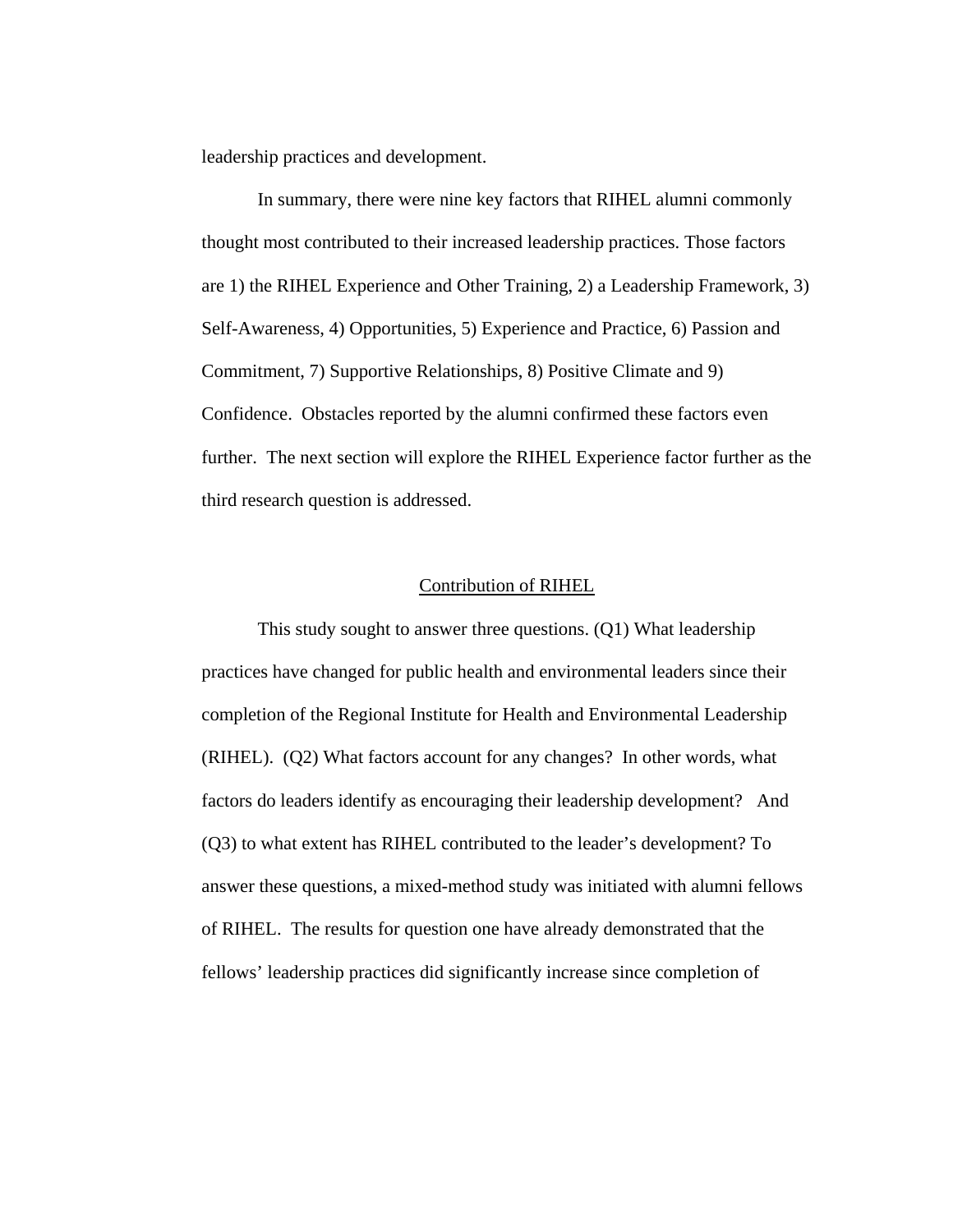RIHEL. In answering the second question, a number of factors accounted for these changes in leadership practices, including the RIHEL experience itself. This factor will now be explored further in answering this third and important research question.

 In an effort to describe (Creswell, 1994) and not just validate the extent to which RIHEL contributed to the leader's development, a questionnaire was used to cross-sectionally collect data (Charles and Mertler, 2002) from four years of RIHEL alumni from 1999-2002. Two open-ended questions were posed in the questionnaire to stimulate descriptions of current leadership opportunities in which RIHEL fellows found themselves engaged and also what they did in those opportunities to lead. A follow-up question was then asked as to whether RIHEL influenced their response in the leadership opportunity and how. Out of the 67 respondents, 64 responded "Yes," (95.5%) that RIHEL did influence their behaviors in the leadership opportunity. One fellow did not answer the question and two fellows responded with the statement, "I don't know." Of those who responded positively, the leadership opportunities were compared and coded in an open and then selective process (Strauss & Corbin, 1990) as with the other qualitative data presented. The results of this analysis fall into two sections: Opportunities for Leadership and Behaviors of Leadership.

Opportunities for Leadership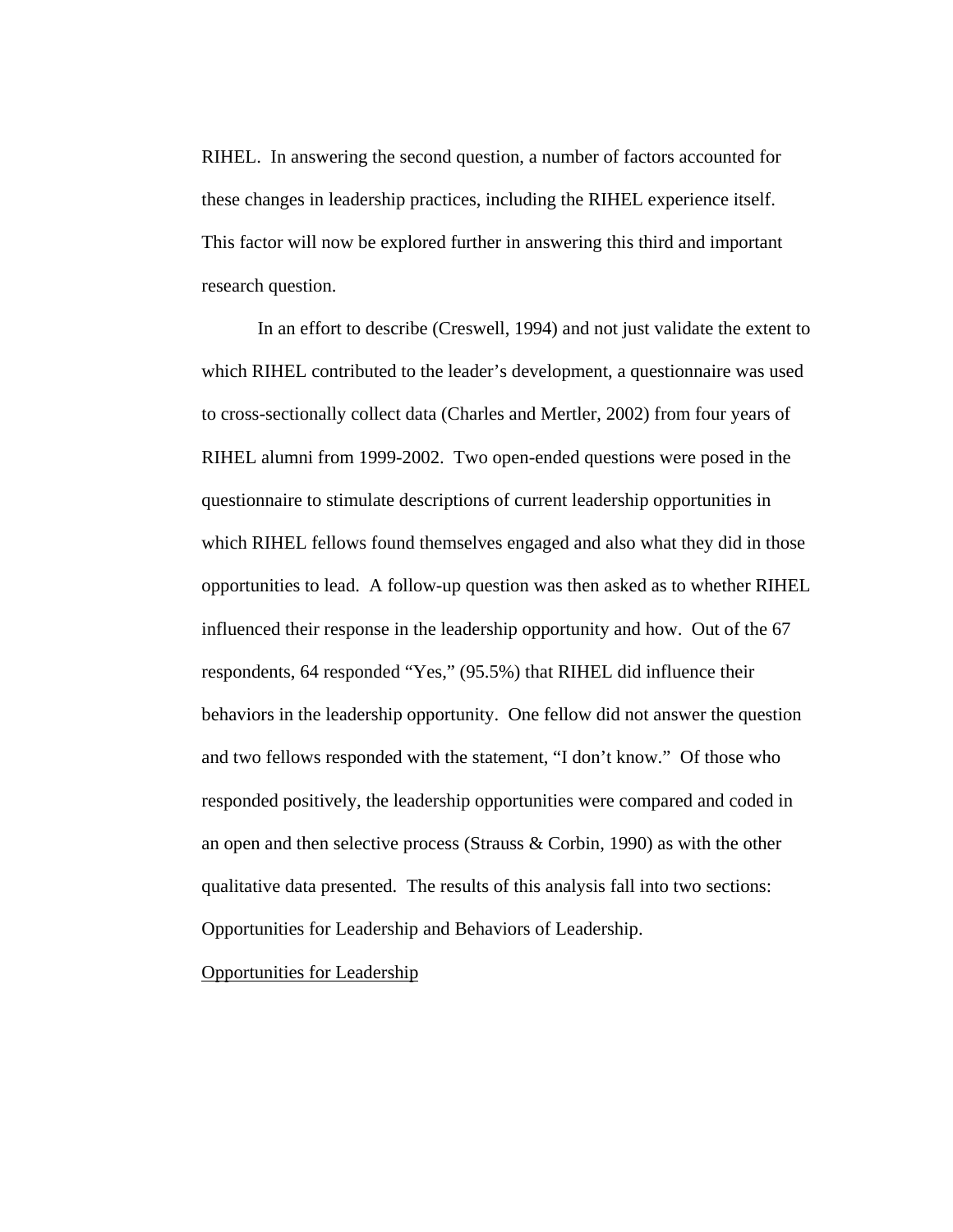The opportunities for leadership spanned a number of contexts and positions. Twenty-four of the leaders discussed opportunities they had in their daily work setting or on-going committees. Occasions for leadership rose out of their daily work and service activities as they applied their leadership understanding to those situations.

Eleven fellows reported leadership opportunities they had on boards or task forces. The boards ranged from local service boards, to non-profit agencies to state response teams and national associations for health. The focus of those boards included but was not limited to: a women's health facility, a wellness board, a local service sorority, a regional task force on ozone issues, a regional bioterrorism response team, a governor's health board, a national air quality group and a national emergency response committee. Some were new to board service and others had just become officers.

Eleven reported working on collaborations where multiple parties had to be convened to address a shared problem or develop a new project or coordinate responses. The collaborations included but were not limited to: a collaboration of state public health offices with business and industry; a collaborative creation of a pilot school health nurse program; collaborative oversight to radioactive material jurisdiction; a research collaboration focused on causes of haze; and a collaborative effort to address serious environmental contamination.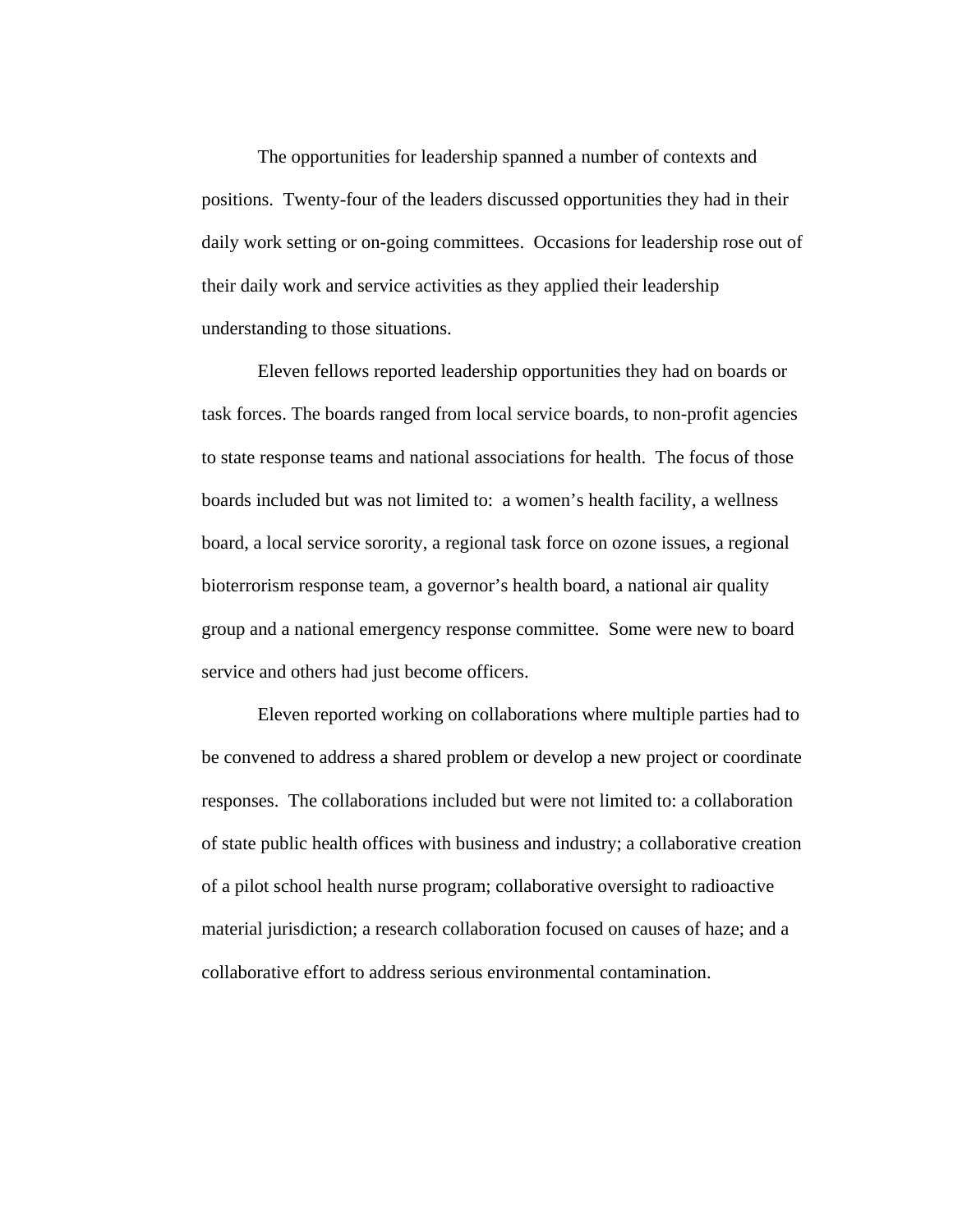Fourteen reported leadership opportunities that led to something new either in their own lives or the focus of the opportunity. Service projects were created. Innovative electronic systems were implemented in a work setting. Several opportunities led to securing new funding for needed programs or pilot projects. County wide fire plans and new tribal government regulatory programs were created. Fellows led offices in restructuring, hospitals in merging and moving, and development of divisional leadership training programs.

 Eight of the leaders discussed leading through very difficulty organizational times or through changes their organization planned and was implementing. Fellows led group discussions and approaches to contentious health issues. One led a response team for a non-declared federal environmental contamination emergency. Several led through serious budget cuts and staff reductions. One discussed leading in spite of new legislation that limited their impact. Another fellow led through a program dismantling, while one led an unlikely merger of two departments. Five talked about pilot projects they helped initiate. These projects involved school health programs, nurse licensure, pilot projects to address needs in offices, and the development of a drug rehabilitation pilot program.

Leadership Behaviors and Skills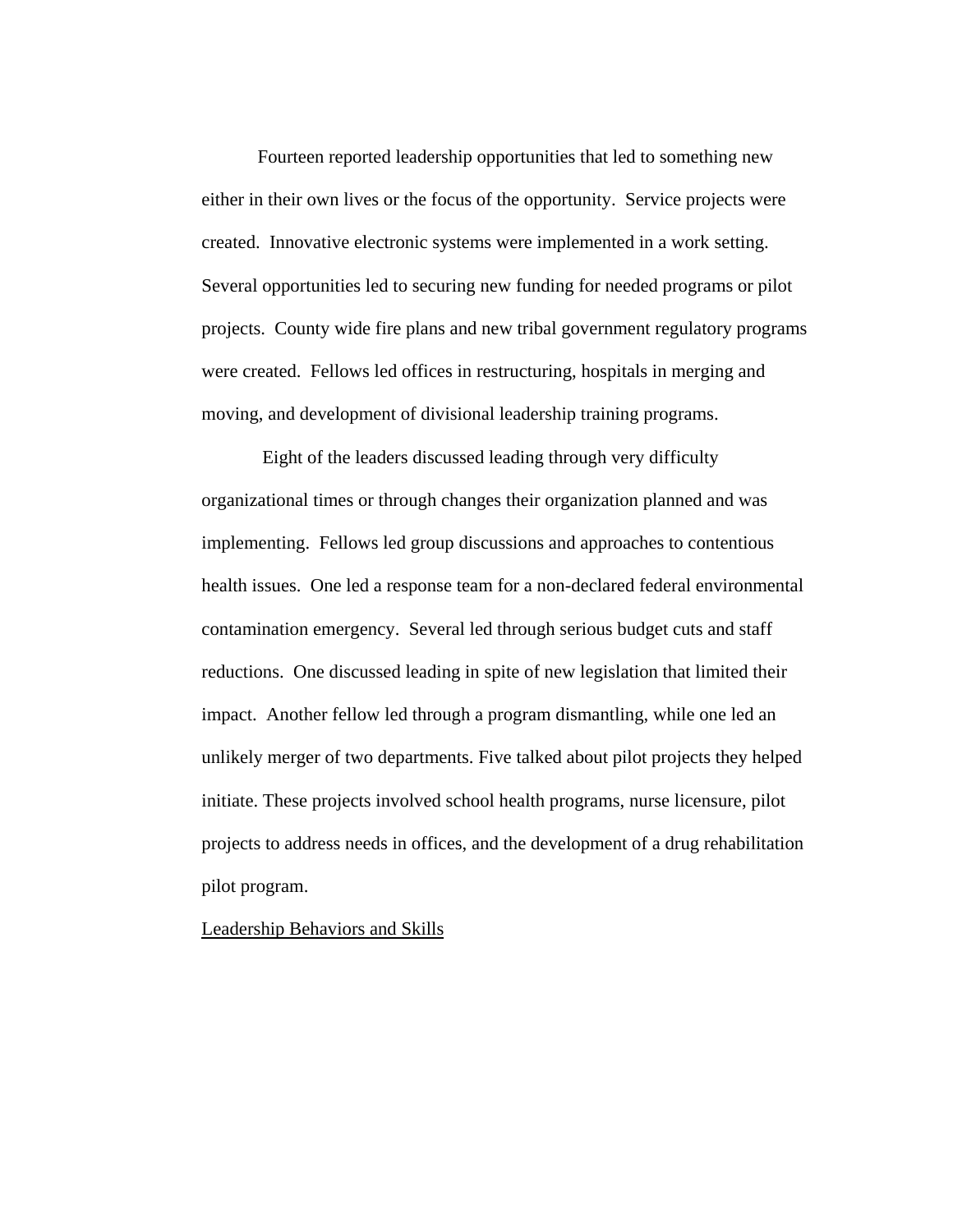While sometimes these leadership contexts overlapped, their diversity of focus provided a rich theoretical sampling (Strauss and Corbin, 1998) from which to analyze the impact of RIHEL upon leadership practices. As already noted, 95% of the fellows claimed that their experience in RIHEL had affected the way that they responded in the above reported leadership opportunities. The kinds of behaviors or skills that they reported using in the leadership opportunity largely fell into the domain of communication behaviors. These communication actions strongly supported or implemented the five leadership practices and collaboration principles taught in RIHEL.

Fellows often reported their leading or facilitation of meetings as a part of their leadership opportunity. They led discussions where visions were built together and maintained. They defined problems together and dreamt about possible solutions and then created plans. They facilitated meetings where problems were addressed, plans were developed and guidelines were articulated, often in writing. They talked often about listening in new ways at meetings as well as facilitating in such a way that everyone else could be heard. Several reported actively considering others perspective in ways they had not previous to RIHEL. Fellows reported bringing clarity by asking questions that challenged the process. Common phrases that many of the fellows used in describing their leading included, "I helped them see," "I gave them perspective," and "I brought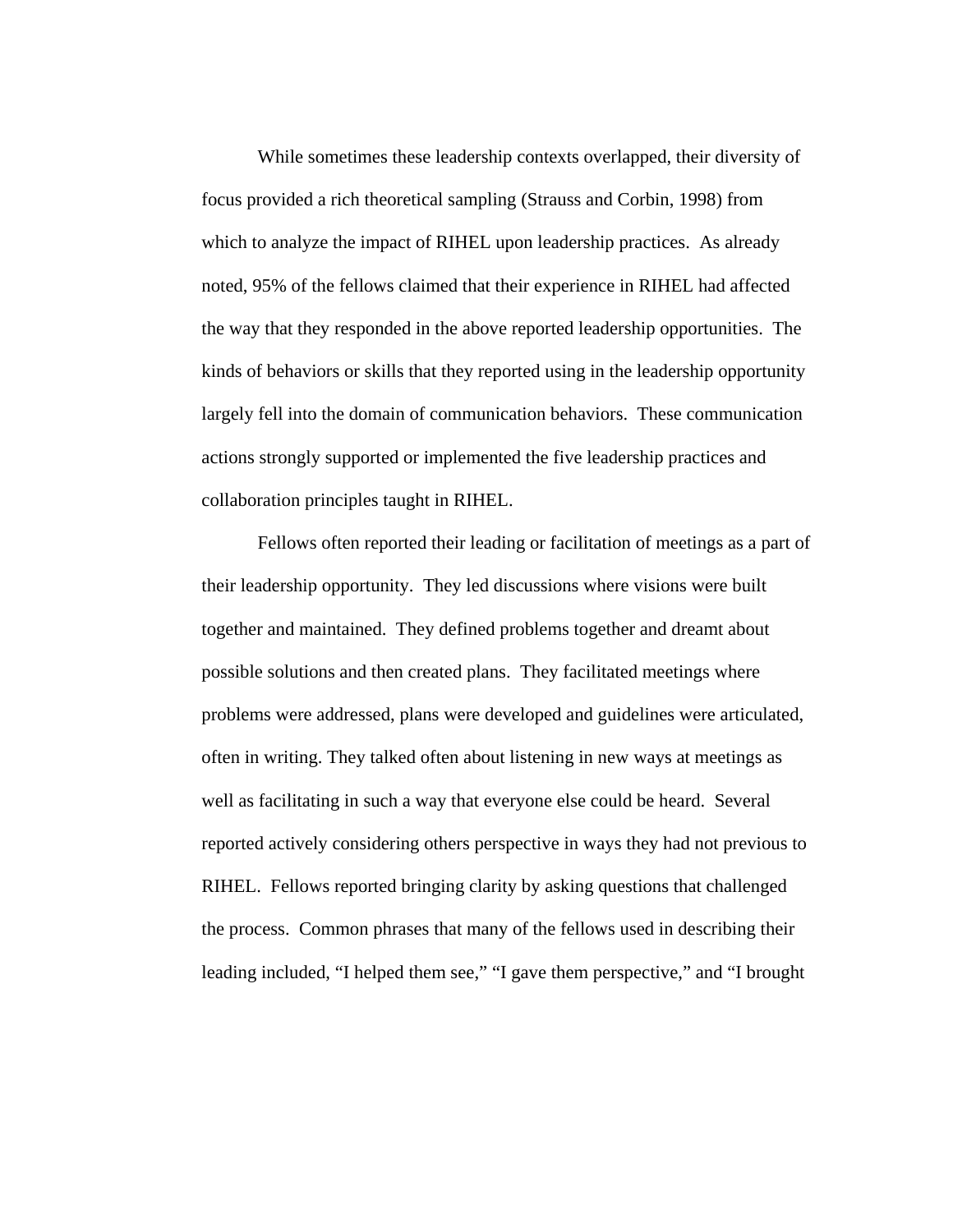clarity." This led to an openness to consider new ideas and encourage creative thinking. It helped them articulate new approaches to old problems. They talked about building relationships and working on team dynamics. Relationships were also built by affirming people's work and gifts in public and private settings. Some very specifically talked about writing notes of encouragement or consciously giving credit publicly in ways they had not previously done. Advice was given and coaching became a form of modeling the way.

The language of collaboration and the five practices was strong throughout their report of behaviors. Each of the five practices was identified when it related to their leadership opportunity. The language of stakeholders was clearly embedded in their discussion of collaboration and they sometimes articulated the kinds of diverse stakeholders that were engaged. Behaviors they used to incorporate varied expertise in the leadership opportunity were articulated. Some of what they did might be considered management roles as they reported, "seeing the plan through to the end," or "keeping the goal clear and in focus" or "delegating tasks to accomplish our vision." It was apparent that they had a clear idea of what they did to lead.

The leaders were then asked to explain how RIHEL impacted their identified behaviors utilized in the leadership incidents. Their responses confirmed what they had in part stated when asked for key factors influencing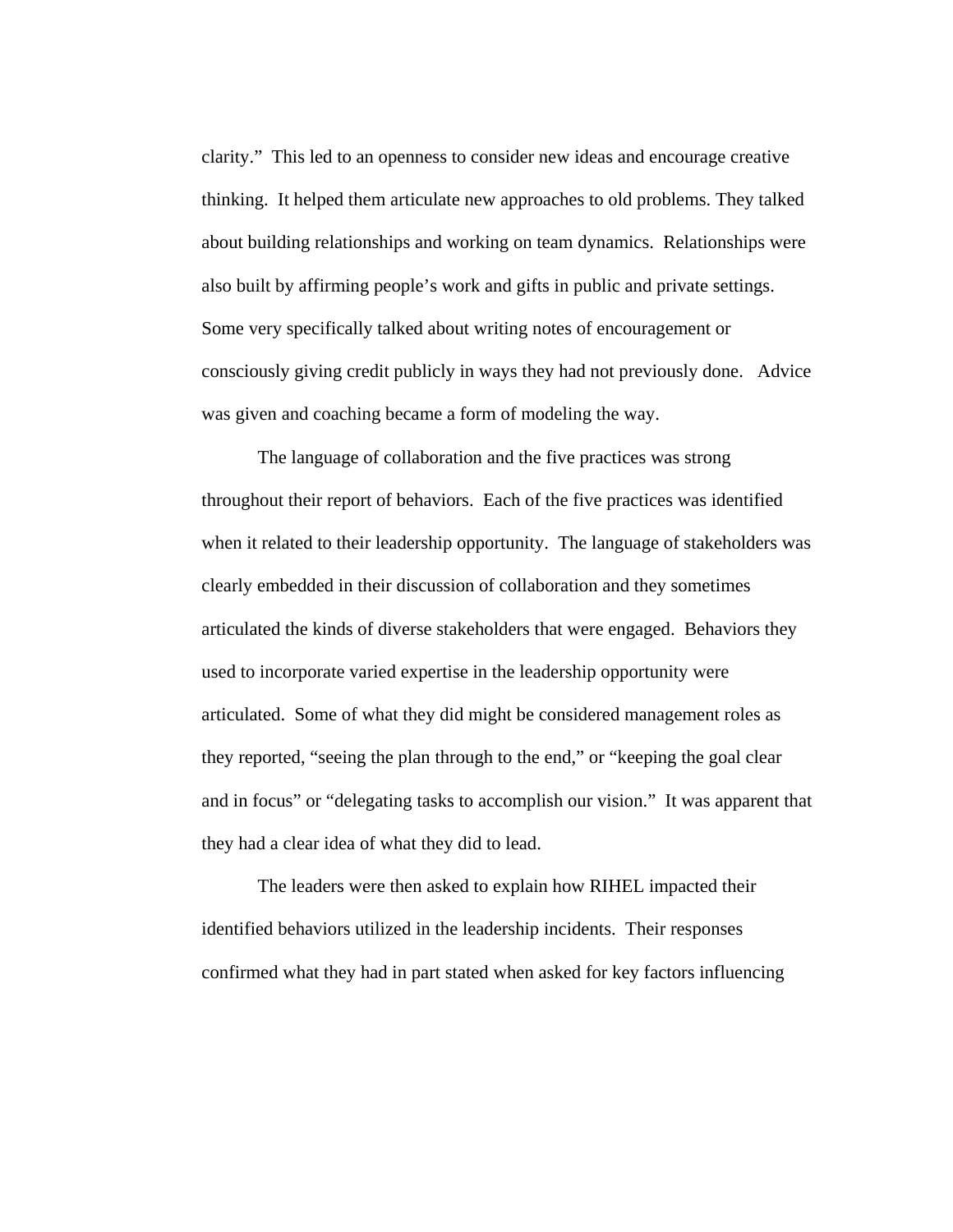their leadership practices. This triangulation produced a very similar set of factors or domains to the nine reported key factors influencing their leadership practices.

## RIHEL Influence

RIHEL was most commonly attributed with giving the fellows confidence. Further analysis showed that confidence was the result of three factors: 1) Self-awareness, 2) a Leadership Framework and 3) Skill Development. A model depicting the symbiotic nature of these three four elements is depicted below (See Figure 1):

\_\_\_\_\_\_\_\_\_\_\_\_\_\_\_\_\_\_\_\_\_\_\_\_\_\_\_\_\_\_\_\_\_\_\_\_\_\_\_\_\_\_\_\_\_\_\_\_\_\_\_\_\_\_\_\_\_\_\_\_\_\_\_\_

\_\_\_\_\_\_\_\_\_\_\_\_\_\_\_\_\_\_\_\_\_\_\_\_\_\_\_\_\_\_\_\_\_\_\_\_\_\_\_\_\_\_\_\_\_\_\_\_\_\_\_\_\_\_\_\_\_\_\_\_\_\_\_\_

# Figure 1: RIHEL Influence Model

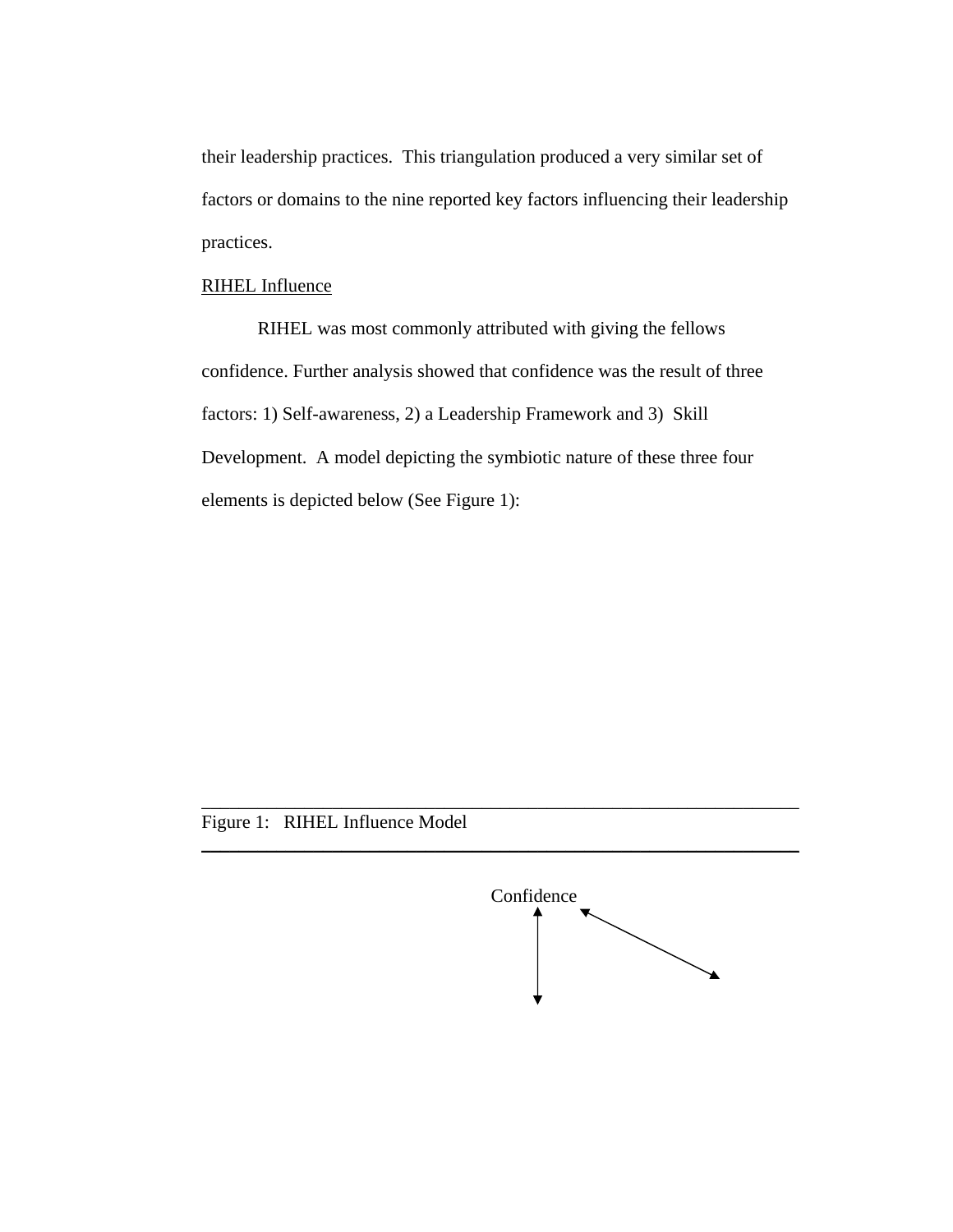

Self-Awareness. Their confidence was multifaceted. First, their confidence was increased by a new or renewed self awareness that they were indeed leaders and that daily opportunities existed for them to act as leaders. (-38, #8) It helped in convincing me that I am a leader and that leadership opportunities arise daily. (+9, #39) I now assume responsibility for exercising leadership in more situations. (+106, #51) It helped me feel comfortable accepting my new role.

Some talked about how they had once narrowly equated leadership with position or formal power and that RIHEL had expanded that view. It helped them identify leadership capacities in themselves and others. This translated into seizing daily opportunities to lead with skills that were now integrated into a new view of themselves, a view some said was now "incorporated into my personality."

 Leadership Framework. The ingrained nature of their new leadership view was secondly linked to the conceptual and behavioral framework or the Leadership Frame of Reference noted earlier. Fellows talked about developing a new language of leadership that gave them a definition or philosophy of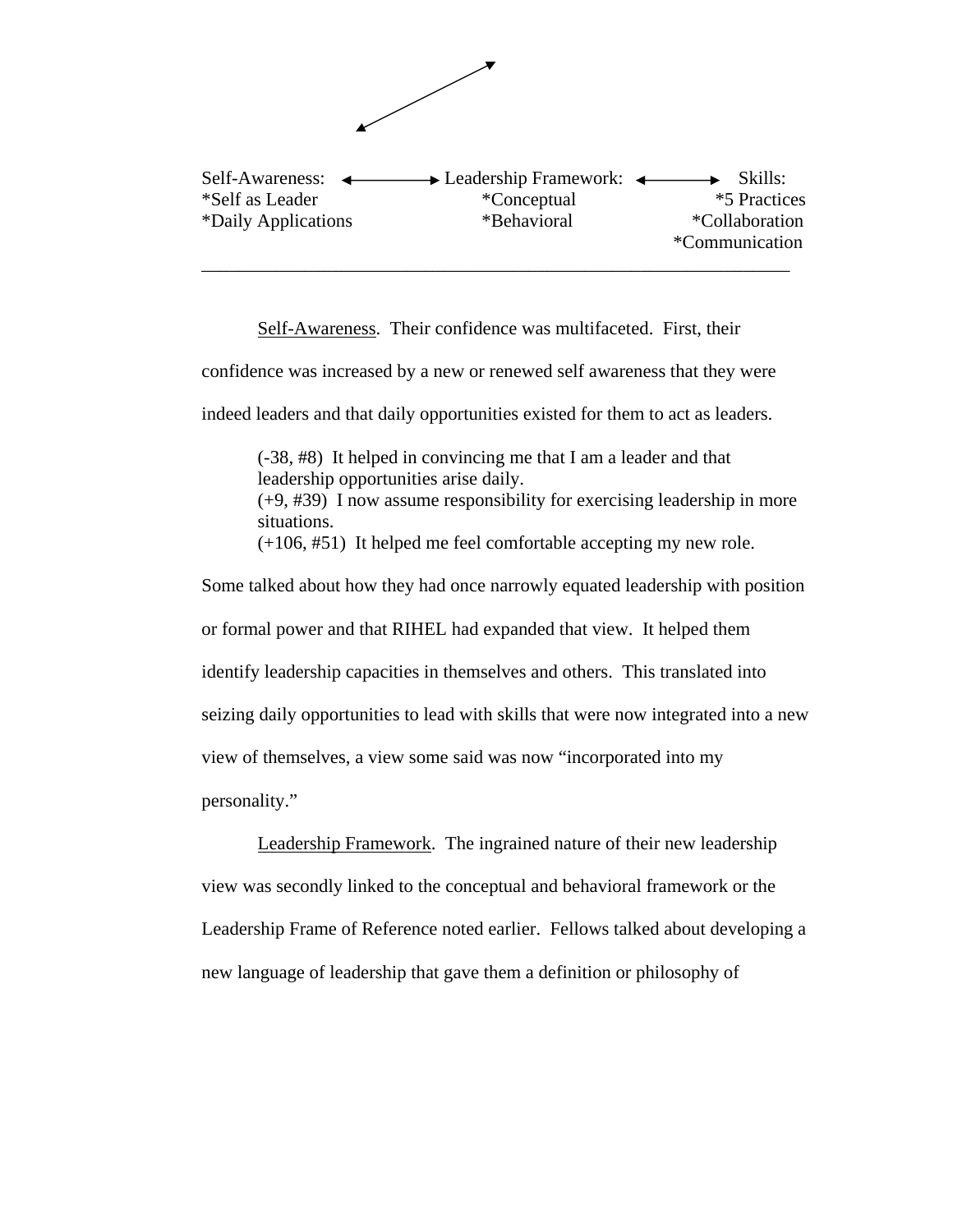leadership allowing them to lead more successfully in the opportunity noted. It encouraged them to think outside of their normative leadership definitions, considering other frameworks and styles:

(+32, #42) My experience in RIHEL gave me a new frame of reference to consider what type of leader I am. (+15, #22) RIHEL experience provided tools and understanding of leadership as an art/science which needs to be carefully considered, embraced, and fostered as part of an overall approach. (+34, #34) Like I said, it's given me my own roadmap to my own leadership philosophy.

As the leaders talked about a philosophy or framework they had about leadership it was strongly associated with practices or behaviors. The behaviors not only included those of the LPI but the principles of collaboration and skills related to both. Some reported keeping these practices in the front of their minds or in personal places of reference as a daily guide:

(+34, #34) I have the 5 principles of leadership in my Palm Pilot that I view on a daily basis to keep me on track.

 Skill Development. Finally, the fellow's confidence seemed strongly supported by a growing set of skills underscoring the frame of reference and enlightened by personal awareness. These skills most commonly were linked to the RIHEL training around the five practices of the LPI and collaboration. They included problem solving skills and team building or relationship skills. The skills that encouraged and enabled the five practices, collaboration and stronger team and relationship functioning were largely communication skills that they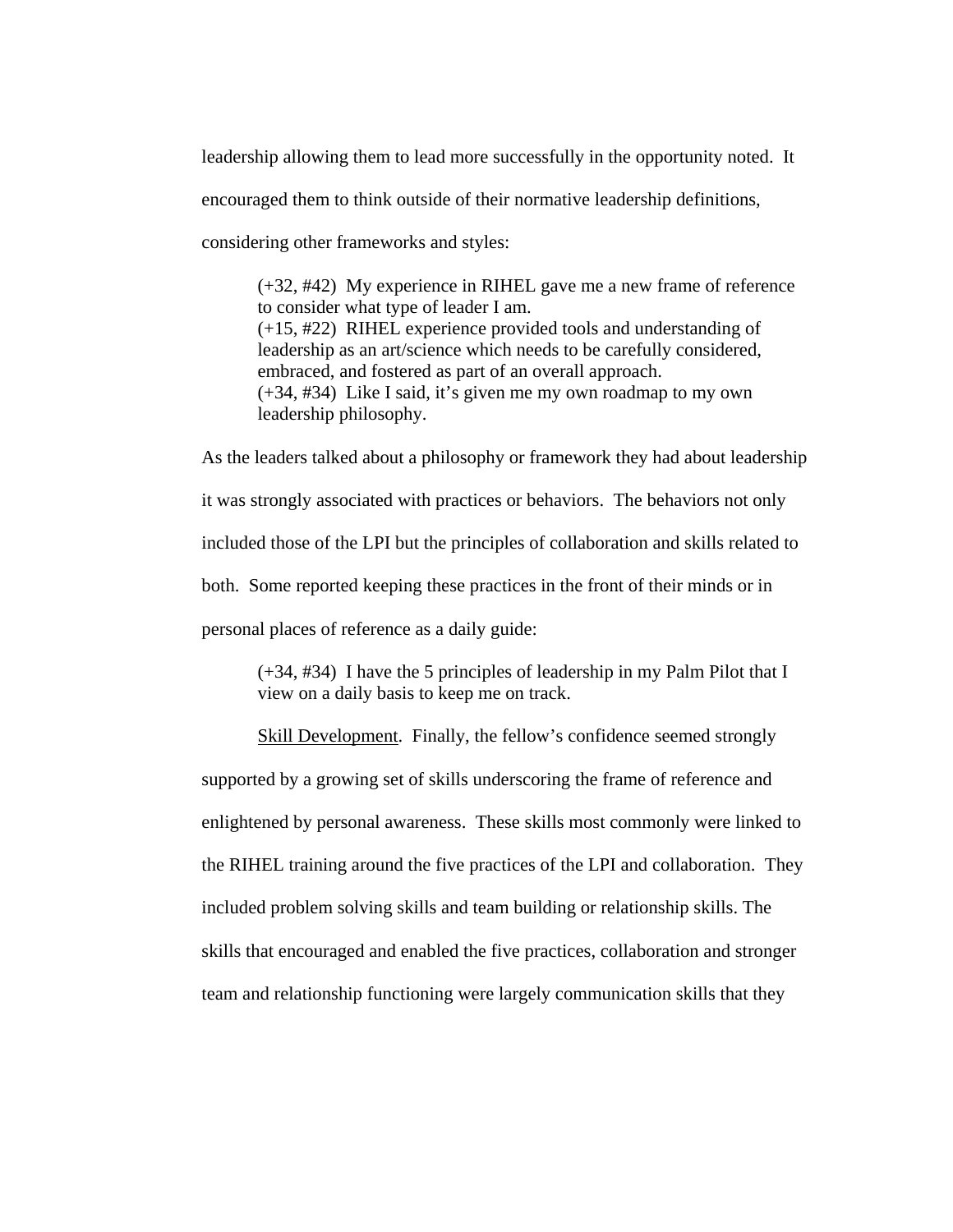understood from their framework would allow them to be successful. They

included facilitation of discussions, listening, perspective taking, negotiation and

persuasion, and public speaking or media skills. Fellows seemed to link these

together interdependently. They were integral to the larger practices:

(+23, #30) I tried to listen better and to incorporate everyone's concerns; created the "vision" and gained support. I got that from my LPI experience.

(+27, #5) [RIHEL helped increase my] communication skills with other units and departments to garner support and sell project vision. (+16, #55) RIHEL helped me focus on developing a vision for process and efforts; since then I have spent considerable time and effort figuring out how to work with others to either implement a shared vision or tweak it to meet other's needs.

(+22, #64) RIHEL taught me communication skills in groups. Teambuilding. Developing a shared vision.

Encouraged 5 LPI Practices. As was mentioned earlier, when asked about the influence RIHEL had on each of their current LPI practices, RIHEL had a positive influence on each. Using a Likert-type scale with  $1=$  No Influence and 5= Very High Influence, RIHEL was rated overall as having a Moderate=3 to High Influence=4 on each of the fellow's current five practices. The mean score for Challenge the Process was M=3.6. In their descriptions of how RIHEL influenced this practice of challenging the process, confidence was once again a central theme. Confidence to challenge the process came through awareness from RIHEL that this was an important leadership practice. Fellows spoke of having a language and skill now to more appropriately and effectively challenge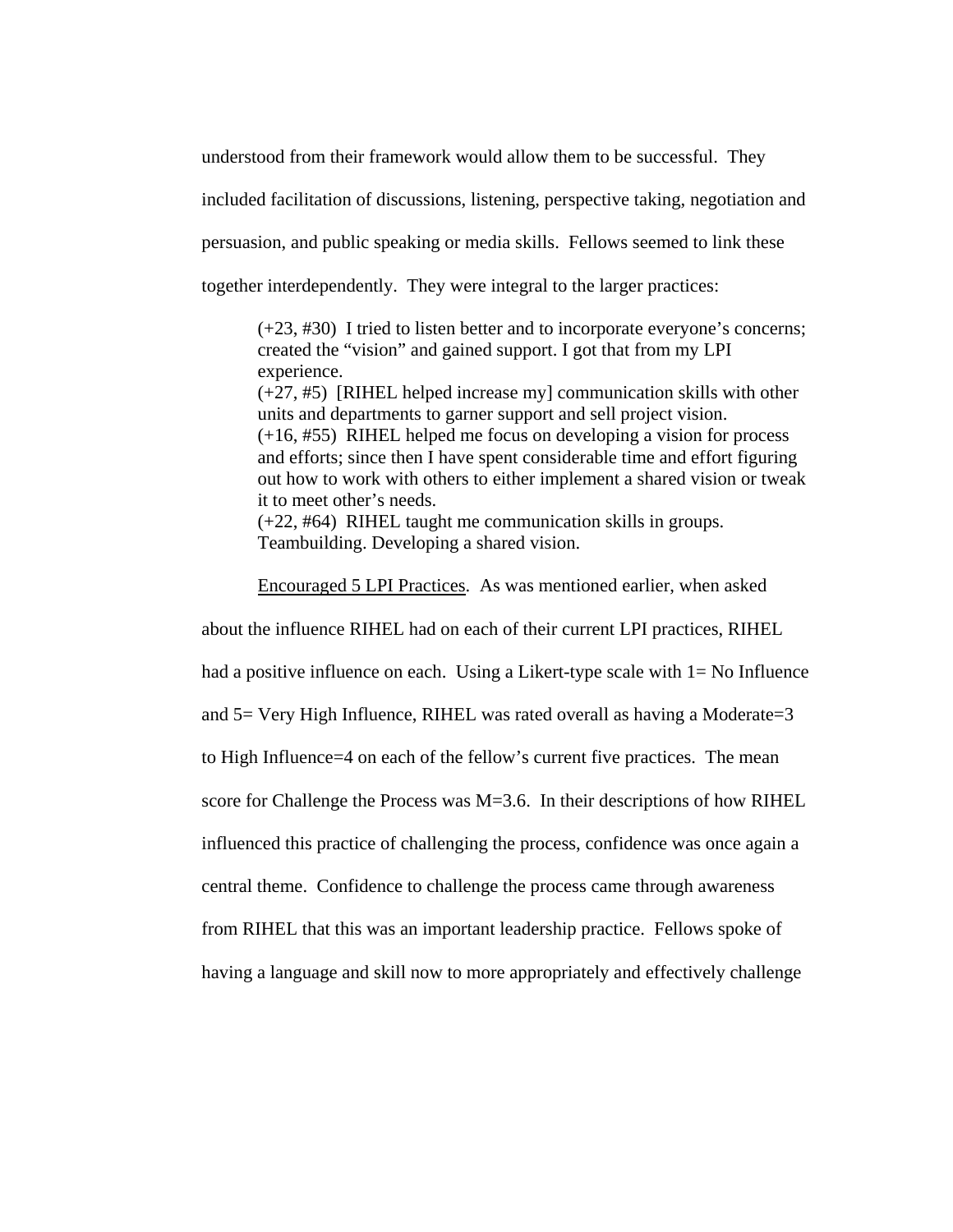the process. Inspire a Shared Vision garnered a mean score of M=3.8 on RIHEL's influence on this practice. Fellows reported clarity as the central theme of this practice. The increased clarity impacted both the fellow's understanding and those with whom they were leading and seemed to increase both parties confidence. Enable Others to Act scored a mean of M=3.8. Many stories were told in their descriptions of the results of utilizing this practice in their leadership. It enabled difficult transitions, increased respect, led to new programs and increased the shared work load. In Modeling the Way, fellows scored RIHEL's influence on their current practice at  $M=3.7$ . Alumni were aware of the many opportunities for this practice and the amount of hard work it takes to act consistently. Finally, Encourage the Heart was influenced by RIHEL at a mean score of M=3.7. RIHEL was credited with helping fellows understand its importance in leadership. Fellows were honest in their self evaluation of this practice and attributed this self-knowledge and skill development largely to RIHEL's emphasis and the success they experience when using it in leadership opportunities.

 Importance of RIHEL. When asked of what importance RIHEL has been as a factor in their leadership development in the past five years, most alumni described it as very important. They reiterated the importance of gaining clear leadership definitions to guide their approach and specific actions in leadership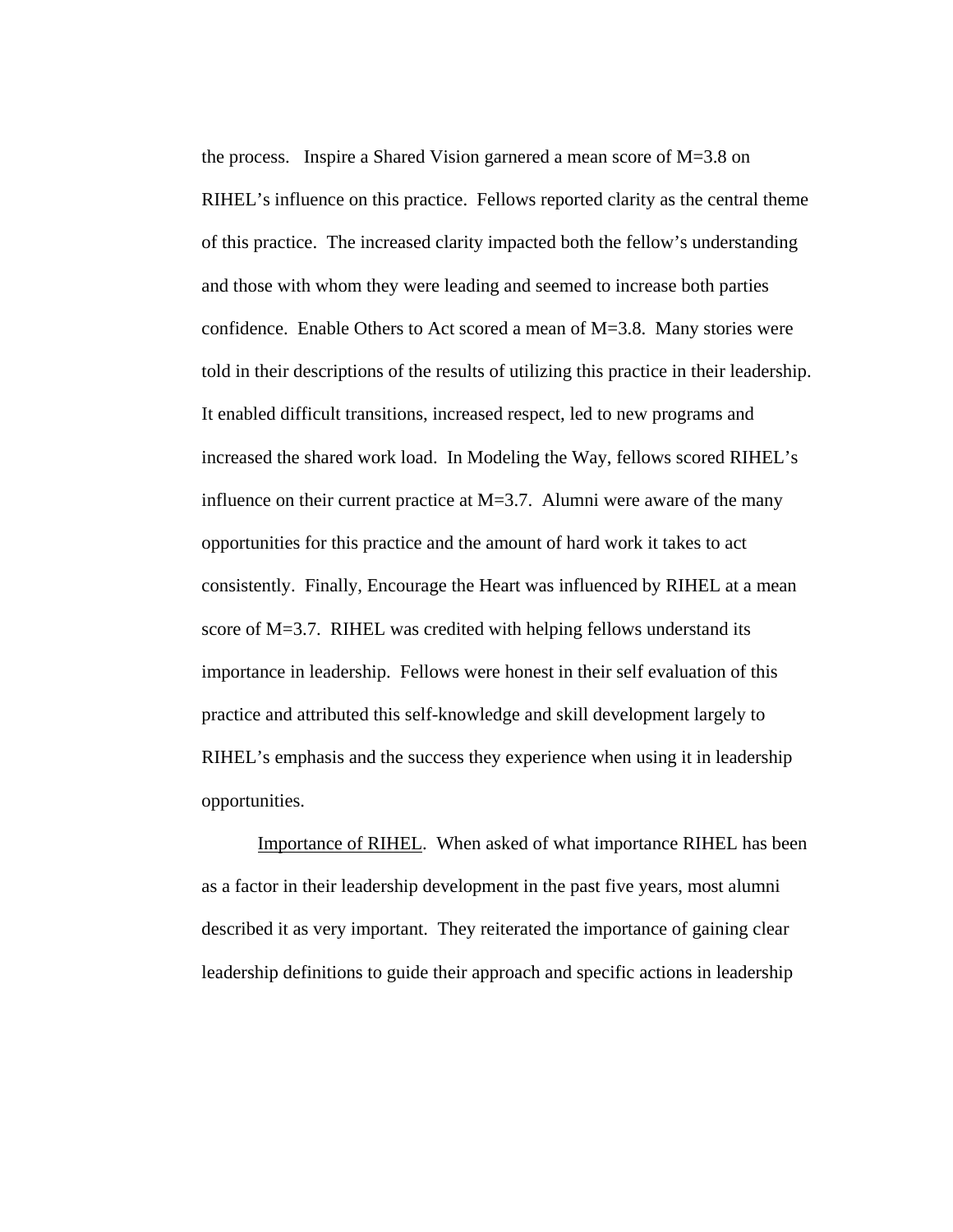opportunities. This reinforced the notion of a Leadership Frame of Reference. Fellows also reported the importance of clear, effective leadership practices which were applicable to their real lives. They appreciated the focus on skill development and what they often called "tools" or "tools and practices" that were transferable to their particular settings. Many of the communication skills noted in the aforementioned section were reconfirmed. In addition, the training provided a supportive environment for self-reflection, leading to self awareness and important new understanding. The networking both during RIHEL and as a result of RIHEL was also noted as important for personal growth. Other RIHEL fellows were role models as well as the faculty. These factors all contributed to an overall articulation that RIHEL was important in increasing their confidence to lead and increasing their competencies to lead.

#### Supplemental Findings

There were a few findings that did not fall easily into any of the categories mentioned either by content or by weight in frequency. Yet because they may shed further light on factors increasing leadership practices they are included here. Rather than break them into distinct categories they are combined into one that might be generally labeled "Timing." Although not directly asked about in any questions, issues of timing, age and life transitions surfaced from time to time in the questionnaires and interviews. Fellows did not talk about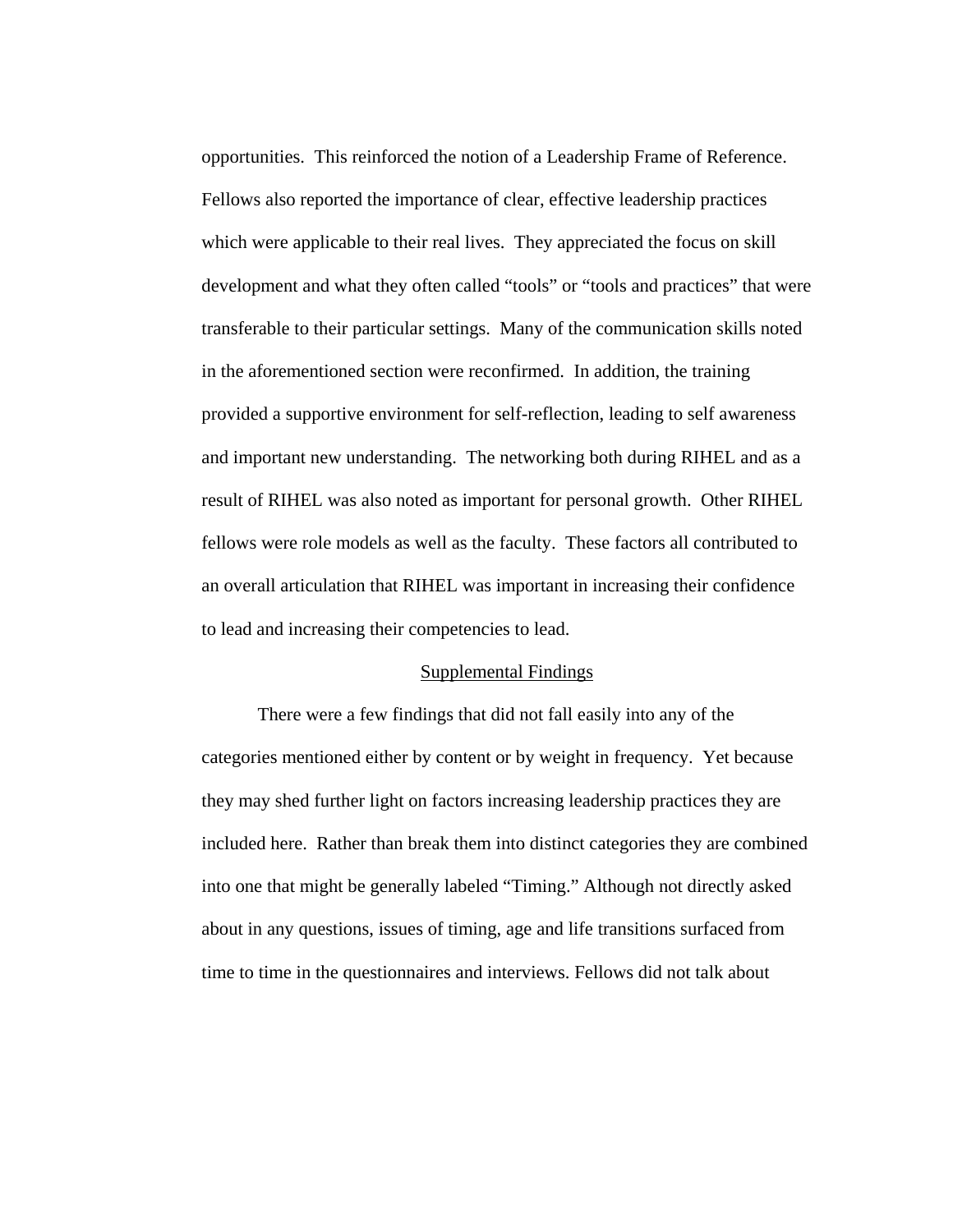these in the same ways, but they did nuance them sporadically. Since years in public health did have a reverse correlation to final LPI scores, particular attention was paid to any mention of time and experience as a factor.

Some fellows talked about their age in light of beginning to think of leaving a legacy. There were a few who felt that as they surpassed the age of 50, they ought to be mentoring or coaching younger colleagues. Some talked about the need to raise up new public health leaders and wanted to devote time to that as they wound down their careers. They noted an increase in mentoring or coaching younger or less experienced health and environment workers. Others talked about being old enough now to "speak their mind." They reported less concern for the risk speaking one's mind could bring. They spoke about having earned the right in some way to speak out and challenge processes even if it did mean they were "thrown into retirement" earlier than anticipated.

But it wasn't just the older or more experienced workers that nuanced the issue of time. Those younger did as well. They were aware of opportunities and how they were forming them through decisions. Others were aware of older leaders and their examples both admirable and not. Some had a sense of what decisions and actions today could bring upon both themselves and others tomorrow. Finally, there was a notion about timing of RIHEL in their lives. There was a consistent sense of "before" RIHEL and "after" RIHEL in their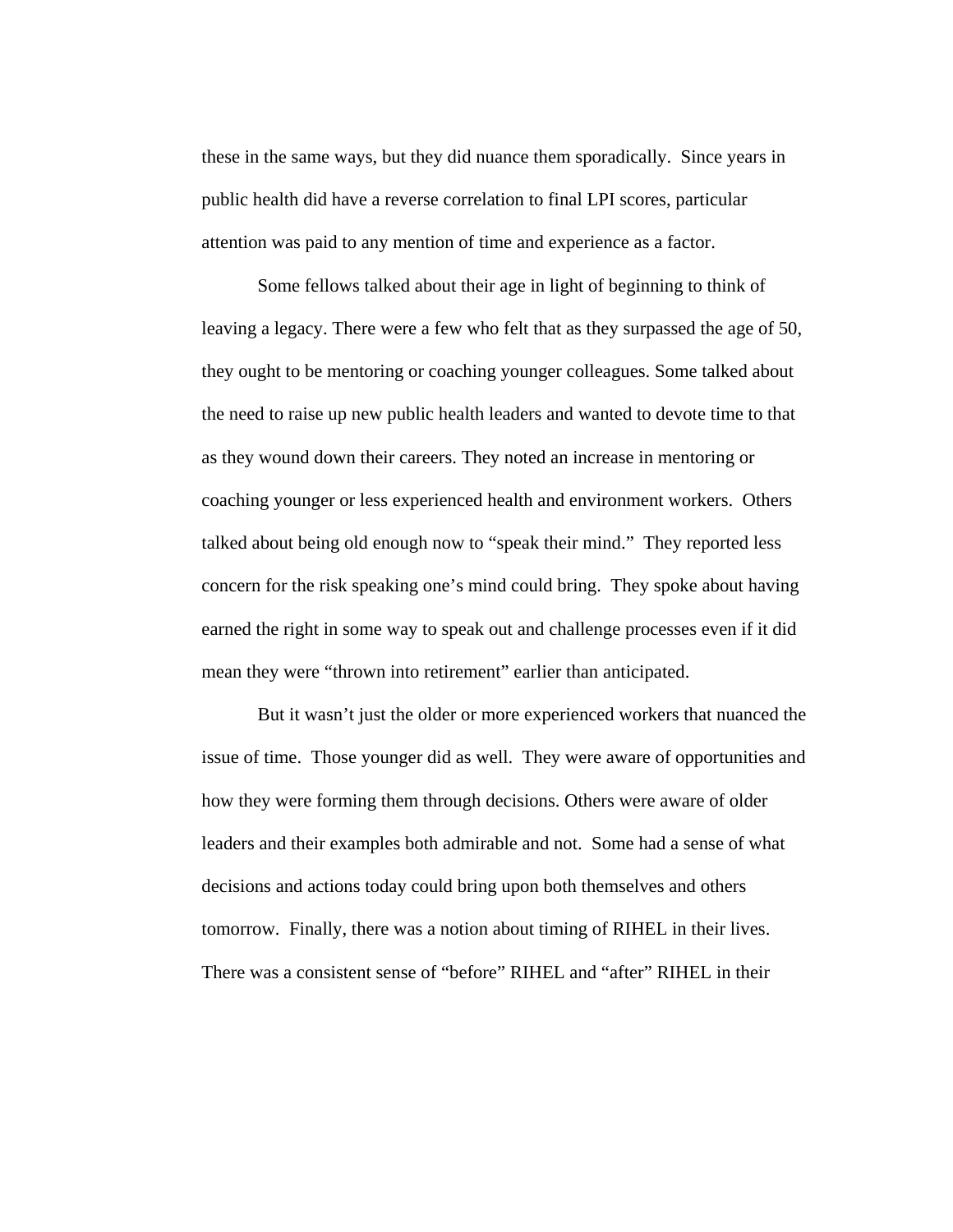language. It became a marker in their career development, noting the way they used to think and act, and now do it differently. For some it brought new life as a result of a new way of thinking about themselves and of the situation in which they found themselves leading. For one more experienced alumni, RIHEL fit an earlier career development plan. This alumnus thought younger, less experienced public health workers would more greatly benefit from the program than they.

#### Summary

In summary, leadership practices as measured in the LPI and through qualitative reporting were found to increase in RIHEL alumni from years 1999- 2002. Little demographic and descriptive data appeared to have any significant relationship with changed behaviors. Qualitative analysis of survey and interview data revealed a more reflective and intentional leadership approach by the alumni. They frequently reported an increased sense of confidence. Nine influence factors were commonly identified by alumni as encouraging their increased leadership practices: 1) the RIHEL experience and other training, 2) a leadership framework, 3) self-awareness, 4) opportunities, 5) experience and practice, 6) passion and commitment, 7) supportive relationships, 8) a positive climate and 9) confidence. RIHEL was very beneficial to the fellows' development. The RIHEL Influence Model describes four major elements of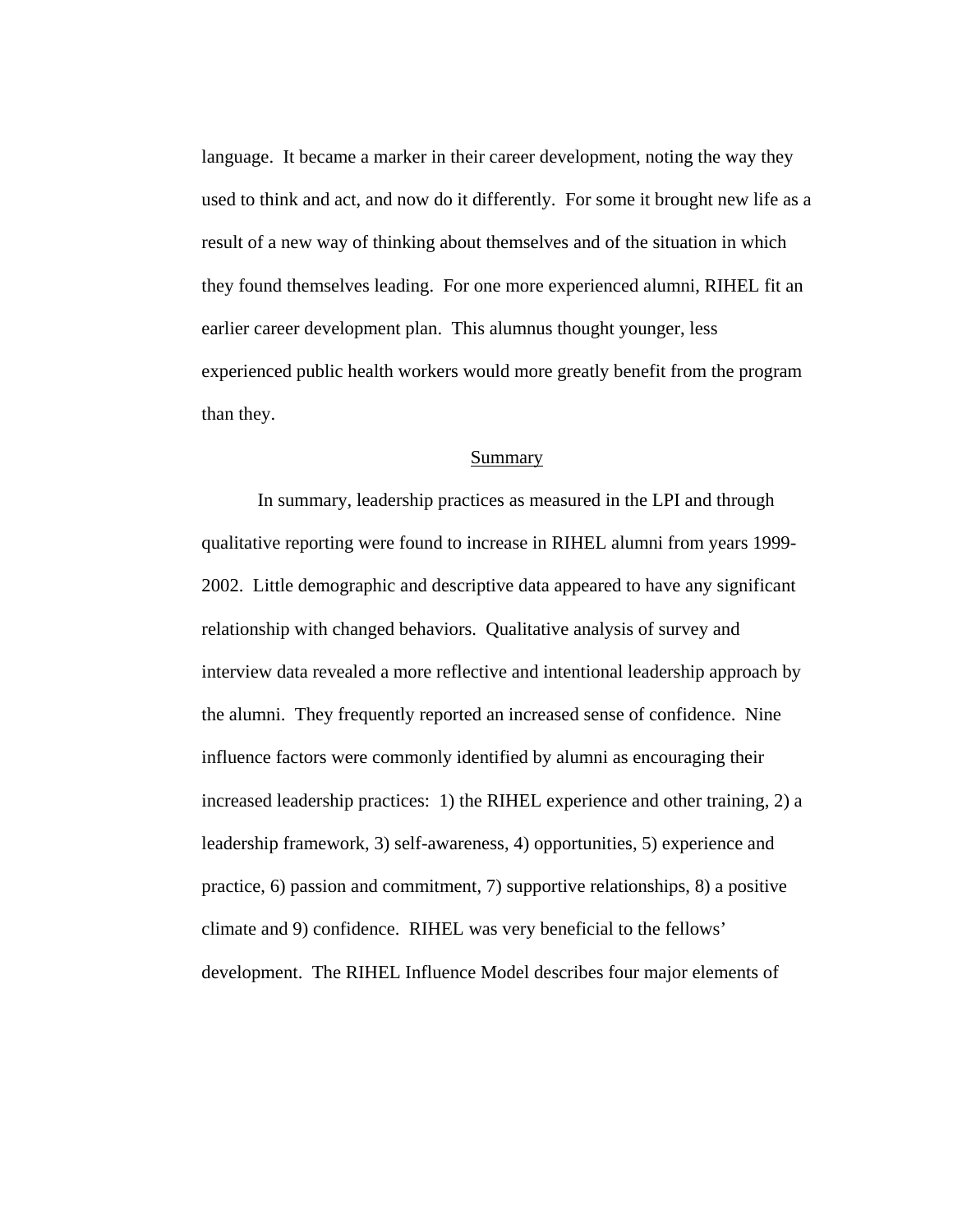influence resulting from the training: increased confidence, increased selfawareness, a leadership framework and an increase of exemplary leadership skills including communication. Each of these findings will be discussed and related to prior research and theories in the next and final chapter.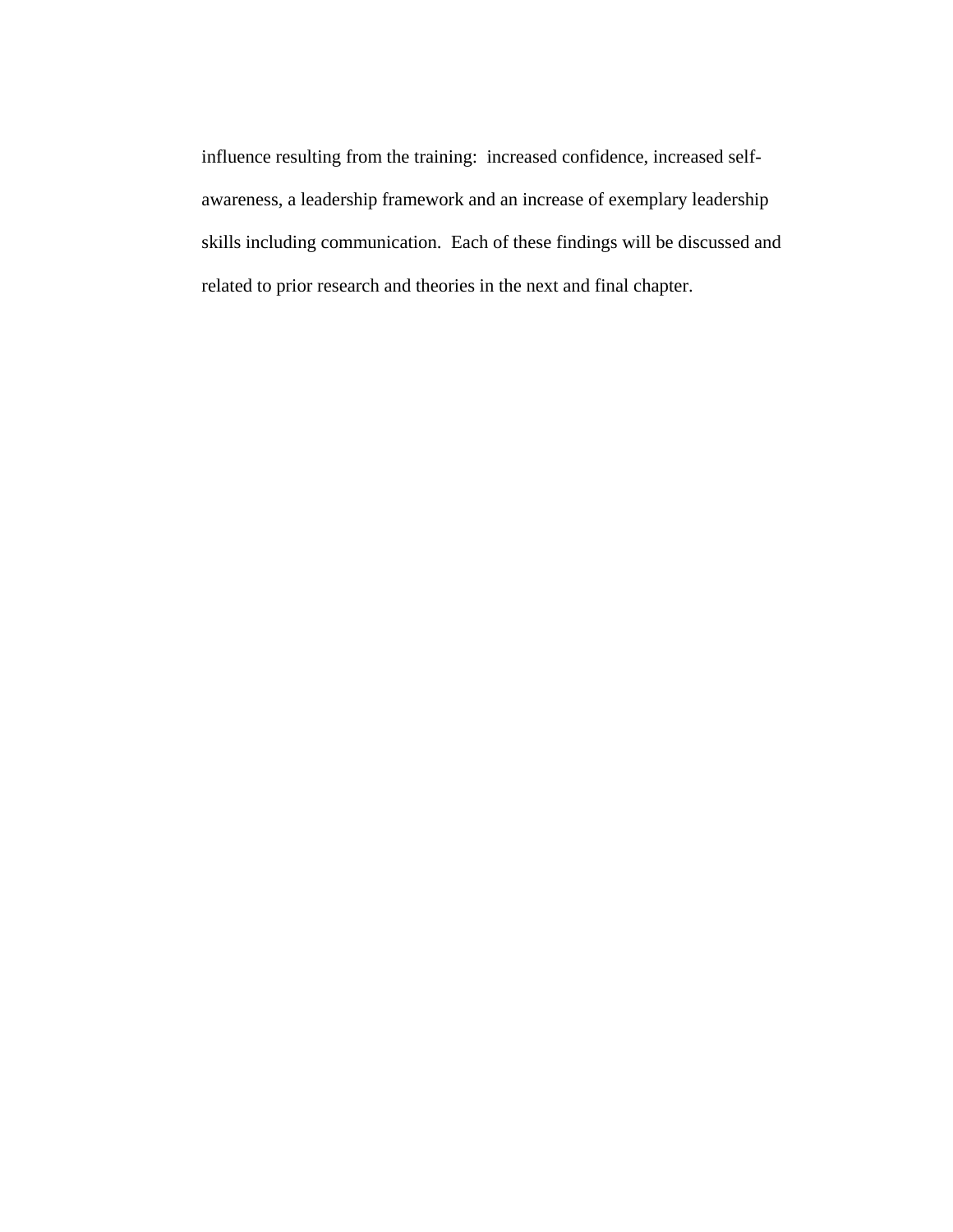## CHAPTER V

## DISCUSSION

 Three questions formed the foundation of this study. First, what leadership practices have changed for public health and environmental leaders since their completion of the Regional Institute for Health and Environmental Leadership (RIHEL)? Second, what factors account for any changes in their leadership practices? In other words, what factors do leaders identify as encouraging their leadership development? Third, to what extent has RIHEL contributed to the leader's development? Chapter IV presented the results of this study. This final chapter reviews the major findings and relates them to previous research including the literature presented in Chapter II. Problems and limitations are identified along with implications for future research.

### Summary of the Findings

 The 67 participants in this study were alumni fellows of the year long leadership training offered by RIHEL during 1999-2002. The fellow's age,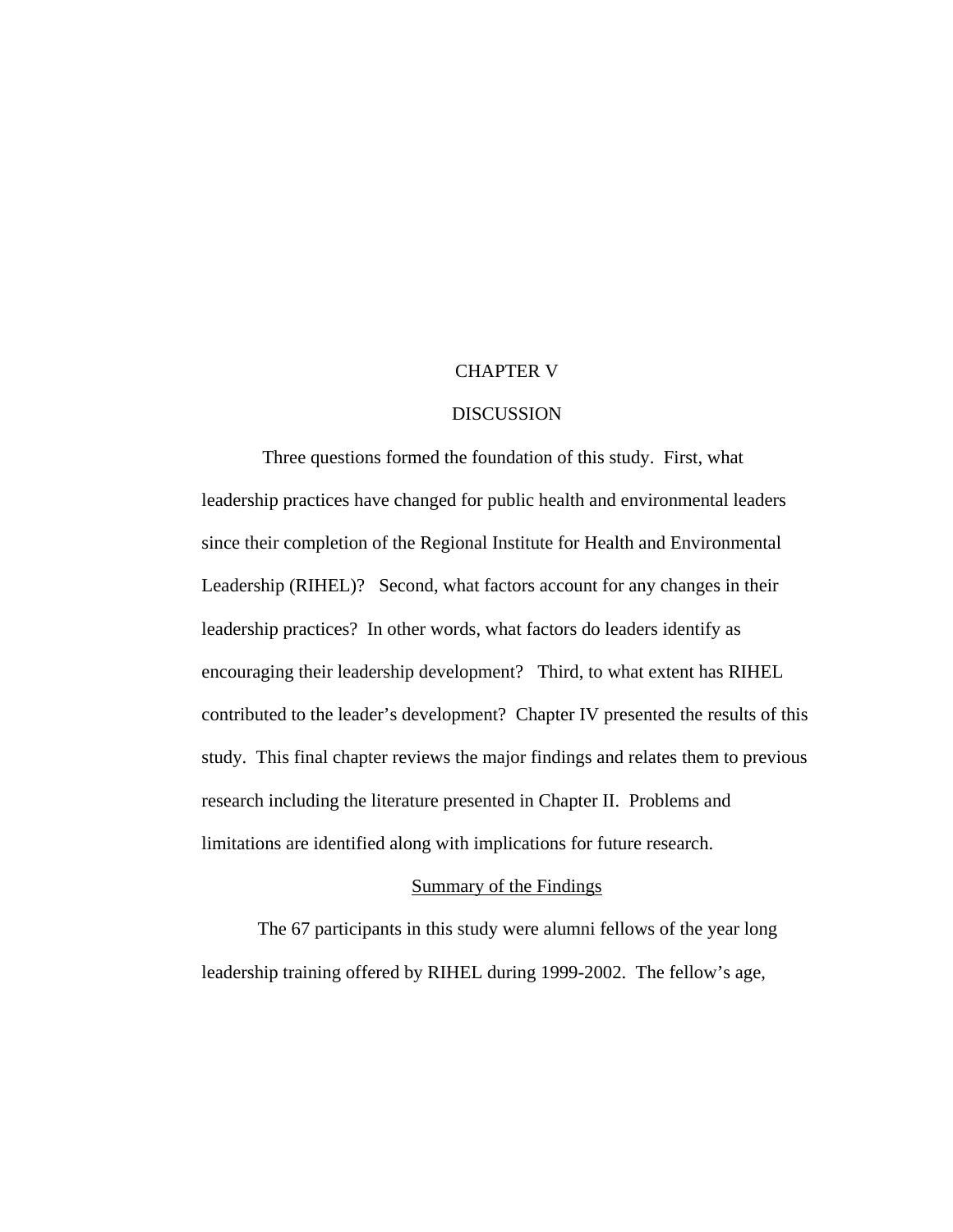educational background, and job experiences were varied throughout the fields of public health and environment. Sixty percent of the participants were women and the majority of them were white. Their pre- to post-LPI scores showed a significant positive increase, suggesting greater use of all five practices measured since their completion of RIHEL. They also reported leadership opportunities and leadership behaviors that demonstrated increases in collaborative and LPIbased leadership practices.

While age did not seem to have a relationship with increased practices, years of experience in public health and environment work did. A negative correlation was only detectable with the Total Change Scores and three of the five individual practice change scores when controlled for age: Inspire a Shared Vision, Model the Way, and Enable Others to Act. There were however no correlations between Post-LPI scores and Years in Public Health service. It appears that the level of the final LPI score was not limited by the number of years of experience; instead it was the amount of total change across all five practices experienced that seems to vary with Years in Public Health service. Women scored higher on the Post-LPI Encourage the Heart practice than men. Finally, there was a positive relationship between the alumni's perception of RIHEL's influence on their practices and their actual Post-LPI scores. The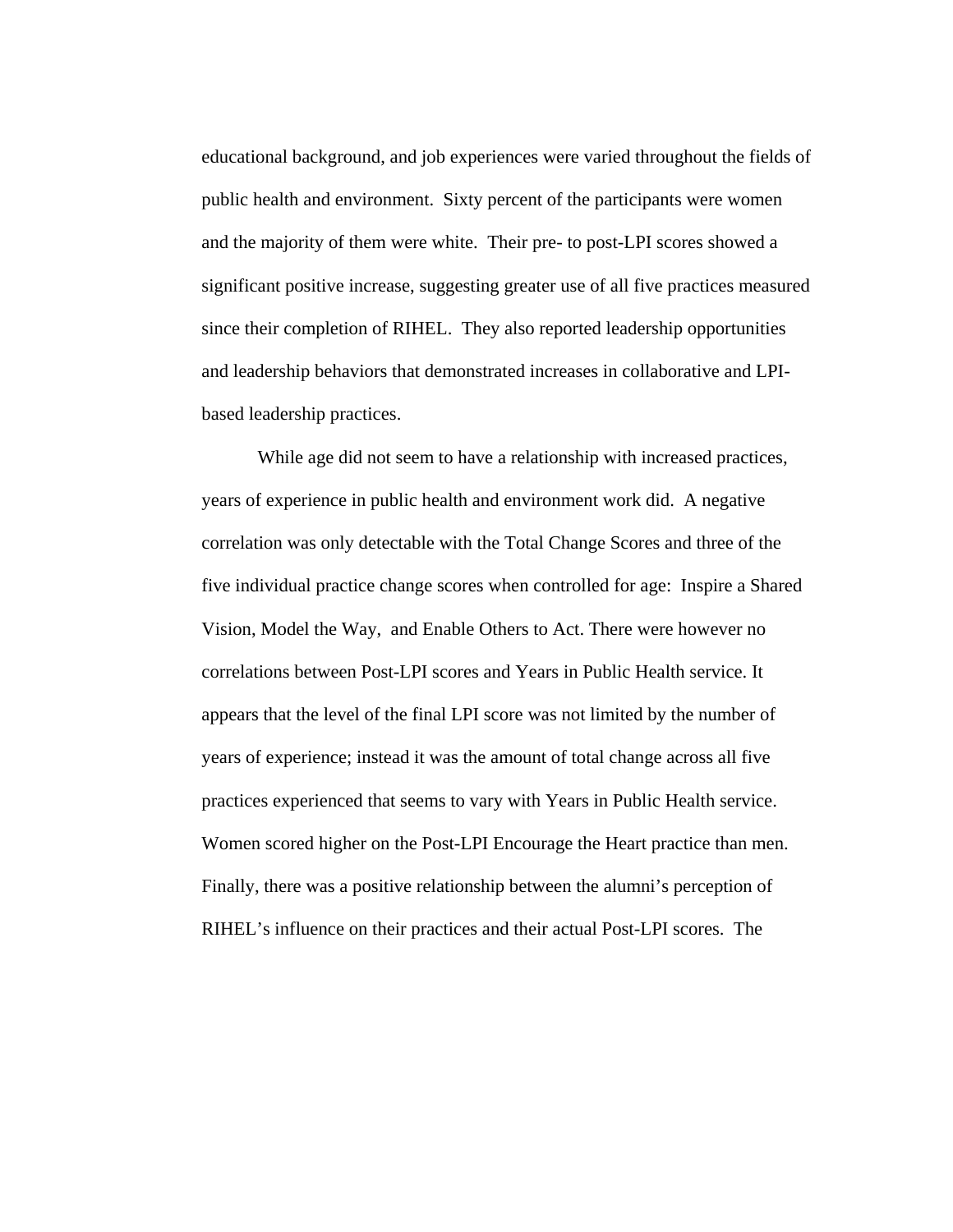higher the fellows rated RIHEL's influence on each practice the more frequently they reported using that practice in the Post-LPI.

In addition to the quantitative support for changed practices, the qualitative narratives and descriptions of leadership opportunities since RIHEL suggest increases in LPI-based practices and collaboration. RIHEL fellows reported the use of the five exemplary practices often. They described intentionally entering into and leading collaborative processes. The leaders described being more self aware and reflective in their approach to leading. This awareness led them to more intentionality in leading with more effective skills. The leaders also reported increased confidence in their leadership capacities since RIHEL. Use of the practices seemed to develop confidence and confidence in turn encouraged the use of the practices.

 There were nine common factors that fellows reported influencing their increase in leadership practices and leadership development. The RIHEL training program itself was consistently reported by participants as a critical factor. Many of the other factors noted were related to this training opportunity. The other eight factors included: Leadership Framework, Self-Awareness, Opportunities, Experience and Practice, Passion and Commitment, Supportive Relationships, Positive Climate and Confidence. Obstacles to leadership development were also discovered and confirmed some of the nine influencing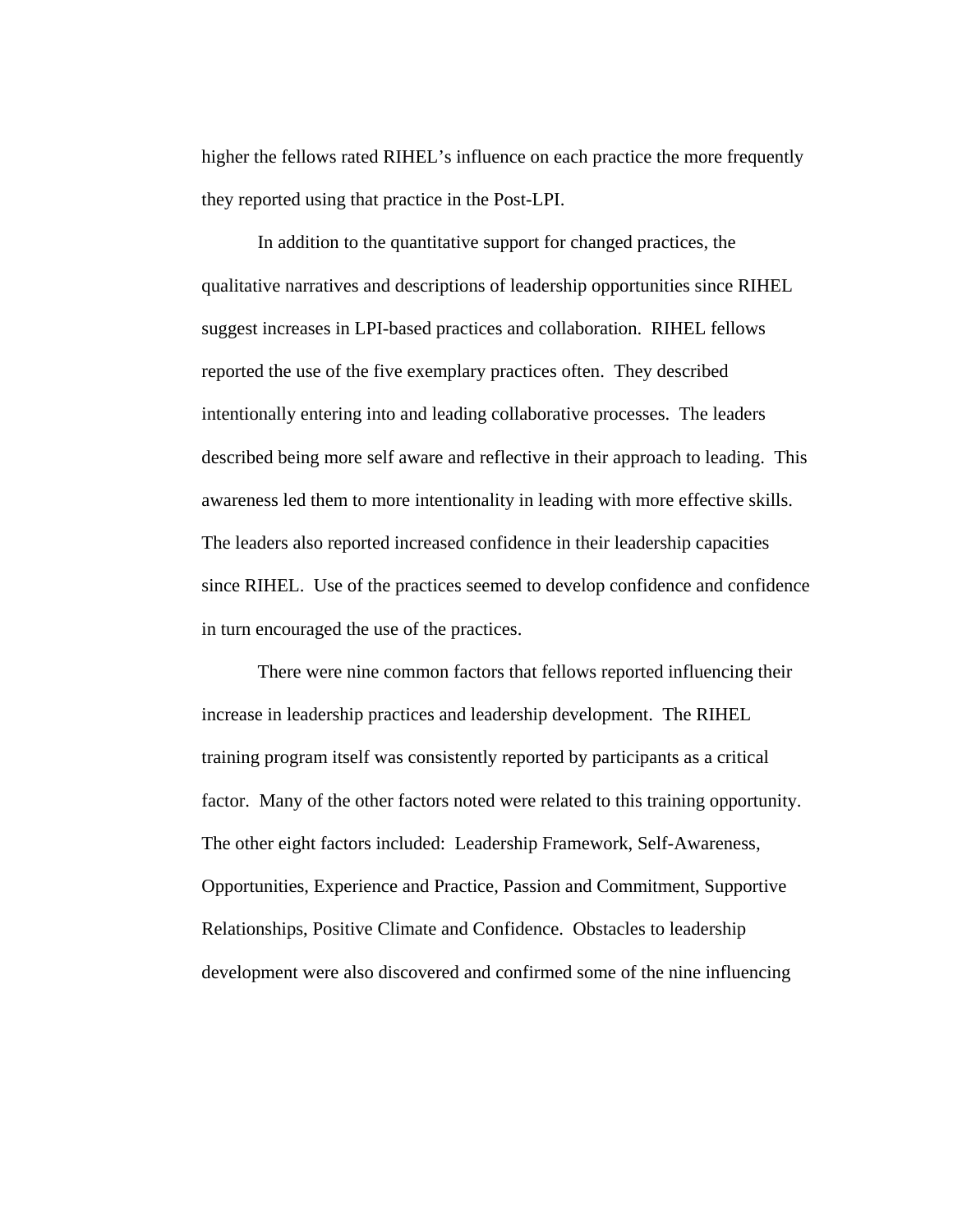factors just mentioned. They included: politics (both organizational and interpersonal), heavy work loads, lack of self-reflection time (including time to keep the big picture in mind), and negative climates or relationships.

 Finally, RIHEL was seen as having an important role in encouraging the fellow's leadership development. When fellows identified an important leadership opportunity they have had since completing RIHEL, almost all (95%) credited the training as having an influence on the way they led in that situation. The opportunities spanned numerous contexts for leadership including boards, collaborations and pilot projects. Their behaviors cited in these opportunities confirmed the increased use of LPI practices, collaboration behaviors and various communication skills. When fellows described how RIHEL influenced them, confidence was at the center. Confidence was built during RIHEL and as a result of using what they learned in RIHEL. Confidence seemed to be built by three factors: 1) Self-Awareness; 2) a Leadership Framework; and 3) Skill Development. A model for RIHEL Influence was presented in Figure 1 to describe these factors and supporting sub-factors. Self-awareness came through a new view of themselves as a leader and an understanding of day to day applications of that view. The view of one self as a leader was girded by a personal framework or definition of leadership that included conceptual and behavioral features. The skill development of this model connotes the ongoing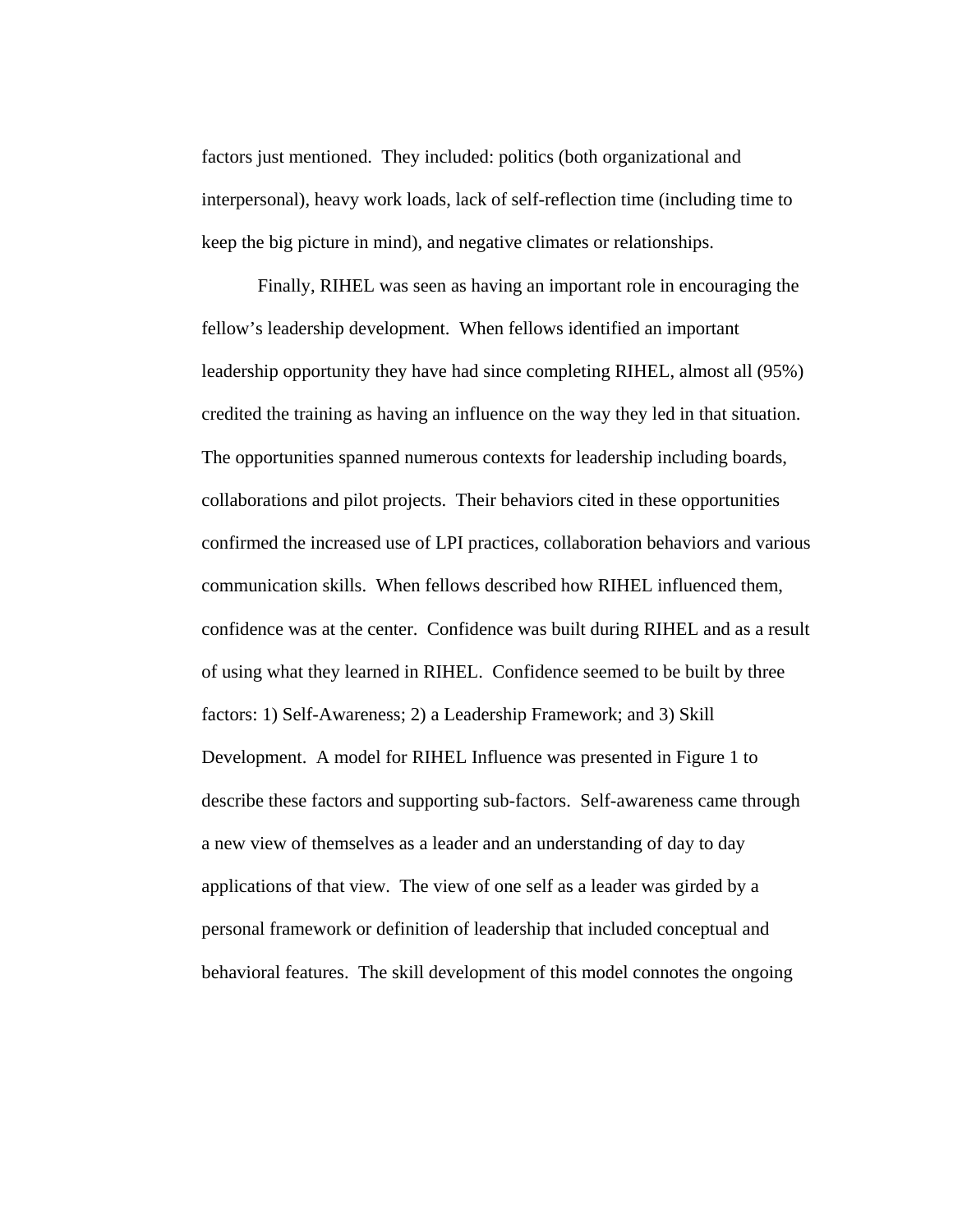use of the 5 LPI practices, collaboration principles and communication. The findings for all three research questions will be discussed and compared with the literature.

## Changes in Leadership Practices

 The first major finding of this study is that RIHEL alumni fellows reported positive changes in a number of leadership practices, particularly the five practices measured through the LPI and behaviors noted as important in leading successful collaborations based on Chrislip and Larson (1994). As an introduction to this section the developmental learning process identified by Kegan (1994) seems important. Foundational to Kegan's view of learning is the shift of knowledge from subject to object. He purports that awareness leading to learning and possibilities for change occurs when the learner is able to disembed or objectively identify the principle thereby allowing examination and evaluation of the worthiness of the given principle. Once this differentiation process begins to happen then integration (leadership practices in this study) can occur. In the case of the Five Exemplary Leadership Practices, many alumni went through a differentiation phase, seeing that the practice is a needed feature of effective leadership, before it became a part of them. The results suggest that this complex process of disembedding and then reintegrating concepts into a broader set of knowledge and practices did occur for the alumni fellows. How this occurred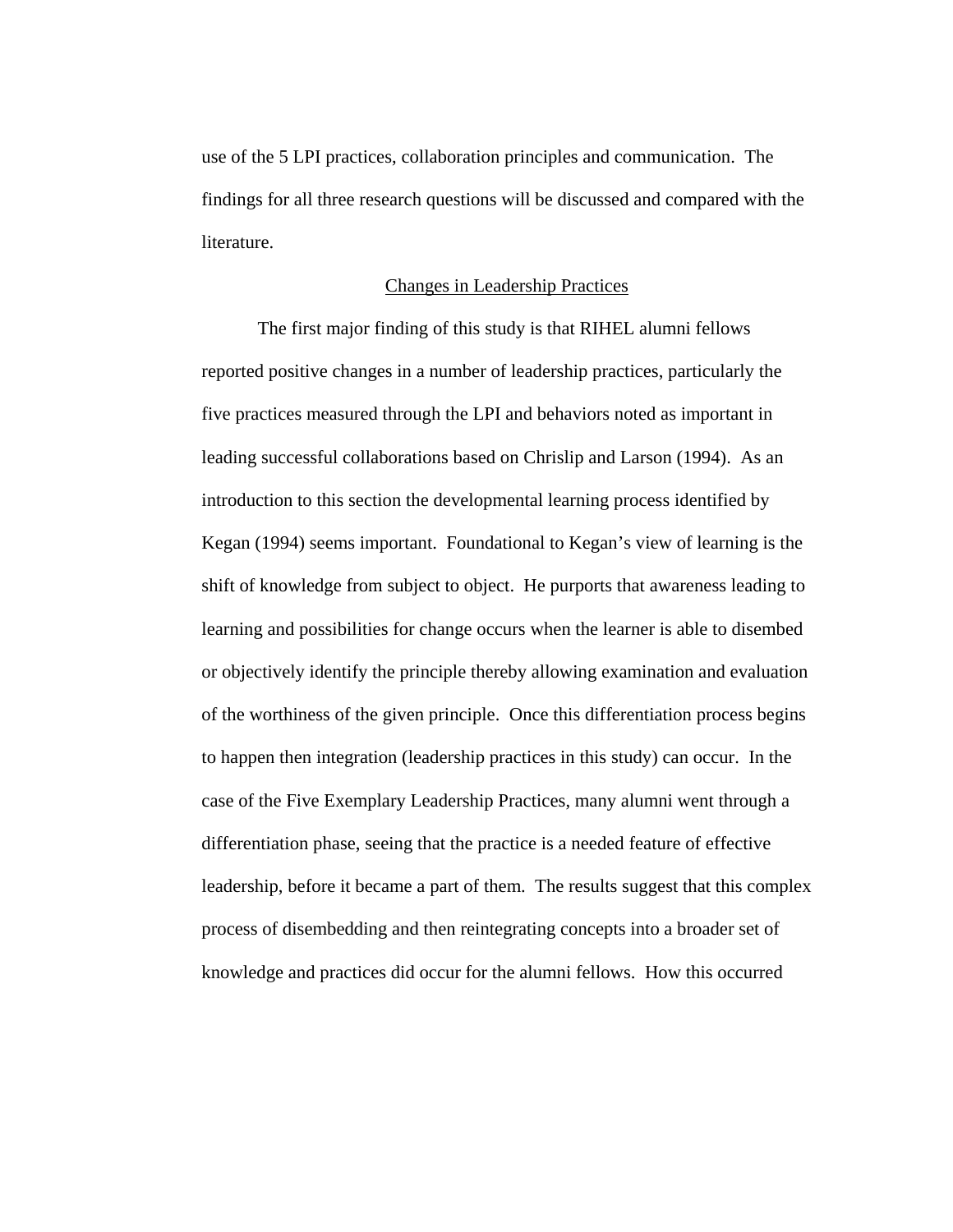seems to be explained by the factors that they identified as encouraging their development.

Few studies have been published using a pre- and post-LPI design. Two studies that did use this design found increases in practices after subjects completed leadership training programs (Tourangeau, Et al, 2003; Brungardt, 1997). Brugardt's (1997) research contained a nonequivalent control group allowing for comparison to a non-trained group of participants. The intervention group of trained leaders did increase in all five LPI practices in comparison to the control group suggesting that some kind of intervention occurred to differentiate the groups. Both of these studies concluded that the leadership training was the most common factor to account for the changes in practices. It appears as though the same is true for RIHEL alumni.

Kouzes and Posner (2002) describe challenging the process as one involving the search for opportunities with coinciding experimentation and risktaking in those opportunities. The fellows increased in this measure as well as reported narratives with numerous opportunities to utilize these practices in an intentional way. In other words, the fellows were conscious in seizing opportunities and practicing the skills they learned through RIHEL to challenge the process in order to improve or create. Change is at the center of leadership according to many leadership researchers (Uhl-Bien, 2003; Kotter, 2001). Uhl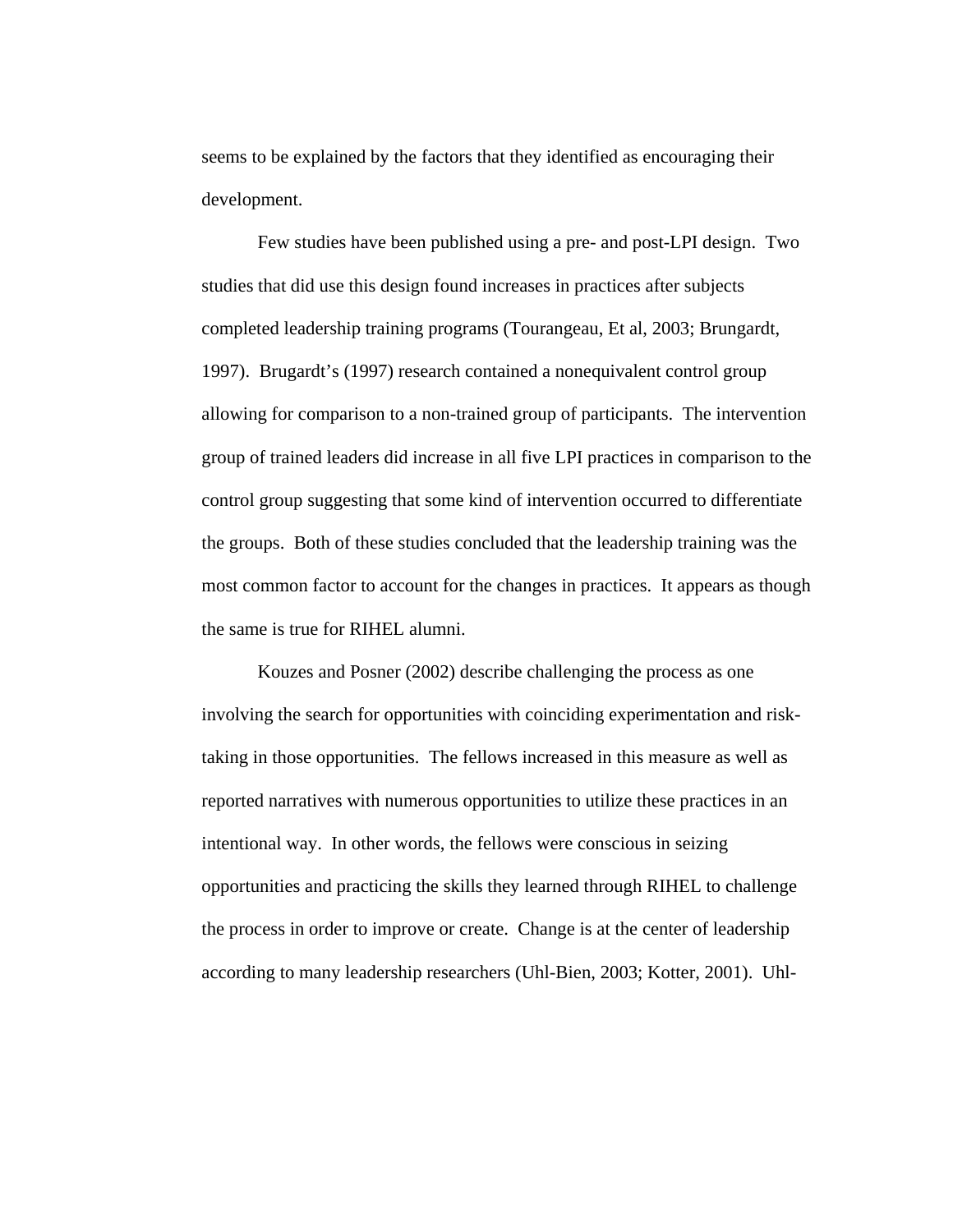Bein purported that "change and influence" (p. 132) are common denominators in the definitions of leadership discussed in the research. RIHEL leaders demonstrated an increased capacity for being change agents and influencers through the practice of challenging the process.

 Influence is largely interpersonal, and inspiring a shared vision is an important part of it, setting effective leaders apart from others (Kouzes and Posner, 2002). RIHEL leaders talked about not only creating a vision but doing it with others as a way to solve difficult problems or make life better. They reported through their increased LPI scores and stories of leading collaborations an increased awareness of the importance of this practice for success. They also had an improved and stronger understanding of how to go about it through shared vision building as opposed to leader-centric behaviors. This supports the collaborative process skills also taught in RIHEL and grounded in Chrislip and Larson's (1994) collaboration research. The language of inspiring a vision and leading collaborations was often intertwined, suggesting a strong interpersonal nature to these practice increases. As Uhl-Bein points out, "leadership is a complex interaction between leaders and social and organizational environments" (2003, p.130). Vision building draws upon this complex interaction and for many leadership writers is a critical function of effective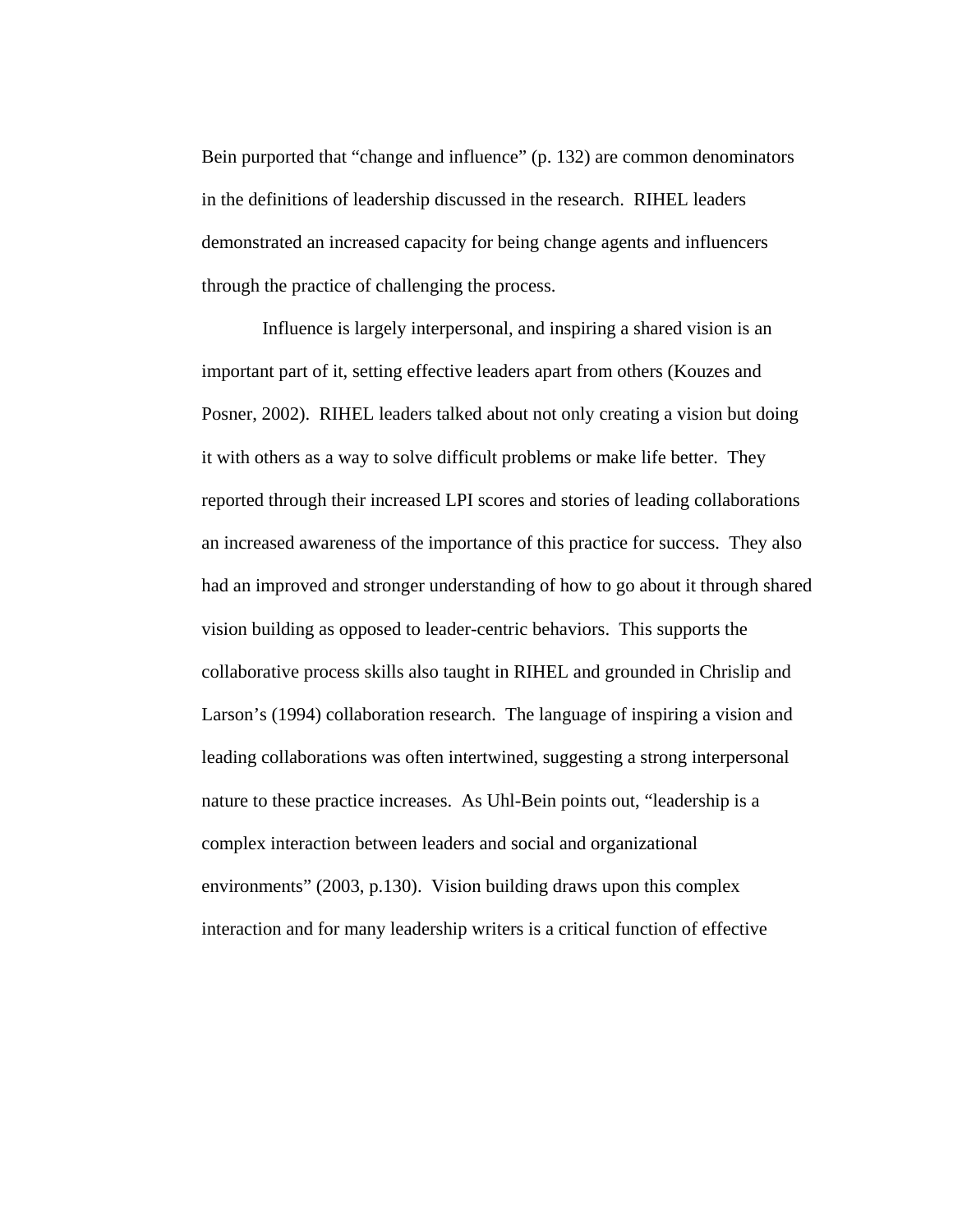leadership (Nanus, 1992). RIHEL trained leaders demonstrate stronger interpersonal competencies enabling more effective collaborative leadership.

Enabling others to act is closely linked to collaboration in Kouzes and Posner's research (2002). It involves many of the trust building and team development skills that were highlighted in the RIHEL training. Fellows gave accounts of sharing credit and power, and fostering teamwork that utilized other's competencies in a way that was different than their former hierarchical approaches to leading. RIHEL leaders reported an increased ability to enable others to perform and act cooperatively toward a shared goal. This collaborative skill set is what many believe to be the missing piece to solve large systemic problems plaguing the public's health (Wright, et al., 2000; Healthcare Forum, 1992). RIHEL leaders appear to be more equipped as a result of their learning to engage others and enable them to act in such a way as to solve large scale problems.

Fellows report competence in modeling the way, leading with consistency and by example. Their post-LPI scores and leadership opportunities demonstrated an increased practice of setting an example that builds and aligns shared values. It allows the possibility for values to be observed and questioned. Fellows reported a stronger sense of integrity with their renewed understanding of leadership that seeks others' input and questions. They talked of being role-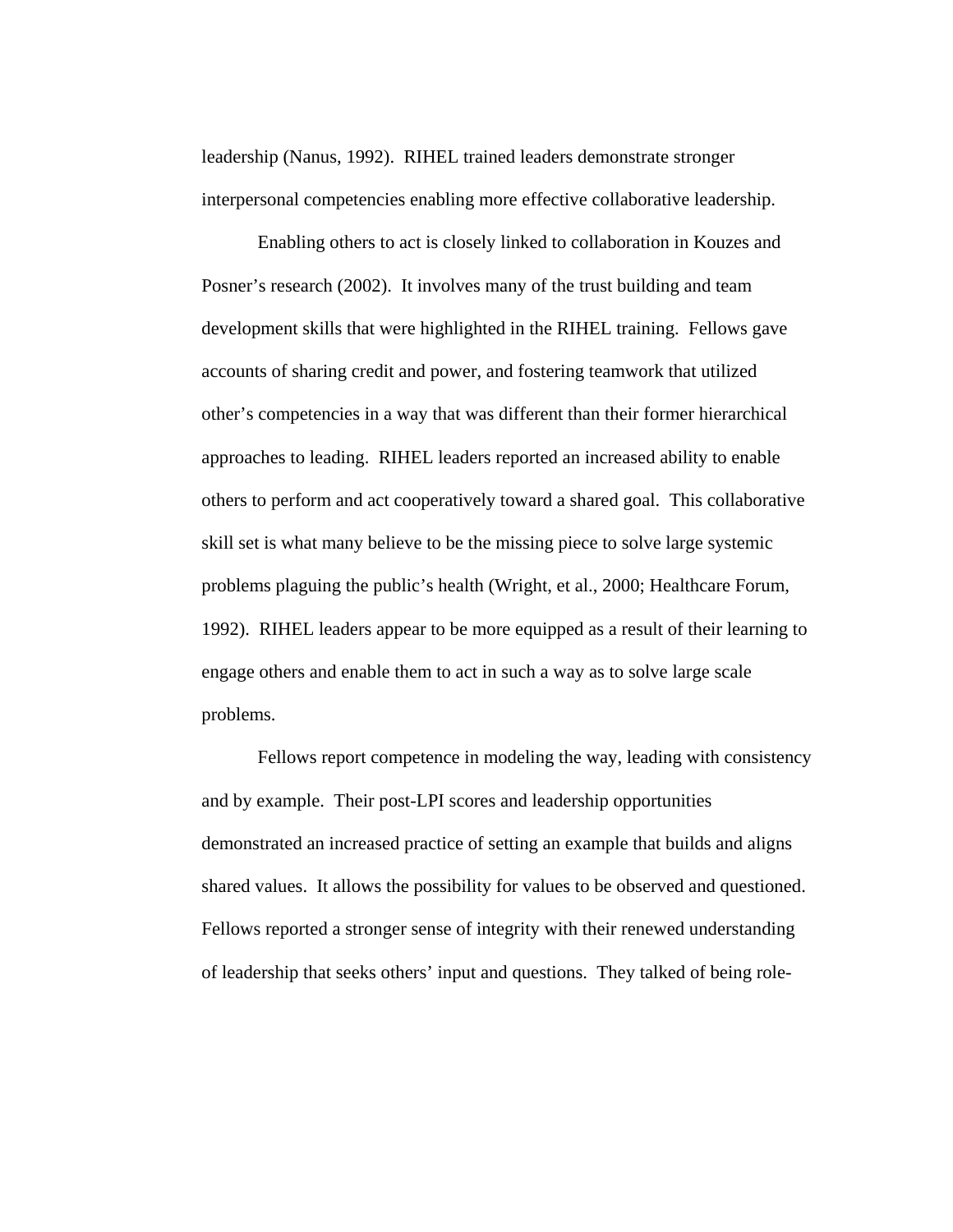models of their newly developed or revised view of leadership and in mentoring other less experienced leaders. At times this invited others' criticism as well as affirmation. Kouzes and Posner (2002) claim that this practice is one tied to values and the keeping of those values. Integrity is of growing concern in the leadership literature today (Mangham, 2004). There is a conscious awareness of the possibility for good or evil in leaders historically and today. Ciulla (1998) in her argument against the need for more or better leadership definitions suggests that instead we should focus on this issue of integrity, goodness and fairness in leadership. Developing ethical leaders is a complex endeavor involving moral capacity building (Johnson, 2001). It is aided by teaching practices that are aligned with personal and organizational values. Strengthening the connections between leader's inward value commitments to outward behaviors is important in this process. It does not ensure ethical behavior, but it builds the capacity for such. RIHEL leaders demonstrated a growing capacity for this alignment.

As a leadership practice, encouraging the heart recognizes the contribution of others and RIHEL fellows reported a strong increase in this practice (Kouzes & Posner, 2002). Many alumni reported that as a leadership feature this practice was new to them. They had not thought of it prior to RIHEL as an actual leadership behavior. It may be one of the easiest practices to change since it is not particularly dependent for success upon the coordination of others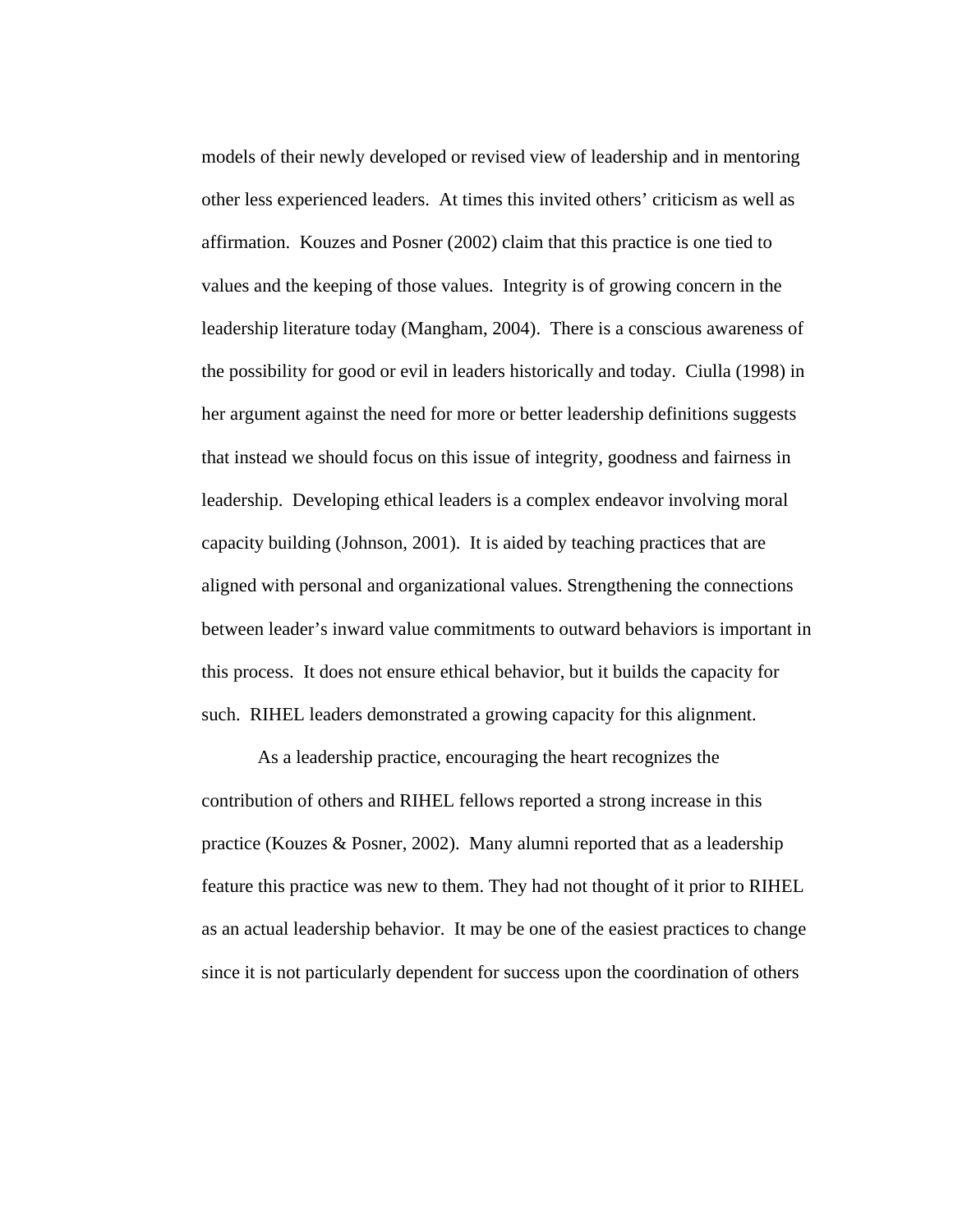behaviors with the leaders as is inspiring a shared vision or enabling others to act. Fellows were able to describe very specific ways in which they had done this in their leadership opportunities and they had a clear sense of how it impacted the climate of the work setting. Developing a strong work climate for teams and individuals through encouraging the heart changed with significance for the fellows.

In addition to the practices mentioned, there was a reflective feature to changes in leadership behaviors and intentionality in their practice. Fellows reported a stronger awareness of effective leadership practices, an awareness of their own increased use of the practices and a determination to practice them more often. They also reported an increase of confidence in themselves and in their leadership behaviors. Kirkpatrick has suggested four progressive levels of importance in evaluating any training program: reaction, learning, behavior and results (1998, p. 19). The intentionality and confidence expressed by the fellows implies a behavior level of impact. Two of the conditions required for behavioral change in Kirkpatrick's model are that "the person must have a desire to change" and "must know what to do and how to do it" (p. 21). Prior to this level, learning must occur which involves attitudes, knowledge and skills. Fellows reported increased awareness of changes in attitudes about leadership, expanded knowledge through exposure to leadership concepts and collaborative practices,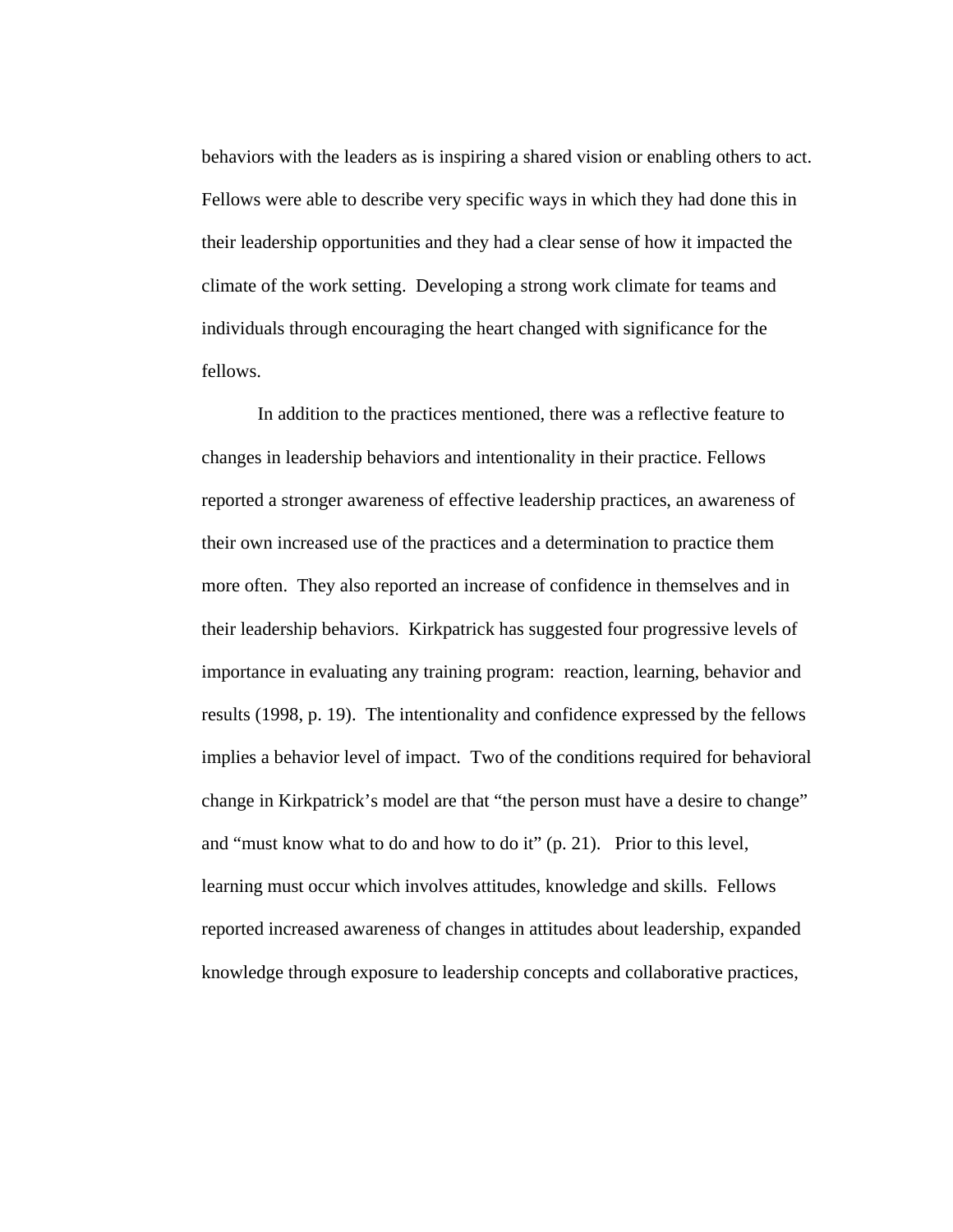and an increase in skill development required to be successful. RIHEL fellows demonstrated a strong behavior level impact of training, according to Kirkpatrick's model.

# Factors Influencing Changes in Leadership Practices

The second question posed in this study had to do with factors that influenced changes in leadership practices. Through both quantitative and qualitative approaches a number of factors were discovered as influencing the changes of RIHEL alumni leadership practices and leadership development. It is important to first discuss those factors which did not seem to directly influence leadership development and compare these to current research.

## Discussion of Quantitative Findings

Non-influencing Factors. There were several factors that were explored in the quantitative data for possible relationships to changed practices. The year of RIHEL completion, the highest level of degree completed, and field of study, all showed no significant relationship to the post-LPI scores. The changes in practices were found throughout the fellows regardless of the year they graduated from RIHEL and regardless of their level of education or focus of education. One might conclude then that the material presented in each of the years of RIHEL did not differ in such a way as to influence the fellows differently based on that year. It can also be assumed that no particular level of education or field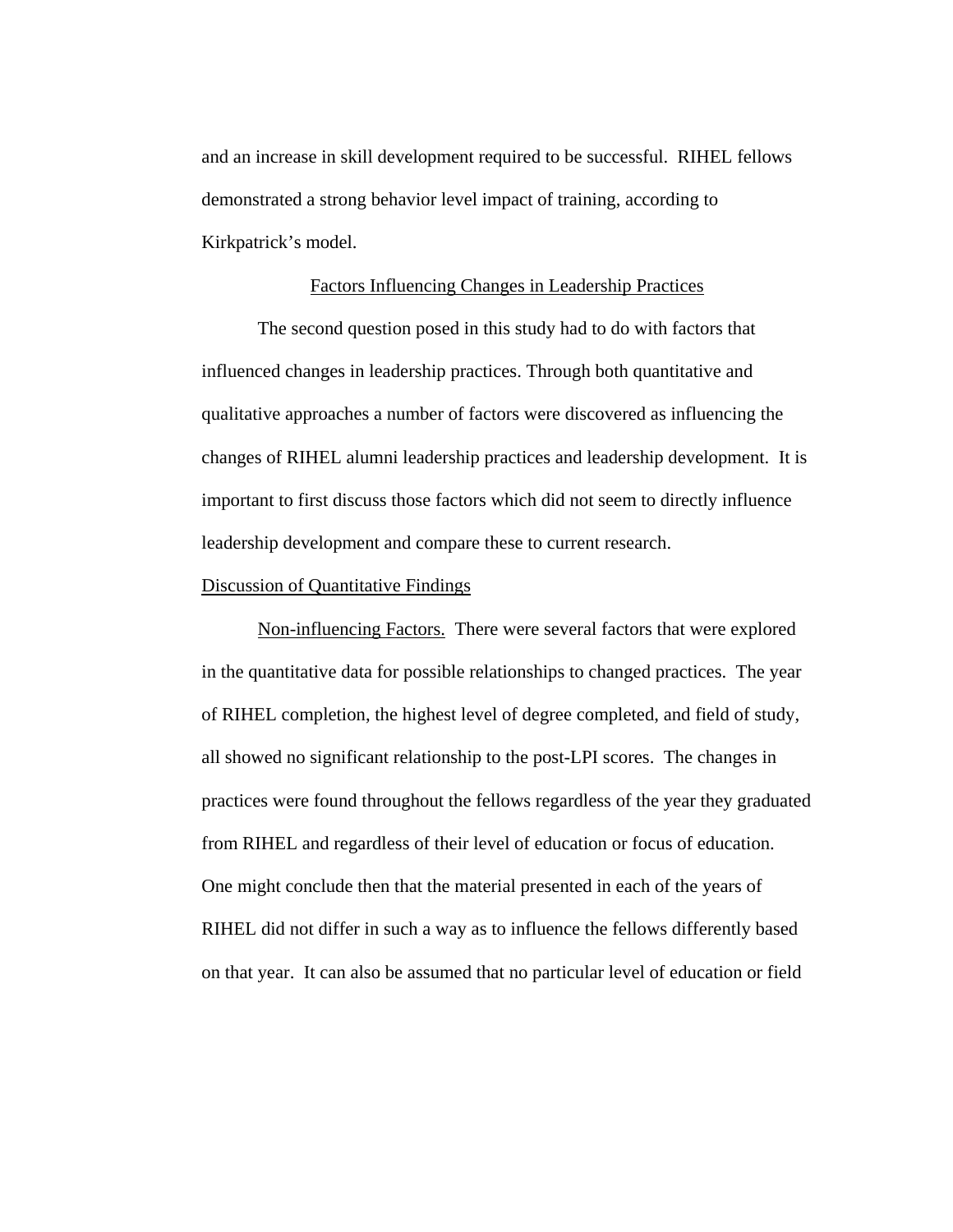of study has a differentiating impact upon leadership practices either. Ethnicity, as categorized by "white" and "non-white," and age also posed no noticeable relationship to the final LPI scores or Total Change scores. This would support the adult learning literature that reports adults are not deterred or aided by age in learning, but more by experience as a filter (Illeris, 2002; Knowles, 1990). Adults test out new knowledge by comparing and contrasting it to previous knowledge and experience. In addition job position, type of organization, and job focus or category did not have a relationship to changes in practices. Fellows were just as likely to change in practices whether they were in government or non-government settings; whether they were directors in their work settings or not; and whether their job focused on public health or the environment. Changes were not respectful of position and titles. Finally, a change in job since RIHEL also did not relate to final LPI scores. Although some reported a change in job allowed them to experience a more supportive work climate, it was not consistently related as a factor increasing practices across those who reported a change in position. Most of the demographic factors gathered in this study had no relationship to the final LPI scores or Total Change Scores for RIHEL alumni fellows. This supports earlier findings of Posner and Kouzes (1993) who reported that personal, functional and technical expertise had no bearing on the process of leading as measured by the LPI.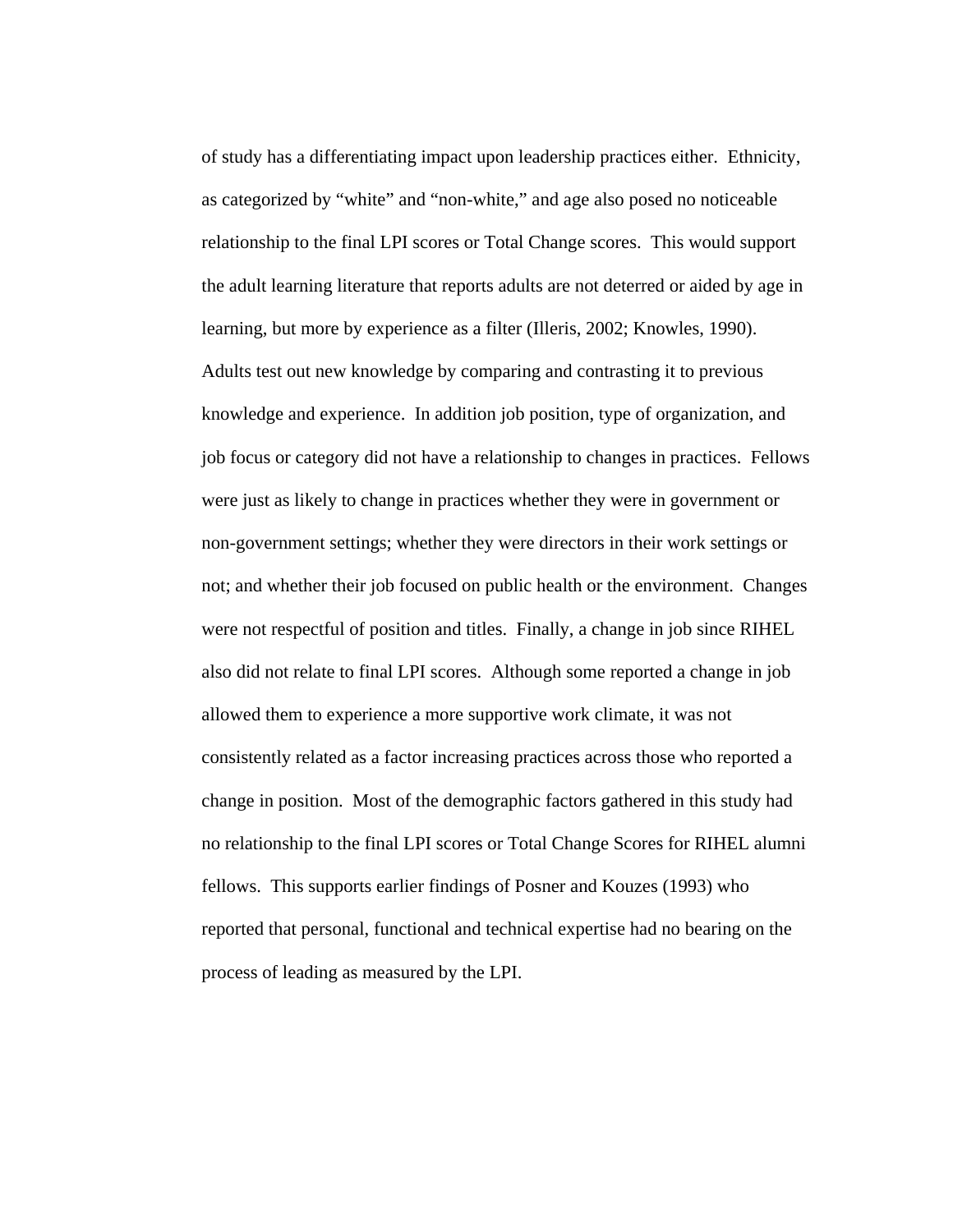Gender. There were three factors from the quantitative measures that did suggest some kind of a relationship with the LPI scores. The first one is gender. The post-LPI scores for women in Encourage the Heart were higher than for men. This is consistent with Posner and Kouzes (1993) research that found women tended to score higher in Encourage the Heart. They also reported that women tended to score higher in Model the Way, which was not born out in this study. In their work, Posner and Kouzes were not able to provide any conclusive explanation for these gender differences. What is interesting in the RIHEL population is that the scores for men and women in the pre-LPI scores were not significantly distinguishable, however in the final scores the gender influence did surface. There was also no difference in Total Change Scores and the specific Encourage the Heart Change Score, suggesting that women and men changed with no particular differences in any of the practices. It was simply the final encouraging the heart practice levels of women that tended to be higher than men on the LPI, meaning they report using this practice more often than their male counterpart alumni. In reporting their own practices through the questionnaire and interviews there were no noticeable differences in the ways men and women reported utilizing this practice. It may be that women believe they are expected to practice this behavior at a higher level due to gender roles and therefore practice it more in keeping with their roles and report themselves higher. Or it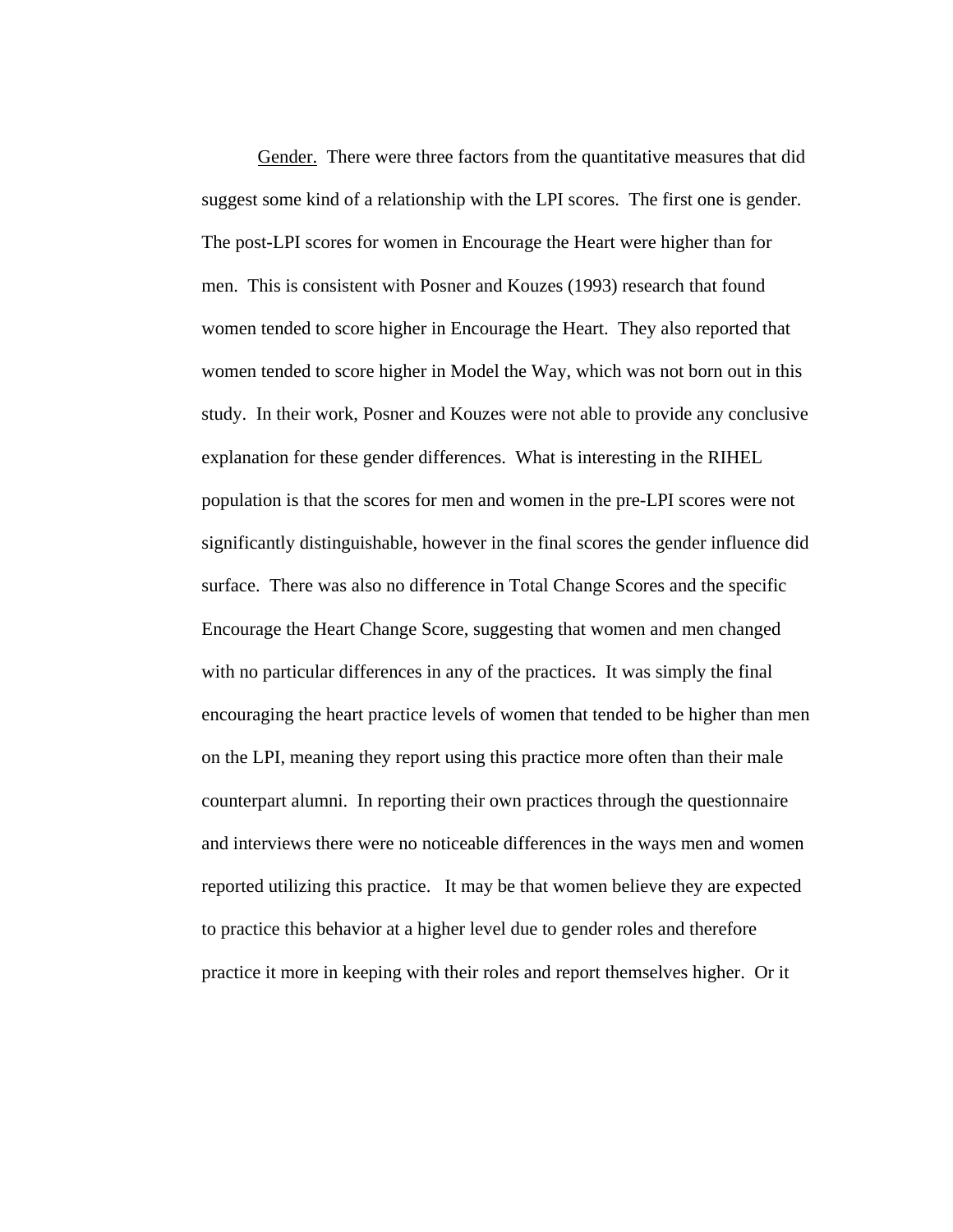may also be that men see themselves as less accomplished at this due to some social factor as well. The data does not provide a conclusive explanation.

 Years in Public Health Service. Secondly, a relationship between years in public health service and the Total Change Scores was discovered. When controlling for age, there was a negative correlation between the number of years RIHEL fellows reported serving in the field of public health or environment and the total amount of change they experienced in the LPI scores combined. This means that the fellows who spent more time in public health service were less likely to change overall from their pre- to post-LPI's. The converse might also be said, that the less experienced one was in the field of public health the more likely one would increase in the Total Change Scores. It must be stated however, that it did not mean that fellows were not practicing at the same levels in the individual practices in the final testing. Years of experience did not seem to significantly influence their starting point or their ending point, just their cumulative gains across all five practices. It very well could be that the more experienced fellows started with slightly higher LPI individual practice scores and ended with slightly lower post scores but that it was not statistically significant until these individual change scores were added together.

 There may be a number of ways to explain this relationship. It could be that the expectancy of less experienced leaders is high, since they are on the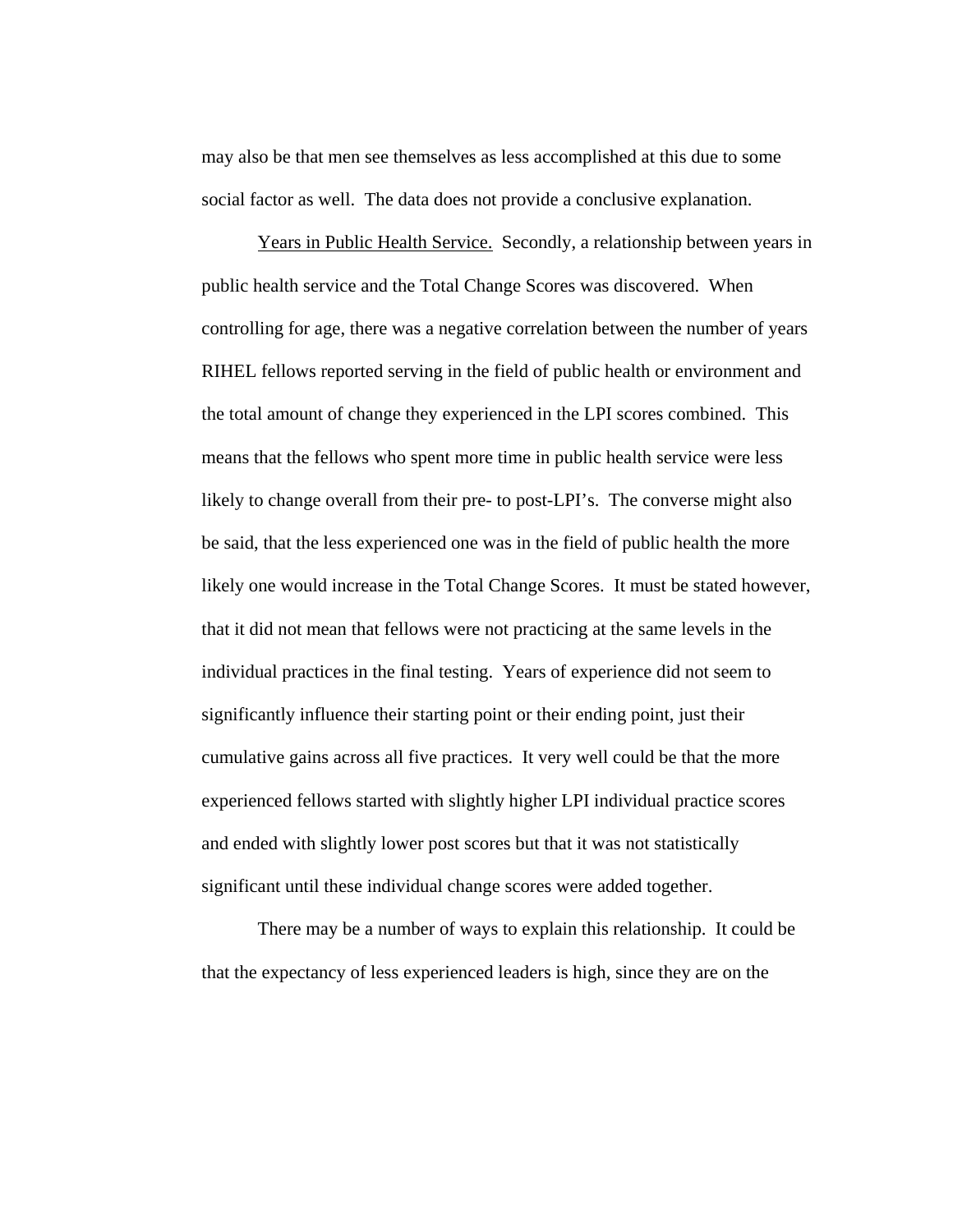beginning side of their career development. This may have created a stronger desire for behavioral change setting them up for a greater likelihood for success or change as Kirkpatrick (1998) noted. There may also be a factor of selfefficacy operating with less experienced fellows. Confidence in one's ability to perform or achieve is at the center of self-efficacy (Seifert, 2004; Bandura, 1993) and may have been stronger in the less experienced fellows who believe there is much ahead in their careers and expect to learn and grow. The opposite may then be true of those more experienced. In the qualitative data a few fellows who had many years of experience made reference to their change in perspective and role as they near retirement. Their need to change and grow may not be as strong as the desire to help others to change and grow. The application of the five practices may not have been as important to them at this point in their careers as the coaching, collaboration and communication skills necessary to finish well and leave a legacy in others. One fellow expressed this very thought and remarked that the training seemed more applicable to someone earlier in their career.

 A final explanation could be that there is a defense against the learning of the five practices in those with more experience. Some adult learning theorists suggest that accumulated understanding can become solidified through experience and is compared and contrasted to new knowledge with skepticism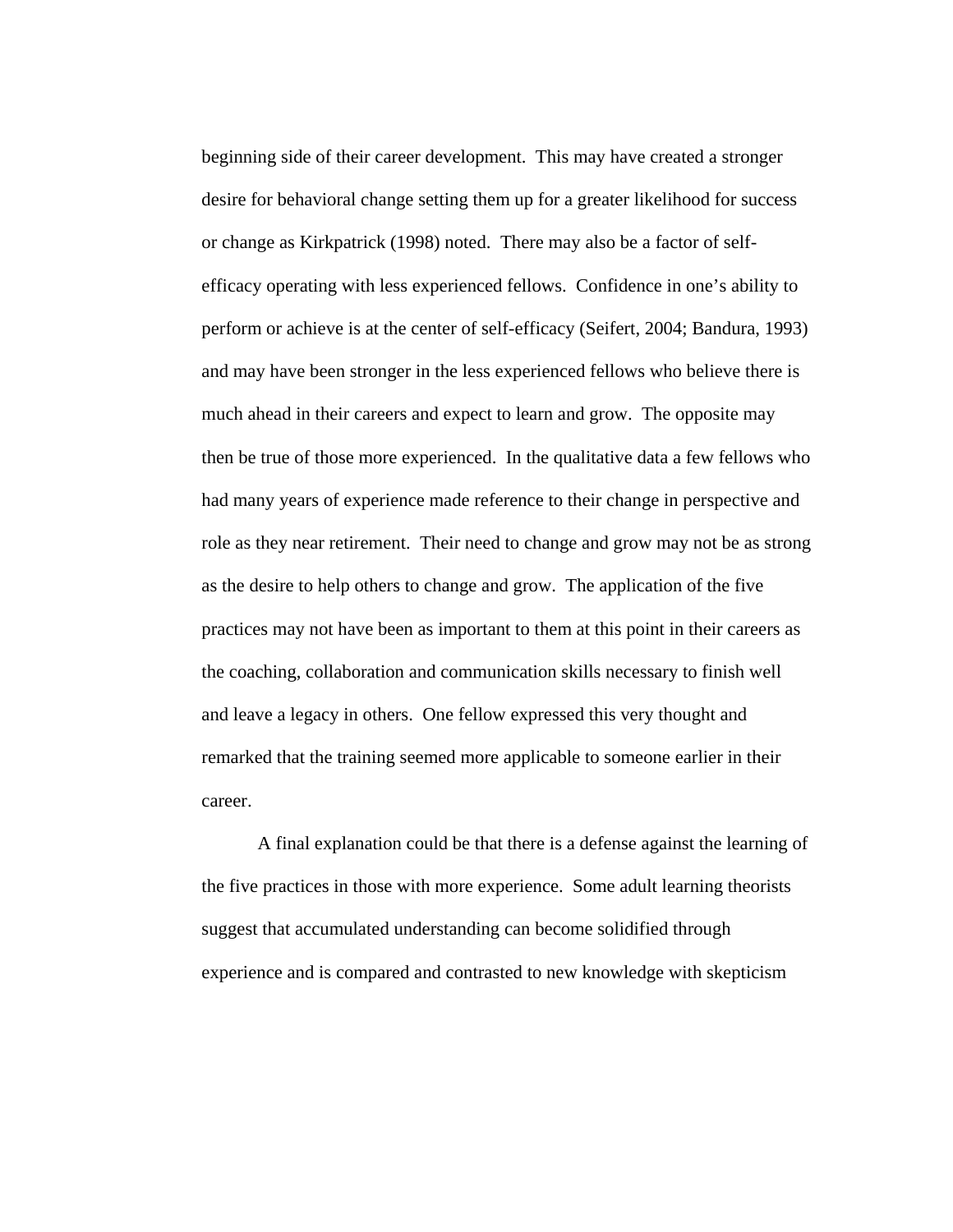(Illeris, 2002; Knowles, 1990). As a result, the accumulated understandings become fixed and dependable and therefore hard to change, particularly if they do not see the importance of that change (Siefert, 2004).

 Perceived Influence of RIHEL. One of the strongest correlations of the quantitative data was between the LPI scores and fellow's rating of RIHEL's influence upon their use of the practices. In other words, if the fellow perceived that RIHEL had a strong influence upon their inspiring a shared vision, they were more likely to report a higher use of that practice. This was true across all five practices. Again, there may be a factor of self-efficacy operating here. It also makes sense that the program that taught them to use these practices would be credited with influencing their use of these practices. This finding supports the research of Woltring, Constantine and Schwarte (2003) in their evaluation of the Public Health Leadership Institute (PHLI). In their study of 438 alumni, a strong link was also drawn between the alumni's positive assessment of the influence of the training and their leadership practices. The PHLI training was credited as the common factor of influence in developing the public health leaders in all eight years of the program. As in the PHLI study, RIHEL had a positive impact on alumni leadership development through increased practices of exemplary leadership behaviors. This supports the usefulness of focused professional training.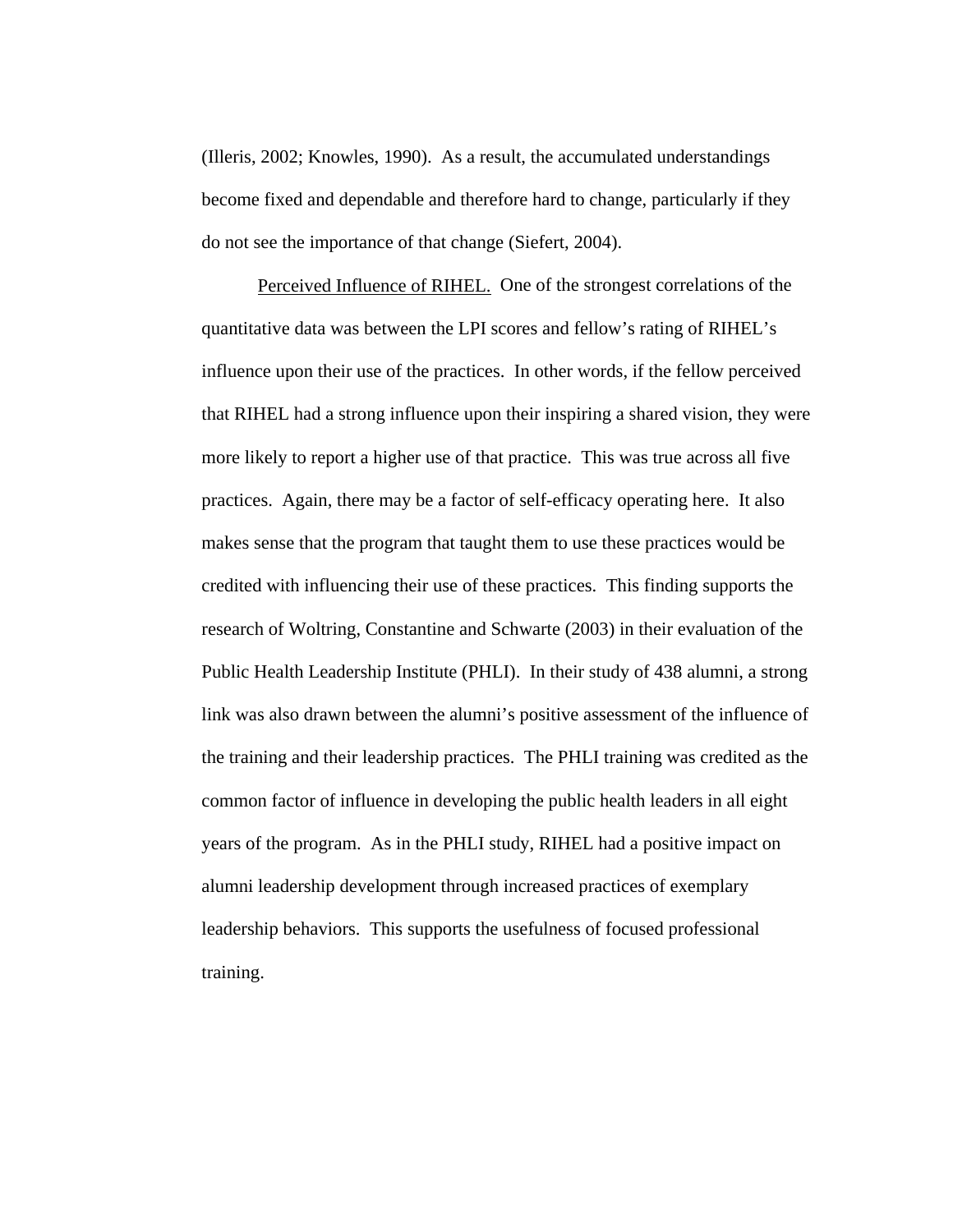## Discussion of Qualitative Findings

 In an effort to determine if different factors accounted for different change scores in the fellow's practices, a comparison of the qualitative comments between the No to Negative Change and the High Change groups were made. As was just mentioned, RIHEL training was most often cited as an important factor among those who scored highest. They either mentioned it directly using the acronym "RIHEL" or they indirectly credited it through their identification of practices learned through the training. This was less likely among the No to Negative Change groups. Their answers were slightly less pointed and less descriptive of any practices. While these differences were subtle, it does suggest that those who connected the training with very specific practices also reported themselves using those practices more often. This supports the claims leadership trainers make that the real-life link between training and organizational practice is crucial for leaders to grow and organizations to change (Fulmer & Wagner, 1999). When fellows were asked specifically what accounted for their negative or low change scores, there was less agreement. A shift in leadership focus, honesty in self scoring, poor supervision resulting in a negative climate, and a change in responsibilities were sporadically self-reported as reasons for the decrease. No strong conclusions can be made about what consistent factors account for the decrease in practice scores within this small group.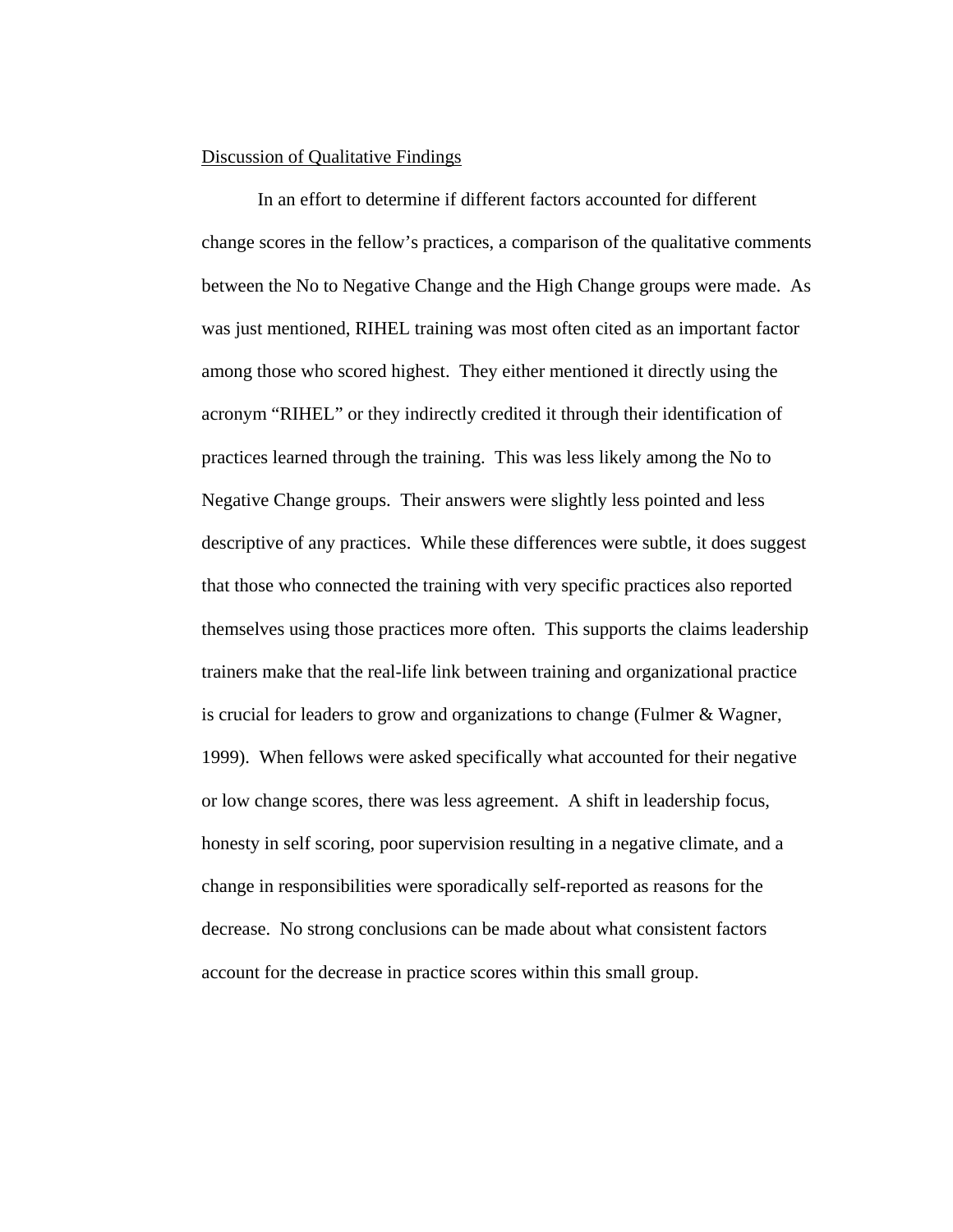There were nine common factors identified by alumni fellows as having positively influenced their leadership practices. Each will be discussed below.

RIHEL Experience and Other Training. The first of those mentioned was the RIHEL experience itself. In the limited research available on leadership development, the one thing that is embedded in most of them is the assumption of a leadership training program, whether formal or informal. In its research of effective leadership development, the W. K. Kellogg Foundation (2002) looked at multiple training programs across many sectors to understand leadership development. Training was at the center of this scan. In The Center for Creative Leadership's handbook on leadership development (McCauley, Moxley, & Velsor, 1998) leadership training is assumed and best practices described. When Kouzes joined up with Fulmer and Wagner (1999) to find key factors in strong leadership development, some kind of training program was linked to each successful program surveyed. Training is an important factor to increase leadership practices. For RIHEL alumni, the training is a common thread that helps explain the increase in leadership practices and development. To several, the year long training was the "best professional experience" they had. It was RIHEL that taught them the five practices of the LPI, giving them needed 360 degree feedback to encourage further change and practice. Fellows credited RIHEL with giving them confidence, self-awareness, a frame of reference about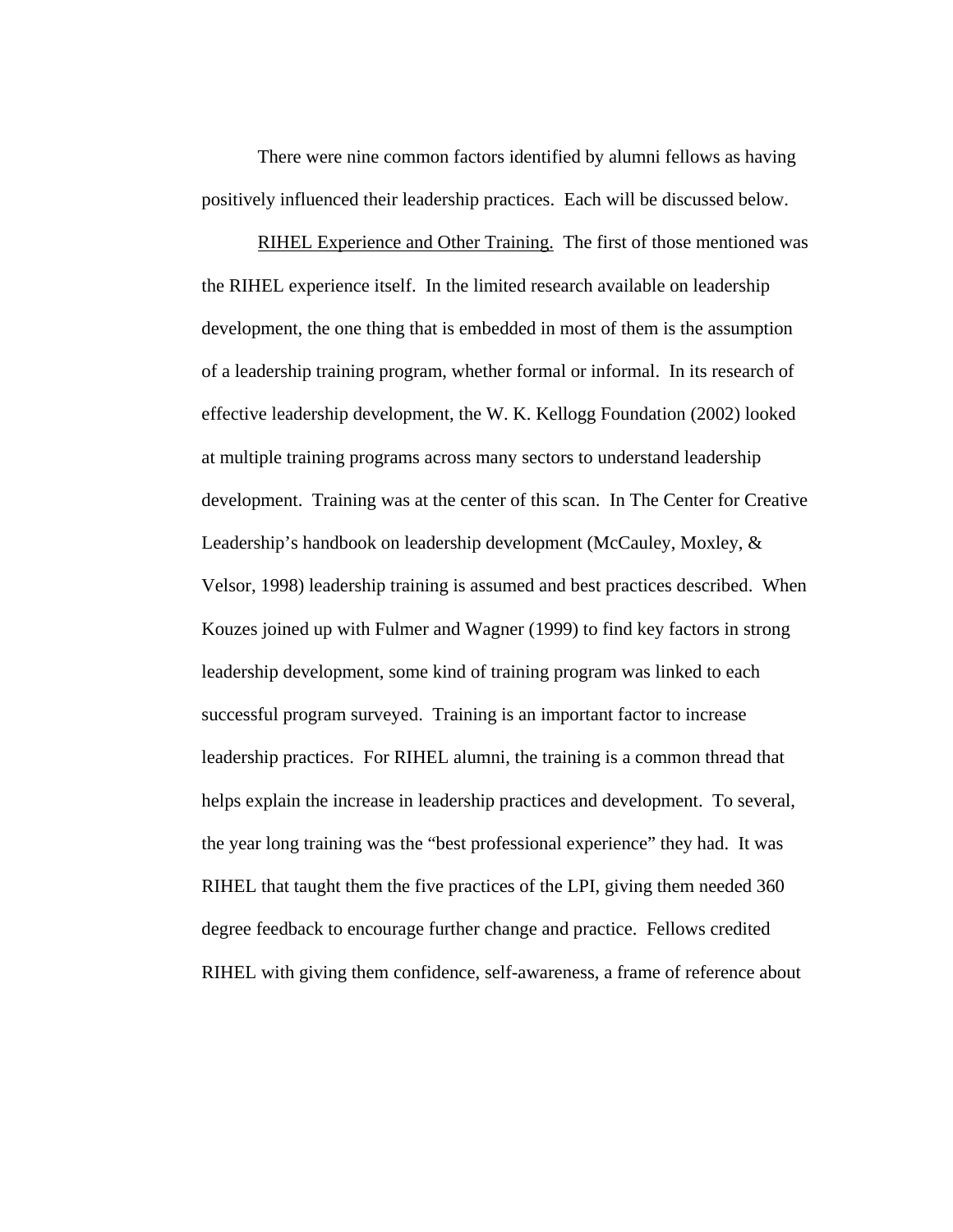leadership and skills to practice leadership more effectively and successfully. It also encouraged further learning. Alumni fellows also talked about continuing their learning through reading, workshops and further educational degrees. This supports the findings of the national Public Health Leadership Institute (PHLI) evaluation where over forty percent of the study participants reported increased professional reading and further training (Woltring, Constantine, & Schwarte, 2003). RIHEL alumni reported that their institute experience encouraged their desire and capacity to learn more. RIHEL was one of the strongest factors attributed with their leadership changes. Each of these factors put forth by the alumni reflects key elements already suggested by leadership scholars who theorize about leadership development.

The Leadership Development Model put forth by McCauley, et. al (1998), suggests that a variety of developmental experiences coupled with an ability to learn leads to increased leadership development. RIHEL would be considered one of these "developmental experiences." The developmental experience is characterized by "assessment," "challenge," and "support" (p. 6). Each of these was included in the RIHEL experience and noted by the fellow's description of factors. They will be applied to the factors below.

 Leadership Framework. As a result of the RIHEL training, fellows reported having a leadership definition or framework now that helped them lead.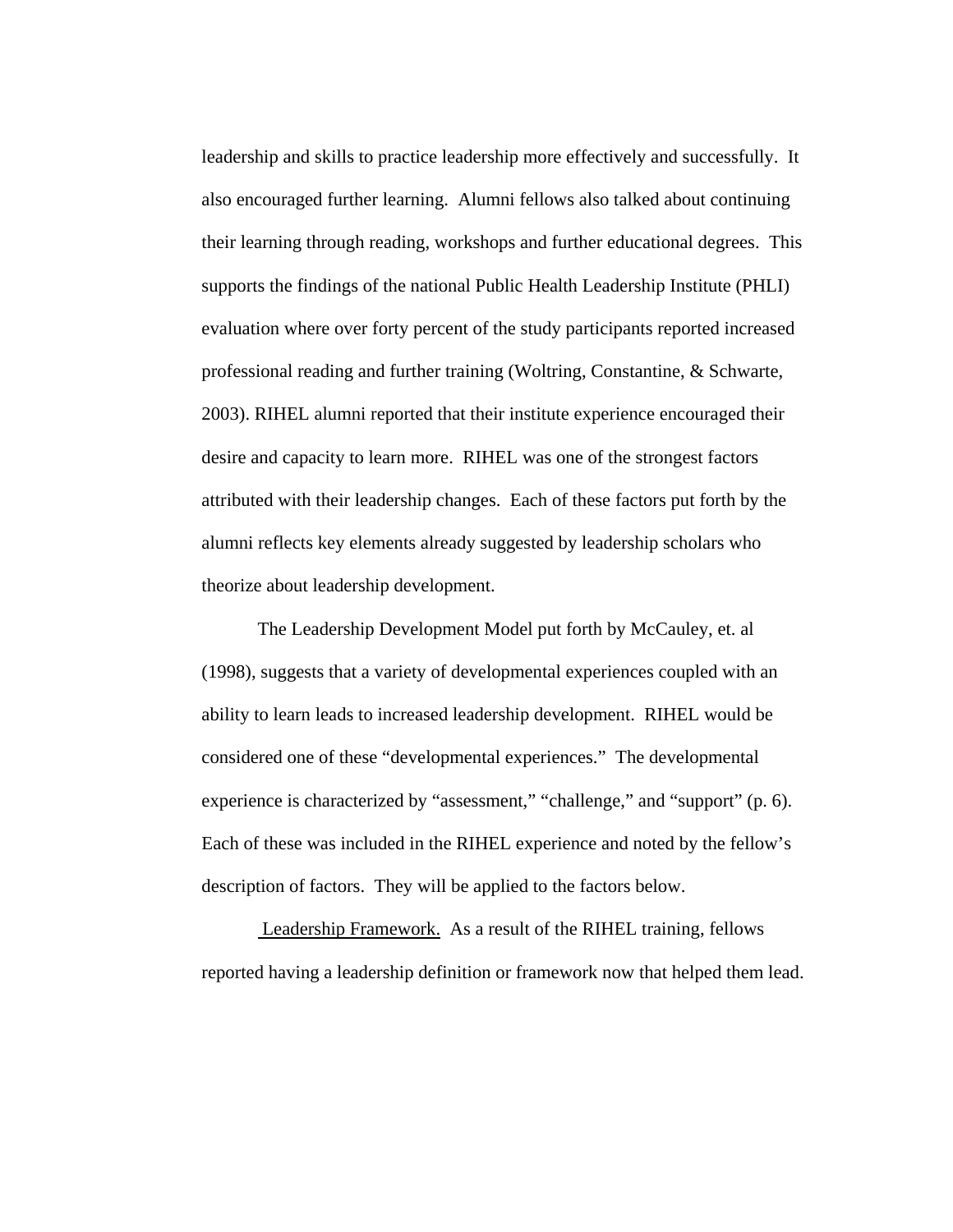It was referred to as a roadmap or plan or philosophy that guided their thinking about leadership both conceptually and behaviorally. This framework was largely behaviorally based and included collaboration along with Kouzes and Posner's Five Exemplary Leadership Practices (2002). In other studies of leadership training programs, a competency model was also found to be central to the leadership development process (Bennis, 1998). Behaviorally based frameworks provide benchmarks and assessment focus by which the leader can become self-aware. Fellows spoke of their personalized definitions and frameworks as having simplicity yet adaptability, key features required for leadership application in a complex and changing environment. In the dialogue between leadership scholars such as Rost (1993) and Ciulla (1998) over the need for leadership definitions and theories, the RIHEL findings support the need for some kind of working definition. Leaders found that their personal definitions guided their thinking and behaving. The definitions gave them clarity and confidence. Schriesheim (2003) in his essay, "Why Leadership Research is Generally Irrelevant for Leadership Development" noted the need for such simplicity. Most managers and leaders today need mental models that allow them to think quickly and act effectively when encountering constantly changing challenges. RIHEL seemed to assist fellows in developing this kind of mental model.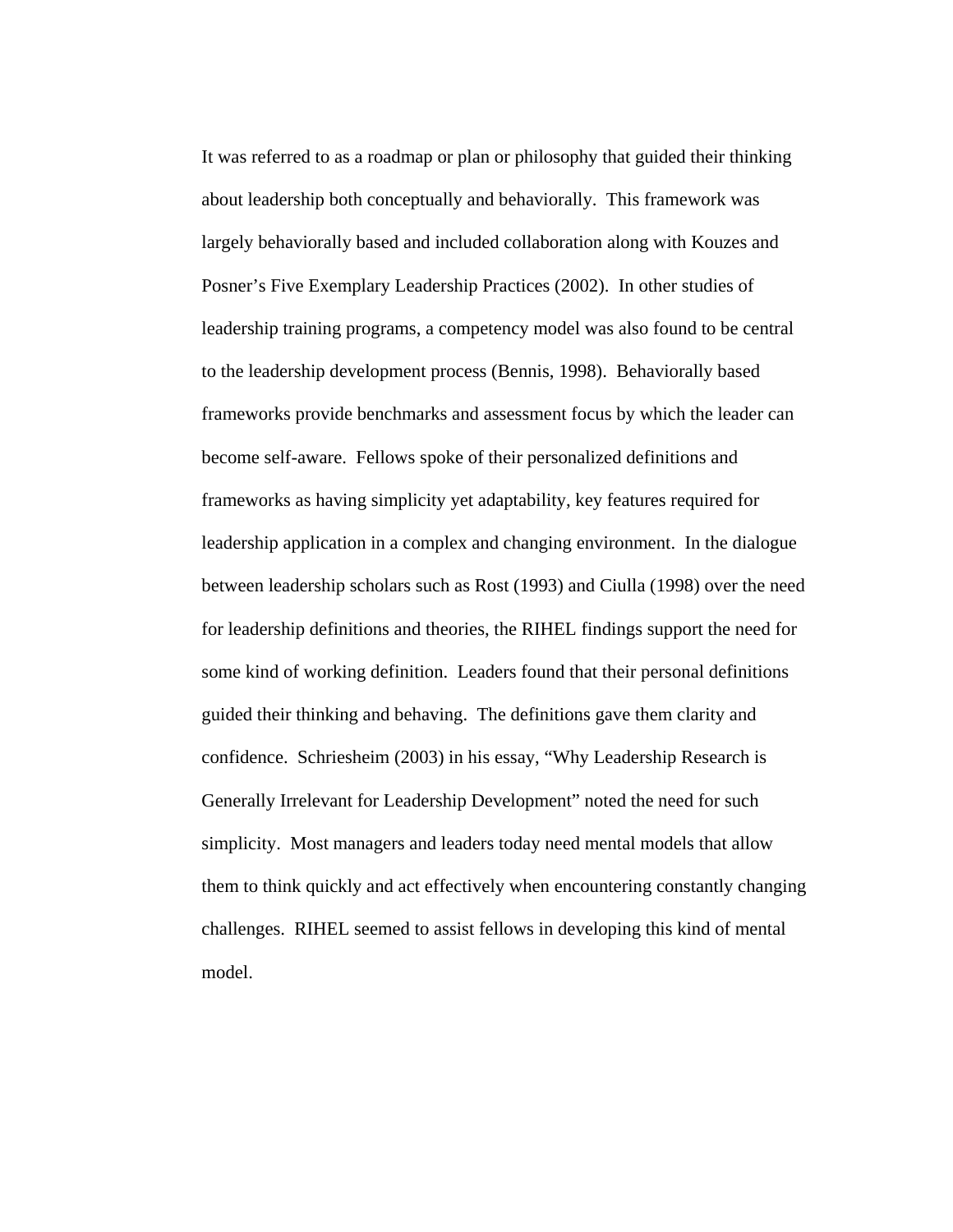This roadmap is similar to the "challenge" feature of the Leadership Development Model (McCauley, et al, 1998). The challenge in this model can represent new information or a different perspective as well as an opportunity to practice it (p. 9). The language of the LPI and collaboration taught in RIHEL seemed to challenge fellows with a new view of leadership and empower them in new ways to lead. It gave them a mental model for assessing their leadership as well as exposure to new ways to behave. They reported a new attitude and perspective about difficult situations and again more confidence that they could act differently to lead more successfully. Their changed attitudes or perspective coupled with new leadership knowledge and applicable skills was strongly attached to a personal leadership framework. This in part supports McCauley, et al.'s (1998) model of assessment, challenge and support as critical elements of a developmental experience.

This factor also supports level two learning as noted by Kirkpatrick (1998) where not only attitudes change to support the learning, but the knowledge and skill required is increased. Kirkpatrick notes that, "One or more of these changes must take place if change in behavior is to occur" (1998, p. 20). RIHEL alumni reported these changes as having occurred and demonstrated the use of these behaviors in their opportunities to lead.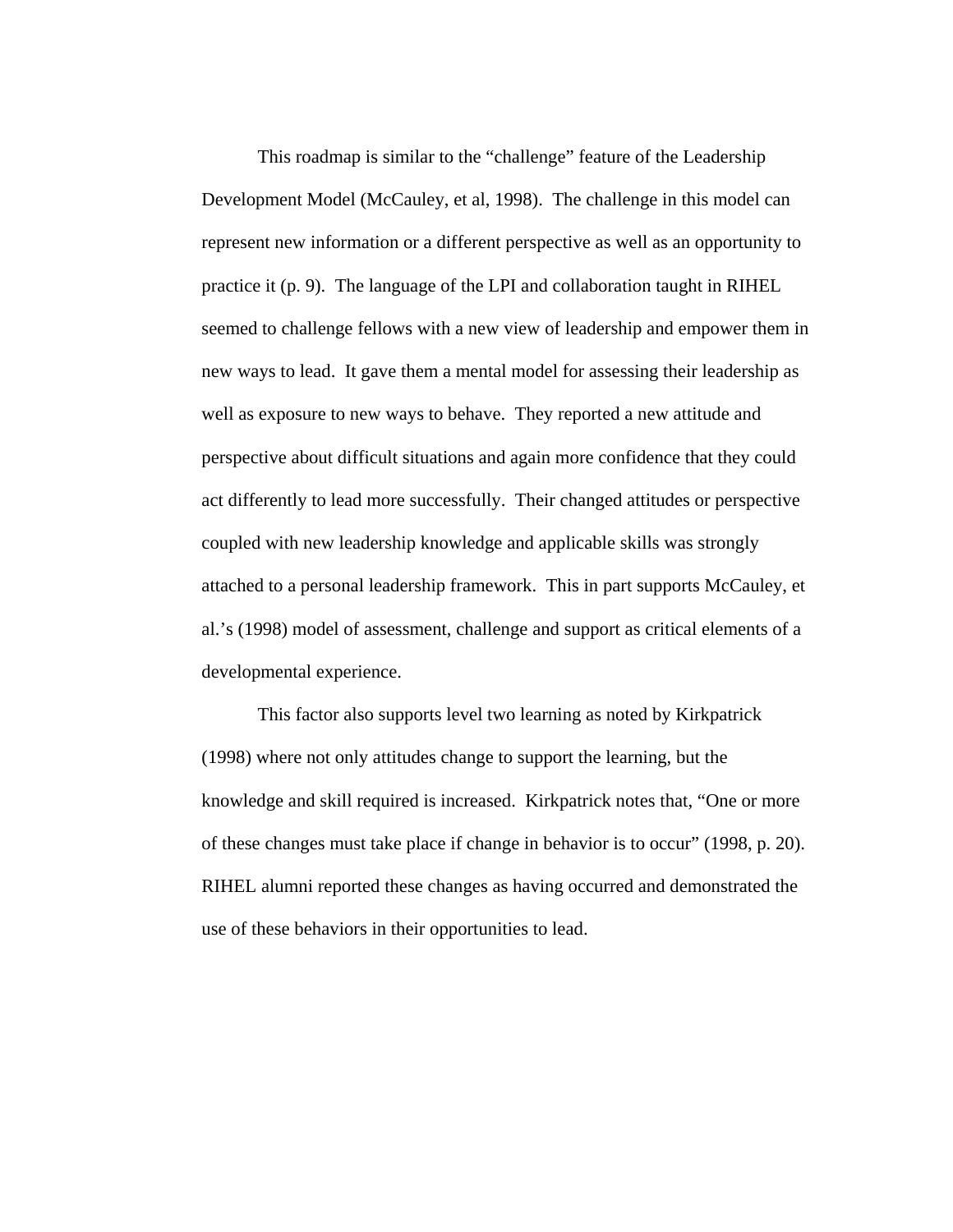Self-Awareness. Many leadership development frameworks talk about the need for self-awareness. Hall's (2004) assessment of what makes a leader successful identifies this as a metacompetency. He refers to it as a personal capability "that help leaders 'learn how to learn'" (p. 153). This was true for RIHEL alumni. The 360 degree feedback through the LPI was a central feature to this growth factor and supports the findings of other researchers as an important experience for development (Chappelow, 1998; Guthrie & Kelly-Radford, 1998). Without it the fellows were unaware of their strengths and weaknesses relating directly to their own leadership. It brought the theoretical framework into their work-a-day world. As one of the three key elements of the Leadership Development Model, McCauley et al. (1998) notes that this capacity includes an understanding of why the leader behaves the way they do, and what the implications are and how to go about changing it. RIHEL leaders reported the same. Feedback gave them perspective on their behavior and the training gave them ways to change and act more successfully. Self-awareness constituted what London called insight leading to the "foundation for development" (2002, p. 27) and is not surprising to see as a key factor in the alumni's development. Klein and Ziegert (2004) theorize that based on self-regulation theory, leaders that are aware of the "discrepancies between their performance and their goals or standards for performance (p. 304)" are most motivated to change. RIHEL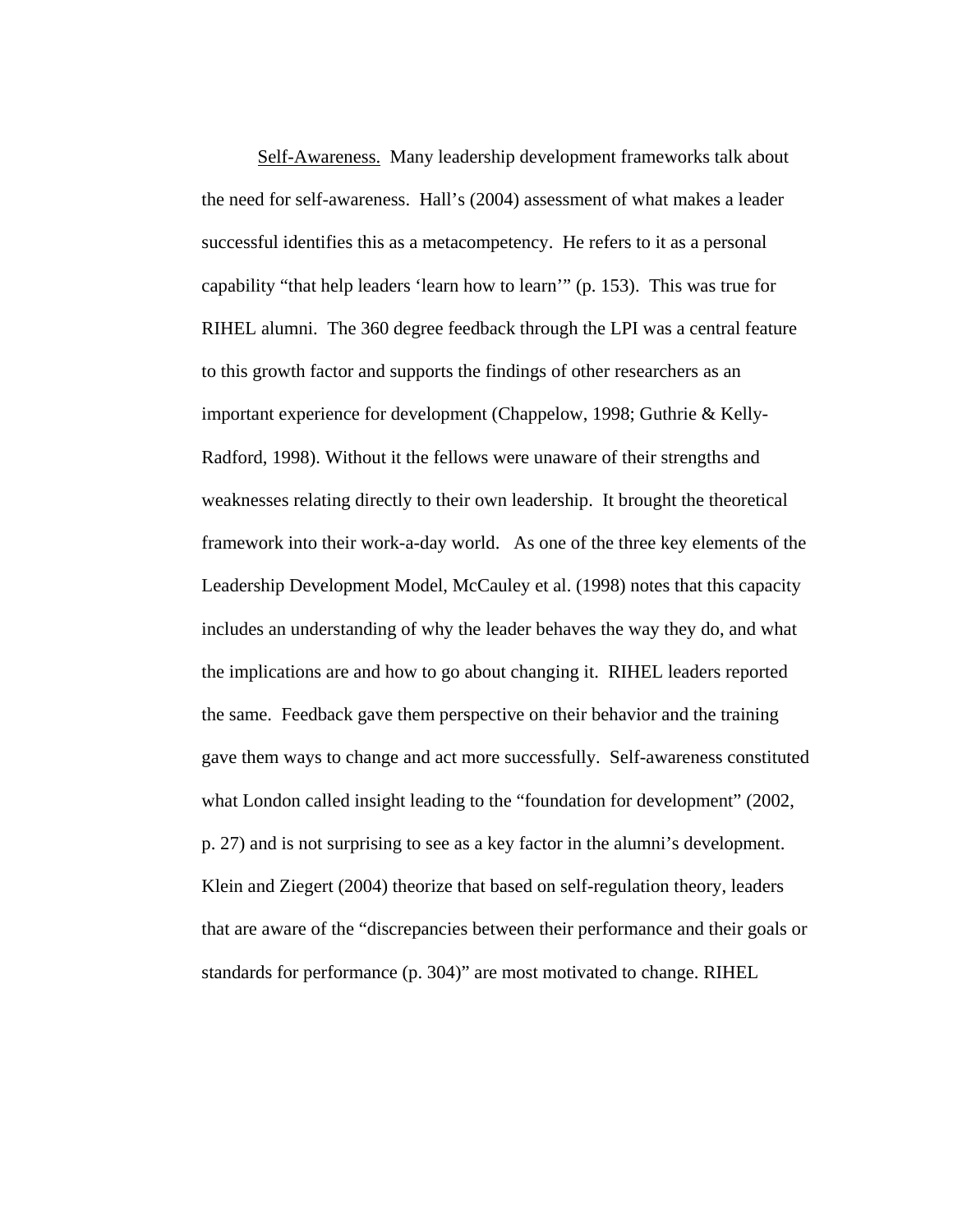alumni self-awareness brought on by the feedback and coaching supports the importance of self-regulation theory.

Opportunities. Opportunities come in many forms and the fellows identified them as significant to their leadership growth. The opportunities provided them new experiences to test out their growing leadership practices. Collaborations, promotions, new leadership roles on committees and boards all gave rise to learning opportunities for self-aware development. Other researchers note opportunity as being a feature of leadership development as well. Mumford and Manley (2003) note that opportunities present themselves in one of two ways: being selected as a leader or selecting leadership situations. Both have influencing properties for leadership development. This was true with RIHEL alumni as they noted both ceasing opportunities and being thrust unexpectedly into them. Both were still cited as affording situations to practice and grow in leading. This idea of opportunity is also rooted in the challenge factor of the developmental experiences presented in the Leadership Development Model by McCauley et al. (1998). This study confirms this feature of their view of the development process. Opportunities played a significant role in the development of leaders in this study.

Experiences and Practice. Learning occurs when a particular knowledge set is applied and becomes ingrained over time for ready retrieval in multiple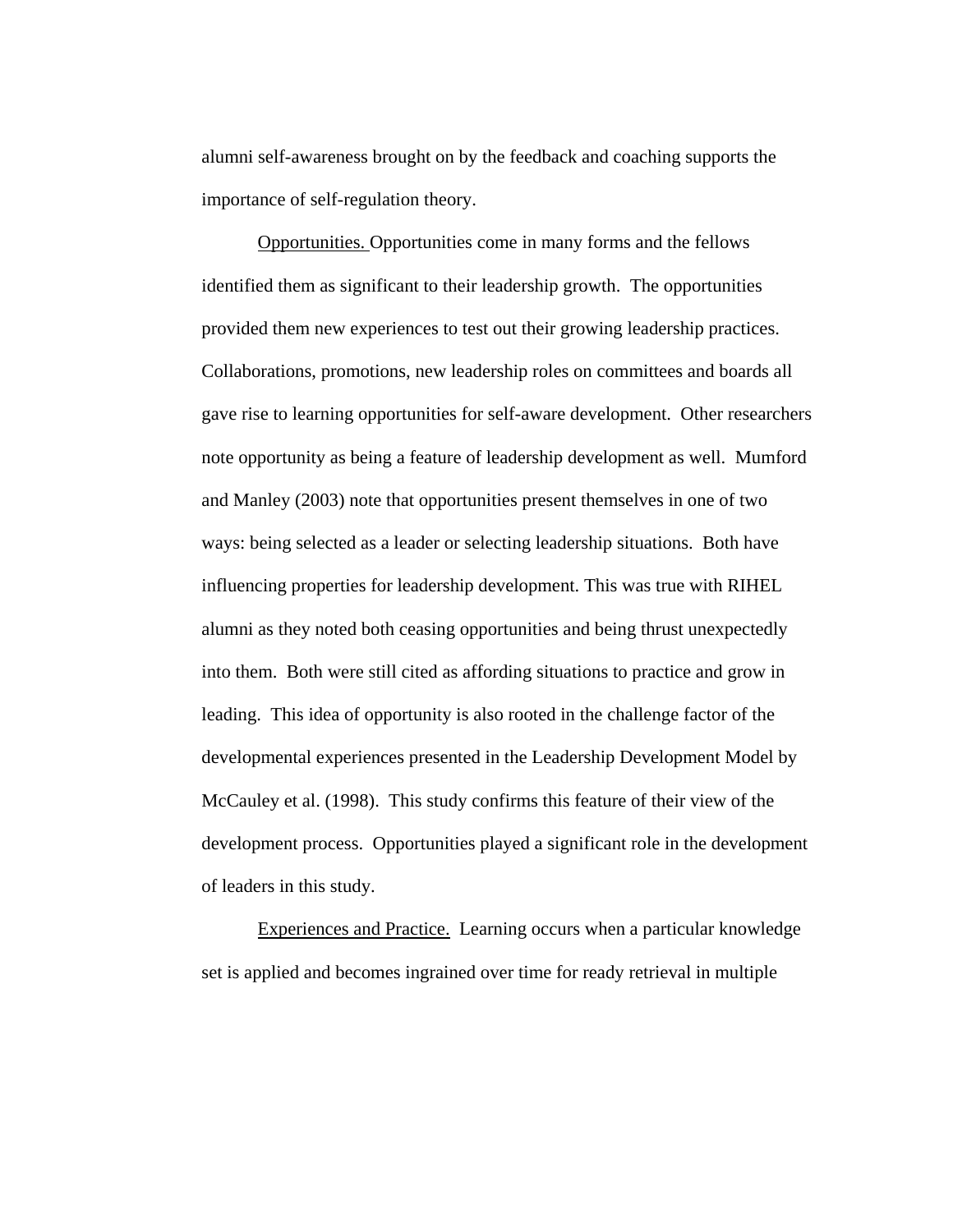situations (Halpern, 2004). Opportunities, as mentioned above, allow for experiences and practicing of skills. RIHEL leaders identified this as a key feature of their leadership development. The practice began during the training through experience based sessions and assignments. It continued between training sessions as work applications were made. It continued after the institute as fellows sought to lead more consistently with new practices. This factor may account the most for the increases in the five practices correlating to the alumni's view of the training impact upon those practices. If "practice and retrieval" (Halpern, 2004) is the "single most important variable in promoting long-term retention and transfer" (p. 142) of new knowledge, then it makes sense that RIHEL leaders who had these concepts constantly in their frame of reference would report RIHEL as having a high influence on their using the practices. To put it simply, those who are thinking about the practices (retrieving) more often will tend to use them more often and attribute their use to the knowledge source of RIHEL and the corresponding materials used in the training.

The Center for Creative Leadership supports this experience and practice factor as important for leadership development in their Elements of a Developmental Experience model (McCauley et al, 1998) cited earlier. Challenge as an element of growth in this model includes the "opportunity for experimentation and practice" (p. 9). Klein and Ziegert (2004) in their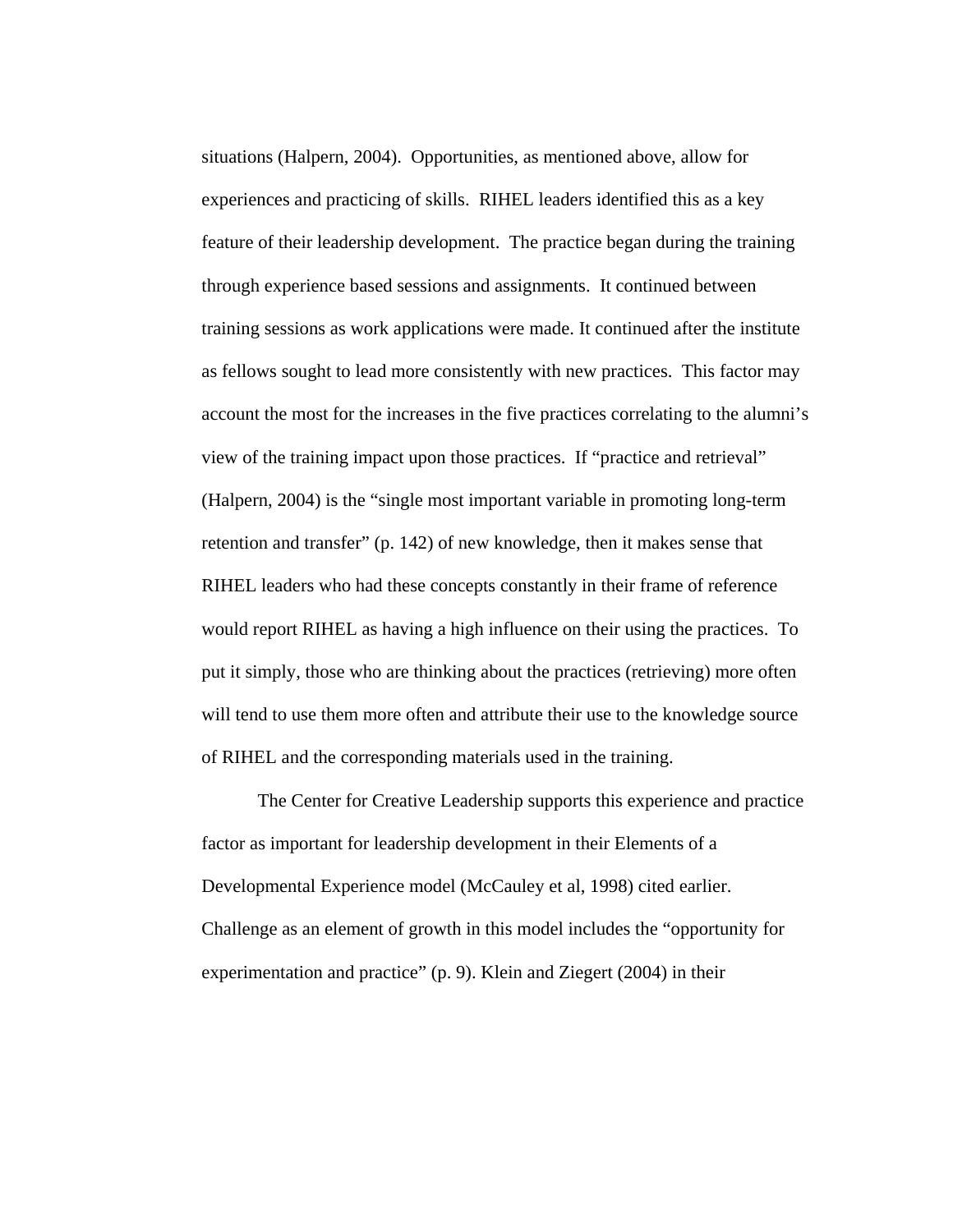presentation of a conceptual model of leadership development suggest work challenges as important in contributing to positive change over time. They argue that coupled with workplace feedback and instruction, leader change is likely. In Fulmer and Goldsmith's decade long research on best practices of leadership development in organizations, they discovered that "nothing teaches like experience" (2001, p. 19). Companies who allow learning from the jobs themselves increased leader's capacities for success. On-the-job assignments and opportunities for practice have often been noted in the literature (McCall et al., 1988; Horvath, et al., 1999) as rich opportunities for leadership development. RIHEL alumni confirmed the importance of experience and practice as a factor in their own development.

Passion and Commitment. The motivation to learn and change is a complex process, depending on multiple factors including those outside of the control of the learner, such as the work environment (Halpern, 2004). But passion and commitment can buoy learning even in the midst of difficult situations. RIHEL fellows reported this personal dimension as a factor encouraging their change. It was often expressed within the context of caring for the human condition and believing they and others could make a difference in improving it. They shared personal stories of imagining their own family members in some of the plights of those they serve and it moved them with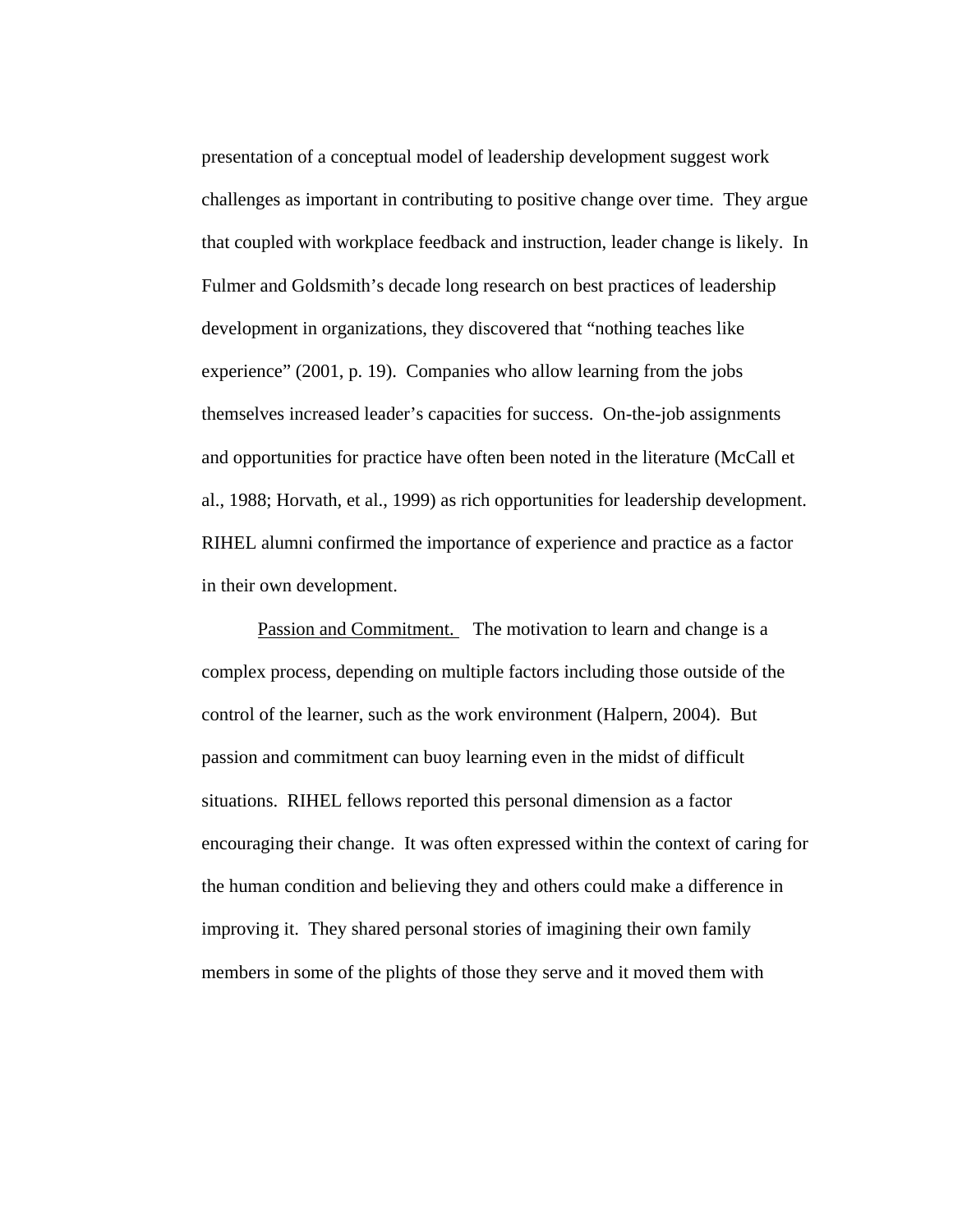compassion and a commitment to act. Kouzes and Posner's (2002) model encourages the internal work of finding one's voice in order to model the way. RIHEL alumni spoke about the reflective internal work they do to find their own passions and align them with their work and actions. Their passions motivated them to take risks, challenge processes, and find new solutions to plaguing problems. It also encouraged them to share their own learning as a way to develop others so that jointly they might grow. This was a unique factor in all of those mentioned in that it was less connected to anything RIHEL did or other factors. It is also one factor that is not clearly articulated in common models of the leadership development process (London, 2002; Fulmer & Wagner, 1999; McCauley, 1998).

 Supportive Relationships. Relationships that provide encouragement, honesty and support to the alumni play an important role in their development. Over 75% mentioned some kind of formal or informal relationship which they saw as encouraging their development. Many of these relationships were informal role models, while others were formalized mentors. Relationships formed with cohorts and faculty during the RIHEL training itself was highly valued. Some of these continued beyond the year long program through informal networks and cohorts in state and county departments. Much of the leadership development literature addresses what some have called, "developmental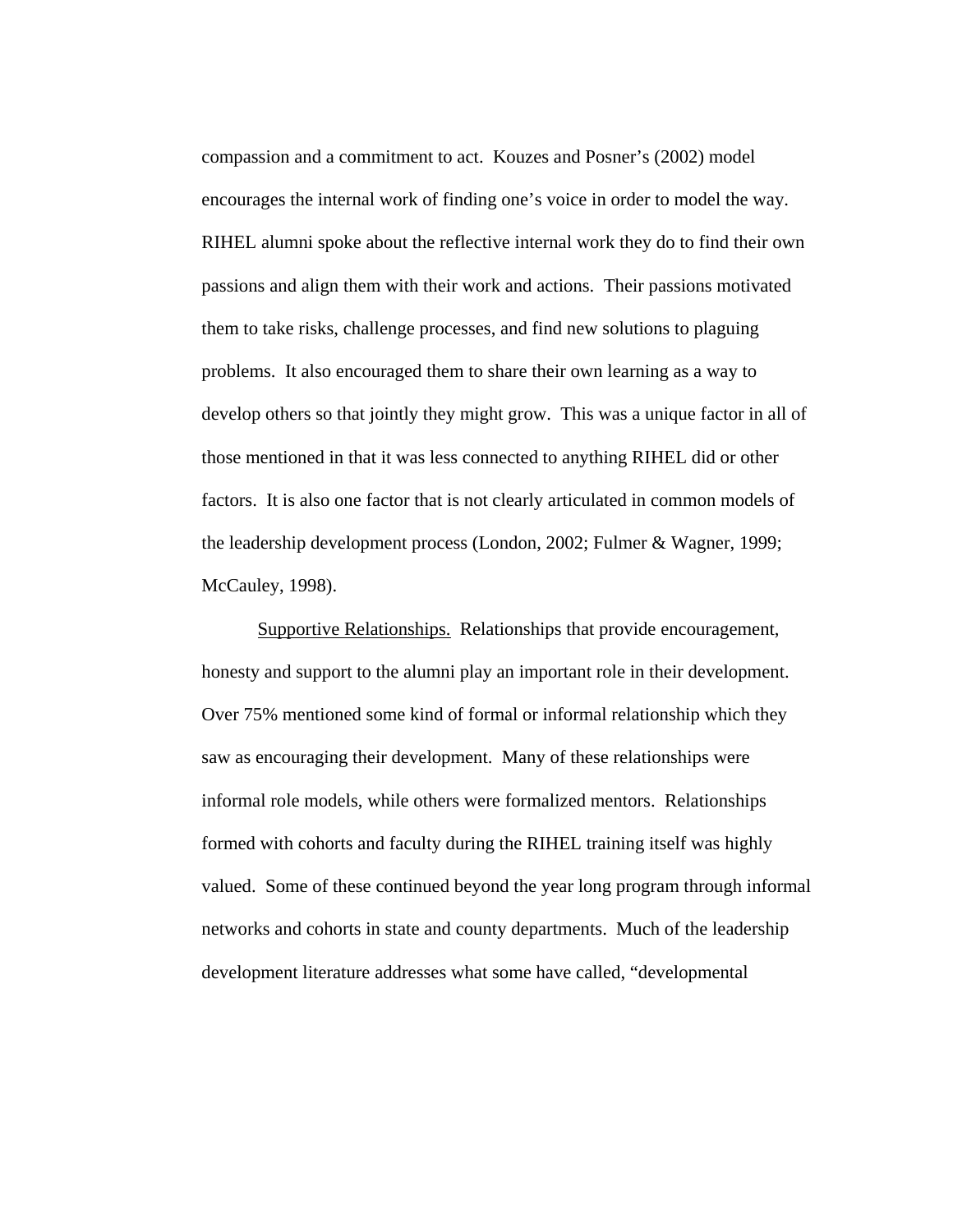relationships" (McCauley & Douglas, 1998). Coaching, learning groups, mentors, supportive relationships (in and out of the work place), and social networks are all identified as contributing to a leader's development (Mumford & Manley, 2003; McCauley & Douglas, 1998; Verlander, 1999). In McCauley et al.'s (1998) Leadership Development Model, support forms the third element after assessment and challenge. RIHEL alumni confirm this model that suggests support is an important part of developmental experiences for leaders. An obstacle identified by some fellows triangulates with this notion of support. A few attributed their decrease in effectiveness with not having a mentor in their lives or with the presence of a discouraging supervisor. This obstacle cited was the reverse of support. Supportive relationships were clearly confirmed as an important aspect of leadership development.

 Positive Climate. Another feature of support in the Center for Creative Leadership's model for development is what RIHEL alumni confirmed as an overall positive climate for change (McCauley, et al., 1998). Alumni fellows stated that an enjoyable work climate allowed them to take risks and be themselves. It included recognition of the expertise of others. It also included a spirit of grace when people make mistakes. Moreover this factor surfaced when fellows were disclosing obstacles to their development. Relationships at work are seen as "generators of social capital" (Uhl-Bein, 2003, p. 129) and worthy of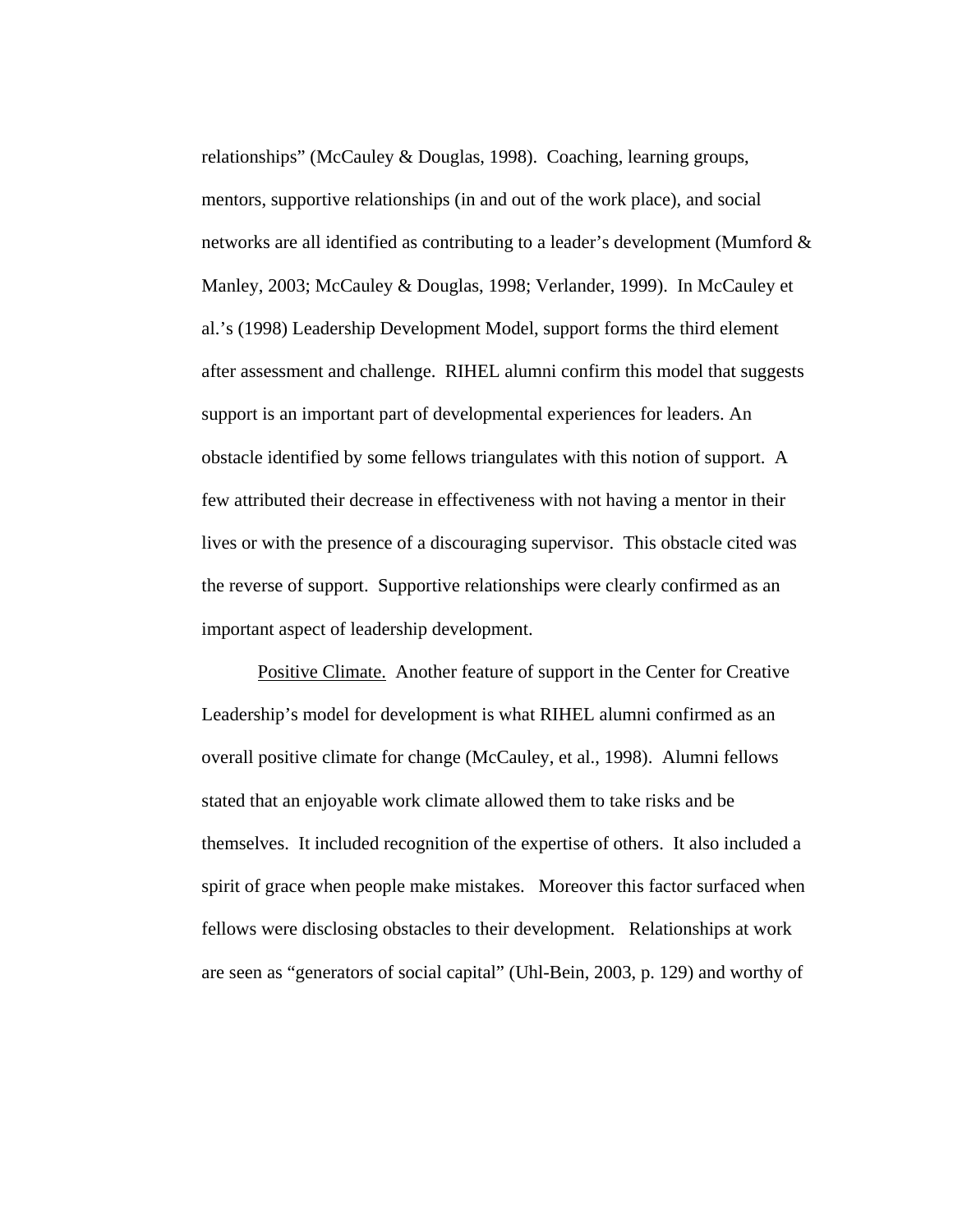further research when it comes to developing leaders. The question of how to improve them in such a way as to facilitate more productive work environments is unclear, but the need is not. Klein and Ziegert (2004) theorize that "the more positive an organization's climate for leader development and its climate for learning, the more likely organizational leaders are to show positive changes in their leadership skills and knowledge over time" (p. 375). This seems to be true from the RIHEL alumni accounts. The obstacles noted by alumni also support this. Alumni fellows in their identifying obstacles noted the politics of relationships and organizations as a hindrance. It detracts from the positive climate, slows down the work processes and discourages the fellow's growth. This obstacle supports the presence of the positive climate factor. RIHEL leaders confirmed the developmental nature of a positive climate in their growth.

Confidence. The last factor reported here is almost a result of the other factors, yet the alumni talked about it so often that it is included as a separate factor here. Kanter, in her recently published research on the winning and losing streaks of individuals and organizations, says of confidence, "Confidence is the sweet spot between arrogance and despair" (2004, p. 8). In her research it is the focusing factor of success and failure. Arrogance blurs the self-awareness and under-confidence blurs the opportunities. For the RIHEL alumni confidence had a symbiotic relationship with effective leadership and development. The more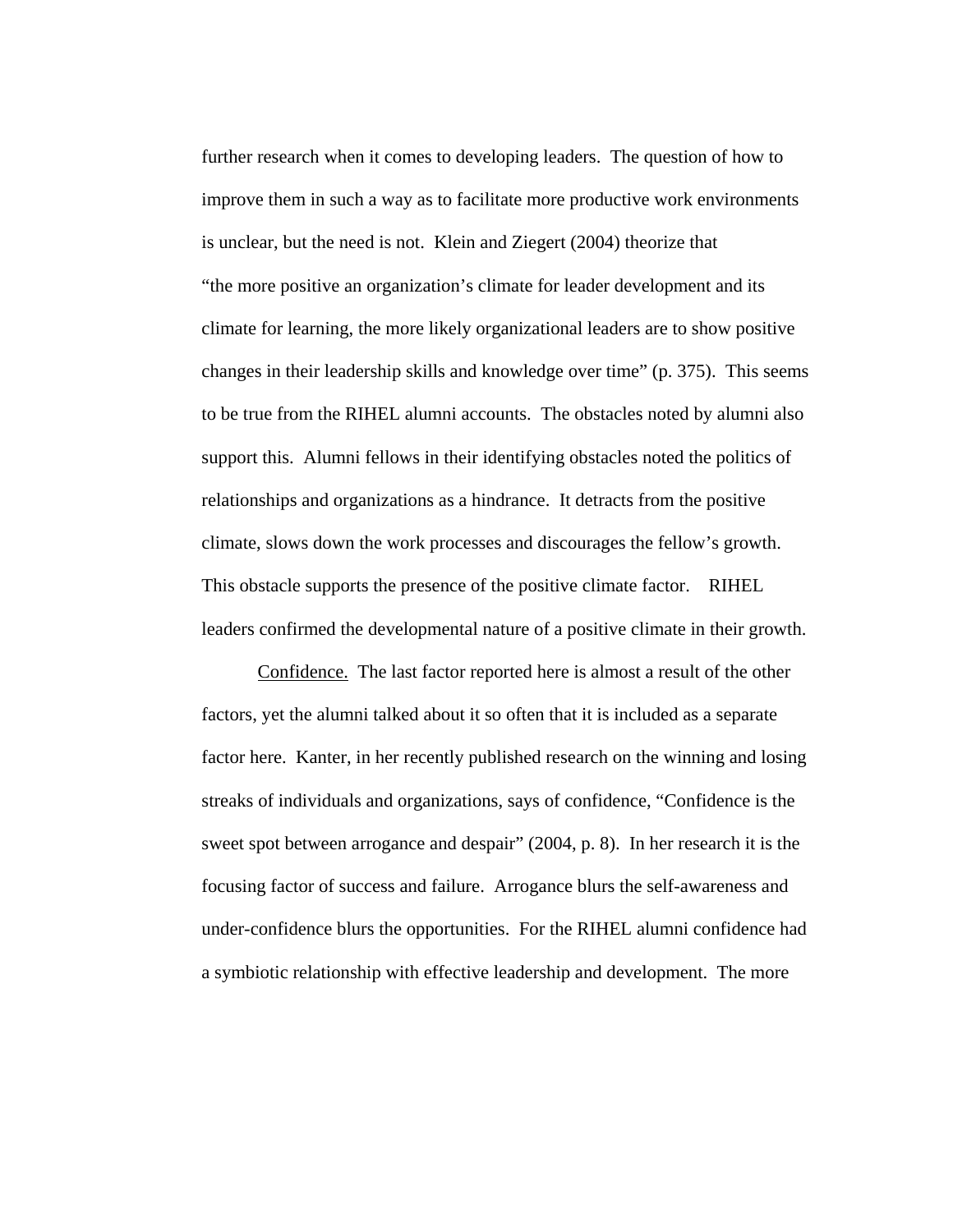effectively they led, the more confidence they gained. The more confidence they gained, the more creative and power sharing oriented they became in many facets of their work and relationships, becoming more effective leaders. More will be said about confidence in the discussion of the third research question.

### Contribution of RIHEL

The third and final question of this research asked, to what extent did the training program of RIHEL contribute to the leader's development? The results showed that 95.5% of the alumni perceived RIHEL to have influenced a recent leadership opportunity they described. They were able to identify specifically how RIHEL influenced them in this situation and overall. The findings confirmed the nine factors already noted in the previous section and suggested that RIHEL had a significant positive influence on the development of the leaders studied. Opportunities cited by the leaders in which they have been able to identify acting in new and more effective ways, included service on boards and committees, work with non-profit agencies and state response teams, and involvement in national health associations. They reported influencing through collaborations, teams, personal relationships, and the media. They led through difficulties, including budget cuts, mergers, opposition to programs and restructuring. Many of these opportunities and leadership accomplishments were similar to those discovered in the nationally based PHLI impact study (Woltring,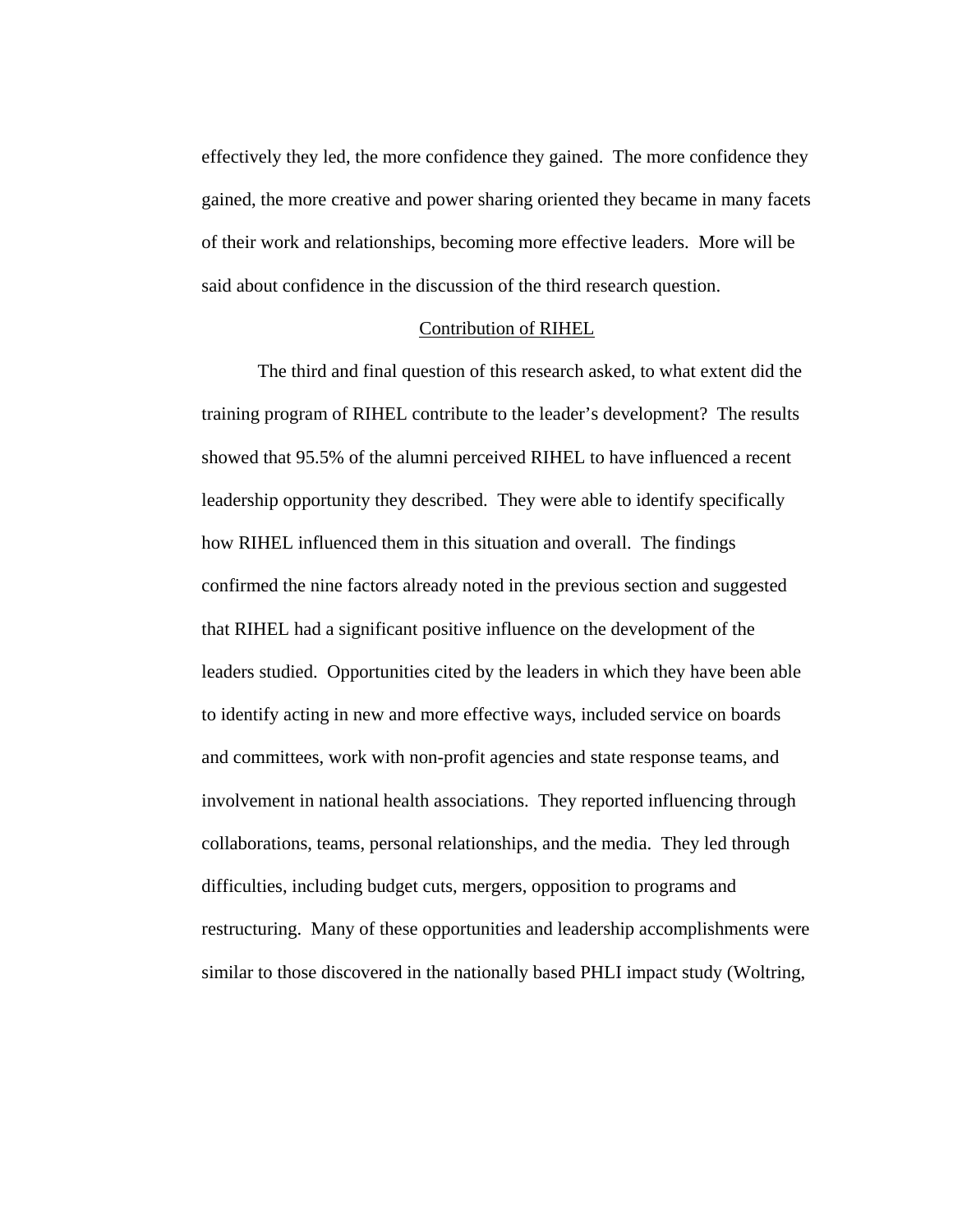Constantine & Schwarte, 2003). Thoughtful and strategic training of public health and environment leaders had a positive impact in both studies for personal and organizational accomplishments resulting in leadership effectiveness and community level improvements.

Another area of impact is the increase of effective communication skills. RIHEL alumni leaders reported a myriad of communication behaviors that helped them lead in the identified leadership opportunity they chose to disclose. These skills were often coupled with collaborative processes and the Five Exemplary Leadership Practices, but they also went beyond these. Those skills included listening, clarifying, perspective-taking, facilitating, vision building, affirming, team building, decision making, negotiations, justifications, selling, advising, consulting, consensus building, writing and public speaking. These findings support the communication literature that clusters leadership communication skills into linking, envisioning and regulating behaviors (Dance & Larson, 1976; Hackman & Johnson, 2001). Communication is not just a medium; it is substantive to leadership (Cohen, 2004). Leadership itself seemed to gain it's meaning through communication as symbolic interaction (Blumer, 1969), yet it required communication as a skill to be effective. RIHEL leaders were aware of increased effectiveness in utilizing myriad communication skills.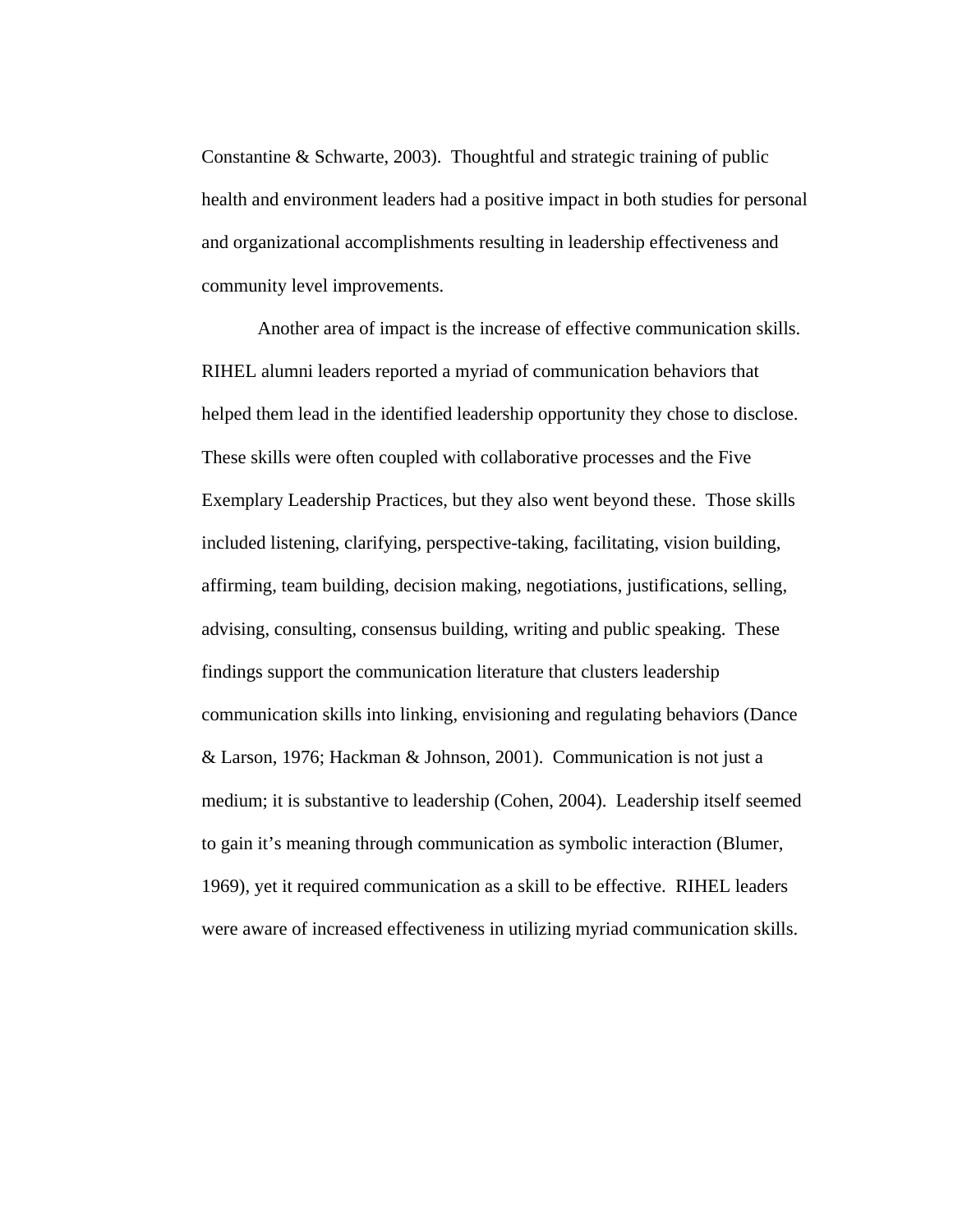In the final sections of Chapter IV, an influence model (Figure 1) is proposed to illustrate the interaction of several dominant features of the RIHEL experience for fellows. Confidence is an interrelating component of this model, with Self-Awareness, a Leadership Framework and Skills interacting with Confidence and in turn, each other. Self-awareness in this model is composed of the leader having a sense of self and daily ways to practice leadership. A Leadership Framework assists in the daily application by giving the leader a way to think conceptually and act behaviorally with consistency. Skills are naturally connected into both of these features as the 5 Practices, Collaboration Skills and Communication Skills allow for effective daily applications. This model is meant to explain in story form the experience of RIHEL as related by the 67 participants. It may however prove useful in connecting leadership development theory to practice. While models such as the Leadership Development Model (McCauley, et al., 1998) are helpful in thinking about a broader process, it does not necessarily describe what occurs in real-life settings over time and resulting from a training program. The RIHEL influence model attempts to do that.

A final and important topic of discussion is the relationship of leadership development to the leadership competency frameworks suggested by several authors for public health leaders. Wright et al. (2000) suggested four categories of needed competencies: transformation, legislation and politics,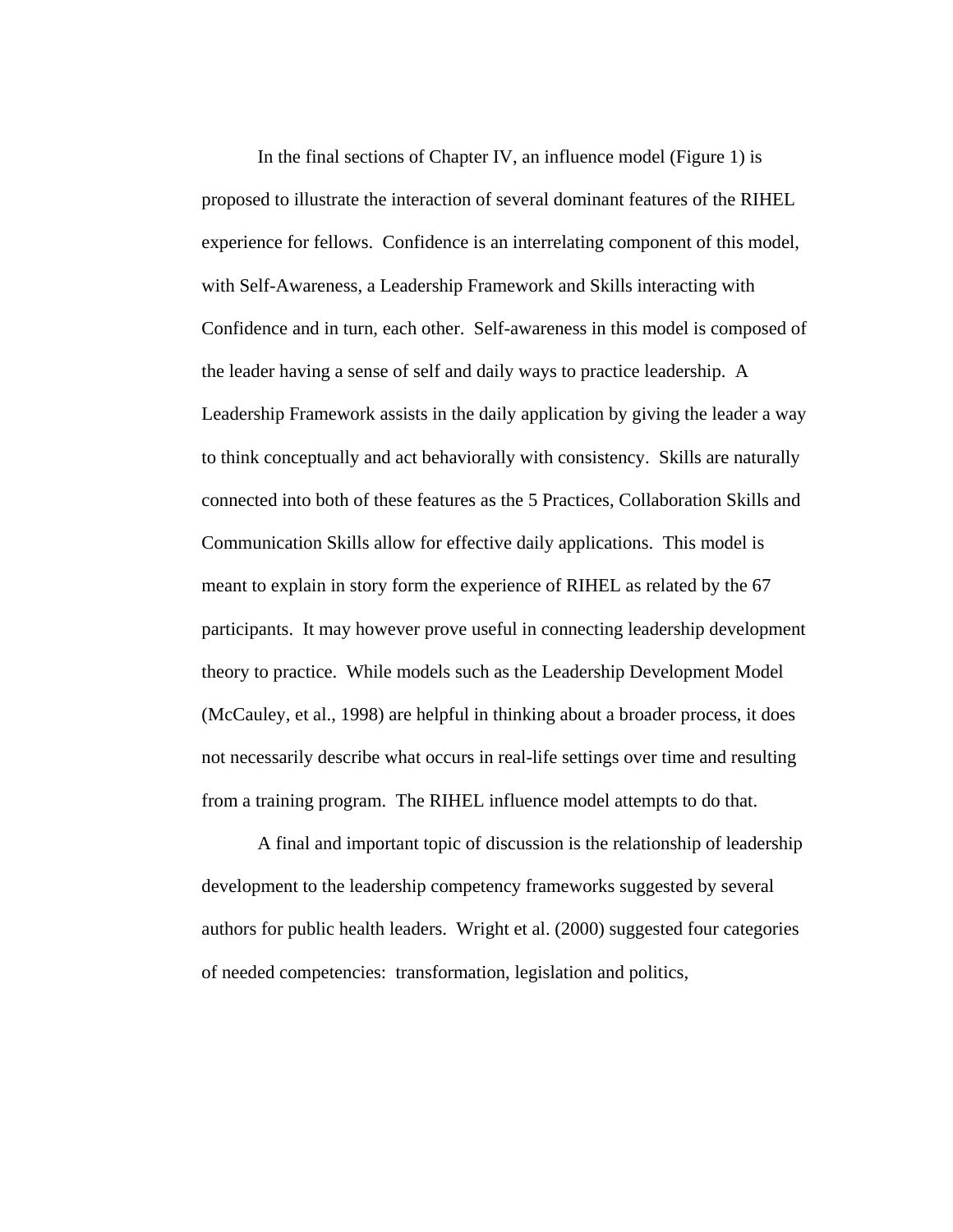transorganization and team and group dynamics. Some form of each of these competencies was present in the alumni reported practices. Alumni reported increased skills in strategic visioning, communication and change management related to the transformation competency. They reported skills of facilitation, negotiation and collaboration that are integral to the legislation and politics competency. Collaborative skills contribute to the third category, that of being able to work across organizational boundaries. Finally the team and group dynamics competency was present in the RIHEL reported practices. There were seven leader capacities reported by Larson et al. (2002) for the Turning Point Initiative which also are supported in this study. Skills of building vision, managing change, collaboration competencies, communication competencies, team/group leadership skills, management competencies and political/legal competencies all surfaced in varying degrees as increased practices by RIHEL alumni supporting the Turning Point Initiative's findings. Finally, RIHEL's own program goals of enhancing collaborative leadership skills, team building skills, collaborative problem-solving skills and communication appear to have been achieved in several forms (Regional Institute, 2002).

### Problems or Limitations

 This study provides important insight into the factors that encourage leadership development in public health and environment leaders who completed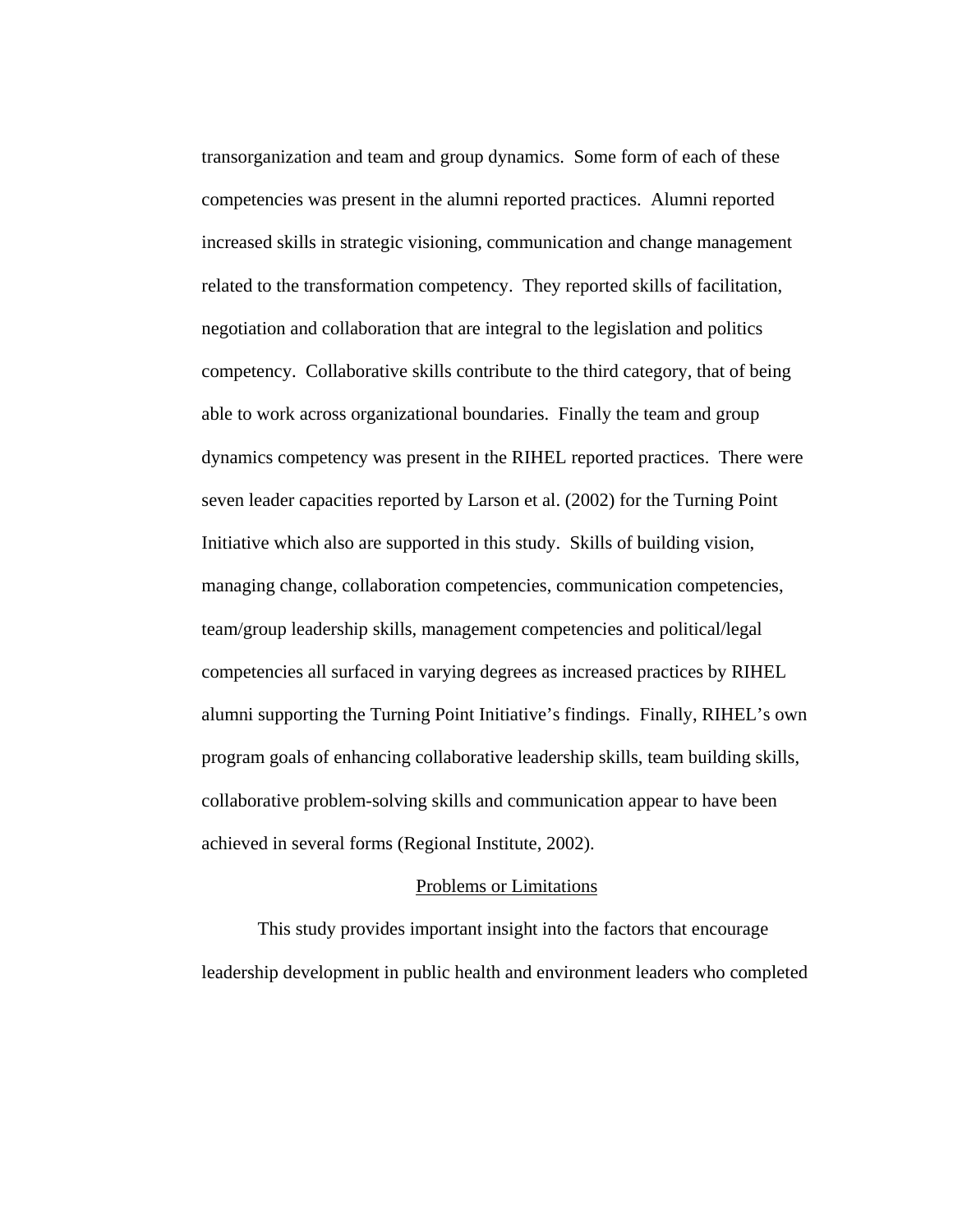training through RIHEL. There are several potential limitations of the study that must be addressed. Because this study used a purposive sampling procedure, care must be taken in generalizing results. Although 67 participants was an adequate sample size for quantitative tests to be effective, it is limited to a selfselected group representing a common experience within a specific range of years 1999-2002. Further research would be needed to test out the application of the findings in a variety of public health leadership settings and training programs. Expanding the theoretical sampling pool might lead to greater generalizability of the findings and testing of the RIHEL Influence Model proposed. Further research may provide greater understanding for training needs among public health and environment leaders, giving direction or focus to such endeavors.

The study might also be limited by the self-report nature of the data collected. In the original plan for this study a comparison of pre- and post-LPI Observer tests were planned. This was limited by the Institutional Review Board who was concerned about confidentiality issues related to reporting possibly small returns of the Observer forms. Since Posner and Kouzes (1993) found only a "somewhat lower" reliability when comparing LPI-Self to LPI-Observer scales, the sole use of LPI-Self forms were still deemed reliable for the purposes of the study. The years of RIHEL alumni were also limited to the four years where the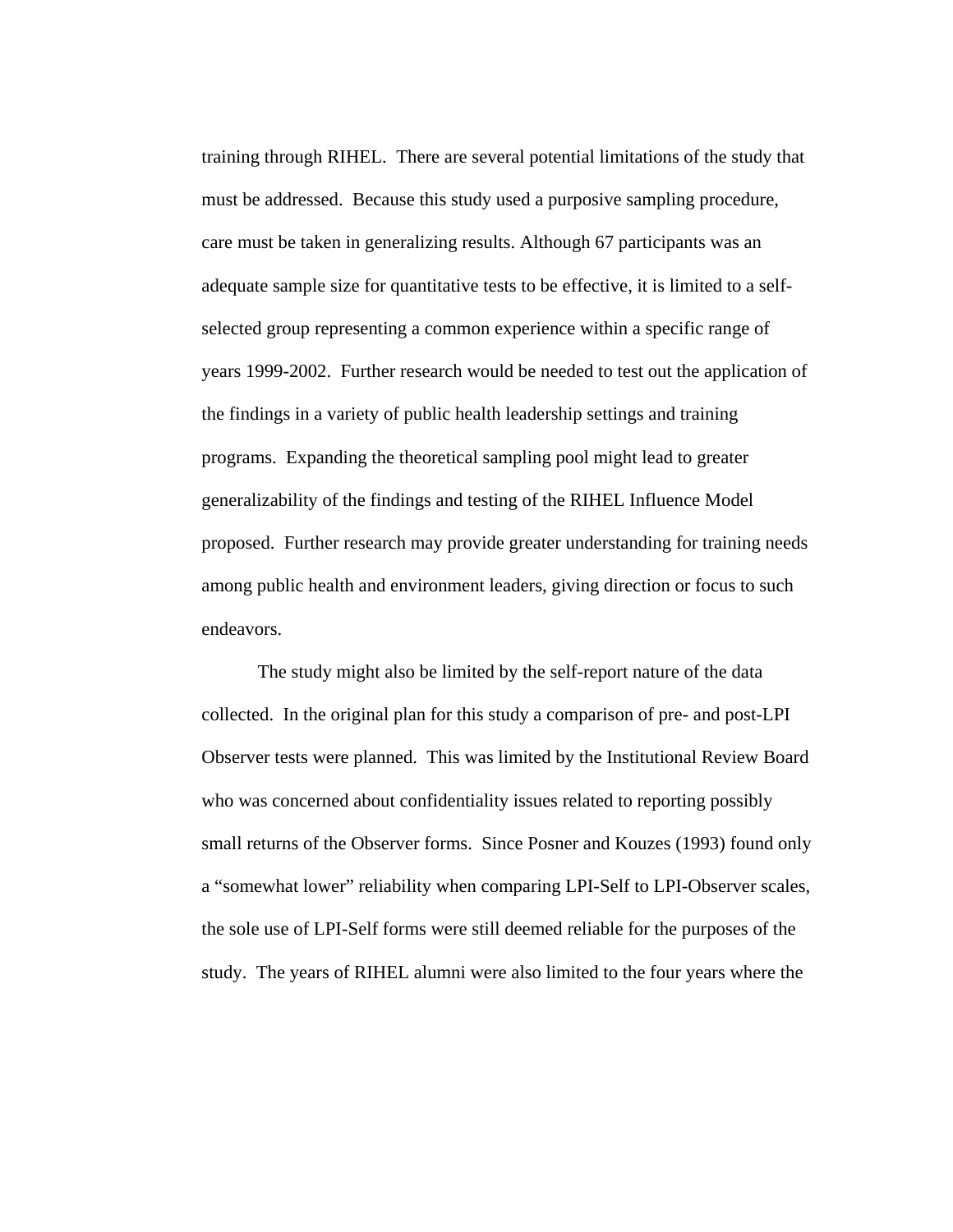same LPI edition was used, to avoid any difficulties in reliably comparing pre- to post- scores across differently scored editions. Other years of participation may yield different findings.

The surveys and follow-up interviews were also self-reports with a retrospective analysis. A bias due to lack of objectivity could be present in their answers. Because of this, care was taken to include questions that stimulate current descriptions of leadership opportunities and concurrent behaviors rather than only general retrospective evaluation questions. This produced a richer set of data upon which the constant comparison of data approach could be applied to find common factors of influence. It can also be said that the best way to find out what factors are helpful or not helpful to someone is to ask them. The RIHEL alumni were probably in the best position to identify what factors contributed most to their own growth over time. That said, the use of observations from supervisors, peers and direct reports providing assessments of leadership practices before and after RIHEL training would have greatly enhanced the study.

 In studies looking for changes over time in subjects' behaviors, it would be useful to compare results to a control group. This way the "intervention" could be more clearly examined in its impact. Because there was no available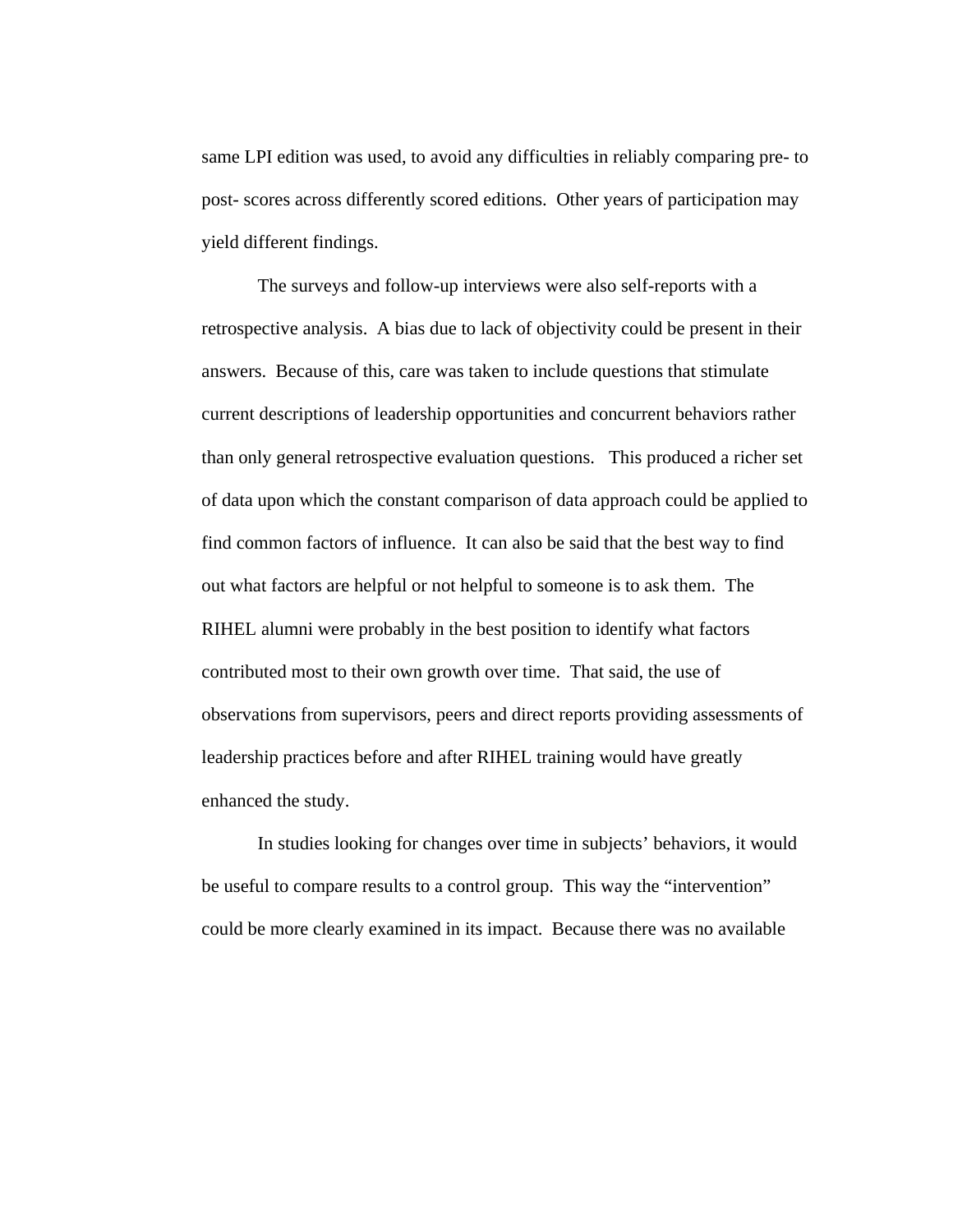group in public health and environment with Pre-LPI scores during the same time frame for comparisons, no control group was used.

 Finally a limitation may exist in the area of dimensions or categories describing the factors. Interpretations of units of utterance that are dimensionalized (Miles and Hubberman, 1994) may not be viewed the same way by another researcher. Whether the exact wording of a category speaks the same way to everyone is problematic. Salient comments of the alumni fellows were therefore included in the presentation of the findings to allow the reader firsthand interpretation of the data and code formulation. Further studies would benefit from several coders working together to deepen the verisimilitude.

### Future Research

This study provides several staging grounds for the future exploration of the leadership development process for the public health and environment leader. With the increase of programs and institutes for public health focused leadership training, a broader application of this study could include participants in other programs. A comparison between participant alumni of different regional and national sites of training would provide useful information for more generalizability. A broadening of the participant interview to several others sites would provide comparison data for the impact of training vs. the other eight influence factors cited in this study. In addition, of the few models currently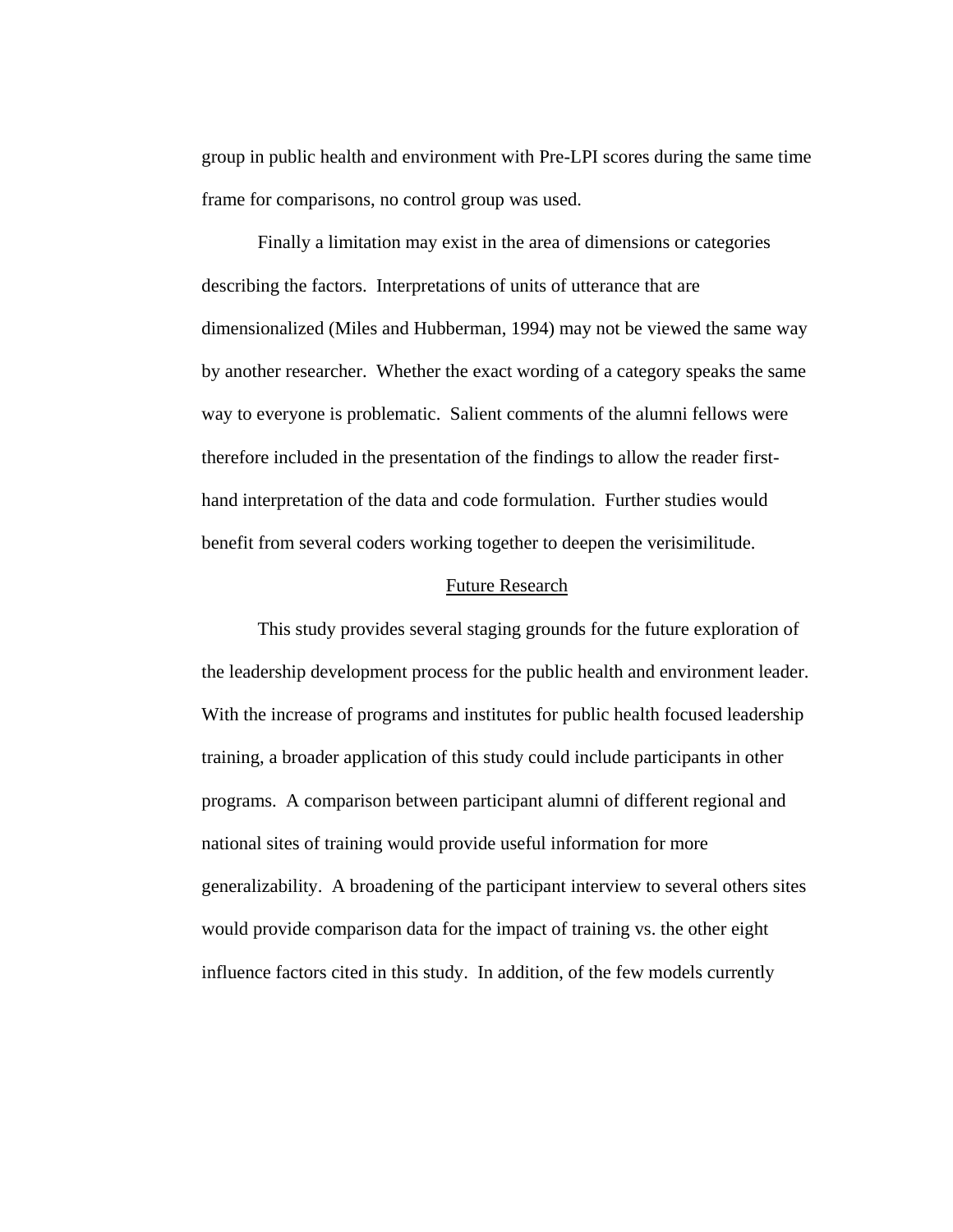used to describe leadership development (McCauley, Moxley, & Van Velsor, 1998), they are not considered to be strongly founded in scientific research (Day & O'Connor, 2003). With the number of public health institutes for leadership training and a clear set of competencies identified for public health leaders (Wright, et al., 2000), a testing of the current models usefulness could benefit those in and out the field of public health. The development of a theory about how public health leaders develop over time, and throughout the systems training them, would allow for more systematic evaluation and future programming.

An important recommendation for further research would be to examine the impact these changed practices have upon the organizations in which fellows work and ultimately the public's health. Outcomes based evaluation is difficult given the complex nature of work and problem solving endeavors within our world. As mentioned earlier, the use of observations from multiple sources would strengthen our understanding of the impact of leadership practices in reallife settings. While this study documented areas that leaders are currently addressing as a result of their development, the impact of that leadership in public health was not examined directly. An outcomes based inquiry across multiple populations of trained leaders would provide more than anecdotal assessment of the training impact. Ultimately, training of public health leaders ought to impact the public's health. A study linking these two elements is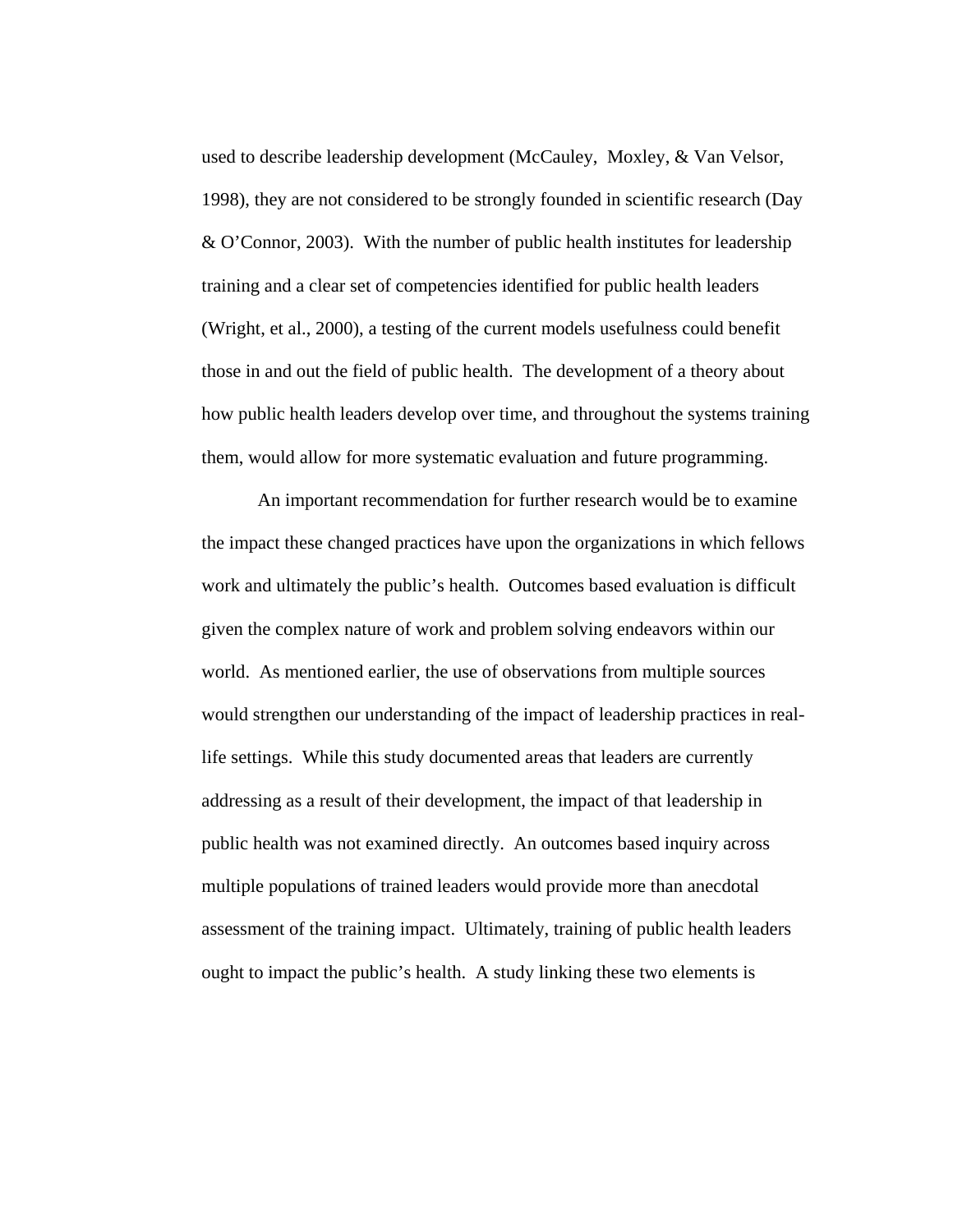extremely important for the success of public health and environment focused services.

In the area of communication, there is much to be explored by way of leadership studies. Definitions and frameworks that provide clarity in how to interact as a leader were central to these findings. Further research in the field would help to clarify whether the communication based definitions such as those encouraged by Kouzes and Posner are more helpful for leaders than a more theoretically or psychologically based definition. In addition to the many communication behaviors reported as part of what they did in their increased practicing of effective leadership, 360 degree feedback was central. Getting and giving feedback seems crucial for leader development. Further studies on the influence of a variety of feedback approaches would be useful.

As mentioned earlier, passion and commitment are not discussed significantly in leadership development literature. Yet it was important in the lives of this study's participants. Exploring the roots of these factors seems important. Investigating the ways that passion and commitment take root and how they are nurtured could provide insight to encourage the persistence that is needed to work out complex social problems plaguing our public health.

It was not the purpose of this study to evaluate the way in which RIHEL conducted its training. However there were sporadic comments made by the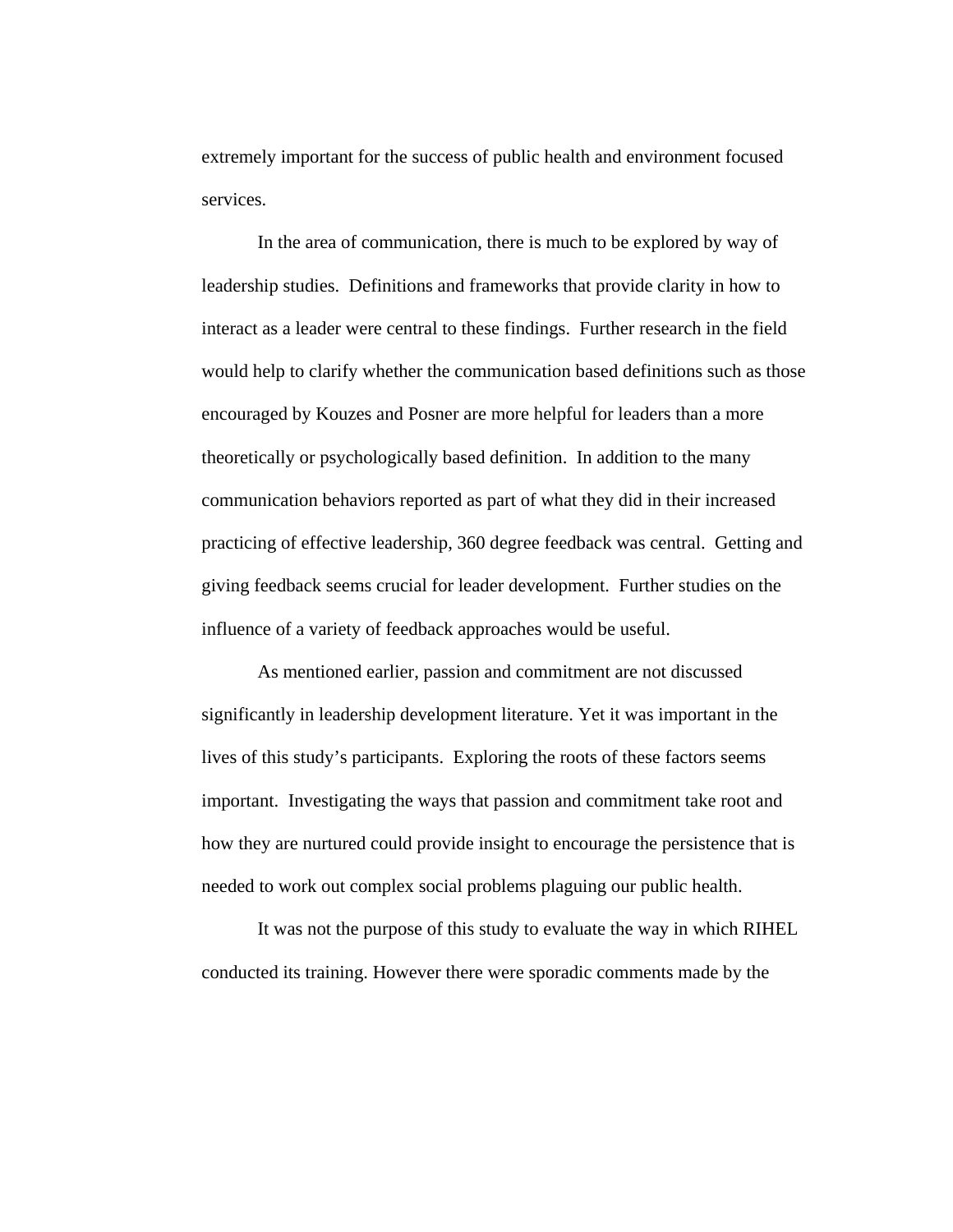fellows that suggested aspects of the training which were more helpful than others by way of methodology or strategies. Davis and Davis (1998) noted in their broad-based research that learner focused assessment is vital to organizations and that reframing training assessment with the learner in mind is crucial to keep pace with the demands for skilled workers. This study suggests that learning did occur and that the training itself was a factor in that learning. Future studies might more deeply look at the training itself as a window into what was most effective and what was less. Conclusive comments about the interaction of years in public health and change scores could not be made from this study. However a further look at career development, timing of training and effective strategies for particular competencies could be very useful. A closer look at training strategies and approaches to the public health learner, including the content areas taught, is important for improving the program and finding ways to increase the alumni's application of learning into the results level identified by Kirkpatrick (1998). It would also give insight into the process of learning that occurs within the context of moderating influences such as the learner's own life stage, self-efficacy, and the leadership context and climate in public health.

Since there are so few empirically based theories explaining the process of leadership development (Day & O'Connor, 2003), a broadening of this study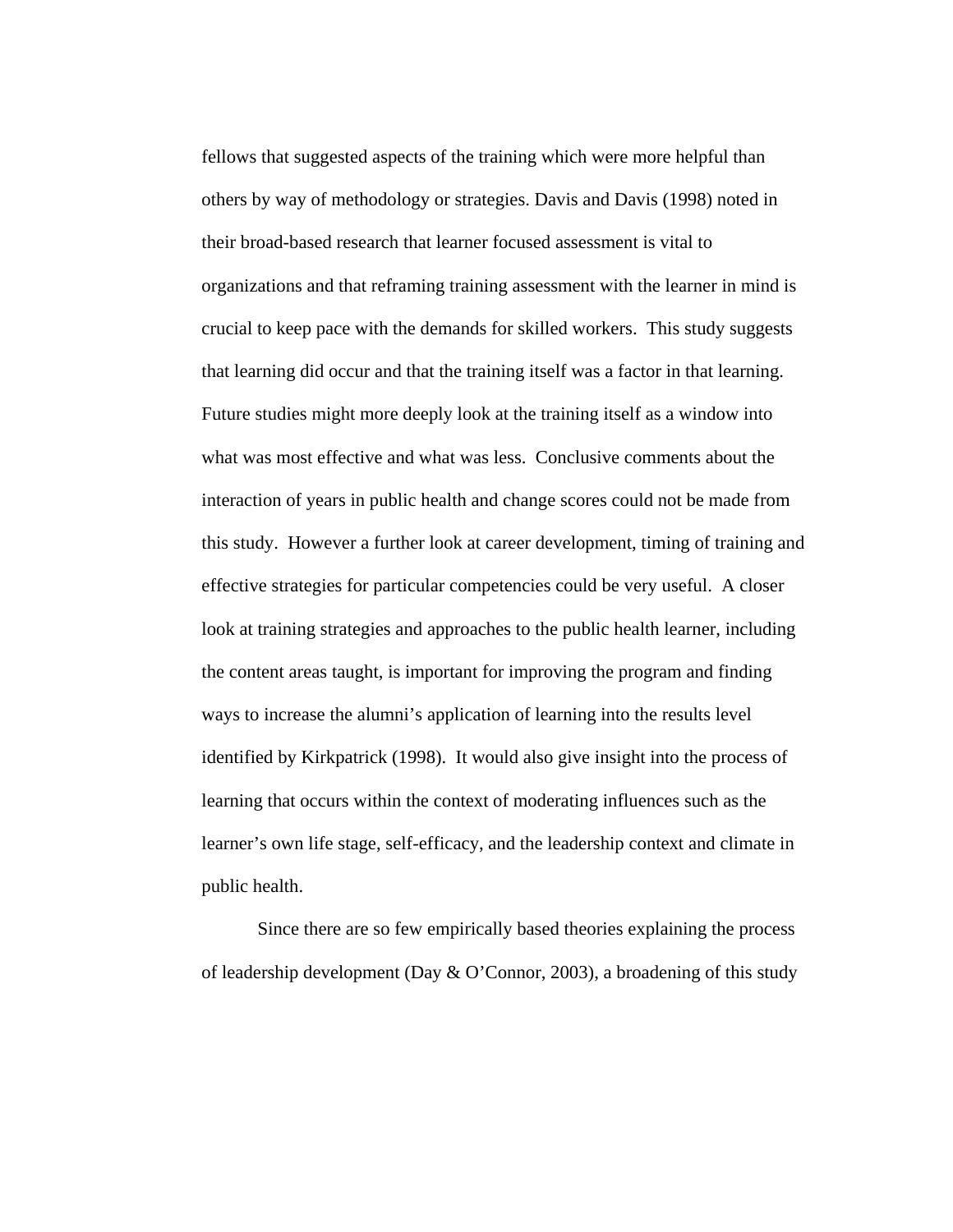to other leadership domains would be useful to the overall discipline of leadership studies. Using the nine factors discovered in this study and a generalized form of the RIHEL Influence Model, a testing of their occurrence and importance in other public health and general leadership training programs would help to establish a grounded theory of leadership development. A sound theory of leadership development across multiple spheres of leadership influence would contribute to the advancement of the science and art of leading.

# Conclusion

 The findings of this research project provide evidence for changed leadership practices for alumni since completing RIHEL. Alumni fellows experienced a consistent increase in LPI-based leadership practices, collaborative leadership practices and communication skills taught in RIHEL. In addition, nine factors were identified by the participants as important in encouraging these changes and developing them overall as leaders. RIHEL particularly was central in these factors. Having a leadership framework with which to define and understand leadership conceptually and practically was also found important. An understanding of self as leader, including their own leadership strengths and weaknesses, coupled with an understanding of the daily applications of leadership practices suggested that stronger self-awareness encouraged their growth. Opportunities, experience and practice formed the fourth and fifth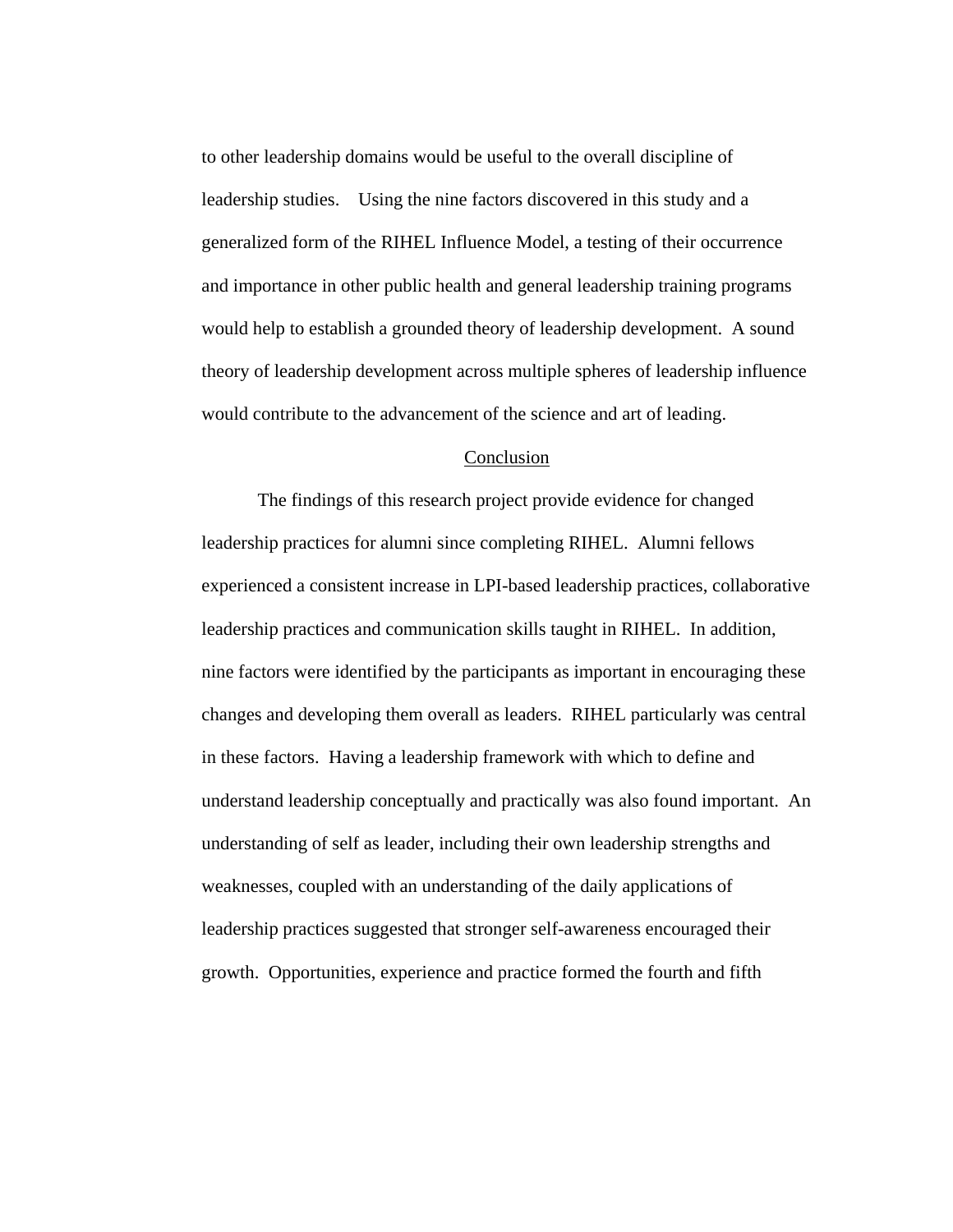factors. RIHEL leaders learned and developed as they sought opportunities and gained experience in the practices. Passion and commitment centered the leaders allowing them to lead in difficult times, develop new approaches to old problems or create positive work environments. Supportive relationships were pervasive throughout the alumni fellows' experience. A positive climate spurred them on to further growth in their work setting. Finally, confidence was crucial in their development.

RIHEL as a training intervention can be credited significantly with the changes in leadership practices of alumni from years 1999-2002. It gave them self awareness, a leadership framework, and skills to improve in multiple leadership opportunities. Increased confidence was central to their development. Confidence was both an encouraging factor and a resulting factor to the increased exemplary practices. Leadership training had a positive impact overall in the RIHEL alumni leaders' development.

This study provides insight for those integrally involved with RIHEL as well as those outside of RIHEL. The factors describing leadership development among alumni are useful for evaluation of the program and further testing in the broader field of public health leadership development and leadership development in general. In an age when competent leadership pools are shrinking and the context for leadership is in constant flux, characterized by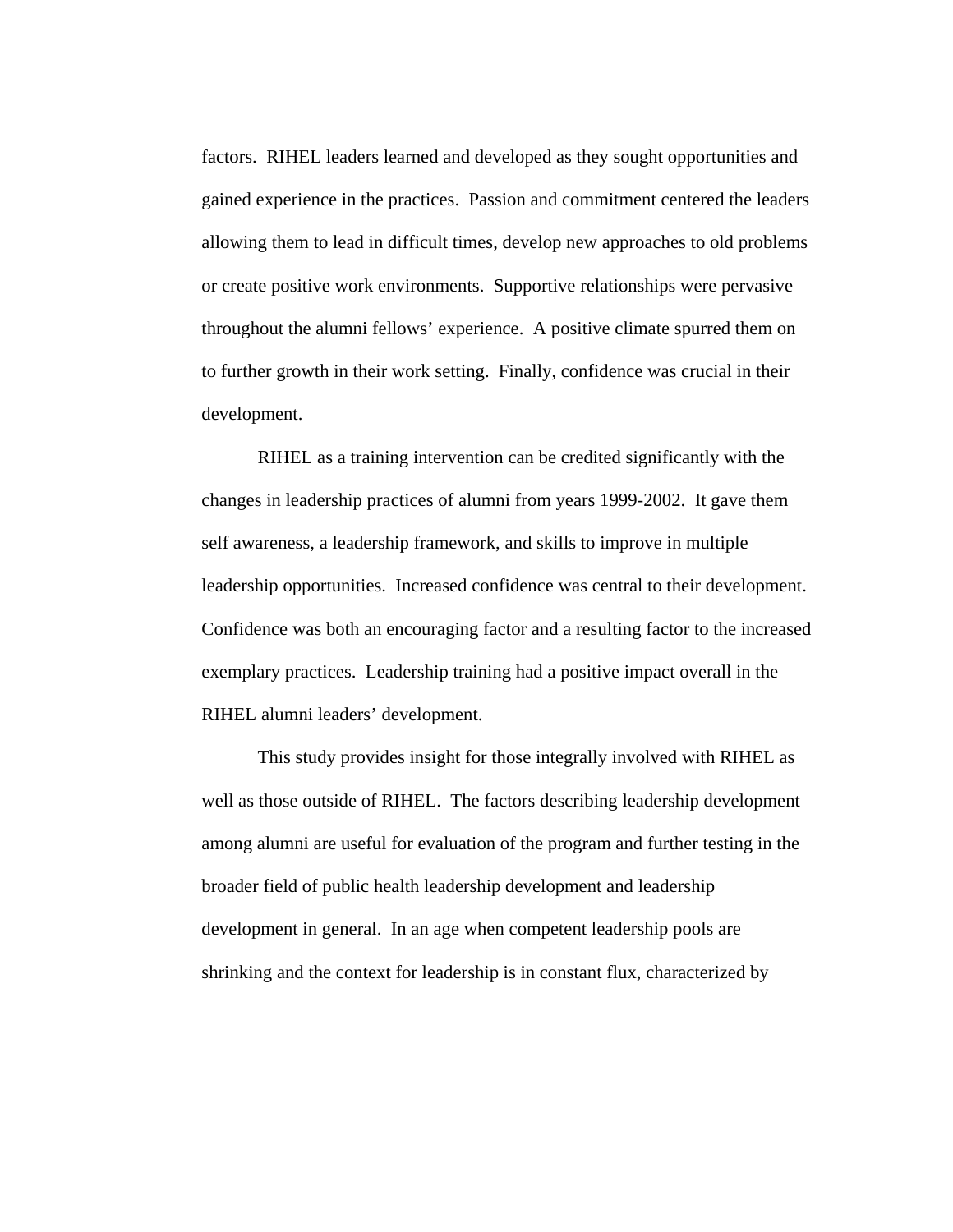complexity, a clearer idea of how leaders develop is needed to meet the demands. This study provides perspective on that development process. Much like Wendel Berry's Window Poems cited in Chapter I, this study offers several windows onto the landscape of the leadership development process for public health and environment leaders.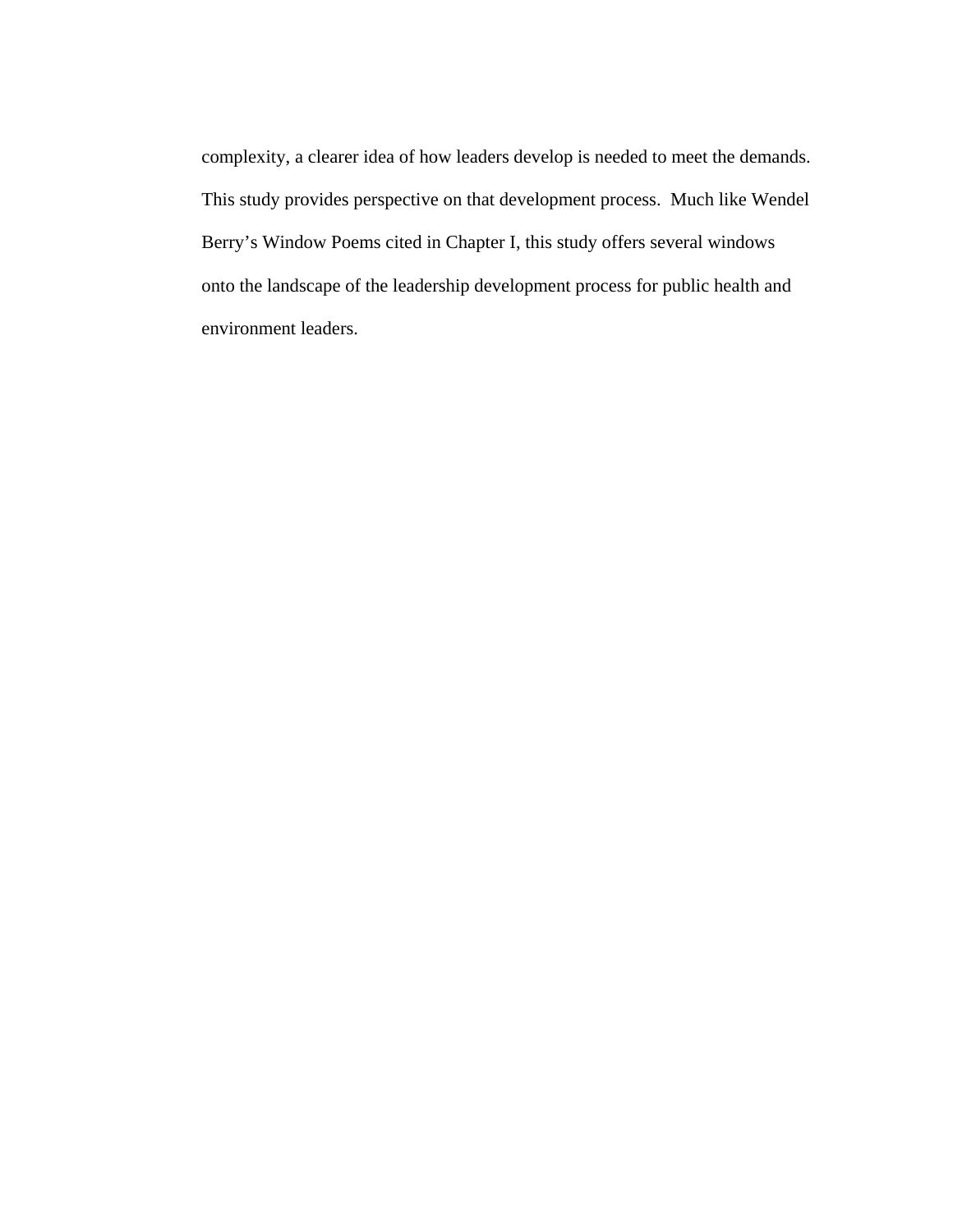### Reference List

Adams, S. (2000). Five principles of sound training. Professional Safety, 45, 40-41.

Allegrante, J. P., Moon, R. W., Auld, M. E., & Gebbie, K. M. (2001). Continuing-Education needs of the currently employed public health education workforce. American Journal of Public Health, 91, (8), 1230-1234.

Ashby, F. C. (2001). The past, present, and future of leadership development. In J.Phillips & F. C. Ashby (Eds.), Effective leadership programs (pp. 1-10). Alexandria: American Society for Training & Development.

Avolio, B. J. (1999). Full leadership development: Building the vital forces in organizations.

Babbie, E. (1990). Survey research methods. ( $2<sup>nd</sup>$  edition). Belmont, CA: Wadsworth.

Bandura, A. (1993). Perceived self-efficacy in cognitive development and functioning. Educational Review, 84, 191-215.

Barnlund, D. C. (1962). Toward a meaning-centered philosophy of communication. Journal of Communication, 12, 197-211.

Barnlund, D. & Haiman, F. (1960). The dynamics of discussion. Boston: Houghton Mifflin Company.

Barr, L. & Barr, N. (1994). Leadership development: Maturity and power. Austin, TX: Eakin Press.

Bass, B. (1985). Leadership, psychology, and organizational behavior. New York: Harper & Row.

Bass, B. (Ed.). (1981). Stogdill's handbook of leadership ( $2<sup>nd</sup>$  ed.). New York: The Free Press.

Bass, B. M. & Avolio, B. J. (1994). Improving organizational effectiveness through transformational leadership. Newbury Park, CA: Sage.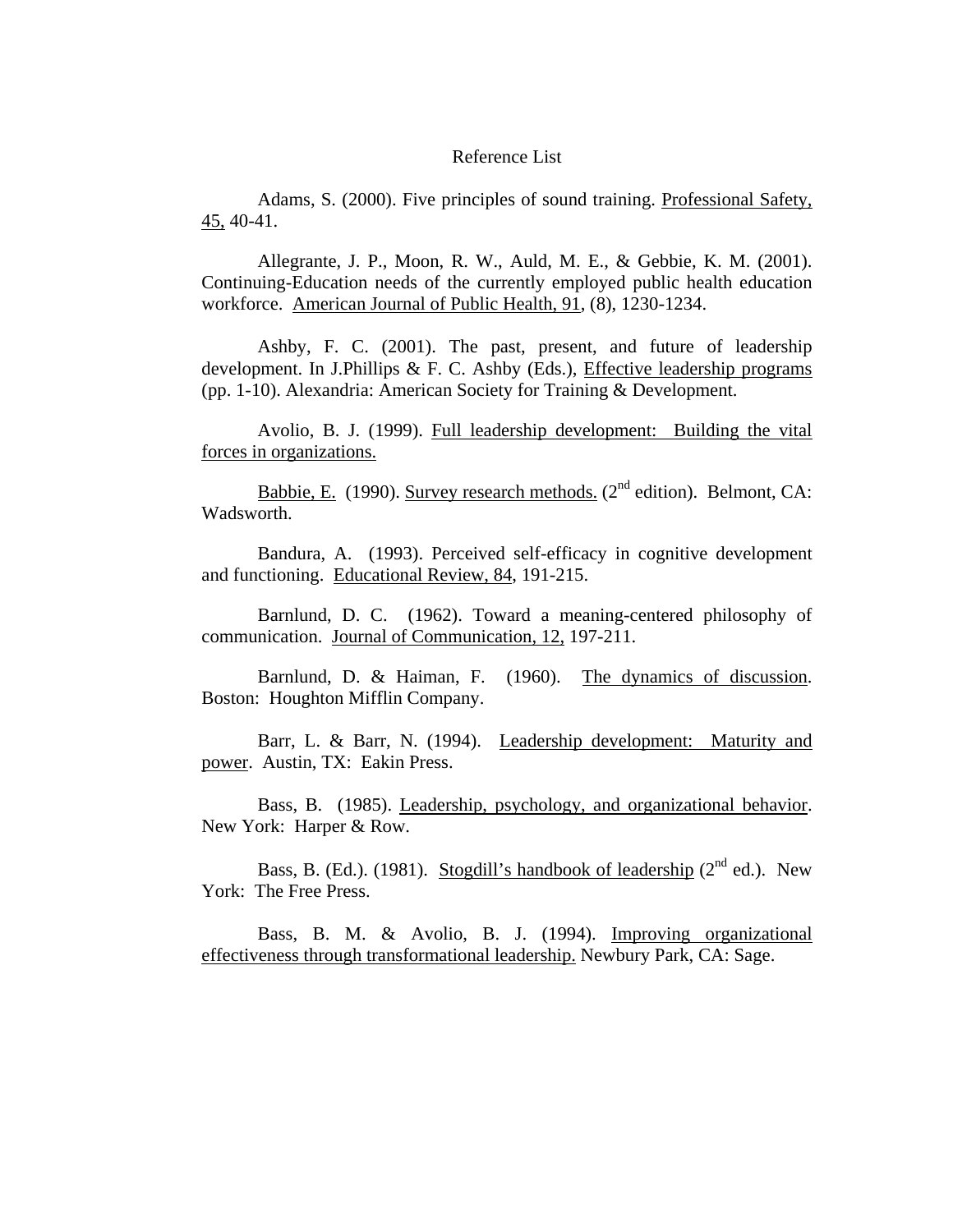Bass, B. M. (1990). Bass & Stogdill's handbook of leadership: Theory, research and managerial applications.  $(3<sup>rd</sup>$  edition). New York: The Free Press.

Bennis, W. (2000). Foreward. In D. Giber, L. Carter & M. Goldsmith (Eds.) Linkage Inc.'s best practices in leadership development handbook. San Francisco, CA: Jossey-Bass Pfeiffer.

Bernard, L. L. (1926). An introduction to social psychology. New York: Holt.

Berry, W. (1985). "Window Poems," in Collected Poems: 1957-1982. SanFrancisco, CA: North Point Press.

Binard, K. & Brungardt, C. (1997). Learning leadership: Assessing students at the Community College of Denver. Journal of Leadership Studies, 4, (4), 128-140.

Blake, R. R. & McCause, A. A. (1991). Leadership dilemmas: Grid solutions. Houston, TX: Gulf.

Blumer, R. (1969). Symbolic interactionism. Berkeley: University of California Press.

Boedigheimer, S. & Gebbie, K. (2001). Preparing currently employed public health administrators for change. New York: Columbia University School of Nursing.

Bogardus, E. S. (1934). Leaders and leadership. New York: Appleton-Century.

"Bridging the leadership gap in healthcare." (1992). Healthcare Forum, 35, 49-64.

Bryman, A. (1992). Charisma and leadership in organizations. Newbury Park, CA: Sage.

Bureau of Health Professions (1991). U. S. Health Resources and Services Administration. The Public Health Faculty Agency Forum, Rockville, MD: HRSA.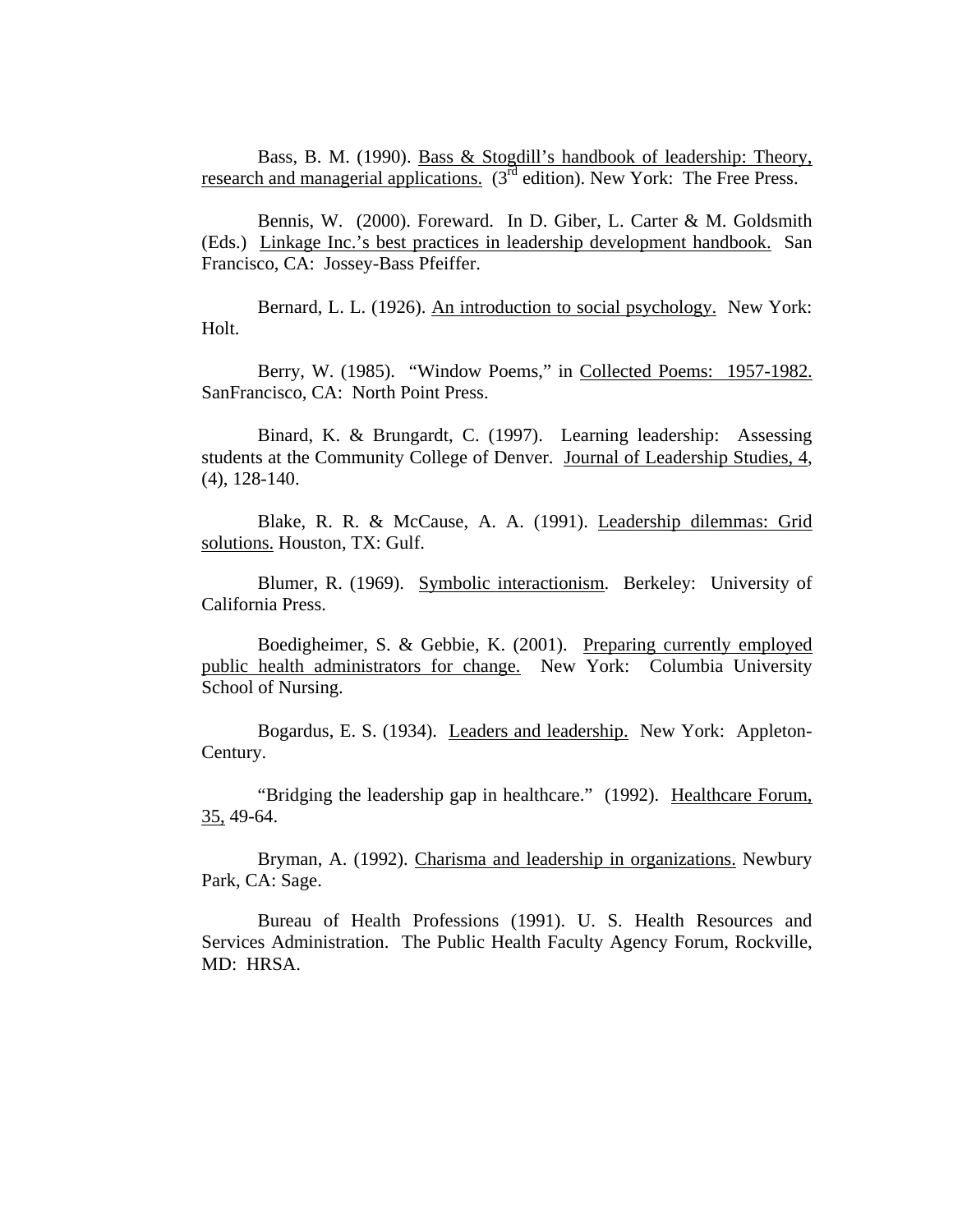Brungardt, C. L. (1997). Evaluation of the outcomes of an academic collegiate leadership program. Doctoral dissertation. Kansas State University.

Burns, J. M. (1978). Leadership. New York: Harper & Row.

Cartwright, D. & Zander, A. (1953). Group dynamics: Research and theory. Evanston IL: Row, Peterson.

Cassel, R. N. (1975). Psychological dimensions of leadership. In R. N. Cassel & R. L. Heichberger (Eds.) Leadership development: Theory and practice. North Quincy, MA: Christopher.`

Catalog of Courses and Seminars. (2002). United States Office of Personnel Management.

Chappelow, C. (1998). 360-Degree Feedback. In C. D. McCauley, R. S. Moxley & E. Van Velsor (Eds.) The Center for Creative Leadership Handbook of Leadership Development. San Francisco: Jossey-Bass Publishers.

Charles, C. M. & Mertler, Craig A. (2002). Introduction to educational research.  $4<sup>th</sup>$  Ed. Boston: Allyn and Bacon.

Chrislip, D. & Larson, C. (1994). Collaborative leadership: How citizens and civic leaders can make a difference. San Francisco, CA: Jossey-Bass Publishers.

Church, A. H. & Bracken, D. W. (1997). Advancing the state of the art of 360-degree feedback. Group & Organization Management, 22, 149-161.

Ciulla, J. (1998). Ethics, the heart of leadership. Westport, CT: Quorum Books.

Cohen, M. (2004). Leadership as the orchestration and improvisation of dialogue: Cognitive and communicative skills in conversations among leaders and subordinates. In D. Day, S. Zaccaro & S. Halpin (Eds.) Leader Development for Transforming Organizations: Growing Leaders for Tomorrow. Mahwah, NJ: Lawrence Erlbaum Associates, Inc.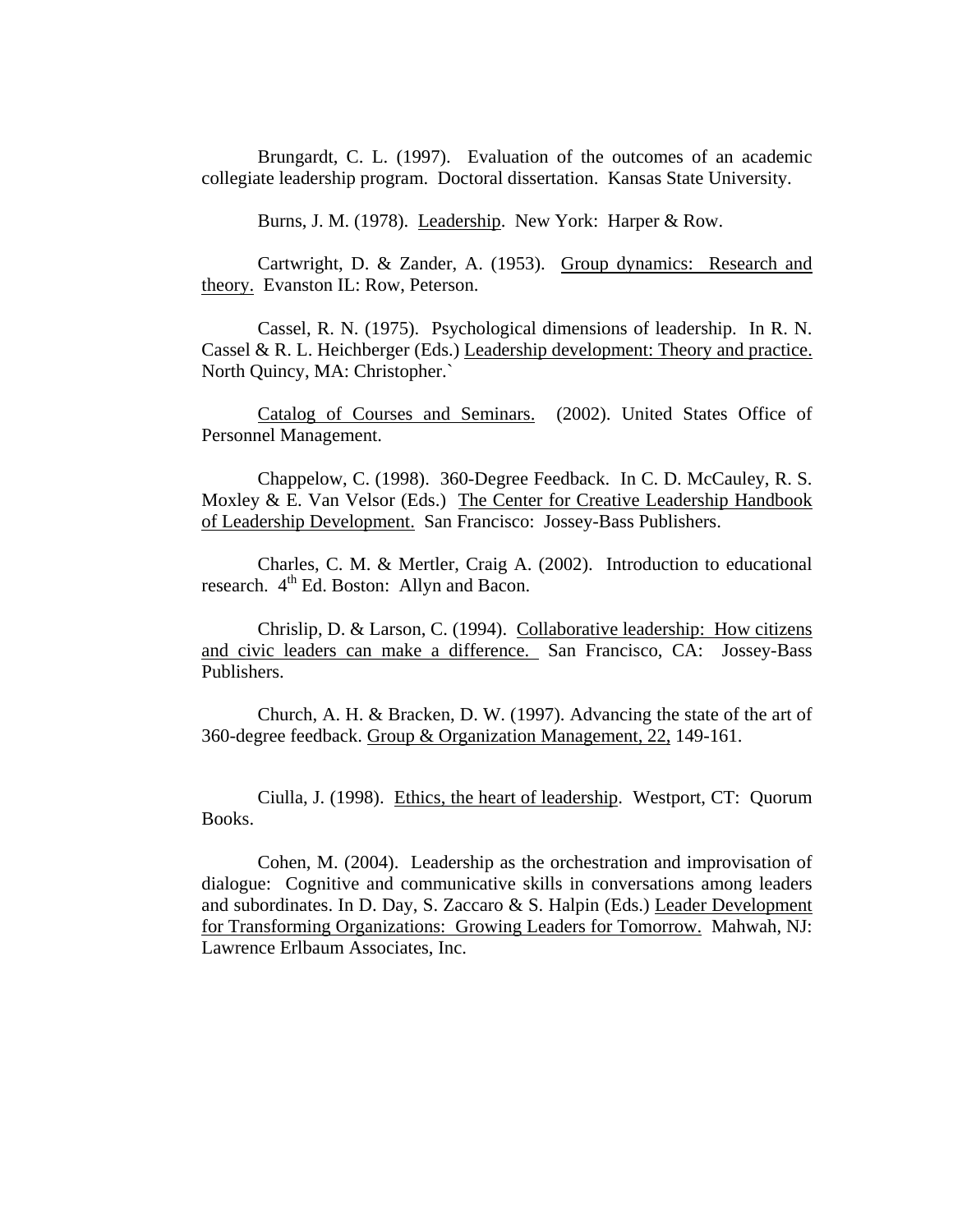Conger, J. A. (1989). The charismatic leader. San Francisco: Jossey-Bass.

Conger, J. A., Spreitzer, G. M., & Lawler III, E. E. (1999). The leader's change handbook: an essential guide to setting direction and taking action. San Francisco: Jossey-Bass Publishers.

Creswell, J. W. (1994). Research design: Qualitative and quantitative approaches. Thousand Oaks, CA: Sage Publications, Inc.

Creswell, J. W. (1998). Qualitative inquiry and research design: Choosing among five traditions. Thousand Oaks, CA: Sage Publications.

Dance, F. E. X. & Larson, C. E. (1976). The functions of human communication: A theoretical approach. New York: Holt, Rinehart and Winston.

Davis, R. (1942). The fundamentals of top management. New York: Harpter & Row.

Davis, J. R. and Davis, A. B. (1998). Effective training strategies; A comprehensive guide to maximizing learning in organizations. San Francisco, CA: Berrett-Koehler Publishers, Inc.

Delahoussaye, M. (2001). Leadership in the 21st Century. Training, 38, 60-72.

Denis, J., Langley, A., & Cazale, L. (1996). Leadership and strategic change under ambiguity. Organization Studies, 17, 673-699.

Dentico, J. (1999). Games leaders play: Collaborative leadership development through simulations in knowledge based organizations. Doctor of Education University of San Diego.

Denzin, N. K. & Lincoln, Y. S. (1998). Strategies of qualitative Inquiry. Thousand Oaks, CA: Sage Publications, Inc.

DeRuyver, D. (2001). Leadership: Emerging directions > History of the study of leadership. (On-line). Available: http://www.leadershiplearning.org/pools/theory/emerging\_directions/history.adp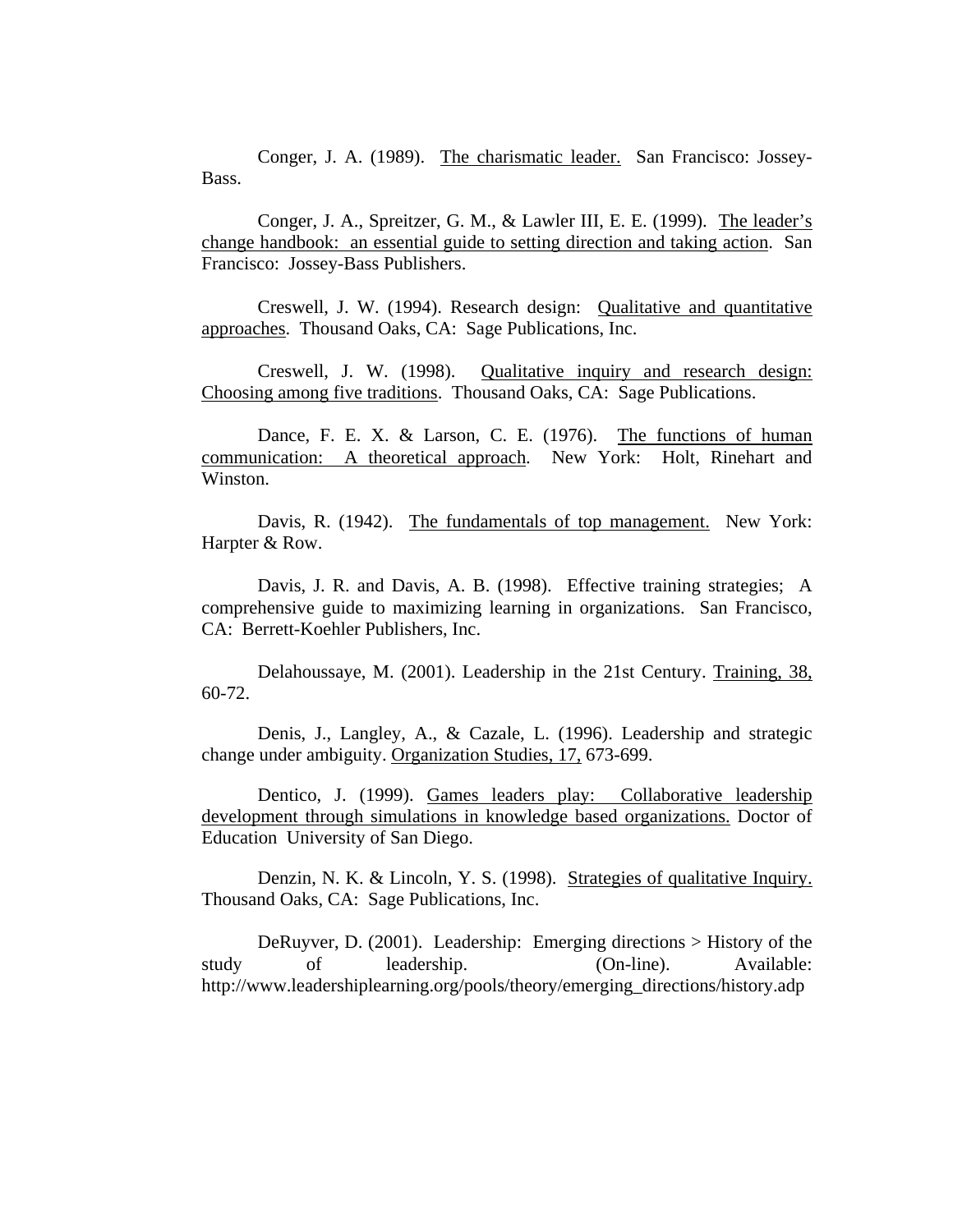Donnelly, R. & Kezsbom, D. (1994). Do project teams "walk their talk"? Survey research on project team effectiveness. American Association of Cost Engineers Transactions HF2.1-HF2.8.

Donaghue, C. (1992). Towards a Model of Set Adviser Effectiveness. Journal of European Industrial Training, 16, 20-26.

Drew, R. & Wah, L. (1999). Making leadership development effective. Management Review 8.

Esrey, W. T. (2000). Leadership in the next century. In P. Krass (Ed.) The conference board challenge to business: Industry leaders speak their mind. (pp. 15-22). New York: John Wiley & Sons, Inc.

Fielder, F. E. (1967). A theory of leadership effectiveness. New York: McGraw-Hill.

Flippen, S. (1998). Why there's a coalition for women in long-term care. Nursing Homes, 47, 54-56.

Frankel, L. P. (1997). Using 360-degree feedback instruments: Holding up the mirror. Employment Relations Today, 24, 37-50.

Frank, L.K. (1939). Dilemma of leadership. Psychiatry, 2, 343-361.

Frist, B. (2002). Public health and national security: The critical role of increased federal support. Health Affairs, Nov.-Dec., 117-131.

Fuller, J. W. (1988). Consortia as risk-takers. In D.C. Neal (Ed.), Consortia and Interinstitutional cooperation (179-191). New York: Collier Macmillan.

Fulmer, R. & Goldsmith, M. (2001). The leadership investment: How the world's best organizations gain strategic advantage through leadership development. New York: American Management Association.

Fulmer, R. & Wagner, S. (1999). Leadership lessons from the best. Training & Development, 53, 28-33.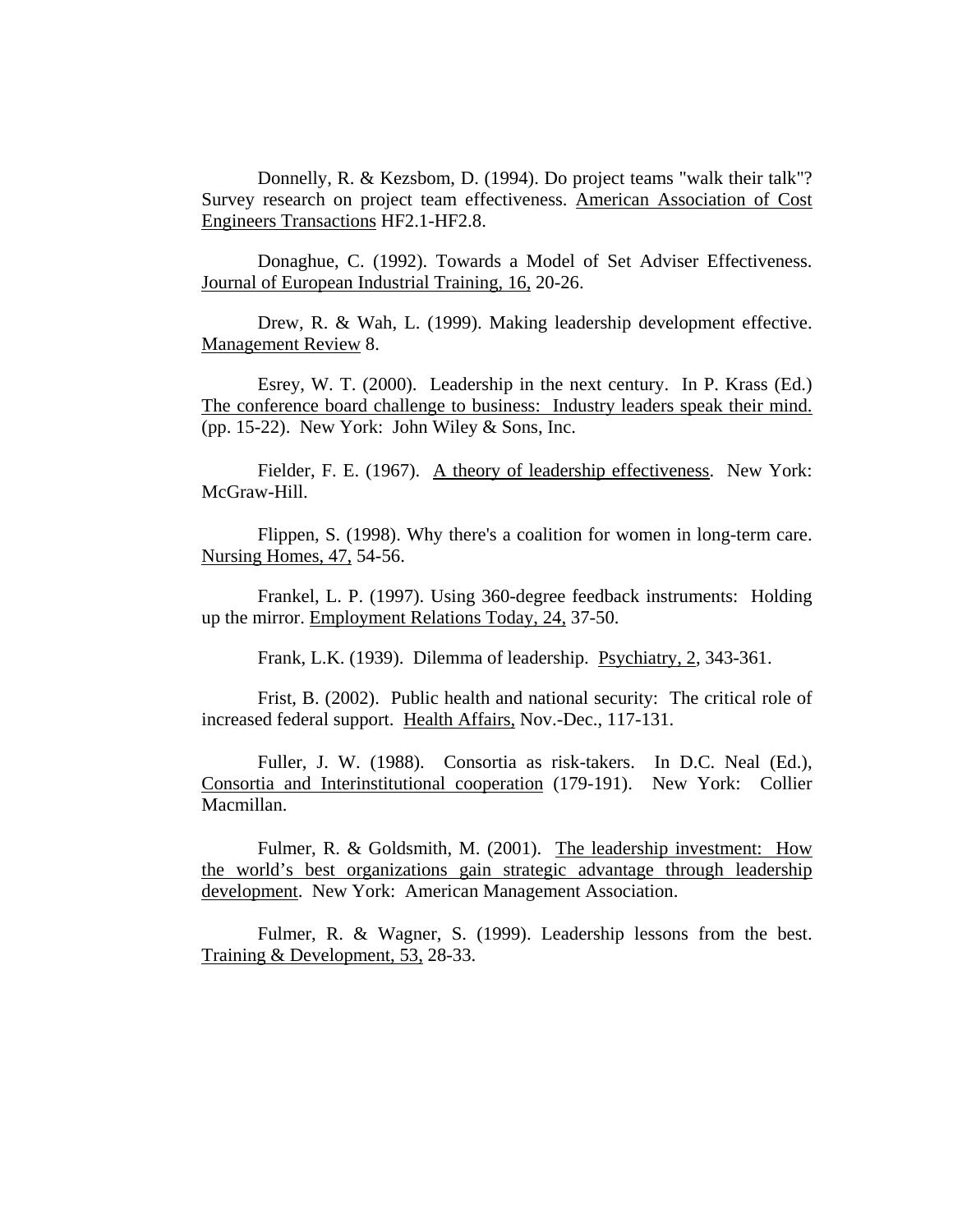Galton, F. (1869). Hereditary genius: An inquiry into the laws and consequences. London: Macmillan.

Gandossy, R. & Effron, M. (2004). Leading the way: Three truths from the top companies for leaders. Hoboken, NJ: John Wiley & Sons, Inc.

Gebbie, K. & Hwang, I. (2000). Preparing currently employed public health nurses for changes in the health system. American Journal of Public Health, 90, 5, 716-721.

Gibb, C. A. (1969). Leadership. In G. Lindzey and E. Aronson (Eds.), Handbook of social psychology  $(2^{nd}$  ed., vol. 2, pp. 205-282). Reading, MA: Addison-Wesley.

Glaser, B. G. & Strauss, A. L. (1967). The discovery of grounded theory: Strategies for qualitative research. Chicago, IL: Aldine Publishing Company.

Glaser, B. G. (1992). Basics of grounded theory analysis. Mill Valley, CA: Sociology Press.

Gliner, J. A. & Morgan, G. A. (2000). Research methods in applied settings: An integrated approach to design and analysis. Mahwah, NJ: Lawrence Erlbaum Associates, Publishers.

Goldberg, A. & Larson, C. (1975). Group communication: Discussion processes and applications. Englewood-Cliffs, NJ: Prentice-Hall, Inc.

Gordon, T. (1955). Group-centered leadership. Boston: Houghton-Mifflin.

Graen, G. B. & Cashman, J. F. (1975). A role-making model of leadership in formal organizations: A developmental approach. In (Eds.) J. G. Hunt and L. L. Larson, Leadership Frontiers (pp. 143-165). Kent: Kent State University Press.

Greene, J. C., Caracelli, V. J., & Graham, W. F. (1989). Toward a conceptual framework for mixed-method evaluation designs. Educational Evaluation and Policy Analysis, 11 (3), 255-274.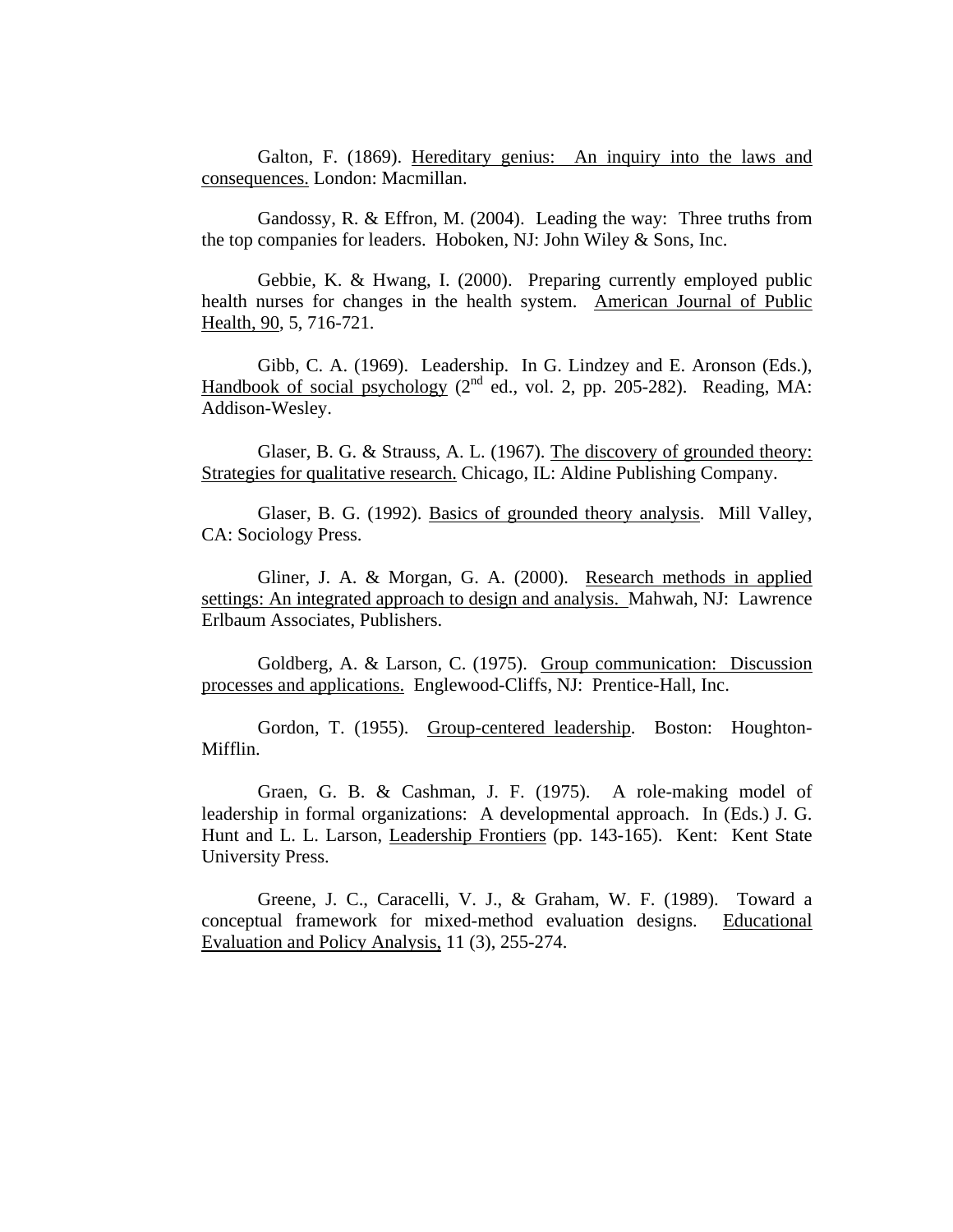Grenz, S. J., & Olson, R. E. (1992). Twentieth-century theology: God and the world in a transitional age. Downers Grove, IL: InterVarsity.

Gubrium, J. F. & Holstein, J. A. (2000). Analyzing interpretive practice. In N. Denzin & Y. Lincoln (Eds.), Handbook of qualitative research, (pp. 487- 508). Thousand Oaks, CA: Sage.

Guthrie, V. & Kelly-Radford, L. (1998). Feedback-Intensive programs. In C. D. McCauley, R. S. Moxley & E. Van Velsor (Eds.) The Center for Creative Leadership Handbook of Leadership Development. San Francisco: Jossey-Bass Publishers.

 Hackman, M. Z., & Johnson, C. E. (1996). Leadership: A communication perspective. Prospect Heights: Waveland Press.

Hackman, M. Z., & Johnson, C. E. (2004). Leadership: A communication perspective. Prospect Heights: Waveland Press.

Haiman, F. (1951). Group leadership and democratic action. Cambridge, MA: The Riverside Press.

Hall, D. (2004). Self-awareness, identity and leader development. In D. Day, S. Zaccaro, S. Halpin (Eds.) Leader Development for Transforming Organizations: Growing Leaders for Tomorrow. Mahway, NH: Lawrence Erlbaum Associates, Inc.

Harrison, R. (19999). Transformational coaching: A new paradigm for executive development. In J.Phillips  $\&$  F. Ashby (Eds.), Effective leadership programs, (pp. 129-148). Alexandria: American Society for Training & Development.

Heifetz, R. (1994). Leadership without easy answers. Cambridge, MA: The Belknap Press of Harvard University Press.

Heifetz, R., & Linsky M. (2002) Leadership on the line: Staying alive through the dangers of leading. Boston: Harvard Business School Press.

Hersey, P. & Blanchard, K. H. (1988). Management of organizational behavior: utilizing human resources. Englewood Cliffs, N.J.: Prentice-Hall.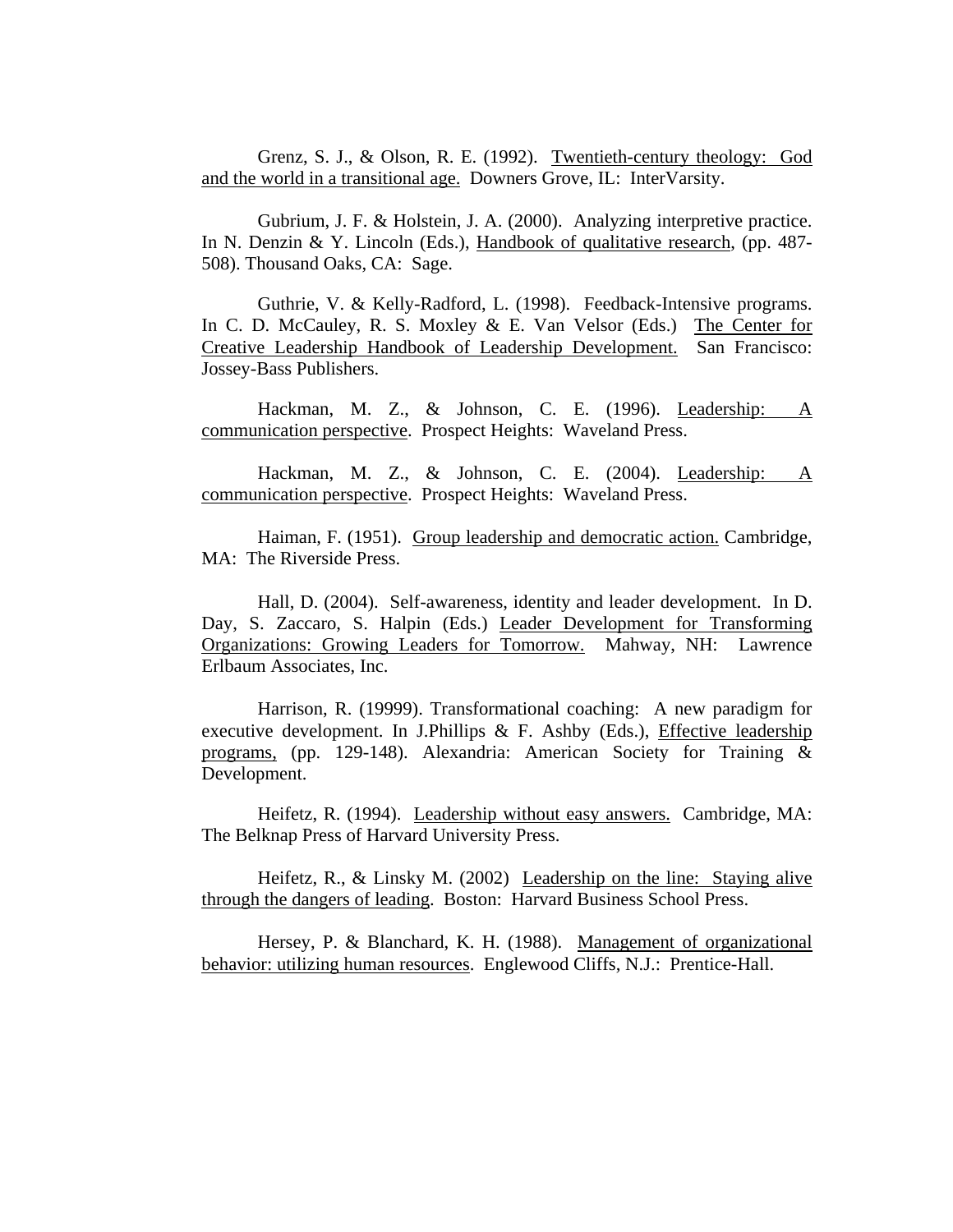Hollander, E. P. & Offermann, L. R. (1990). Relational features of organizational leadership and followership. In K.Clark & M. Clark (Eds.), Measures of Leadership, (pp. 83-98). West Orange, NJ: Leadership Library of America.

Horvath, J., Forsythe, G., Bullis, R., Sweeney, P., Williams, W., McNally, J., Wattendorf, J., & Sternberg, R. (1999). Experience, knowledge, and military leadership. In R. Sternberg & J. Horvath (Eds.), Tacit Knowledge in Professional Practice: Researcher and Practitioner Perspectives, (pp. 39-58). Mahway, NJ: Lawrence Erlbaum Associates, Publishers.

House, R. J. & Mitchell, T. R.. (1974). Path-goal theory of leadership. Journal of Contemporary Business, 3, 81-97.

Hunt, S. M. (1984). The role of leadership in the construction of reality. In B. Kellerman (Ed.) Leadership: Multidisciplinary perspectives. Englewood Cliffs, NJ: Prentice-Hall, Inc.

Illeris, K. (2002). Understanding the conditions of adult learning. Adults Learning, 14, 4, 18-25.

Industry Report (1998). Training, 36, (10), 37-50.

Institute of Medicine. (1988). The Future of Public Health. Washington, DC: National Management Academy Press.

Jennings, H. (1944). Leadership: A dynamic redefinition. Journal of Educational Sociology, 17, 431-433.

Jones, P. (1994). Developing a collaborative professional role for staff nurse in a shared governance model. Holistic Nursing Practice, 8, 32-37.

Jones, M. E., Simonetti, J. L. & Vielhaber-Hermon, M. (2000). Building a stronger organization through leadership development at Parke-Davis Research. Industrial Commercial Training, 32, (2), 44-48.

Kanter, R. (2004). Confidence: How winning streaks and losing streaks begin and end. New York, NY: Crown Business.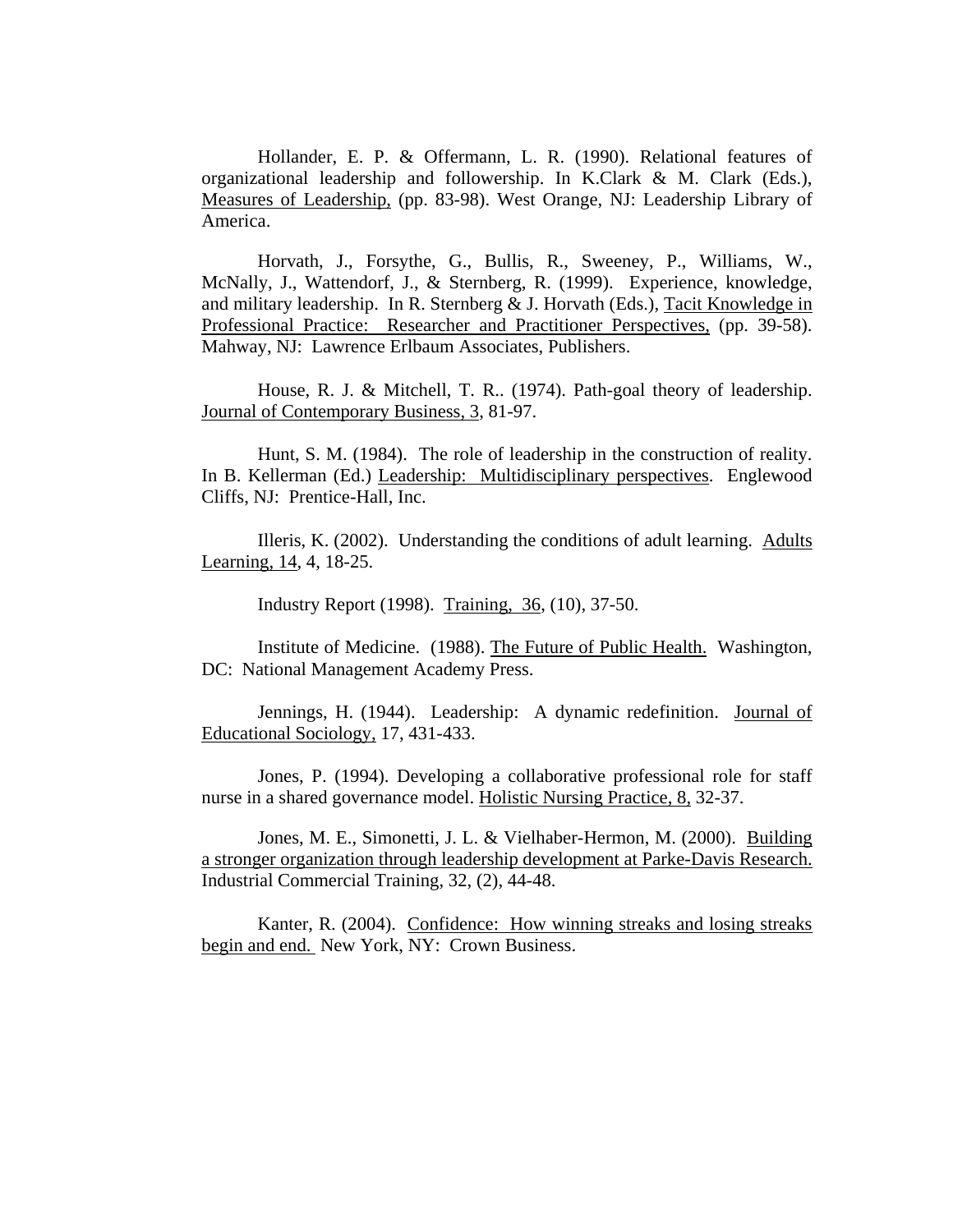Kanter, R. (1989). The new managerial work. Harvard Business Review, 67, 85-92.

Kegan, R. (1994). In over our heads: The mental demands of modern life. Cambridge, MA: Harvard University.

Kellerman, B. (1984). Leadership as a political act. In B. Kellerman (Ed.), Leadership: Multidisciplinary perspectives. Englewood Cliffs, NJ: Prentice-Hall, Inc.

Kirkpatrick, D. (1998). Evaluating training programs. 2<sup>nd</sup> ed. San Francisco, CA: Berrett-Koehler Publishers, Inc.

Kirkpatrick, D. (2001). Developing supervisors and team leaders. Boston, MA: Butterworth Heinemann.

Kirkpatrick, S. A. & Locke, E. A. (1990). Leadership: Do traits matter? The Executive, 5, 48-60.

Klein, K. J. & Ziegert, J. D. (2004). Leader development and change over time: A conceptual integration and exploration of research challenges. In D. Day, S. Zaccaro, and S. Halpin. (Eds.) Leader Development for Transforming Organizations. Mahwah, NJ: Lawrence Erlbaum Associates, Publishers.

Knowles, M. S. (1990). The adult learner. Houston: Gulf Publishing Co.

Kouzes, J. M. & Posner, B. Z. (1987). The leadership challenge. How to get extraordinary things done in organizations. San Francisco: Jossey-Bass.

Kouzes, J. M. & Posner, B. Z. (1995). The leadership challenge. San Francisco: Jossey-Bass Publishers.

Kouzes, J. M. & Posner, B. Z. (1997). The leadership challenge: How to keep getting extraordinary things done in organizations. San Francisco: Jossey-Bass Publishers.

Krayer, K. (1999). A customer service trifecta: Situational leadership, quality, and satisfaction. In J.Phillips  $\&$  F. Ashby (Eds.), Effective leadership programs (pp. 31-44). Alexandria: American Society for Training & Development.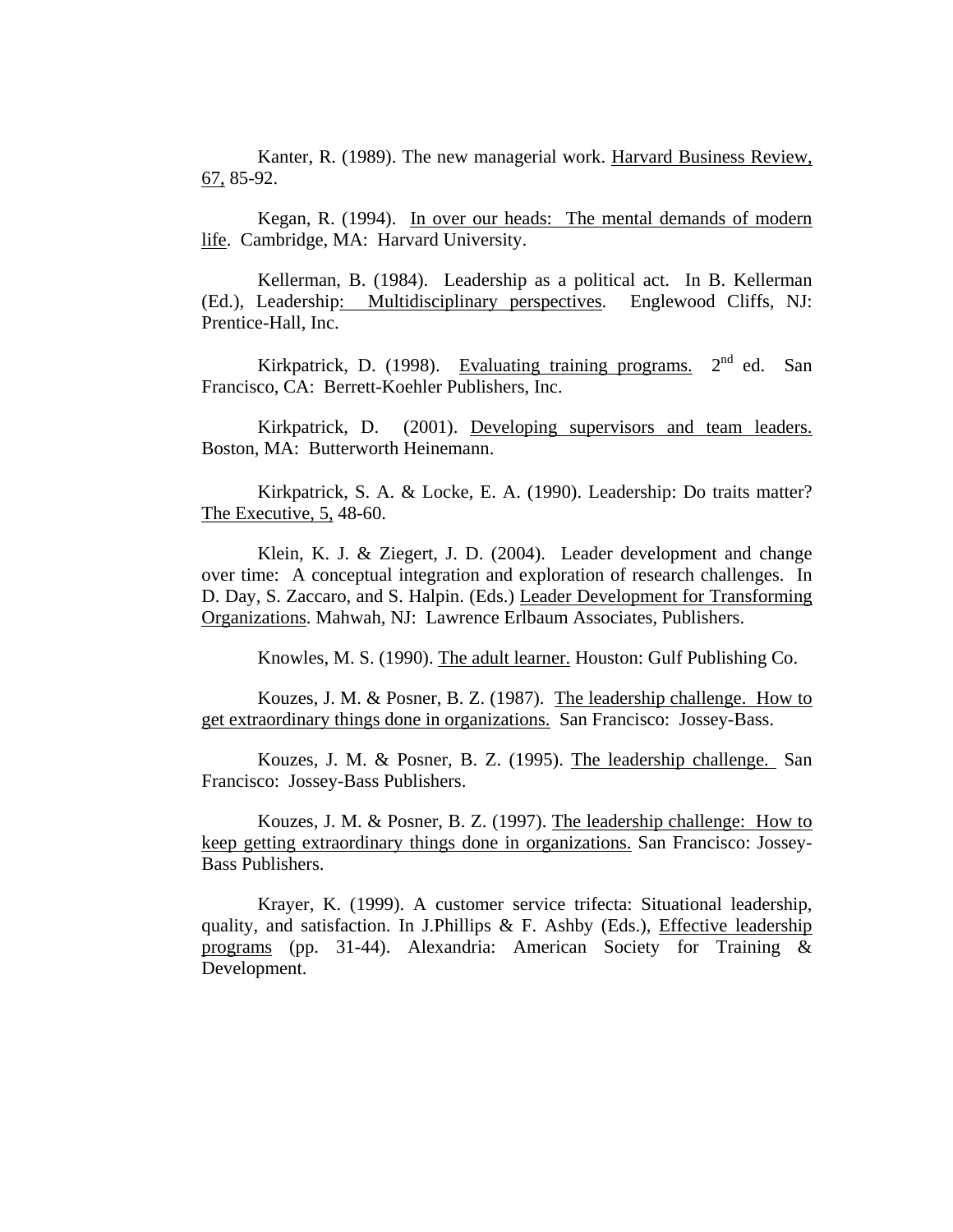Lamattina, M. (2000). Handbook of leadership development: Review. Human Resource Planning, 23, (4), 50-54

Larson, C. (2001). Collaboration and the Turning Point Initiative. University of Denver.

Larson, C., Sweeney, C., Christian, & Olson, L. (2002). Collaborative leadership and health. University of Washington: Turning Point National Program Office.

Lawler, W. (2000). The consortium approach to grooming future leaders. Training & Development, 54, (3), 53-58.

Leadership development not effective. (2002). Healthcare Financial Management, 56, (10), 25.

Lewin, K. Lippitt, R., & White, R. K. (1939). Patterns of aggressive behavior in experimentally created 'social climates.' Journal of Social Psychology 10, 271-299.

Liang, A. P., Renard, P. G., Robinson, C., & Richards, T. B. (1993). Survey of leadership skills needed for state and territorial health officers, United Sates, 1988. Public Health Reports, 108, 116-120.

Lincoln, Y. S. & Guba, E. G. (1985). Naturalistic inquiry. Beverly Hills, CA: Sage Publications.

London, M. (2002). Leadership development: Paths to self-insight and professional growth. Mahwah, NJ: Lawrence Erlbaum Associates, Publishers.

Lord, R. & Maher, K. (1989). Leadership perceptions and leadership performance: Two distinct but interdependent processes. In J. Carroll (Ed.), Advances in Applied Social Psychology: Business Settings, (Vol. 4). Hillsdale, NJ: Erlbaum.

Lovelace, K. (2000). External collaboration and performance: North Caroline local public health departments, 1996. Public Health Reports, 115, (4), 350-364).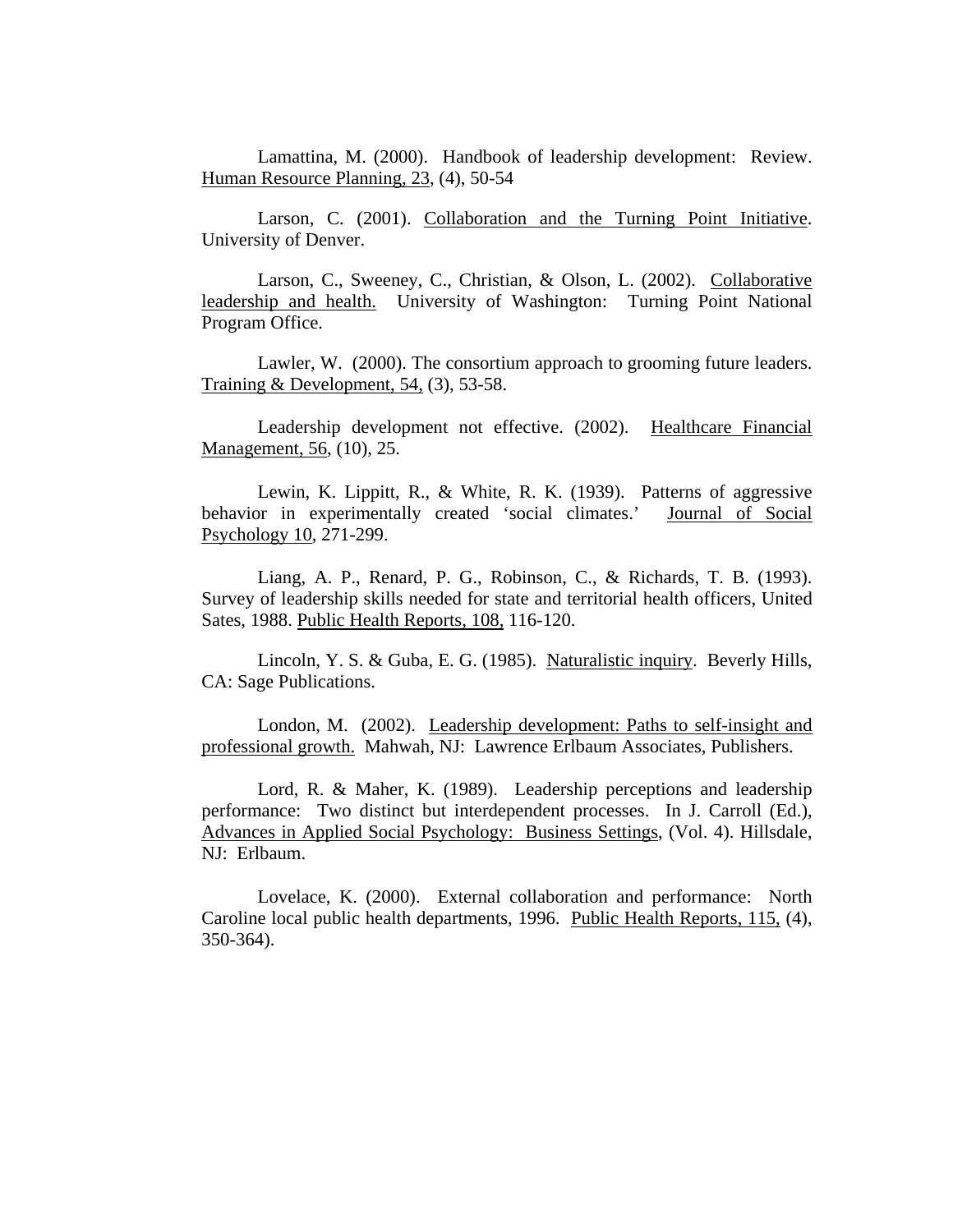Mangham, I. (2004). Leadership and integrity. In J. Storey (Ed.), Leadership in organizations: Current Issues and Key Trends, New York: Routledge.

Mani, B. (1996). TQM management development in public agencies using the Myers-Briggs type indicator and the adjective check list: A retrospective case study in the IRS. Review of Public Personnel Administration, 16, 79-96.

Manz, C., Muto, M., & Sims, H. (1990). SuperLeadership creates a new perspective for managers. Journal for Quality & Participation, 126, 12-15.

Marshall, C., & Rossman, G. B. (1989). Designing qualitative research. Newbury Park, CA: Sage.

McCall, M. W. Jr., Lombardo, M. M., & Morrison, A. M. (1988). The lessons of experience. Lexington, MA: Lexington Books.

McCarthy, A. (1992). A school for the elected. Commonweal, 119, (19), 9-11.

McCauley, C. & Douglas, C. (1998). Developmental relationships. In C. D. McCauley, R. S. Moxley, & E. Van Velsor (Eds.), The Center for Creative Leadership Handbook of Leadership Development. San Francisco, CA: Jossey-Bass Publishers.

 McGregor, D. (1960). The human side of enterprise. New York: McGraw-Hill.

Merton, R. K. (1969). The social nature of leadership. American Journal of Nursing, 69, 2614-2618.

Middleton, R. & Walsh, B. (1995). Truth is stranger than it used to be. Downers Grove, IL: InterVarsity Press.

Misener, T., Alexander, J., Blaha, A., Clarke, P., Cover, C., Felton, G., Fuller, S., Herman, J., & Rodes, M. S. H. (1997). National delphi study to determine competencies for nursing leadership in public health. Image: Journal of Nursing Scholarship, 29, 47-52.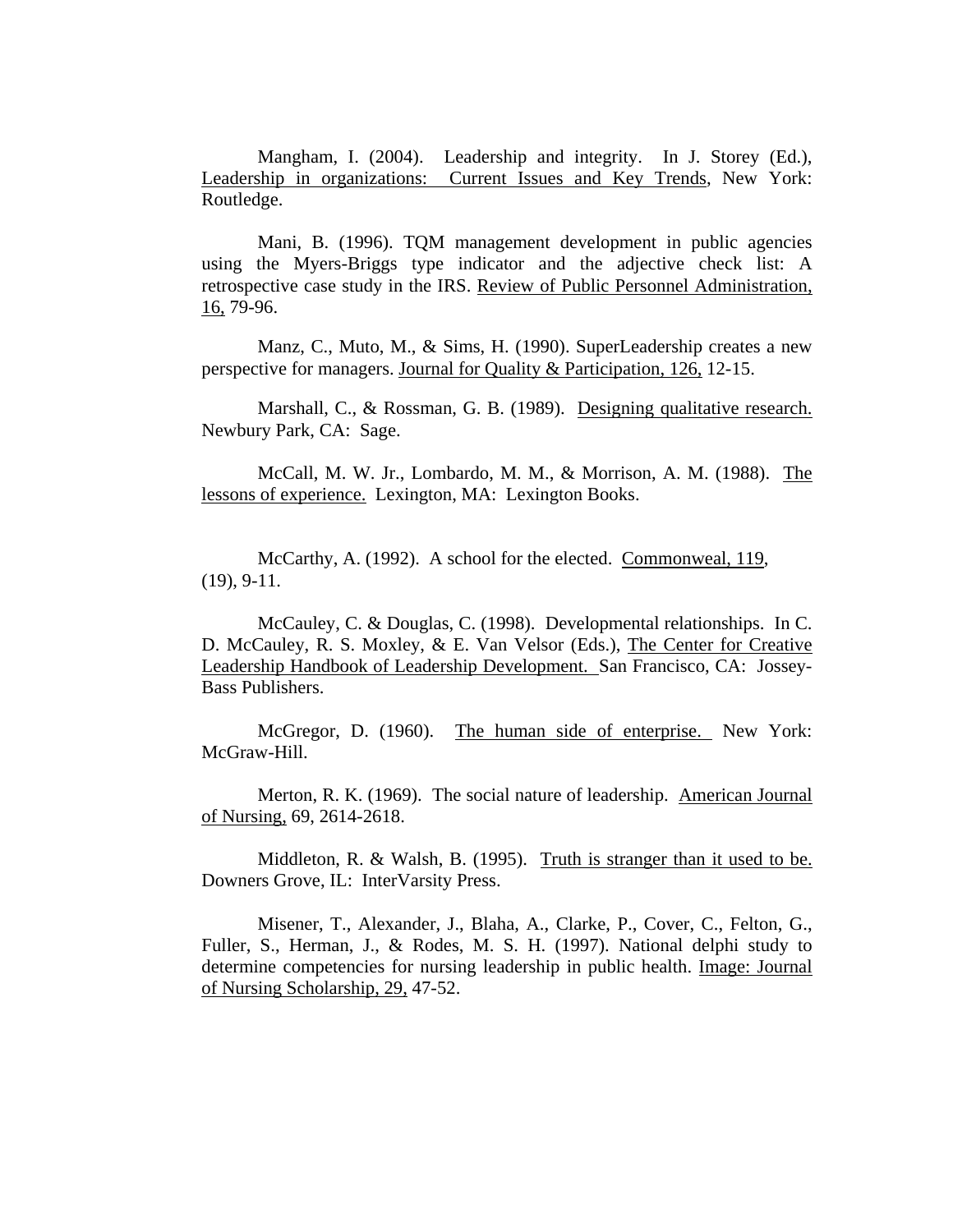Moore, B. V. (1927). The May conference on leadership. Personnel Journal, 6, 124-128.

Mumford, M. & Manley, G. (2003). Putting the development in leadership development: Implications for theory and practice. In S. E. Murphy & R. E. Riggio (Eds.) The Future of Leadership Development. Mahweh, NJ: Lawrence Erlbaum Associates, Publishers.

Nanus, B. (1992). Visionary leadership. San Francisco, CA: Jossey-Bass Publishers.

NEPHI (2002) Evaluating the effectiveness of public health leadership training: The NEPHLI experience. Unpublished manuscript.

Northouse, P. (2001). Leadership: Theory and practice. Thousand Oaks, CA: Sage.

O'Boyle, I. (1999). Leadership self-perception among graduates of the Michigan Community Health Leadership Institute. Doctorate of Philosophy, The Union Institute.

Organisation for Economic Co-operation and Development (OECD). (2001). Public Sector Leadership for the  $21<sup>st</sup>$  Century. Danvers, MA: OECD.

Oxford English Dictionary Online. (2005). Oxford University Press. Available FTP: Hostname: du.edu Directory: http://0 dictionary.oed.com.bianca.penlib.du.edu/entrance.dtl

Perce, K. (1998). Project management skills. American Association of Occupational Health Nurses, 46, 391-403.

Pew Health Professions Commission. (1995). Critical challenges: Revitalizing the health professions for the Twenty-First Century. Philadelphia: Pew Health Professions Commission.

Popovich, M. (1998). Creating high-performance government organizations: A practical guide for public managers. San Francisco, CA: Jossey-Bass Publishers.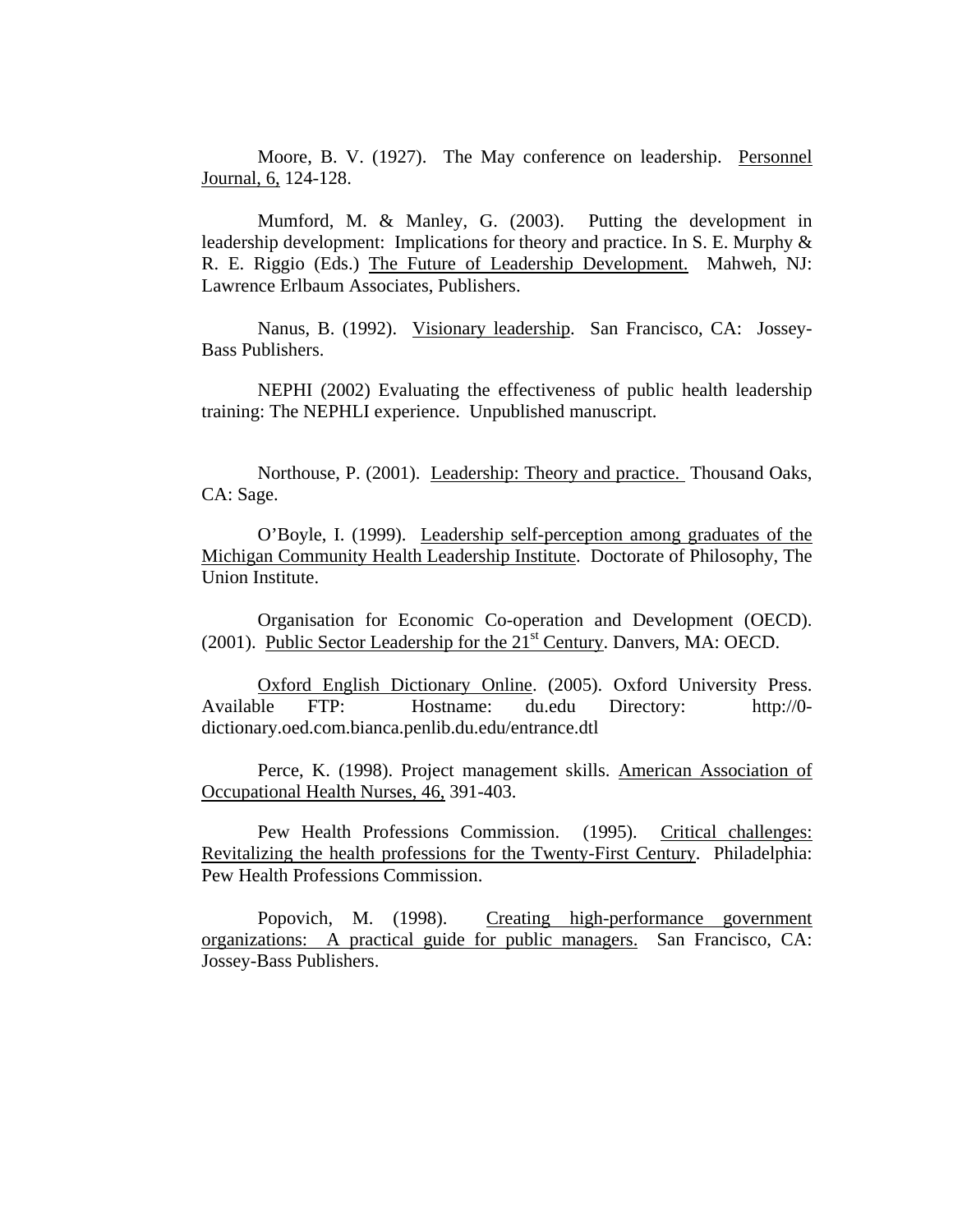Posner, B. Z. & Kouzes, J. M. (1993). Psychometric properties of the leadership practices inventory—updated. Educational and Psychological Measurement, 53, (1), 191-199.

Porter, J., Johnson, J., Upshaw, V., Orton, S., Deal, K., & Umble, K. (2002). The management academy for public health: A new paradigm for public health management development. Journal of Public Health Management Practice, 8, 2, 66-78.

Ready, D., Vicere, A. A., & White, A. F. (1993). Executive education: Can universities deliver? Human Resource Planning, 16, 4, 1-12.

Regional Institute for Health and Environmental Leadership: Advanced Leadership Training Program (January, 2002). Unpublished flyer.

Reingold, J., Schneider, M., & Capell, K. (1999). Learning to lead. Business Week, 3651, 76-80.

Reuter, E. B. (1941). Handbook of sociology. New York: Dreyden Press.

Rifkin, G. (1996). Leadership: Can it be learned? Forbes, 157, 100-109.

Robinson, R. D. (1995). Some principles of adult learning. In L.R.Kohls & H. L. Brussow (Eds.), Training know-how for cross-cultural and diversity trainers (pp. 61). Duncanville, TX: Adult Learning Systems. Inc.

Roper, W. (1994). Why the problem of leadership in public health? In M. Coye, W. Foege, & W. Roper (Eds.) Leadership in Public Health, Milbank Memorial Fund Report. Available: http://www.milbank.org/reports/mrlead.html.

Ross, A. (1992). Do we expect too much from our leaders? Frontiers of Health Services Management, 8, 31-33.

Rost, J. C. (1993). Leadership for the Twenty-first century. Wesport, CT: Praeger.

Rowitz, L. (2001). Public health leadership: Putting principles into practice. Gaithersburg, MD: Aspen Publishers.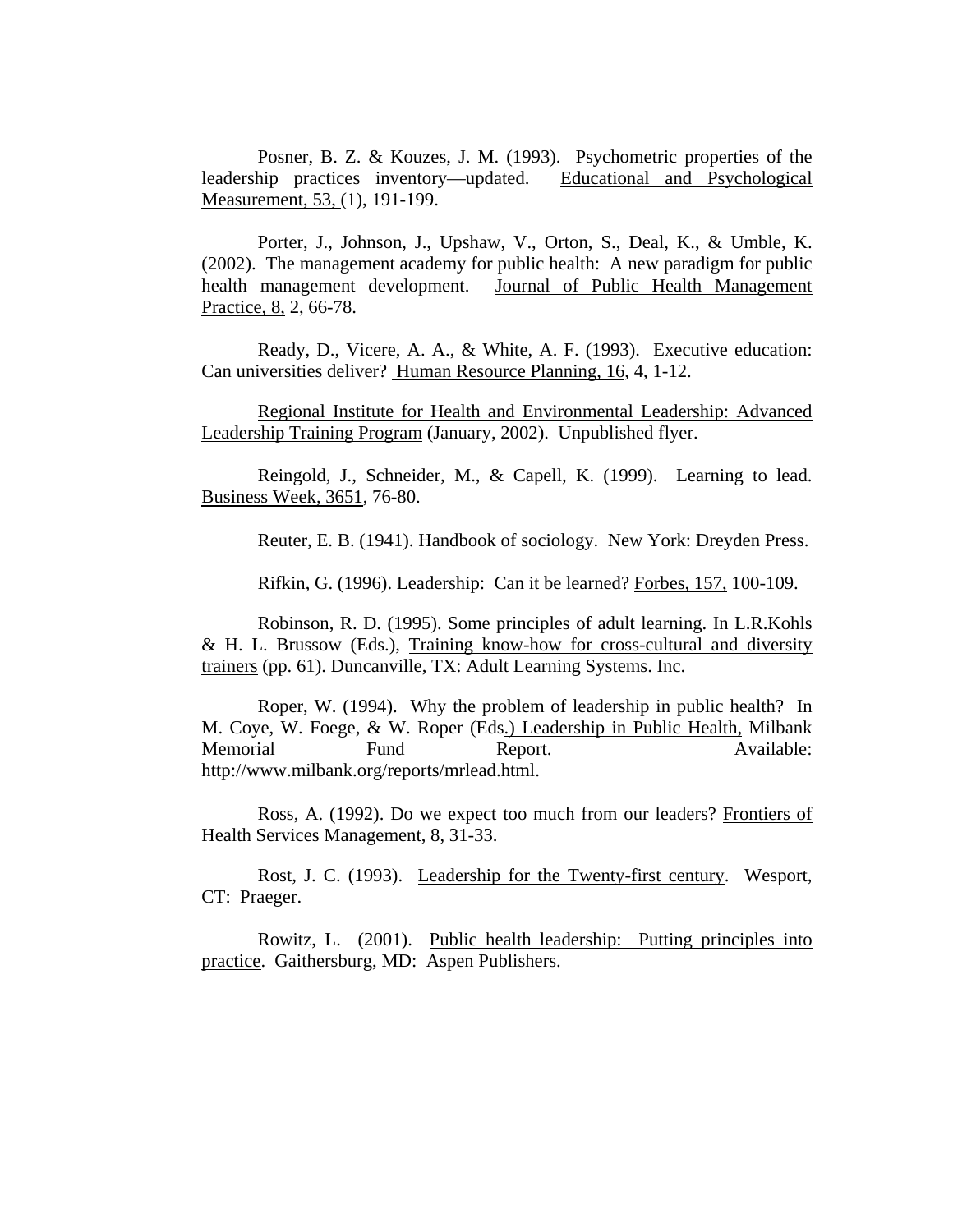Rubin, H. J. & Rubin, I. S. (1995). Qualitative interviewing: The art of hearing data. Thousand Oaks: Sage Publications.

Schenk, C. (1928). Leadership. Infantry Journal, 33, 111-112.

Schmidt, D. Y. (1999). Financial and operational skills for nurse managers. Nursing Administration Quarterly, 23, 16-28.

Schriesheim, C. (2003). Why leadership research is generally irrelevant in leadership development. In S. E. Murphy  $\& R$ . E. Riggio (Eds.), The Future of Leadership Development, (pp. 129-148). Mahwah, NJ: Lawrence Erlbaum Associates, Inc.

Schwartz, R. & Pogge, C. (2000). Physician leadership is essential to the survival of teaching hospitals. The American Journal of Surgery, 179, 462-468.

Scutchfield, F., Spain, C., Pointer, D., & Hafey, J. (1995). The public health leadership institute: Leadership training for state and local health officers. Journal of Public Health Policy, 16, 304-323.

Seifert, T. (2004, Summer). Understanding student motivation. Educational Research, 46, 2, 137-149.

Sorensen, A. A., Bialek, R. G., & Steele, R. (2000). Universal Competencies in Public Health. Thousand Oaks, CA: Sage.

Stech, E. (1983). Leadership communication. Chicago: Nelson-Hall.

Stephens, T. (1999). Leadership development as a business strategy: Allstate insurance company. In J. Phillips  $\&$  F. Ashby, (Eds.), Effective leadership programs. (pp. 11-30). Alexandria, VA: American Society for Training & Development.

Stogdill, R. (1948). Personal factors associated with leadership: A survey of the literature. Journal of Psychology, 25, pp. 35-71.

Stogdill, R. M. (1974). Handbook of leadership. New York: Free Press.

Strauss, A. & Corbin, J. (1998). Basics of qualitative research: Techniques and procedures for developing grounded theory. Thousand Oaks: Sage, Publications, Inc.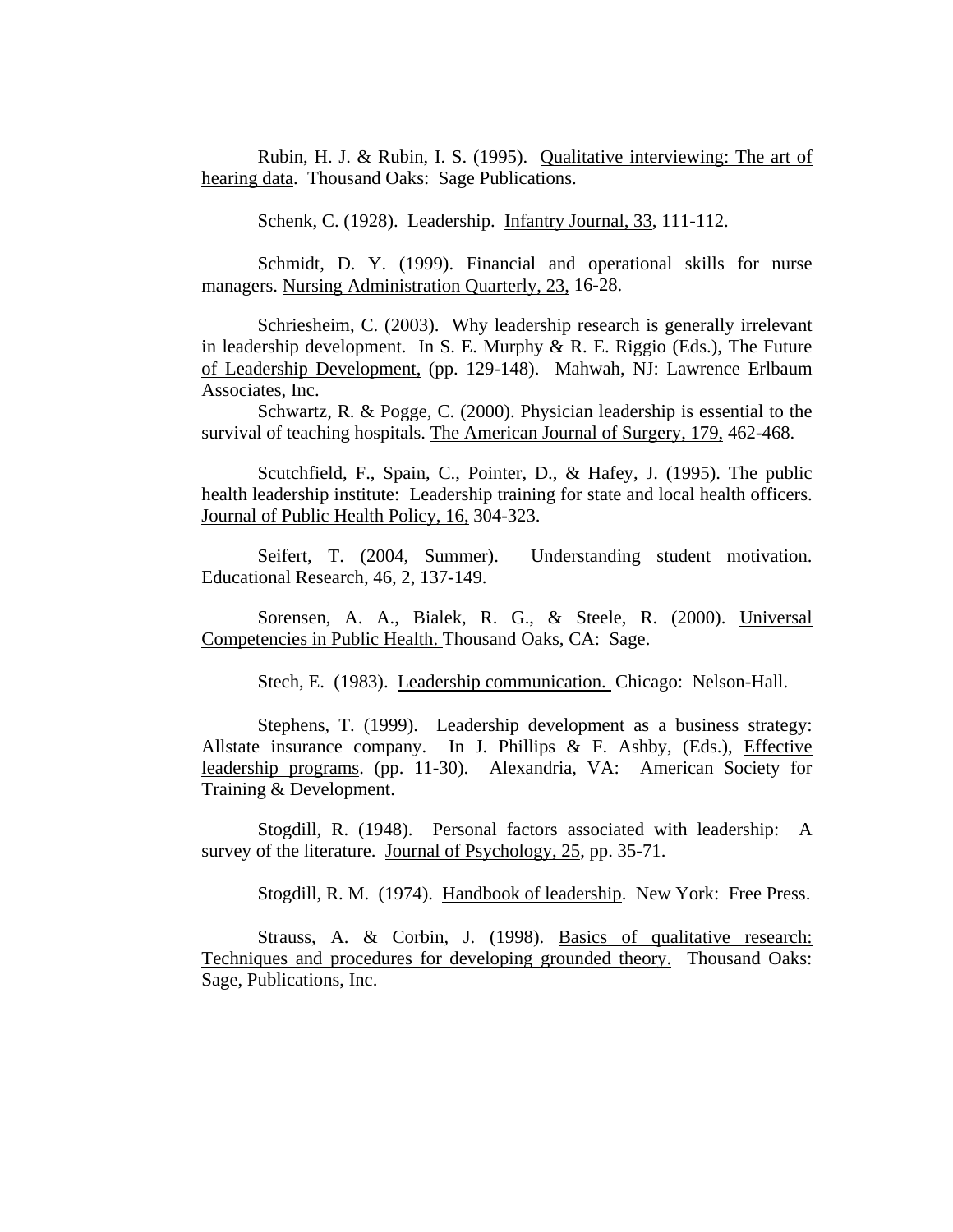Stromei, L. (1999). Training tomorrow's leaders using yesterday's techniques. In J.Phillips & F. Ashby (Eds.), Effective leadership programs (pp. 109-128). Alexandria: American Society for Training & Development.

Stryker, J. (1999). Individual leadership development. In J. Phillips & F. Ashby (Eds.), Effective leadership programs (pp. 237-254). Alexandria: American Society for Training & Development.

Terry, L. (1995). Leadership of public bureaucracies: The administrator as conservator. Thousand Oaks, CA: Sage Publications.

Tesch, R. (1990). Qualitative research: Analysis types and software tools. New York: Falmer.

Tourangeau, A., Lemonde, M., Luba, M., Dakers, D., Alksnis, C. (2003) Evaluation of a leadership development intervention. Canadian Journal of Nursing Leadership, 16, 3, 91-104.

Uhl-Bien, M. (2003). Relationship development as a key ingredient for leadership development. In S. E. Murphy & R. E. Riggio (Eds.), The Future of Leadership Development, (pp. 129-148). Mahwah, NJ: Lawrence Erlbaum Associates, Inc.

Useem, M. (1998). The leadership moment: Nine true stories of triumph and disaster and their lessons for us all. New York: Random House.

Vaill, P. (1996). Learning as a way of being: Strategies for survival in a world of permanent white water. San Francisco, CA: Jossey-Bass, 1996.

Verlander, E. (1999). Executive coaching. In J.Phillips & F. Ashby (Eds.), Effective leadership programs (pp. 59-80). Alexandria: American Society for Training & Development.

Vicere, A., and Fulmer, R. (1997). Leadership by design. Boston: Harvard Business School.

Vicere, F. M. & Wagner, S. (1999). Leadership: Lessons from the best. Training & Development, 53, (3), 28-34.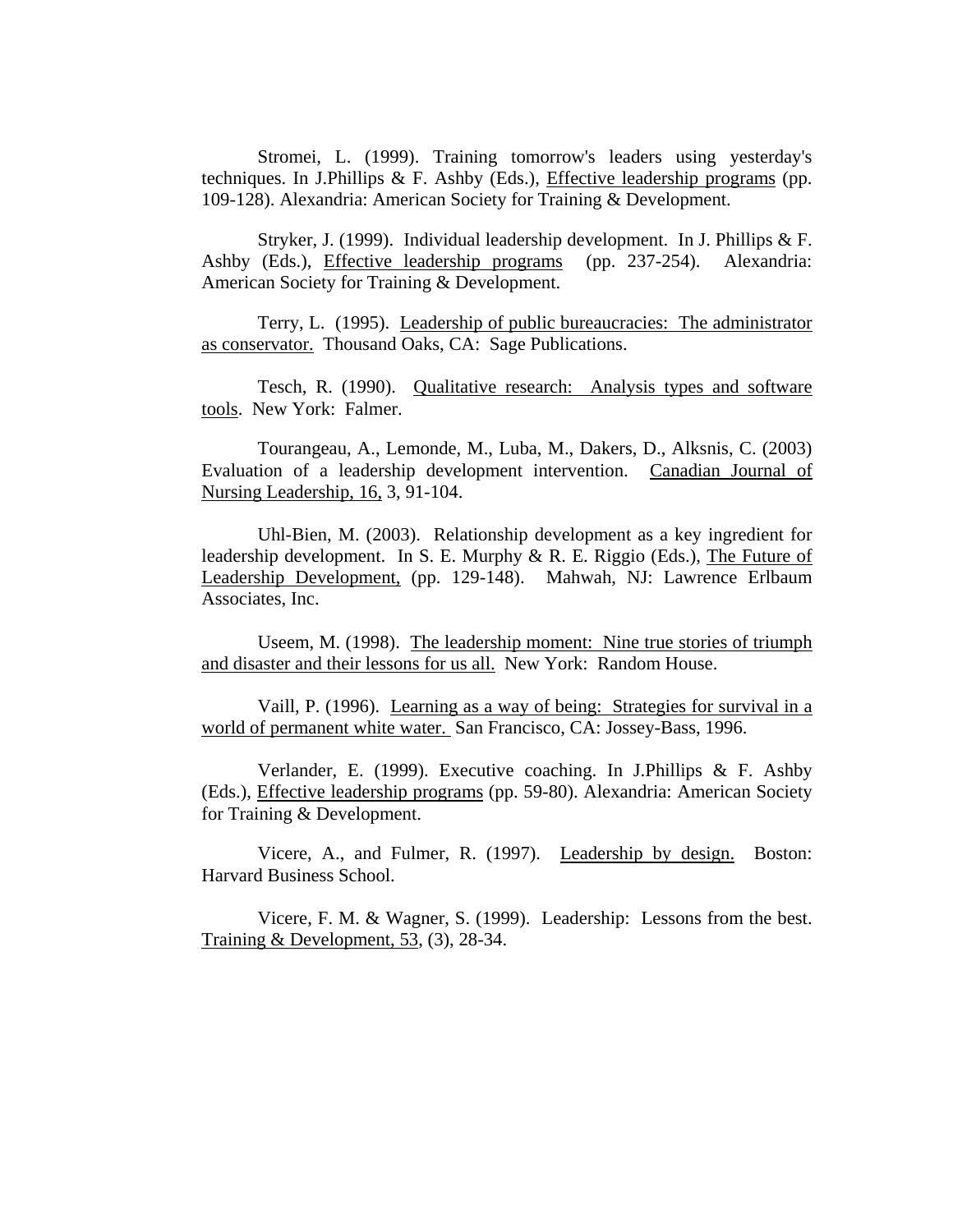Watkins, M. (2002). Is exec ed facing extinction? BizEd, September/ October, 32-35.

Weber, M. (1958). Bureaucracy. In H. Gerth & C. W. Mills (Eds.), From Max Weber, (pp. 196-244). New York: Oxford University Press.

Williams, M. R. (2001). Collaboration in presenting community leadership development programs: Two and four-year institutions of higher education working in partnership. Journal of Leadership Studies, 8, (2), 52-63.

Wilson, J. L. (2002). Leadership development: Working together to enhance collaboration. Journal of Public Health Management and Practice, 28, (1), 21-27.

Wilson, O'Hare & Shipper. (1990). Task cycle theory: The processes of influence. In K. Clark & M. Clark (Eds.), Measures of leadership, (pp. 185-204). West Orange, NJ: Leadership Library of America.

W. K. Kellogg Foundation. (2002). Evaluating outcomes and impacts: A scan of 55 leadership development programs. Battle Creek, MI: Kellogg Foundation.

Woltring, C., W. Constantine, & Schwarte, L. (2003). Does leadership training make a difference? The CDC/UC public health leadership institute: 1991-1999. Journal of Public Management Practice, 9, 2, 103-122.

Wood, H. (1995). A collaborative practice model in a community hospital. Nursing Management, 26, 57-59.

Woods, F. A. (1913). The influence of monarchs. New York: Macmillan.

Wright, K., Rowitz, L., Merkle, A., Reid, W. M., Robingson, G., Herzog, B., Weber, D., Carmichael, D. B. T., & Baker, E. (2000). Competency development in public health leadership. American Journal of Public Health, 90, 1202-1207.

Yammarino & Bass. (1990). Long-term forecasting of transformational leadership and its effects among naval officers: Some preliminary findings. In K.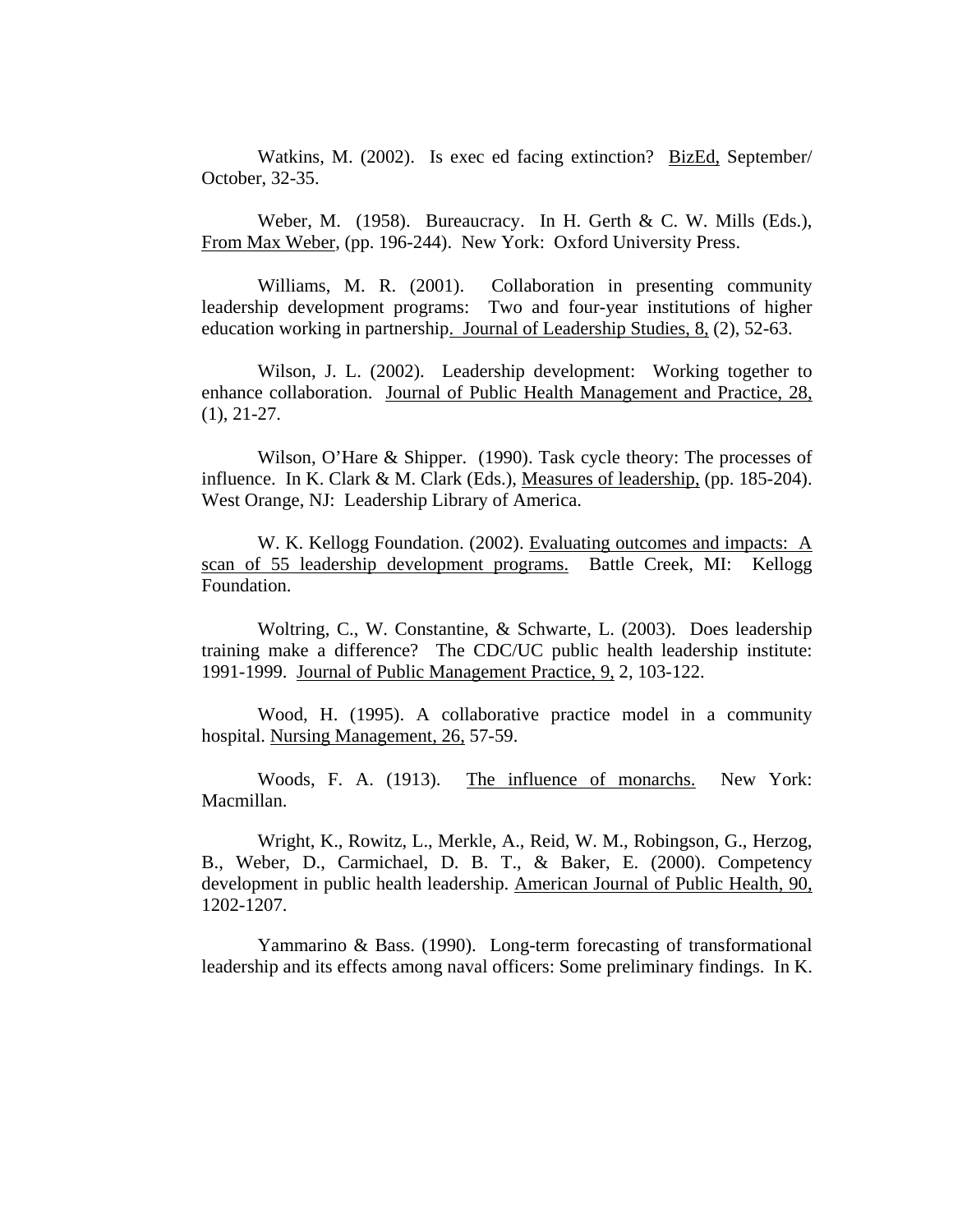Clark & M. Clark (Eds.), Measures of leadership, (pp. 151-170). West Orange, NJ: Leadership Library of America.

Yee, C. (2001). Meeting the leadership challenge in government acquisition. The Public Manager, 30, (1), 27-30.

Yukl, Wall & Lepsinger. (1990). Preliminary report on validation of the managerial practices survey. In K. Clark & M. Clark (Eds.), Measures of Leadership, (pp. 223- 238). West Orange, NJ: Leadership Library of America.

Zimmerman-Oster, K. & Burkhardt, J. C. (1999). Leadership in the making: A comprehensive examination of the impact of leadership development programs on students. Journal of Leadership Studies, 3, 50-63).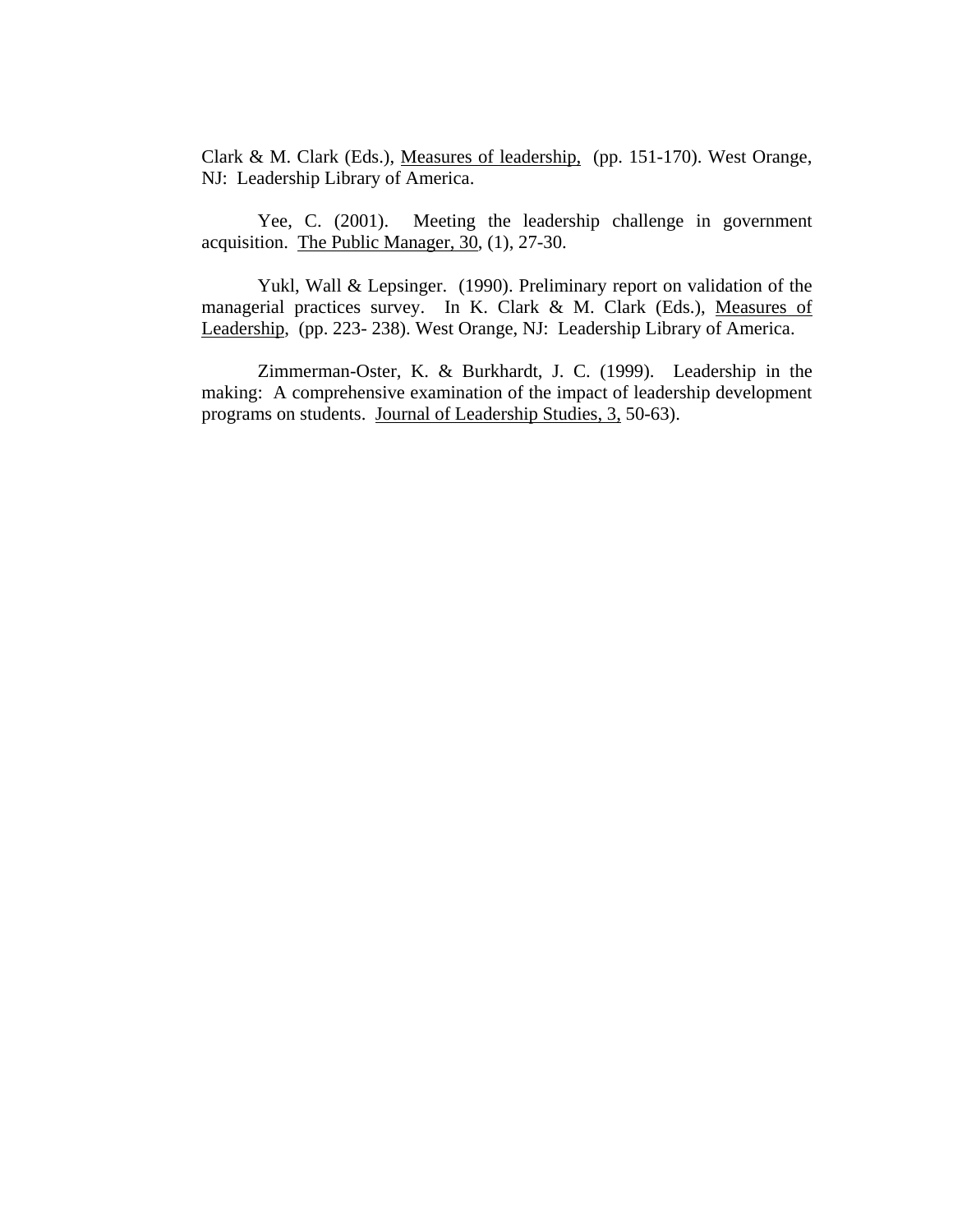# APPENDIX A

Permission to copy LPI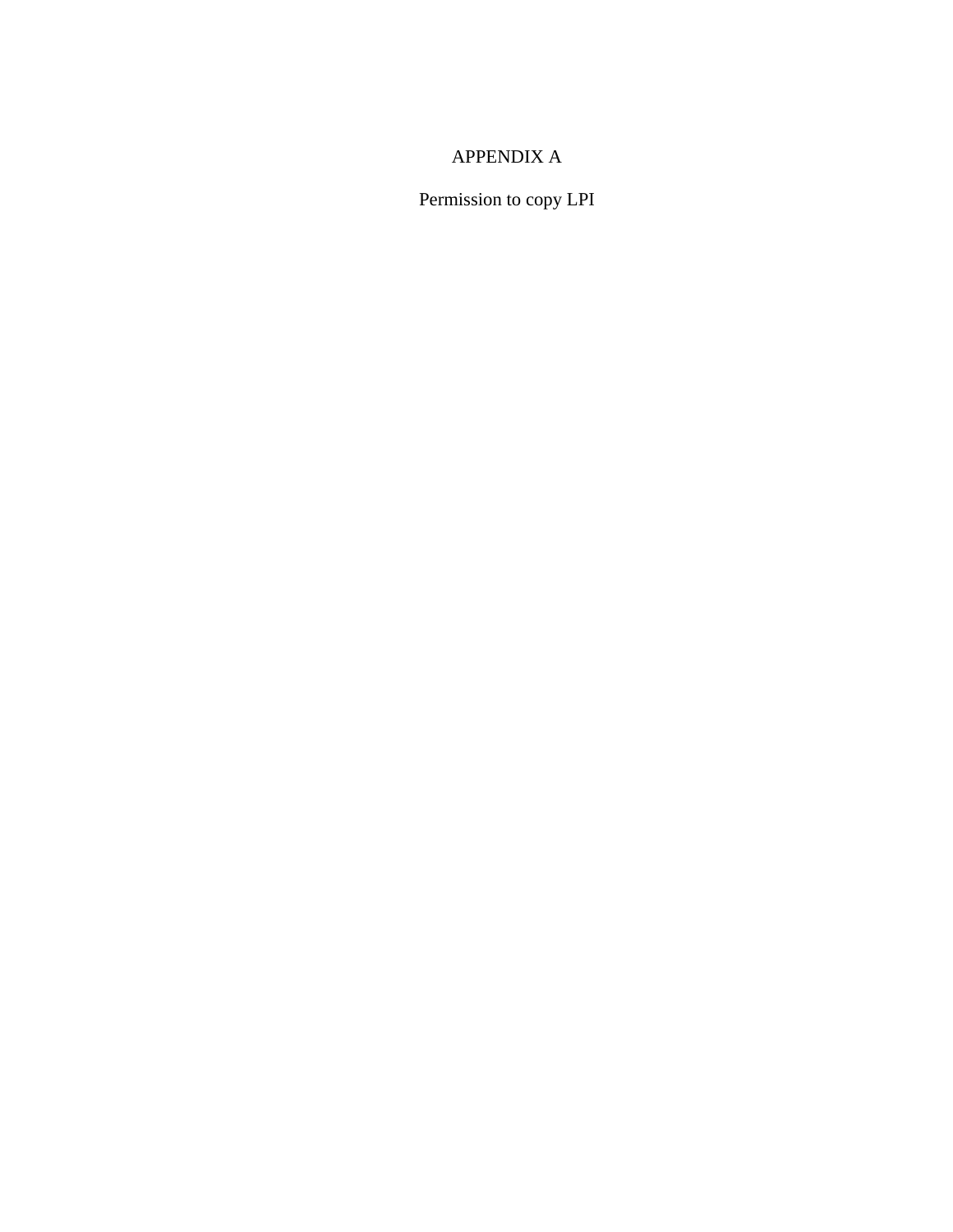### APPENDIX B

#### RIHEL Cover Letter

January 2, 2004

Dear Alumni of the Advanced Leadership Training Program,

Enclosed is information about research that will, I believe, benefit the field of leadership training and the Regional Leadership Institute.

Ms Linda Olson is a doctoral student in human communication at the University of Denver working under Dr. Carl Larson. Her research is on the effects, if any, of leadership training. One of the areas that she is addressing is about factors related to change, if any, in self perceived leadership practices, i.e., in the "self" LPI parameters. Jim Kouzes and Barry Posner (authors of *The Leadership Challenge*) have given us permission to use the LPI without cost for this research.

Please complete the enclosed three forms: the researcher's copy of the Agreement to Participate form, the RIHEL Leadership Survey form and the LPI "self" form. Return it in the stamped self-addressed envelope. This information will provide important data and sampling information for Linda's further analysis and precious feedback to the Institute.

After six years of teaching health and environment professionals, the time is right for the Institute to conduct impact analysis. We cannot do it without you.

Thanks so much for all you do!

With all good wishes,

Kathy Irene Kennedy, DrPH Director, Regional Institute for Health and Environmental Leadership, University of Denver Associate Clinical Professor of Preventive Medicine, University of Colorado Health Sciences Center enclosures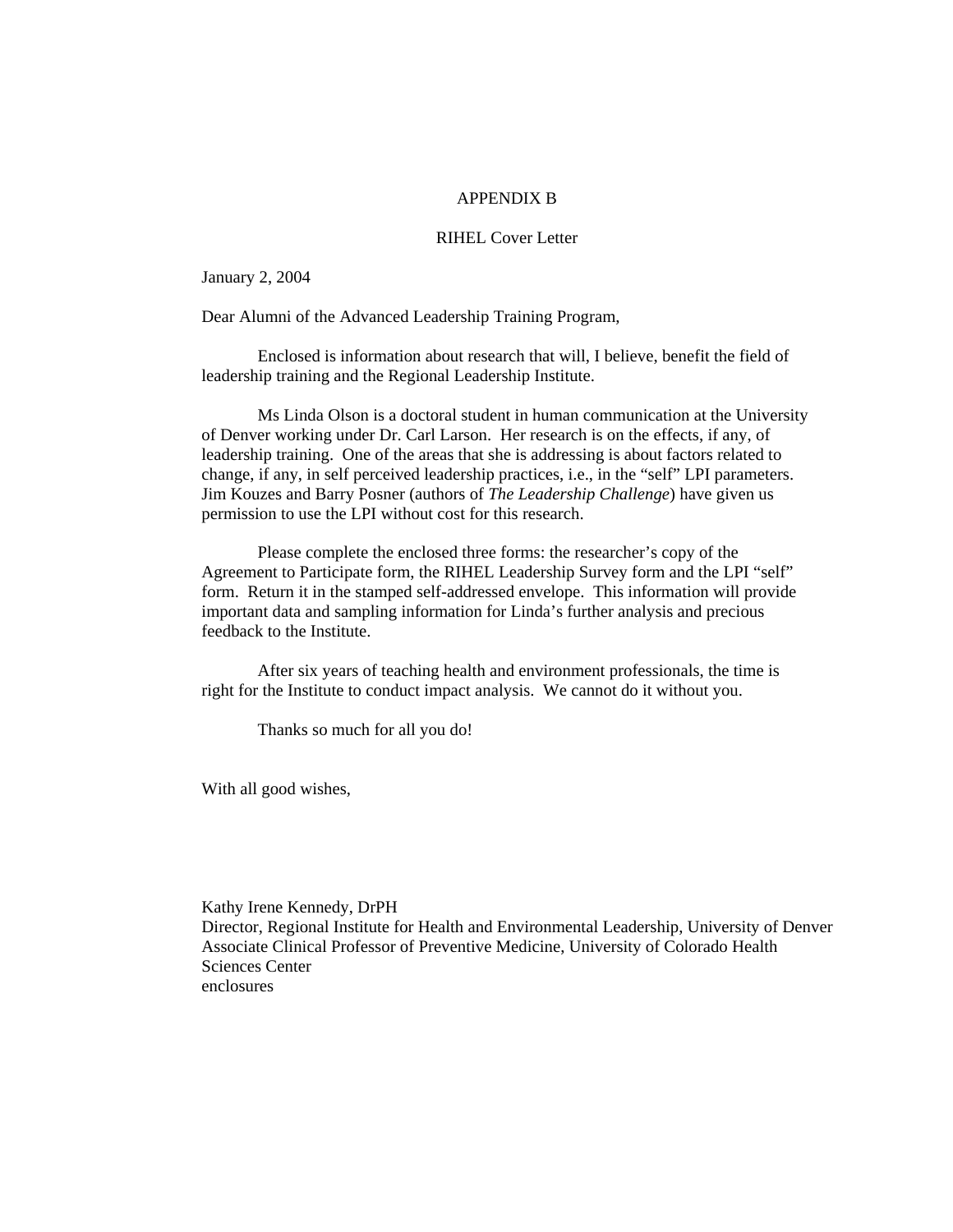### APPENDIX C

### Researcher Cover Letter

January 2, 2004

#### Dear RIHEL Fellow alumni,

 It is with the great support and encouragement of Dr. Kathy Kennedy and Dr. Carl Larson that I extend an invitation for your participation in a study of leadership development amongst health and environmental leaders. As alumni of the Regional Institute for Health and Environmental Leadership you have a unique opportunity to assess the important processes of leadership development in your field through your own reflection. This study will focus on those processes as you see them in your own life and work. This study also comprises my doctoral dissertation research in the Department of Human Communication Studies at the University of Denver. I do hope that you will eagerly participate in this RIHEL alumni focused study.

As a part of this research, you will have the opportunity to re-take the "Self" Leadership Practices Inventory (LPI) and compare your scores against those when you entered RIHEL. In addition to completing the LPI and the enclosed 2-page leadership survey, random one-hour interviews will be conducted to further explore factors that most influence your leadership development. It is hoped that your reflections will contribute to the future development of RIHEL approaches to leadership training and to the larger community interested in training public health and environmental leaders.

Enclosed you will find a few short forms to complete and return for this study. The process of involvement will look like this:

- 1. Read and sign the RESEARCHER'S copy of the "RIHEL Alumni Agreement to Participate and Informed Consent" form; retain the PARTICIPANT/ALUMNI COPY form for your own personal records
- 2. Complete the "RIHEL Alumni Leadership Survey" form
- 3. Complete and score the special "copied with permission" LPI "SELF" form; detach p. 4 to return to researcher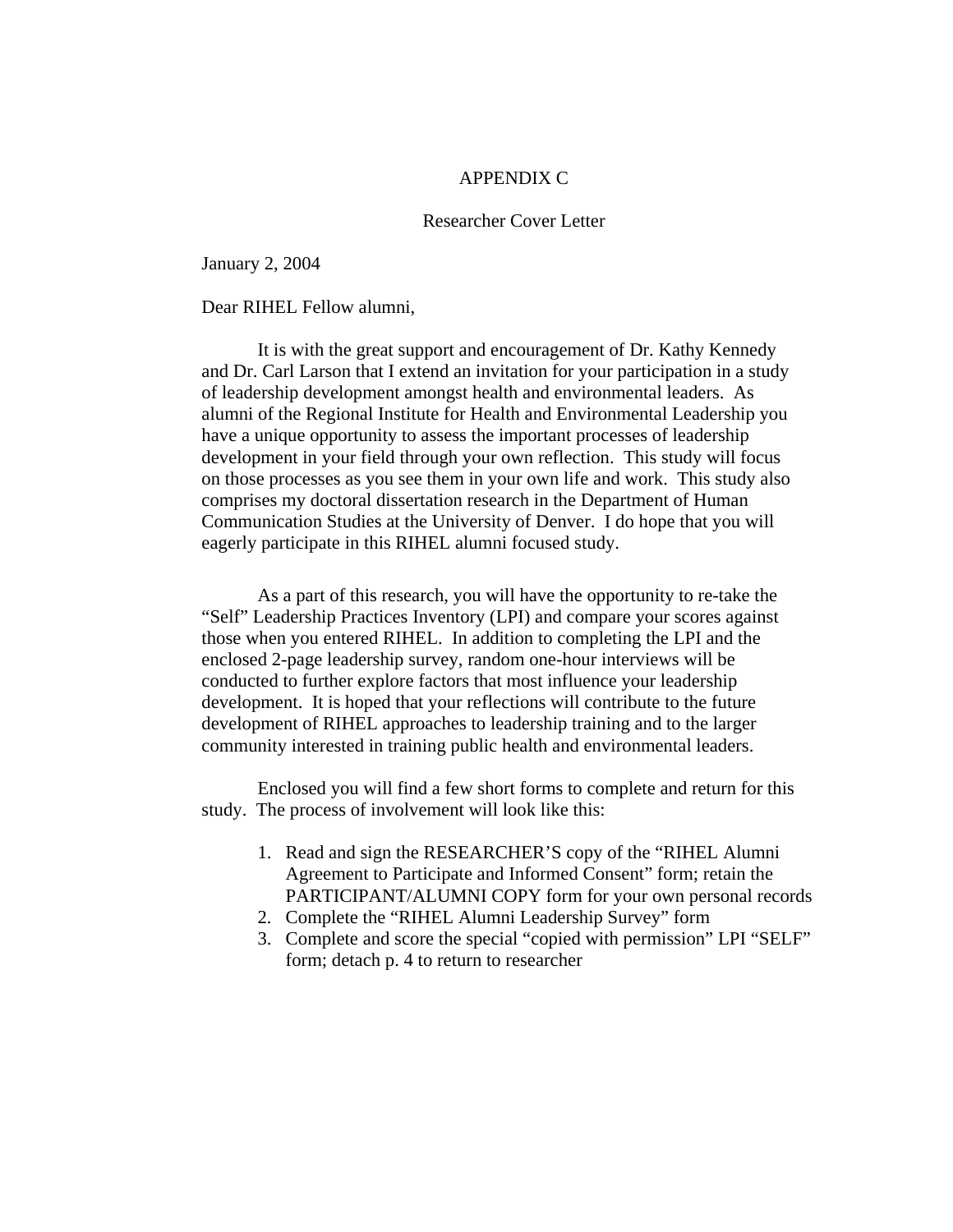- 4. Return the above 3 forms in the enclosed stamped self-addressed envelope and mail by January 21, 2004.
- 5. Await possible invitation to participate in a one-hour follow-up interview with researcher Linda Olson

If you have any questions please contact me, Linda Olson, at 303-871-2159 or by e-mail at lolson@du.edu. Thank you for your participation and valuable contribution to an important examination of health and environmental leadership development!

Sincerely,

Linda G. Olson, MEd Doctoral candidate in Human Communication Studies University of Denver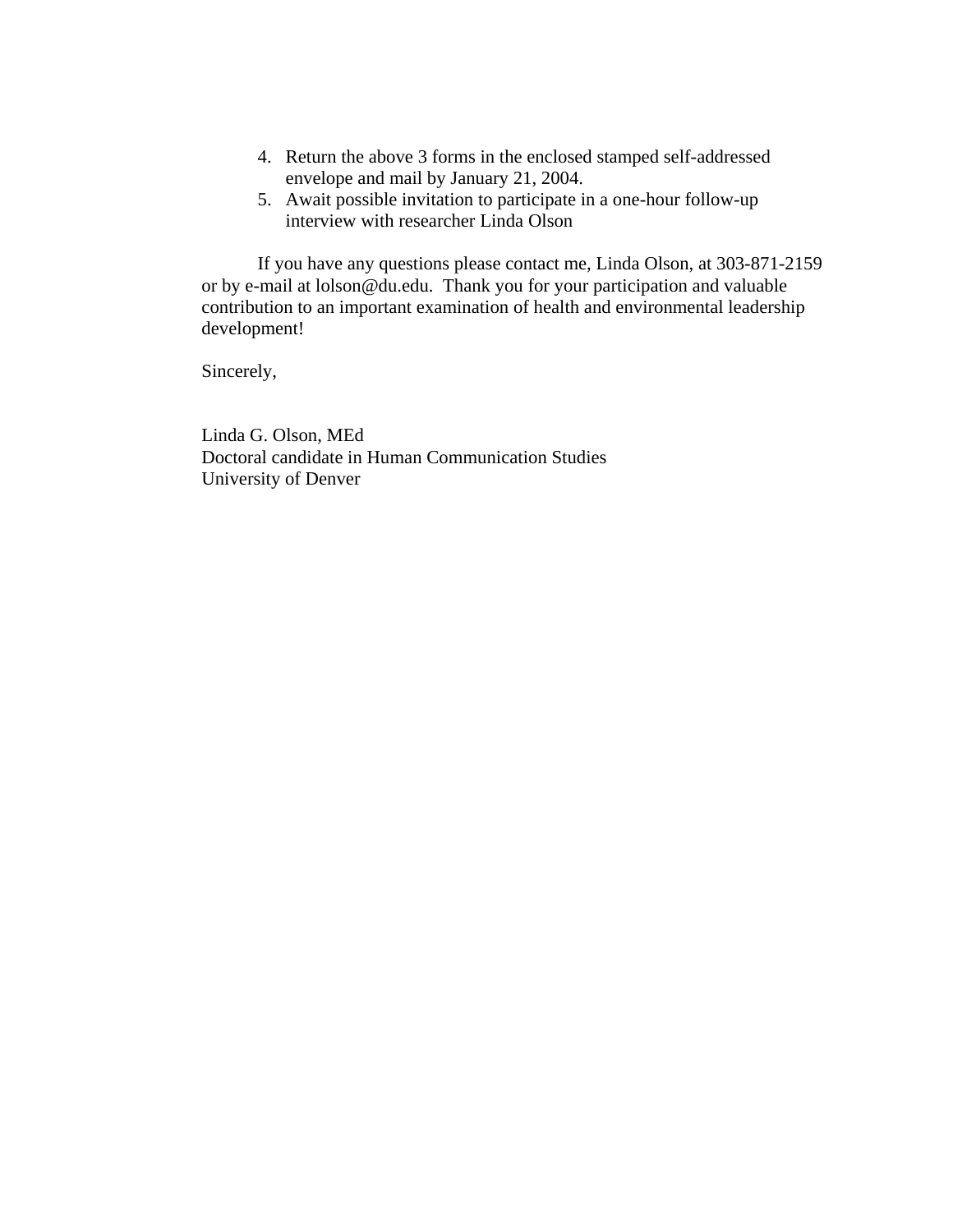#### APPENDIX D

#### **PARTICIPANT/ALUMNI COPY**

#### **RIHEL Alumni Agreement to Participate and Informed Consent**

You are invited to participate in a study on leadership development of public health and environmental leaders. The research focuses on the process of leadership development and the factors that account for changes in leadership practices of alumni of the Regional Institute for Health and Environmental Leadership (RIHEL). A doctoral dissertation, academic conference papers and journal articles will be written based on analysis of the data collected. Your voluntary participation will involve the completion of the Leadership Practices Inventory (LPI) "self" form, the RIHEL Alumni Leadership Survey, and a possible 1 hour audio taped interview if your name should be drawn in the follow-up interviewing sample. There are no known or foreseeable risks to your involvement in this study. However, if at any time during the study, you are uncomfortable with a written or verbal question being asked, you can skip the question. You are also welcome to talk about your concerns with the researcher or supervising faculty at any time. If we cannot adequately address your concerns, you are free to withdraw your consent and discontinue participation at any time without prejudice from us.

In addition, several procedures are being followed to protect your confidentiality during and after the study. All information in all forms will be kept locked in the researcher's office with no access by those other than the researcher. At no time in the public reporting of this research will the name of any individual be revealed or attributed to a specific or general part of the data. Names will only be used to match pre- and post- LPI "self" scores, demographics and the scheduling of random interviews. Once that data is compiled, names will be dropped and numerical codes will be assigned for reporting. You will be provided a report of your scores by mail upon request.

Signed consent acknowledges the following important exceptions concerning confidentiality: "I understand that there are two exceptions to confidentiality. If information is revealed concerning suicide, homicide, or child abuse and neglect, it is required by law that this be reported to the proper authorities. In addition, should any information contained in this study be the subject of a court order to lawful subpoena, the University of Denver might not be able to avoid compliance with the order or subpoena."

There are several possible benefits to you and society as a result of your participation. Participating in the study may increase your understanding of the complexities of your leadership development since completion of RIHEL. You will have the opportunity to repeat the Leadership Practices Inventory and gain awareness of changes in your leadership practices. Your perspective will assist RIHEL in better understanding and serving future participants in its leadership training efforts. In addition you will be providing information that will contribute to a body of scholarly knowledge on leadership development, particularly in the fields of health and environment. Finally you are assisting a doctoral candidate in the completion of a dissertation research requirement for a PhD.

If you have any concerns or complaints about how you were treated during the research sessions, please contact: Dr. Maria Riva, Chair, Institutional Review Board for the Protection of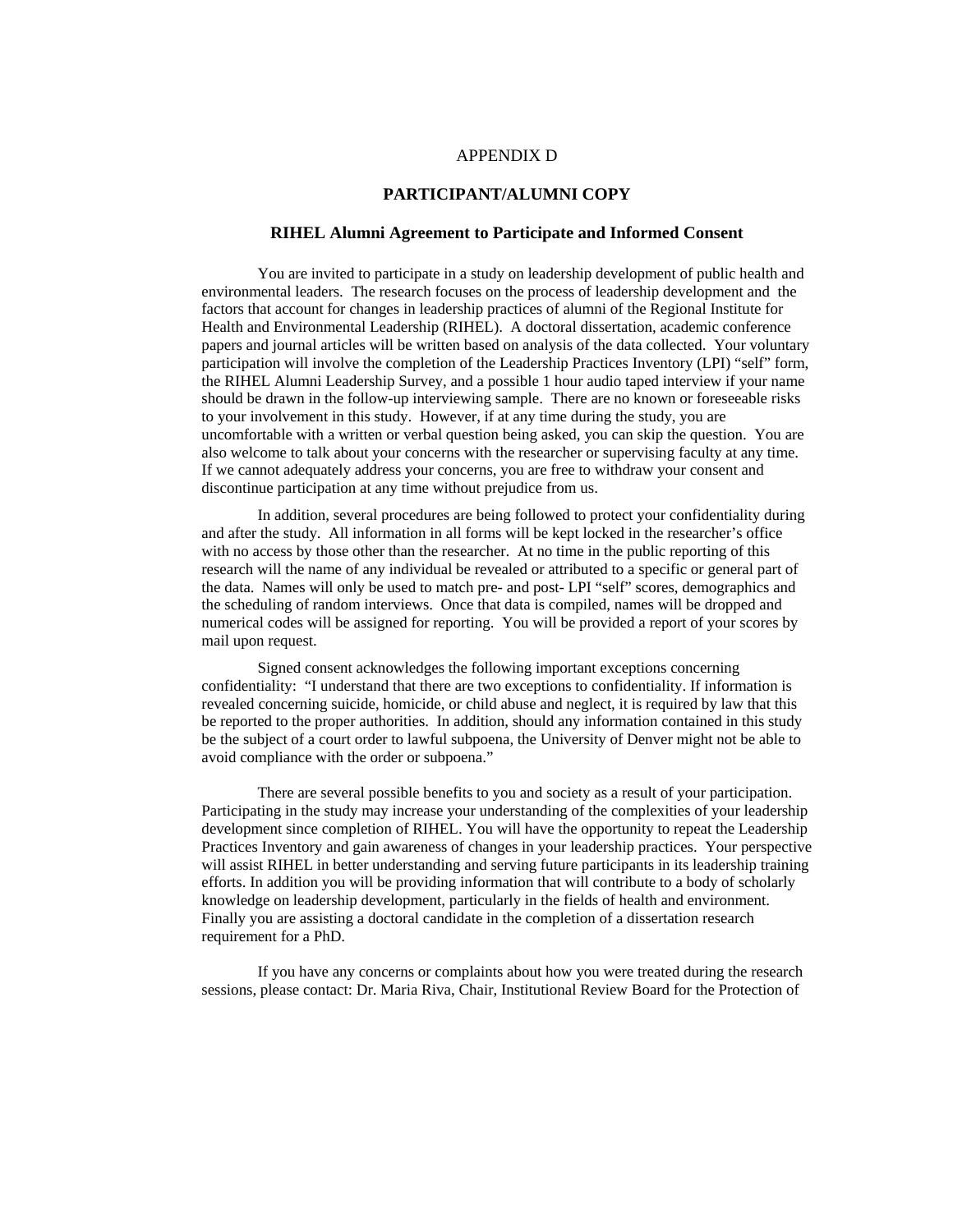Human Subjects at (303) 871-2484 or Dawn Nowak, Office of Sponsored Programs at (303) 871- 4052 or write to either at the University of Denver, Office of Sponsored Programs, 2199 S. University Blvd., Denver, CO 80208-2121.

You may also reach the researcher and supervising faculty at the following telephone numbers if you have any concerns or questions regarding this research: **Principal Investigator Linda Olson @ 303-871-2159 or 303-503-4020; RIHEL Director Kathy Kennedy, PhD @ 303-871-3483; Dissertation Director Darrin Hicks, PhD @ 303-871- 4319; Dissertation Committee member Carl Larson, PhD @ 303-871-4327.** 

 "I have read and understand the RIHEL Alumni Agreement to Participate and Informed Consent form presented for this study being conducted by Linda Olson (researcher). I have asked for and received a satisfactory explanation of any language that I did not fully understand. I agree to participate in all aspects of this study including the completion of the Leadership Practices Inventory (LPI) "self" form, completion of the RIHEL Leadership Survey, and an audio taped interview if my name should be drawn in the interview sampling. I have received a copy of this consent form."

\_\_\_\_ "Please mail me a copy of my pre- and post-RIHEL LPI self scores."

Print Name: The Please keep for your records.

 $Signature:$ 

Date:\_\_\_\_\_\_\_\_\_\_\_\_\_\_\_\_\_\_\_\_\_\_\_\_\_\_\_\_\_\_\_\_\_\_\_\_\_\_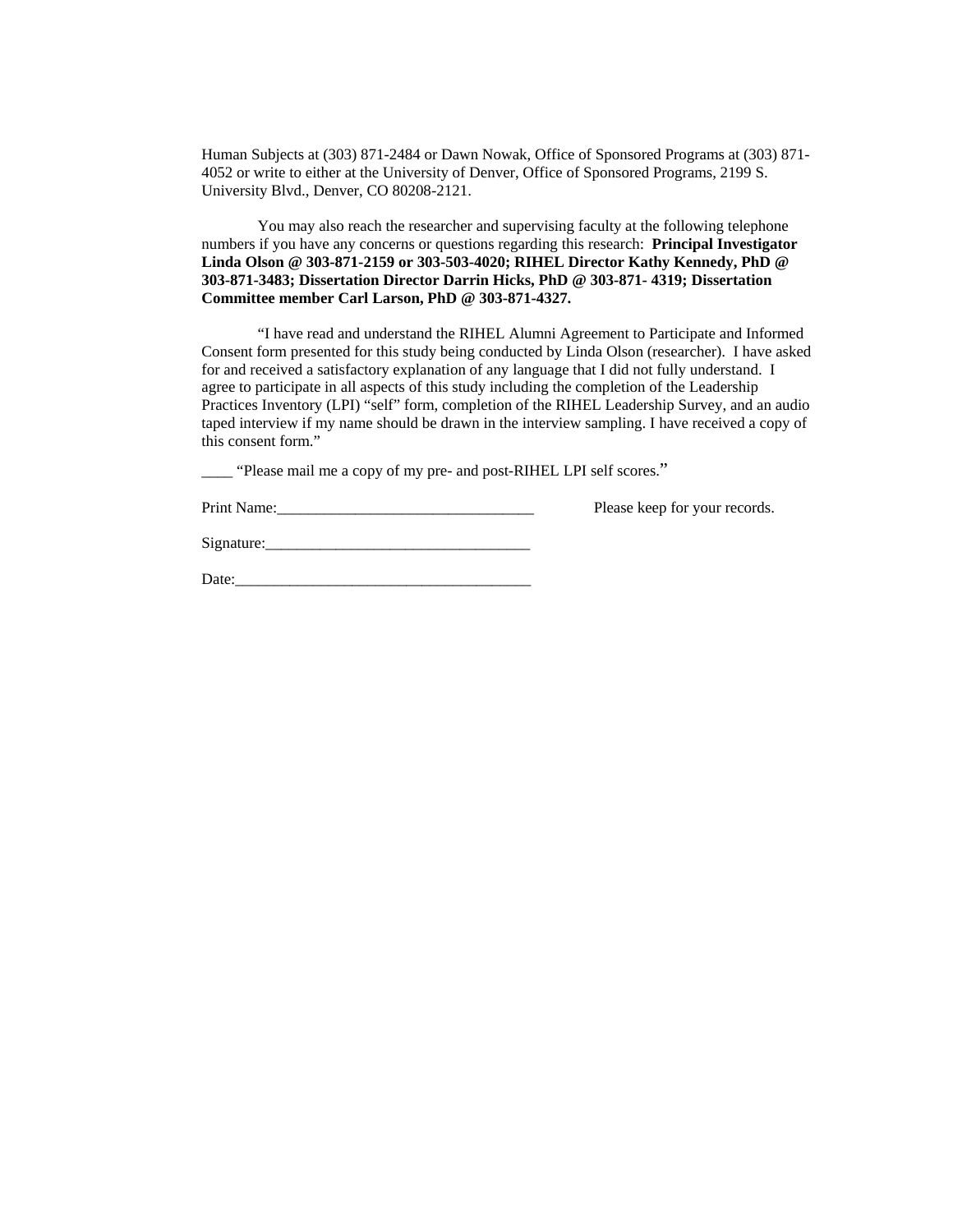#### APPENDIX E

#### **RESEARCHER'S COPY**

#### **RIHEL Alumni Agreement to Participate and Informed Consent**

You are invited to participate in a study on leadership development of public health and environmental leaders. The research focuses on the process of leadership development and the factors that account for changes in leadership practices of alumni of the Regional Institute for Health and Environmental Leadership (RIHEL). A doctoral dissertation, academic conference papers and journal articles will be written based on analysis of the data collected. Your voluntary participation will involve the completion of the Leadership Practices Inventory (LPI) "self" form, the RIHEL Alumni Leadership Survey, and a possible 1 hour audio taped interview if your name should be drawn in the follow-up interviewing sample.

There are no known or foreseeable risks to your involvement in this study. However, if at any time during the study, you are uncomfortable with a written or verbal question being asked, you can skip the question. You are also welcome to talk about your concerns with the researcher or supervising faculty at any time. If we cannot adequately address your concerns, you are free to withdraw your consent and discontinue participation at any time without prejudice from us.

In addition, several procedures are being followed to protect your confidentiality during and after the study. All information in all forms will be kept locked in the researcher's office with no access by those other than the researcher. At no time in the public reporting of this research will the name of any individual be revealed or attributed to a specific or general part of the data. Names will only be used to match pre- and post- LPI "self" scores, demographics and the scheduling of random interviews. Once that data is compiled, names will be dropped and numerical codes will be assigned for reporting. You will be provided a report of your scores by mail upon request.

Signed consent acknowledges the following important exceptions concerning confidentiality: "I understand that there are two exceptions to confidentiality. If information is revealed concerning suicide, homicide, or child abuse and neglect, it is required by law that this be reported to the proper authorities. In addition, should any information contained in this study be the subject of a court order to lawful subpoena, the University of Denver might not be able to avoid compliance with the order or subpoena."

There are several possible benefits to you and society as a result of your participation. Participating in the study may increase your understanding of the complexities of your leadership development since completion of RIHEL. You will have the opportunity to repeat the Leadership Practices Inventory and gain awareness of changes in your leadership practices. Your perspective will assist RIHEL in better understanding and serving future participants in its leadership training efforts. In addition you will be providing information that will contribute to a body of scholarly knowledge on leadership development, particularly in the fields of health and environment. Finally you are assisting a doctoral candidate in the completion of a dissertation research requirement for a PhD.

If you have any concerns or complaints about how you were treated during the research sessions, please contact: Dr. Maria Riva, Chair, Institutional Review Board for the Protection of Human Subjects at (303) 871-2484 or Dawn Nowak, Office of Sponsored Programs at (303) 871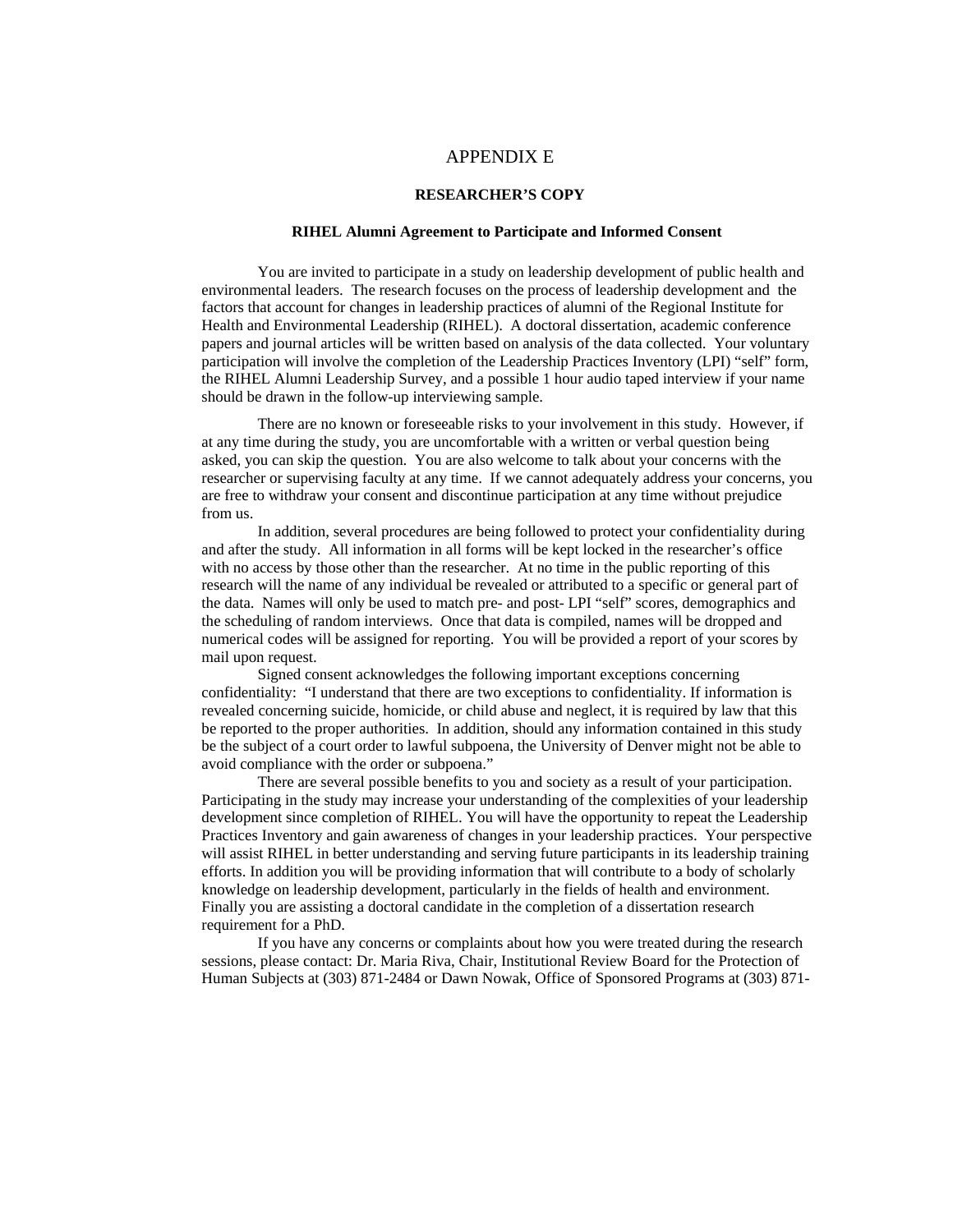4052 or write to either at the University of Denver, Office of Sponsored Programs, 2199 S. University Blvd., Denver, CO 80208-2121.

You may also reach the researcher and supervising faculty at the following telephone numbers if you have any concerns or questions regarding this research: **Principal Investigator Linda Olson @ 303-871-2159 or 303-503-4020; RIHEL Director Kathy Kennedy, PhD @ 303-871-3483; Dissertation Director Darrin Hicks, PhD @ 303-871- 4319; Dissertation Committee member Carl Larson, PhD @ 303-871-4327.** 

"I have read and understand the RIHEL Alumni Agreement to Participate and Informed Consent form presented for this study being conducted by Linda Olson (researcher). I have asked for and received a satisfactory explanation of any language that I did not fully understand. I agree to participate in all aspects of this study including the completion of the Leadership Practices Inventory (LPI) "self" form, completion of the RIHEL Leadership Survey, and an audio taped interview if my name should be drawn in the interview sampling. I have received a copy of this consent form."

\_\_\_\_ "Please mail me a copy of my pre- and post-RIHEL LPI self scores."

| Print Name: |
|-------------|
|             |

Please Return Researcher's Copy" to:

Signature:\_\_\_\_\_\_\_\_\_\_\_\_\_\_\_\_\_\_\_\_\_\_\_\_\_\_\_\_\_\_\_\_\_\_ Regional Leadership

Date:\_\_\_\_\_\_\_\_\_\_\_\_\_\_\_\_\_\_\_\_\_\_\_\_\_\_\_\_\_\_\_\_\_\_\_\_\_\_ Denver, CO 80208

 Linda G. Olson Institute 2211 S. Josephine Street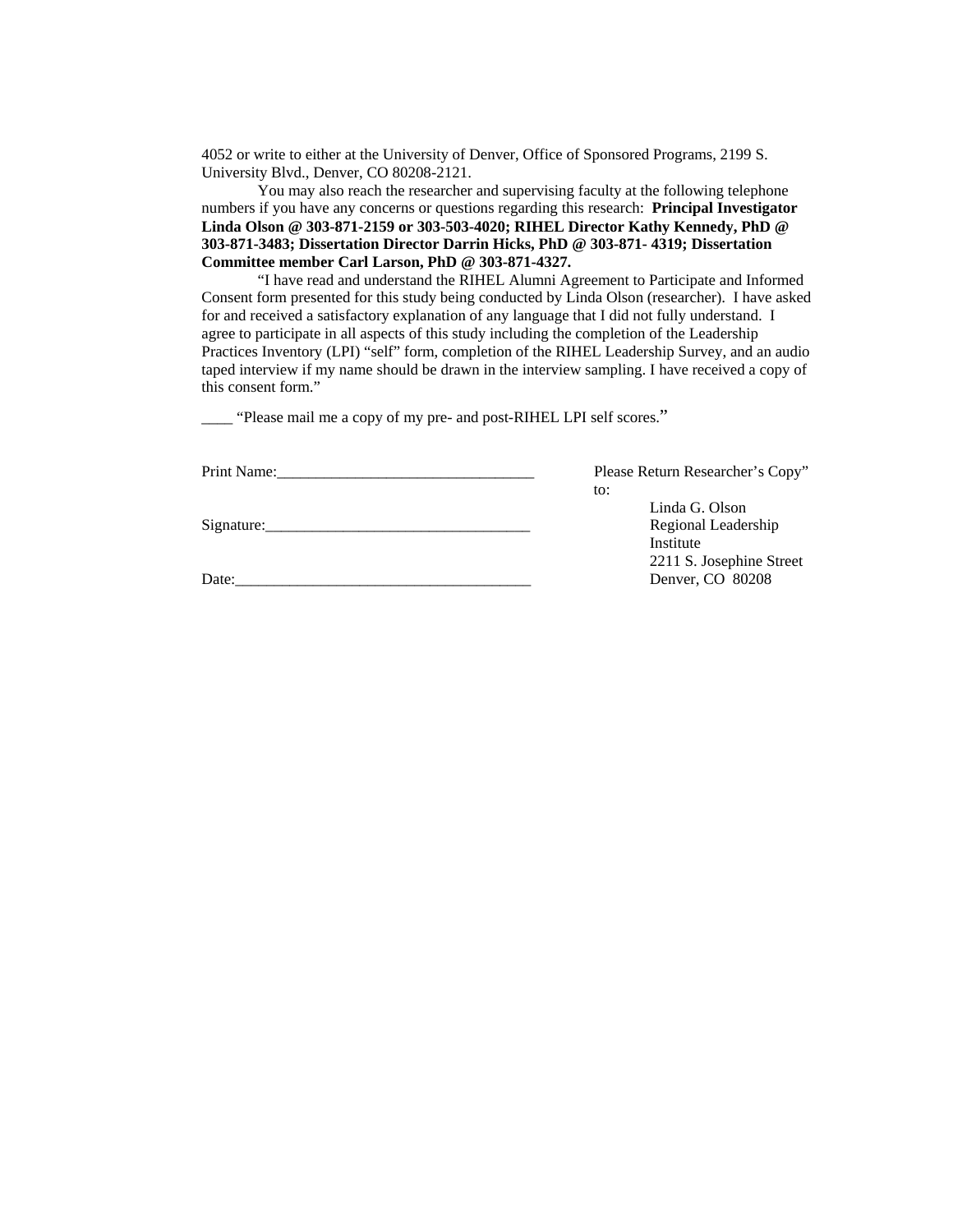# APPENDIX F Leadership Practices Inventory (Self form)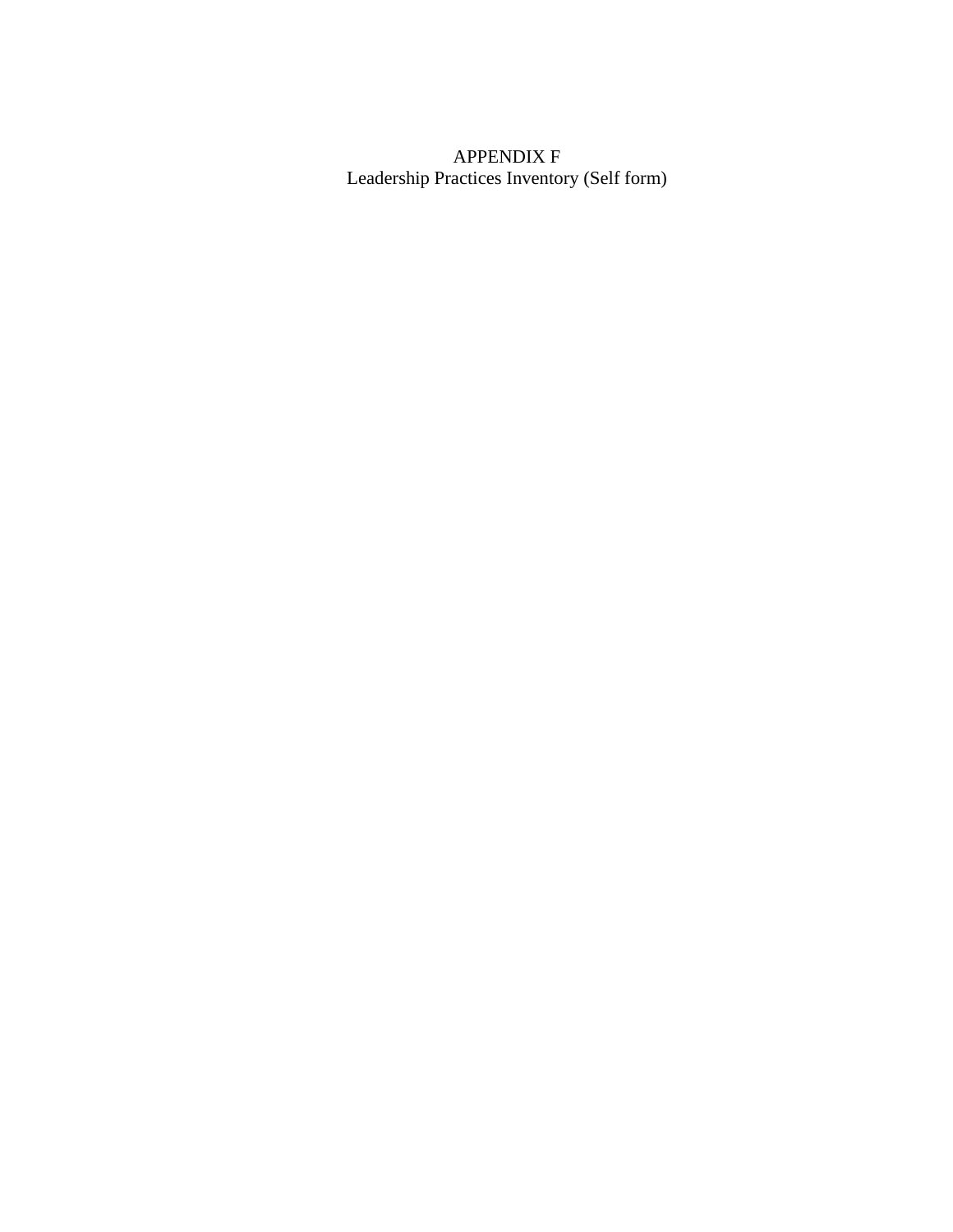## APPENDIX G

RIHEL Alumni Leadership Survey

| 5. Sex : ______Female ______Male<br>4. Age: $\frac{4}{2}$<br>Check all that you use in reference to your racial or ethnic identification:<br>a. ______ ASIAN b. _____ BLACK/AFRICAN-AMERICAN<br>c. ____HISPANIC d. ____WHITE e. ____<br>OTHER-SPECIFY:<br>Current<br>10. Is this position the a._____same or b._____different than the one you held when<br>you entered RIHEL?<br>11. Briefly describe your work/duties in your current position: | 2. |                                                                                            | 3. E-mail:____________ |
|---------------------------------------------------------------------------------------------------------------------------------------------------------------------------------------------------------------------------------------------------------------------------------------------------------------------------------------------------------------------------------------------------------------------------------------------------|----|--------------------------------------------------------------------------------------------|------------------------|
|                                                                                                                                                                                                                                                                                                                                                                                                                                                   |    |                                                                                            |                        |
|                                                                                                                                                                                                                                                                                                                                                                                                                                                   | 6. |                                                                                            |                        |
|                                                                                                                                                                                                                                                                                                                                                                                                                                                   |    |                                                                                            |                        |
|                                                                                                                                                                                                                                                                                                                                                                                                                                                   |    |                                                                                            |                        |
|                                                                                                                                                                                                                                                                                                                                                                                                                                                   |    |                                                                                            |                        |
|                                                                                                                                                                                                                                                                                                                                                                                                                                                   | 7. |                                                                                            |                        |
|                                                                                                                                                                                                                                                                                                                                                                                                                                                   |    |                                                                                            |                        |
|                                                                                                                                                                                                                                                                                                                                                                                                                                                   | 8. |                                                                                            |                        |
|                                                                                                                                                                                                                                                                                                                                                                                                                                                   |    |                                                                                            |                        |
|                                                                                                                                                                                                                                                                                                                                                                                                                                                   | 9. |                                                                                            |                        |
|                                                                                                                                                                                                                                                                                                                                                                                                                                                   |    |                                                                                            |                        |
|                                                                                                                                                                                                                                                                                                                                                                                                                                                   |    |                                                                                            |                        |
|                                                                                                                                                                                                                                                                                                                                                                                                                                                   |    | 12. Estimate the number of years you have served in public health or environment<br>years. |                        |

13. We all have various opportunities to engage in leadership. Think of the last time you found yourself in an opportunity to engage in leadership. *Describe the situation using reverse side of paper if needed:* 

What did you do? *Describe your leadership using reverse side if needed.*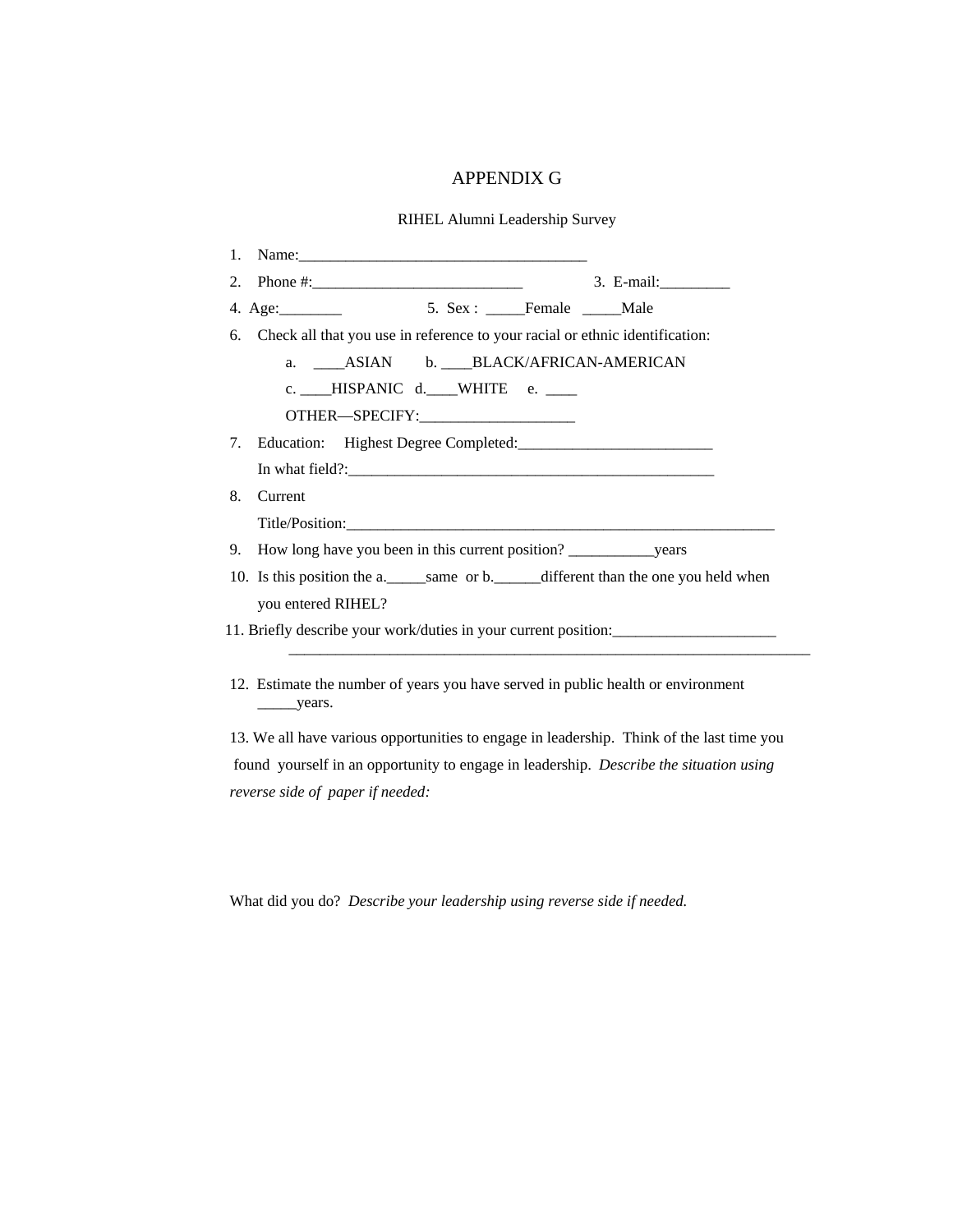14. Did your experience in RIHEL influence your response in this situation? \_\_Yes \_\_No How*? Please describe using reverse side if needed.* 

**In items 15-19, please circle your response using the description that best applies to each question. Provide further comments or explanations. Please use reverse side if more space is needed for comments.** 

|                                                                 | 15. To what extent did your experience in RIHEL positively influence your current ability |           |           |           |  |  |  |
|-----------------------------------------------------------------|-------------------------------------------------------------------------------------------|-----------|-----------|-----------|--|--|--|
| to effectively lead by <b>challenging the process?</b> (circle) |                                                                                           |           |           |           |  |  |  |
| N <sub>0</sub>                                                  | Little                                                                                    | Moderate  | High      | Very High |  |  |  |
| Influence                                                       | Influence                                                                                 | Influence | Influence | Influence |  |  |  |
|                                                                 | Comments/Explanations:                                                                    |           |           |           |  |  |  |

16. To what extent did your experience in RIHEL positively influence your current ability to effectively lead by **inspiring a shared vision?** (circle)

| No        | Little                 | Moderate  | High      | Very High |
|-----------|------------------------|-----------|-----------|-----------|
| Influence | Influence              | Influence | Influence | Influence |
|           | Comments/Explanations: |           |           |           |

17. To what extent did your experience in RIHEL positively influence your current ability to effectively lead by **enabling others to act?** (circle)

| $\overline{N}$ | Little                 | Moderate  | High      | Very High |
|----------------|------------------------|-----------|-----------|-----------|
| Influence      | Influence              | Influence | Influence | Influence |
|                | Comments/Explanations: |           |           |           |

18. To what extent did your experience in RIHEL positively influence your current ability to effectively lead by **modeling the way?** (circle) No Little Moderate High Very High Influence Influence Influence Influence Influence Comments/Explanations:

19. To what extent did your experience in RIHEL positively influence your current ability to effectively lead by **encouraging the heart?** (circle) No Little Moderate High Very High Influence Influence Influence Influence Influence Comments/Explanations:

20. Please briefly discuss the key factors that have most contributed to your leadership development in the past 5 years? *Use reverse side if needed.* 

21. Whether you mentioned RIHEL in #20 above or not, how important has RIHEL been to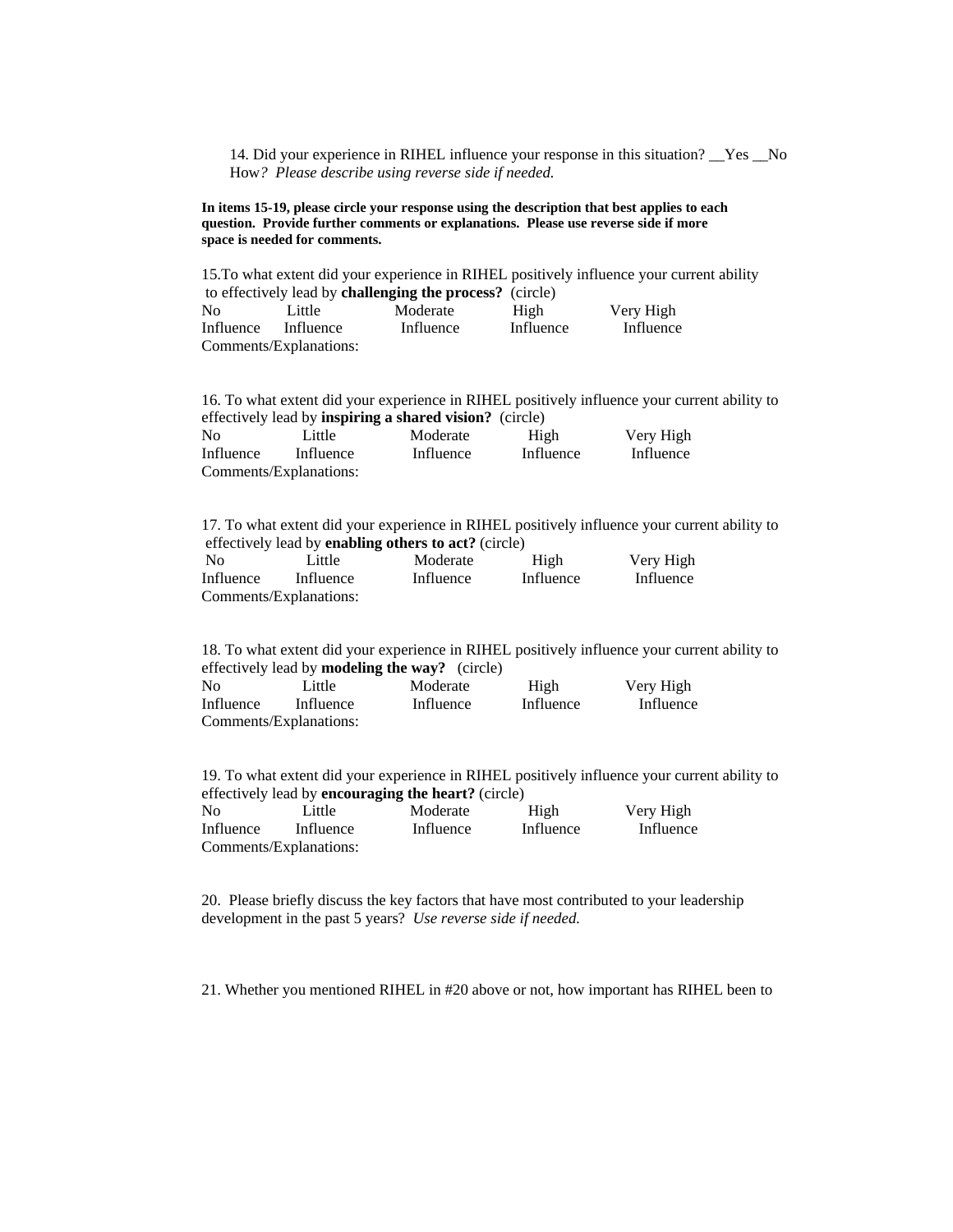your leadership development as compared to other key factors discussed? *Use reverse side if needed.*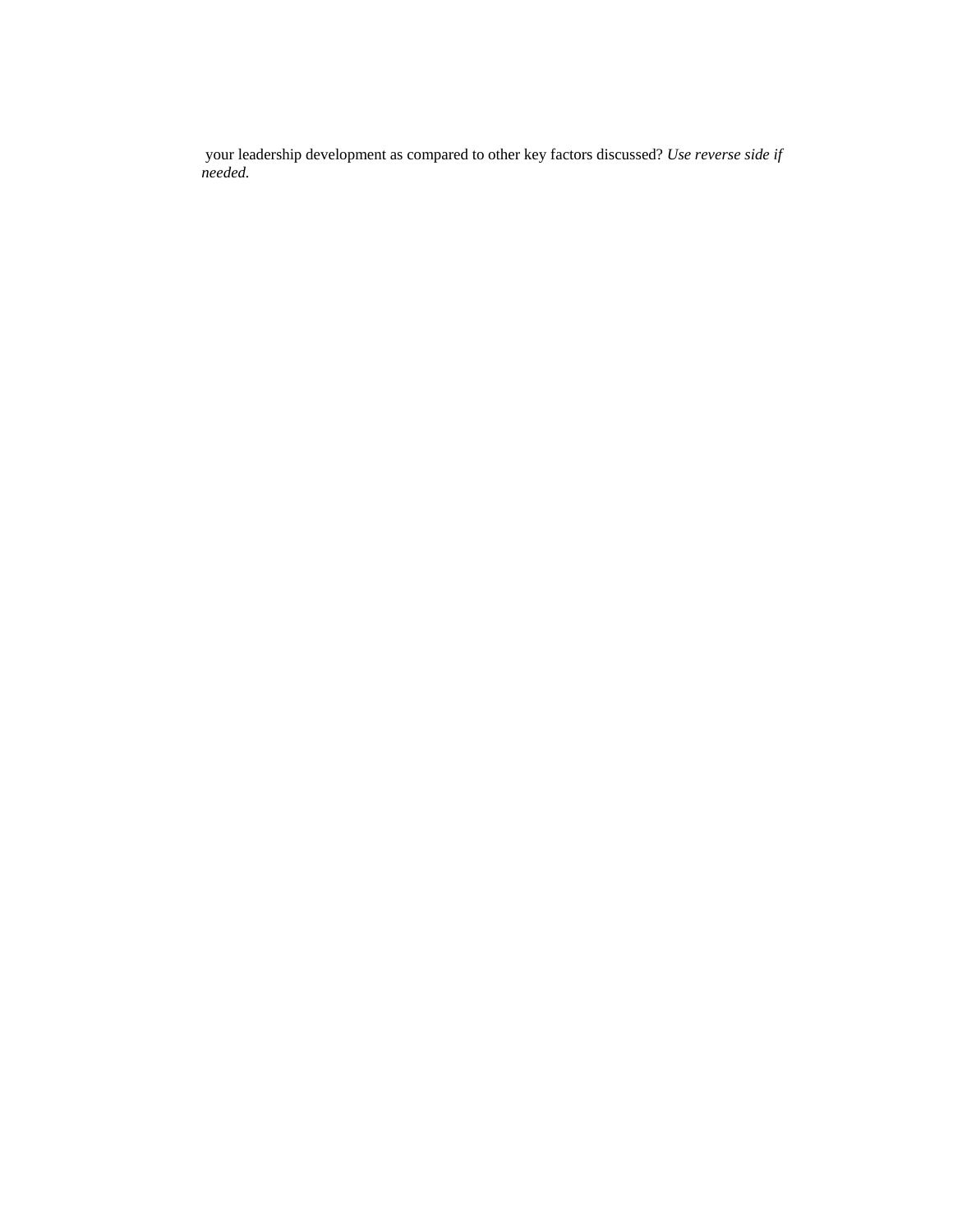## APPENDIX H

## Interview Schedule and Worksheet

# **Interview questions for RIHEL alumni:**

- 1. Tell me what opportunities you have had for leadership since RIHEL.
- 2. Describe for me how you demonstrated leadership in those situations.
- 3. Tell me about a time when you knew you were practicing leadership in a different way and that you were successful at it.
- 4. From your perspective what key factors do you think have most influenced your leadership development today?
- 5. Your LPI shows that you have increased/decreased/experienced no change in your capacity to\_\_\_\_\_\_\_\_. What accounts for that increase/decrease/no change? Can you give me an example of a time you were challenged to utilize that capacity? (Ask this for each of the practices.)
- 6. What types of support have you sought or received that have helped you become a stronger leader?
- 7. What obstacles have you experienced in trying to exercise your leadership potential?
- 8. What one thing did RIHEL do to contribute to your leadership development?
- 9. What else?
- 10. What else do you think would be important for me to know about your leadership development?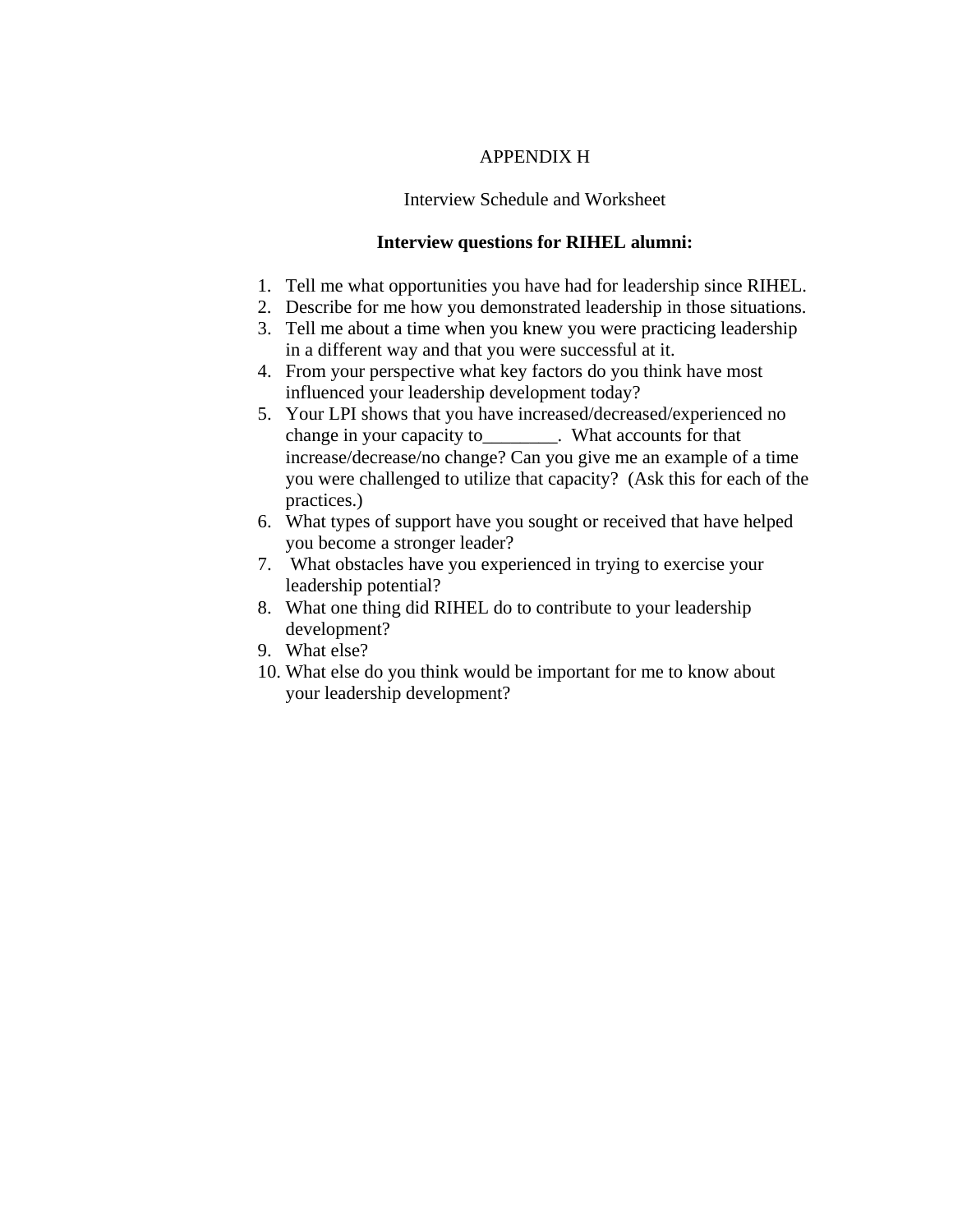### APPENDIX I

## Follow-up Postcard

Dear RIHEL alumni,

Your participation is still needed and wanted! The leadership development study that Linda Olson is conducting under the direction of Carl Larson and the Communication Dept. at the University of Denver is still open.

We know your lives are busy and you may have received the LPI and RIHEL Leadership Survey packet with little time to complete it by the first deadline. We have extended it to February 27 in order to encourage as strong participation as possible. **If you need a new packet,** please e-mail your current address to Linda at lolson@du.edu or phone 303-871-2159. Otherwise, we look forward to your involvement. Thank you for taking the time to contribute to this important study.

Sincerely, Linda Olson P.S. If you have already returned your packet, please disregard this notice...and thank you very much!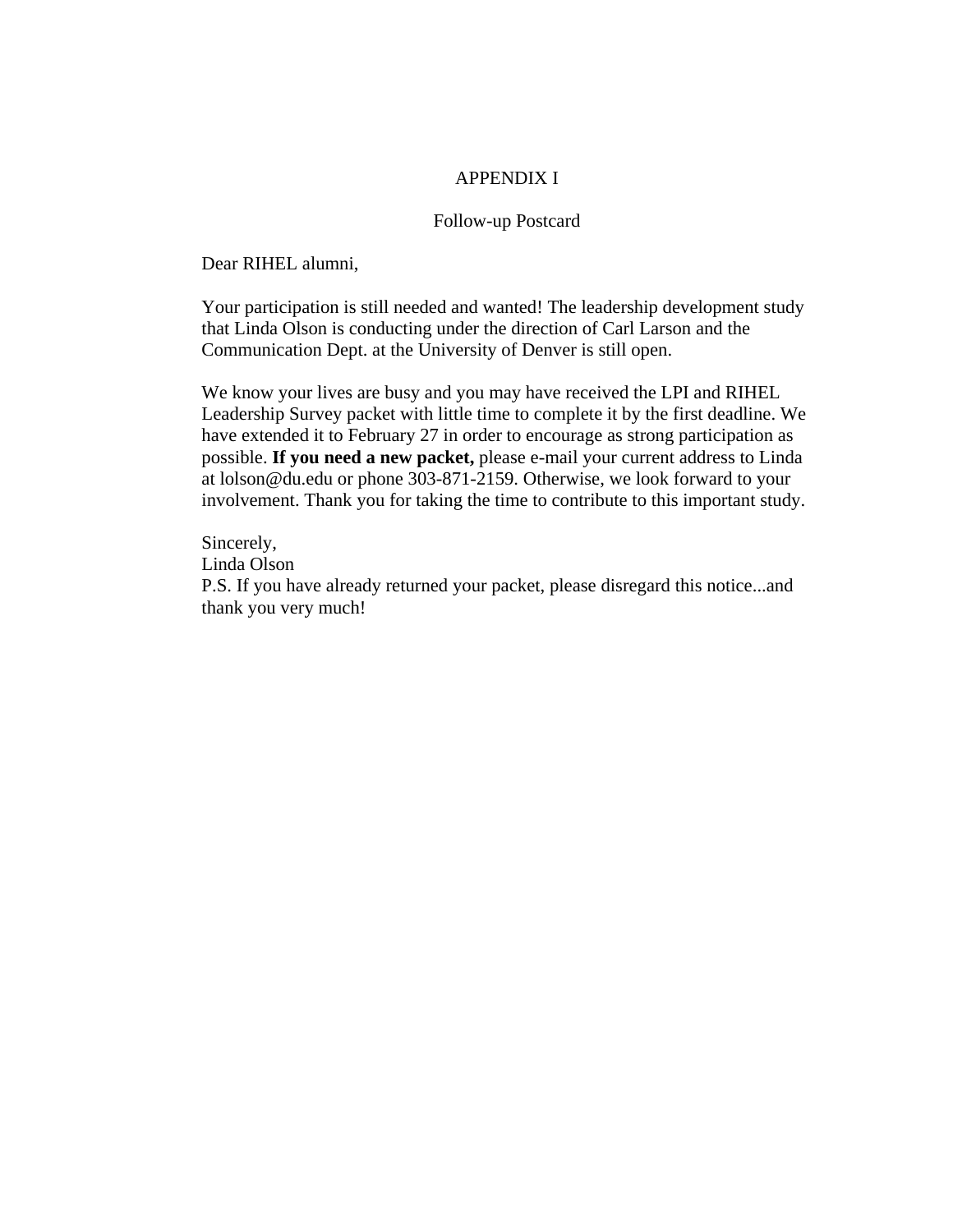# APPENDIX J

# Demographics

#### Year of Graduation

|       |         | Frequency | Percent | <b>Valid Percent</b> | Cumulative<br>Percent |
|-------|---------|-----------|---------|----------------------|-----------------------|
| Valid | 1999.00 | 17        | 25.4    | 25.4                 | 25.4                  |
|       | 2000.00 | 13        | 19.4    | 19.4                 | 44.8                  |
|       | 2001.00 | 16        | 23.9    | 23.9                 | 68.7                  |
|       | 2002.00 | 21        | 31.3    | 31.3                 | 100.0                 |
|       | Total   | 67        | 100.0   | 100.0                |                       |

Sex

|       |        | Frequency | Percent | <b>Valid Percent</b> | Cumulative<br>Percent |
|-------|--------|-----------|---------|----------------------|-----------------------|
| Valid | Female | 41        | 61.2    | 61.2                 | 61.2                  |
|       | Male   | 26        | 38.8    | 38.8                 | 100.0                 |
|       | Total  | 67        | 100.0   | 100.0                |                       |

# Ethnicity

|       |              | Frequency | Percent | Valid Percent | Cumulative<br>Percent |
|-------|--------------|-----------|---------|---------------|-----------------------|
| Valid | Asian        | 3         | 4.5     | 4.5           | 4.5                   |
|       | <b>Black</b> | 2         | 3.0     | 3.0           | 7.5                   |
|       | Hispanic     | 3         | 4.5     | 4.5           | 11.9                  |
|       | White        | 59        | 88.1    | 88.1          | 100.0                 |
|       | Total        | 67        | 100.0   | 100.0         |                       |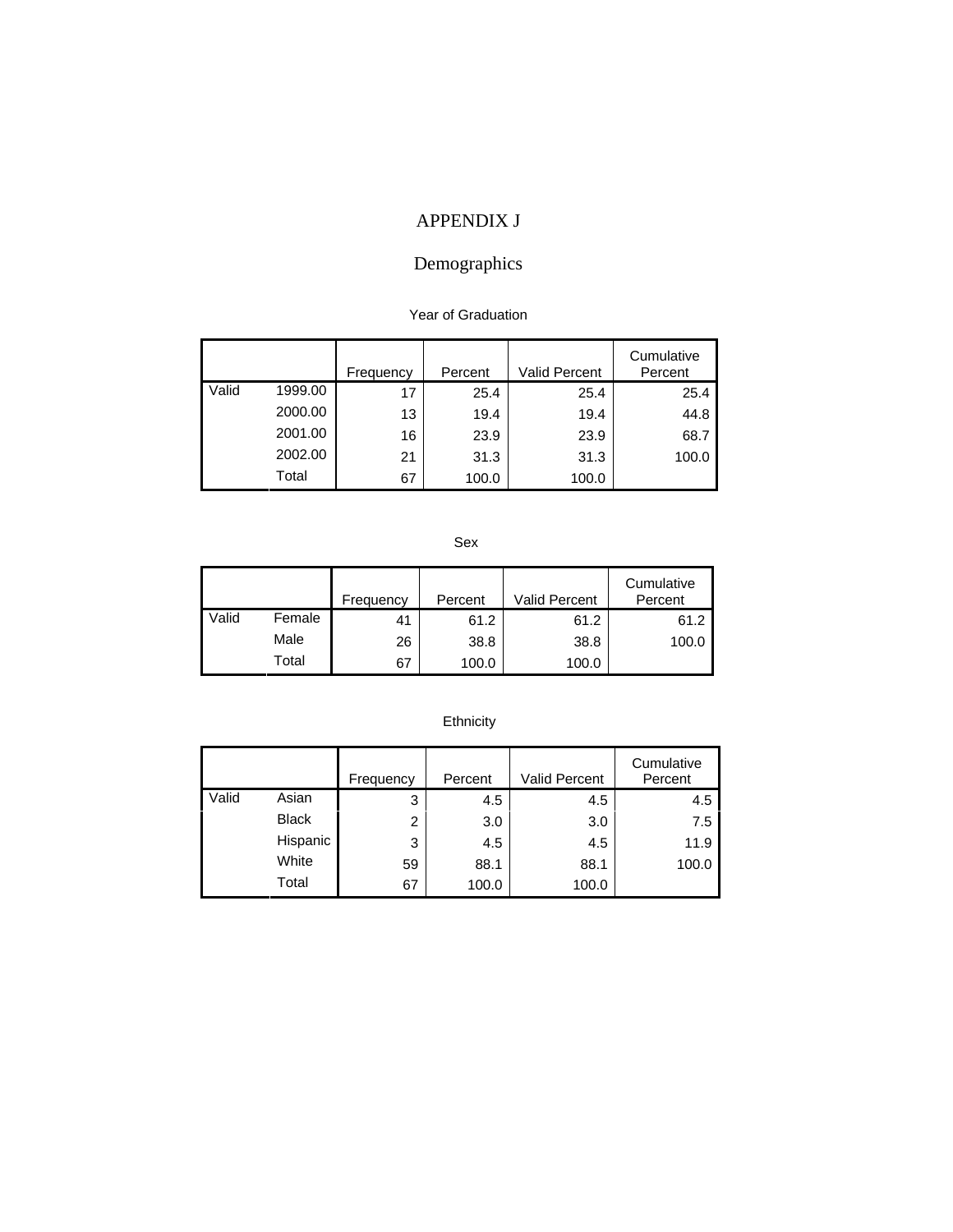|         |         | Age     | Years in<br>Current Job | Years in Public<br>Health/Environ<br>ment |
|---------|---------|---------|-------------------------|-------------------------------------------|
| l N     | Valid   | 66      | 67                      | 67                                        |
|         | Missing | 1       | 0                       |                                           |
| Mean    |         | 46.0758 | 5.8970                  | 17.2612                                   |
| Minimum |         | 27.00   | .20                     | .00                                       |
| Maximum |         | 65.00   | 26.00                   | 40.00                                     |

# Age, Years in Job, Years in Public Health

# Highest Educational Degree Completed

|       |                | Frequency      | Percent | <b>Valid Percent</b> | Cumulative<br>Percent |
|-------|----------------|----------------|---------|----------------------|-----------------------|
| Valid | High<br>School | 1              | 1.5     | 1.5                  | 1.5                   |
|       | BA             | 1              | 1.5     | 1.5                  | 3.0                   |
|       | BS.            | 16             | 23.9    | 23.9                 | 26.9                  |
|       | MA.            | 15             | 22.4    | 22.4                 | 49.3                  |
|       | МS             | 11             | 16.4    | 16.4                 | 65.7                  |
|       | <b>MPH</b>     | 6              | 9.0     | 9.0                  | 74.6                  |
|       | <b>MSN</b>     | $\overline{2}$ | 3.0     | 3.0                  | 77.6                  |
|       | <b>MSW</b>     | $\overline{2}$ | 3.0     | 3.0                  | 80.6                  |
|       | MD.            | $\overline{7}$ | 10.4    | 10.4                 | 91.0                  |
|       | <b>PhD</b>     | $\overline{2}$ | 3.0     | 3.0                  | 94.0                  |
|       | JD             | 3              | 4.5     | 4.5                  | 98.5                  |
|       | Post-doc       | 1              | 1.5     | 1.5                  | 100.0                 |
|       | Total          | 67             | 100.0   | 100.0                |                       |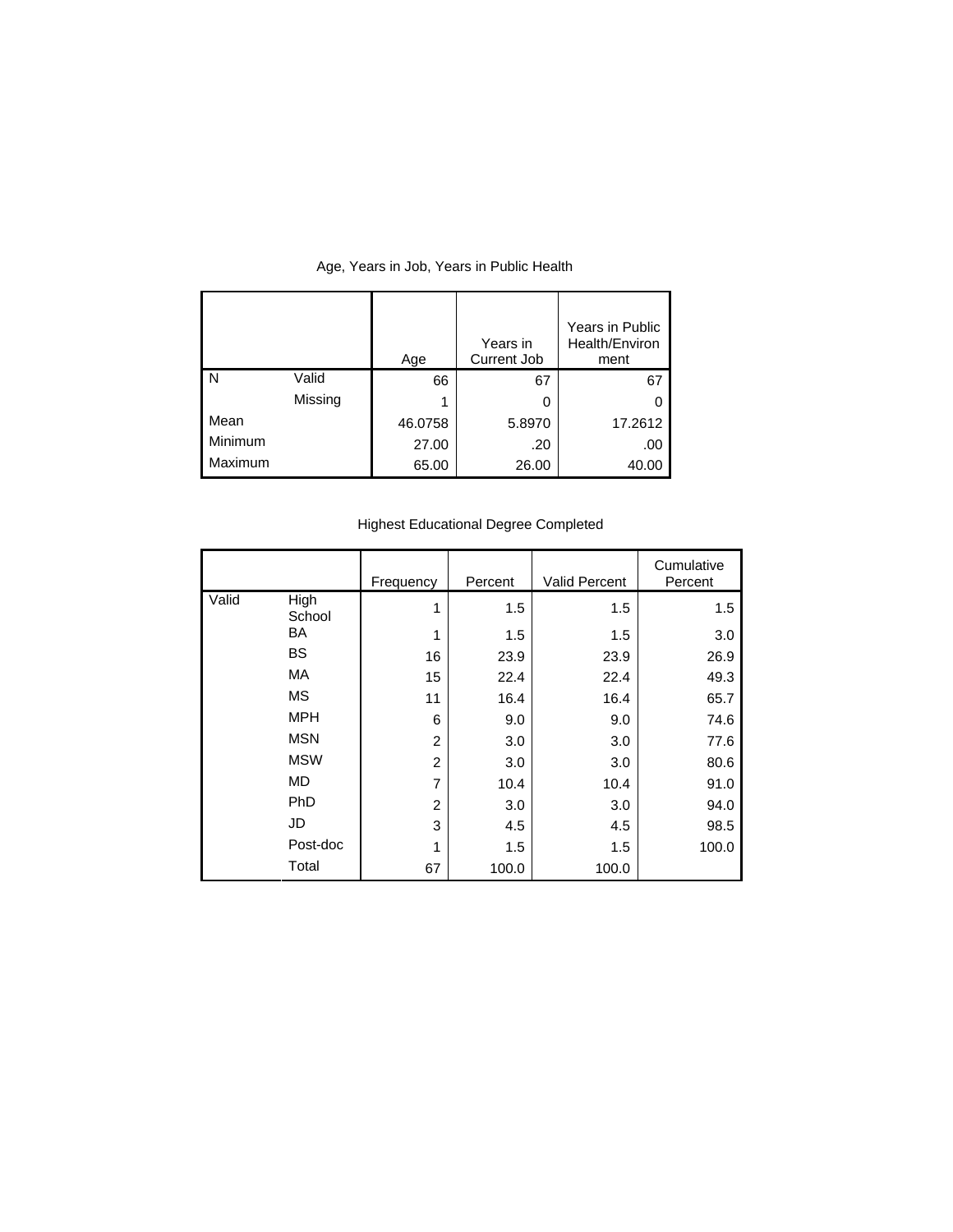|                     |                         | Frequency      | Percent | <b>Valid Percent</b> | Cumulative<br>Percent |
|---------------------|-------------------------|----------------|---------|----------------------|-----------------------|
| Valid               | Medicine                | $\overline{7}$ | 10.4    | 10.4                 | 10.4                  |
|                     | <b>Nursing</b>          | 10             | 14.9    | 14.9                 | 25.4                  |
|                     | Health<br>Related       | 14             | 20.9    | 20.9                 | 46.3                  |
|                     | Nat.<br><b>Sciences</b> | 12             | 17.9    | 17.9                 | 64.2                  |
|                     | Soc.<br><b>Sciences</b> | 8              | 11.9    | 11.9                 | 76.1                  |
| Bus/Admin/<br>Mgmt. | $\overline{7}$          | 10.4           | 10.4    | 86.6                 |                       |
|                     | Law                     | 3              | 4.5     | 4.5                  | 91.0                  |
|                     | Engineering             | 3              | 4.5     | 4.5                  | 95.5                  |
|                     | Education               | $\overline{2}$ | 3.0     | 3.0                  | 98.5                  |
|                     | Other                   | 1              | 1.5     | 1.5                  | 100.0                 |
|                     | Total                   | 67             | 100.0   | 100.0                |                       |

### Field of Study

# Job Position Category

|       |                                   | Frequency | Percent | <b>Valid Percent</b> | Cumulative<br>Percent |
|-------|-----------------------------------|-----------|---------|----------------------|-----------------------|
| Valid | Director/<br>Senior Mgmt.         | 34        | 50.7    | 50.7                 | 50.7                  |
|       | Management                        | 17        | 25.4    | 25.4                 | 76.1                  |
|       | Non-<br>management<br>Team Member | 2         | 3.0     | 3.0                  | 79.1                  |
|       | Professional                      | 10        | 14.9    | 14.9                 | 94.0                  |
|       | Professor/<br>Educator            | 4         | 6.0     | 6.0                  | 100.0                 |
|       | Total                             | 67        | 100.0   | 100.0                |                       |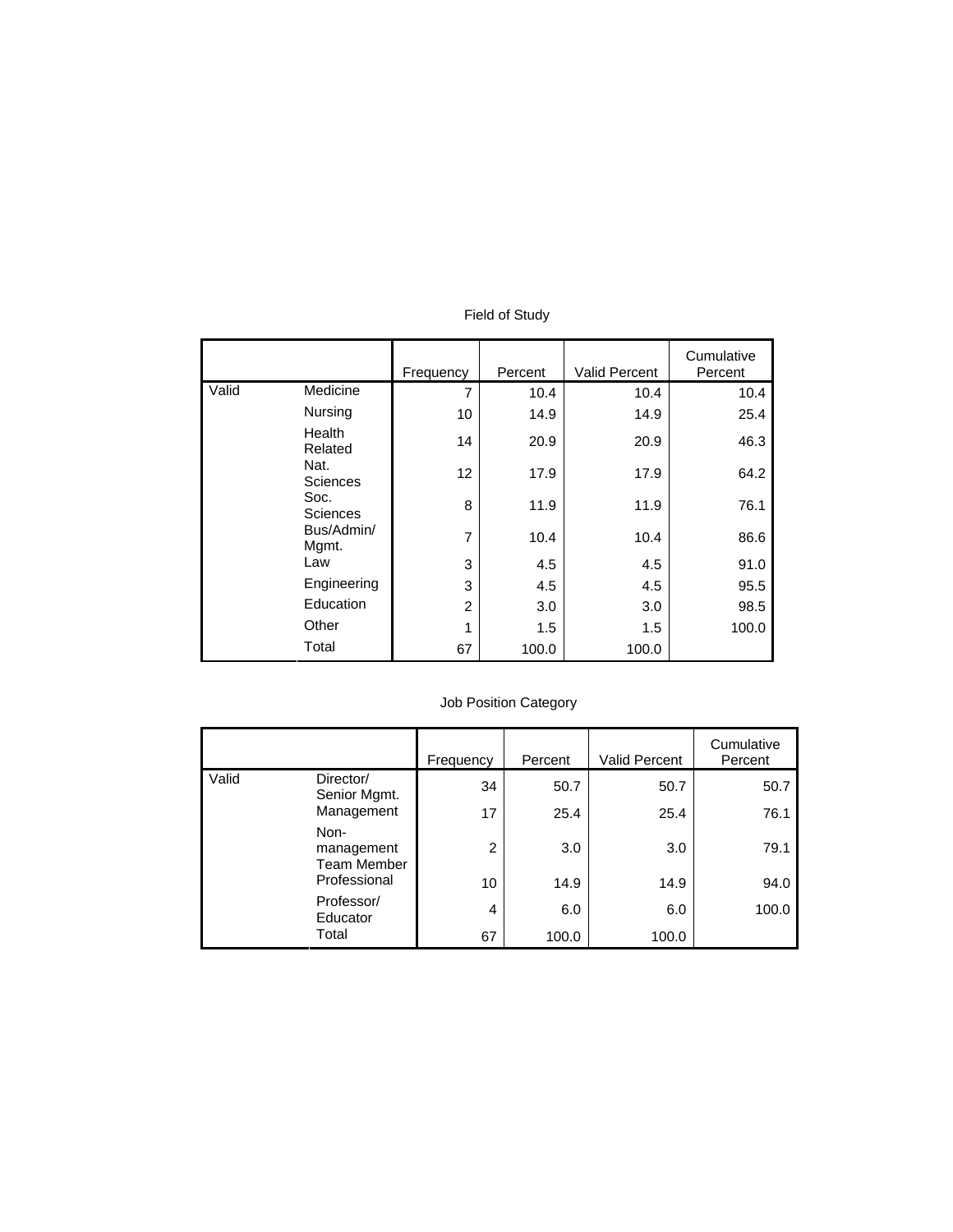# Job Type Category

|       |                  | Frequency | Percent | <b>Valid Percent</b> | Cumulative<br>Percent |
|-------|------------------|-----------|---------|----------------------|-----------------------|
| Valid | Health           | 38        | 56.7    | 56.7                 | 56.7                  |
|       | Environ-<br>ment | 20        | 29.9    | 29.9                 | 86.6                  |
|       | <b>Both</b>      | 6         | 9.0     | 9.0                  | 95.5                  |
|       | Other            | 3         | 4.5     | 4.5                  | 100.0                 |
|       | Total            | 67        | 100.0   | 100.0                |                       |

# Agency Category

|       |                                      | Frequency | Percent | Valid Percent | Cumulative<br>Percent |
|-------|--------------------------------------|-----------|---------|---------------|-----------------------|
| Valid | Government                           | 43        | 64.2    | 64.2          | 64.2                  |
|       | Corporate<br>/Business<br>Non-profit | 14        | 20.9    | 20.9          | 85.1                  |
|       |                                      | 6         | 9.0     | 9.0           | 94.0                  |
|       | Educ.<br>Institution<br>Other        | 3         | 4.5     | 4.5           | 98.5                  |
|       |                                      | 1         | 1.5     | 1.5           | 100.0                 |
|       | Total                                | 67        | 100.0   | 100.0         |                       |

Job Change Since RIHEL?

|       |       | Frequency | Percent | Valid Percent | Cumulative<br>Percent |
|-------|-------|-----------|---------|---------------|-----------------------|
| Valid | No    | 33        | 49.3    | 49.3          | 49.3                  |
|       | Yes   | 34        | 50.7    | 50.7          | 100.0                 |
|       | Total | 67        | 100.0   | 100.0         |                       |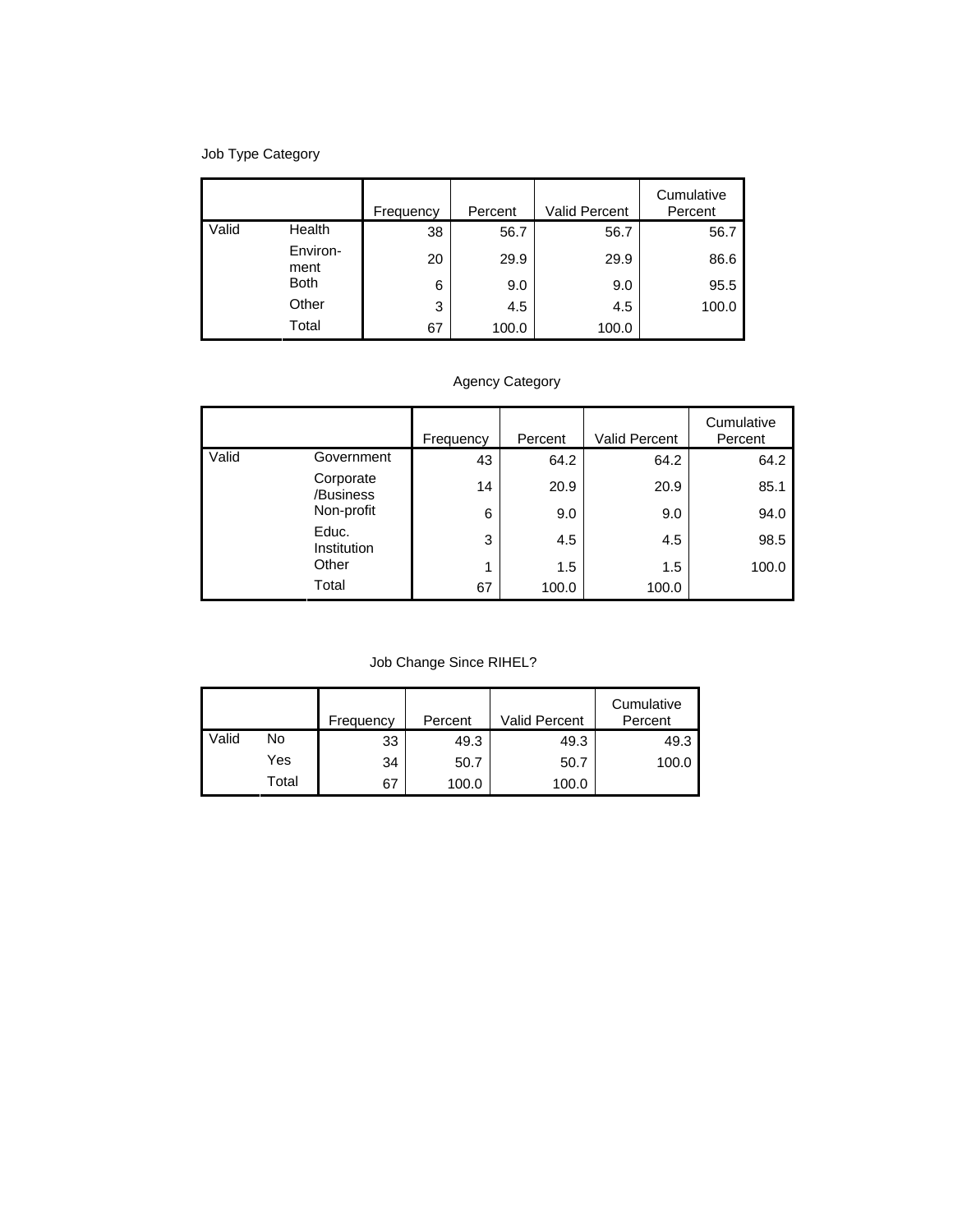## APPENDIX K

## LPI Change Scores and Groups **LPI Change Scores and Groups: Total N =67**

## High Change= Top 25%; Positive change on all 5 practices for a total of +41 to +106; N=19

| ID#             | CP    | <b>ISV</b> | <b>EOA</b> | <b>MW</b> | EH    | Total  | Interview   |
|-----------------|-------|------------|------------|-----------|-------|--------|-------------|
| 51              | $+17$ | $+25$      | $+21$      | $+22$     | $+21$ | $+106$ | Y           |
| 66              | $+16$ | $+21$      | $+17$      | $+22$     | $+21$ | $+97$  | Y           |
| 14              | $+21$ | $+19$      | $+14$      | $+9$      | $+28$ | $+91$  | $\mathbf Y$ |
| 11              | $+12$ | $+20$      | $+13$      | $+13$     | $+22$ | $+80$  | Y           |
| $7\overline{ }$ | $+6$  | $+17$      | $+20$      | $+31$     | $+1$  | $+75$  | ${\bf N}$   |
| 24              | $+19$ | $+19$      | $+13$      | $+11$     | $+12$ | $+74$  | $\mathbf N$ |
| 48              | $+13$ | $+20$      | $+4$       | $+13$     | $+12$ | $+62$  | $\mathbf Y$ |
| 12              | $+3$  | $+9$       | $+8$       | $+12$     | $+28$ | $+60$  | Y           |
| $\overline{2}$  | $+11$ | $+9$       | $+10$      | $+12$     | $+15$ | $+57$  | $\mathbf Y$ |
| 32              | $+14$ | $+12$      | $+15$      | $+8$      | $+6$  | $+55$  | ${\bf N}$   |
| 29              | $+14$ | $+18$      | $+7$       | $+4$      | $+11$ | $+54$  | ${\bf N}$   |
| 61              | $+7$  | $+7$       | $+2$       | $+14$     | $+20$ | $+50$  | Y           |
| 38              | $+3$  | $+14$      | $+9$       | $+6$      | $+18$ | $+50$  | $\mathbf N$ |
| 47              | $+9$  | $+14$      | $+6$       | $+12$     | $+5$  | $+46$  | ${\bf N}$   |
| 44              | $+1$  | $+10$      | $+7$       | $+8$      | $+18$ | $+44$  | Y           |
| $\mathbf{1}$    | $+15$ | $+14$      | $+1$       | $+5$      | $+9$  | $+44$  | Y           |
| 54              | $+8$  | $+11$      | $+6$       | $+3$      | $+13$ | $+41$  | ${\bf N}$   |
| 31              | $+1$  | $+18$      | $+4$       | $+7$      | $+9$  | $+39$  | ${\bf N}$   |
| 54              | $+8$  | $+11$      | $+6$       | $+3$      | $+13$ | $+41$  | 41          |

Medium Change=  $50-75\%$ ; Positive change on 4-5 practices for total of  $+20$  to  $+40$ ; N=18

| ID#             | CP    | <b>ISV</b> | <b>EOA</b>     | <b>MW</b> | EH    | Total | Interview   |
|-----------------|-------|------------|----------------|-----------|-------|-------|-------------|
| 31              | $+1$  | $+18$      | $+4$           | $+7$      | $+9$  | $+39$ | N           |
| $\overline{59}$ | $+3$  | $+15$      | $+2$           | $+10$     | $+7$  | $+37$ | $\mathbf N$ |
| 60              | $+4$  | $+7$       | $+9$           | $+9$      | $+6$  | $+35$ | $\mathbf N$ |
| 28              | $+7$  | $+12$      | $+1$           | $+7$      | $+7$  | $+34$ | Y           |
| 34              | $+3$  | $+5$       | $\bf+8$        | $+8$      | $+10$ | $+34$ | Y           |
| 9               | $+8$  | $+12$      | $+5$           | $+2$      | $+5$  | $+32$ | $\mathbf Y$ |
| 42              | $+7$  | $+8$       | $+5$           | $+7$      | $+5$  | $+32$ | $\mathbf N$ |
| 41              | $+10$ | $+10$      | $\overline{0}$ | $+8$      | $+4$  | $+32$ | Y           |
| 33              | $+4$  | $+17$      | $+7$           | $+9$      | $-7$  | $+30$ | $\mathbf N$ |
| 58              | $+4$  | $+1$       | $+6$           | $+10$     | $+7$  | $+28$ | $\mathbf N$ |
| 56              | $+3$  | $+10$      | $+6$           | $+7$      | $+1$  | $+27$ | $\mathbf N$ |
| 5 <sup>1</sup>  | $+7$  | $+2$       | $+4$           | $+2$      | $+12$ | $+27$ | $\mathbf N$ |
| 45              | $+1$  | $+11$      | $+7$           | $+8$      | $-1$  | $+26$ | $\mathbf N$ |
| 30              | $+14$ | $+11$      | $-2$           | $-2$      | $+2$  | $+23$ | $\mathbf N$ |
| 19              | $+3$  | $+11$      | $+2$           | $+5$      | $+2$  | $+23$ | $\mathbf N$ |
| 64              | $+5$  | $+4$       | $-3$           | $+2$      | $+14$ | $+22$ | $\mathbf N$ |
| 62              | $+6$  | $+7$       | $\mathbf{0}$   | $+5$      | $+2$  | $+20$ | $\mathbf N$ |
| 16              | $+3$  | $+4$       | $+5$           | $+3$      | $+5$  | $+20$ | $\mathbf N$ |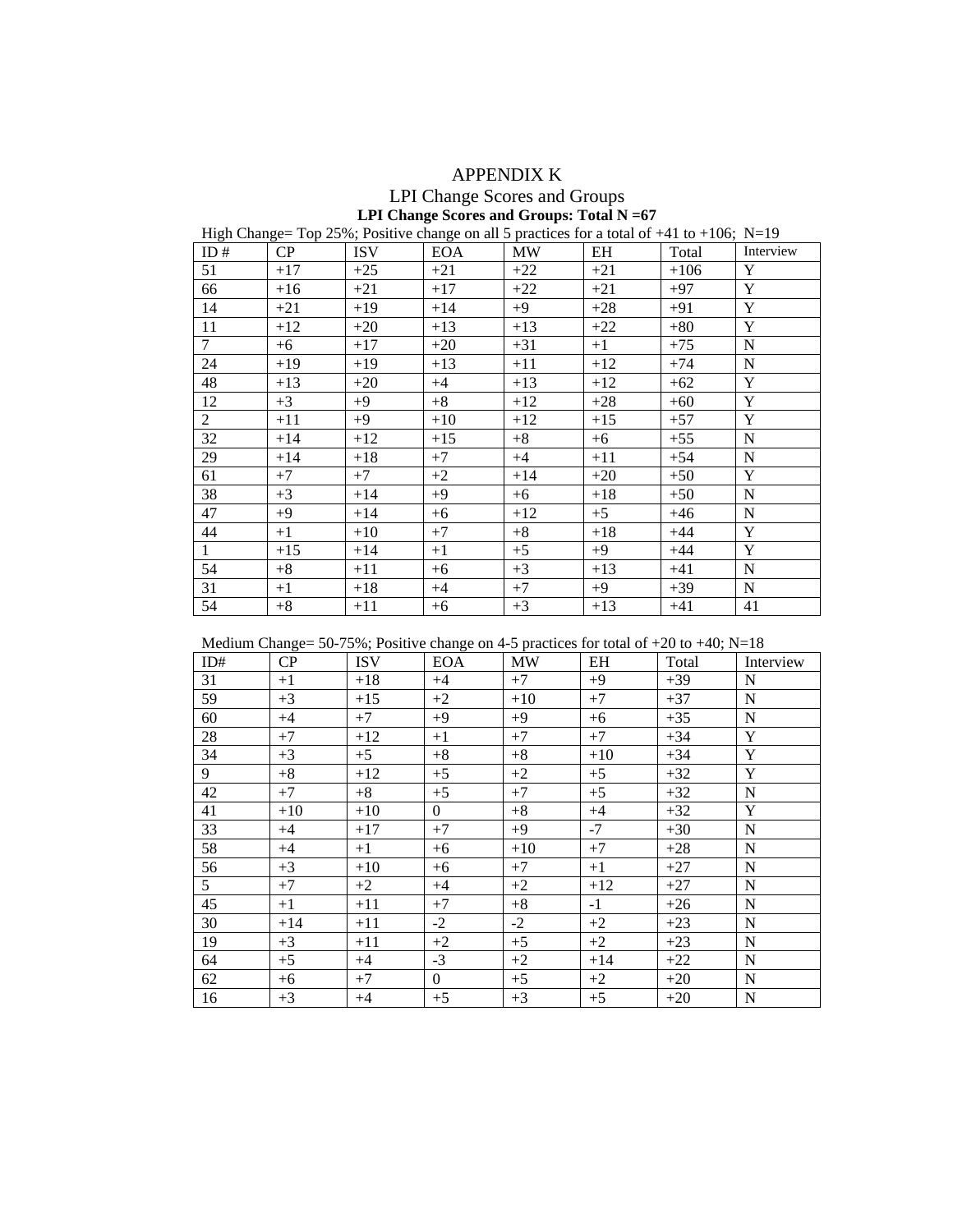| ID#            | CP               | <b>ISV</b>       | <b>EOA</b>       | <b>MW</b>        | EH               | Total | Interview   |
|----------------|------------------|------------------|------------------|------------------|------------------|-------|-------------|
| 40             | $+7$             | $\overline{0}$   | $+2$             | $\boldsymbol{0}$ | $+10$            | $+19$ | N           |
| 63             | $+4$             | $\boldsymbol{0}$ | $+6$             | $+7$             | $+2$             | $+19$ | $\mathbf N$ |
| $\overline{4}$ | $+4$             | $+1$             | $+7$             | $+1$             | $+5$             | $+18$ | N           |
| 50             | $+8$             | $+7$             | $\boldsymbol{0}$ | $\boldsymbol{0}$ | $+2$             | $+17$ | $\mathbf N$ |
| 55             | $+4$             | $+6$             | $-1$             | $+1$             | $+6$             | $+16$ | $\mathbf N$ |
| 65             | $\overline{0}$   | $+4$             | $+2$             | $-1$             | $+11$            | $+16$ | $\mathbf N$ |
| 22             | $\boldsymbol{0}$ | $+4$             | $+3$             | $+3$             | $+5$             | $+15$ | N           |
| 49             | $+2$             | $+7$             | $+4$             | $\boldsymbol{0}$ | $+1$             | $+14$ | ${\bf N}$   |
| 69             | $+4$             | $+1$             | $+3$             | $+4$             | $\boldsymbol{0}$ | $+12$ | $\mathbf N$ |
| 18             | $+5$             | $+1$             | $-1$             | $+7$             | $-1$             | $+11$ | Y           |
| 6              | $\boldsymbol{0}$ | $+3$             | $-2$             | $+1$             | $+7$             | $+9$  | $\mathbf N$ |
| 39             | $+1$             | $-5$             | $+13$            | $-6$             | $+6$             | $+9$  | $\mathbf N$ |
| 27             | $+8$             | $+5$             | $-3$             | $+1$             | $-4$             | $+7$  | N           |
| 57             | $+1$             | $+7$             | $\theta$         | $-1$             | $\overline{0}$   | $+7$  | $\mathbf N$ |
| 52             | $-1$             | $+6$             | $+4$             | $+3$             | $-6$             | $+6$  | $\mathbf N$ |

Low Change=25-50%; Positive change on 3-5 practices for a total of  $+6$  to  $+19$ ; N=15

No Change to Negative Change; Mixed change to negative change on all 5 practices; N=17

| ID#            | CP               | <b>ISV</b>     | <b>EOA</b>       | <b>MW</b>        | EH                   | Total            | Interview   |
|----------------|------------------|----------------|------------------|------------------|----------------------|------------------|-------------|
| 53             | $\boldsymbol{0}$ | $+3$           | $-1$             | $+2$             | $+1$                 | $+5$             | $\mathbf N$ |
| 36             | $\boldsymbol{0}$ | $+4$           | $+2$             | $-4$             | $+3$                 | $+5$             | $\mathbf N$ |
| 35             | $-2$             | $+2$           | $\overline{0}$   | $\boldsymbol{0}$ | $+5$                 | $+5$             | N           |
| 25             | $+4$             | -6             | $+3$             | $-1$             | $+3$                 | $+3$             | $\mathbf N$ |
| 10             | $-6$             | $-4$           | $+3$             | $+6$             | $+3$                 | $+2$             | ${\bf N}$   |
| 26             | $+7$             | $-3$           | $-1$             | $\boldsymbol{0}$ | $-1$                 | $+2$             | $\mathbf N$ |
| 15             | $\boldsymbol{0}$ | $+1$           | $+1$             | $-4$             | $+2$                 | $\boldsymbol{0}$ | $\mathbf N$ |
| 67             | $-1$             | $+2$           | $-2$             | $-2$             | $\frac{2}{\sqrt{2}}$ | $-1$             | $\mathbf N$ |
| 23             | $-2$             | $\overline{0}$ | $+2$             | $-2$             | $\mathbf{0}$         | $-2$             | Y           |
| 13             | $-4$             | $-4$           | $\overline{0}$   | $\boldsymbol{0}$ | $+6$                 | $-2$             | $\mathbf N$ |
| 20             | $+1$             | $+5$           | $-3$             | $-2$             | $-9$                 | $-8$             | $\mathbf Y$ |
| 43             | $-4$             | $-7$           | $-1$             | $-2$             | $+1$                 | $-13$            | ${\bf N}$   |
| $\mathfrak{Z}$ | $+2$             | $-4$           | $-5$             | $-6$             | $-1$                 | $-14$            | $\mathbf Y$ |
| 17             | $-7$             | $-7$           | $-1$             | $-1$             | $-5$                 | $-21$            | $\mathbf N$ |
| 37             | $-10$            | $-7$           | $\boldsymbol{0}$ | $-5$             | $-9$                 | $-31$            | $\mathbf N$ |
| 21             | $-9$             | $-9$           | -6               | $-7$             | $-4$                 | $-35$            | $\mathbf N$ |
| 8              | $-8$             | $-18$          | $-8$             | $-3$             | $-1$                 | $-38$            | $\mathbf N$ |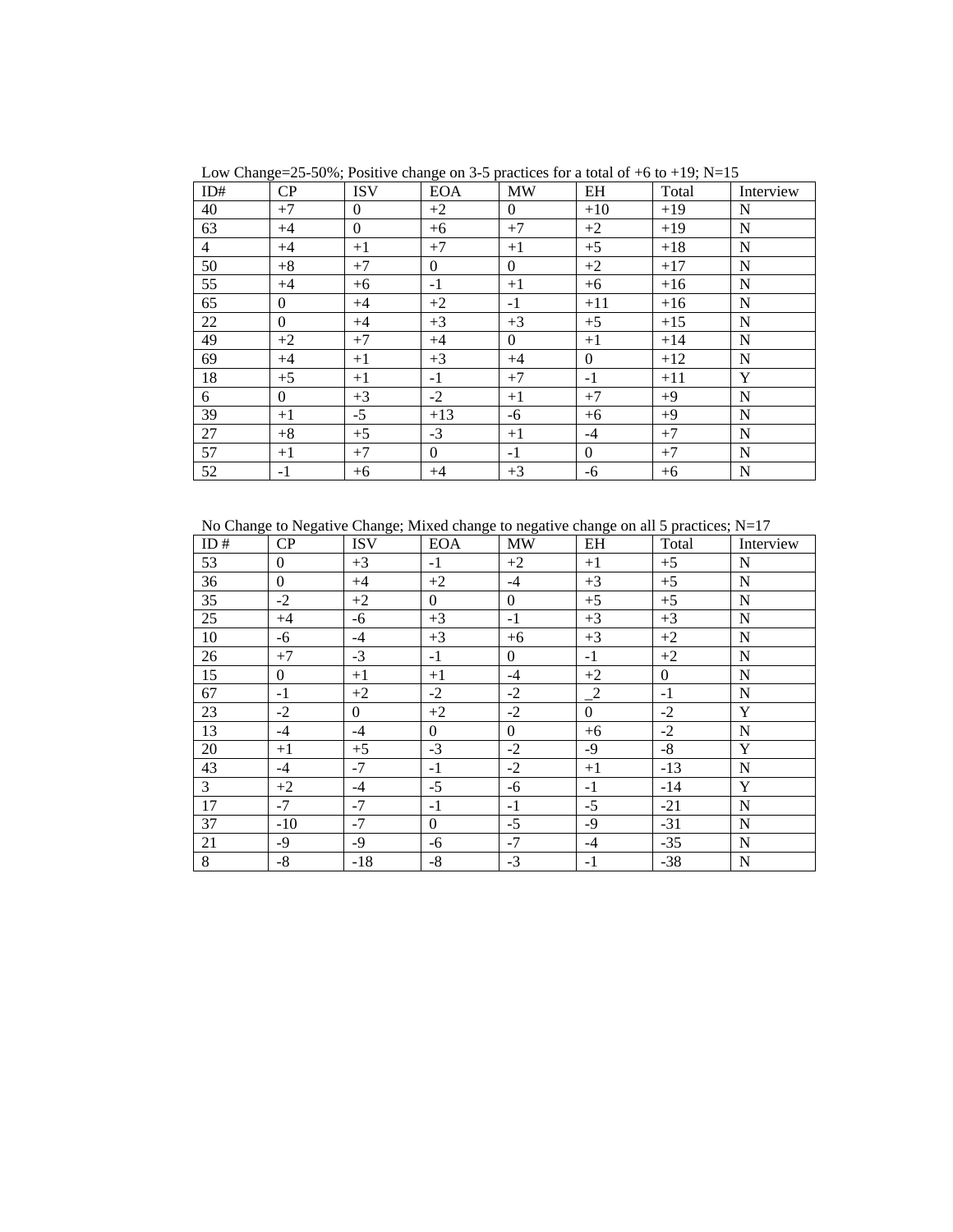## A STUDY OF LEADERSHIP DEVELOPMENT IN THE REGIONAL INSTITUTE FOR HEALTH AND ENVIORNMENTAL LEADERSHIP

An Abstract of a Dissertation

 $\overline{\phantom{a}}$ 

Presented to

the Faculty of Social Sciences

University of Denver

In Partial Fulfillment

 $\overline{\phantom{a}}$ 

of the Requirements for the Degree

Doctor of Philosophy

by

Linda Grace Olson

June 2005

Advisor: Darrin Hicks Abstract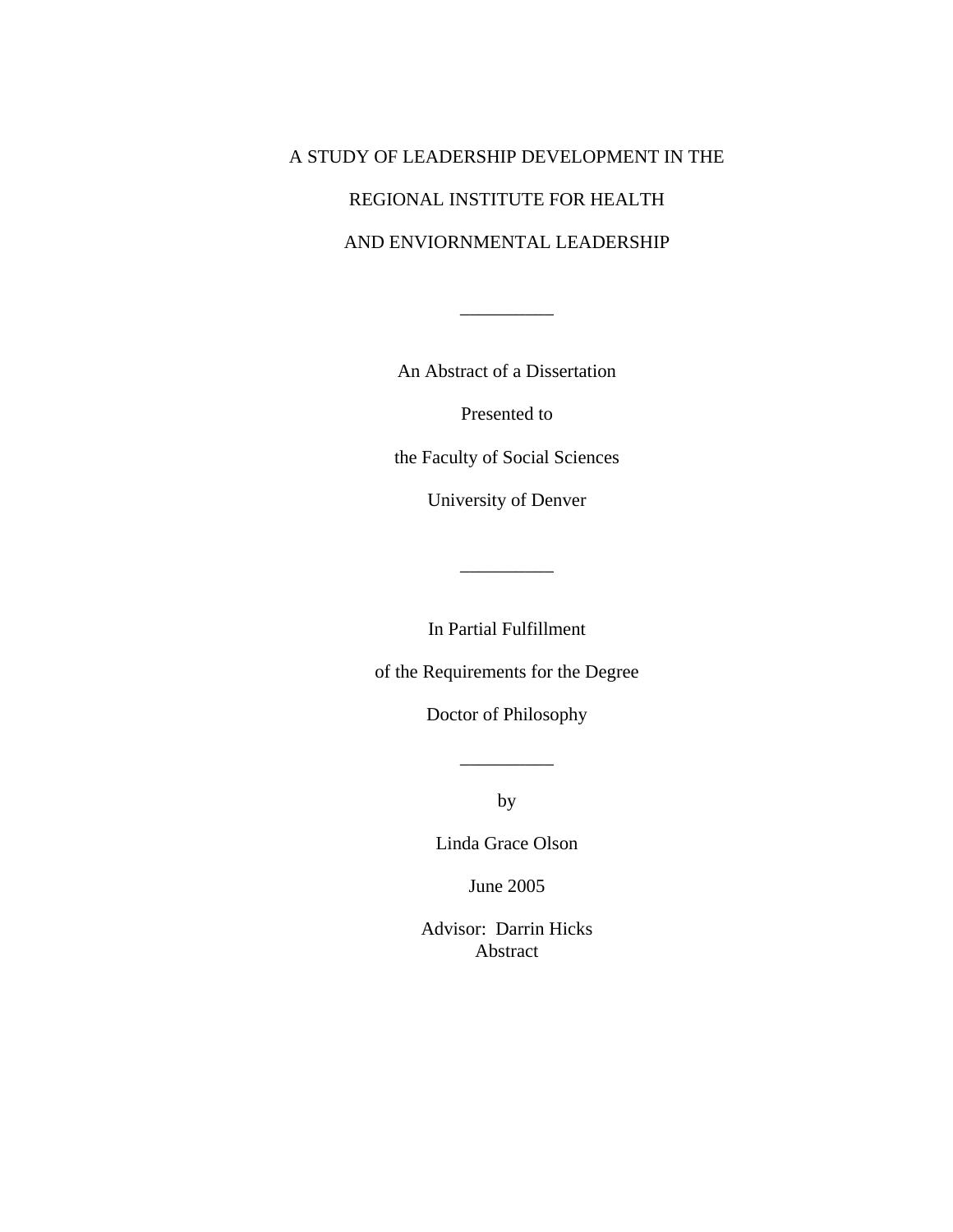This study utilized mixed quantitative and qualitative methods to explore changes in leadership practices and factors influencing those changes for public health and environment leaders. Sixty-seven alumni who completed the Regional Institute for Health and Environmental Leadership (RIHEL) one year program during 1999-2002 participated. Leadership Practice Inventories (LPI-Self), an alumni survey and interviews provided evidence for changed leadership practices for alumni. The alumni experienced a consistent increase in pre- to post-LPI based leadership practices, collaborative leadership practices and communication skills taught in RIHEL.

 Few demographic characteristics correlated with the pre- to post-LPI change scores. A negative correlation existed for alumni with more years experience in public health and their total combined LPI change scores. However, there was no significant correlation between their final post-LPI scores and years of experience.

In addition, nine factors were identified by the participants as important in encouraging these changes and developing them as leaders. RIHEL particularly was central in these factors. Having a leadership framework with which to define and understand leadership conceptually and practically was also found important. An understanding of self as leader, including strengths and weaknesses, coupled with an understanding of the daily applications of